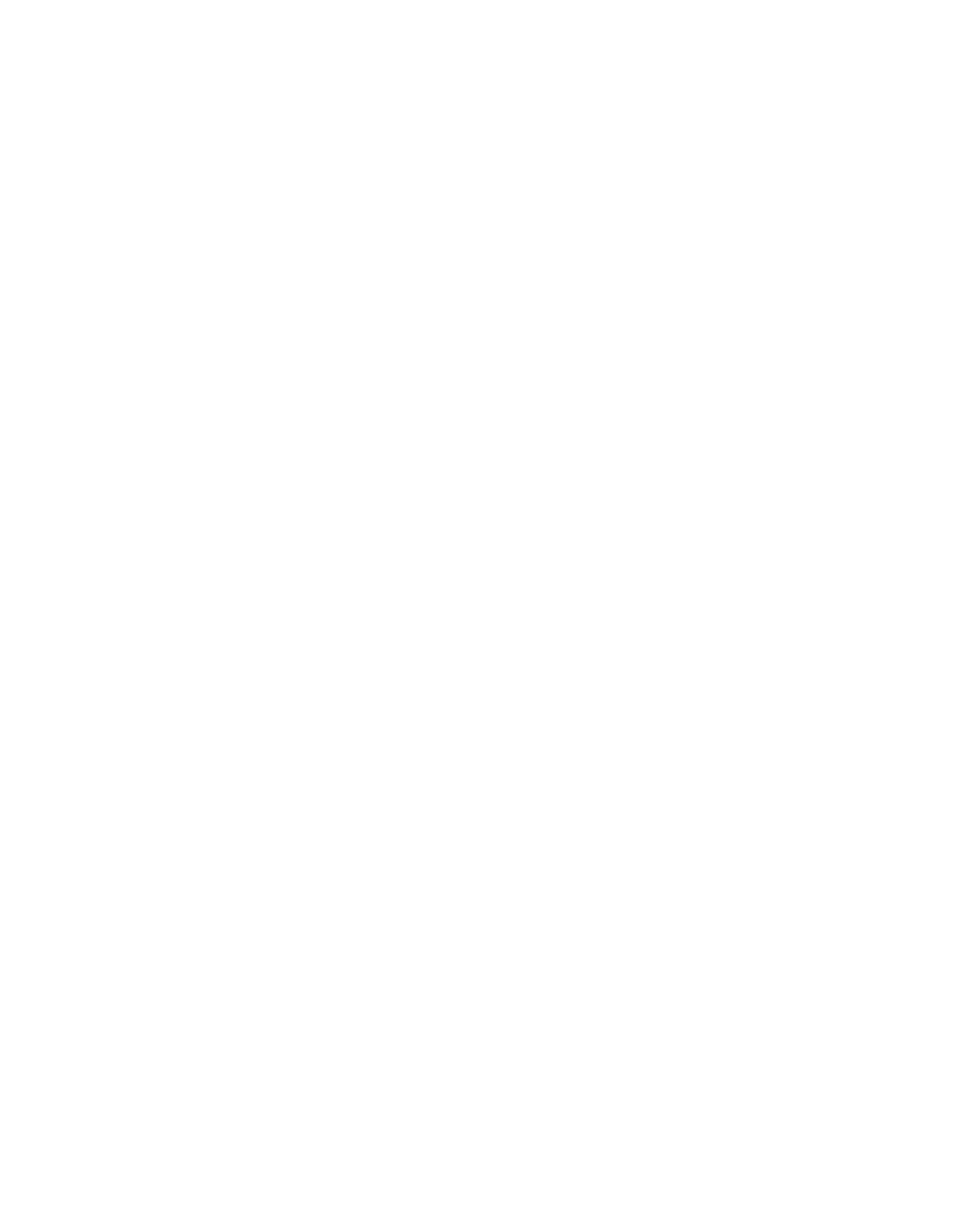### Instructor Manual

| $\mathbf{1}$ | <b>Creating Student Accounts and Teams</b><br>1.1<br>1.2                                                                            | 3<br>3<br>16                                                                              |  |  |
|--------------|-------------------------------------------------------------------------------------------------------------------------------------|-------------------------------------------------------------------------------------------|--|--|
| $\mathbf{2}$ | <b>Form Emails</b><br>19                                                                                                            |                                                                                           |  |  |
| 3            | <b>Patrolling Student Comments</b>                                                                                                  | 21                                                                                        |  |  |
| 4            | 23<br><b>Granting Student Privileges</b>                                                                                            |                                                                                           |  |  |
| 5            | <b>Modifying Student Real Names</b><br>5.1<br>5.2                                                                                   | 25<br>25<br>25                                                                            |  |  |
| 6            | <b>Introduction to Vim</b><br>6.1                                                                                                   | 27<br>28                                                                                  |  |  |
| 7            | <b>Introduction to Git</b>                                                                                                          | 31                                                                                        |  |  |
| 8            | <b>Port Forwarding &amp; Bridged Networking</b>                                                                                     | 33                                                                                        |  |  |
| 9            | <b>HTTPS &amp; SSL</b>                                                                                                              | 35                                                                                        |  |  |
|              | <b>10 Building from Scratch</b><br>10.1<br>10.2<br>10.3<br>10.4<br>Install Diango<br>10.5<br>$10.6^{\circ}$<br>10.7<br>10.8<br>10.9 | 37<br>37<br>40<br>46<br>56<br>59<br>66<br>81<br>86<br>95<br>97<br>99<br>104<br>105<br>107 |  |  |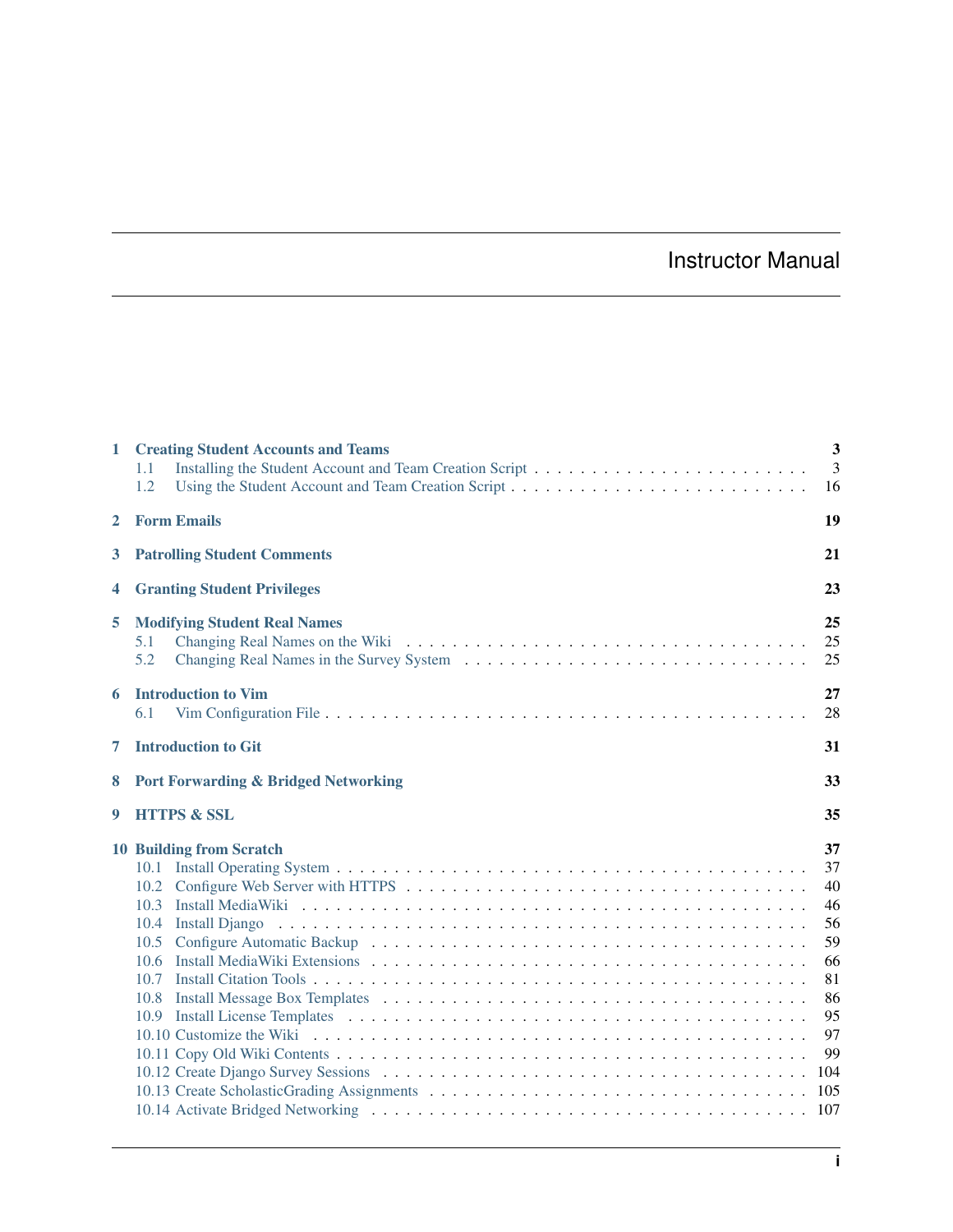|                                                                                                                  | 108               |
|------------------------------------------------------------------------------------------------------------------|-------------------|
| 11 Building from Last Year                                                                                       | 109               |
| 12 Configuring the Development Server                                                                            | 143               |
| 13 Using a Backup Archive to Recover from Loss of the Virtual Machine                                            | 147               |
| <b>14 Creating Virtual Machine Accounts</b>                                                                      | 149               |
| <b>15 SSL Certificate Management</b>                                                                             | 153<br>153        |
| <b>16 MAC Addresses</b>                                                                                          | 159               |
| <b>17 University Firewall</b><br>17.1<br>17.2                                                                    | 161<br>161<br>162 |
| <b>18 Screen Sharing Using SSVNC</b>                                                                             | 165               |
| <b>19 Cleaning the Boot Partition</b>                                                                            | 167               |
| 20 Expanding the Virtual Hard Drive                                                                              | 169               |
| 21 Updating MediaWiki                                                                                            | 171               |
| 22 Updating Django                                                                                               | 173               |
| 23 Changing the Wiki Logo or Favicon                                                                             | 175               |
| 24 Wiki Maintenance Cheatsheet                                                                                   | 177               |
| <b>25 Updating this Documentation</b><br>25.1<br>25.2<br>25.3<br>25.4 Updating Templates Exported from Wikipedia | 179<br>179<br>179 |
| $26$ To-Do                                                                                                       | 181               |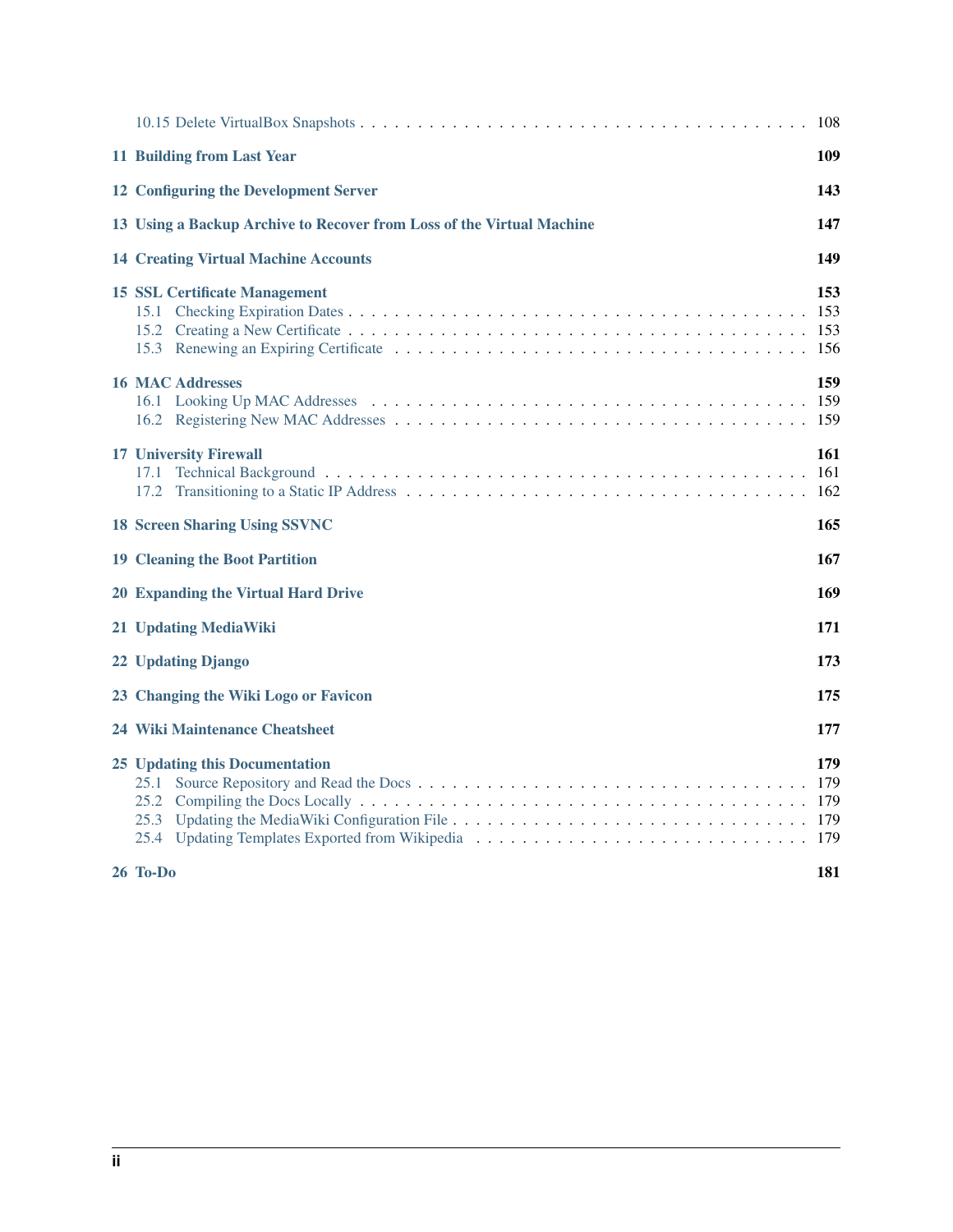These instructions are written for Spring 2017.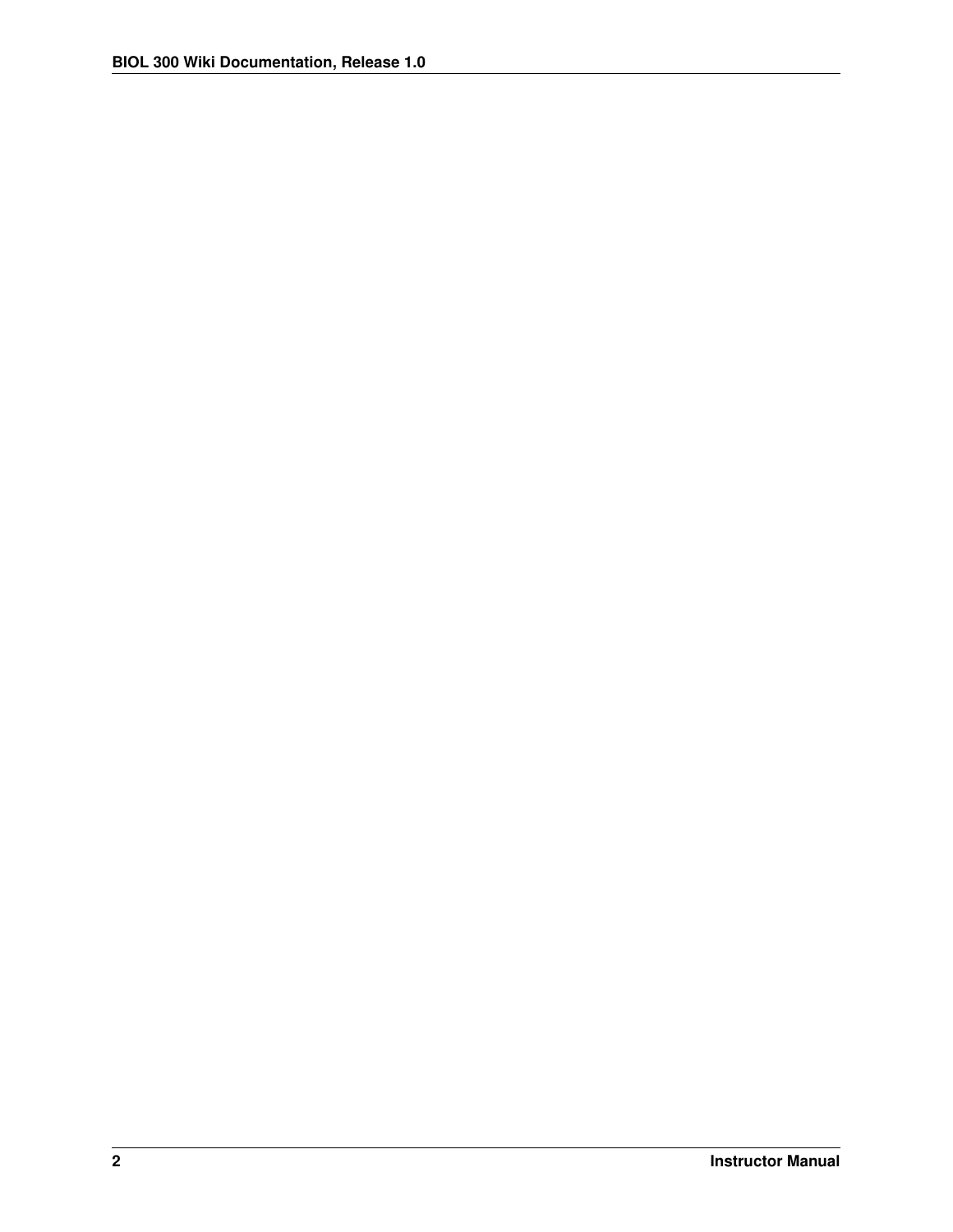### Creating Student Accounts and Teams

<span id="page-6-0"></span>For the second day of class, you will need to assign students to teams. During the first two weeks of classes, before the add/drop deadline has passed, students may join or leave the course, and team assignments will need to be adjusted accordingly.

Additionally, if you need to assign grades to a student who does not yet have an account on the wiki, you will need to create one for them before you will be able to do so.

These instructions will help you accomplish all of these tasks using one script.

#### <span id="page-6-1"></span>**1.1 Installing the Student Account and Team Creation Script**

The script needs to be installed only once. Skip to *[Using the Student Account and Team Creation Script](#page-19-0)* if installation is complete.

1. Start the virtual machine and log in:

```
ssh -p 8015 hjc@dynamicshjc.case.edu
```
2. Check for and install system updates on the virtual machine:

```
sudo apt-get update
sudo apt-get dist-upgrade
sudo apt-get autoremove
```
3. Install this new package,

| Package | Description                                             |
|---------|---------------------------------------------------------|
|         | <i>python-yaml</i>   YAML parser and emitter for Python |

using the following: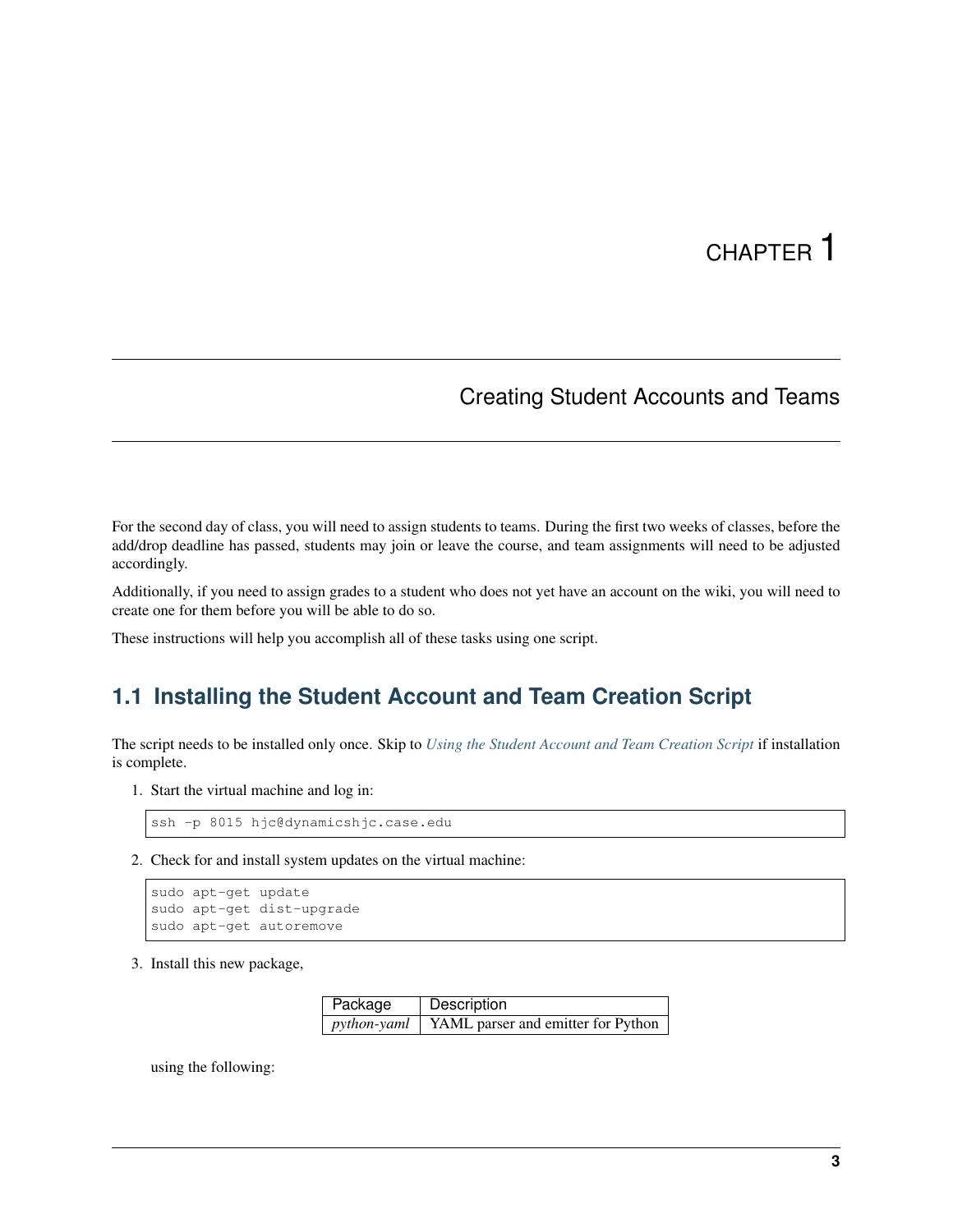sudo apt-get install python-yaml

4. Download and install the script for creating student accounts and assigning students to teams:

```
sudo wget -O /usr/local/sbin/register-students-and-teams https://biol-300-wiki-
˓→docs.readthedocs.io/en/latest/_downloads/register-students-and-teams
```
Set the MySQL password inside the script:

```
read -s -r -p "MySQL password: " DBPASS && sudo sed -i "/^sql_pass =/s|= \cdot*|= '
˓→$DBPASS'|" /usr/local/sbin/register-students-and-teams; DBPASS= ; echo
```
Protect the password:

```
sudo chown root:www-data /usr/local/sbin/register-students-and-teams
sudo chmod ug=rwx,o= /usr/local/sbin/register-students-and-teams
```
If you are curious about the contents of the script, you can view it here:

register-students-and-teams

Direct link

```
#!/usr/bin/python
```

```
# Place this script in /usr/local/sbin and make it executable (chmod +x).
#
# This script will ...
#
# NOTE: The input file must use spaces for indentation, not tabs.
#
# TODO: also dump a CSV file that can be used for checkoffs
from __future__ import print_function
import datetime # for naming a file with a timestamp
import ldap # for querying CWRU servers for real names and network IDs
import MySQLdb # for modifying the MediaWiki and Django databases
import random # for randomly assigning teams
import re # for string matching using regular expressions
import sys, getopt # for processing command line arguments
import yaml # for reading/writing human-readable input/output files
# import Django modules
import os
sys.path += [os.path.abspath('/var/www/django')]
os.environ.setdefault('DJANGO_SETTINGS_MODULE', 'CourseDjango.settings')
import django
django.setup()
from CourseDjango.credit.models import Team
from django.contrib.auth.models import User
# database connection credentials
sql_user = 'root'
sql_pass = '<MySQL password>'
sql_wiki_db = 'wikidb'
sql_django_db = 'djangodb'
```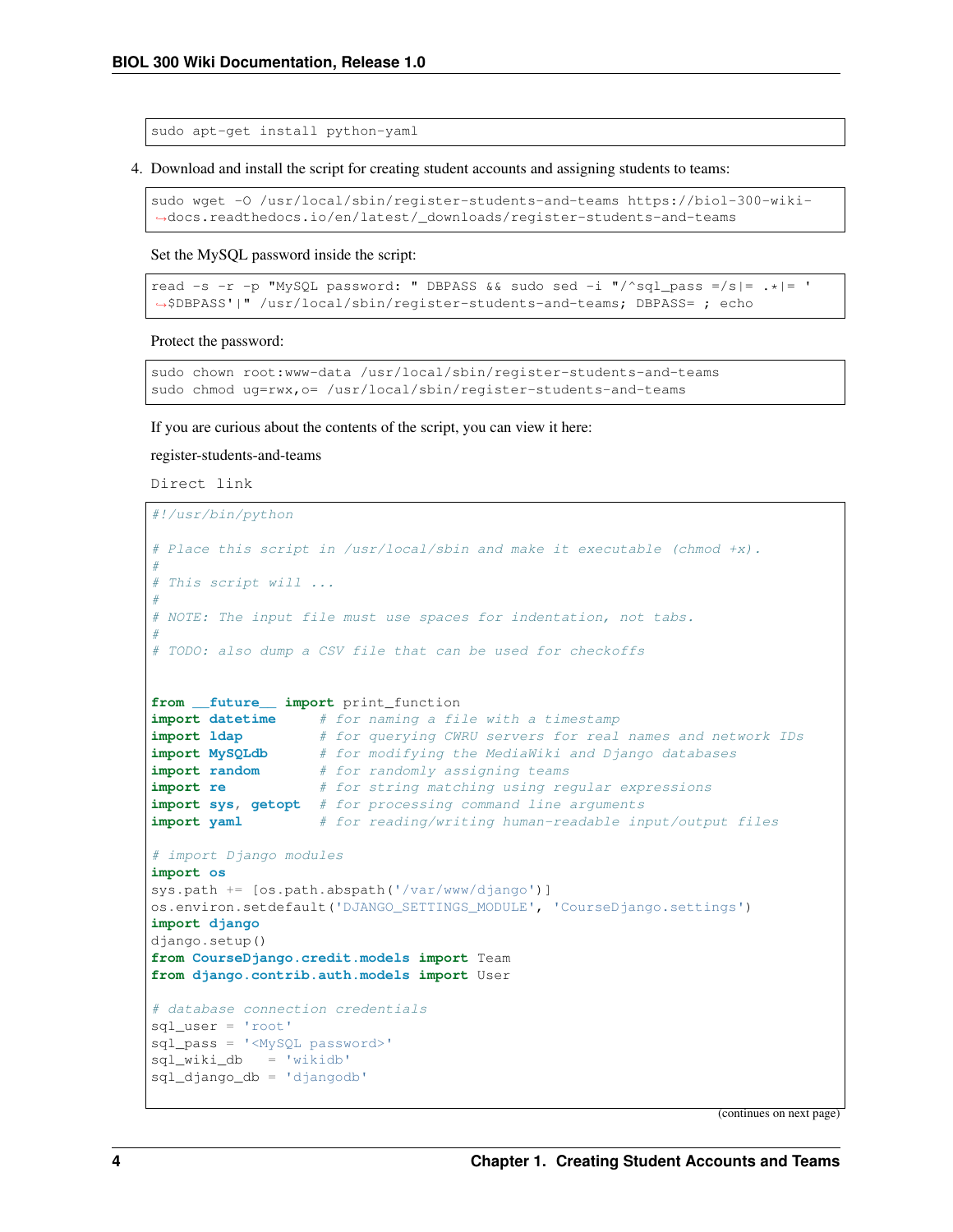```
(continued from previous page)
```

```
# defaults and globals
verbose = False
dry_run = False
output_file = 'output-' + datetime.datetime.now().strftime('%Y-%m-%d-%H%M%S') + '.
˓→txt'
default_grading_group = 'All students' # TODO: should determine grading student.
˓→group (undergad vs. grad vs. all students) from file
TEAM_UNASSIGNED = 0
TEAM_INSTRUCTOR = -1def usage():
   print('usage: sudo register-students-and-teams [-o output_file] input_file')
   print()
   print(' -h, --help display this help and exit')
   print (' -o, --output specify a name for output file')
   print (' -v, --verbose print debugging messages')
   print (' -d, --dry-run create an output file but make no database
˓→changes')
def say(str = ''):
   global verbose
   if verbose:
       print(str)
def warn(msg):
   print('warning: ' + str(msg))
def main(argv = None):
   global verbose, dry_run, output_file
   try:
       #########################
        # PROCESS OPTS AND ARGS #
       #########################
       # parse command line options and arguments
       if argv is None:
           argv = sys.argv
       try:
           opts, args = getopt.gnu_getopt(argv[1:], 'ho:vd', ['help','output=',
˓→'verbose','dry-run'])
       except getopt.error, msg:
           raise UsageError(msg)
       # process options
       for opt, arg in opts:
           if opt in ('-h', '--help'):
               usage()
               return 0 # exit code
           elif opt in ('-o', '--output'):
               output_file = arg
```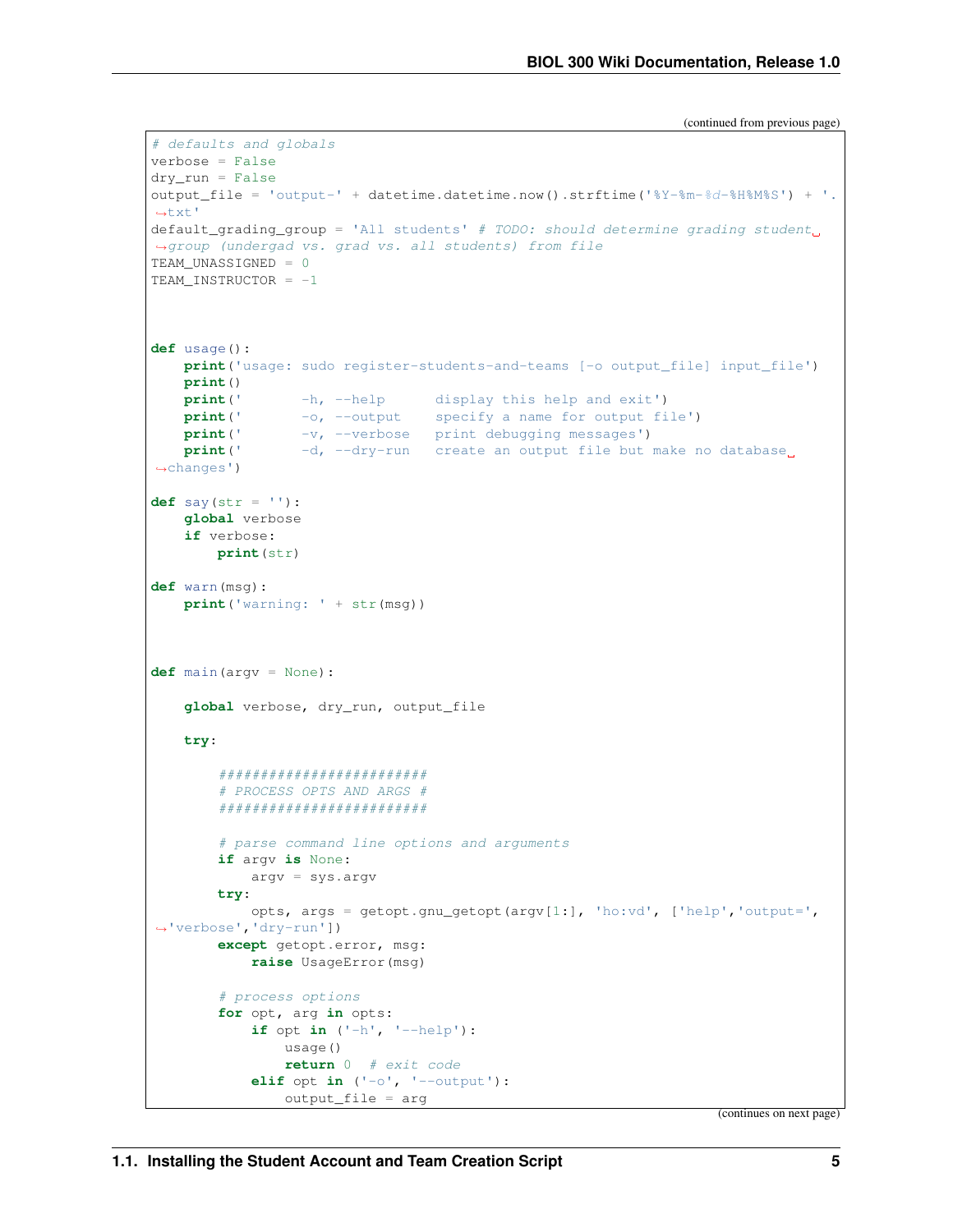```
elif opt in ('-v', '--verpose'):
       verbose = True
    elif opt in ('-d', '--dry-run'):
       dry_run = True
    else:
       raise Error('unhandled option')
# require that the user is root
if os.geteuid() := 0:
   raise Error("superuser privileges needed (rerun with sudo)")
if dry_run:
    say('dry run: will make no database changes')
say('output file: ' + str(output_file))
say()
# process arguments
if len(args) == 1:
    input\_file = args[0]elif len(args) < 1:
    raise UsageError('missing argument input_file')
elif len(args) > 1:
    raise UsageError('too many arguments')
###################
# READ INPUT FILE #
###################
try:
    with open(input_file, 'r') as file:
       input = validate_input(yaml.safe_load(file))
except IOError, msg:
   raise Error('cannot open input file "' + str(input_file) + '"')
except yaml.parser.ParserError, msg:
   raise ParsingError(msg)
except yaml.scanner.ScannerError, msg:
   raise ParsingError(msg)
say('Result of reading input:')
say(input)
say()
##########################################
# PARSE INPUT AND LOOK UP PERSON DETAILS #
##########################################
all users = []
teams_defined = []
for block in input:
   block title, team num = validate block title(str(block.keys()[0]))
   block_items = block.values()[0]
    # make sure a team is not defined more than once
```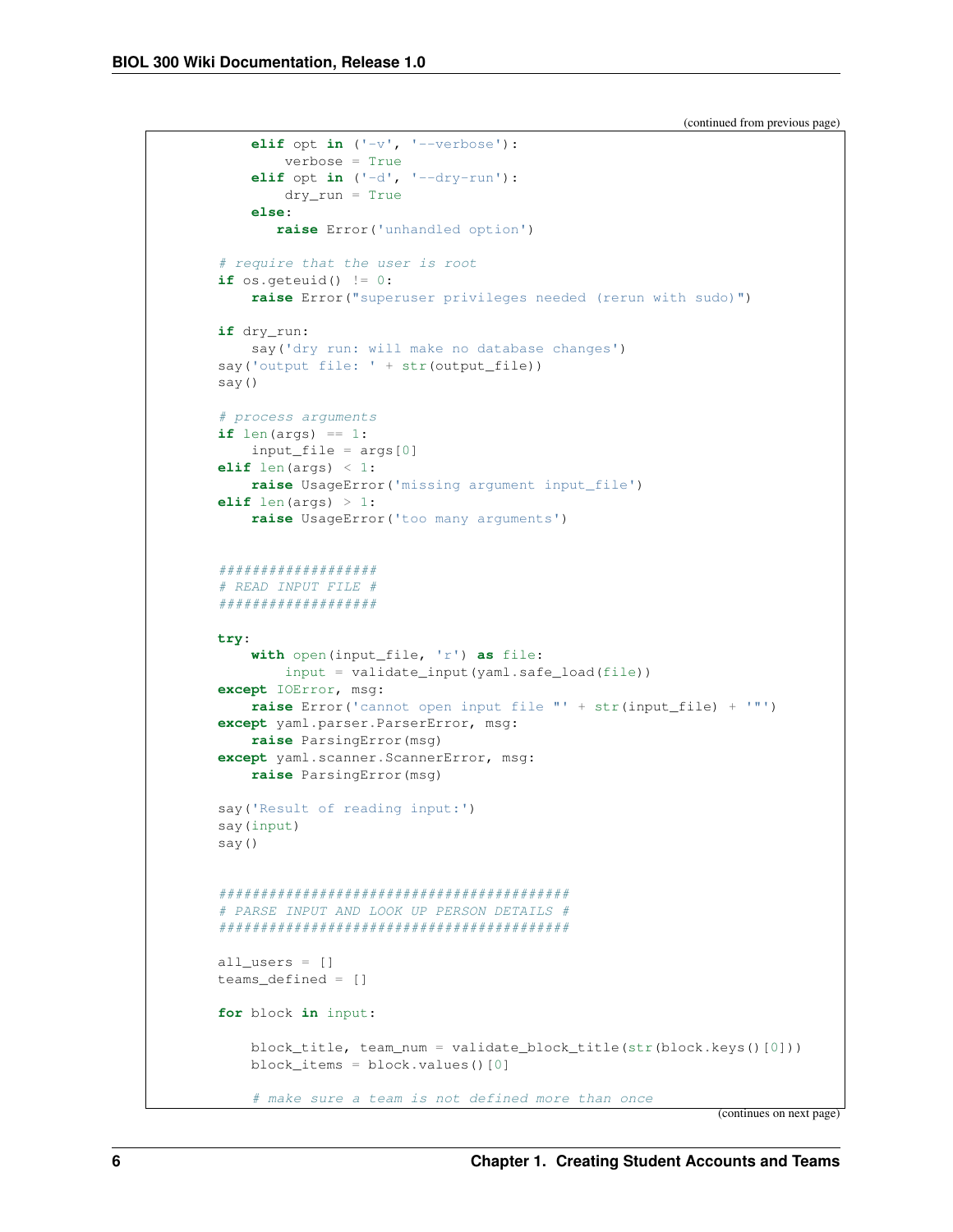```
(continued from previous page)
```

```
if team_num > 0:
               if team_num in teams_defined:
                   raise Error('team %d is defined more than once' % team_num)
               else:
                   teams_defined.append(team_num)
           for person in block_items:
                # if no person details were provided...
               if type(person) == str:
                   person_label = person
                   person_details_from_file = {}
                # if some person details were provided...
               elif type(person) == dict and len(person) == 1:
                   person label = str(person.keys()[0])person_details_from_file = person.values()[0]
               else:
                   raise Error('bad person specification slipped past validator')
                # look up the individual in the LDAP database
               person_details_from_ldap = lookup_names_in_ldap(person_label)
               # merge the person details from LDAP and those provided (provided
˓→details supersede LDAP)
               merged_person_details = person_details_from_ldap.copy()
               merged_person_details.update(person_details_from_file)
               # add person label and team num
               merged_person_details.update({"io_label": person_label, "team_num
˓→": team_num})
               # save the person details
               all_users.append(merged_person_details)
               say(merged_person_details)
           say()
       # test for duplicate users
       all_user_ids = [user['uid'] for user in all_users]
       duplicate_user_ids = list(set([uid for uid in all_user_ids if all_user_
\rightarrowids.count(uid) > 1]))
       if duplicate_user_ids:
           raise Error('individuals with the following ids appear in the input
˓→more than once (they may possibly have different labels, e.g., "hjc" and
˓→"hillel.chiel@case.edu"): ' + str(duplicate_user_ids))
       #####################################
       # FIND TEAMS FOR UNMATCHED STUDENTS #
       #####################################
       users_needing_a_team = [user for user in all_users if user['team_num'] ==
˓→TEAM_UNASSIGNED]
       total teams needed = len(teams defined) + len(users needing a team)/2
       say('There will need to be a total of ' + str(total_teams_needed) + '\rightarrowteams')
       say()
```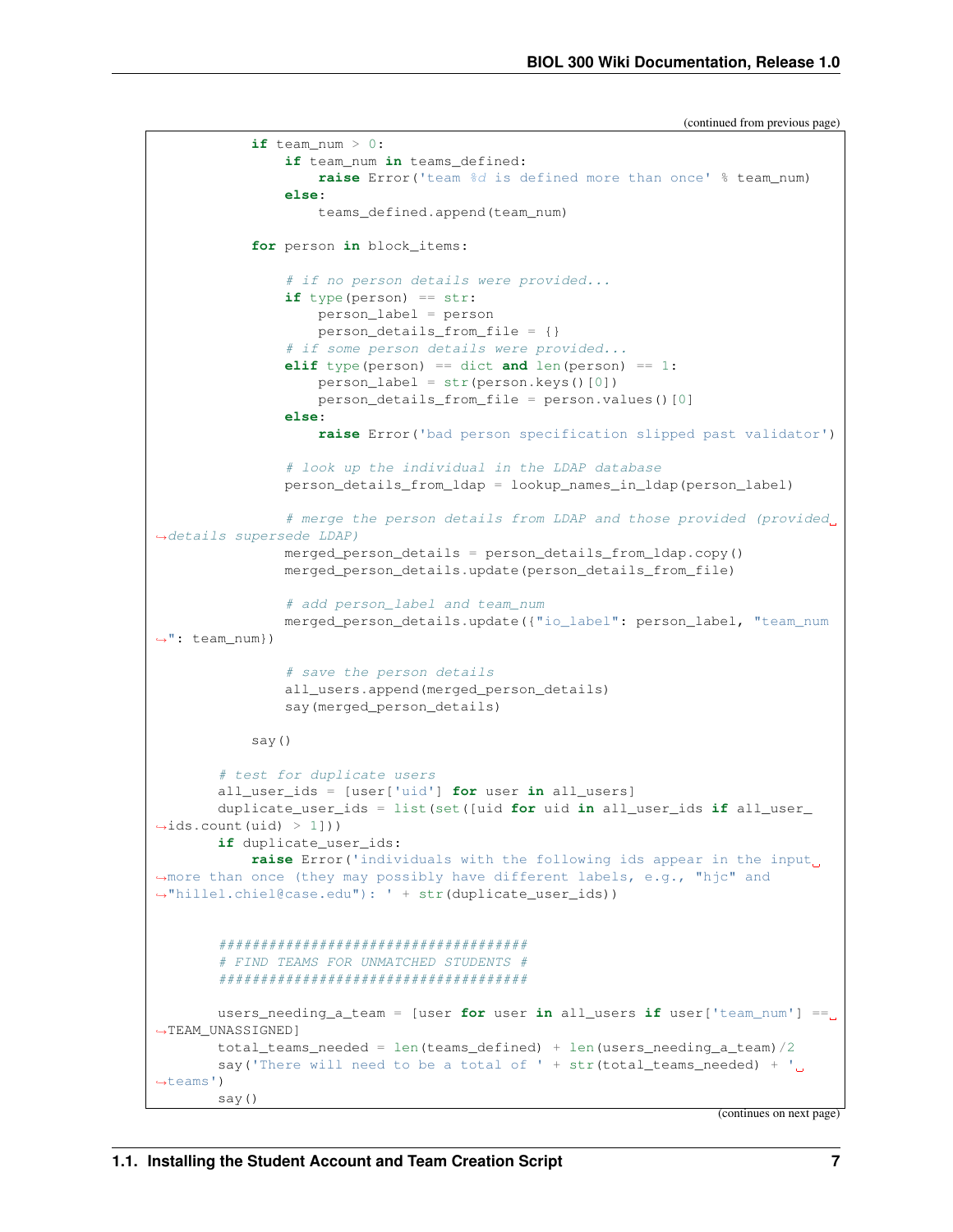```
say('Teams defined in input:')
       say(sorted(teams_defined))
       say()
       teams_with_large_nums = [team_num for team_num in teams_defined if team_
˓→num > total_teams_needed]
       if teams_with_large_nums:
           warn ('the following teams have numbers greater than necessary given
˓→the size of enrollment (you can manually reduce them and then rerun this script,
˓→ or ignore this warning): ' + str(teams_with_large_nums))
           say()
       teams_to_fill = list(set(range(1, total_teams_needed + 1)) - set(teams_
→defined))[:total teams needed-len(teams defined)]
       say('The teams to fill are:')
       say(teams_to_fill)
       say()
       if len(users_needing_a_team) == 1:
           raise Error('because there are no other unassigned students to pair.
˓→him or her with, "' + users_needing_a_team[0]['io_label'] + '" will need to be
˓→assigned to a team manually; edit the input directly and then rerun this script
\leftrightarrow')
           pass
       elif len(users_needing_a_team) > 1:
           uids_needing_a_team = [user['uid'] for user in users_needing_a_team]
           random.shuffle(uids_needing_a_team)
           new_team_assignments = dict(zip(uids_needing_a_team, sorted(2*teams_
˓→to_fill) + [max(teams_to_fill)])) # adding max(teams_to_fill) will make the
˓→last team a team of three if there are an odd number of unassigned students
           for i, user in enumerate(all users):
               if user['uid'] in new_team_assignments.keys():
                   user\_copy = user.copy()user_copy['team_num'] = new_team_assignments[user['uid']]
                   all_users[i] = user_copy
           say('The new team assignments will be:')
           say(new_team_assignments)
           say()
       ####################
        # DUMP OUTPUT FILE #
       ####################
       # export the team assignments in a form that can be reimported by this.
\rightarrowscript
       if output file:
           dump_output_file(all_users)
           say('Formatted output written to file')
           say()
        ####################################
        # REGISTER ACCOUNTS WITH MEDIAWIKI #
        ####################################
```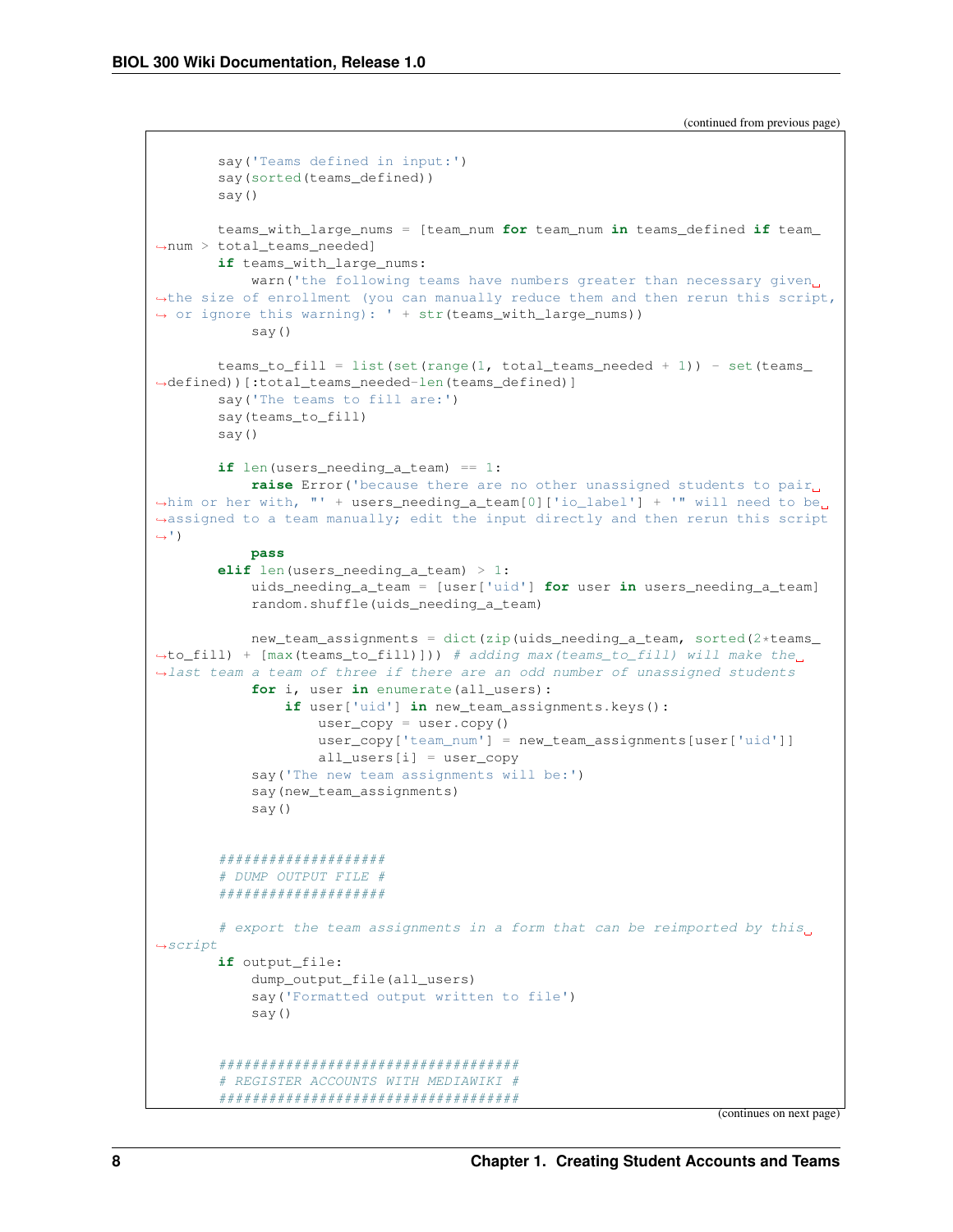```
print()
       print('*** MediaWiki registration ***')
       print()
        # add users to the MediaWiki database and update real names
       db = MySQLdb.connect(host='localhost', user=sql_user, passwd=sql_pass,
˓→db=sql_wiki_db)
       cur = db.cursor()try:
            # query for existing MediaWiki users
            cur.execute('SELECT user_name FROM user')
           uids_already_registered = [uid[0] for uid in cur.fetchall()]
            say('Existing MediaWiki users:')
            say(uids_already_registered)
            say()
            say('-- MEDIAWIKI REGISTRATION --')
            say()
            for user in all_users:
                print(user['uid'])
                uid = user['uid'].capitalize() # MediaWiki user names are
˓→capitalized
                real name = user['first'] + ' ' + user['last']
                # registration and real name
                if uid not in uids_already_registered:
                    print('needs registered')
                    print ('registering with real name "%s"...' % real name)
                    if not dry_run:
                        cur.execute('INSERT INTO user (user_name, user_real_name, 
˓→user_password, user_newpassword, user_email, user_touched, user_registration)'
                                     'VALUES("%s", "%s", "", "", "%s@case.edu",
˓→DATE_FORMAT(UTC_TIMESTAMP(), "%%Y%%m%%d%%H%%i%%s"), DATE_FORMAT(UTC_TIMESTAMP(),
˓→ "%%Y%%m%%d%%H%%i%%s"))'
                                     % (uid, real_name, uid.lower()))
                else:
                    print('already registered')
                    cur.execute('SELECT user_real_name FROM user WHERE user_name
ightharpoonup = \square \s"' % uid)
                    print ('current real name is "%s"' % cur.fetchall()[0])
                    print ('changing real name to \bullet "%s"...' % real name)
                    if not dry_run:
                        cur.execute('UPDATE user SET user_real_name="%s" WHERE
˓→user_name="%s"' % (real_name, uid))
                if user['team_num'] == TEAM_INSTRUCTOR:
                    print('granting instructor privileges...')
                    if not dry_run:
                        cur.execute('INSERT IGNORE INTO user groups (ug user, ug
˓→group)'
                                     'VALUES('
                                       '(SELECT user_id FROM user WHERE user_name
ightharpoonup = \square^{\circ} \Ss\square), \square'"bureaucrat")' % uid)
                        cur.execute('INSERT IGNORE INTO user_groups (ug_user, ug_
˓→group)'
                                     'VALUES('
```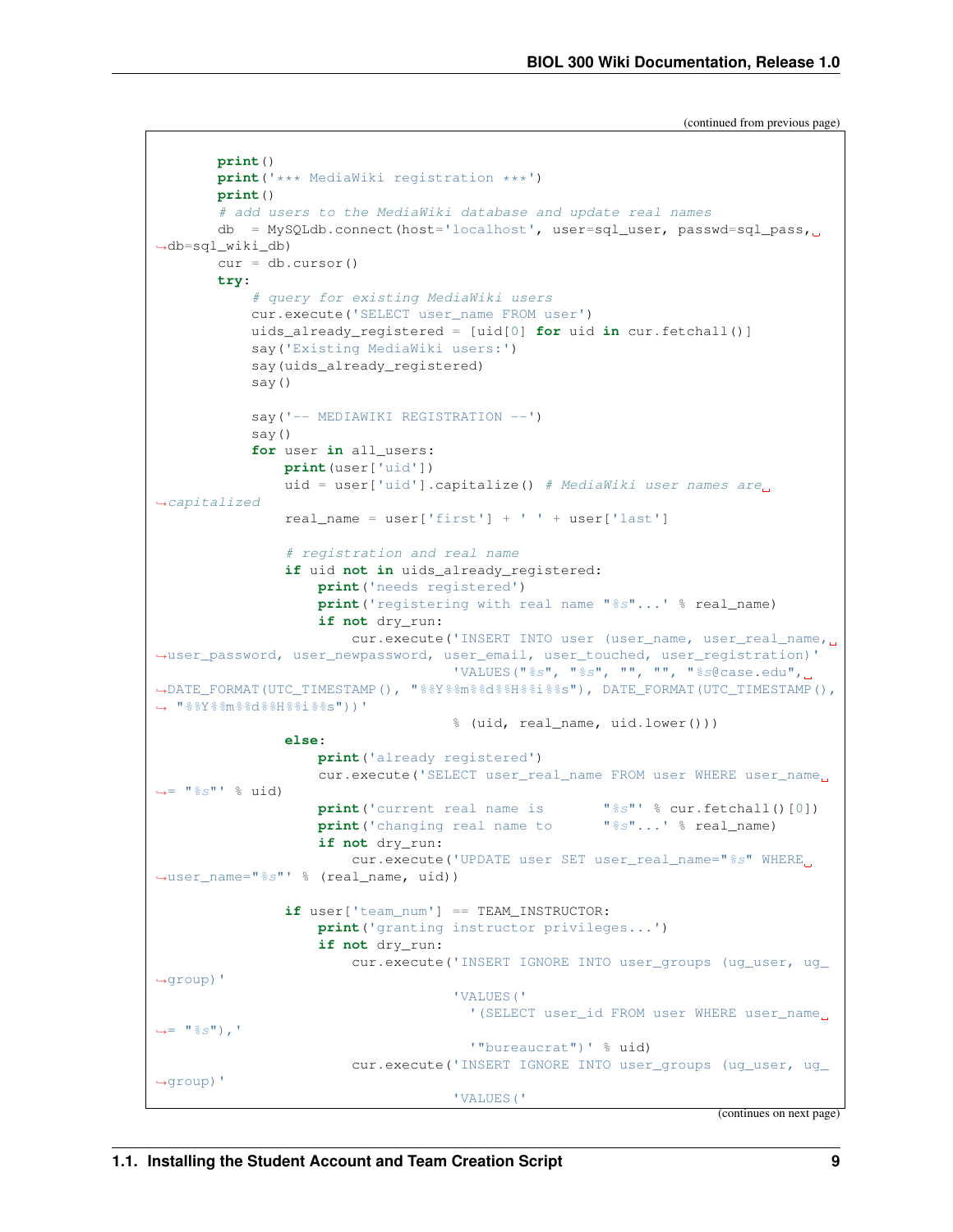```
'(SELECT user_id FROM user WHERE user_name
ightharpoonup = \square \s"), '
                                       '"sysop")' % uid)
                        cur.execute('INSERT IGNORE INTO user_groups (ug_user, ug_
˓→group)'
                                     'VALUES('
                                       '(SELECT user_id FROM user WHERE user_name
ightharpoonup = \square \s"), '
                                       '"grader")' % uid)
                    #### TODO: should also remove instructors from grading system
                    #### in case they were accidentally marked as students once
                else:
                    print('adding student to grading system...')
                    if not dry_run:
                        cur.execute('INSERT IGNORE INTO scholasticgrading_
˓→groupuser (sggu_group_id, sggu_user_id)'
                                     'VALUES('
                                       '(SELECT sgg_id FROM scholasticgrading_
˓→group WHERE sgg_title = "%s"),'
                                       '(SELECT user_id FROM user WHERE user_name
˓→= "%s"))' % (default_grading_group, uid))
                    #### TODO: should determine grading student group (undergad
˓→vs. grad vs. all students) from file
                    #### TODO: should also remove any grader privileges from
ightharpoonupstudents
                    #### in case they were accidentally marked as instructors once
                    #### TODO: should also remove unlisted students from grading.
˓→system
               print()
       except MySQLdb.Error, err:
           try:
                print('MySQL Error [%d]: %s' % (err.args[0], err.args[1]))
           except IndexError:
               print('MySQL Error: %s' % str(err))
       db.commit()
       #################################
        # REGISTER ACCOUNTS WITH DJANGO #
       #################################
       print()
       print()
       print('*** Django registration ***')
       print()
       for user in all_users:
           print(user['uid'])
           try:
                u = User.objects.get(usename = user['uid'])print('already registered')
                print('current real name is "%s %s"' % (u.first_name, u.
˓→last_name))
               print ('changing real name to "%s %s"...' % (user['first'],
˓→user['last']))
               u.first_name = user['first']
```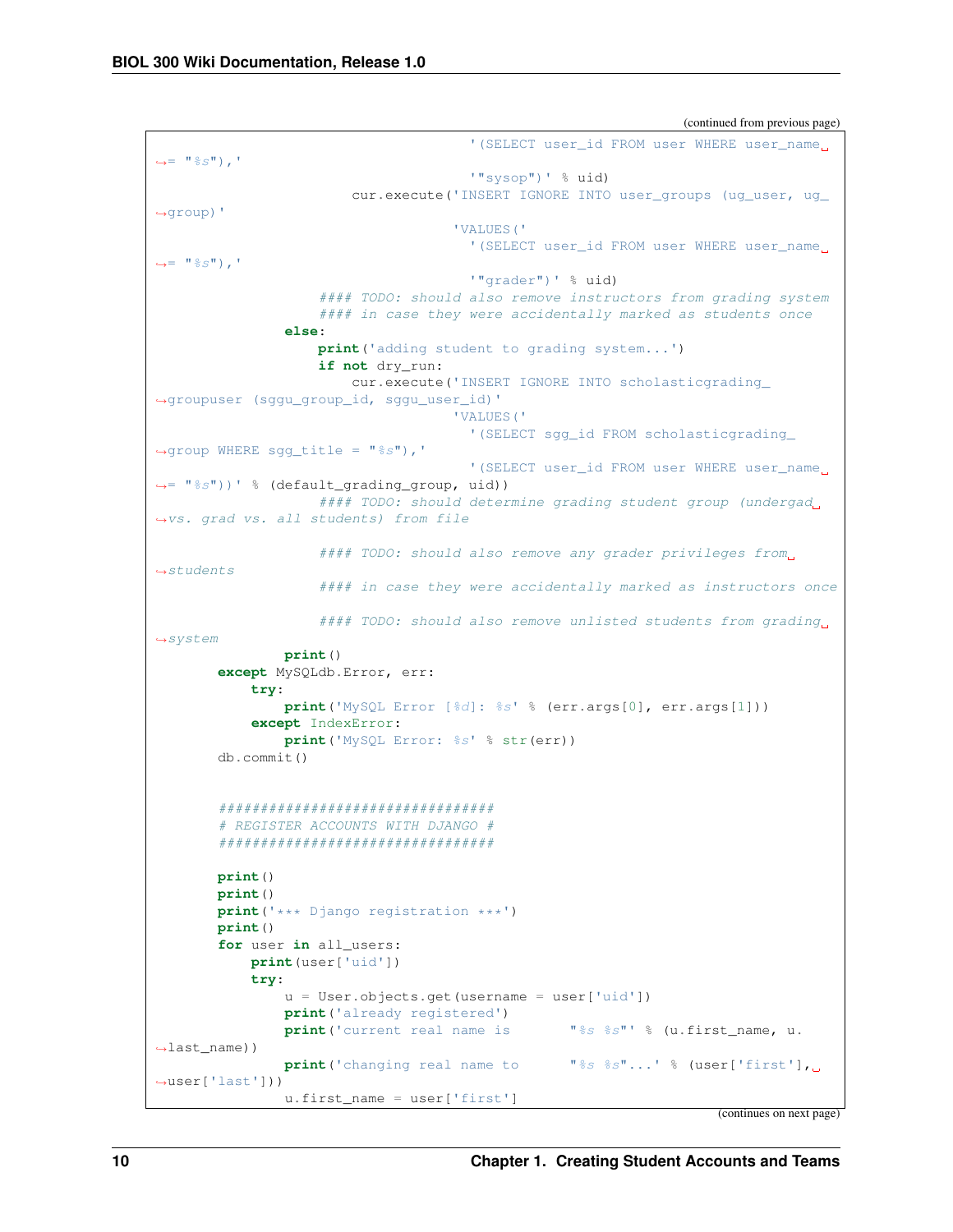```
u.last_name = user['last']
                u.is_active = True
                if not dry_run:
                    u.save()
            except User.DoesNotExist, err:
                print('needs registered')
                print ('registering with real name "%s %s"...' % (user['first'],
˓→user['last']))
                u = User(username = user['uid'], first_name = user['first]), last˓→name = user['last'], is_active = True)
                if not dry_run:
                    u.save()
            if user['team_num'] == TEAM_INSTRUCTOR:
                print('granting instructor privileges...')
                u.is staff = True
                u.is_superuser = True
                if not dry_run:
                    u.save()
            else:
                print('removing instructor privileges (if necessary)...')
                u.is_staff = False
                u.is_superuser = False
                if not dry_run:
                    u.save()
           print()
       print('destroying estisting teams')
       for team in Team.objects.all():
           print(team)
           if not dry_run:
                team.delete()
       print()
       print('creating new teams')
       team_num_list = set([user['team_num'] for user in all_users if user['team_
\rightarrownum'] > 0])
       for team_num in team_num_list:
           \text{team} = \text{Team}(\text{number} = \text{team\_num}, \text{active} = \text{True})if not dry_run:
               team.save()
                for member in [User.objects.get(username = user['uid']) for user
˓→in all_users if user['team_num'] == team_num]:
                    team.members.add(member)
                team.save()
                print(team)
       print()
       #####################
        # DUMP STUDENT LIST #
       #####################
       print()
       print('*** paste the following into the "Student list" wiki page ***')
       print()
       print()
       print('{| class="wikitable sortable" style="text-align:center"')
       print('|-')
```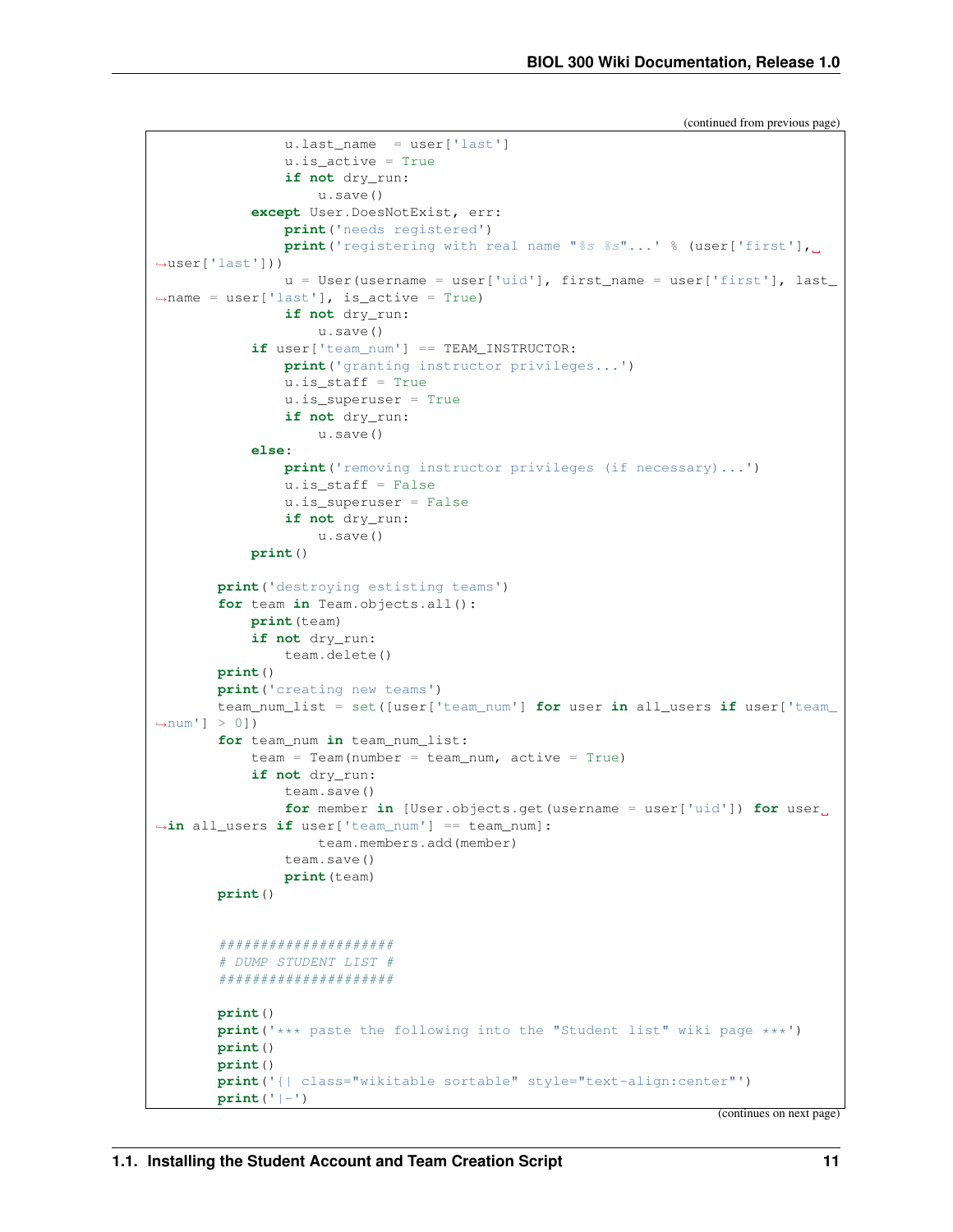```
print('! Team !! Members')
       print('|-')
       print()
        for team_num in sorted(team_num_list):
            \text{team\_members} = \text{[user for user in all\_users if user['team\_num'] ==},˓→team_num]
            print('| rowspan="%d"| %d' % (len(team_members), team_num))
            for user in sorted(team_members, key = lambda user: user['last']):
                print('| [[User:%s]]' % user['uid'].capitalize())
                print('|-')
            print()
       print('|}')
       print()
        return 0 # exit code
    except Error, err:
       print("error: " + str(err.msg), file = sys.stderr)
       return 1 # exit code
    except ParsingError, err:
       print("parser error: " + str(err.msg), file = sys.stderr)
       return 1 # exit code
   except UsageError, err:
       print("error: " + str(err.msg), file = sys.stderr)
       usanc()return 1 # exit code
# validate the data structures of input
def validate_input(input):
   if type(input) != list or len(input) < 1:
       raise ParsingError('the following was expected to be parsed as a non-
˓→empty list (did you forget a hyphen?): ' + str(input))
   for block in input:
        if type(block) != dict or len(block) != 1:
            raise ParsingError('the following was expected to be parsed as a
˓→dictionary of length 1 (did you forget a colon?): ' + str(block))
        block_title = str(block.keys()[0])block_items = block.values()[0]
        if type(block_items) != list or len(block_items) < 1:
            raise ParsingError('the following under heading "' + block_title + '"
˓→was expected to be parsed as a non-empty list (did you forget a hyphen?): ' +
˓→str(block_items))
        for item in block_items:
            if type(item) == str:
                pass
```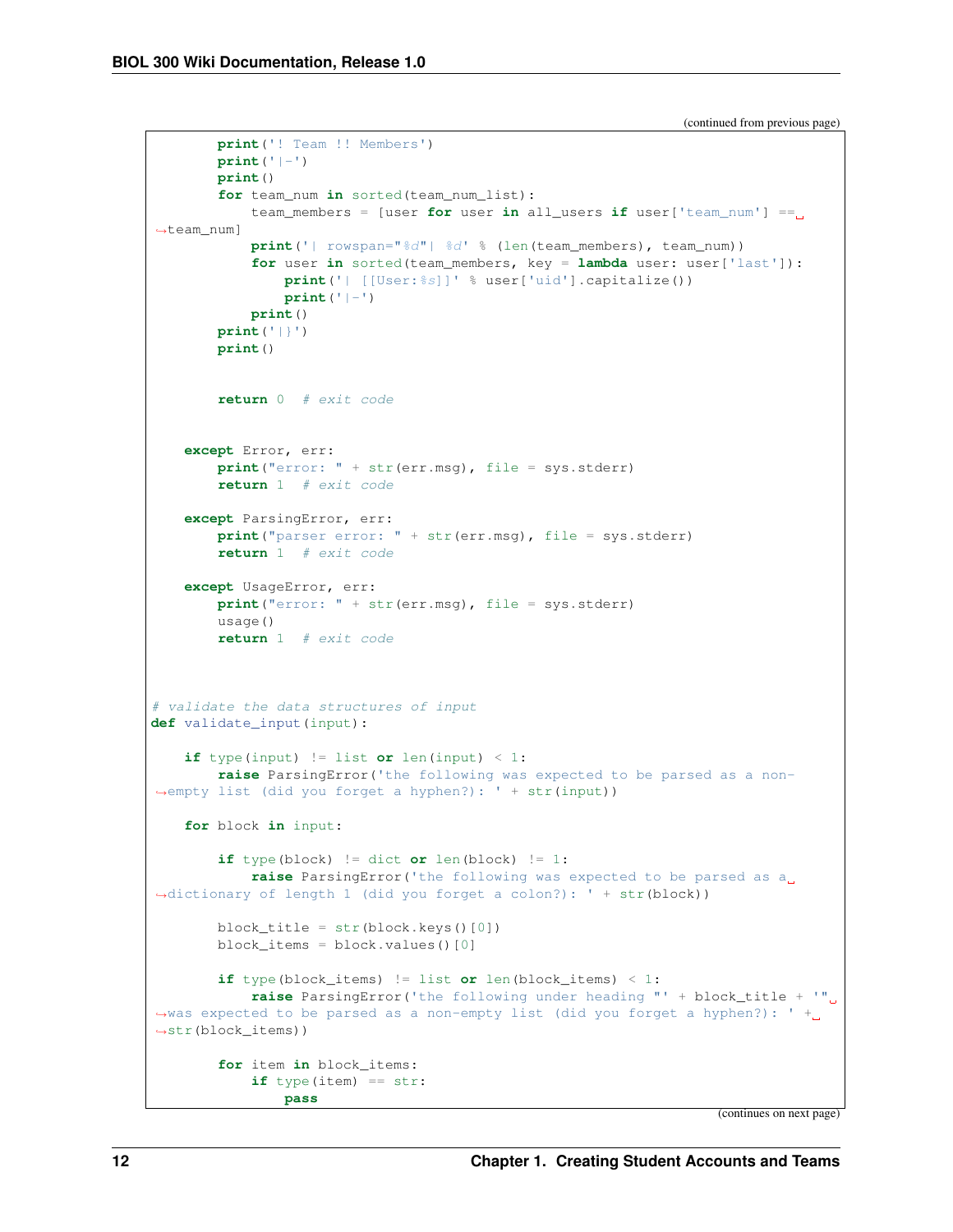```
elif type(item) == dict and len(item) == 1:
               item_name = str(item.keys()[0])
                item_properties = item.values()[0]
                if item_properties is None:
                   raise ParsingError('if no properties are provided for "' +
˓→item_name + '", the trailing colon should be removed')
               elif type(item_properties) != dict:
                   raise ParsingError('the following properties provided for "'
→+ item_name + '" were expected to be parsed as a dictionary (did you insert.
˓→unneeded hyphens in front of the property names?): ' + str(item_properties))
           else:
               raise ParsingError('the following item under heading "' + block_
→title + '" was expected to be parsed as a string or dictionary of length 1: ' +
˓→str(item))
   return input
# validate block titles
# team_num > 0 corresponds to a real team of students
# team_num == TEAM_UNASSIGNED indicates block 'Needs team'
# team_num == TEAM_INSTRUCTOR indicates block 'Instructors'
def validate_block_title(block_title):
   say('Entering block "%s"' % block title)
   match = re.match(r'(Team) (\dagger)|(Needs team)|(Instructors)', block_title)
   if not match:
       raise ParsingError('"%s" is an unrecognized block title; only "Team N".
˓→(where N is a positive integer), "Needs team", and "Instructors" are permitted'
˓→% block_title)
   elif match.group(1) == 'Team':team_num = int(match.qroup(2))if team_num < 1:
           raise Error('"%s" is not permitted; team numbers must be positive.
˓→integers' % block_title)
   elif match.group(3) == 'Needs team':
       team_num = TEAM_UNASSIGNED
   elif match.group(4) == 'Instructors':
       team_num = TEAM_INSTRUCTOR
   else:
       raise Error('unhandled block title')
   return block_title, team_num
# dumped files are designed to be reusable as input files
def dump_output_file(all_users):
   if output_file:
        formatted output = []
        # ---------- TEAM N ----------
```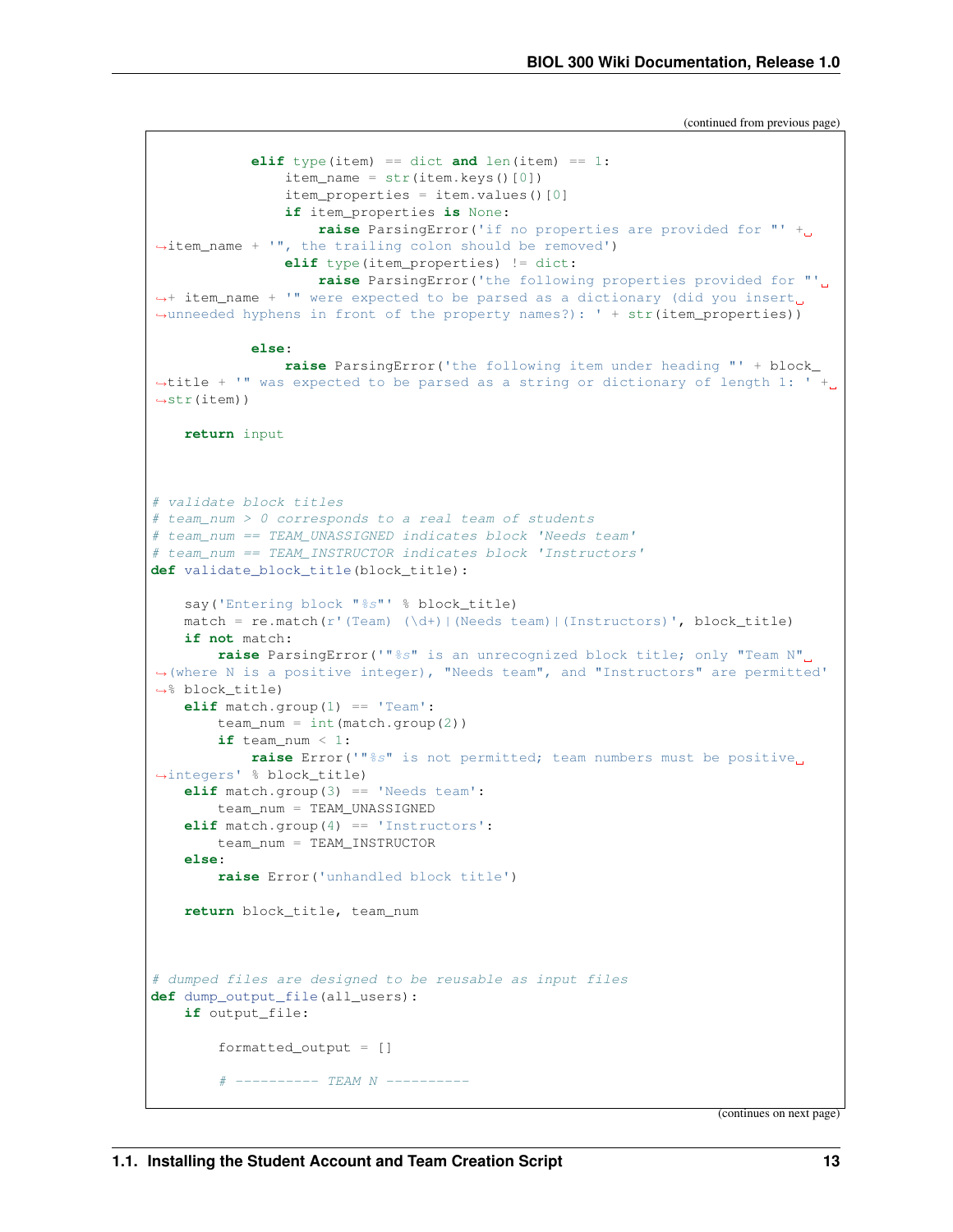```
team_num_list = set([user['team_num'] for user in all_users if user['team_
\rightarrownum'] > 0])
       for team_num in sorted(team_num_list):
           # filter by team_num
           team_members = [user for user in all_users if user['team_num'] ==
˓→team_num]
           # format using same label as original input and drop some items
           team_members = [{user['io_label']: {k:v for k,v in user.items() if k
˓→not in ('io_label','team_num')}} for user in team_members]
           # sort by last name
           team_members = sorted(team_members, key = lambda user: user.
˓→values()[0]['last'])
           formatted_output.append({'Team ' + str(team_num): team_members})
        # ---------- NEEDS TEAM ----------
       # filter by team_num
       users_needing_a_team = [user for user in all_users if user['team_num'] ==
˓→TEAM_UNASSIGNED]
       if users_needing_a_team:
           raise Error('some users were not placed into a group who should have..
˓→been')
        # ---------- INSTRUCTORS ----------
       # filter by team_num
       instructors = [user for user in all_users if user['team_num'] == TEAM_
˓→INSTRUCTOR]
       # format using same label as original input and drop some items
       instructors = [{user['io_label']: {k:v for k,v in user.items() if k not
˓→in ('io_label','team_num')}} for user in instructors]
       # sort by uid
       instructors = sorted(instructors, key = lambda user: user.values()[0]['uid
ightharpoonup'])
       if instructors:
           formatted_output.append({'Instructors': instructors})
       # write to file
       try:
           with open(output_file, 'w') as file:
               os.chmod(output_file, 0o666) # make sure the output is easily
˓→editable even though the script was run as root
               file.write(yaml.dump(formatted_output, default_flow_style=False))
       except IOError, msg:
           raise Error('cannot open output file "' + str(output_file) + '"')
```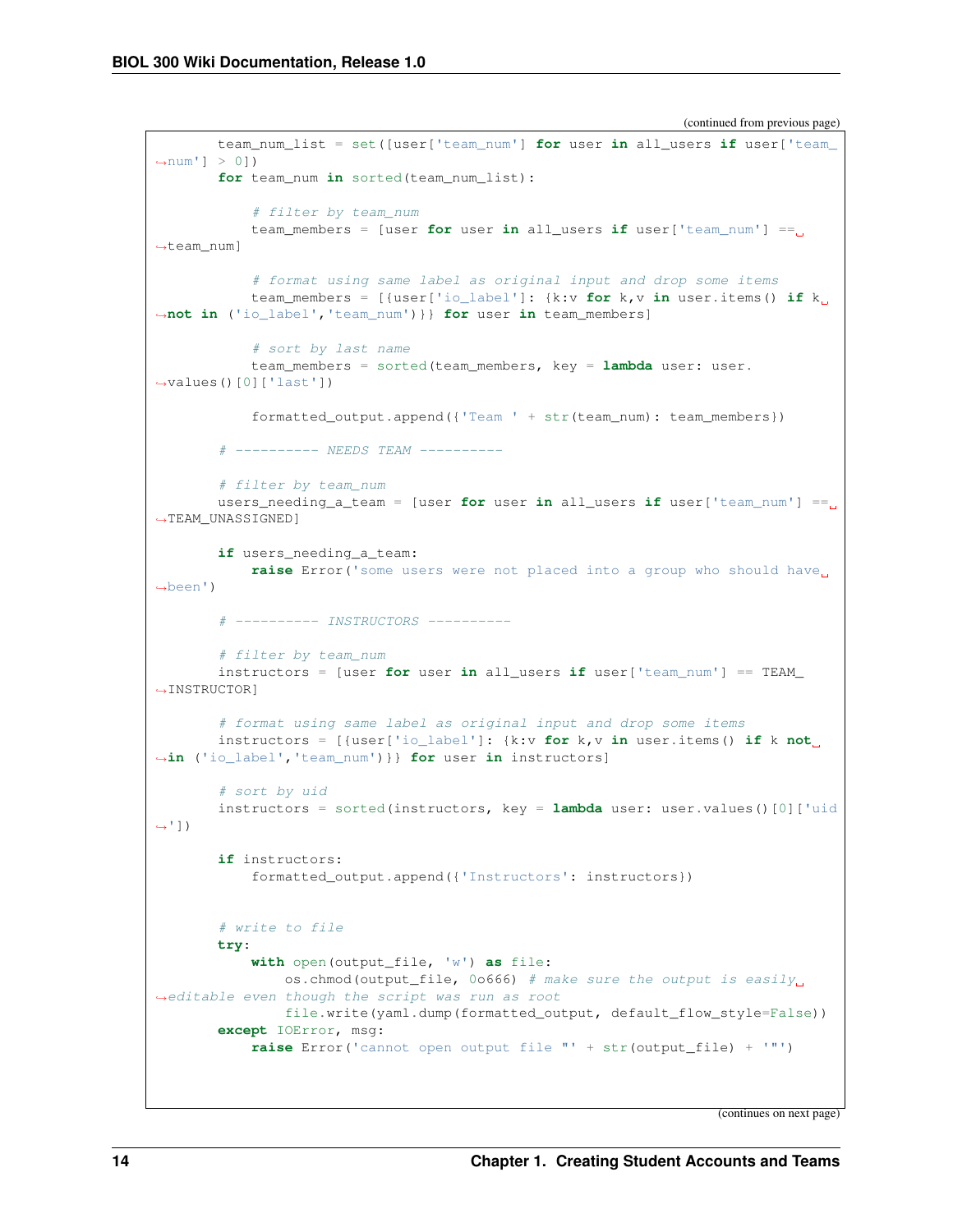```
def ldap_search(searchstr):
    """Use a search string to fetch a {uid,first,last} dict using LDAP"""
    # login to the LDAP server
    l = ldap.init('ldap.case.edu')
    l.simple_bind('anonymous','')
    # look up the user's name by user id
    res_id = l.search('ou=People,o=cwru.edu,o=isp',
            ldap.SCOPE_SUBTREE, searchstr)
    res_t, res_d = 1. result (res_id, 1000)
    if len(res_d) > 0:result = {
                  'uid': res d[0][1]['uid'][0],
                  'first': res_d[0][1]['givenName'][0],
                  'last': res_d[0][1]['sn'][0]
                 }
    else:
       result = None
    # log out of the server
    l.unbind_s()
    return result
def lookup_names_in_ldap(uid_or_email):
    """Translate the username or email to a {uid,first,last} dict using LDAP"""
    # the case ldap server seems to throttle complex searches, so try the
    # several possibilities one at a time.
    result = ldap\_search("uid={0})".format(uid_or_email))
    if not result:
        result = ldap_search("(mail={0})".format(uid_or_email))
    if not result:
       result = ldap\_search("(\text{mailAlternateAddress}=\{0\})".format(\text{uid or\_email}))if not result:
        result = ldap search("(mailEquivalentAddress={0})".format(uid or email))
    if not result:
        result = ldap\_search("mail={0})".format(uid_or_email.replace('case','cwru')))
    if not result:
        result = ldap search("(mailAlternateAddress={0})".format(
            uid_or_email.replace('case','cwru')))
    if not result:
        result = ldap_search("(mailEquivalentAddress={0})".format(
            uid_or_email.replace('case','cwru')))
    # if the individual was not found...
    if not result:
        raise Error('person "' + uid_or_email + '" not found')
    # if the individual was found...
    else:
```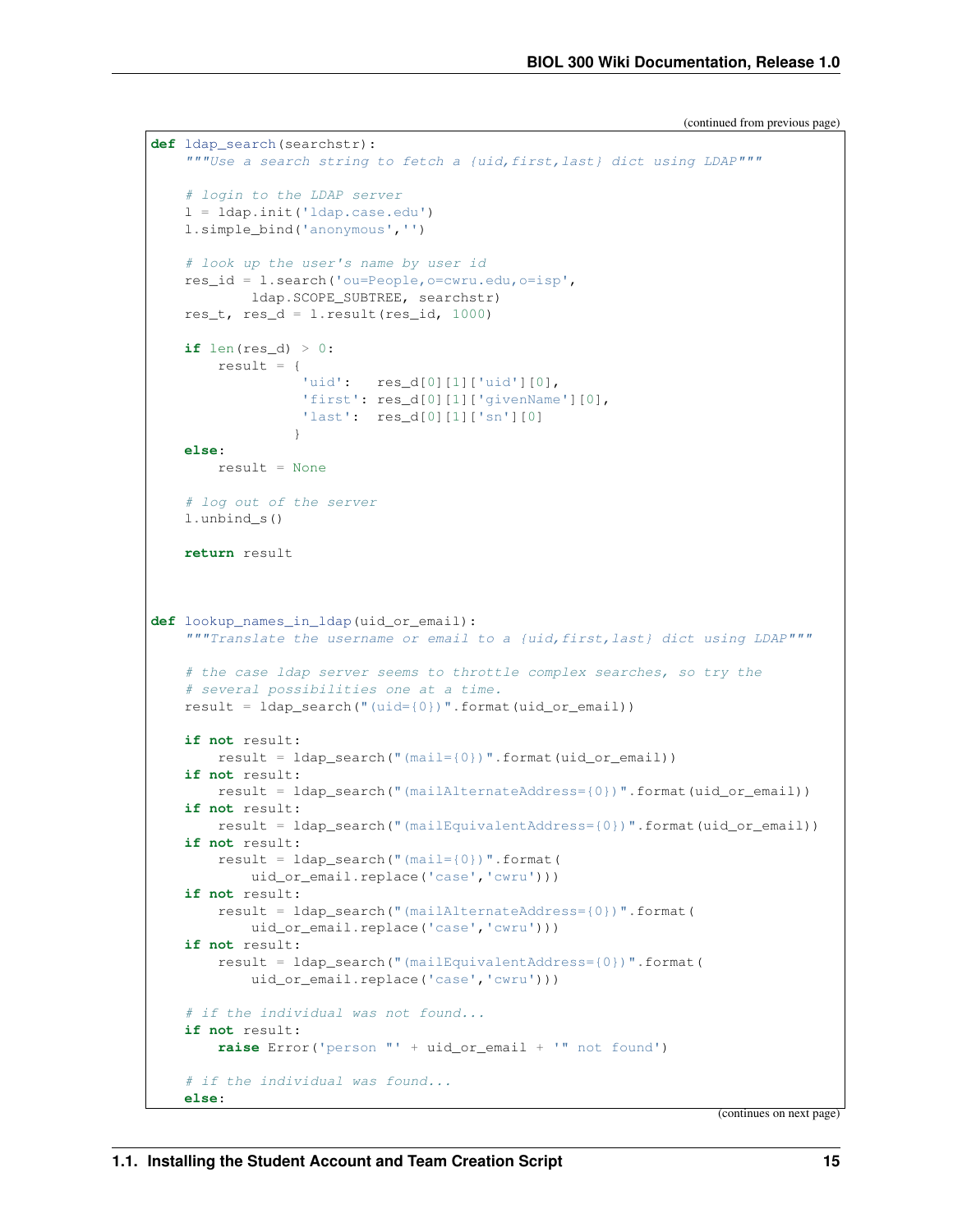```
return result
class Error(Exception):
    def __init__(self, msg):
       self.msg = msg
class ParsingError(Exception):
    def __init__(self, msg):
       self.msg = msg
class UsageError(Exception):
    def __init__(self, msg):
        self.msg = msg
if __name__ == "__main__":
    sys.exit(main())
```
### <span id="page-19-0"></span>**1.2 Using the Student Account and Team Creation Script**

To use the script, you must first create an input file (a text file with a simple syntax, see below) containing a list of the emails of students enrolled in the course and of the instructors. Students who have selected their teammates can be placed together, and all others will be assigned to teams randomly.

When executed, the script does the following:

- Reads the input file
- Looks up real name information for each email address if a name is not specified
- Creates wiki and Django accounts for students and instructors who do not already have one
- Assigns students to teams who do not already have one
- Grants privileges to instructors
- Writes an output file containing the name details and modified team configuration
- Prints to the screen wikitext that should be copied into the [Student list](https://biol300.case.edu/wiki/Student_list) wiki page

The output file has the same syntax as the input file, so it can be run through the script again with modifications to make changes to the roster and team assignments. You can even change someone's real name in the output file to a preferred alternative and rerun the script to change their name on the wiki.

To use the script for the first time this semester, first log into the virtual machine:

ssh hjc@biol300.case.edu

Check for any old input or output files in your home directory that were created by running the script last year:

 $ls \sim$ 

If any are present, delete them using rm.

Next, create a file to serve as the input to the script: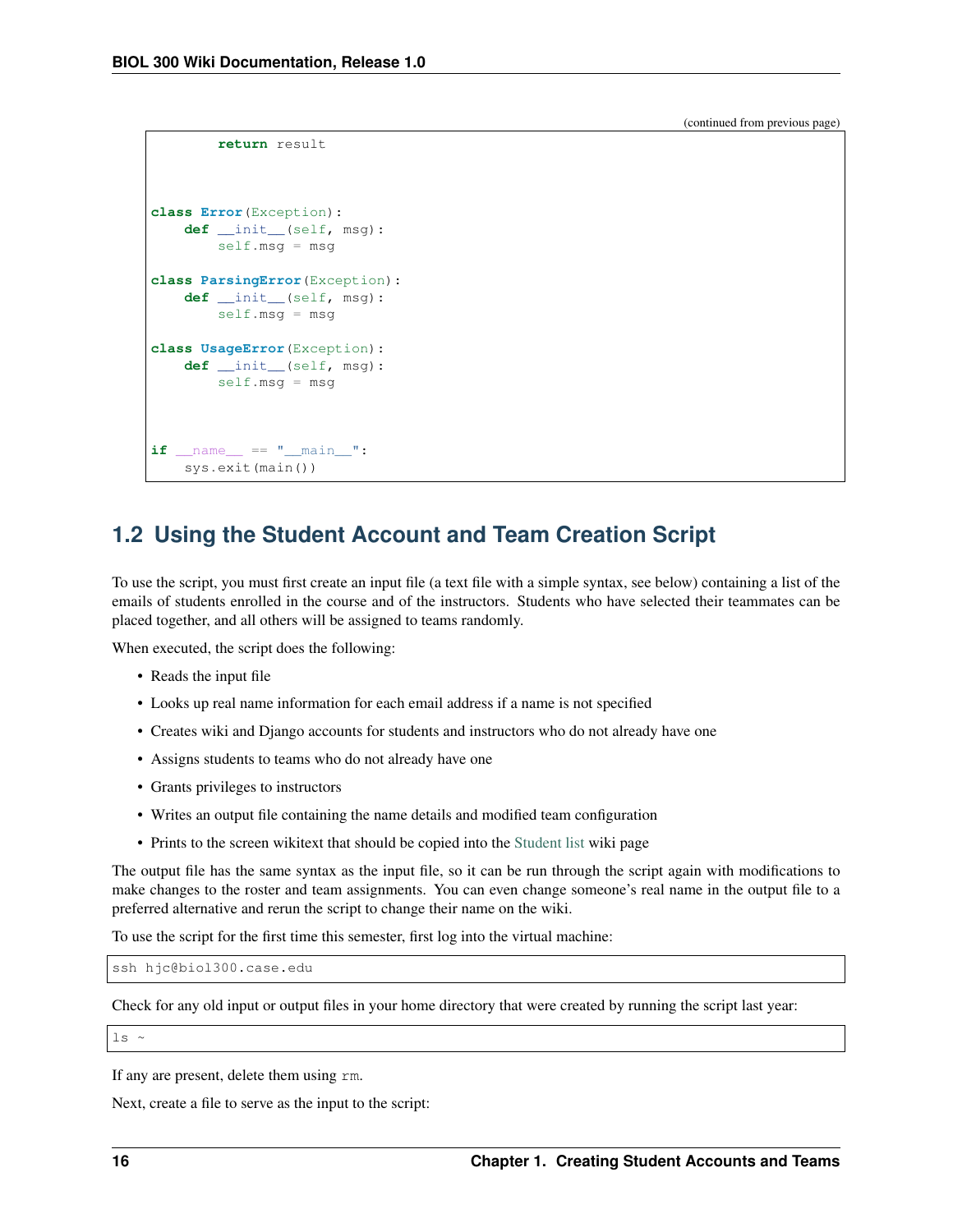#### vim ~/input.txt

You should create something that looks like this:

```
- Needs team:
```
- george.washington@case.edu
- john.adams@case.edu
- thomas.jefferson@case.edu
- james.madison@case.edu
- james.monroe@case.edu
- john.quincy.adams@case.edu
- andrew.jackson@case.edu

```
- Instructors:
   - hillel.chiel@case.edu
```
- jeffrey.gill@case.edu

Note that the indentations must be spaces, not tabs. Pay attention to punctuation and white space, e.g., there needs to be a space after each hyphen. Emails may be of the form first.last@case.edu or abc123@case.edu.

If some students have requested to be partnered together, you may specify that now:

```
- Team 1:- john.adams@case.edu
   - john.quincy.adams@case.edu
- Needs team:
   - george.washington@case.edu
   - thomas.jefferson@case.edu
   - james.madison@case.edu
   - james.monroe@case.edu
   - andrew.jackson@case.edu
- Instructors:
   - hillel.chiel@case.edu
   - jeffrey.gill@case.edu
```
To run the script, execute the following:

sudo register-students-and-teams ~/input.txt

An output file called output-XXX.txt will be created, where XXX will be a timestamp, and changes to the database will be made. You may use the  $-\text{dry-run flag}$  with the script to create the output file without actually making changes to the MediaWiki or Django databases.

In addition to creating an output file, the script will print messages to the screen. The last set of messages include wikitext that you should copy into the [Student list](https://biol300.case.edu/wiki/Student_list) wiki page.

The output file will look something like this:

```
- Team 1:
 - john.adams@case.edu:
     first: John
     last: Adams
     uid: jxa
 - john.quincy.adams@case.edu:
     first: John
      last: Adams
```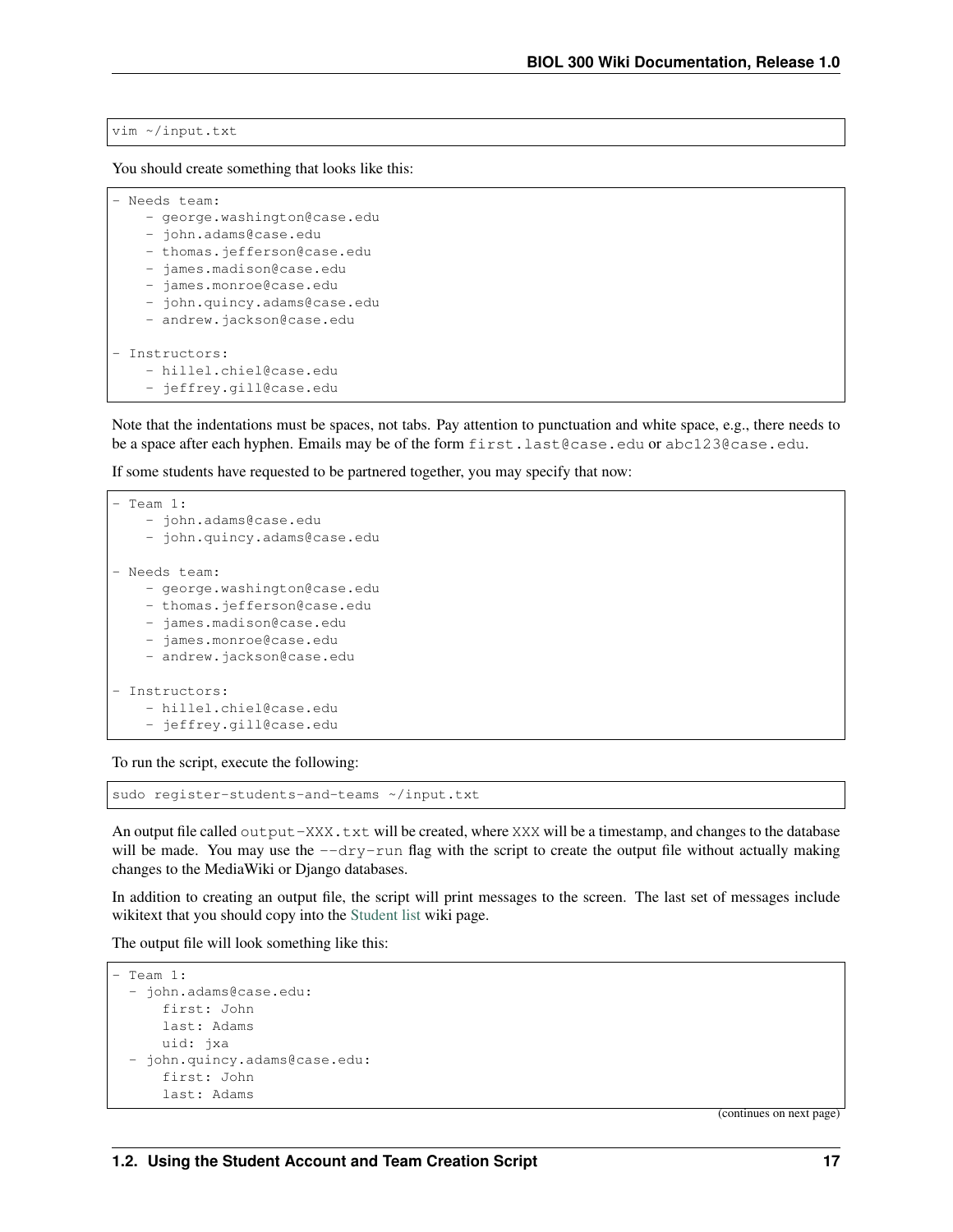uid: jaa

(continued from previous page)

| $4 + 4$<br>Jyu                |
|-------------------------------|
| Team 2:                       |
| andrew.jackson@case.edu:      |
| first: Andrew                 |
| last: Jackson                 |
| uid: axj                      |
| - james.monroe@case.edu:      |
| first: James                  |
| last: Monroe                  |
| uid: jxm2                     |
| Team 3:                       |
| james.madison@case.edu:       |
| first: James                  |
| last: Madison                 |
| uid: jxm                      |
| - thomas.jefferson@case.edu:  |
| first: Thomas                 |
| last: Jefferson               |
| uid: txj                      |
| - george.washington@case.edu: |
| first: George                 |
| last: Washington              |
| uid: qxw<br>Instructors:      |
| hillel.chiel@case.edu:        |
| first: Hillel                 |
| last: Chiel                   |
| uid: hjc                      |
| jeffrey.gill@case.edu:        |
| first: Jeffrey                |
| last: Gill                    |
| uid: jpg18                    |
|                               |

In this example, because there were an odd number of students, a team of three was created.

If you later need to make changes to the roster, you should use the output file as the new input. Make a copy of the file first, modify it, and then re-run the script.

Suppose John Quincy Adams tells you that he prefers to go by "Johnny". You just need to modify JQA's first name in the output file and re-run the script.

Suppose James Monroe drops the course. The script isn't clever enough to see that one of the members of the team of three needs to be moved to Team 2 to rebalance them. To resolve this, you should modify the output file by deleting James Monroe and moving one of the members of Team 3 into Team 2 manually before re-running the script.

If a large number of new students enrolls in the class after some teams already exist, you can randomly assign them to new teams by adding the Needs team: heading used in the original input file.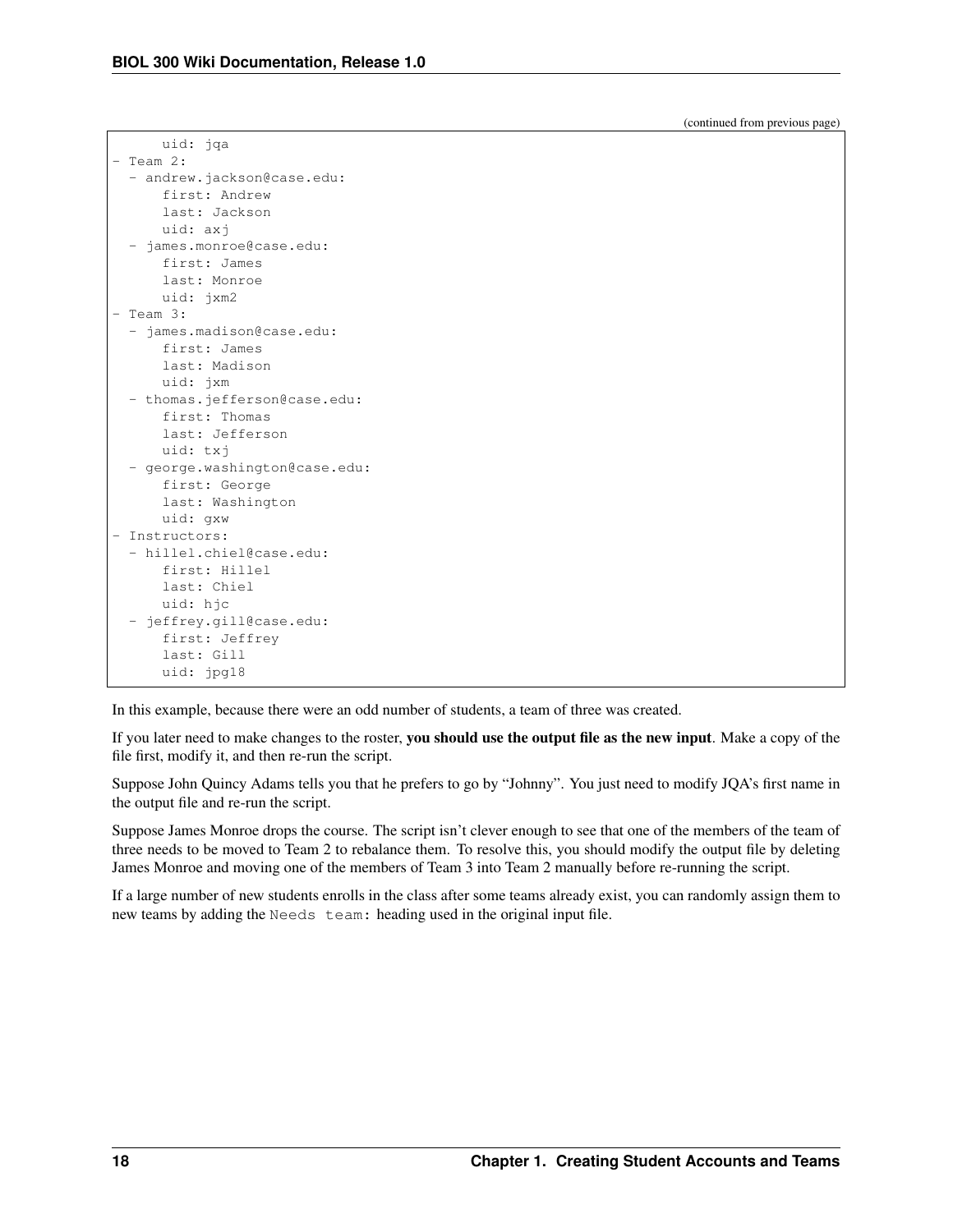Form Emails

<span id="page-22-0"></span>Todo: Provide form emails for instructors (e.g., absences, tardies).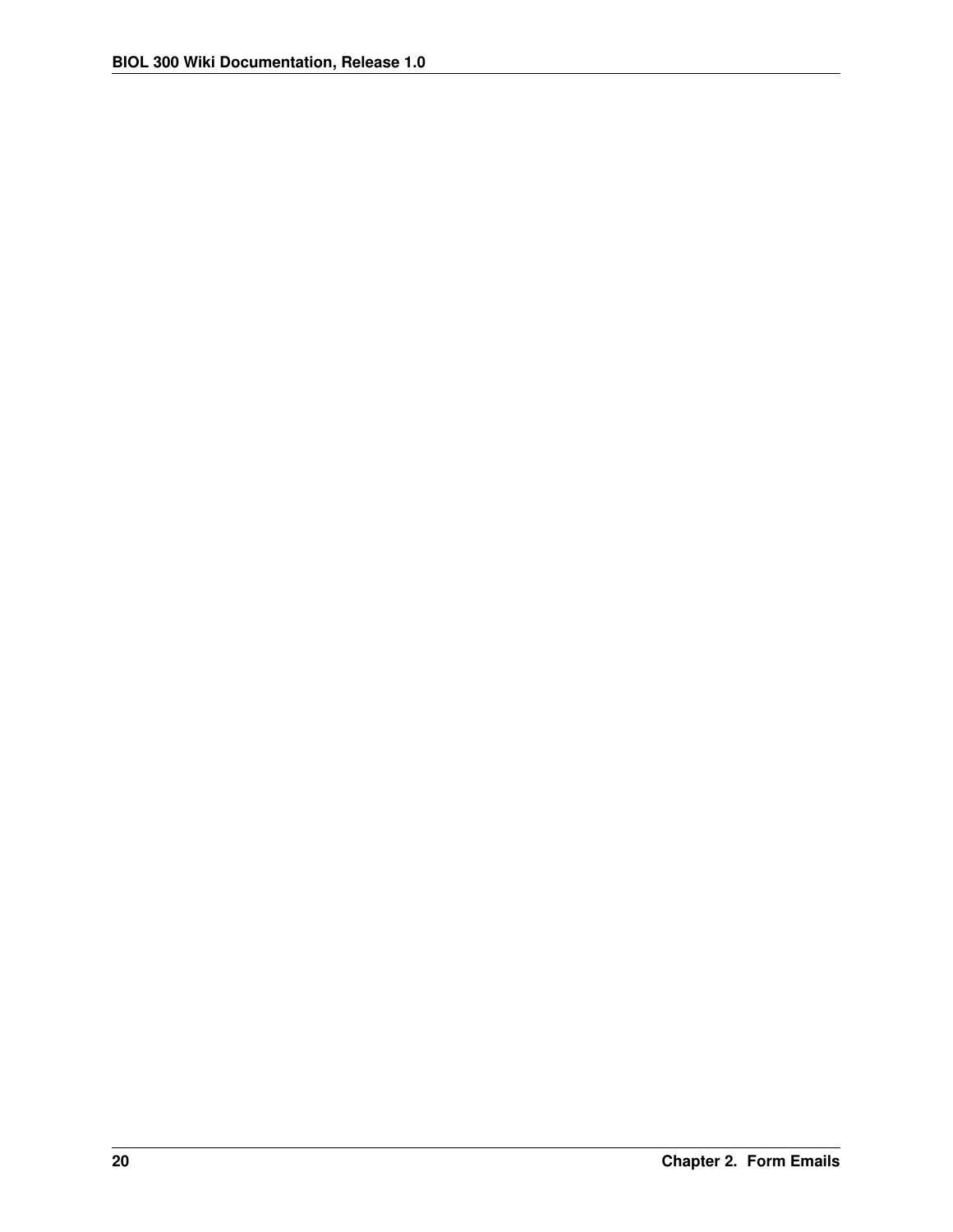### Patrolling Student Comments

<span id="page-24-0"></span>On each instructor's personal page (reached by clicking your name in the top-right corner), there are two links that lead to lists of student comments.

The first is "Comments on course materials".

This page lists any content that students post on Talk pages in the Main namespace. For example, if a student were to click the "Discussion" link at the top of the Course Policies page, she could leave comments about the course policies. This is more relevant to BIOL 373, where we encouraged students to post concerns or corrections on the unit Talk pages. For BIOL 300, students generally shouldn't be doing this. However, this link is still worth checking from time to time, since students may incorrectly post things in this space.

The other link found on instructors' personal pages is "Comments on term papers".

This page lists any content that students post on Talk pages in the User namespace. That is, when a student leaves a comment on a benchmark, it will appear here.

When you are grading comments, you will want to mark them as "patrolled", which will eliminate them from these lists. There are two ways to mark comments as patrolled; depending on whether the comment was the first left on the page or not, you must use one or the other (which is fairly annoying and inconvenient).

If the comment left by a student resulted in the creation of a new Talk page, i.e., the student was the first individual to leave a comment, then the entry in the listing will look like this:

• (diff | hist) . . N! User talk: //Term Paper Proposal; 20:17 . . (+782) . . (Talk | contribs | block) (Created page with "== Student Con

Things to take note of:

- Be careful about confusing the author of the comment and the recipient of the comment.
- The edit description says "Created page. . . ", indicating that this student was the first to leave a comment on this page.
- There is a capital, bold N in front of the page name, which again indicates that this edit represents the creation of a new page.
- The word "diff" at the start of the line is not clickable. This is because there is no earlier edit to compare this first edit to.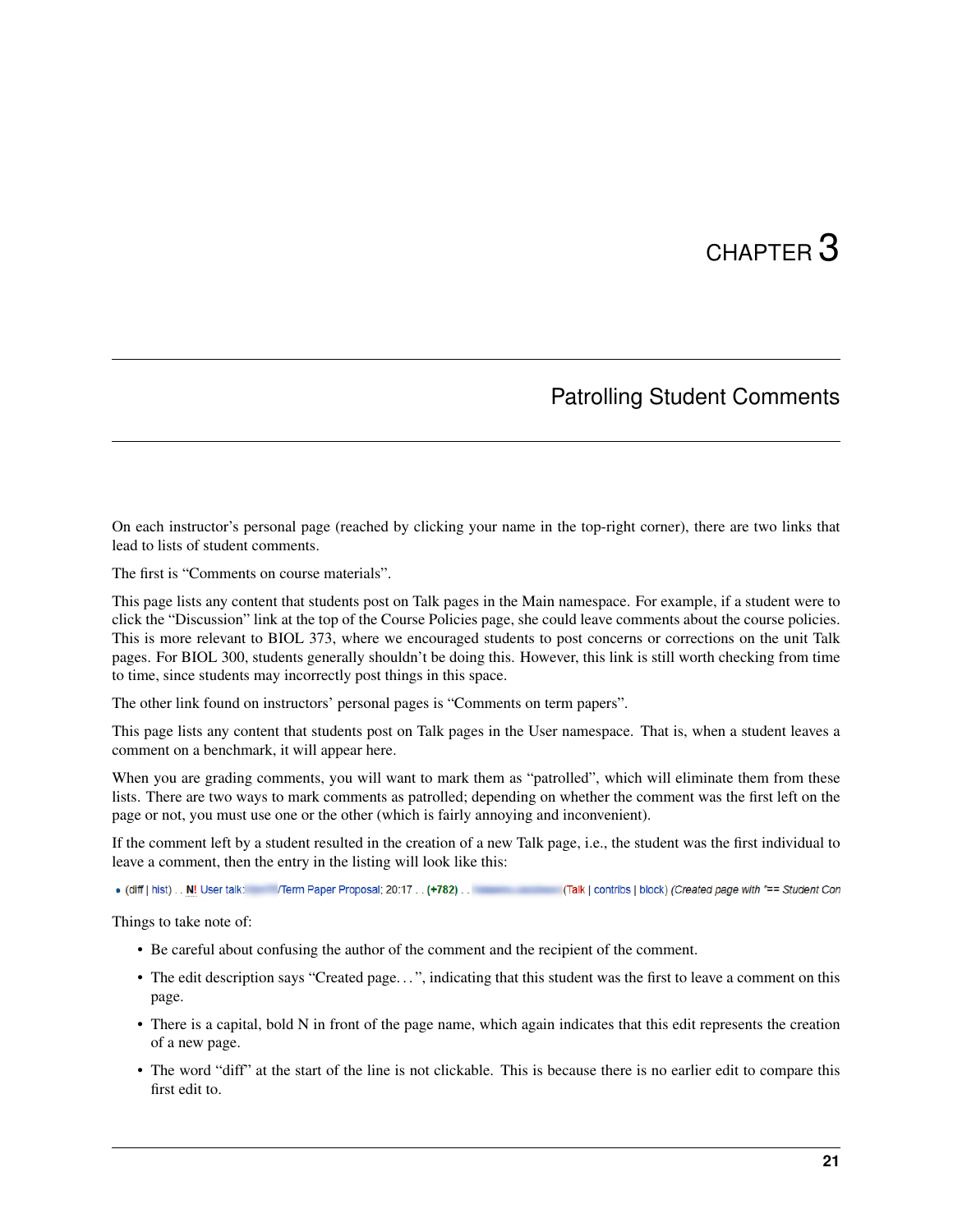Marking first edits as patrolled works differently than marking subsequent edits as patrolled. To mark a first edit as patrolled, navigate to the Talk page by clicking the page name (in this example, "User talk:. . . /Term Paper Proposal"), scroll to the very bottom of the page, and click the "Mark this page as patrolled" link. Doing this will eliminate the first edit entry from the listing.

Note that when you click on the page name in this way, you will be taken to the *current* version of the page, so you will see any late edits the student made, as well as edits made by other students. To disambiguate which edits the first-edit poster left before or after a deadline, look at the page history.

Subsequent edits made by students to existing User Talk pages appear a little differently:

- (diff | hist) . . ! User talk: Term Paper Proposal; 06:36 . . (+5) . . (Talk | contribs | block) (→ Student Comments) • (diff | hist) . . ! User talk: Term Paper Proposal; 06:35 . .  $(+20)$  . . (Talk | contribs | block) ( $\rightarrow$  Student Comments)
- (diff | hist) . .! User talk: // Term Paper Proposal; 06:34 . . (+2,706) . . (Talk | contribs | block) ( -> Student Comments)

Things to take note of:

- In this example, the same person performed three consecutive edits on one term paper proposal page. This student could have left more later. Each edit will need to be marked as patrolled separately. Once you've decided on a score for this student's comment, you should scan the list of edits for additional edits by the same person to the same benchmark and mark each as patrolled so that you do not have to deal with them again.
- The bold N is absent, since the page already existed.
- The "diff" link is clickable because the page already existed.

To mark these edits as patrolled, click a "diff" link and then click "Mark as patrolled" near the top right, beneath the editor's name:

#### Revision as of 06:34, 5 March 2015 (edit) (undo)

(→Student Comments) Newer edit  $\rightarrow$  [Mark as patrolled]

(Talk | contribs | block)

#### Line 3:

"Comment by  $\mathbb{C}^m$  Hi  $\equiv$ I commend you for picking a very ambitious project

model. If will be very interesting to see how if all connects in the end. As for the term naner proposal I have

Clicking this will remove that single entry from the edits listing.

Rinse and repeat. By the end of this round of comment grading, the list of unpatrolled edits should be empty.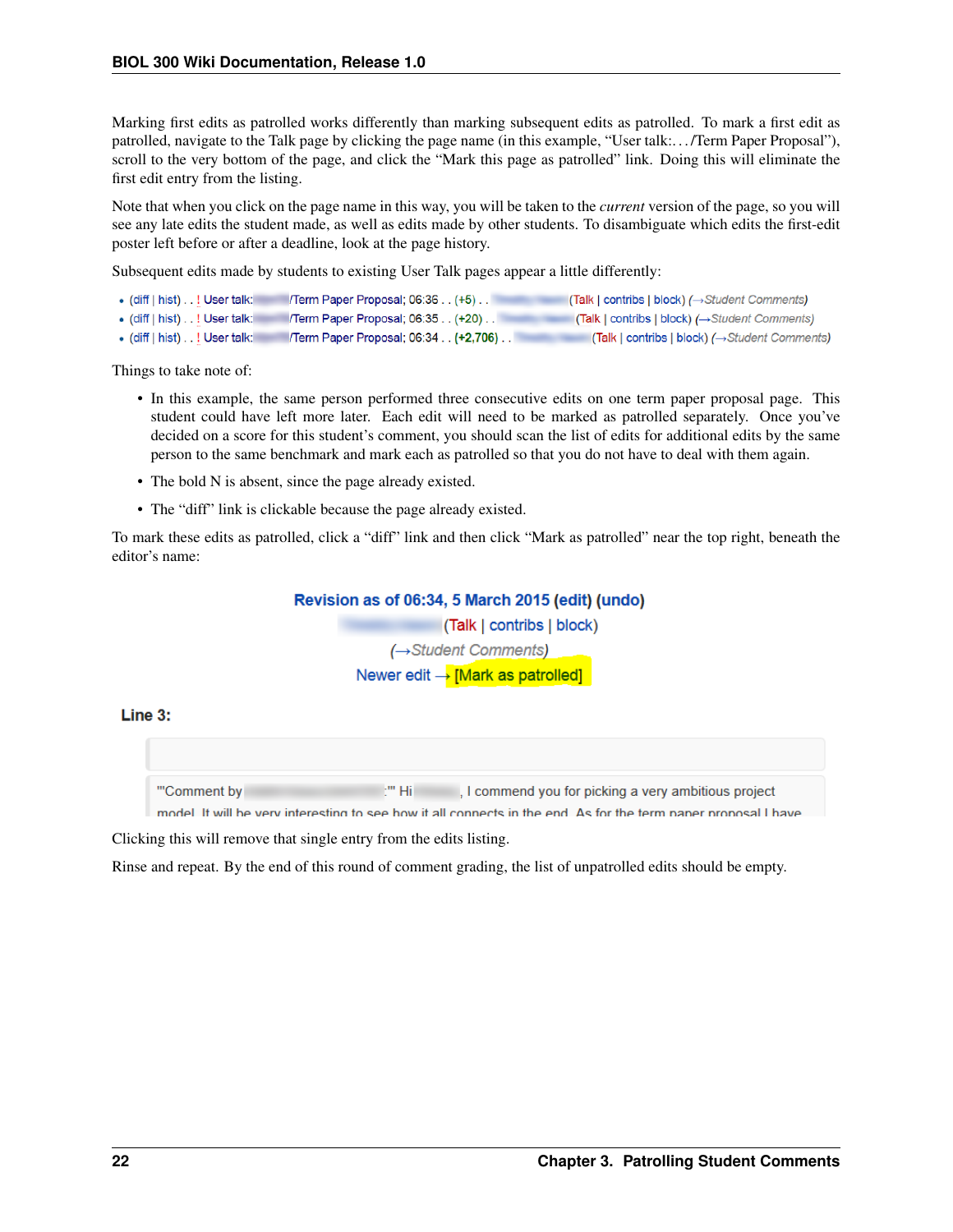Granting Student Privileges

<span id="page-26-0"></span>Todo: Add instructions for giving students privileges to access the private areas of the wiki (relevant to BIOL 373 only) and for getting a term paper deadline extension.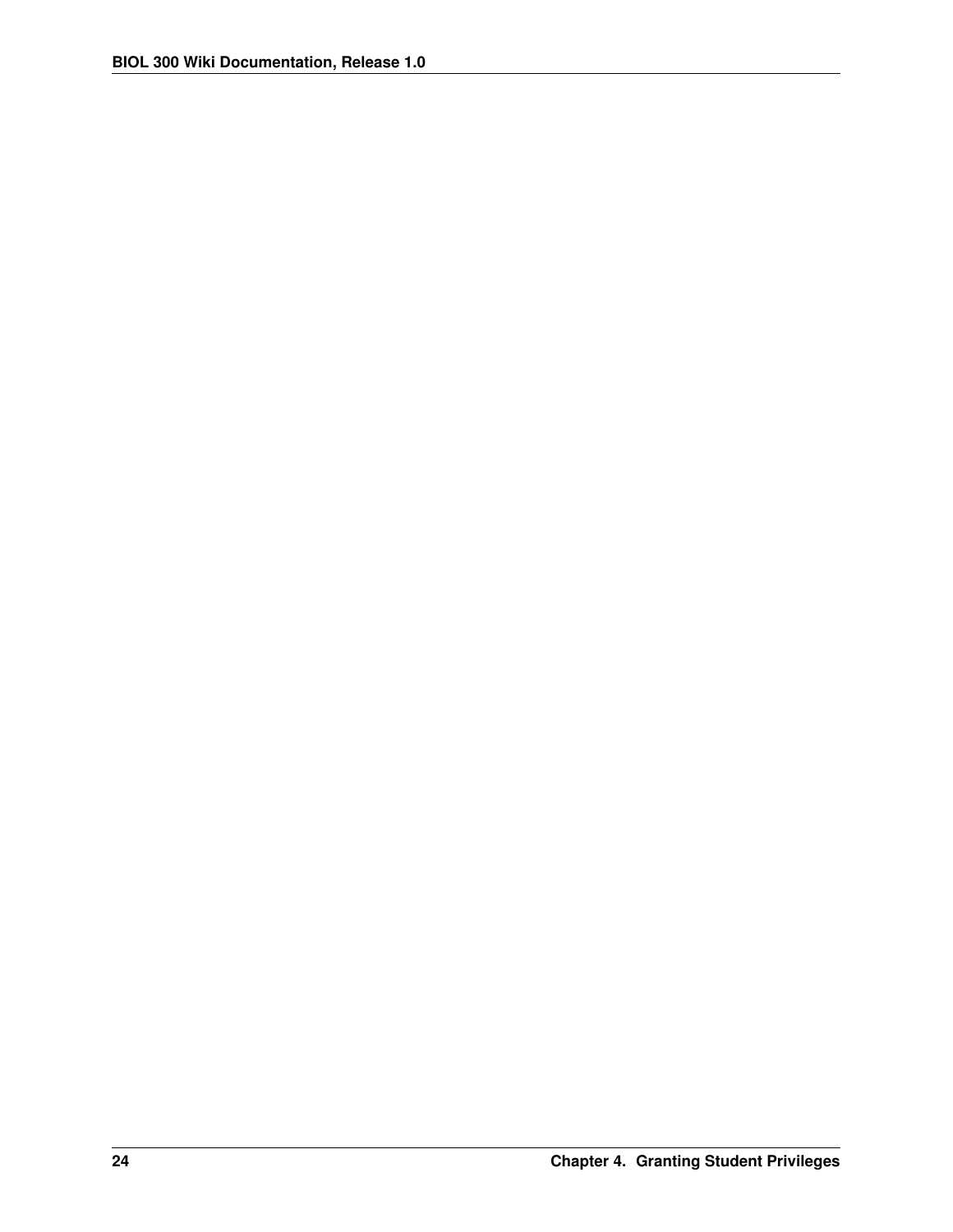### Modifying Student Real Names

### <span id="page-28-1"></span><span id="page-28-0"></span>**5.1 Changing Real Names on the Wiki**

Todo: Install phpMyAdmin for a web interface for changing real names.

To edit user real names manually so they will appear with the Realnames extension, edit the wiki database directly using the following command:

mysql -u root -p wikidb

Enter the <MySQL password> when prompted. Edit entries for individuals on the wiki using

**UPDATE** user SET user\_real\_name='<realname>' WHERE user\_name='<username>';

Note that user names always begin with a capital letter. Type exit to quit. After changing a real name, the server must be restarted:

sudo apache2ctl restart

#### <span id="page-28-2"></span>**5.2 Changing Real Names in the Survey System**

Todo: Add instructions for changing real names in Django.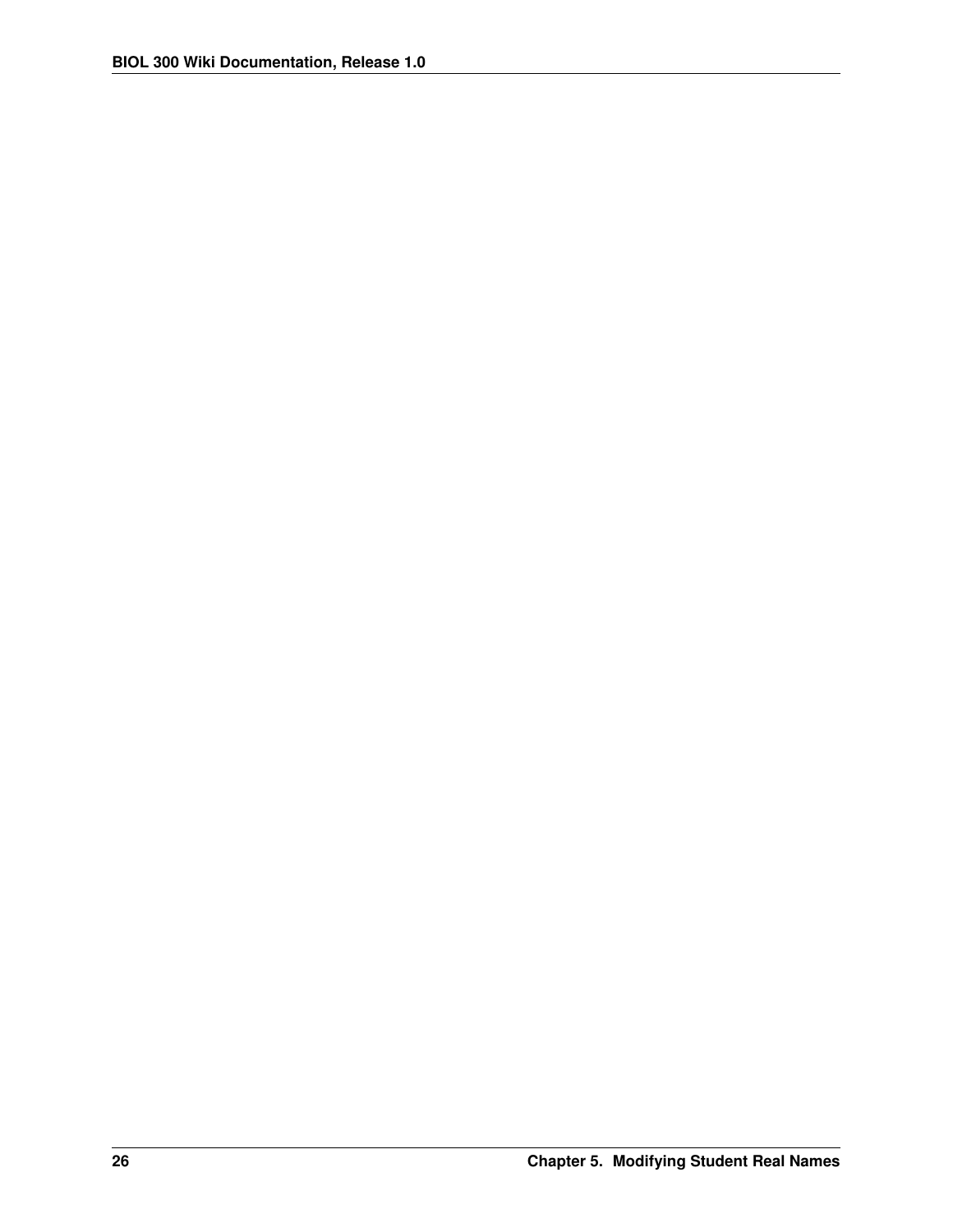#### Introduction to Vim

<span id="page-30-0"></span>Vim is a text editor for the command line that you will use often when following these instructions. Vim can be very intimidating for new users, but for the purposes of these instructions you only need to know a few commands.

To start Vim, type vim /path/to/file on the command line to edit a new or existing file. Vim has two modes that you will use regularly: command mode and insert mode. Command mode allows you to execute commands like saving and quitting. **Insert mode** lets you actually edit text.

When you first start Vim you will be in command mode, so you cannot immediately begin editing text. You must first switch into insert mode by pressing i. When you do this, you should notice the last line in the terminal window says "-- INSERT --". When in insert mode, you can type text and it will appear on screen as you would expect. Press Esc to return to command mode, and the insert mode indicator at the bottom of the terminal window will disappear.

If you press the wrong keys in command mode, unexpected and confusing things may happen. If you get stuck in some other mode, press Esc a few times to return to command mode. If that fails, try typing : q followed by the Enter key.

Below is a list of useful commands. Notice that commands beginning with a colon (:) or slash (/) appear on the bottom line in the terminal window when typed in command mode.

- Save and quit: In command mode, type : w followed by the Enter key to save (write) the file. Type : q followed by the Enter key to quit Vim. If you have made unsaved changes to the file before trying to quit, you will get an error, "No write since last change". To quit and discard unsaved changes, type :q! followed by the Enter key.
- Undo and redo: In command mode, press u to undo your last action. Press Ctrl  $+ x$  to redo.
- Search: In command mode, type /, followed by a word or phrase, followed by the Enter key to begin searching for the phrase. Press n to cycle to the next instance of the phrase or N to cycle to the previous instance.
- Line numbers: In command mode, type : set number followed by the Enter key to turn on line numbering. Use :set nonumber to turn it off again.
- Jump: In command mode, press  $q\bar{q}$  to jump to the top of the file. Type a line number before this command to jump to that line. Press G to jump to the end of the file.
- Paste: You can use your terminal application's normal paste command to paste text while in insert mode. However, sometimes when you paste a multi-line block of text into Vim from another source (such as from this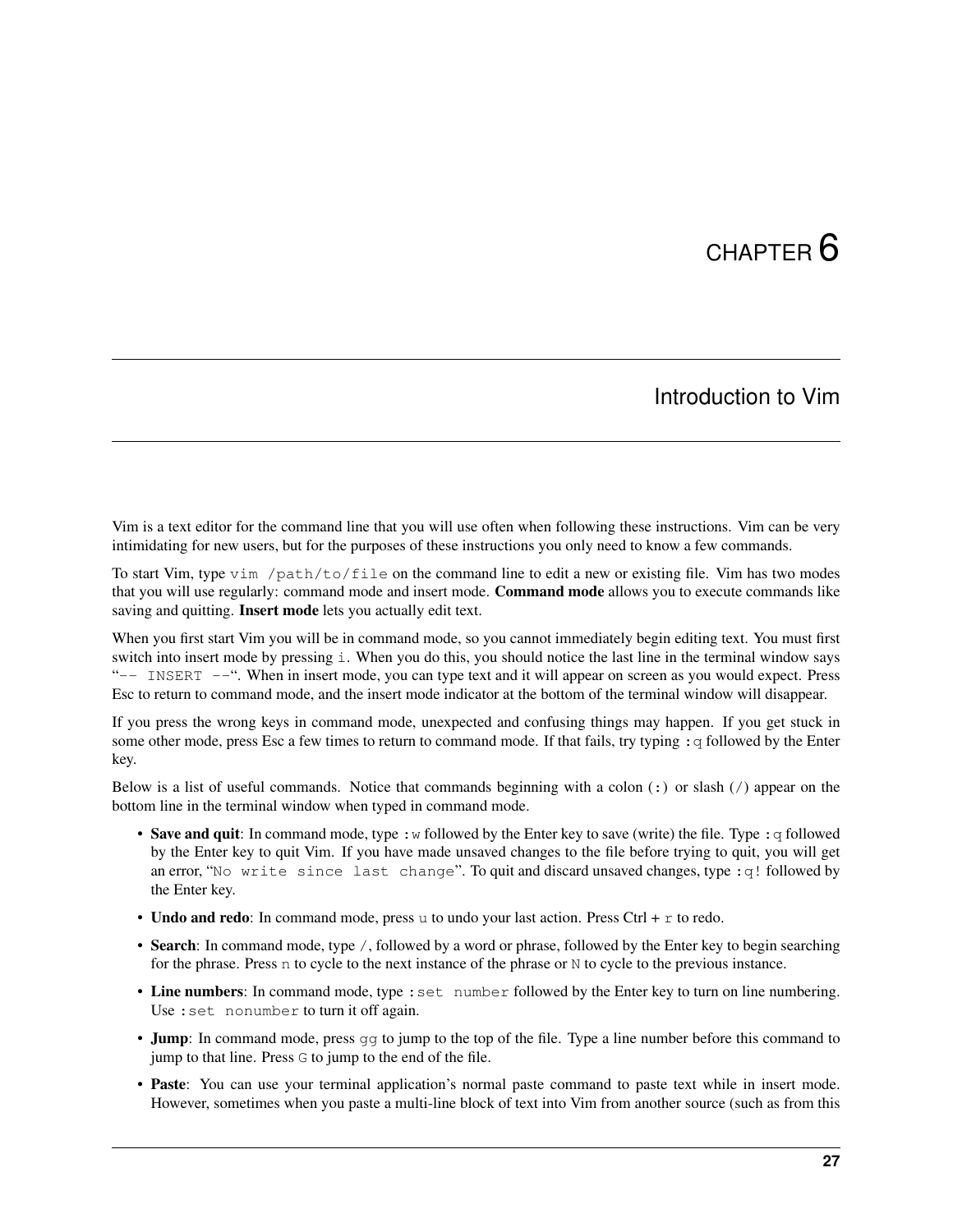document), the pasted content will be auto-indented or auto-commented in undesirable ways. To prevent this behavior, in command mode, type :set paste followed by the Enter key before entering insert mode and pasting.

• Mouse: In command mode, type : set mouse=a followed by the Enter key to enable interaction with the text using your mouse. This will allow you to click anywhere to place the cursor or to select blocks of text.

#### <span id="page-31-0"></span>**6.1 Vim Configuration File**

The following instructions will customize your Vim configuration so that syntax highlighting and line numbers are turned on by default. It will also enable interaction with text using the mouse, so you can place the cursor by clicking with the mouse. It also enables a "persistent undo" feature that allows Vim to retain the history of edits for a file after it is closed, so you can undo or redo edits even after closing and reopening a file.

The persistent undo feature depends on the existence of a directory. Create this directory now:

```
mkdir -p ~/.vim/undodir
```
Finally, download and install the . vimrc configuration file:

wget -O ~/.vimrc https://biol-300-wiki-docs.readthedocs.io/en/latest/ downloads/.vimrc

If you are curious about the contents of . vimrc, you can view it here:

.vimrc

Direct link

```
" An example for a vimrc file.
"
" Maintainer: Bram Moolenaar <Bram@vim.org>
" Last change: 2002 Sep 19
"
" To use it, copy it to
    for Unix and OS/2: \sim/. vimrc
            for Amiga: s:.vimrc
  for MS-DOS and Win32: $VIM\_vimrc
          for OpenVMS: sys$login:.vimrc
" When started as "evim", evim.vim will already have done these settings.
"if v: progname =\sim? "evim"
 finish
"endif
" Use Vim settings, rather then Vi settings (much better!).
" This must be first, because it changes other options as a side effect.
set nocompatible
" allow backspacing over everything in insert mode
set backspace=indent,eol,start
if has("vms")
 set nobackup " do not keep a backup file, use versions instead
else
 set backup " keep a backup file
endif
set history=50 " keep 50 lines of command line history
```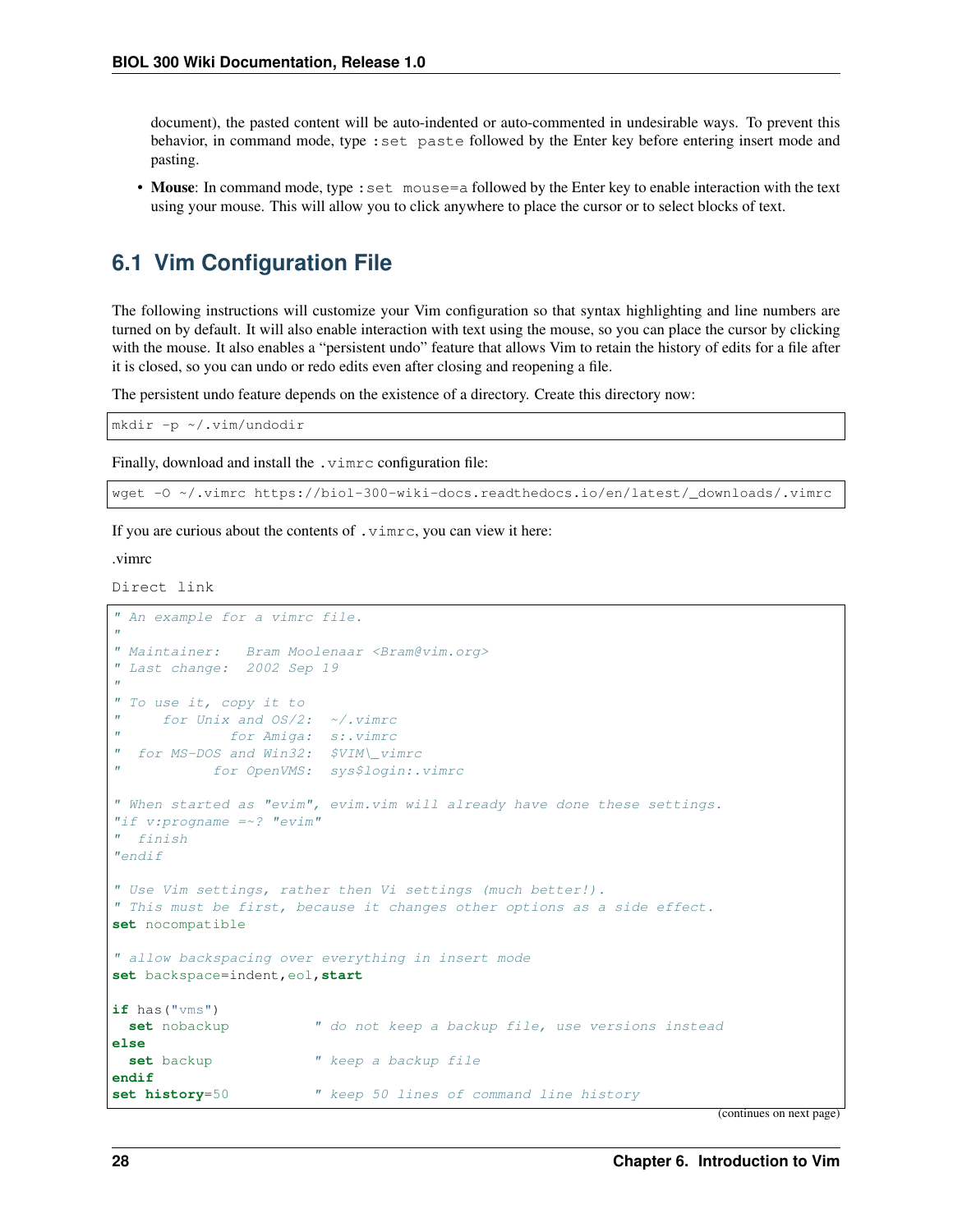```
set ruler " show the cursor position all the time
set showcmd " display incomplete commands
set incsearch " do incremental searching
" For Win32 GUI: remove 't' flag from 'guioptions': no tearoff menu entries
" let \&guioptions = substitute(\&guioptions, "t", "", "q")
" Don't use Ex mode, use Q for formatting
map Q gq
" This is an alternative that also works in block mode, but the deleted
" text is lost and it only works for putting the current register.
"vnoremap p "_dp
" Switch syntax highlighting on, when the terminal has colors
" Also switch on highlighting the last used search pattern.
if \&t_{\text{C}} > 2 || has ("gui_running")
 syntax on
  set hlsearch
endif
if has("gui_running")
  " turn off the toolbar
  set guioptions-=T
  set columns=84
endif
" Only do this part when compiled with support for autocommands.
if has("autocmd")
  " Enable file type detection.
  " Use the default filetype settings, so that mail gets 'tw' set to 72,
  " 'cindent' is on in C files, etc.
  " Also load indent files, to automatically do language-dependent indenting.
  filetype plugin indent on
  " Put these in an autocmd group, so that we can delete them easily.
  augroup vimrcEx
  au!
  " For all text files set 'textwidth' to 78 characters.
  autocmd FileType text setlocal textwidth=78
  " When editing a file, always jump to the last known cursor position.
  " Don't do it when the position is invalid or when inside an event handler
  " (happens when dropping a file on gvim).
  autocmd BufReadPost *
    \setminus if line("'\"") > 0 && line("'\"") <= line("$") |
       \overline{e} exe "normal g`\"" |
    \ endif
  augroup END
else
  set autoindent \qquad \qquad \qquad \qquad \qquad \qquad \qquad \qquad \qquad \qquad \qquad \qquad \qquad \qquad \qquad \qquad \qquad \qquad \qquad \qquad \qquad \qquad \qquad \qquad \qquad \qquad \qquad \qquad \qquad \qquad \qquad \qquad \qquad \qquad \q
```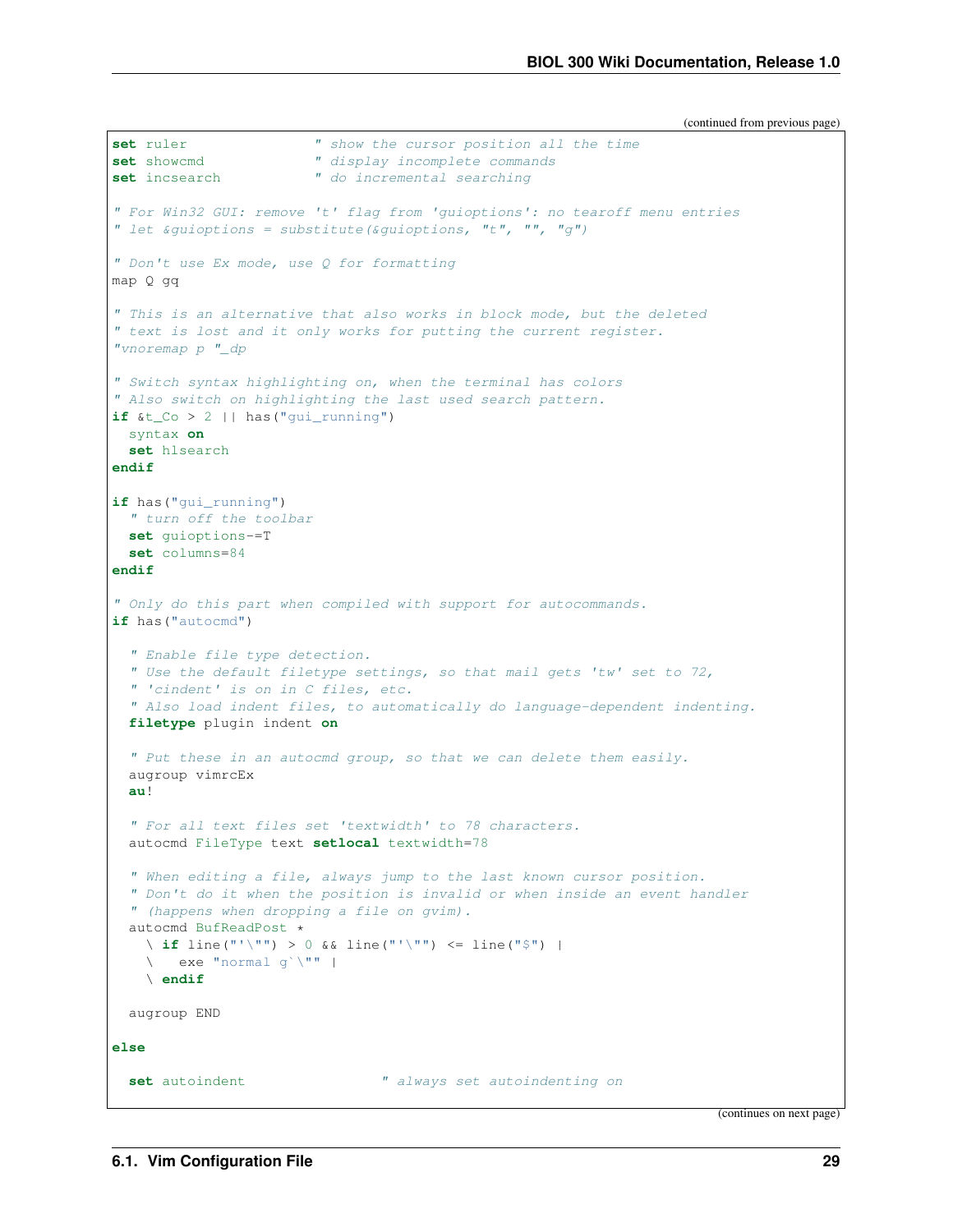```
endif " has("autocmd")
set tabstop=4
set shiftwidth=4
color desert
set guifont=Dejavu\ Sans\ Mono\ 12
hi Normal guifg=Green guibg=Black
hi Constant guifg=Yellow
hi Statement guifg=Yellow gui=none
hi Type guifg=Yellow gui=none
hi Special guifg=SeaGreen
hi Search guibg=DarkBlue
"set lines=46
set expandtab
"setlocal spell spelllang=en_us
set number
set mouse=a
function! s:insert_gates()
 let gatename = substitute(toupper(expand("%:t")), "\\.", "_", "g")
 execute "normal! i#ifndef " . gatename
 execute "normal! o#define " . gatename . " "
 execute "normal! Go#endif /* " . gatename . " */"
 normal! kk
endfunction
autocmd BufNewFile *.{h,hpp} call <SID>insert_gates()
"Spell checking
"set spell spelllang=en_us
" persistent undo support
" " note: you need to mkdir ~/.vim/undodir before this will work
set undofile " turn on persistent undo's
set undodir=~/.vim/undodir " where to store the undo files
set undolevels=1000 " max number of changes to undo
set undoreload=10000 " max number of lines to save for undo
" allow switching to a different buffer without saving
set hidden
```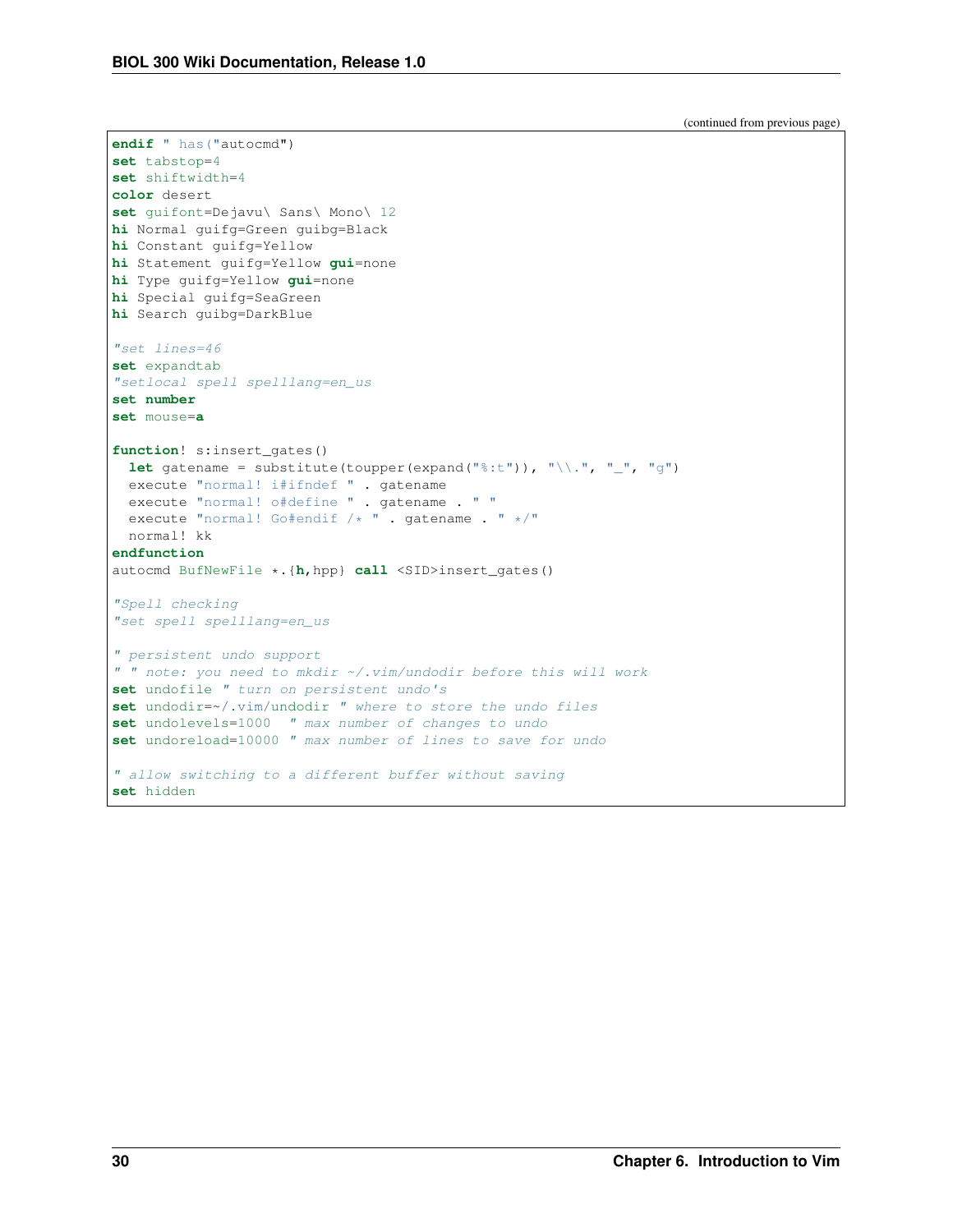### Introduction to Git

<span id="page-34-0"></span>Todo: Write an intro to Git.

24. Create a Git profile for yourself:

```
git config --global user.name "<your full real name>"
git config --global user.email <your email>
git config --global core.editor vim
git config --global push.default simple
```
24. Generate an SSH key on the virtual machine if you do not have one already. This will generate an identity for your account on this virtual machine that can later be granted privileges to the Git repository on GitHub. If you have an SSH key already, this command will recognize that and do nothing. Otherwise, press Enter three times when asked about the file location and passphrase:

[ -e ~/.ssh/id\_rsa ] || ssh-keygen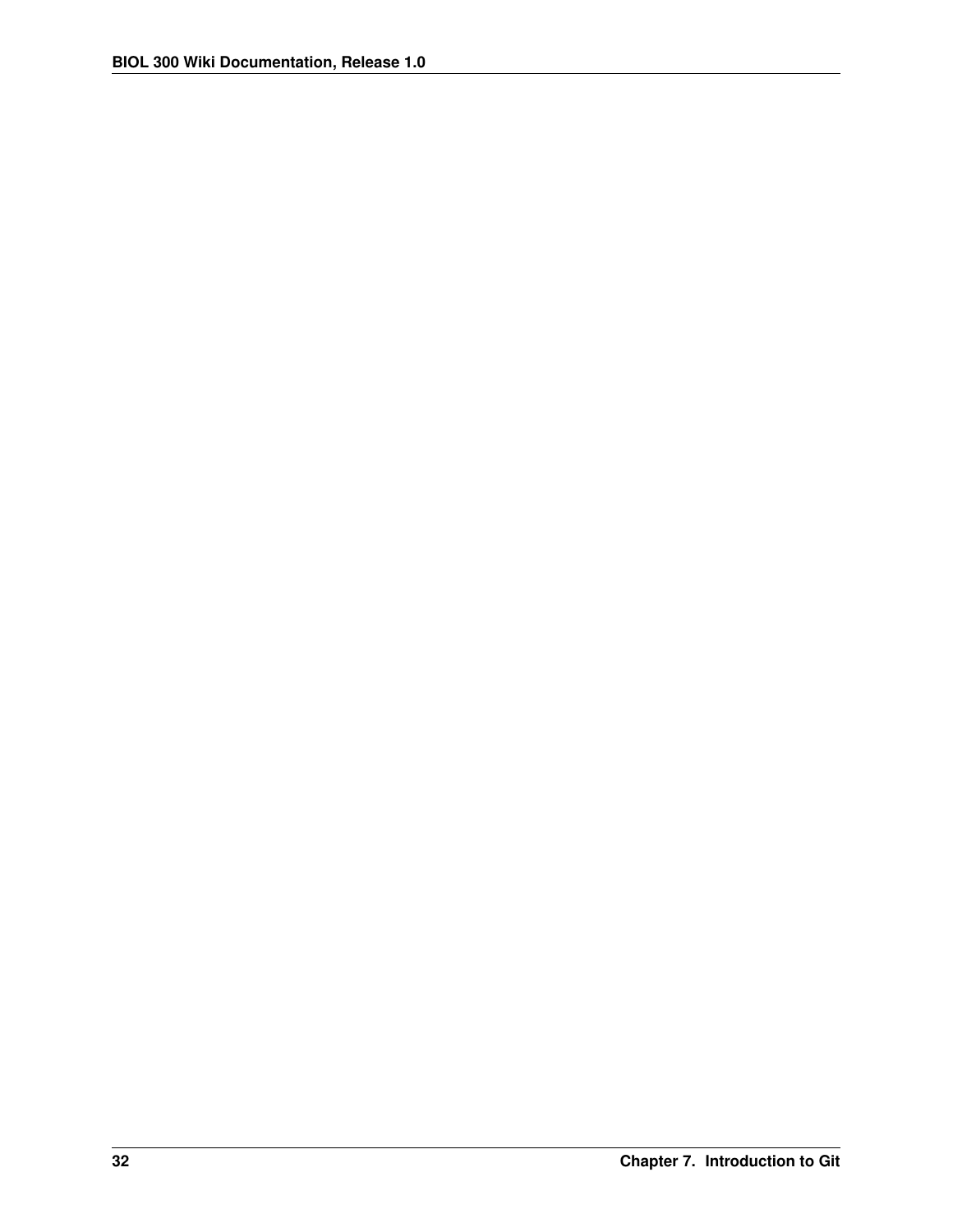# CHAPTER<sup>8</sup>

# Port Forwarding & Bridged Networking

<span id="page-36-0"></span>DynamicsHJC is a computer (an actual computer, not a virtual machine) in the Chiel lab. VirtualBox and all our virtual machines are running on it.

DynamicsHJC is plugged into the wired network via ethernet. Associated with every computer's ethernet port is a unique MAC address, which is basically a number that it uses to identify itself to the network.

When a new computer is first plugged into the wired network on campus, it can't use the internet until you complete a registration wizard that pops up in the browser. This registration process is triggered by the fact that the MAC address is not recognized by Case. Registration links a computer's name (hostname) to its MAC address.

In our case, the hostname is "dynamicshjc". I've set up a web server on that computer, and that's where these wiki setup instructions are hosted (notice that dynamicshic.case.edu is in the address). When you visit these instructions in a web browser, the university network routes you to our lab computer by doing a lookup of the hostname in its registration database to determine which ethernet port to connect you with.

Since our virtual machines are running on DynamicsHJC, they all share a single ethernet port. How can the network properly route web traffic to the right machine if more than one lives at the same address? There are two mutually exclusive ways of solving this problem with VirtualBox: port forwarding and bridged networking.

Port forwarding assigns to a virtual machine a unique port number (analogous to having multiple apartments at one street address). To connect to a virtual machine using port forwarding, you'd type something like this into your web browser: [https://dynamicshjc.case.edu:8014.](https://dynamicshjc.case.edu:8014) More precisely, individual ports on the host (host ports) are mapped to individual ports on the virtual machine (guest ports). In this example, the host port 8014 on DynamicsHJC is mapped to the guest port 443 (the standard HTTPS port) on the virtual machine. We use this method throughout these instructions while set up is in progress to avoid conflicts with the existing wiki site.

With **bridged networking**, the virtual machine is assigned a randomly generated, faux MAC address, which the computer running VirtualBox presents to the network as if it's actually a different ethernet port. When this is done, the network can't tell the difference between a virtual machine using bridged networking and a real computer using its own unique ethernet port. Using the network registration process outlined *[here](#page-162-0)*, you can associate a hostname with the virtual machine's phony MAC address (this only ever needs to be done once), and thus it can be accessed like a real machine at an address like neurowiki.case.edu. This is the permanent solution that we switch to when the virtual machine is all set up.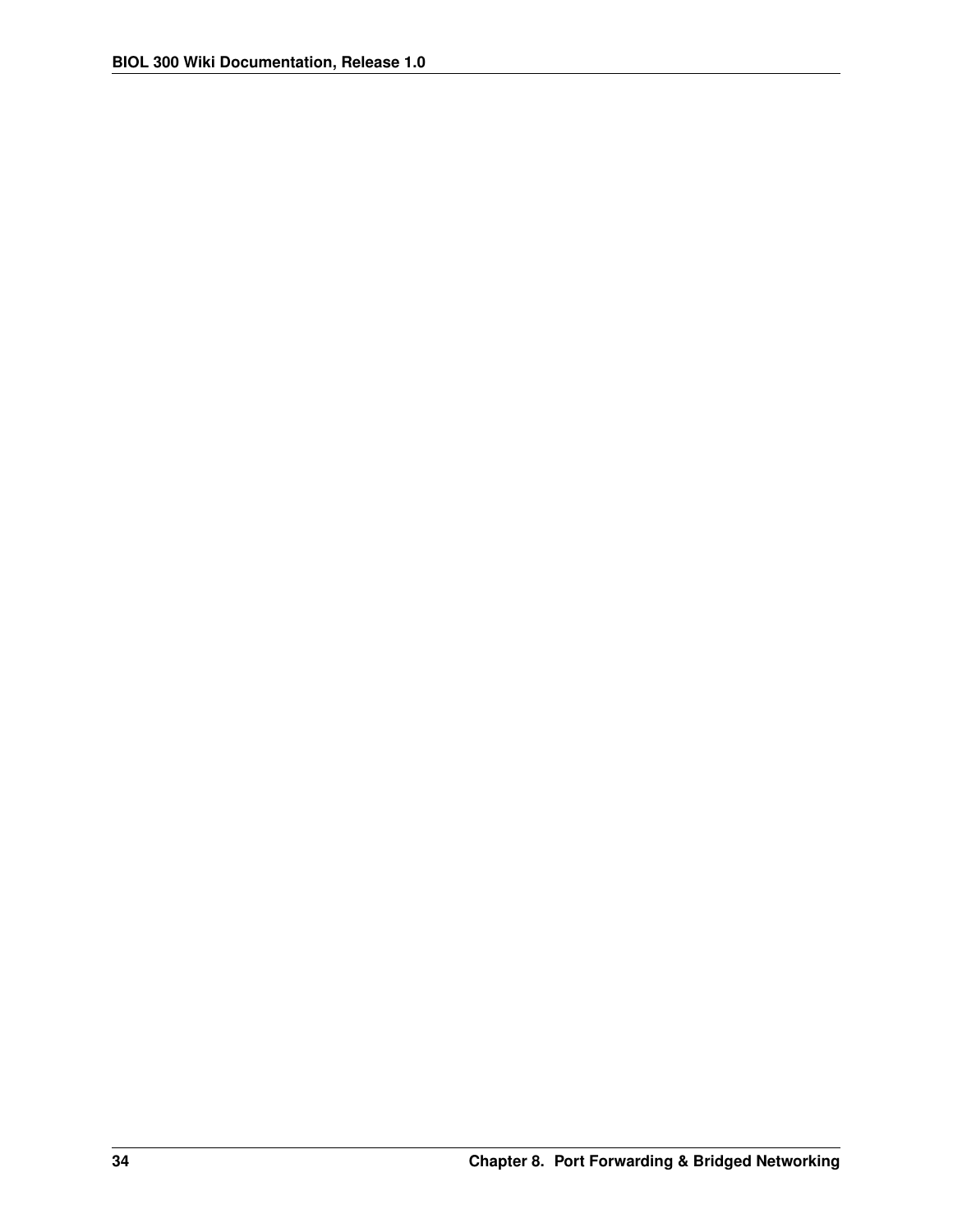# CHAPTER 9

# HTTPS & SSL

Web browsers can make insecure (HTTP) or secure (HTTPS) connections to websites. Since the wiki requires passwords, it should be set up to use HTTPS.

When a web browser tries to create an HTTPS connection with a website, it requests to see an SSL certificate that proves the server it is talking to is the real deal. If the server can't provide one that matches the address the web browser is trying to connect to, the web browser will warn the user that something is wrong.

For example, although <https://neurowiki.cwru.edu> is a perfectly valid alias for [https://neurowiki.case.edu,](https://neurowiki.case.edu) a browser visiting the former should warn the user that the connection is not secure, preventing them from visiting it unless they click through some warnings. Here's what Chrome does when I visit that address: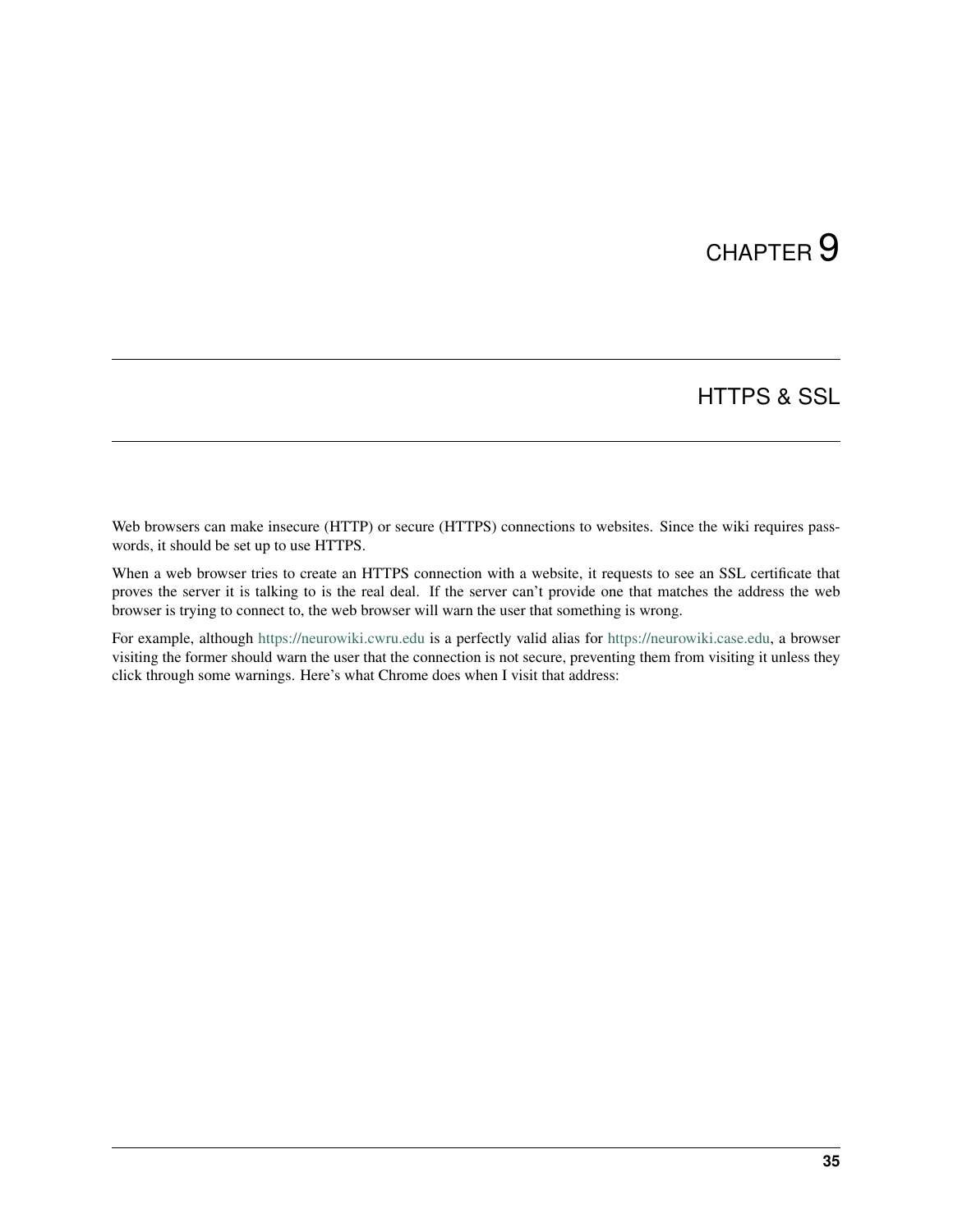

The SSL certificate we obtained from the university for that virtual machine certifies that our site is neurowiki. case.edu, but not neurowiki.cwru.edu. Lacking an appropriate SSL certificate does not prevent people from using the site (i.e., in Chrome, I could click "Proceed to neurowiki.cwru.edu (unsafe)"), but your visitors will likely be scared away, or at least inconvenienced, if it's absent.

As described in *[Port Forwarding & Bridged Networking](#page-36-0)*, when a virtual machine is using port forwarding, it is accessed using an address like [https://dynamicshjc.case.edu:8014.](https://dynamicshjc.case.edu:8014) For this reason, the virtual machine needs to present DynamicsHJC's SSL certificate while it is using port forwarding. When it is switched to bridged networking, it is accessed at an address like [https://neurowiki.case.edu,](https://neurowiki.case.edu) so it must present a different SSL certificate. When the virtual machine is cloned and moved to [https://neurowikidev.case.edu,](https://neurowikidev.case.edu) it must present another different SSL certificate.

Instructions for creating and renewing SSL certificates can be found in *[SSL Certificate Management](#page-156-0)*.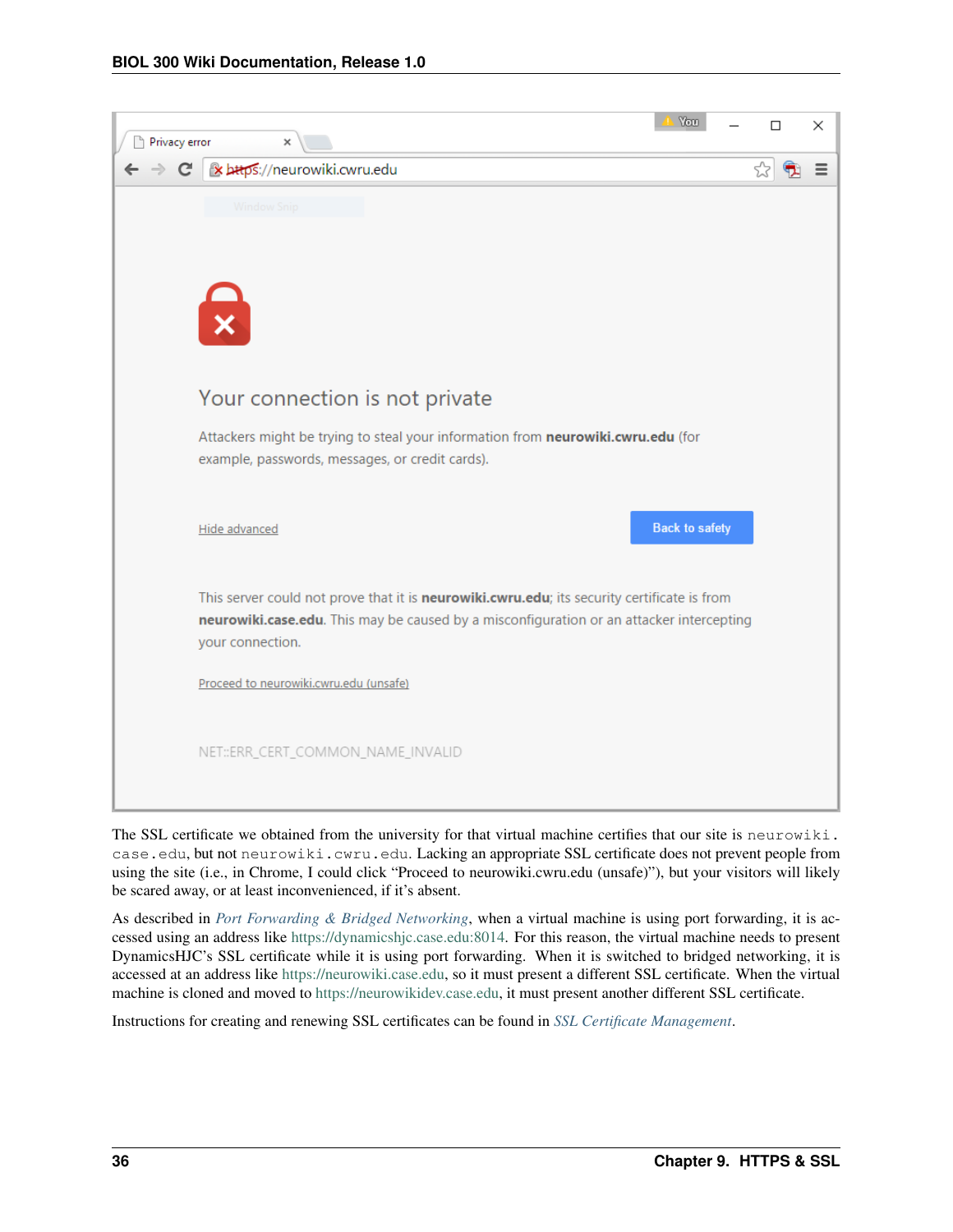# CHAPTER 10

## Building from Scratch

Follow these instructions to build the wiki from scratch:

## **10.1 Install Operating System**

- 1. Log into the VirtualBox Machines (vbox) account on DynamicsHJC in front of the keyboard and monitor, or using interactive screen sharing (see *[Screen Sharing Using SSVNC](#page-168-0)* for details).
- 2. On DynamicsHJC, download the installation disk image (ISO file) for the latest version of Ubuntu Server with long term support (LTS).

LTS versions of Ubuntu Server receive guaranteed support (e.g., security updates) for 5 years. As of December 2016, the latest LTS version is Ubuntu Server 16.04.1 (Xenial Xerus) 64-bit, which will be supported until April 202[1](#page-40-0). The next LTS release should be available in April 2018.<sup>1</sup>

You can download the Ubuntu Server ISO file [here.](http://www.ubuntu.com/download/server)

- 3. In VirtualBox<sup>[2](#page-40-1)</sup>, press "New" to create a new virtual machine, and choose the following settings:
	- Name: biol300 2017
	- Type: Linux
	- Version: Ubuntu (64 bit)
	- Memory size: 2048 MB
	- Hard drive: Create a virtual hard drive now
	- Hard disk file type: VDI (VirtualBox Disk Image)
	- Storage on physical hard drive: Dynamically allocated
	- File location: biol300 2017
	- File size: 30.00 GB

<span id="page-40-0"></span><sup>&</sup>lt;sup>1</sup> You can visit [this page](https://wiki.ubuntu.com/LTS) to see the release schedule for LTS versions of Ubuntu.

<span id="page-40-1"></span> $2$  As of this writing, we are using [VirtualBox](http://www.virtualbox.org) version 5.0.30 r112061.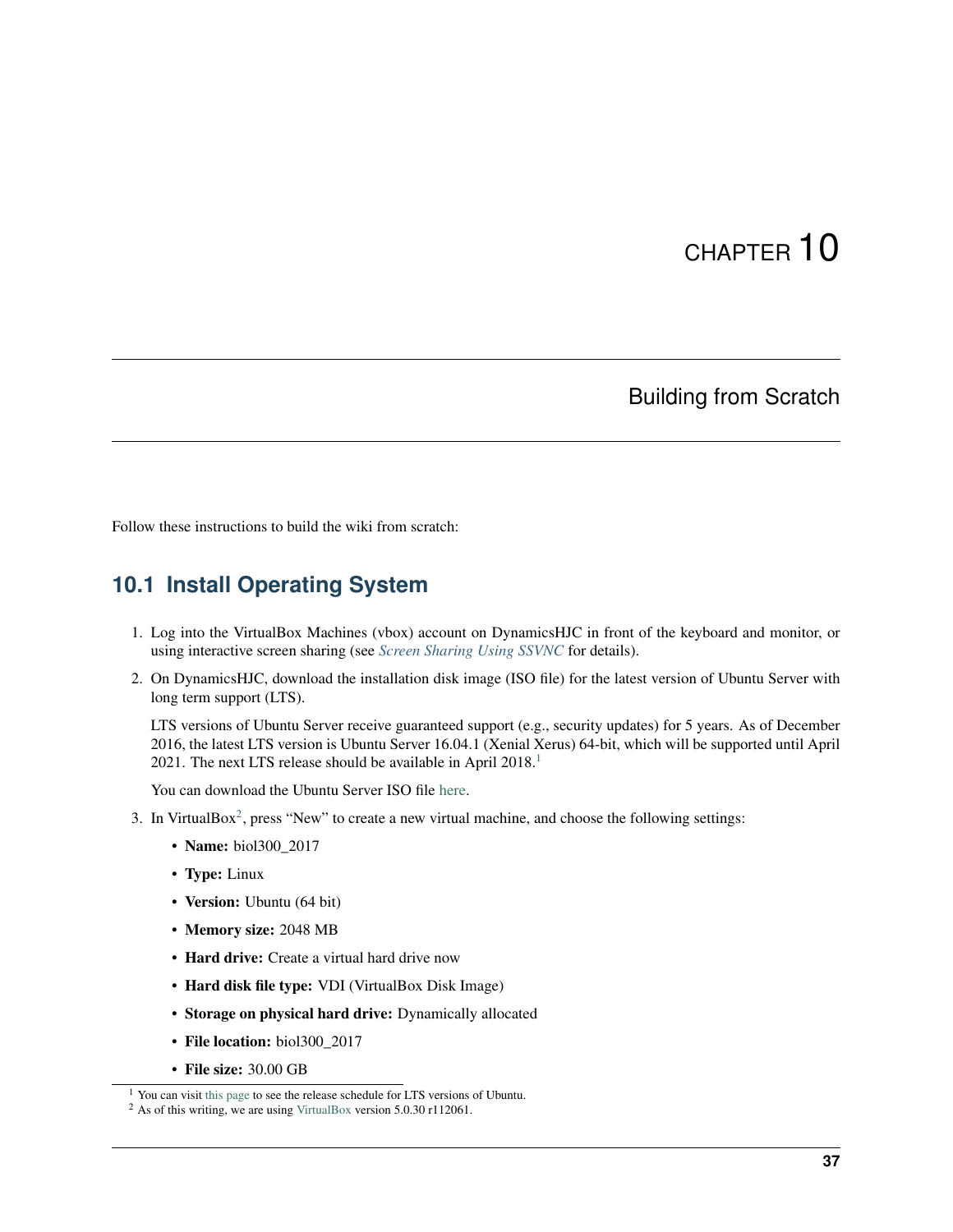Warning: Do not immediately start the virtual machine! If you do, you should delete it and start over, since this may result in an improperly configured network interface on the virtual machine.<sup>[3](#page-41-0)</sup>

- 4. After creating the virtual machine, select it and choose Machine > Group. Click on the new group's name ("New group"), click Group > Rename Group, and rename the group to "2017". Finally, drag-and-drop the new group into the "BIOL 300" group.
- 5. Set up port forwarding for the virtual machine (see *[Port Forwarding & Bridged Networking](#page-36-0)* for a more detailed explanation). This will allow you to access the new virtual machine at a temporary URL as you build it, and the wiki from the previous year can remain accessible at <https://biol300.case.edu> until this setup is complete.

In VirtualBox, select the virtual machine and choose Settings > Network. With the "Adapter 1" tab selected, change the "Attached to" setting to "NAT".

Under Advanced, click Port Forwarding. Here you can create rules that bind a port on the host machine (Dy-namicsHJC) to a port on the guest machine (biol300\_2017). You need to create two rules (click the "+" button)<sup>[4](#page-41-1)</sup>:

| Name         | Protocol   Host IP |                            | Host Port   Guest IP |                          | Guest Port |
|--------------|--------------------|----------------------------|----------------------|--------------------------|------------|
| <b>HTTPS</b> | TCP                | [leave blank] $  8014$     |                      | [leave blank] $ 443$     |            |
| <b>SSH</b>   | <b>TCP</b>         | [leave blank] $\vert$ 8015 |                      | [leave blank] $\vert$ 22 |            |

6. At the end of this instruction set, you will *[Activate Bridged Networking](#page-110-0)* (again see *[Port Forwarding & Bridged](#page-36-0) [Networking](#page-36-0)* for background). To make that process as easy as possible, you should set the MAC address for the virtual machine now.

Follow the instructions in *[Looking Up MAC Addresses](#page-162-1)* to identify the MAC address for the BIOL 300 Wiki. In VirtualBox, open Settings > Network again, and under Advanced replace the randomly generated MAC address with the BIOL 300 Wiki's.

Until bridge networking is activated, the MAC address will not actually do anything other than ensure that the network interface on the virtual machine is properly configured when the operating system is installed.<sup>3</sup>

- 7. Start the new virtual machine. You will immediately be asked to provide a start-up disk. Click the file browser icon (small folder) and select the Ubuntu Server disk image (ISO file) that you downloaded in step 2. Finally, press Start.
- 8. The virtual machine will boot from the start-up disk. After choosing English as the installer language, choose "Install Ubuntu Server" and select the following settings:
	- Select a language
		- English
	- Select your location
		- United States
	- Configure the keyboard
		- Detect keyboard layout: No
		- Country of origin for the keyboard: English (US)

<span id="page-41-0"></span><sup>&</sup>lt;sup>3</sup> In earlier versions of Ubuntu, I encountered this issue where a virtual machine initialized with the wrong MAC address required some extra work to correct the mistake when it came time to activate bridged networking. I think in more recent versions of Ubuntu the MAC address might be detected at boot time, which means ensuring it is set properly now is not actually necessary, but I haven't tested this extensively.

<span id="page-41-1"></span><sup>4</sup> Although the guest ports must have exactly these values (443 and 22 are the default ports for HTTPS and SSH, respectively), the host ports were, in fact, chosen arbitrarily. You can choose any numbers you like for the host ports (up to 65536), but they must not conflict with standard ports that DynamicsHJC needs for its own services (ports 0-1024 are reserved for common applications, so you should not use values within that range) or any other virtual machine that is running using port forwarding. To access the virtual machine from off campus, you should also consider using host ports that have univeristy firewall exceptions (see *[University Firewall](#page-164-0)* for details). For the purposes of this document, I will assume you are using the host ports listed above.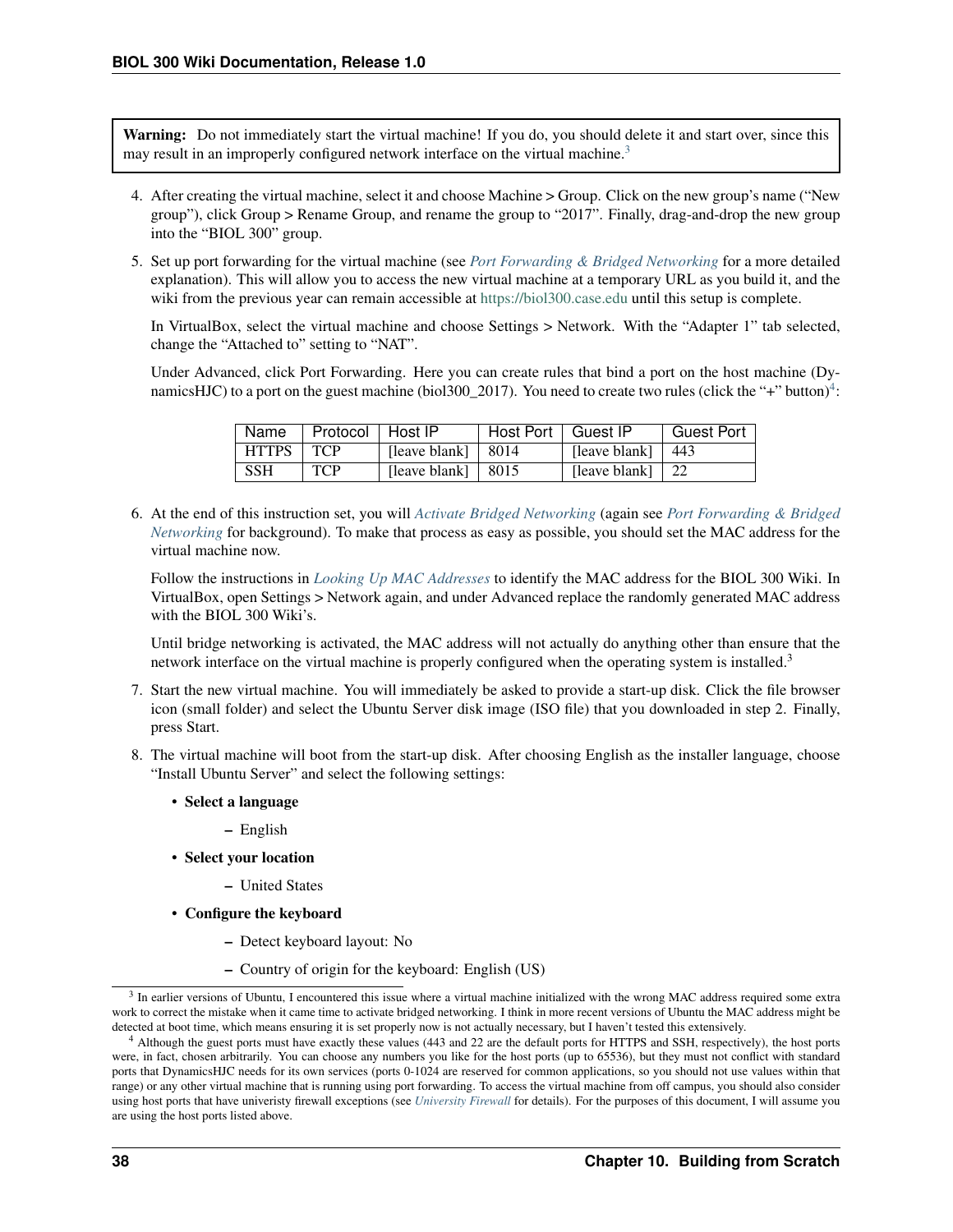- Keyboard layout: English (US)
- Configure the network
	- Hostname: biol300
- Set up users and passwords
	- Full name: Hillel Chiel
	- Username: hjc
	- Password: <system password>
	- Encrypt your home directory: No
- Configure the clock
	- Timezone: America/New York
- Partition disks
	- Partitioning method: Guided use entire disk and set up LVM
	- Select disk to partition: [there should only be one choice]
	- Write the changes to disks and configure LVM: Yes
	- Amount of volume group to use for guided partitioning: 100%
	- Write the changes to disks: Yes

#### • Configure the package manager

- HTTP proxy information: [leave blank]
- Configuring tasksel
	- How do you want to manage upgrades on this system: Install security updates automatically
- Software selection
	- Choose software to install [use Space to select and Enter to finish]:
		- \* LAMP server
		- \* Mail server
		- \* standard system utilities
		- \* OpenSSH server
	- When prompted, provide a <MySQL password>
	- Postfix Configuration
		- \* General type of mail configuration: Internet Site
		- \* System mail name: biol300.case.edu
- Install the GRUB boot loader on a hard disk
	- Install the GRUB boot loader to the master boot record: Yes

After the installation completes, the virtual machine will restart.

9. The virtual machine should immediately be accessible via SSH from the internet. Connecting to the virtual machine remotely via SSH, rather than at DynamicsHJC's physical keyboard or using screen sharing will allow you to conveniently enter the remaining commands found in these instructions by copying and pasting them into the Terminal window on your own machine.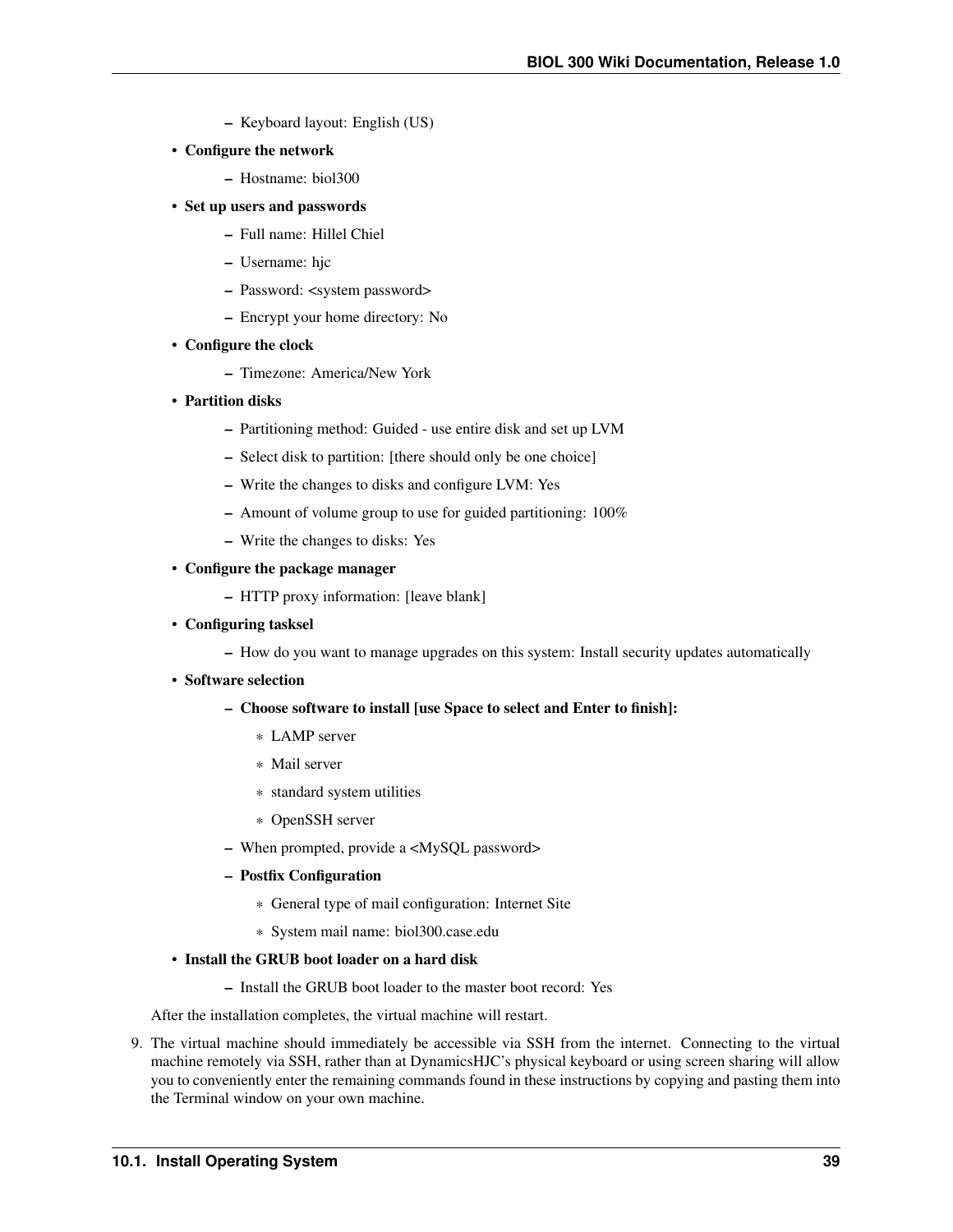To setup SSH connectivity from your personal computer, as well as complete some additional account configuration, visit *[Creating Virtual Machine Accounts](#page-152-0)* and follow the instructions starting with step 2.

10. If you are not already logged in, do so now:

```
ssh -p 8015 hjc@dynamicshjc.case.edu
```
- 11. Create an account for Jeff (username: gill) and any other TAs you would like to have sudo privileges on the server by completing the first step in *[Creating Virtual Machine Accounts](#page-152-0)*. Instruct them to complete the remaining steps in that document to finish configuring their accounts. Account creation and configuration can also be done at a later time.
- 12. Upgrade all packages:

```
sudo apt-get update
sudo apt-get dist-upgrade
```
13. Install these new packages,

| Package           | Description                                                             |
|-------------------|-------------------------------------------------------------------------|
| ntp               | Network Time Protocol daemon for automatic system time sync             |
| virtualbox-guest- | VirtualBox guest utilities for communicating with VM host for time sync |
| utils             | and folder sharing                                                      |

using the following:

```
sudo apt-get install ntp virtualbox-guest-utils
```
14. Shut down the virtual machine:

sudo shutdown -h now

15. Using VirtualBox, take a snapshot of the current state of the virtual machine. Name it "OS installed".

## **10.2 Configure Web Server with HTTPS**

1. If the virtual machine is running, log in and shut it down:

```
ssh -p 8015 hjc@dynamicshjc.case.edu
sudo shutdown -h now
```
- 2. Share the SSL certificate directory owned by the VirtualBox Machines (vbox) account on DynamicsHJC (~vbox/ssl-certificates) with the virtual machine as a shared folder. Shared folders are accessible on the virtual machine under the mount point /media. In VirtualBox, select Machine > Settings > Shared Folders, press the "+" button, and use the following settings:
	- Folder Path: /Users/vbox/ssl-certificates
	- Folder Name: ssl-certificates
	- Check "Read-only"
	- Check "Auto-mount"

Press "OK" twice to close the Settings windows.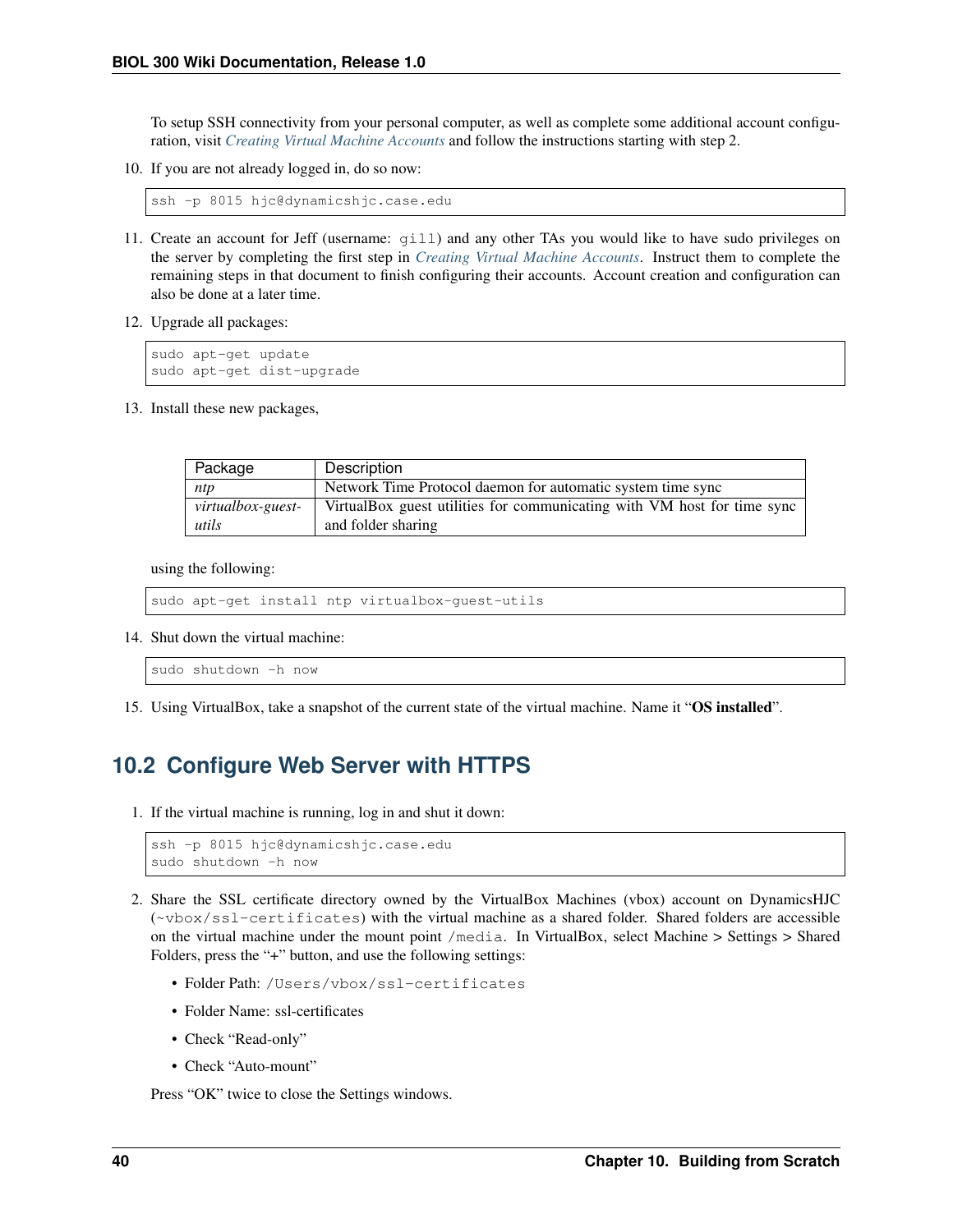3. Start the virtual machine and log in:

ssh -p 8015 hjc@dynamicshjc.case.edu

4. Check for and install system updates on the virtual machine:

```
sudo apt-get update
sudo apt-get dist-upgrade
sudo apt-get autoremove
```
5. The Apache web server operates as user www-data in group www-data. Give the web server ownership of and access to the web directory:

```
sudo chown -R www-data:www-data /var/www/
sudo chmod -R ug+rw /var/www/
sudo find /var/www -type d -exec chmod q+s {} \;
```
6. Download and install the check-ssl-cert-expiration script:

```
sudo wget -O /usr/local/sbin/check-ssl-cert-expiration https://biol-300-wiki-docs.
˓→readthedocs.io/en/latest/_downloads/check-ssl-cert-expiration
sudo chmod +x /usr/local/sbin/check-ssl-cert-expiration
```
The script looks for the shared folder set up in step 2 and prints the expiration dates of any certificates found there. Check that this is working and that the certificates are current:

sudo check-ssl-cert-expiration

If you are curious about the contents of check-ssl-cert-expiration, you can view it here:

check-ssl-cert-expiration

Direct link

```
#!/bin/bash
# Place this script in /usr/local/sbin and make it executable (chmod +x).
#
# This script will print out the expiration dates for all SSL certificates
# located in CERTDIR or its subdirectories.
# Function for aborting with an error message
die () {
   echo >&2 "$@"
   exit 1
}
# Require that the user is root.
[ "$UID" -eq 0 ] || die "Aborted: superuser privileges needed (rerun with sudo)"
# The certificate files are expected to be found in CERTDIR with a specific
# naming scheme.
```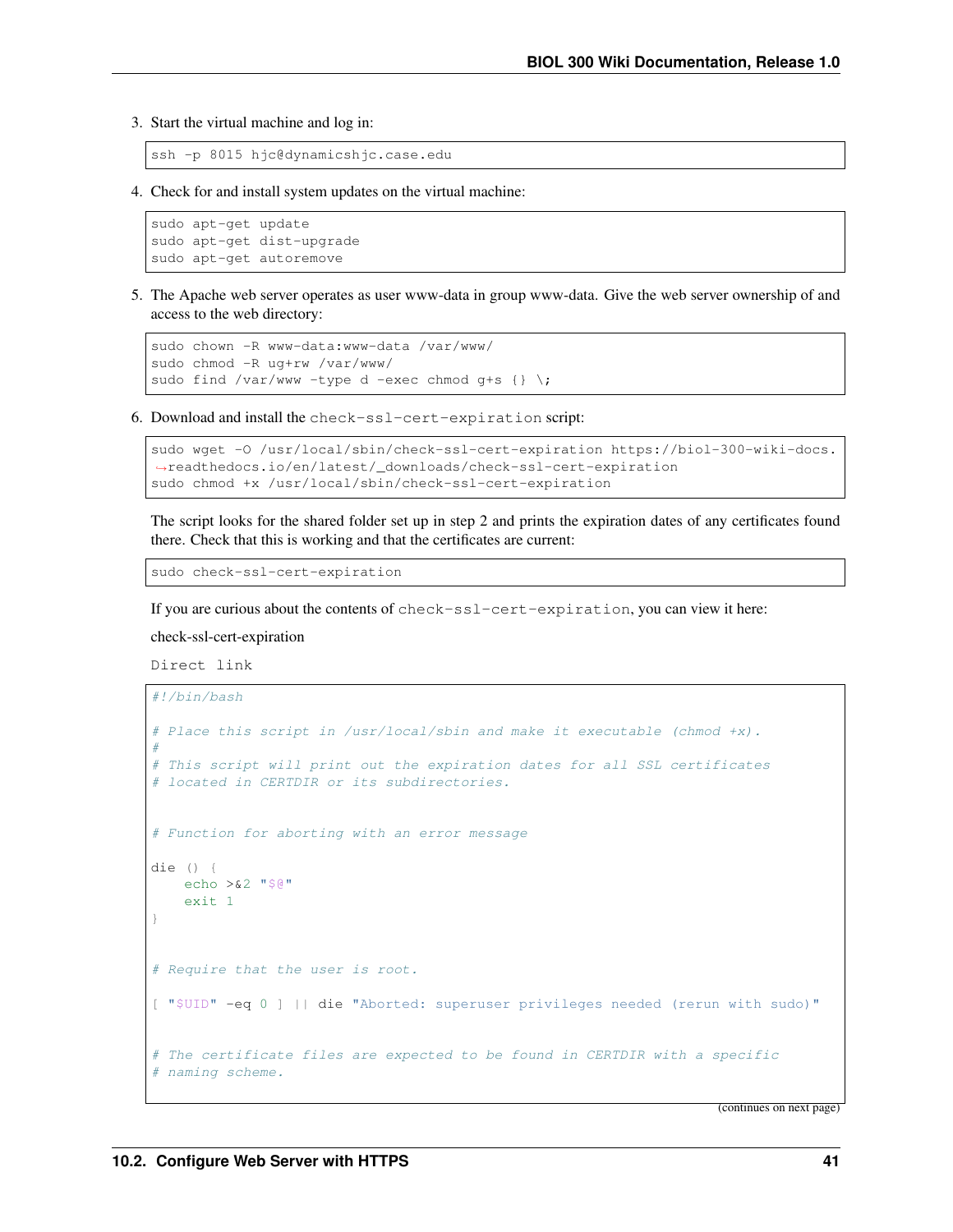```
CERTDIR="/media/sf_ssl-certificates"
# Find and report expiration dates for certificates.
find $CERTDIR -name "*_cert.cer" -print -exec bash -c "openssl x509 -noout -
\rightarrowenddate -in {} | sed -e 's/\(.*\)=\(.*\)/ \2/'" \;
exit 0
```
7. Disable some default Apache configuration files, and download and install a custom Apache configuration file for handling SSL certificates:

```
sudo a2dissite 000-default default-ssl
sudo wget -O /etc/apache2/sites-available/smart-ssl.conf https://biol-300-wiki-
˓→docs.readthedocs.io/en/latest/_downloads/smart-ssl.conf
sudo a2enmod rewrite ssl
sudo a2ensite smart-ssl
sudo apache2ctl restart
```
The determination of which SSL certificate to use is done automatically by looking at the URL used to access the site. If port forwarding is enabled and the virtual machine is accessed using [https://dynamicshjc.case.edu:](https://dynamicshjc.case.edu:8014) [8014,](https://dynamicshjc.case.edu:8014) the certificate for DynamicsHJC will be selected automatically. If bridged networking is enabled and the virtual machine is accessed using [https://biol300.case.edu,](https://biol300.case.edu) the certificate for the BIOL 300 Wiki will be selected automatically. Later, when the virtual machine is cloned and converted to BIOL300Dev, its certificate will be selected automatically.

If you are curious about the contents of smart-ssl.conf, you can view it here:

smart-ssl.conf

Direct link

```
#
#
# GLOBAL SETTINGS
#
#
# Globally specify ServerName to satisfy requirement, will be replaced by
# matching virtual host's ServerName
ServerName localhost
# Except where aliases are used, all URLs are relative to DocumentRoot, e.g.,
# https://example.com/dir1/page.html points to /var/www/html/dir1/page.html
DocumentRoot /var/www/html
# Deny access to everything on the server unless overridden by other Directory
# directives, and allow access to the DocumentRoot
<Directory ~ "/">
    Options -Indexes
```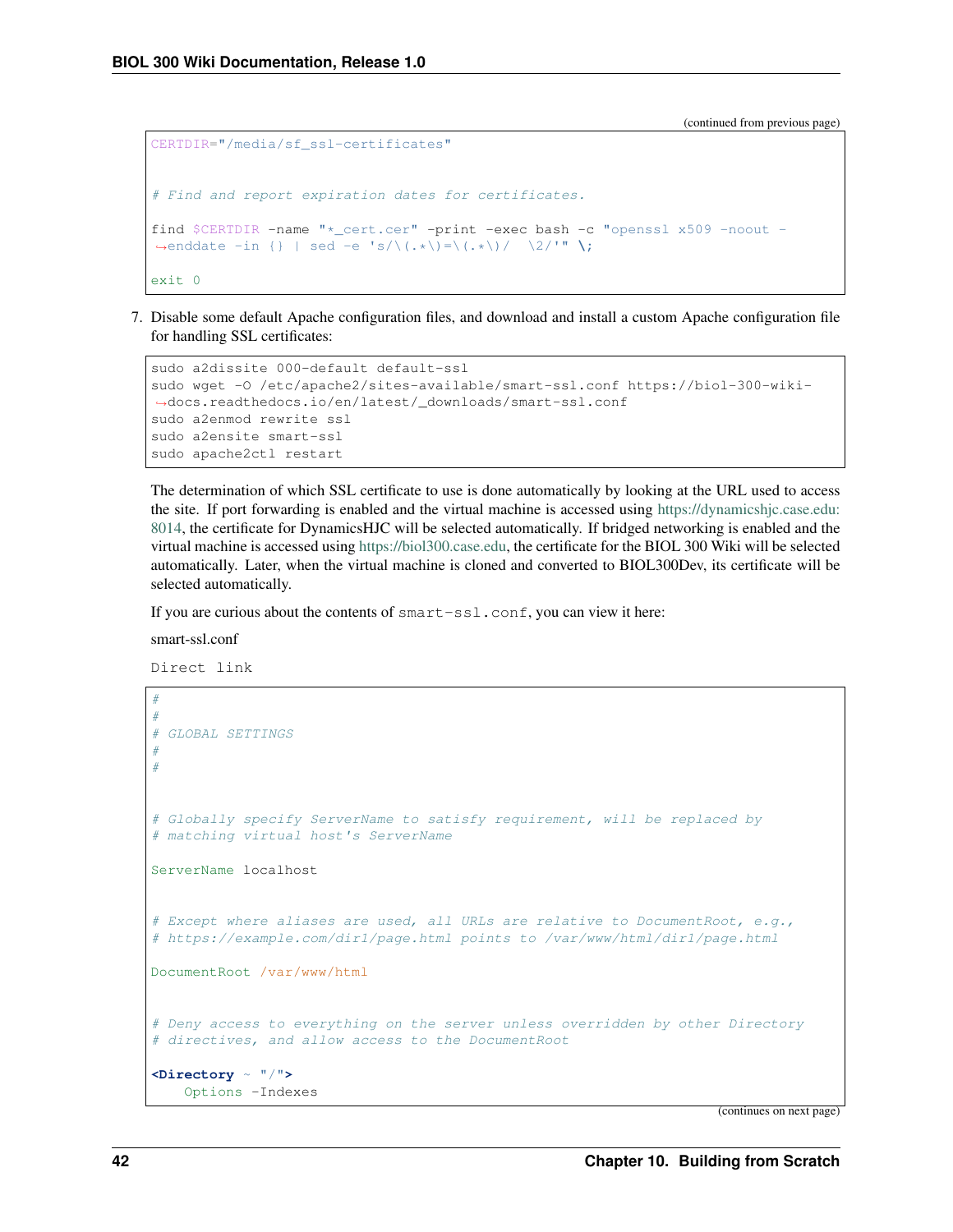```
Require all denied
</Directory>
<Directory ~ "/var/www/html">
   Require all granted
</Directory>
# Disallow access to .git directories and .gitignore files
RedirectMatch 404 /\.git
# Available loglevels: trace8, ..., trace1, debug, info, notice, warn,
# error, crit, alert, emerg.
# It is also possible to configure the loglevel for particular
# modules, e.g.
#LogLevel info ssl:warn
ErrorLog ${APACHE_LOG_DIR}/error.log
CustomLog ${APACHE_LOG_DIR}/access.log combined
# SSL Engine Options:
   Set various options for the SSL engine.
# o FakeBasicAuth:
         Translate the client X.509 into a Basic Authorisation. This means that
         the standard Auth/DBMAuth methods can be used for access control. The
# user name is the `one line' version of the client's X.509 certificate.
         Note that no password is obtained from the user. Every entry in the user
         file needs this password: `xxj31ZMTZzkVA'.
# o ExportCertData:
         This exports two additional environment variables: SSL CLIENT CERT and
         SSL_SERVER_CERT. These contain the PEM-encoded certificates of the
         server (always existing) and the client (only existing when client
         authentication is used). This can be used to import the certificates
         into CGI scripts.
# o StdEnvVars:
         This exports the standard SSL/TLS related `SSL_*' environment variables.
         Per default this exportation is switched off for performance reasons,
# because the extraction step is an expensive operation and is usually
# useless for serving static content. So one usually enables the
# exportation for CGI and SSI requests only.
# o OptRenegotiate:
# This enables optimized SSL connection renegotiation handling when SSL
         directives are used in per-directory context.
#SSLOptions +FakeBasicAuth +ExportCertData +StrictRequire
<FilesMatch "\.(cgi|shtml|phtml|php)$">
       SSLOptions +StdEnvVars
</FilesMatch>
<Directory /usr/lib/cgi-bin>
       SSLOptions +StdEnvVars
</Directory>
#
#
```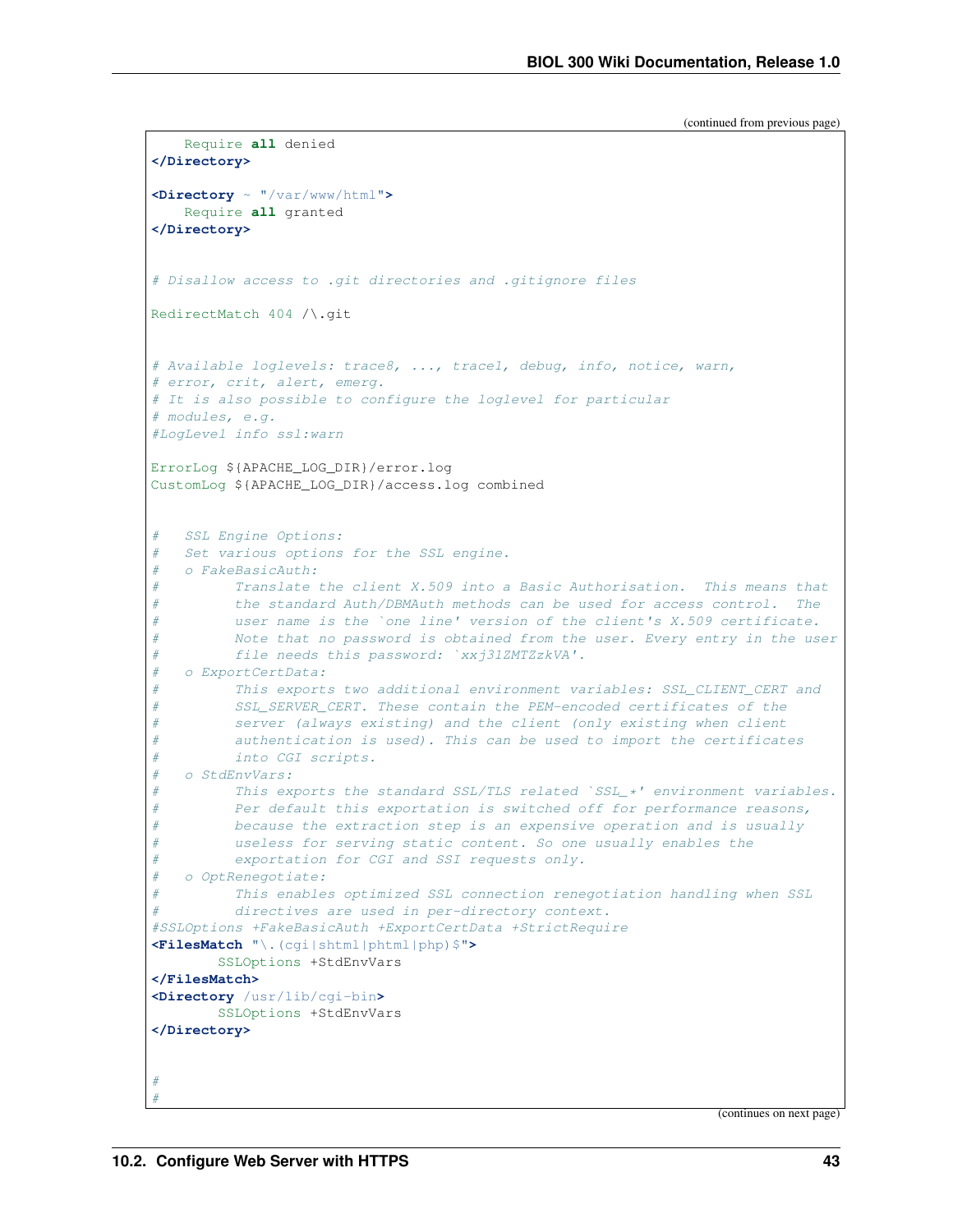```
# VIRTUAL HOSTS
#
# ServerName specifies what hostname must appear in the request's Host: header
# to match a virtual host
#
#
# Matches any http://* and redirects to https://*
<VirtualHost *:80>
   RewriteEngine On
   RewriteRule ^(.*)$ https://%{HTTP_HOST}$1 [R=301,L]
</VirtualHost>
<IfModule mod_ssl.c>
# Matches only https://dynamicshjc.case.edu
<VirtualHost *:443>
   ServerName dynamicshjc.case.edu
   SSLEngine on
   SSLCertificateFile /media/sf_ssl-certificates/dynamicshjc/dynamicshjc_
˓→case_edu_cert.cer
   SSLCertificateKeyFile /media/sf_ssl-certificates/dynamicshjc/dynamicshjc_
˓→case_edu.key
   SSLCertificateChainFile /media/sf_ssl-certificates/dynamicshjc/dynamicshjc_
˓→case_edu_interm.cer
</VirtualHost>
# Matches only https://neurowiki.case.edu
<VirtualHost *:443>
   ServerName neurowiki.case.edu
   SSLEngine on
   SSLCertificateFile /media/sf_ssl-certificates/neurowiki/neurowiki_case_
˓→edu_cert.cer
   SSLCertificateKeyFile /media/sf_ssl-certificates/neurowiki/neurowiki_case_
˓→edu.key
   SSLCertificateChainFile /media/sf_ssl-certificates/neurowiki/neurowiki_case_
˓→edu_interm.cer
</VirtualHost>
# Matches only https://neurowikidev.case.edu
<VirtualHost *:443>
   ServerName neurowikidev.case.edu
   SSLEngine on
   SSLCertificateFile /media/sf_ssl-certificates/neurowikidev/neurowikidev_
˓→case_edu_cert.cer
   SSLCertificateKeyFile /media/sf_ssl-certificates/neurowikidev/neurowikidev_
˓→case_edu.key
   SSLCertificateChainFile /media/sf_ssl-certificates/neurowikidev/neurowikidev_
 ˓→case_edu_interm.cer (continues on next page)
```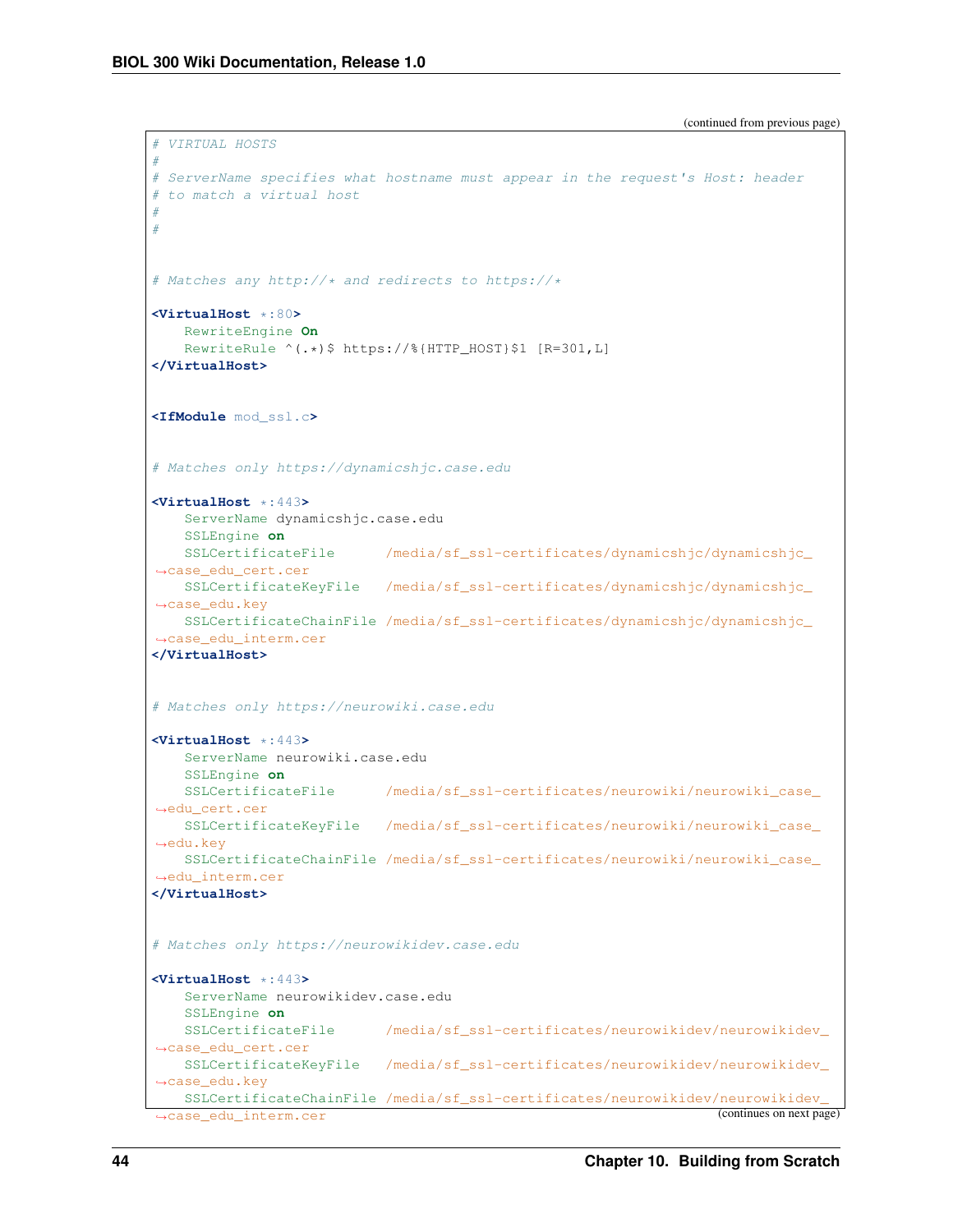```
</VirtualHost>
# Matches only https://biol300.case.edu
<VirtualHost *:443>
   ServerName biol300.case.edu
   SSLEngine on
   SSLCertificateFile /media/sf_ssl-certificates/biol300/biol300_case_edu_
˓→cert.cer
   SSLCertificateKeyFile /media/sf_ssl-certificates/biol300/biol300_case_edu.
\rightarrowkey
   SSLCertificateChainFile /media/sf_ssl-certificates/biol300/biol300_case_edu_
˓→interm.cer
</VirtualHost>
# Matches only https://biol300dev.case.edu
<VirtualHost *:443>
   ServerName biol300dev.case.edu
   SSLEngine on
   SSLCertificateFile /media/sf_ssl-certificates/biol300dev/biol300dev_case_
˓→edu_cert.cer
   SSLCertificateKeyFile /media/sf_ssl-certificates/biol300dev/biol300dev_case_
˓→edu.key
   SSLCertificateChainFile /media/sf_ssl-certificates/biol300dev/biol300dev_case_
˓→edu_interm.cer
</VirtualHost>
# Matches only https://slugwiki.case.edu
<VirtualHost *:443>
   ServerName slugwiki.case.edu
   SSLEngine on
   SSLCertificateFile /media/sf_ssl-certificates/slugwiki/slugwiki_case_edu_
˓→cert.cer
   SSLCertificateKeyFile /media/sf_ssl-certificates/slugwiki/slugwiki_case_edu.
\rightarrow k e vSSLCertificateChainFile /media/sf_ssl-certificates/slugwiki/slugwiki_case_edu_
˓→interm.cer
</VirtualHost>
</IfModule>
# vim: syntax=apache ts=4 sw=4 sts=4 sr noet
```
8. The web server should now be active. Open a web browser and navigate to

<https://dynamicshjc.case.edu:8014>

You should see a default page provided by Apache.

9. Delete that default page: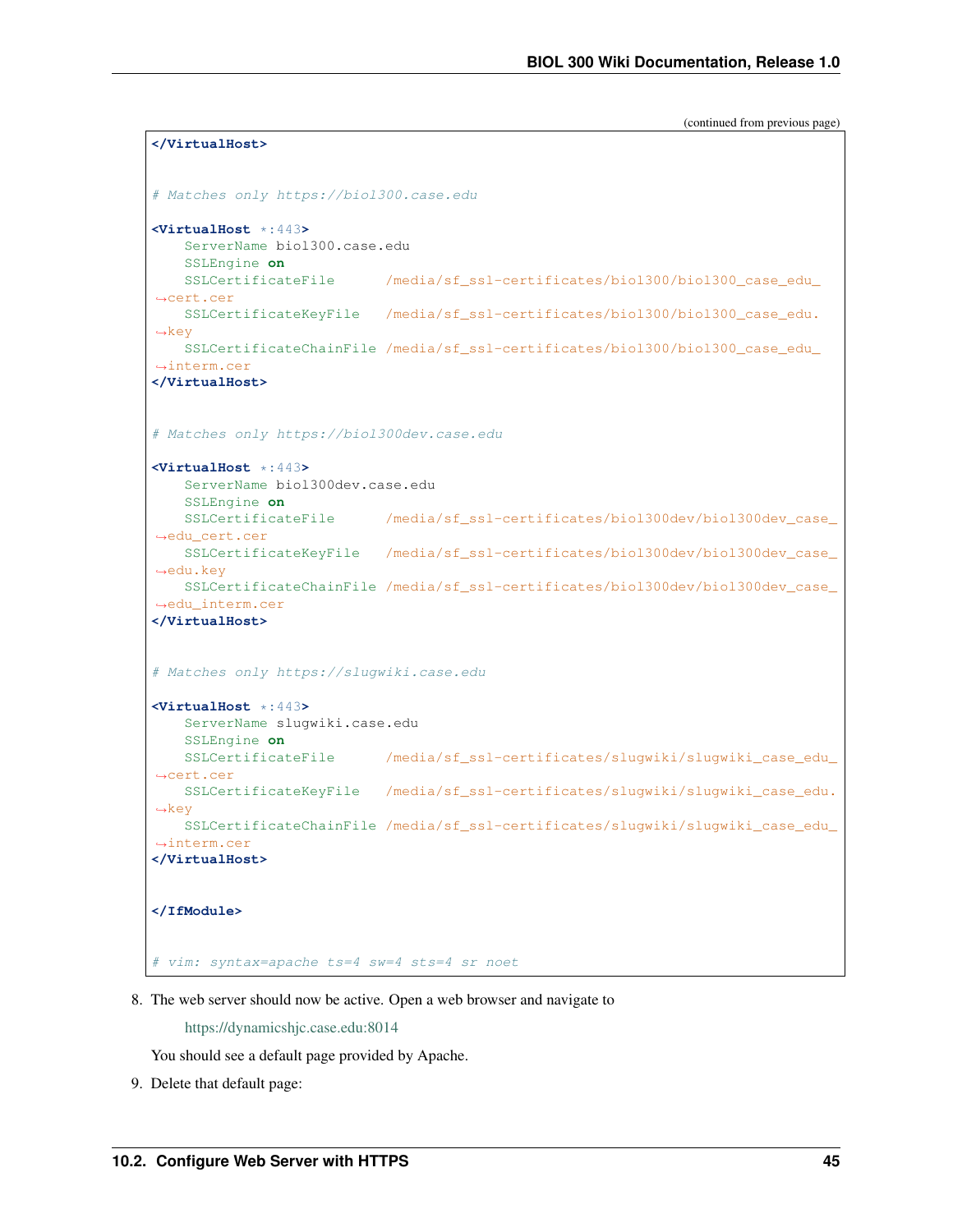```
rm /var/www/html/index.html
```
10. Discourage bots, such as Google's web crawler, from visiting some parts of the site. Download and install robots.txt:

```
wget -O /var/www/html/robots.txt https://biol-300-wiki-docs.readthedocs.io/en/
˓→latest/_downloads/robots.txt
```
If you are curious about the contents of robots.txt, you can view it here:

robots.txt

Direct link

```
User-agent: *
Allow: /w/load.php?
Disallow: /w/
Disallow: /django
Disallow: /JSNeuroSim
```
11. Shut down the virtual machine:

sudo shutdown -h now

12. Using VirtualBox, take a snapshot of the current state of the virtual machine. Name it "Web server configured with HTTPS".

### **10.3 Install MediaWiki**

1. Start the virtual machine and log in:

```
ssh -p 8015 hjc@dynamicshjc.case.edu
```
2. Check for and install system updates on the virtual machine:

```
sudo apt-get update
sudo apt-get dist-upgrade
sudo apt-get autoremove
```
3. Install these new packages,

| Package               | Description                                                             |
|-----------------------|-------------------------------------------------------------------------|
| php                   | server-side, HTML-embedded scripting language                           |
| <i>php-pear</i>       | PEAR - PHP Extension and Application Repository                         |
| php-mbstring          | <b>MBSTRING</b> module for PHP                                          |
| php-intl              | Internationalisation module for PHP                                     |
| $php$ -dev            | Files for PHP module development (needed for phpize for compiling apcu) |
| imagemagick           | image manipulation programs                                             |
| <i>python-mysqldb</i> | Python interface to MySQL                                               |
| <i>python-ldap</i>    | LDAP interface module for Python                                        |
| Mail                  | Class that provides multiple interfaces for sending emails              |
| php-apcu              | APC (Alternative PHP Cache) User Cache for PHP                          |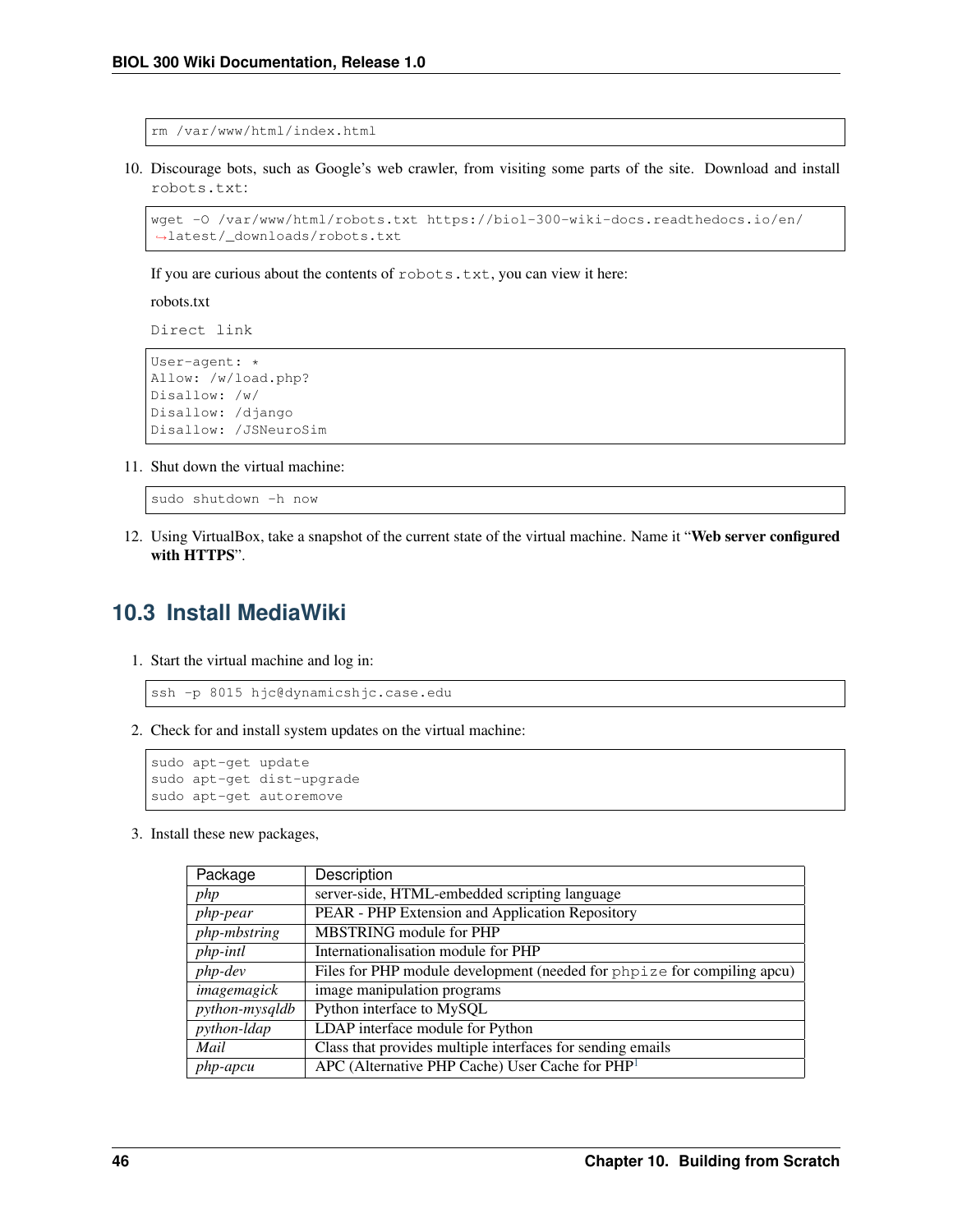using the following (when asked about enabling internal debugging, just press Enter):

```
sudo apt-get install php php-pear php-mbstring php-intl php-dev imagemagick
˓→python-mysqldb python-ldap
sudo pear install --alldeps Mail
sudo pecl install apcu_bc-beta
sudo bash -c "echo extension=apcu.so > /etc/php/7.0/mods-available/apcu.ini"
sudo bash -c "echo extension=apc.so > /etc/php/7.0/mods-available/z_apc.ini"
sudo phpenmod apcu z_apc
```
4. Download the source code for the latest version of MediaWiki with long term support (LTS).

LTS versions of MediaWiki receive guaranteed support (e.g., security updates) for 3 years, although these updates must be applied manually (see *[Updating MediaWiki](#page-174-0)*). As of December 2016, the latest LTS version is MediaWiki 1.27.1, which will be supported until June 2019. The next LTS release should be available in mid-2018.[2](#page-50-1)

Run these commands to download and install the source code:

```
wget -P ~ https://releases.wikimedia.org/mediawiki/1.27/mediawiki-1.27.1.tar.gz
tar -xvzf ~/mediawiki-*.tar.gz -C /var/www
mkdir -p /var/www/mediawiki
mv /var/www/mediawiki-*/* /var/www/mediawiki
rm -rf /var/www/mediawiki-* ~/mediawiki-*.tar.gz
sudo chown -R www-data:www-data /var/www/mediawiki
sudo chmod -R ug+rw /var/www/mediawiki
```
5. Download and install a custom Apache configuration file for MediaWiki:

```
sudo wget -O /etc/apache2/conf-available/mediawiki.conf https://biol-300-wiki-
˓→docs.readthedocs.io/en/latest/_downloads/mediawiki.conf
sudo a2enconf mediawiki
sudo apache2ctl restart
```
If you are curious about the contents of mediawiki.conf, you can view it here:

#### mediawiki.conf

Direct link

```
#
#
# MEDIAWIKI CONFIGURATION
#
#
# Aliases allow short URLs for the wiki
```
(continues on next page)

<span id="page-50-0"></span> $1$  PHP version 7.0 is packaged with this version of Ubuntu; in earlier versions of Ubuntu, PHP 5 was used (fun fact: [PHP 6 never existed\)](https://wiki.php.net/rfc/php6). The PHP module [APC](http://php.net/manual/en/book.apc.php) provides the wiki with [object caching,](https://www.mediawiki.org/wiki/Manual:Cache) which should improve its performance. This module is compatible with PHP 5.4 and earlier, but not PHP 5.5, 5.6, or 7.0. For these newer versions of PHP, a replacement module called [APCu](http://php.net/manual/en/book.apcu.php) exists. For the purposes of object caching, it can do the job, but it uses different function calls than the MediaWiki source code expects (e.g., apcu\_fetch() rather than apc\_fetch()). The versions of APCu that work with PHP 5.5 and 5.6 include backwards compatibility code that handles this. However, the version of APCu that works with PHP 7.0, which is what you get if you use sudo apt-get install php-apcu, dropped the backwards compatibility. Instead, a [forked version of APCu](https://pecl.php.net/package/apcu_bc) needs to be used which restores backwards compatibility. To install that, I followed the instructions found [here,](https://serverpilot.io/community/articles/how-to-install-the-php-apcu-bc-extension.html) which have been incorporated into the instructions above.

<span id="page-50-1"></span>This was so much fun to figure out. If you could see my face right now, you would know that I am totally serious and not at all being sarcastic. <sup>2</sup> You can visit [this page](https://www.mediawiki.org/wiki/Version_lifecycle) to see the release schedule for versions of MediaWiki. The [MediaWiki download page](https://www.mediawiki.org/wiki/Download) provides the URL for downloading the tar archive.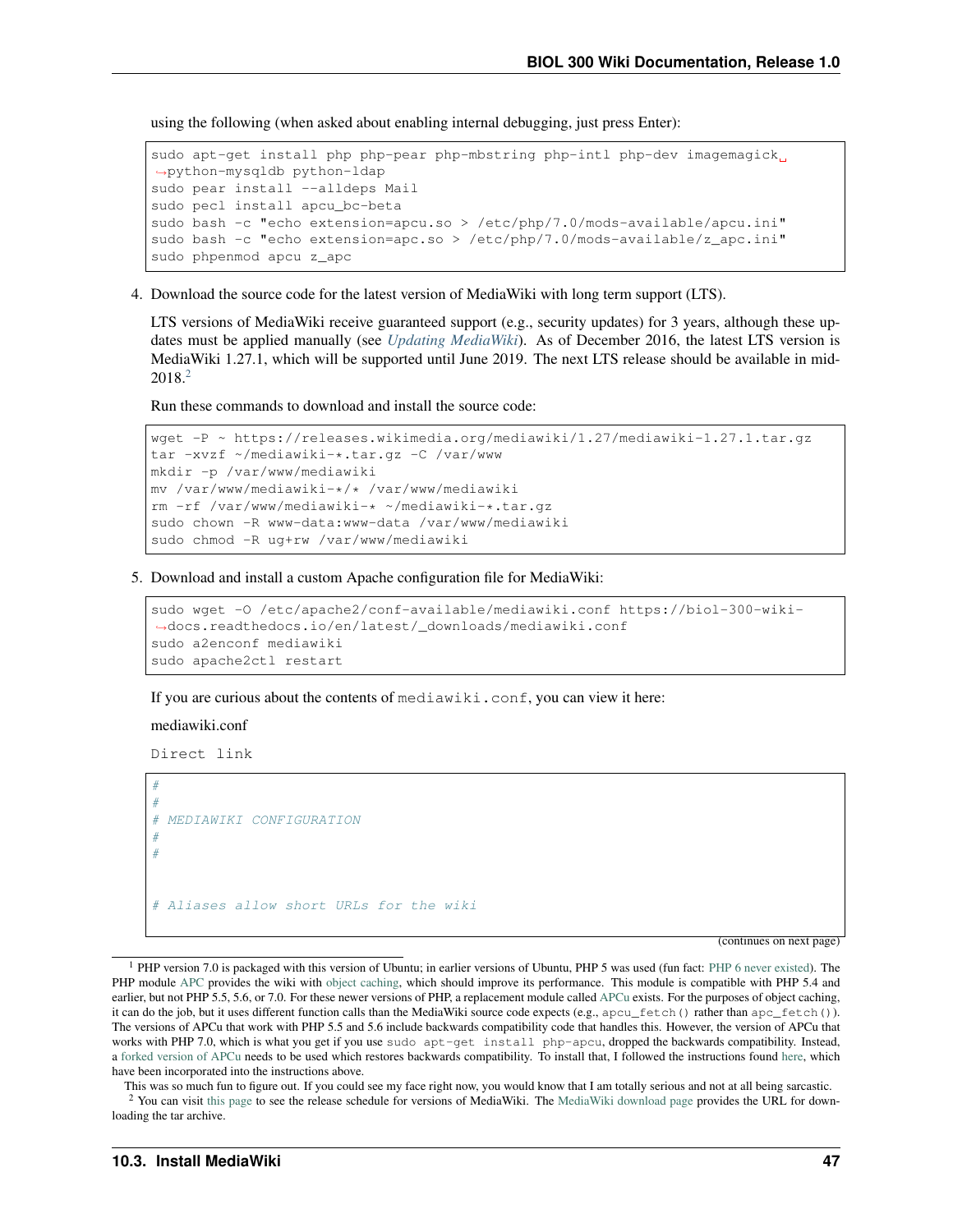```
Alias /wiki /var/www/mediawiki/index.php
Alias /w /var/www/mediawiki
# Redirect to the wiki when a URL lacks a path, e.g.,
# https://example.com redirects to https://example.com/wiki
RedirectMatch ^/$ /wiki
# Allow large form submissions (for grading) and large file transfers
# (for wiki uploads)
php_admin_value max_input_vars 50000
php_admin_value memory_limit 256M
php_admin_value post_max_size 105M
php_admin_value upload_max_filesize 100M
# Allow wiki files to be served
<Directory ~ "/var/www/mediawiki">
   Require all granted
</Directory>
# Prevent scripts uploaded to the wiki from being executed
<Directory ~ "/var/www/mediawiki/images">
    # Serve HTML as plaintext, don't execute SHTML
   AddType text/plain html htm shtml php phtml php5
    # Don't run arbitrary PHP code
    php_admin_flag engine off
</Directory>
# Forbid access to deleted files
<Directory ~ "/var/www/mediawiki/images/deleted">
   Require all denied
</Directory>
# Forbid access to the cache
<Directory ~ "/var/www/mediawiki/cache">
   Require all denied
</Directory>
# vim: syntax=apache ts=4 sw=4 sts=4 sr noet
```
6. Create and initializing the wiki database (do not forget to fill in the passwords):

```
php /var/www/mediawiki/maintenance/install.php --dbname wikidb --dbuser root --
˓→dbpass <MySQL password> --pass <wiki admin password> "BIOL 300 Wiki" Hjc
```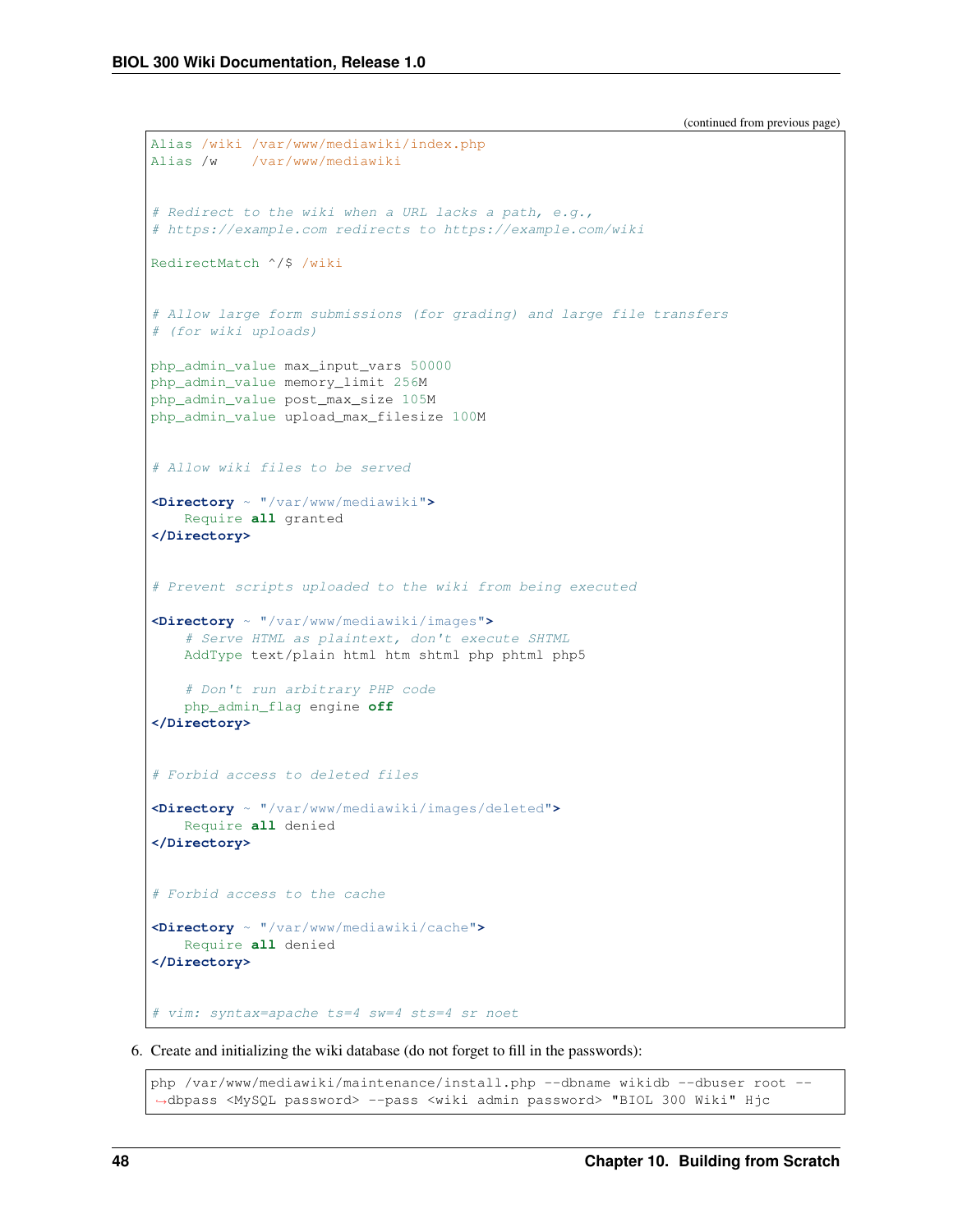#### 7. Download and install the MediaWiki configuration file:

```
wget -O /var/www/mediawiki/LocalSettings.php https://biol-300-wiki-docs.
˓→readthedocs.io/en/latest/_downloads/LocalSettings.php
```
Set the passwords and randomize the secret keys inside the configuration file:

```
read -s -r -p "MySQL password: " DBPASS && sed -i '/^\$wgDBpassword/s|".*";|"'
˓→$DBPASS'";|' /var/www/mediawiki/LocalSettings.php; DBPASS= ; echo
read -s -r -p "Gmail password: " GMPASS && sed -i '/^ .password./s|".*"|"'
˓→$GMPASS'"|' /var/www/mediawiki/LocalSettings.php; GMPASS= ; echo
sed -i '/^\$wgSecretKey/s|".*";|"'$(openssl rand -hex 32)'";|' /var/www/mediawiki/
˓→LocalSettings.php
sed -i '/^\$wqUpgradeKey/s|".*";|"'$(openssl rand -hex 8)'";|' /var/www/mediawiki/
˓→LocalSettings.php
```
Protect the passwords in the configuration file:

```
sudo chown www-data:www-data /var/www/mediawiki/LocalSettings.php*
sudo chmod ug=rw, o= /var/www/mediawiki/LocalSettings.php*
```
If you are curious about the contents of LocalSettings.php, you can view it here:

#### LocalSettings.php

Direct link

```
<?php
# This file was automatically generated by the MediaWiki 1.27.0
# installer. If you make manual changes, please keep track in case you
# need to recreate them later.
#
# See includes/DefaultSettings.php for all configurable settings
# and their default values, but don't forget to make changes in _this_
# file, not there.
#
# Further documentation for configuration settings may be found at:
# https://www.mediawiki.org/wiki/Manual:Configuration_settings
# Protect against web entry
if ( !defined( 'MEDIAWIKI' ) ) {
       exit;
}
## Uncomment this to disable output compression
# $wgDisableOutputCompression = true;
$wgSitename = "BIOL 300 Wiki";
$wgMetaNamespace = "BIOL_300_Wiki";
## The URL base path to the directory containing the wiki;
## defaults for all runtime URL paths are based off of this.
## For more information on customizing the URLs
## (like /w/index.php/Page_title to /wiki/Page_title) please see:
## https://www.mediawiki.org/wiki/Manual:Short_URL
$wgScriptPath = "/w";
```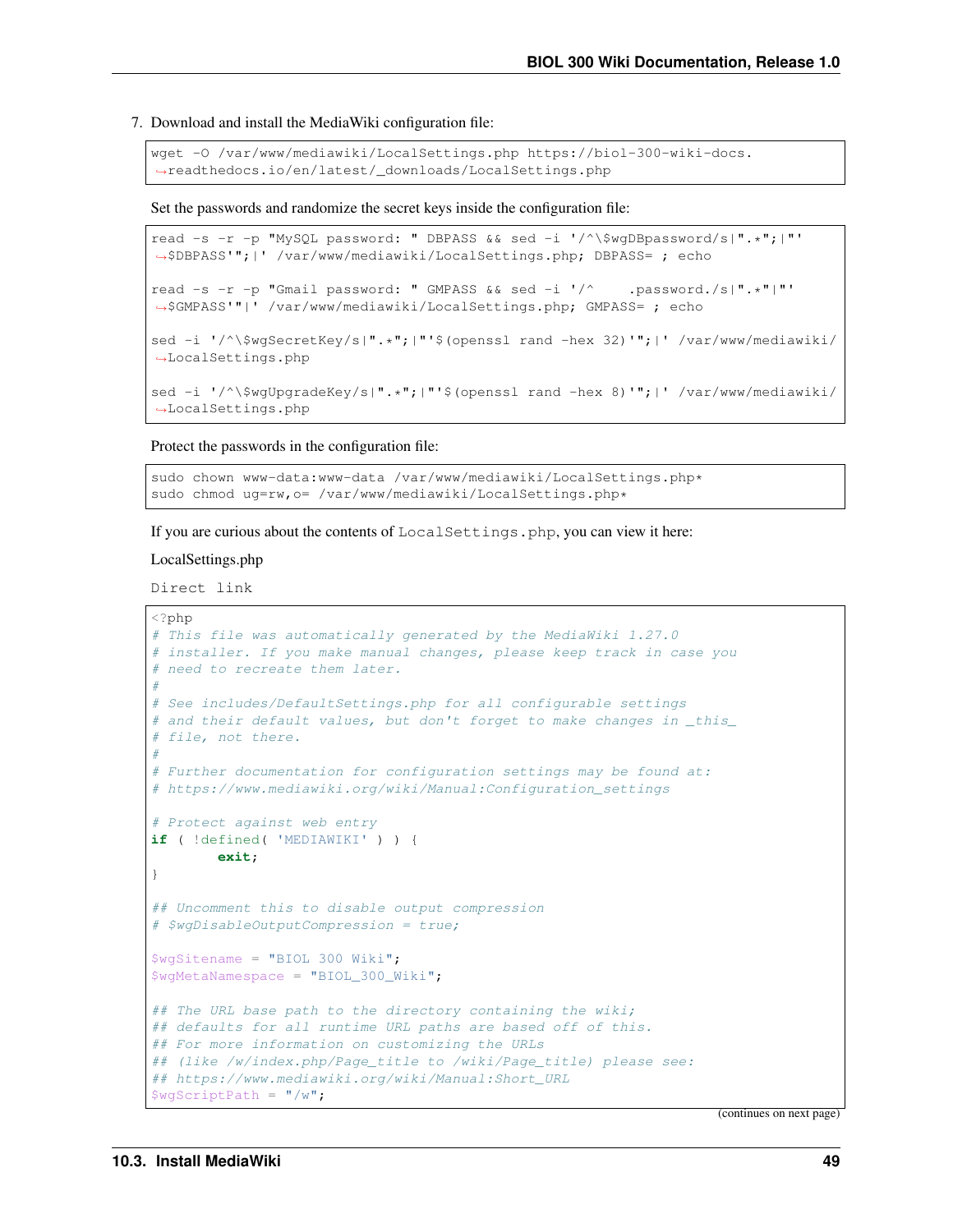```
## The protocol and server name to use in fully-qualified URLs
## Note: Leaving $wgServer undefined will allow it to be determined
## automatically, which is necessary when switching from port forwarding to
## bridged networking or when cloning the dev server
#$wgServer = "https://dynamicshjc.case.edu:8014";
## The URL path to static resources (images, scripts, etc.)
$wgResourceBasePath = $wgScriptPath;
## The URL path to the logo. Make sure you change this from the default,
## or else you'll overwrite your logo when you upgrade!
$wgLogo = "$wgScriptPath/images/a/a0/Wiki-logo.png";
## UPO means: this is also a user preference option
$wgEnableEmail = true;
$wgEnableUserEmail = true; # UPO
$wgEmergencyContact = "biol300.case@gmail.com";
$wgPasswordSender = "biol300.case@gmail.com";
$wgEnotifUserTalk = true; # UPO
$wgEnotifWatchlist = true; # UPO
$wgEmailAuthentication = true;
## Database settings
$wgDBtype = "mysql";
$wgDBserver = "localhost";
$wgDBname = "wikidb";
$wgDBuser = "root";
$wgDBpassword = "<MySQL password>";
# MySQL specific settings
$wgDBprefix = "";
# MySQL table options to use during installation or update
$wgDBTableOptions = "ENGINE=InnoDB, DEFAULT CHARSET=binary";
# Experimental charset support for MySQL 5.0.
$wgDBmysql5 = false;
## Shared memory settings
$wgMainCacheType = CACHE_ACCEL;
$wgMemCachedServers = [];
## To enable image uploads, make sure the 'images' directory
## is writable, then set this to true:
$wgEnableUploads = true;
$wgUseImageMagick = true;
$wgImageMagickConvertCommand = "/usr/bin/convert";
# InstantCommons allows wiki to use images from https://commons.wikimedia.org
$wgUseInstantCommons = true;
## If you use ImageMagick (or any other shell command) on a
## Linux server, this will need to be set to the name of an
```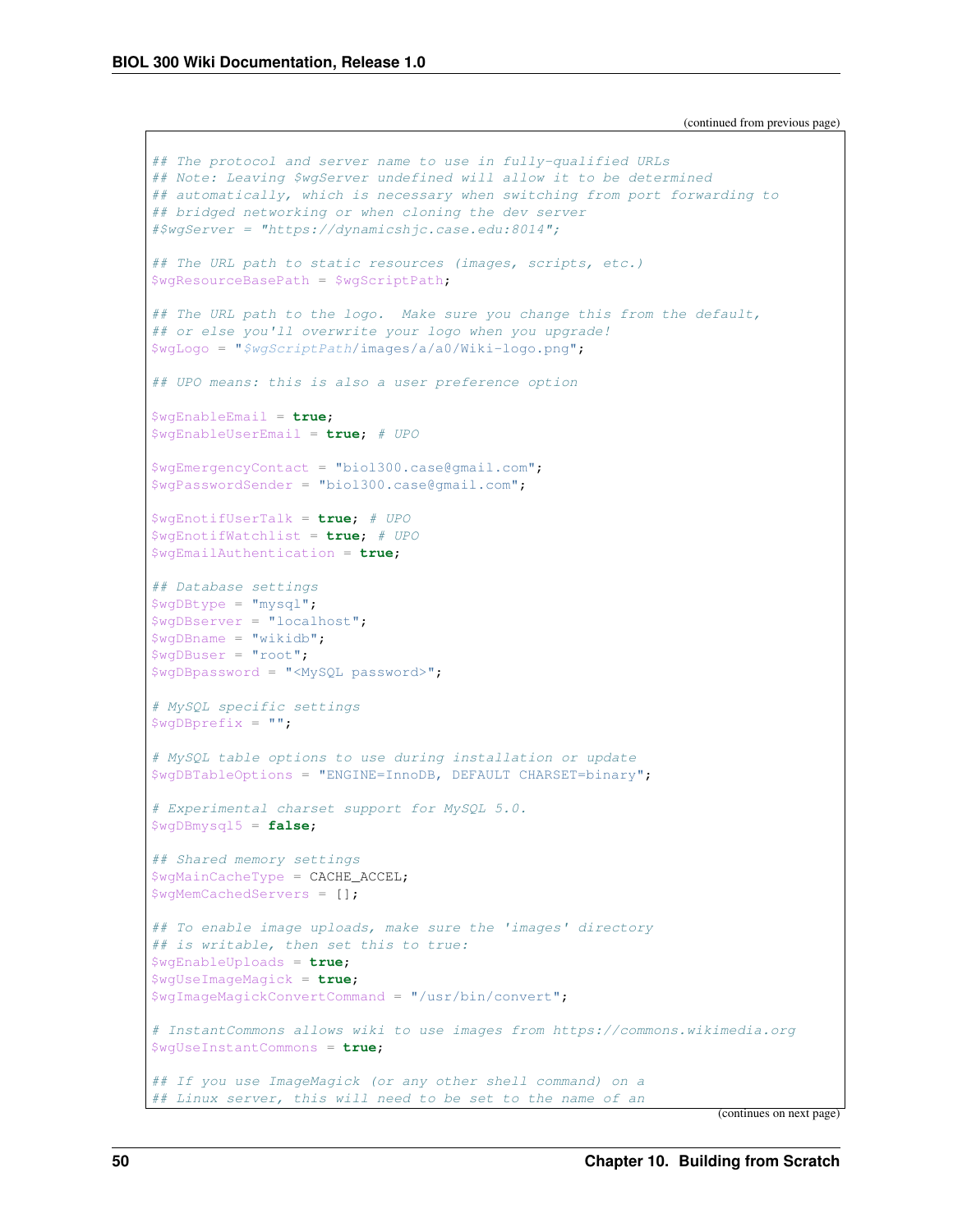```
## available UTF-8 locale
$wgShellLocale = "en_US.utf8";
## Set $wgCacheDirectory to a writable directory on the web server
## to make your wiki go slightly faster. The directory should not
## be publically accessible from the web.
$wgCacheDirectory = "$IP/cache";
# Site language code, should be one of the list in ./languages/data/Names.php
$wgLanguageCode = "en";
$wgSecretKey = "<random string>";
# Changing this will log out all existing sessions.
$wgAuthenticationTokenVersion = "1";
# Site upgrade key. Must be set to a string (default provided) to turn on the
# web installer while LocalSettings.php is in place
$wgUpgradeKey = "<random string>";
## For attaching licensing metadata to pages, and displaying an
## appropriate copyright notice / icon. GNU Free Documentation
## License and Creative Commons licenses are supported so far.
$wgRightsPage = " " ; # Set to the title of a wiki page that describes your license/\leftrightarrowcopyright
$wgRightsUrl = "https://creativecommons.org/licenses/by-nc-sa/4.0/";
$wgRightsText = "Creative Commons Attribution-NonCommercial-ShareAlike";
$wgRightsIcon = "$wgResourceBasePath/resources/assets/licenses/cc-by-nc-sa.png";
# Path to the GNU diff3 utility. Used for conflict resolution.
$wqDiff3 = "/usr/bin/diff3";# The following permissions were set based on your choice in the installer
$wgGroupPermissions['*']['createaccount'] = false;
$wgGroupPermissions['*']['edit'] = false;
## Default skin: you can change the default skin. Use the internal symbolic
## names, ie 'vector', 'monobook':
$wgDefaultSkin = "vector";
# Enabled skins.
# The following skins were automatically enabled:
wfLoadSkin( 'Vector' );
# Enabled extensions. Most of the extensions are enabled by adding
# wfLoadExtensions('ExtensionName');
# to LocalSettings.php. Check specific extension documentation for more details.
# The following extensions were automatically enabled:
wfLoadExtension( 'Cite' );
wfLoadExtension( 'Gadgets' );
wfLoadExtension( 'Interwiki' );
wfLoadExtension( 'Nuke' );
wfLoadExtension( 'ParserFunctions' );
wfLoadExtension( 'Renameuser' );
wfLoadExtension( 'SyntaxHighlight_GeSHi' );
wfLoadExtension( 'WikiEditor' );
```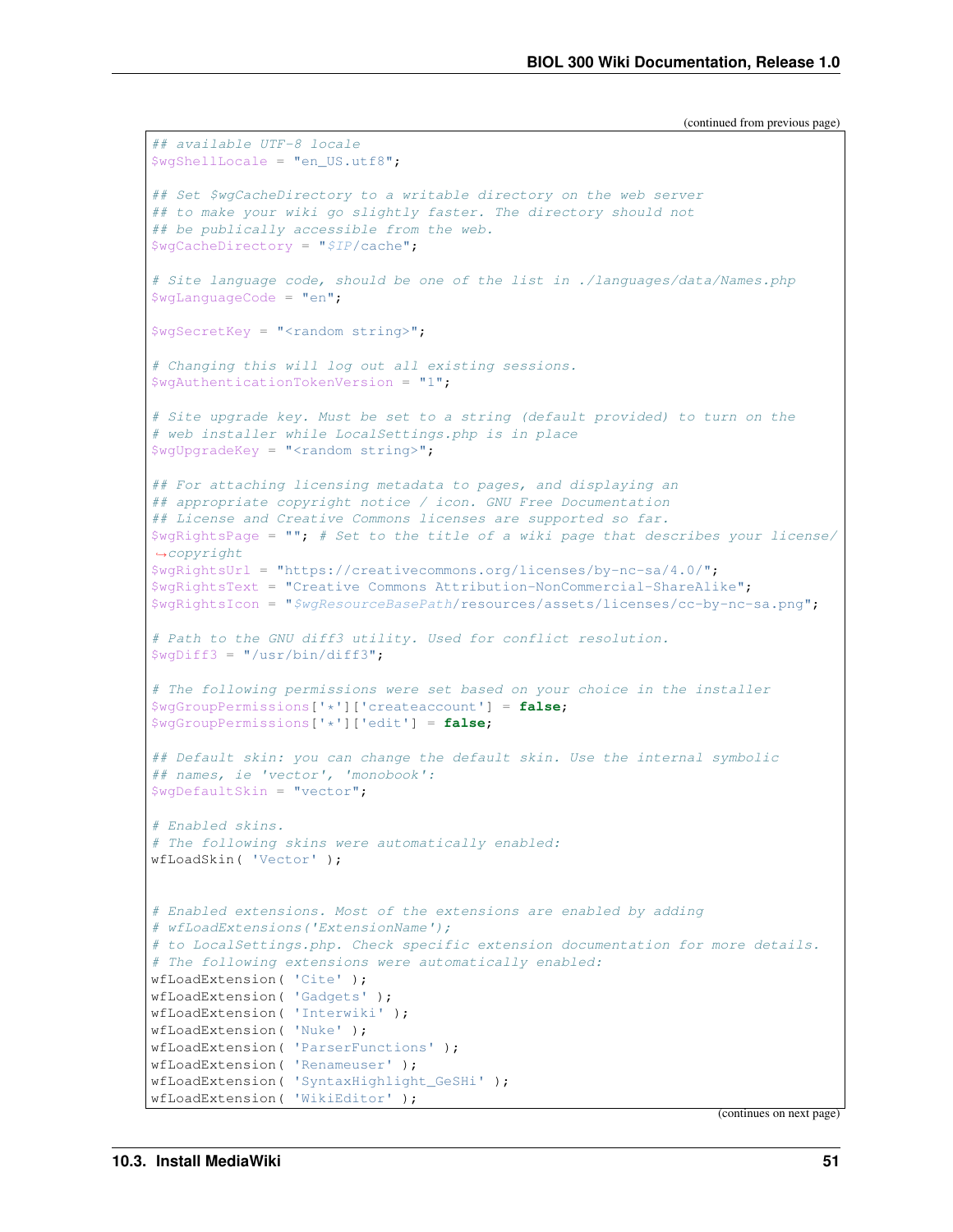```
# End of automatically generated settings.
# Add more configuration options below.
# Disable one form of caching so that newly uploaded files are immediately
# visible on pages
$wgParserCacheType = CACHE_NONE;
# Set default time zone for display
$wgDefaultUserOptions['timecorrection'] = 'ZoneInfo|-240|America/New_York';
# Enable short URLs
$wgUsePathInfo = true;
$wgArticlePath = "/wiki/$1";
# Favicon
$wgFavicon = "$wgScriptPath/images/7/77/Wiki-favicon.ico";
# Fix site customization on Special:Preferences page
$wgAllowSiteCSSOnRestrictedPages = true;
# Configure email sent from the wiki
$wgPasswordSenderName = $wgSitename;
$wgSMTP = array(
   'host' => "smtp.gmail.com",
   'IDHost' => "gmail.com",
   'port' \Rightarrow 587,
   'auth' => true,
    'username' => "biol300.case",
    'password' => "<gmail password>"
);
# Allow uploads of additional file types
$wgFileExtensions[] = "nb";
$wgFileExtensions[] = "cdf";
$wgFileExtensions[] = "m";
$wgFileExtensions[] = "wl";
$wgFileExtensions[] = "pdf";
\texttt{SwqFileExtensions[]} = \texttt{rico}; # for uploading the wiki favicon
# MediaWiki is suspicious of Import and Export commands in Mathematica
# notebooks, e.g., Chapter02.nb from BIOL 300. Disable script checks before
# uploading notebooks, then re-enable them for security purposes. Toggle between
# states by running
# sudo disable-upload-script-checks
# which will change the value of this variable.
$wgDisableUploadScriptChecks = false;
# Some Mathematica notebooks with file sizes smaller than the PHP memory limit
# will still cause PHP to run out of memory when the notebooks are uploaded
# (perhaps data compressed in the notebook is being expanded?). A blank white
# page will appear when uploading the file. Enable PHP error reporting for
# debugging.
#error_reporting(E_ALL);
#ini_set('display_errors', 1);
```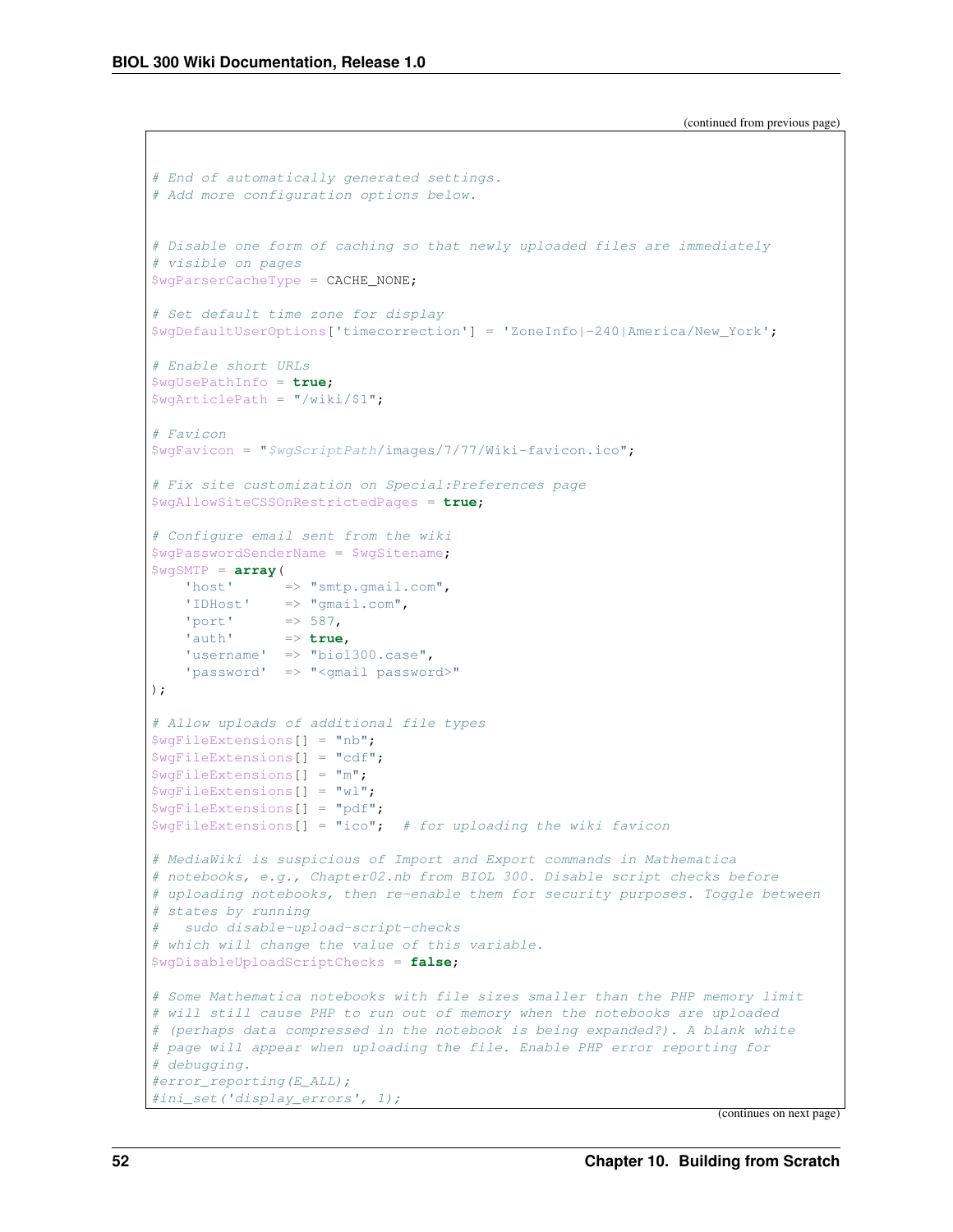```
# When all else fails, enable debugging details to track down issues with
# extensions, etc. Useful when you get the MWException error.
#$wgShowExceptionDetails = true;
```
8. Create a script for toggling a security variable by downloading and installing a file:

```
sudo wget -O /usr/local/sbin/disable-upload-script-checks https://biol-300-wiki-
˓→docs.readthedocs.io/en/latest/_downloads/disable-upload-script-checks
sudo chmod +x /usr/local/sbin/disable-upload-script-checks
```
If you are curious about the contents of the script, you can view it here:

disable-upload-script-checks

Direct link

```
#!/bin/bash
# Place this script in /usr/local/sbin and make it executable (chmod +x).
#
# This script will toggle the MediaWiki variable $wgDisableUploadScriptChecks.
# This variable should be set to false to improve security, but occasionally it
# must temporarily be set to true so that certain files (e.g., Chapter02.nb from
# BIOL 300) can be uploaded, since MediaWiki mistakenly thinks it contains
# malicious code.
# Function for aborting with an error message
die () {
   echo >&2 "$@"
   exit 1
}
# Require that the user is root.
[ "$UID" -eq 0 ] || die "Aborted: superuser privileges needed (rerun with sudo)"
# Get the current state of the $wgDisableUploadScriptChecks variable
STATE=$(grep ^\$wgDisableUploadScriptChecks /var/www/mediawiki/LocalSettings.php
˓→| awk '{ print $3 }')
# Determine the new state
if [ "$STATE" == "false;" ]; then
   NEWSTATE="true;"
   echo "Security checks on wiki file uploads are now DISABLED. RE-ENABLE WHEN
˓→YOU'RE DONE!"
else
   NEWSTATE="false;"
   echo "Security checks on wiki file uploads are now ENABLED."
fi
```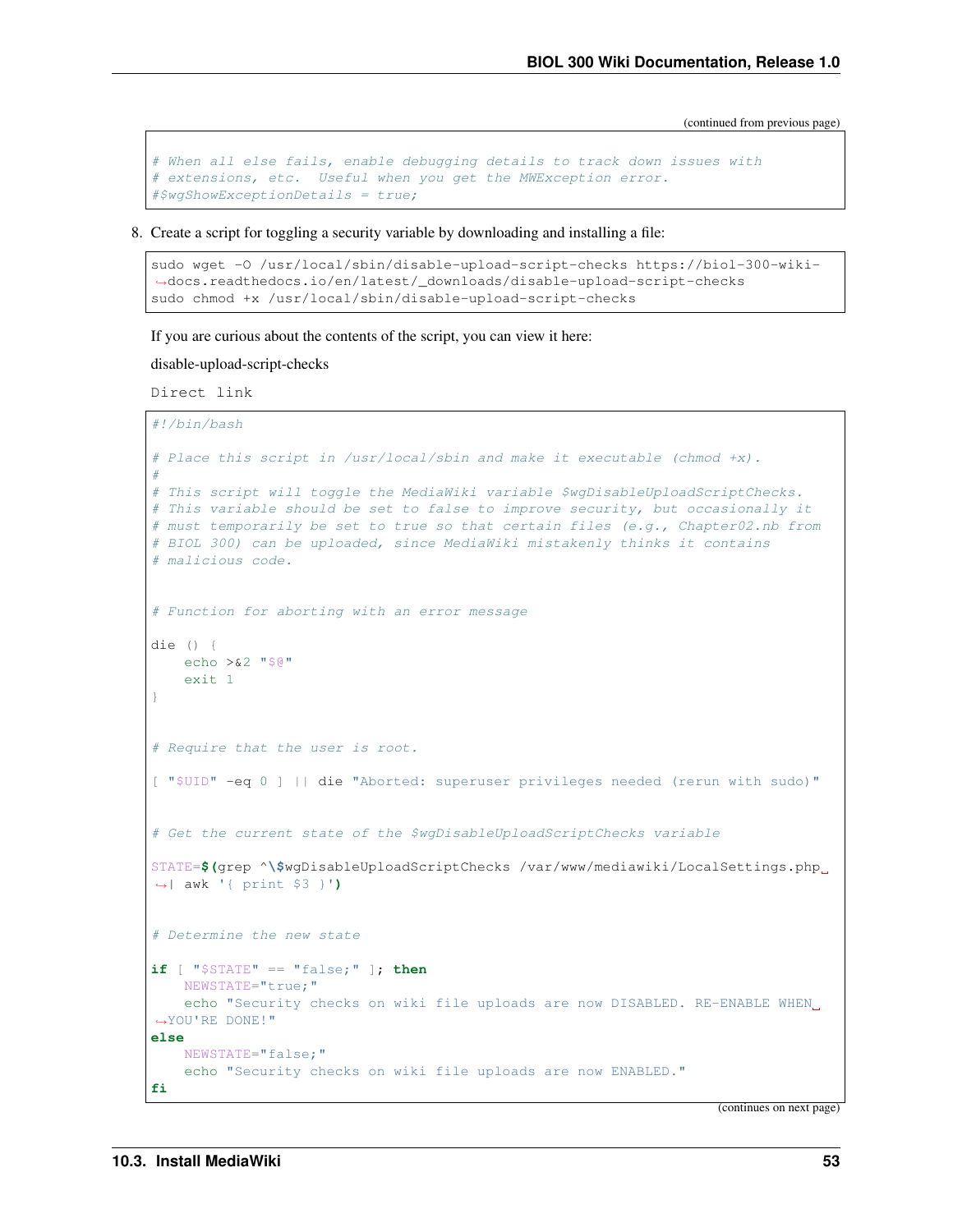```
# Set the new state.
sed -i '/^\$wqDisableUploadScriptChecks/s|= \(.*\);|= '$NEWSTATE'|' /var/www/
˓→mediawiki/LocalSettings.php
exit 0
```
9. Allow MediaWiki to recognize Mathematica notebooks and package files so that they can be uploaded:

echo "text nb cdf m wl" >> /var/www/mediawiki/includes/mime.types

10. Download and install a script for fetching real names for MediaWiki users. Since the CASAuth extension, which will be installed later, automatically fetches real names, this script should not need to be run regularly.

```
sudo wget -O /usr/local/sbin/set-real-names-in-mediawiki https://biol-300-wiki-
˓→docs.readthedocs.io/en/latest/_downloads/set-real-names-in-mediawiki
```
Set the MySQL password inside the script:

```
read -s -r -p "MySQL password: " DBPASS && sudo sed -i "/^sql_pass =/s|= \cdot*|= '
˓→$DBPASS'|" /usr/local/sbin/set-real-names-in-mediawiki; DBPASS= ; echo
```
Protect the password:

```
sudo chown root:www-data /usr/local/sbin/set-real-names-in-mediawiki
sudo chmod ug=rwx,o= /usr/local/sbin/set-real-names-in-mediawiki
```
Run the script to fetch your real name for your account:

```
sudo set-real-names-in-mediawiki
sudo apache2ctl restart
```
If you are curious about the contents of the script, you can view it here:

set-real-names-in-mediawiki

Direct link

```
#!/usr/bin/python
# Place this script in /usr/local/sbin and make it executable (chmod +x).
#
# This script will fetch real names for any MediaWiki user lacking a real name.
from __future__ import print_function
import MySQLdb
import ldap
def ldap_search(searchstr):
    """Use a search string to fetch a uid and displayName using LDAP"""
    # login to the LDAP server
    l = ldap.init('ldap.case.edu')
    l.simple_bind('anonymous','')
```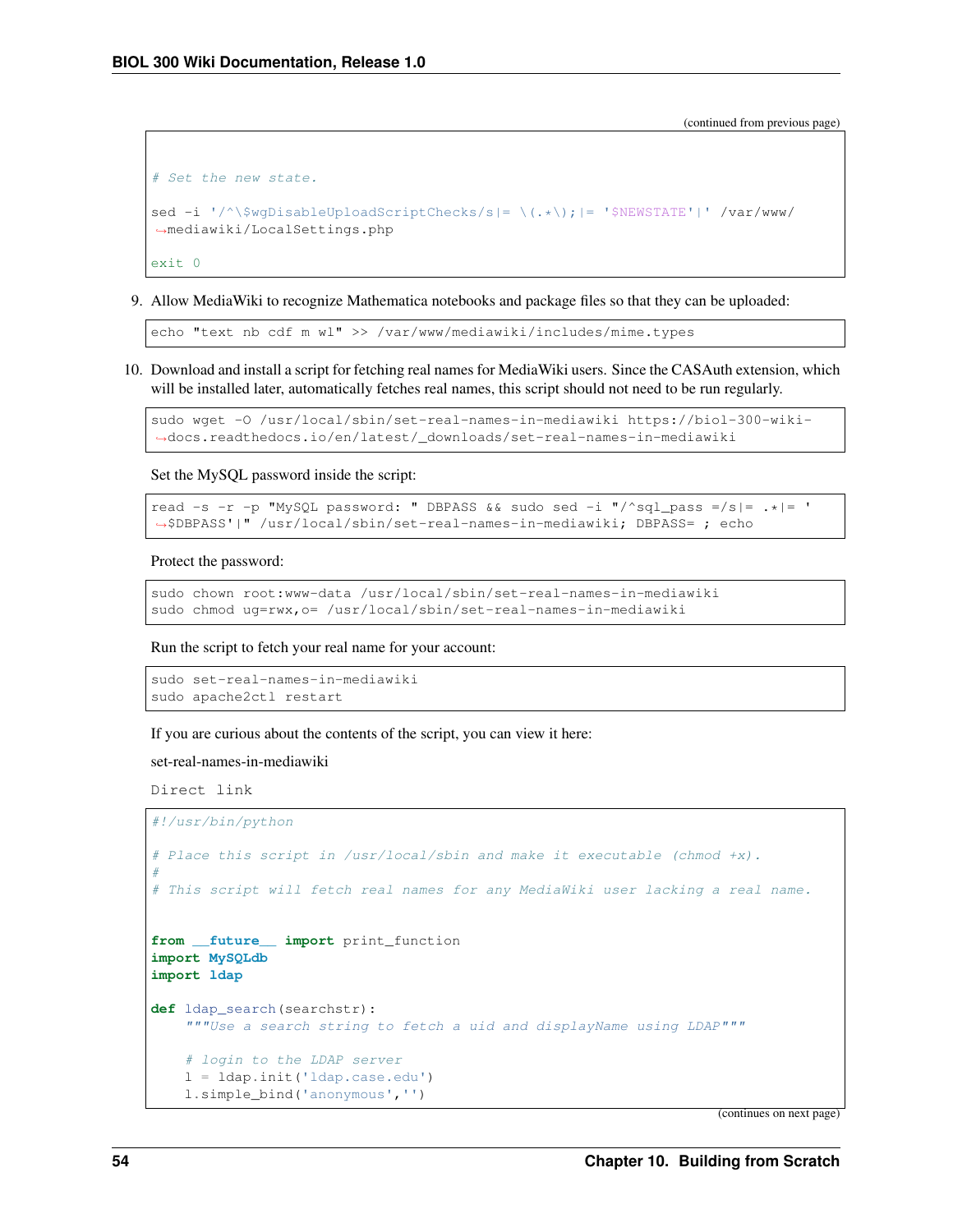```
# look up the user's name by user id
    res_id = l.search('ou=People,o=cwru.edu,o=isp',
            ldap.SCOPE_SUBTREE, searchstr)
    res_t, res_d = 1. result(res_id, 1000)
    if len(res_d) > 0:result = [res_d[0][1]['uid'][0],res_d[0][1]['displayName'][0]]
                  #res_d[0][1]['cn'][0],
                  #res_d[0][1]['givenName'][0],
                  #res_d[0][1]['sn'][0]]
    else:
       result = \lceil]
    # log out of the server
    l.unbind_s()
    return result
# database connection credentials
sql_user = 'root'
sql_pass = '<MySQL password>'
sgl_db = 'wikidd'# connect to the wiki database
db = MySQLdb.connect(host='localhost', user=sql_user, passwd=sql_pass, db=sql_db)
cur = db.cursor()# query for ids of users lacking a real name
cur.execute('SELECT user_name FROM user WHERE (user_real_name = " OR,
˓→LOWER(CONVERT(user_real_name USING latin1)) = LOWER(CONVERT(user_name USING
\rightarrowlatin1)))')
ids = [row[0] for row in cur. fetchall()]
if len(ids) == 0:print("Aborting: All wiki users already have real names.")
    exit(0)
# print the user ids
print("Wiki users without a real name:")
print(' '.join(ids) + '\n')
# query ldap for user real names
results = \lceil]
for id in ids:
    result = ldap\_search("uid={0}) ".format(id))
    if len(result) > 0:
        results.append(result)
    else:
        print('%s does not appear in the LDAP database!' % (id))
if len(results) == 0:
   print("Aborting: All wiki users without real names cannot be identified.")
    exit(0)
# construct a list of queries for updating user real names
```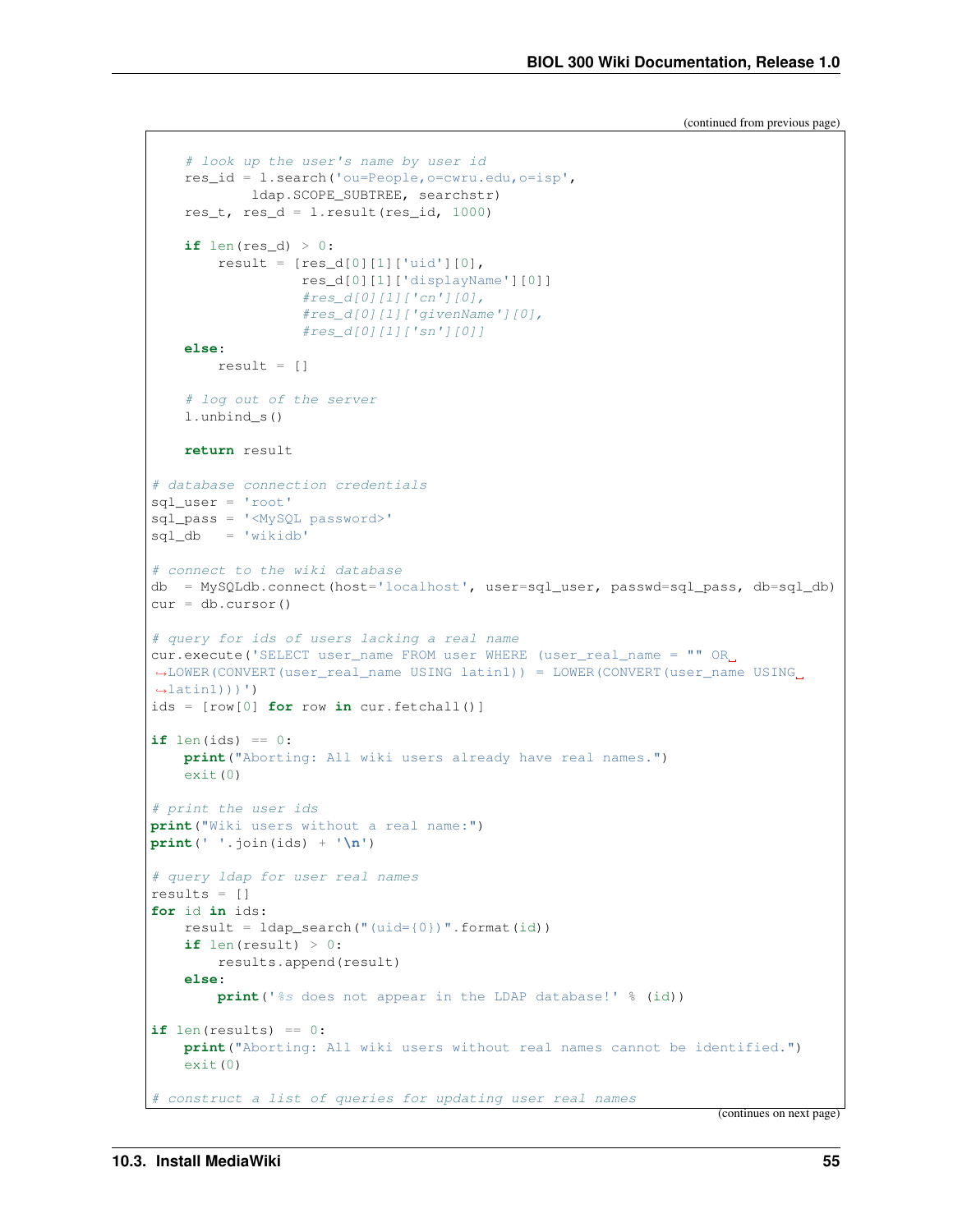```
sql_queries = [];
for user in results:
   sql_queries.append('UPDATE user SET user_real_name="%s" WHERE user_name="%s"'
\rightarrow (user[1], user[0].title()))
# print the queries
print('\n'.join(sql_queries) + '\n')
# prompt for confirmation
raw_input('Press [Enter] to execute these SQL commands.')
# execute each query
for query in sql_queries:
   try:
        cur.execute(query)
    except MySQLdb.Error, e:
        try:
            print('MySQL Error [%d]: %s' % (e.args[0], e.args[1]))
        except IndexError:
            print('MySQL Error: %s' % str(e))
db.commit()
print('Done!')
# close the database connection
cur.close()
db.close()
```
11. The wiki should now be accessible. Open a web browser and navigate to

<https://dynamicshjc.case.edu:8014/wiki>

You should see a default page provided by MediaWiki. The wiki logo and favicon should be missing for now.

12. Shut down the virtual machine:

sudo shutdown -h now

13. Using VirtualBox, take a snapshot of the current state of the virtual machine. Name it "MediaWiki installed".

### **10.4 Install Django**

[Django](https://www.djangoproject.com/) is used for conducting class surveys.

1. Start the virtual machine and log in:

ssh -p 8015 hjc@dynamicshjc.case.edu

2. Check for and install system updates on the virtual machine:

```
sudo apt-get update
sudo apt-get dist-upgrade
sudo apt-get autoremove
```
3. Install these new packages,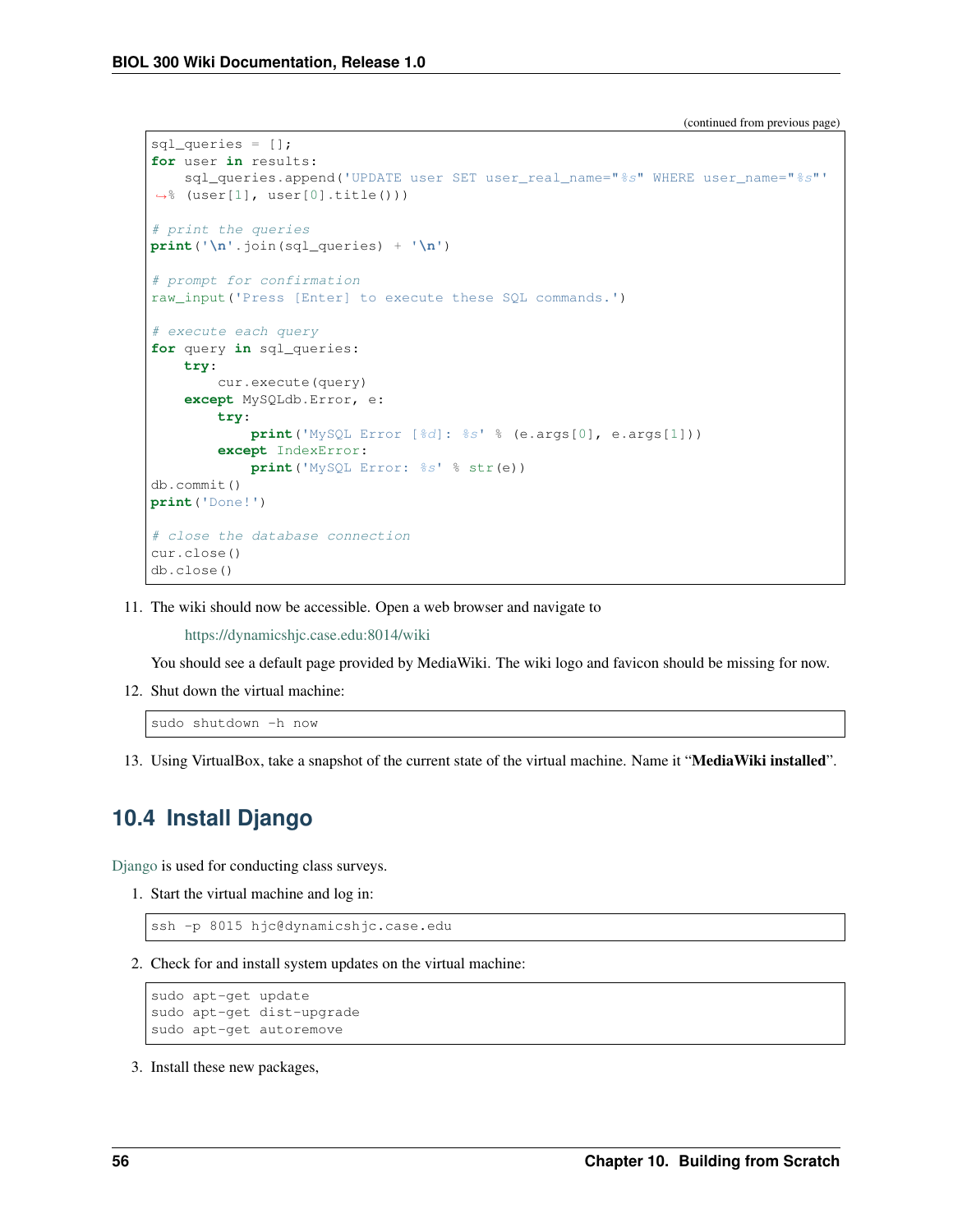| Package             | Description                                 |
|---------------------|---------------------------------------------|
| python-pip          | Alternative Python package installer        |
| python-mysqldb      | Python interface to MySQL                   |
| python-ldap         | LDAP interface module for Python            |
| python-imaging      | Python Imaging Library                      |
| python-docutils     | Text processing system for reStructuredText |
| libapache2-mod-wsgi | Python WSGI adapter module for Apache       |

using the following:

```
sudo apt-get install python-pip python-mysqldb python-ldap python-imaging python-
˓→docutils libapache2-mod-wsgi
sudo pip install --upgrade pip
```
4. Install the latest version of Django with long term support  $(LTS)^1$  $(LTS)^1$ .

LTS versions of Django receive guaranteed support (e.g., security updates) for at least 3 years, although these updates must be applied manually (see *[Updating Django](#page-176-0)*). As of December 2016, the latest LTS version is Django 1.8.17, which will be supported until at least April 2018. The next LTS release should be available in April 2017.

Run this command to install Django:

sudo pip install Django==1.8.17

5. Install [django-cas-ng](https://pypi.python.org/pypi/django-cas-ng) to allow integration between the Django site and the CWRU login servers:

sudo pip install django-cas-ng==3.5.6

6. Download our code for implementing our Django site—called CourseDjango—to the virtual machine (you will be asked for your password for DynamicsHJC):

```
git clone ssh://dynamicshjc.case.edu/~kms15/gitshare/CourseDjango.git /var/www/
˓→django
```
7. Store the database password and a random "secret key" (which you do not need to write down) in a file accessible to Django:

```
read -s -r -p "MySQL password: " DBPASS && echo "db_password = '$DBPASS'" > /var/
˓→www/django/CourseDjango/passwords.py; DBPASS= ; echo
echo "secret_key = '$(openssl rand -hex 32)'" >> /var/www/django/CourseDjango/
˓→passwords.py
```
Protect the file:

sudo chmod ug=rw, o= /var/www/django/CourseDjango/passwords.py\*

8. Export the survey forms from last semester's Django database. Surveys for both BIOL 373 and BIOL 300 are contained in a single database. You should export from last semester's BIOL 373 server because modifications to any surveys need to be preserved for future offerings of both courses.

Run the following commands to export the survey forms (you will be asked to accept the unrecognized fingerprint for the BIOL 373 server – this is expected – and you will need to enter your password for the BIOL 373 server three times):

<span id="page-60-0"></span><sup>&</sup>lt;sup>1</sup> You can visit [this page](https://www.djangoproject.com/download/) to see the release schedule for LTS versions of Django.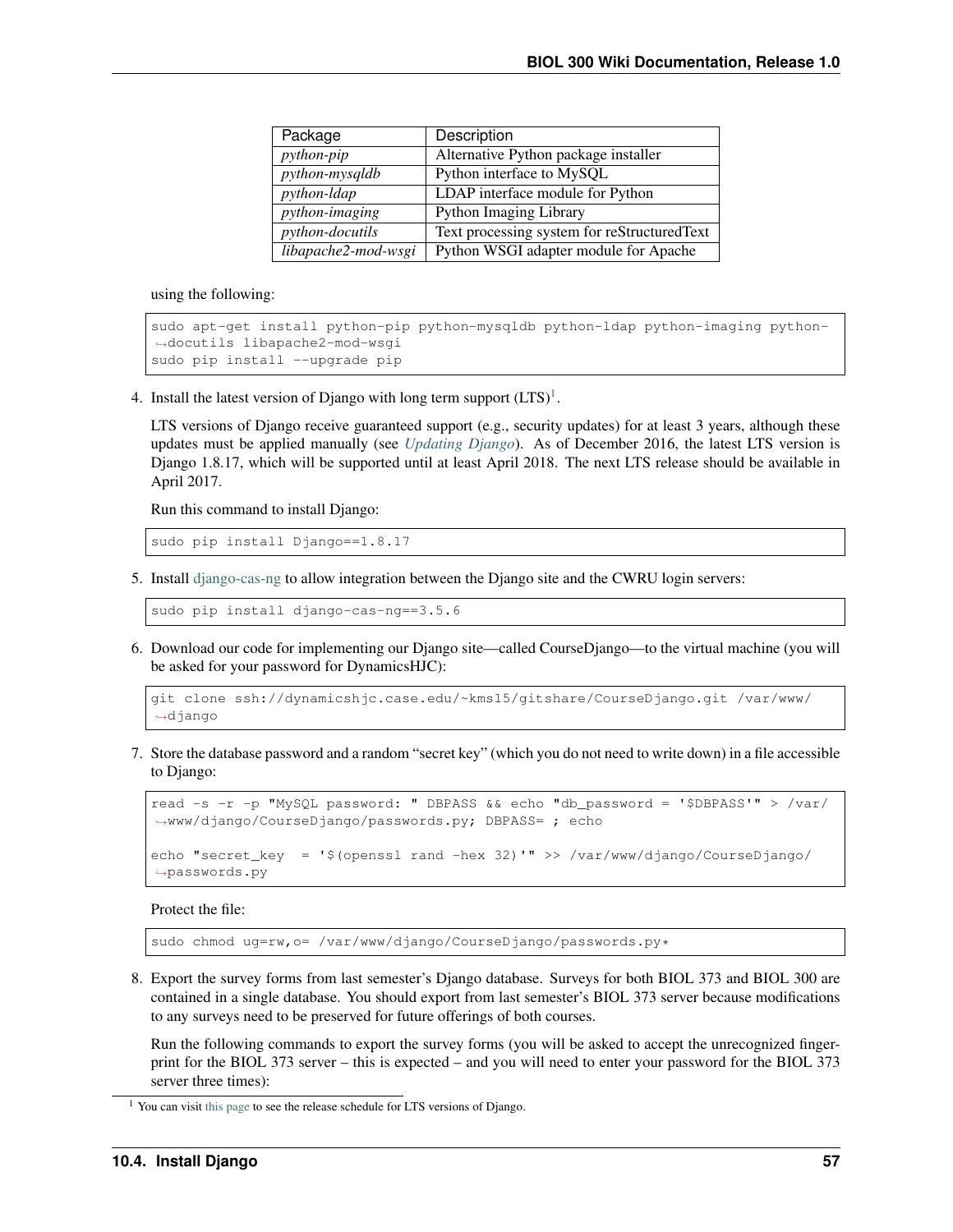```
ssh hjc@neurowiki.case.edu "/var/www/django/manage.py dumpsurveyforms > ~/
˓→surveyforms.json"
scp hjc@neurowiki.case.edu:surveyforms.json ~/
ssh hjc@neurowiki.case.edu "rm ~/surveyforms.json"
```
9. Create the Django database, import the survey forms, and delete the exported survey forms file since it is no longer needed and contains the answers to quiz questions (enter the  $\langle \text{MySQL} \rangle$  password> when prompted):

```
echo "CREATE DATABASE djangodb; " | mysql -u root -p
/var/www/django/manage.py migrate
/var/www/django/manage.py loaddata ~/surveyforms.json
rm ~/surveyforms.json
```
10. Place static assets (CSS, JS, image files) used by the Django site (student-facing and admin) in a directory that can be served by Apache:

```
mkdir -p /var/www/html/django/static
/var/www/django/manage.py collectstatic --noinput --clear
```
11. Give the web server ownership of and access to the new files:

```
sudo chown -R www-data:www-data /var/www/
sudo chmod -R ug+rw /var/www/
```
12. Download and install a custom Apache configuration file for Django:

```
sudo wget -O /etc/apache2/conf-available/django.conf https://biol-300-wiki-docs.
˓→readthedocs.io/en/latest/_downloads/django.conf
sudo a2enconf django
sudo apache2ctl restart
```
If you are curious about the contents of django.conf, you can view it here:

#### django.conf

Direct link

```
#
#
# DJANGO CONFIGURATION
#
#
# Run Django in daemon mode and add the CourseDjango project to the Python path
WSGIDaemonProcess django-daemon python-path=/var/www/django
WSGIProcessGroup django-daemon
# Allow access to the Django site
WSGIScriptAlias /django /var/www/django/CourseDjango/wsgi.py
<Directory "/var/www/django/CourseDjango">
    <Files wsgi.py>
        Require all granted
    </Files>
```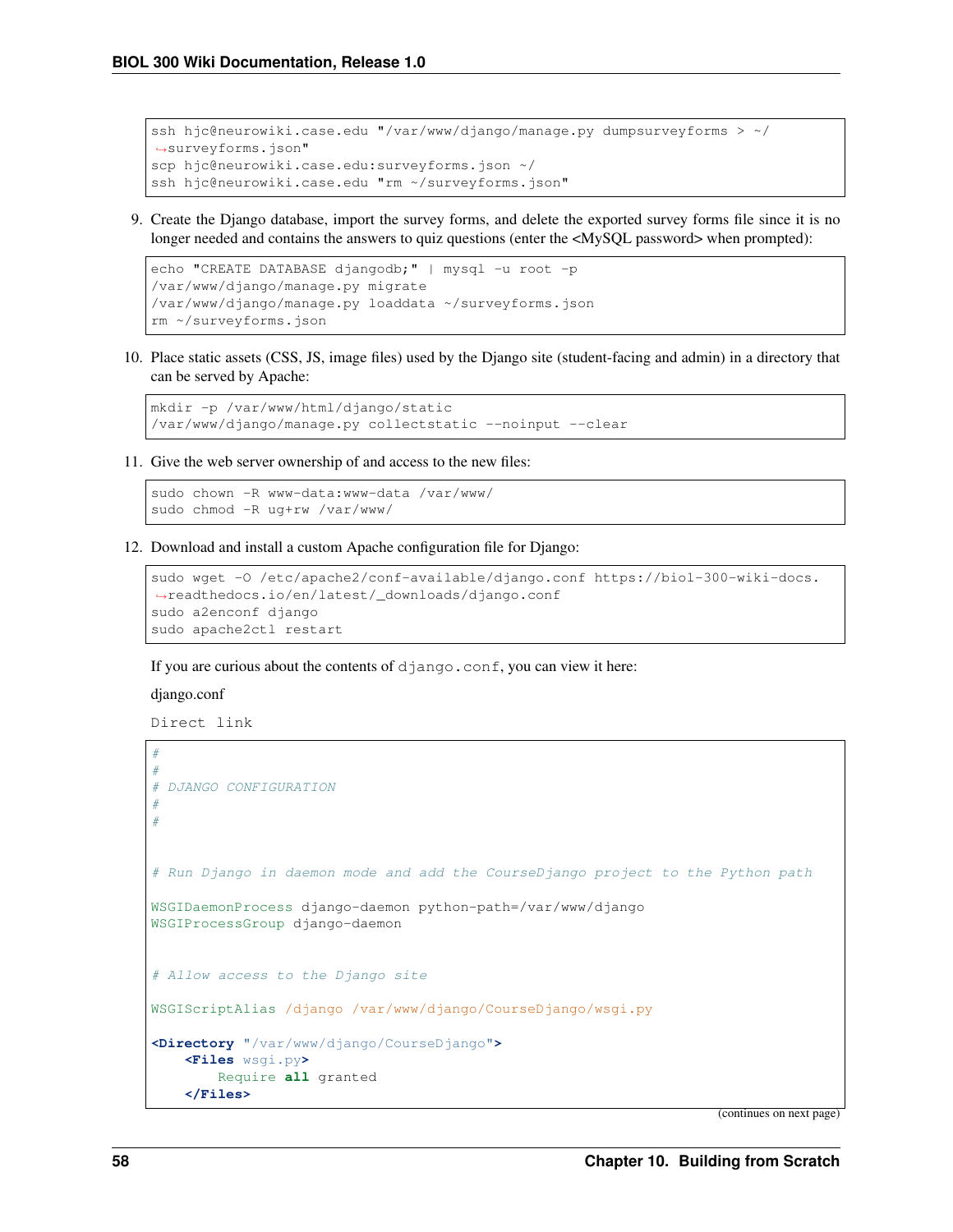```
</Directory>
# Bypass the WSGIScriptAlias for static items (CSS, JS, images)
Alias /django/static /var/www/html/django/static
# Alias needed for django-cas to work
WSGIScriptAlias /django/accounts /var/www/django/CourseDjango/wsgi.py
# vim: syntax=apache ts=4 sw=4 sts=4 sr noet
```
13. Log into the Django site to automatically create an account for yourself. Visit

<https://dynamicshjc.case.edu:8014/django>

14. Edit the Django database to make yourself an administrator. Access the database:

mysql -u root -p djangodb

Enter the <MySQL password> when prompted. Execute these SQL commands:

```
UPDATE auth_user SET is_superuser=1 WHERE username='hjc';
UPDATE auth_user SET is_staff=1 WHERE username='hjc';
```
Type exit to quit.

15. The Django administration tools are now accessible at

<https://dynamicshjc.case.edu:8014/django/admin>

You should promote Jeff and any other TAs to superuser and staff status using this interface after they log into the Django site for the first time, which will create their accounts.

16. Shut down the virtual machine:

sudo shutdown -h now

17. Using VirtualBox, take a snapshot of the current state of the virtual machine. Name it "Django installed".

## **10.5 Configure Automatic Backup**

1. Start the virtual machine and log in:

ssh -p 8015 hjc@dynamicshjc.case.edu

2. Check for and install system updates on the virtual machine:

```
sudo apt-get update
sudo apt-get dist-upgrade
sudo apt-get autoremove
```
3. Download and install the backup script: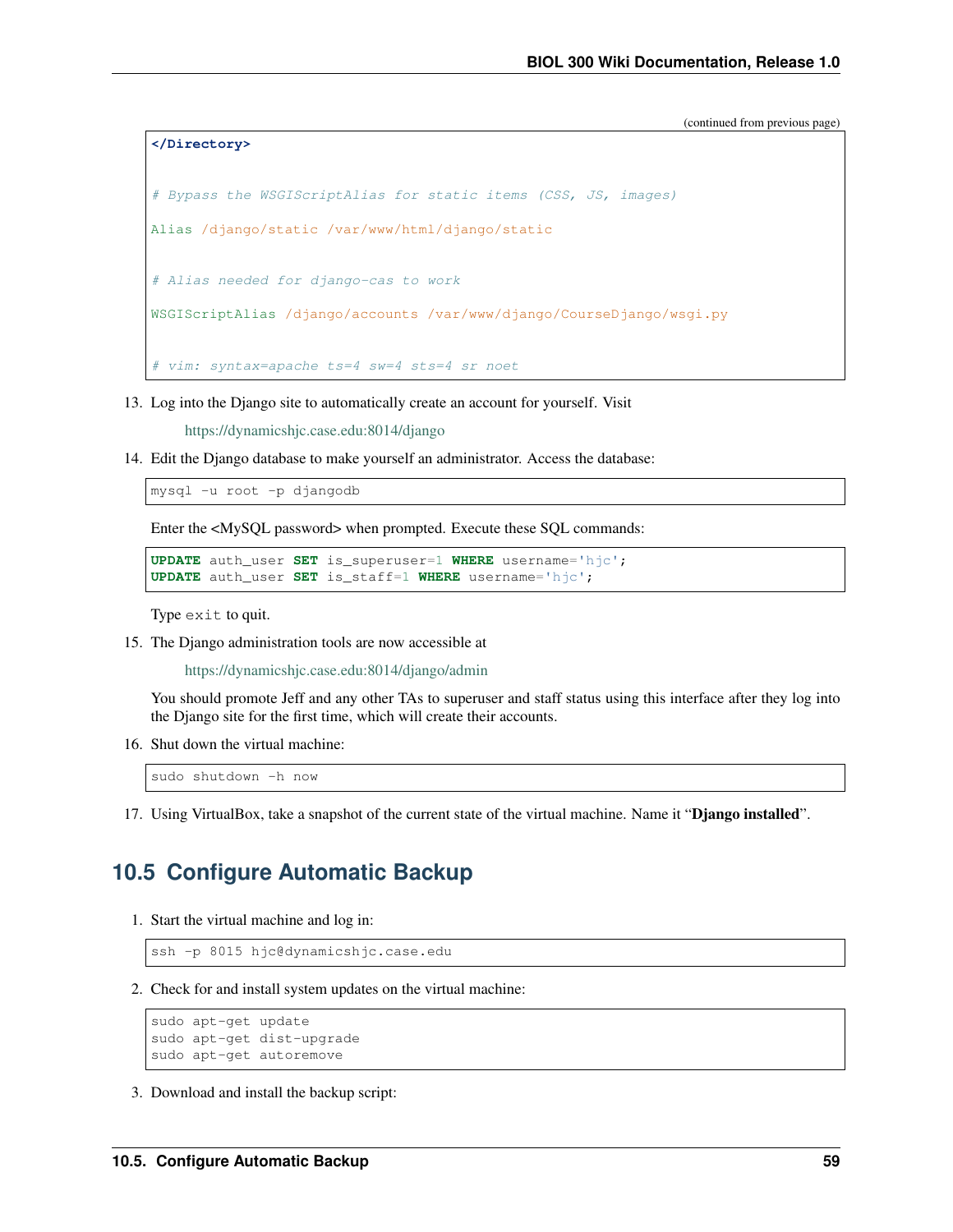sudo wget -O /usr/local/sbin/backup-wiki https://biol-300-wiki-docs.readthedocs. ˓<sup>→</sup>io/en/latest/\_downloads/backup-wiki

#### Set the MySQL password inside the script:

```
read -s -r -p "MySQL password: " DBPASS && sudo sed -i '/^SQLPASS=/s|=.*|='$DBPASS
˓→'|' /usr/local/sbin/backup-wiki; DBPASS= ; echo
```
#### Protect the password:

```
sudo chown root:www-data /usr/local/sbin/backup-wiki
sudo chmod ug=rwx,o= /usr/local/sbin/backup-wiki
```
If you are curious about the contents of the script, you can view it here:

#### backup-wiki

Direct link

```
#!/bin/bash
# Copyright (c) 2016, Kendrick Shaw, Jeffrey Gill, Hillel Chiel
# All rights reserved.
#
# Redistribution and use in source and binary forms, with or without
# modification, are permitted provided that the following conditions are met:
#
# * Redistributions of source code must retain the above copyright notice,
# this list of conditions and the following disclaimer.
# * Redistributions in binary form must reproduce the above copyright notice,
# this list of conditions and the following disclaimer in the documentation
    and/or other materials provided with the distribution.
#
# THIS SOFTWARE IS PROVIDED BY THE COPYRIGHT HOLDERS AND CONTRIBUTORS "AS IS"
# AND ANY EXPRESS OR IMPLIED WARRANTIES, INCLUDING, BUT NOT LIMITED TO, THE
# IMPLIED WARRANTIES OF MERCHANTABILITY AND FITNESS FOR A PARTICULAR PURPOSE
# ARE DISCLAIMED. IN NO EVENT SHALL THE COPYRIGHT HOLDER OR CONTRIBUTORS BE
# LIABLE FOR ANY DIRECT, INDIRECT, INCIDENTAL, SPECIAL, EXEMPLARY, OR
# CONSEQUENTIAL DAMAGES (INCLUDING, BUT NOT LIMITED TO, PROCUREMENT OF
# SUBSTITUTE GOODS OR SERVICES; LOSS OF USE, DATA, OR PROFITS; OR BUSINESS
# INTERRUPTION) HOWEVER CAUSED AND ON ANY THEORY OF LIABILITY, WHETHER IN
# CONTRACT, STRICT LIABILITY, OR TORT (INCLUDING NEGLIGENCE OR OTHERWISE)
# ARISING IN ANY WAY OUT OF THE USE OF THIS SOFTWARE, EVEN IF ADVISED OF THE
# POSSIBILITY OF SUCH DAMAGE.
DEFAULTNAME=$(hostname)-backup-$(date +'%Y%m%dT%H%M%S%z') # ISO-8601 timestamp
SQLUSER=root
SQLPASS=<MySQL password>
WIKIDB=wikidb
DJANGODB=djangodb
WWWDIR=/var/www
WIKIDIR=$WWWDIR/mediawiki
DJANGODIR=$WWWDIR/django
```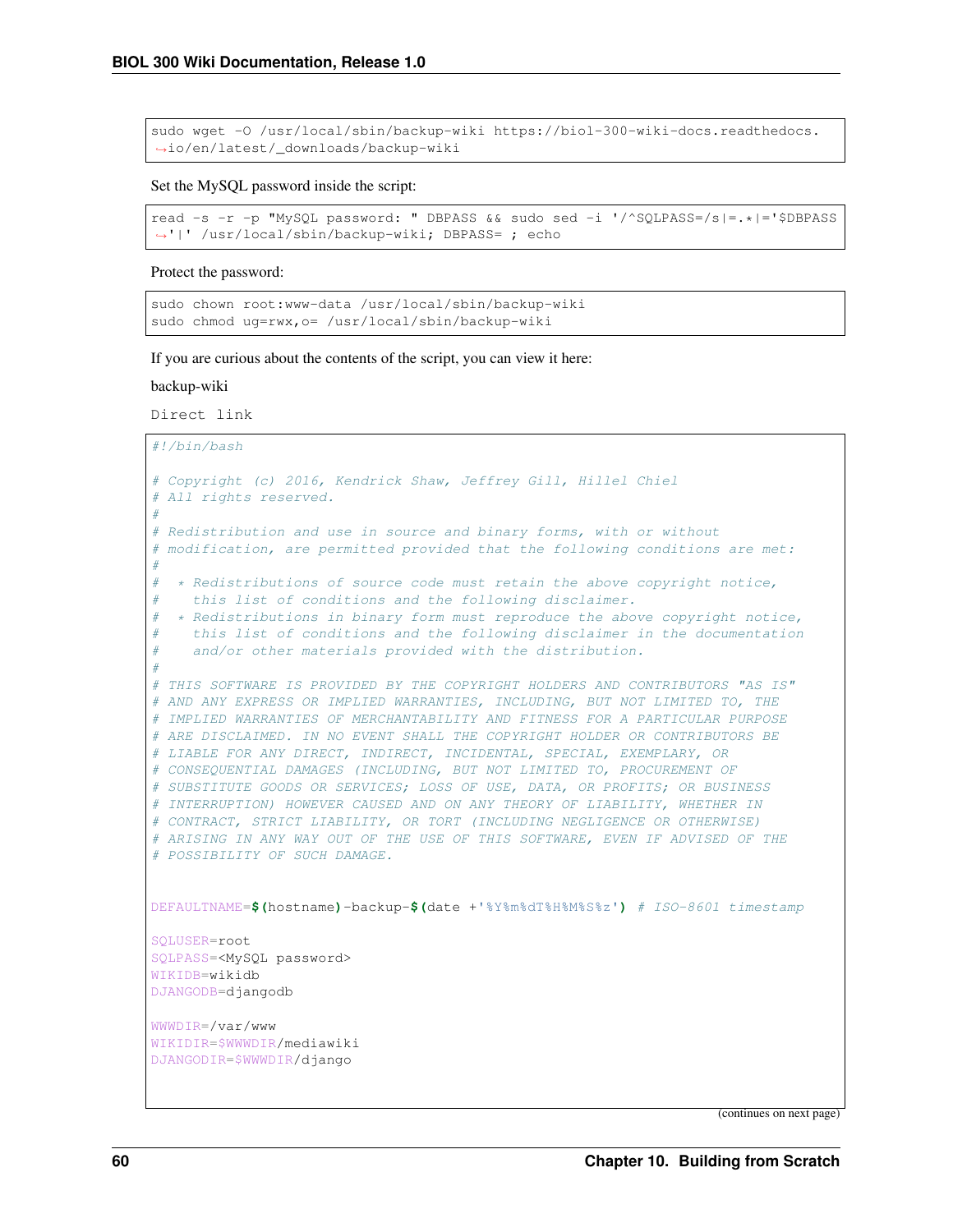```
function usage {
   echo "Usage:"
   echo " backup-wiki backup [-q] [backup_filename]"
   echo " backup-wiki restore [-q] backup_filename"
   echo
   echo "Options:"
   echo " -q Quiet mode, print only errors"
   exit
}
# read in options
QUIET=false
while getopts ":q" opt; do
   case $opt in
       q)
            # the flag -q was set
            QUIET=true
            ;;
        \?)
            # an unrecognized flag was set
            echo "Invalid option: - $OPTARG" > & 2
            usage
            ;;
    esac
done
shift $((OPTIND-1))
# read in backup_file argument
if [ -z "$2" ]; then
    # second argument not provided -- use default file name
   BACKUPNAME=$DEFAULTNAME
else
   BACKUPNAME=$(dirname $2)/$(basename $2 .tar.bz2)
fi
##### BACKUP MODE #####
if [ "backup" == "$1" ]; then
   if [ $QUIET = false ]; then
       echo "Starting backup to archive $BACKUPNAME.tar.bz2 ..."
   fi
    # create a temporary directory
   if [ $QUIET = false ]; then
       echo "Creating temporary directory ..."
   fi
   TEMPDIR=$(mktemp -d)
    # copy the MediaWiki, Django, and JSNeuroSim source code
   if [ $QUIET = false ]; then
       echo "Copying files ..."
    fi
    cp -R $WWWDIR $TEMPDIR
```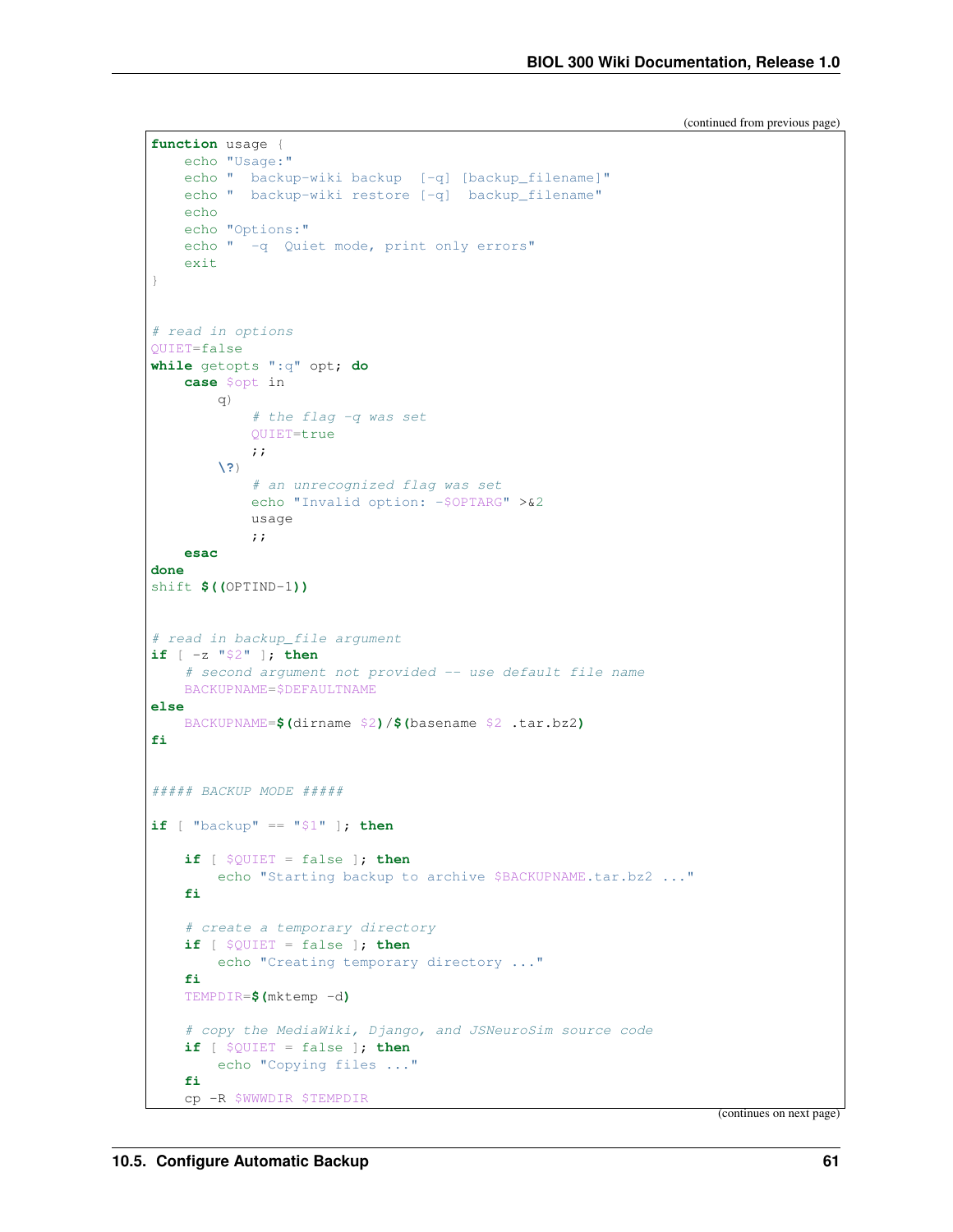```
# dump the wiki database in sql format
   if [ $QUIET = false ]; then
       echo "Exporting the wiki database in SQL format ..."
    fi
   mysqldump --user=$SQLUSER --password=$SQLPASS $WIKIDB --complete-insert --
˓→result-file $TEMPDIR/wikidb.sql 2>&1 | grep -v "\[Warning\] Using a password"
    # dump the django database in sql format
   if [ $QUIET = false ]; then
       echo "Exporting the Django database in SQL format ..."
   fi
   mysqldump --user=$SQLUSER --password=$SQLPASS $DJANGODB --complete-insert --
˓→result-file $TEMPDIR/djangodb.sql 2>&1 | grep -v "\[Warning\] Using a password"
    # dump the django database in json format (a more portable backup of the
˓→content)
   if [ $QUIET = false ]; then
        echo "Exporting the Django database in JSON format ..."
   fi
   python $DJANGODIR/manage.py dumpdata > $TEMPDIR/djangodb.json
    # compress everything into a single file
   if [ $QUIET = false ]; then
       echo "Compressing directory into an archive file ..."
   fi
   mkdir -p $(dirname $BACKUPNAME)
   tar -cjf $BACKUPNAME.tar.bz2 -C $TEMPDIR .
   chmod o= $BACKUPNAME.tar.bz2
    # delete the temporary directory
   if [ $QUIET = false ]; then
       echo "Deleting temporary directory ..."
   fi
   rm -rf $TEMPDIR
   if [ $QUIET = false ]; then
       echo "Done!"
       echo
       echo "NOTE: The backup you just created contains sensitive student
˓→information, quiz"
       echo "answers, and passwords. Keep this file in a safe place!"
       echo
   fi
##### RESTORE MODE #####
elif [ "restore" == "$1" ]; then
   if [ -z "$2" ]; then
        echo "Missing argument: backup_filename" >&2
        usage
    elif [ -e "$BACKUPNAME.tar.bz2" ]; then
```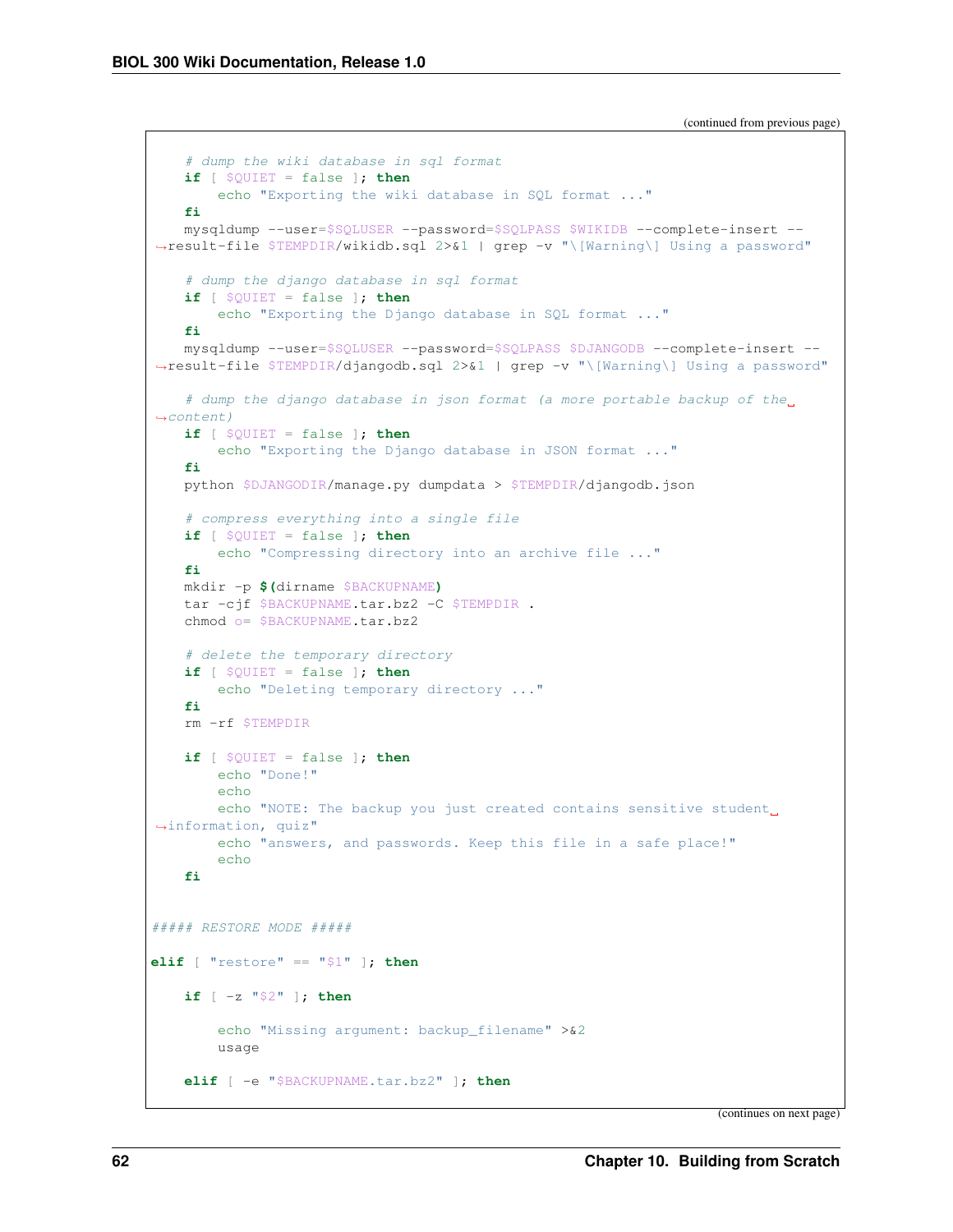```
(continued from previous page)
```

```
if [ "$(whoami)" != "root" ]; then
           echo "Aborting: superuser privileges needed" >&2
           usage
       else
           if [ $QUIET = false ]; then
               echo "Starting restoration from archive $BACKUPNAME.tar.bz2 ..."
           fi
           # extract the files
           if [ $QUIET = false ]; then
               echo "Unpacking archive ..."
           fi
           TEMPDIR=$(mktemp -d)
           tar -xjf $BACKUPNAME.tar.bz2 -C $TEMPDIR
           # stop the server
           if [ $QUIET = false ]; then
               echo "Stopping the web server ..."
           fi
           apache2ctl stop
           # copy the files, fixing permissions and owners
           if [ $QUIET = false ]; then
               echo "Copying files ..."
           fi
           rm -rf $WWWDIR
           cp -R $TEMPDIR/$(basename $WWWDIR) $WWWDIR
           chown -R www-data:www-data $WWWDIR
           chmod -R ug+rw $WWWDIR
           find $WWWDIR -type d -exec chmod g+s {} \;
           # restore the wiki database
           if [ $QUIET = false ]; then
               echo "Restoring the wiki database ..."
           fi
           echo "DROP DATABASE IF EXISTS $WIKIDB;" | mysql --user=$SQLUSER --
˓→password=$SQLPASS 2>&1 | grep -v "\[Warning\] Using a password"
           echo "CREATE DATABASE $WIKIDB;" | mysql --user=$SOLUSER --password=
˓→$SQLPASS 2>&1 | grep -v "\[Warning\] Using a password"
           mysql --user=$SQLUSER --password=$SQLPASS $WIKIDB < $TEMPDIR/wikidb.
˓→sql 2>&1 | grep -v "\[Warning\] Using a password"
           # restore the django database
           if [ $QUIET = false ]; then
               echo "Restoring the Django database ..."
           fi
           echo "DROP DATABASE IF EXISTS $DJANGODB;" | mysql --user=$SQLUSER --
˓→password=$SQLPASS 2>&1 | grep -v "\[Warning\] Using a password"
           echo "CREATE DATABASE $DJANGODB;" | mysql --user=$SQLUSER --password=
˓→$SQLPASS 2>&1 | grep -v "\[Warning\] Using a password"
           mysql --user=$SQLUSER --password=$SQLPASS $DJANGODB < $TEMPDIR/
˓→djangodb.sql 2>&1 | grep -v "\[Warning\] Using a password"
           # restart the server and clean-up
```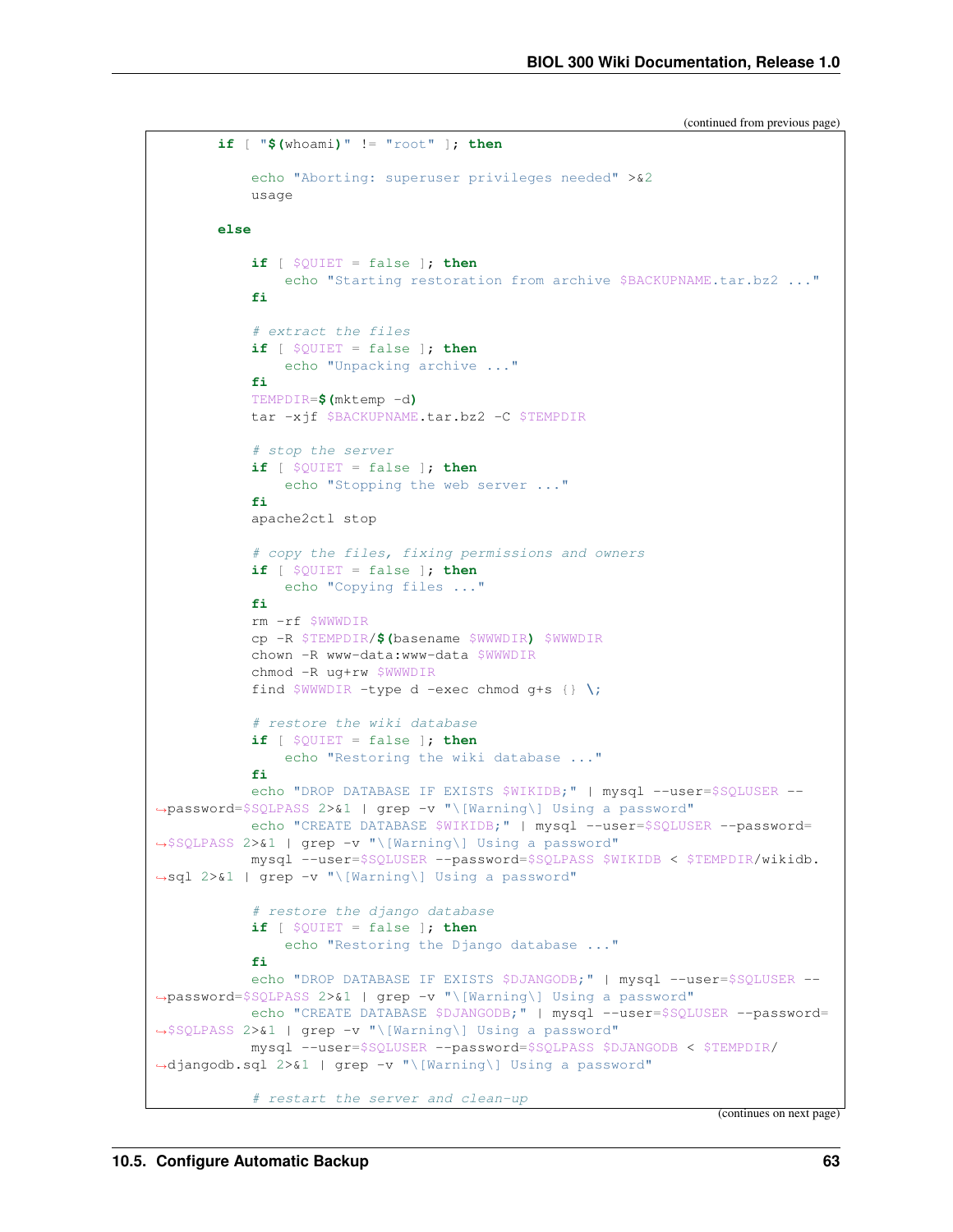```
if [ $QUIET = false ]; then
                echo "Restarting the web server ..."
            fi
            apache2ctl start
            rm -rf $TEMPDIR
            if [ $QUIET = false ]; then
                echo "Done!"
            fi
        fi
    else
        echo "Bad argument: file $BACKUPNAME not found" >&2
        usage
    fi
else
    usage
fi
```
4.

Todo: Make the backup script that lives on DynamicsHJC and the cron job list downloadable.

In a different Terminal window, log into the VirtualBox Machines (vbox) account on DynamicsHJC:

ssh vbox@dynamicshjc.case.edu

Create a script that remotely executes the backup script and moves the archive to the backup drive. Create the file

```
mkdir -p /Volumes/CHIELWIKI/backups/biol300/2017
vim /Volumes/CHIELWIKI/backups/biol300/2017/backup-biol300.sh
```
and fill it with the following:

#!/bin/bash

```
#REMOTESSH="ssh hjc@biol300.case.edu"
REMOTESSH="ssh -p 8015 hjc@dynamicshjc.case.edu"
#REMOTESCP="scp -q hjc@biol300.case.edu"
REMOTESCP="scp -q -P 8015 hjc@dynamicshjc.case.edu"
REMOTEFILE=biol300-backup-`date +'%Y%m%dT%H%M%S%z'`.tar.bz2
if [ -z "$1" ]; then
    LOCALFILE=/Volumes/CHIELWIKI/backups/biol300/2017/$REMOTEFILE
else
   LOCALFILE=/Volumes/CHIELWIKI/backups/biol300/2017/$1
fi
$REMOTESSH backup-wiki -q backup $REMOTEFILE
$REMOTESCP:$REMOTEFILE $LOCALFILE
```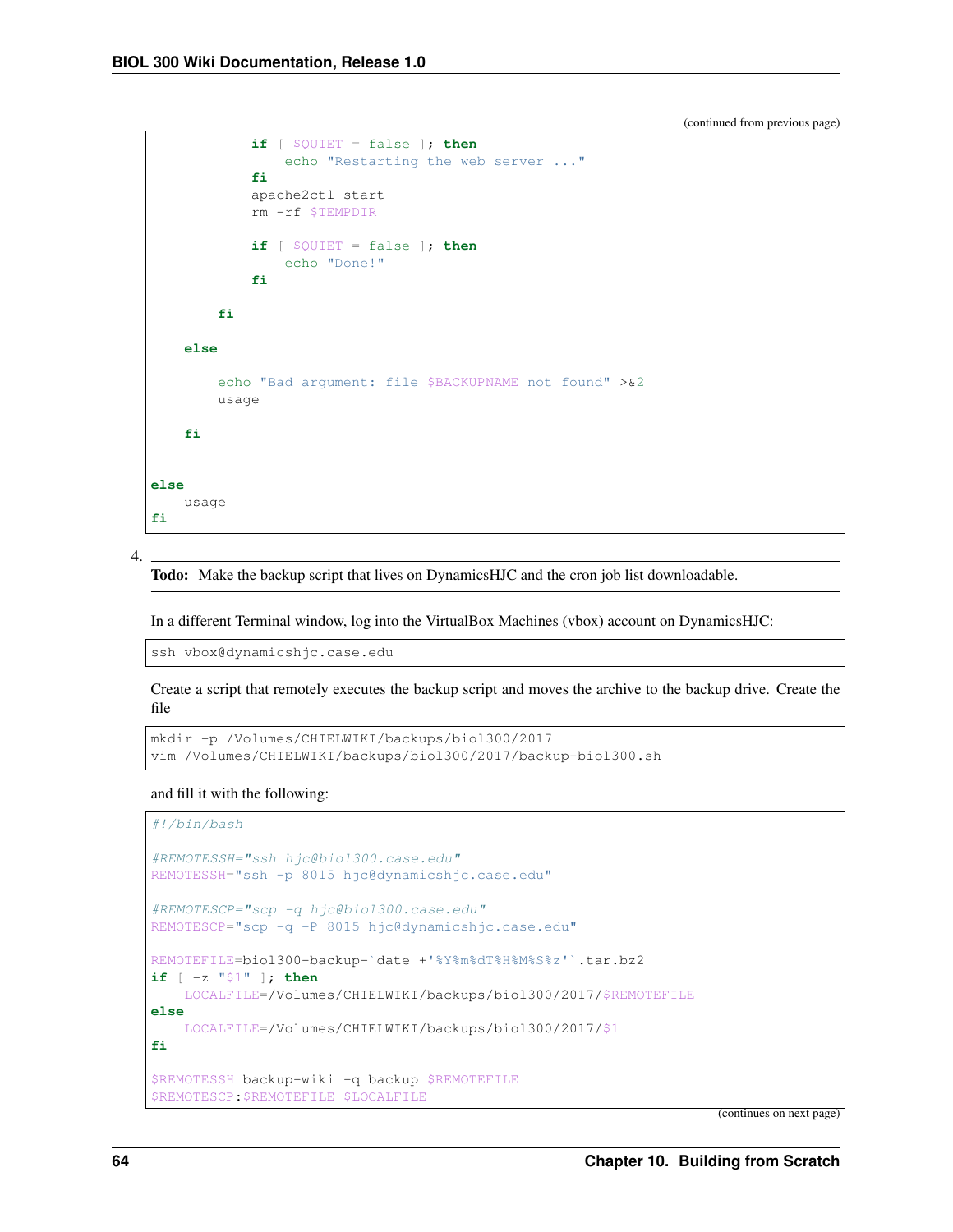```
chmod go= $LOCALFILE
$REMOTESSH rm $REMOTEFILE
```
#### 5. Make the script executable:

```
chmod u+x /Volumes/CHIELWIKI/backups/biol300/2017/backup-biol300.sh
```
6. Copy the public SSH key from the vbox account on DynamicsHJC to the virtual machine to allow automatic authentication (you will be asked to accept the unrecognized fingerprint of the virtual machine — this is expected — and you will be asked for your password to the virtual machine twice):

```
ssh-keygen -R [dynamicshjc.case.edu]:8015
scp -P 8015 ~/.ssh/id_rsa.pub hjc@dynamicshjc.case.edu:
ssh -p 8015 hjc@dynamicshjc.case.edu "mkdir -p .ssh && cat id_rsa.pub >> .ssh/
˓→authorized_keys && rm id_rsa.pub"
```
Test whether automatic authentication is working by trying to log into the virtual machine from the vbox account on DynamicsHJC — you should NOT need to enter your password:

ssh -p 8015 hjc@dynamicshjc.case.edu

If this works without you needing to enter a password, automatic authentication is properly configured. You should logout to return to the vbox account on DynamicsHJC.

7. In the vbox account on DynamicsHJC, create a backup schedule. Create the file

vim /Volumes/CHIELWIKI/backups/biol300/2017/crontab

and fill it with the following:

```
################################################################################
\# \qquad \qquad \qquad \qquad \qquad \qquad \qquad \qquad \qquad \qquad \qquad \qquad \qquad \qquad \qquad \qquad \qquad \qquad \qquad \qquad \qquad \qquad \qquad \qquad \qquad \qquad \qquad \qquad \qquad \qquad \qquad \qquad \qquad \qquad \qquad \qquad 
################################################################################
# Make hourly backups on the odd-numbered hours (except 1 AM and 3 AM)
0, 5, 9, 13, 17, 21 \star \star \star /Volumes/CHIELWIKI/backups/biol300/2017/backup-biol300.sh
˓→hourA.tar.bz2
0 7,11,15,19,23 * * * /Volumes/CHIELWIKI/backups/biol300/2017/backup-biol300.sh
˓→hourB.tar.bz2
# Make daily backups at 1 AM
0 1 * * 0 /Volumes/CHIELWIKI/backups/biol300/2017/backup-biol300.sh sunday.tar.bz2
0 1 * * 1 /Volumes/CHIELWIKI/backups/biol300/2017/backup-biol300.sh monday.tar.bz2
0 1 * * 2 /Volumes/CHIELWIKI/backups/biol300/2017/backup-biol300.sh tuesday.tar.
\rightarrowbz2
0 1 * * 3 /Volumes/CHIELWIKI/backups/biol300/2017/backup-biol300.sh wednesday.tar.
\rightarrowbz2
0 1 * * 4 /Volumes/CHIELWIKI/backups/biol300/2017/backup-biol300.sh thursday.tar.
\rightarrowbz2
0 1 * * 5 /Volumes/CHIELWIKI/backups/biol300/2017/backup-biol300.sh friday.tar.bz2
0 1 * * 6 /Volumes/CHIELWIKI/backups/biol300/2017/backup-biol300.sh saturday.tar.
\rightarrowbz2
# Make weekly backups at 3 AM on the 1st, 8th, 15th, and 22nd of the month
0 3 1 * * /Volumes/CHIELWIKI/backups/biol300/2017/backup-biol300.sh `date +'\%Y-\
˓→%m'`.tar.bz2
0 3 8 * * /Volumes/CHIELWIKI/backups/biol300/2017/backup-biol300.sh 8th.tar.bz2
0 3 15 * * /Volumes/CHIELWIKI/backups/biol300/2017/backup-biol300.sh 15th.tar.bz2
0 3 22 * * /Volumes/CHIELWIKI/backups/biol300/2017/backup-biol300.sh 22nd.tar.bz2
```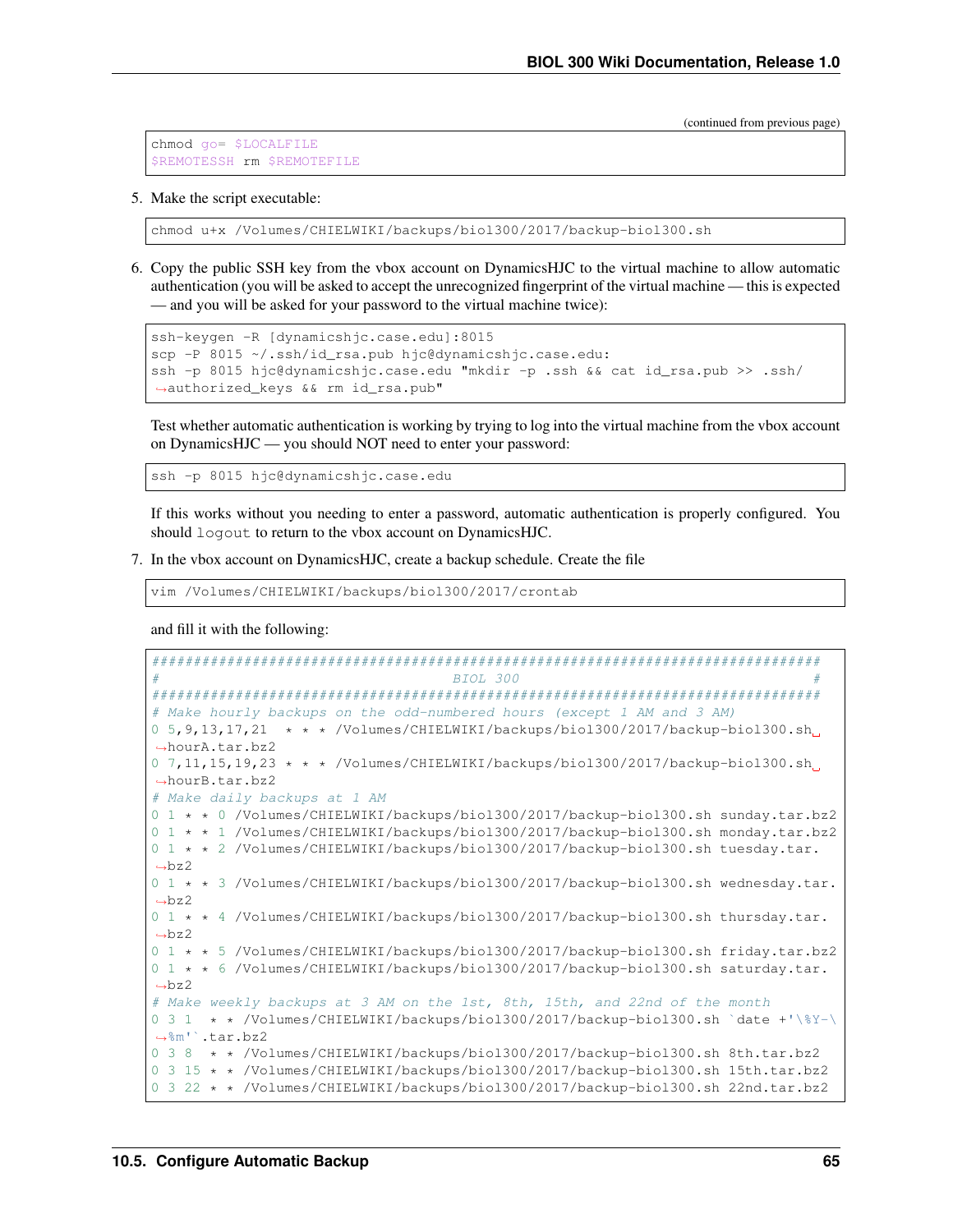8. Schedule the backups. In the vbox account on DynamicsHJC, dump the existing scheduled jobs to a temporary file:

crontab -l > /tmp/crontab.old

Edit the temporary file, and delete the backup jobs for last year's BIOL 300 Wiki (leave the jobs for BIOL300Dev for now). You can use Shift+v in Vim to enter Visual Line mode, the up and down arrow keys to select a block of lines, and d to delete them all at once.

vim /tmp/crontab.old

Now append the new jobs to the old and schedule them:

cat {/tmp/crontab.old,/Volumes/CHIELWIKI/backups/biol300/2017/crontab} | crontab

Verify that the backup jobs for this year's BIOL 300 Wiki are properly scheduled, and that backup jobs for last year's BIOL 300 Wiki are absent:

crontab -l

9. Log out of the vbox account:

logout

You can now return to your original Terminal window.

10. Shut down the virtual machine:

sudo shutdown -h now

11. Using VirtualBox, take a snapshot of the current state of the virtual machine. Name it "Automatic backups configured".

### **10.6 Install MediaWiki Extensions**

1. Start the virtual machine and log in:

ssh -p 8015 hjc@dynamicshjc.case.edu

2. Check for and install system updates on the virtual machine:

```
sudo apt-get update
sudo apt-get dist-upgrade
sudo apt-get autoremove
```
3. Install these new packages,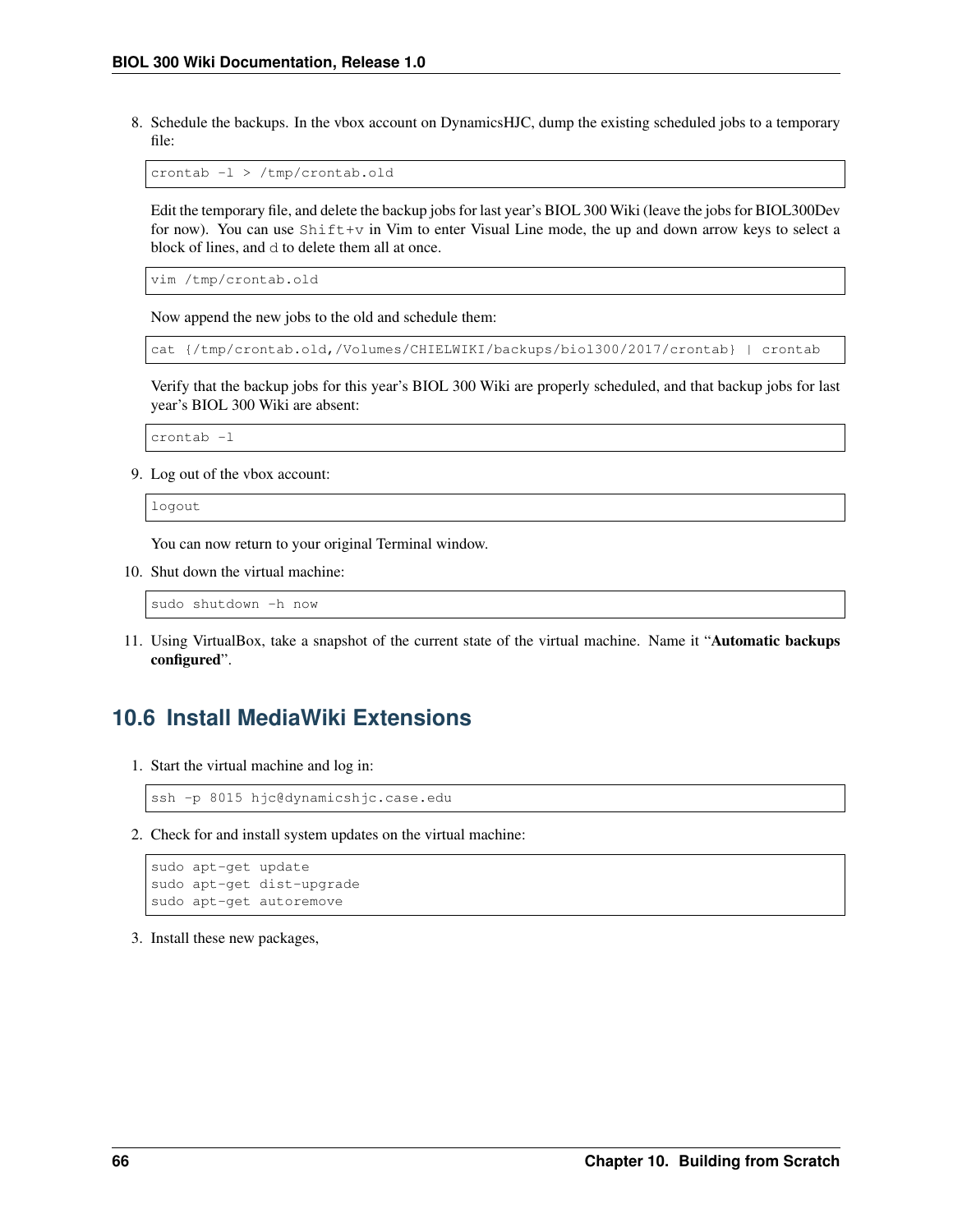| Package             | <b>Description</b>                                                      |  |
|---------------------|-------------------------------------------------------------------------|--|
| phpCAS              | PHP implementation of Central Auth Service                              |  |
| php-ldap            | LDAP module for PHP for looking up real names when wiki accounts are    |  |
|                     | created                                                                 |  |
| parsoid             | Web service converting HTML+RDFa to MediaWiki wikitext and back         |  |
|                     | (prereq for VisualEditor)                                               |  |
| dvipng              | convert DVI files to PNG graphics (prereq for Math)                     |  |
| ocaml               | ML language implementation with a class-based object system (prereq for |  |
|                     | Math)                                                                   |  |
| texlive-latex-      | TeX Live: LaTeX recommended packages (prereq for Math)                  |  |
| recommended         |                                                                         |  |
| texlive-latex-extra | TeX Live: LaTeX additional packages (prereq for Math)                   |  |
| texlive-fonts-      | TeX Live: Recommended fonts (prereq for Math)                           |  |
| recommended         |                                                                         |  |
| texlive-lang-greek  | TeX Live: Greek (prereq for Math)                                       |  |

using the following:

```
sudo apt-get install php-cas php-ldap dvipng ocaml texlive-latex-recommended,
˓→texlive-latex-extra texlive-fonts-recommended texlive-lang-greek
sudo apt-key advanced --keyserver pgp.mit.edu --recv-keys 90E9F83F22250DD7
sudo apt-add-repository "deb https://releases.wikimedia.org/debian jessie-
˓→mediawiki main"
sudo apt-get update
sudo apt-get install parsoid
```
Todo: Change parsoid install command to use a specific version known to work with MW 1.27 (version "0.5.3all" in Fall 2016 or "0.6.1all" in Spring 2017).

4. Restart the web server:

sudo apache2ctl restart

5. Download these extensions,

<span id="page-70-0"></span>

| Extension                | Description                                                             |
|--------------------------|-------------------------------------------------------------------------|
| CASAuthentication        | integration with university Single Sign-On                              |
| EmbedVideo               | embed online videos in wiki pages                                       |
| ImportUsers <sup>1</sup> | create user accounts from CSV files                                     |
| Lockdown                 | restrict access to specific namespaces                                  |
| Math                     | math typesetting                                                        |
| MobileFrontend           | better wiki interface for smartphones                                   |
| New Article Tem-         | auto-fill new pages with template text                                  |
| plate                    |                                                                         |
| Realnames                | replace user names with real names                                      |
| ScholasticGrading        | assign and report grades                                                |
| Scribunto                | embed scripts in Module namespace (prereq for citation and license tem- |
|                          | plates)                                                                 |
| <b>UserMerge</b>         | merge contributions and delete users                                    |
| VisualEditor             | WYSIWYG editor for wiki atricles                                        |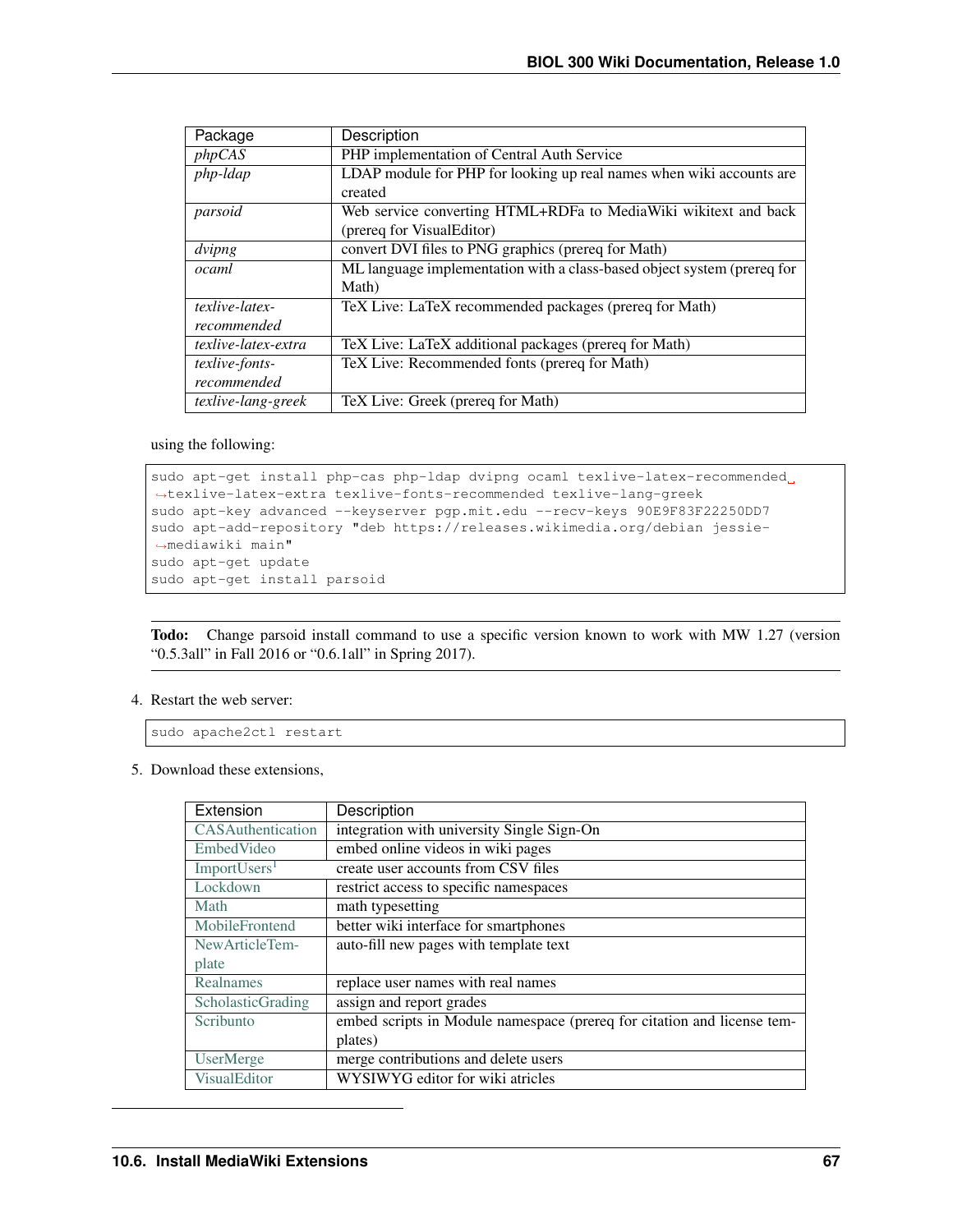using the following:

```
cd /var/www/mediawiki/extensions/
# CASAuthentication
git clone https://github.com/CWRUChielLab/CASAuth.git
# EmbedVideo
git clone https://github.com/HydraWiki/mediawiki-embedvideo.git EmbedVideo
git -C EmbedVideo checkout -q v2.5.2 # latest release as of Dec 2016
# ImportUsers
git clone https://gerrit.wikimedia.org/r/p/mediawiki/extensions/ImportUsers.git
git -C ImportUsers checkout -q REL1_27
# Lockdown
git clone https://gerrit.wikimedia.org/r/p/mediawiki/extensions/Lockdown.git
git -C Lockdown checkout -q REL1_27
# Math
git clone https://gerrit.wikimedia.org/r/p/mediawiki/extensions/Math.git
git -C Math checkout -q REL1_27
make -C Math # build texvc
# MobileFrontend
git clone https://gerrit.wikimedia.org/r/p/mediawiki/extensions/MobileFrontend.git
git -C MobileFrontend checkout -q REL1_27
# NewArticleTemplate
git clone https://github.com/mathiasertl/NewArticleTemplates.git
˓→NewArticleTemplate
git -C NewArticleTemplate checkout -q cff90b32 # latest commit as of Dec 2016
# Realnames
wget -O Realnames.tar.gz http://ofbeaton.com/releases/Realnames/Realnames_0.3.1_
˓→2011-12-25.tar.gz
tar -xf Realnames.tar.gz && rm Realnames.tar.gz
# ScholasticGrading
git clone https://github.com/CWRUChielLab/ScholasticGrading.git
# Scribunto
git clone https://gerrit.wikimedia.org/r/p/mediawiki/extensions/Scribunto.git
git -C Scribunto checkout -q REL1_27
# UserMerge
git clone https://gerrit.wikimedia.org/r/p/mediawiki/extensions/UserMerge.git
git -C UserMerge checkout -q REL1_27
# VisualEditor
git clone https://gerrit.wikimedia.org/r/p/mediawiki/extensions/VisualEditor.git
git -C VisualEditor checkout -q REL1_27
git -C VisualEditor submodule update --init
```
Todo: Consider adding Mathoid installation instructions. In its current form, this instruction set utilizes the Math extension's PNG mode. By changing \$wgDefaultUserOptions['math'] to 'mathml' in Local Settings.php, an alternate MathML mode can be used. This requires a Mathoid server for runtime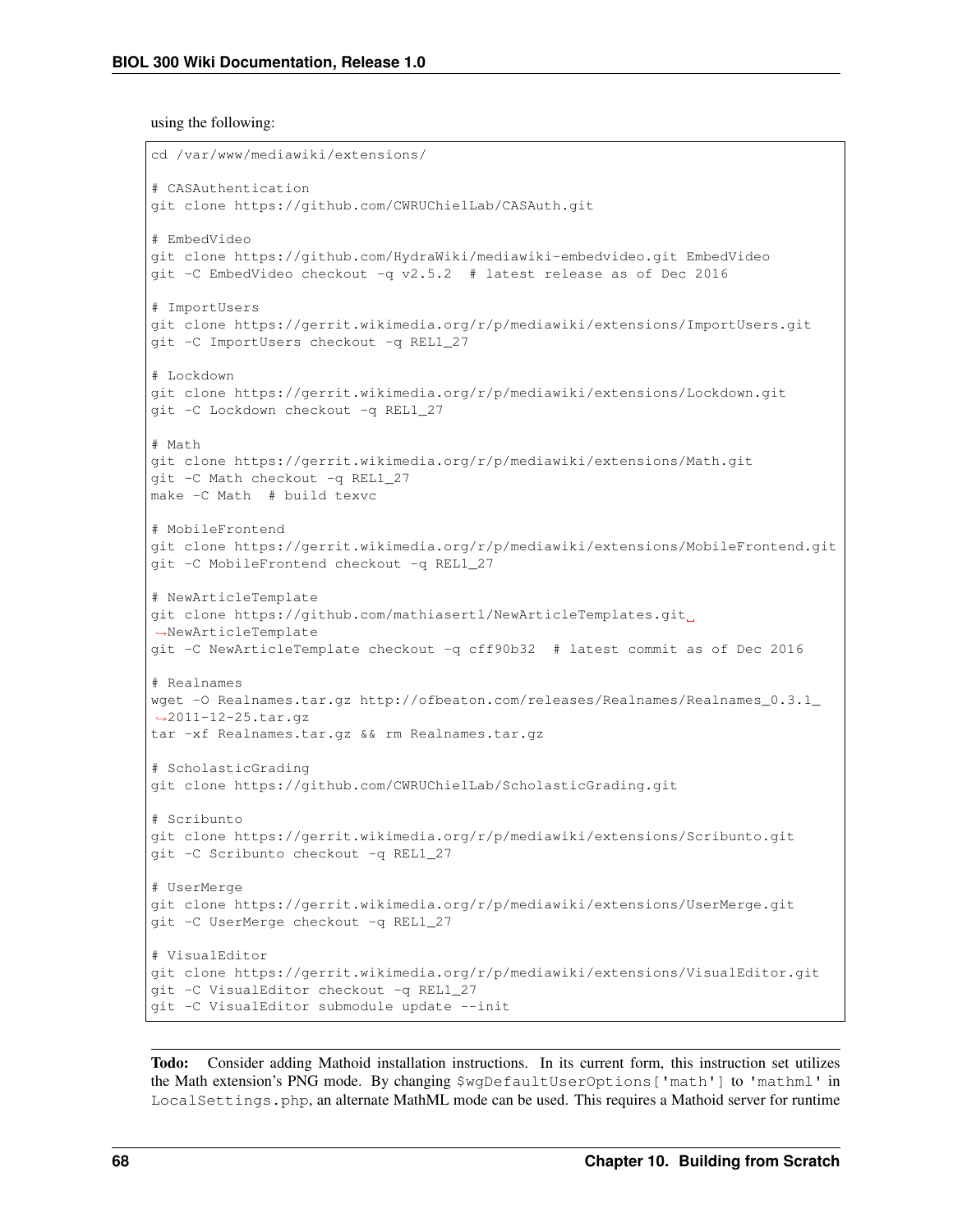equation rendering. The \$wgMathFullRestbaseURL setting specifies a server in Germany that is free to use but is occasionally unresponsive, causing the wiki to either load slowly or fail to render equations. By building a local Mathoid server, responsiveness and reliability could be guarenteed. However, after much effort, Jeff has not been able to get a Mathoid installation working yet. Since MathML offers few advantages over PNG mode, getting this working is a low priority.

6. Download and install the CAS (Single Sign-On) configuration file:

```
wget -O /var/www/mediawiki/extensions/CASAuth/CASAuthSettings.php https://biol-
˓→300-wiki-docs.readthedocs.io/en/latest/_downloads/CASAuthSettings.php
```
Randomize the secret key inside the configuration file:

```
sed -i '/^\$CASAuth\["PwdSecret"\]/s|=".*";|="'$(openssl rand -hex 32)'";|' /var/
˓→www/mediawiki/extensions/CASAuth/CASAuthSettings.php
```
#### Protect the secret key:

sudo chmod ug=rw, o= /var/www/mediawiki/extensions/CASAuth/CASAuthSettings.php\*

If you are curious about the contents of CASAuthSettings.php, you can view it here:

#### CASAuthSettings.php

Direct link

```
<?php
# This file controls the configuration of the CASAuth extension. The defaults
# for these options are defined in CASAuth.php, and are only defined here as
# well for the sake of documentation. It is highly suggested you should not
# modify the CASAuth defaults unless you know what you are doing.
# Location of the phpCAS library, which is required for this Extension. For
# more information, see https://wiki.jasig.org/display/CASC/phpCAS for more
# information.
#
# Default: $CASAuth["phpCAS"]="$IP/extensions/CASAuth/CAS";
$CASAuth["phpCAS"]="/usr/share/php";
# Location of the CAS authentication server. You must set this to the location
# of your CAS server. You have a CAS server right?
#
# Default: $CASAuth["Server"]="auth.example.com";
$CASAuth["Server"]="login.case.edu";
# An array of servers that are allowed to make use of the Single Sign Out
# feature. Leave to false if you do not support this feature, of if you dont
# want to use it. Otherwise, add servers on individual lines.
# Example:
     # $CASAuth["LogoutServers"][]='cas-logout-01.example.com';
# $CASAuth["LogoutServers"][]='cas-logout-02.example.com';
#
# Default: $CASAuth["LogoutServers"]=false;
$CASAuth["LogoutServers"]=false;
# Server port for communicating with the CAS server.
#
 Default: $CASAuth["Port"]=443;
```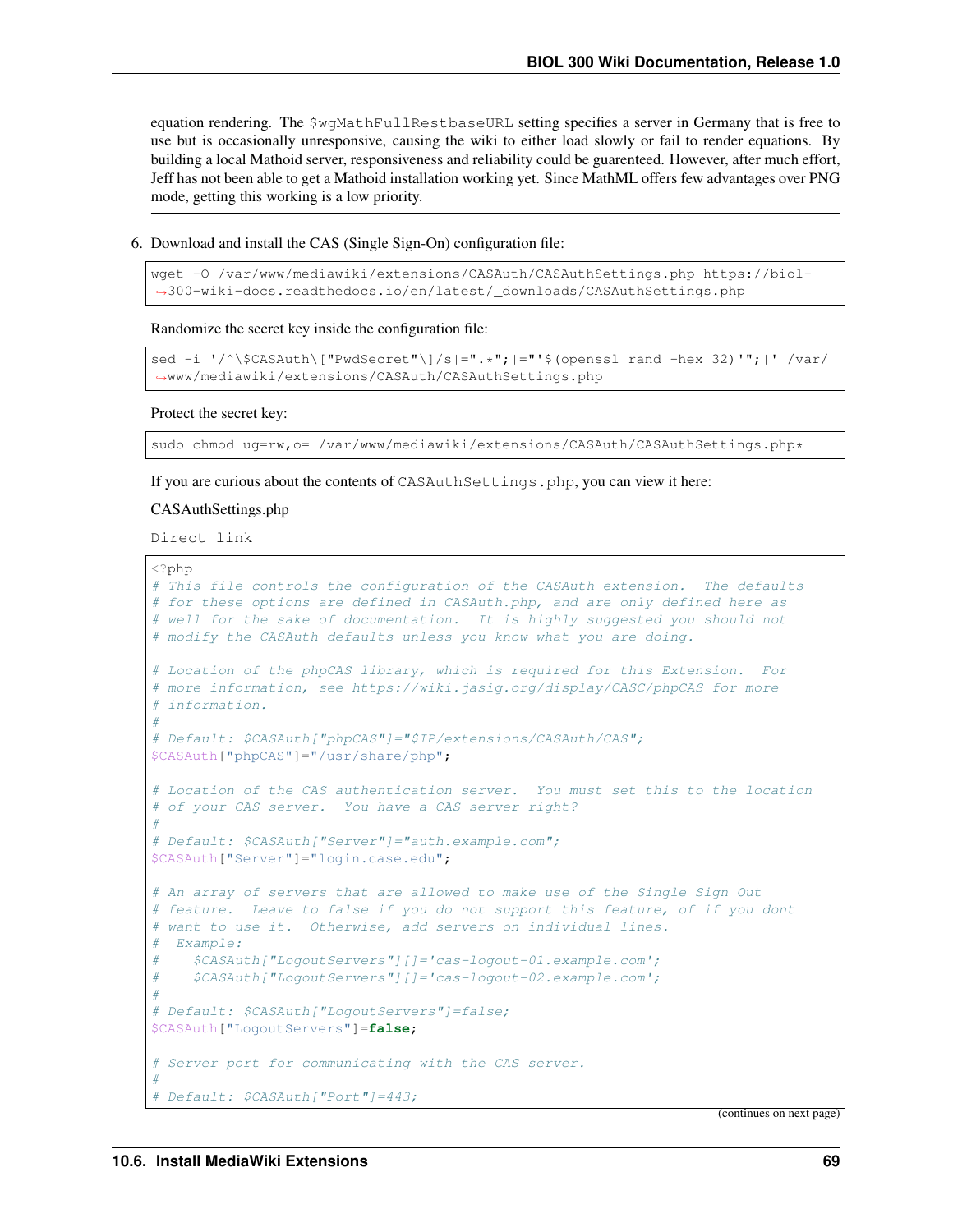```
$CASAuth["Port"]=443;
# URI Path to the CAS authentication service
#
# Default: $CASAuth["Url"]="/cas/";
$CASAuth["Url"]="/cas/";
# CAS Version. Available versions are "1.0" and "2.0".
#
# Default: $CASAuth["Version"]="2.0";
$CASAuth["Version"]="2.0";
# Enable auto-creation of users when signing in via CASAuth. This is required
# if the users do not already exist in the MediaWiki use database. If accounts
# are not regularly being creating, it is recommended that this be set to false
#
# Default: $CASAuth["CreateAccounts"]=false
$CASAuth["CreateAccounts"]=true;
# If the "CreateAccounts" option is set "true", the string below is used as a
# salt for generating passwords for the users. This salt is not used by
# the normal Mediawiki authentication and is only in place to prevent someone
# from cracking passwords in the database. This should be changed to something
# long and horrendous to remember.
#
# Default: $CASAuth["PwdSecret"]="Secret";
$CASAuth["PwdSecret"]="<random string>";
# The email domain is appended to the end of the username when the user logs
# in. This does not affect their email address, and is for aesthetic purposes
# only.
#
# Default: $CASAuth["EmailDomain"]="example.com";
$CASAuth["EmailDomain"]="case.edu";
# Restrict which users can login to the wiki? If set to true, only the users
# in the $CASAuth["AllowedUsers"] array can login.
#
# Default: $CASAuth["RestrictUsers"]=false
$CASAuth["RestrictUsers"]=false;
# Should CAS users be logged in with the "Remember Me" option?
#
# Default: $CASAuth["RememberMe"]=true;
$CASAuth["RememberMe"]=true;
# If $CASAuth["RestrictUsers"] is set to true, the list of users below are the
# users that are allowed to login to the wiki.
#
# Default: $CASAuth["AllowedUsers"] = false;
$CASAuth["AllowedUsers"] = false;
# If a user is not allowed to login, where should we redirect them to?
#
# Default: $CASAuth["RestrictRedirect"]="http://www.example.com";
$CASAuth["RestrictRedirect"]="http://www.example.com";
```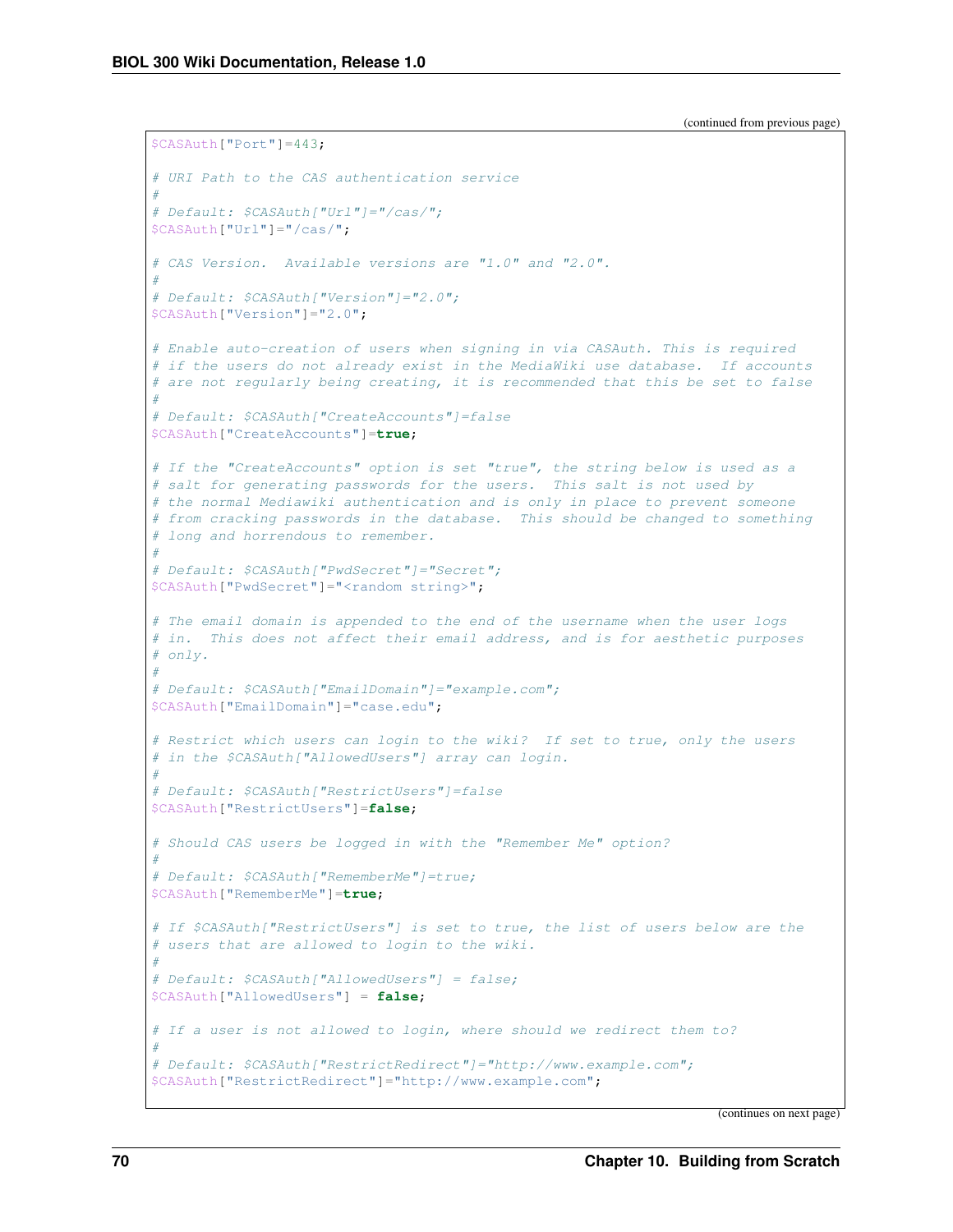```
# If you dont like the uid that CAS returns (ie. it returns a number) you can
# modify the routine below to return a customized username instead.
#
# Default: Returns the username, untouched
function casNameLookup($username) {
 return $username;
}
# If your users aren't all on the same email domain you can
# modify the routine below to return their email address
#
# Default: Returns $username@EmailDomain
function casEmailLookup($username) {
 global $CASAuth;
 return $username."@".$CASAuth["EmailDomain"];
}
# If you dont like the uid that CAS returns (ie. it returns a number) you can
# modify the routine below to return a customized real name instead.
#
# Default: Returns the username, untouched
#function casRealNameLookup($username) {
# return $username;
#}
# If you would like to use ldap to retrieve real names, you can use these
# functions instead. Remember to fill in appropriate parameters for ldap.
function casRealNameLookup($username) {
 return @casRealNameLookupFromLDAP($username);
}
function casRealNameLookupFromLDAP($username) {
 try {
    # login to the LDAP server
    $ldap = ldap_connect("ldap://ldap.case.edu");
    $bind = ldap_bind($ldap, "anonymous", "");
    # look up the user's name by user id
    $result = ldap_search($ldap, "ou=People,o=cwru.edu,o=isp", "(uid=$username)");
    $info = ldap_get_entries($ldap, $result);
    $first_name = $info[0]["givenname"][0];
    $last_name = $info[0]["sn"][0];# log out of the server
    ldap unbind($ldap);
    $realname = $first_name . " " . $last_name;
  } catch (Exception $e) {}
 if ($realname == " " ||$realname == " " ||$realname == NULL) {
   $realname = $username;}
 return $realname;
}
```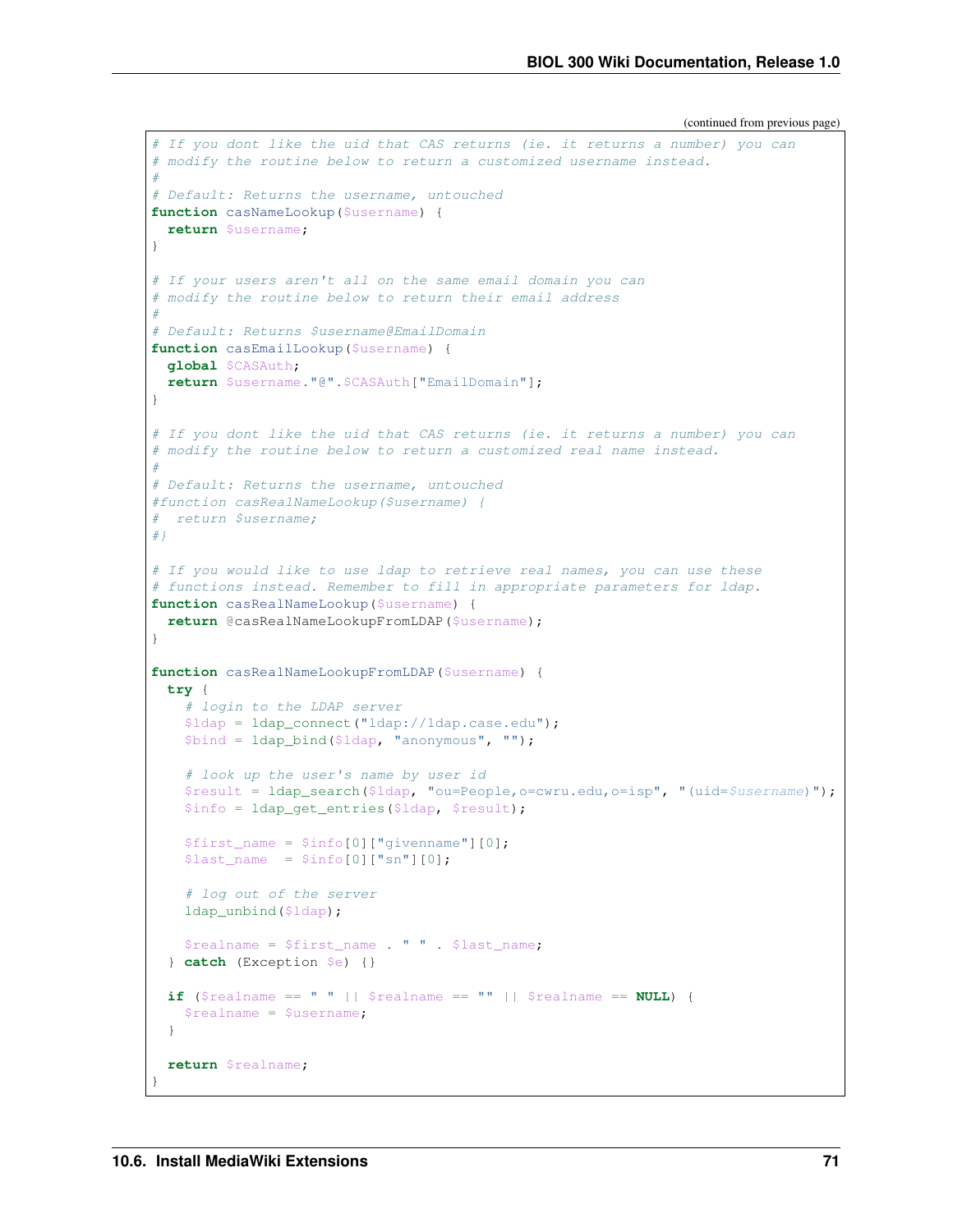7. Modify the Parsoid configuration for the VisualEditor extension. The Parsoid server running on the virtual machine needs to communicate with the web server on the same machine. To simplify this, Parsoid is configured to connect simply to http://localhost.... For this to work, the protocol must be changed to HTTPS, and Parsoid must be permitted to ignore mismatched SSL certificates, since it will expect a certificate for "localhost", rather than one for DynamicsHJC, BIOL 300 Wiki, or BIOL300WikiDev. Make the changes by running these commands:

```
sudo sed -i '/^\s*uri:/s|http://|https://|' /etc/mediawiki/parsoid/config.yaml
sudo sed -i '/strictSSL/s|\(\s*\)#\(.*\)|\1\2|' /etc/mediawiki/parsoid/config.yaml
sudo service parsoid restart
```
8.

Todo: Update the patch for MobileFrontend. For now, skip this step during installation.

Customizing the mobile site navigation menu by downloading a patch file and applying it:

```
wget -O /var/www/mediawiki/extensions/MobileFrontend/MobileFrontend_customize-
˓→icons.patch https://biol-300-wiki-docs.readthedocs.io/en/latest/_downloads/
˓→MobileFrontend_customize-icons.patch
patch -d /var/www/mediawiki/extensions/MobileFrontend < /var/www/mediawiki/
˓→extensions/MobileFrontend/MobileFrontend_customize-icons.patch
```
If you are curious about the contents of the patch file, you can view it here:

MobileFrontend\_customize-icons.patch

Direct link

```
diff --git a/includes/skins/SkinMinerva.php b/includes/skins/SkinMinerva.php
index b17ada0..c83d489 100644
--- a/includes/skins/SkinMinerva.php
+++ b/includes/skins/SkinMinerva.php
@@ -312,10 +312,30 @@ class SkinMinerva extends SkinTemplate {
               global $wgMFNearby;
               $items = array('home' \Rightarrow array(
                               'text' => wfMessage( 'mobile-frontend-home-button
   )->escaped(),
                               'href' => Title::newMainPage()->getLocalUrl(),
                               'class' => 'icon-home',
                        'syllabus' => array(
                               + 'text' => 'Syllabus',
                               'href' => Title::newFromText( 'nw:Course syllabus
   )->getLocalUrl(),
                               + 'class' => 'icon-syllabus',
+ ),
                        'policies' => array(
                               'text' => 'Policies',
                               'href' => Title::newFromText( 'nw:Course policies
   )->getLocalUrl(),
                               'class' => 'icon-policies',
+ ),
                        'grades' => array(
                               'text' => 'Grades',
                               'href' => Title::newFromText( 'nw:Special:Grades',
 ˓→)->getLocalUrl(),
```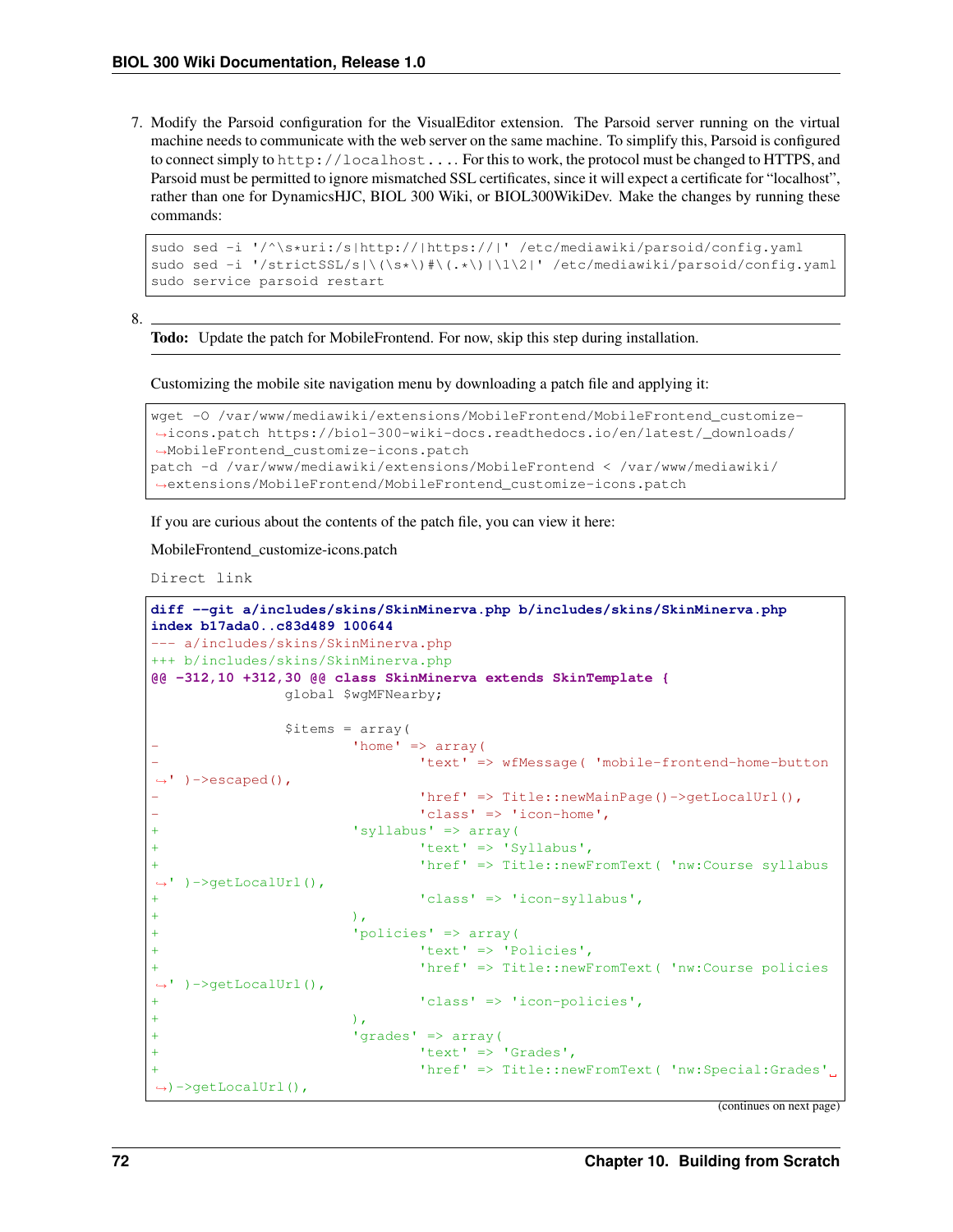```
+ ),
                       'labnotebook' => array(
                               'text' => 'Lab Notebook',
                               'href' => Title::newFromText( 'Special:UserLogin'
˓→)->getLocalUrl( 'returnto=nw:Special:MyPage' ),
                               'class' => 'icon-home',
+ ),
                       'termpapers' => array(
                               'text' => 'Term Papers',
                               'href' => Title::newFromText( 'nwp:Main Page' )->
˓→getLocalUrl(),
                              'class' => 'icon-termpapers',
                       ),
                       'random' => array(
                              'text' => wfMessage( 'mobile-frontend-random-
˓→button' )->escaped(),
diff --git a/less/common/hacks.less b/less/common/hacks.less
index 59fb6b3..6496480 100644
--- a/less/common/hacks.less
+++ b/less/common/hacks.less
@@ -16,10 +16,10 @@ FIXME: Review all of these hacks to see if they still apply.
.content {
       // Hide cleanup templates by default to non-javascript users as these
˓→stop them from reading the article itself
       // Note not in issues.less as that is only loaded via JavaScript
       .ambox,
       .ambox:not(.simbox),
       #coordinates,
       // Hide article badges, clean-up notices, stub notices, and navigation
˓→boxes
       .navbox, .vertical-navbox, .topicon, .metadata {
       .navbox, .vertical-navbox, .topicon, .metadata:not(.simbox) {
               // It's important as some of these are tables which become
˓→display: table on larger screens
               display: none !important;
        }
diff --git a/less/common/mainmenu.less b/less/common/mainmenu.less
index 8ccf1ba..5a46631 100644
--- a/less/common/mainmenu.less
+++ b/less/common/mainmenu.less
@@ -104,6 +104,22 @@
                       .background-image('images/menu/home.png');
               }
               + &.icon-syllabus a {
                       + .background-image('/CourseMaterials/Images/mobile-icon-
˓→syllabus.png');
+ }
+
               + &.icon-policies a {
                       + .background-image('/CourseMaterials/Images/mobile-icon-
˓→policies.png');
+ }
+
               + &.icon-grades a {
                       + .background-image('/CourseMaterials/Images/mobile-icon-
 ˓→grades.png'); (continues on next page)
```
'class'  $\Rightarrow$  'icon-grades',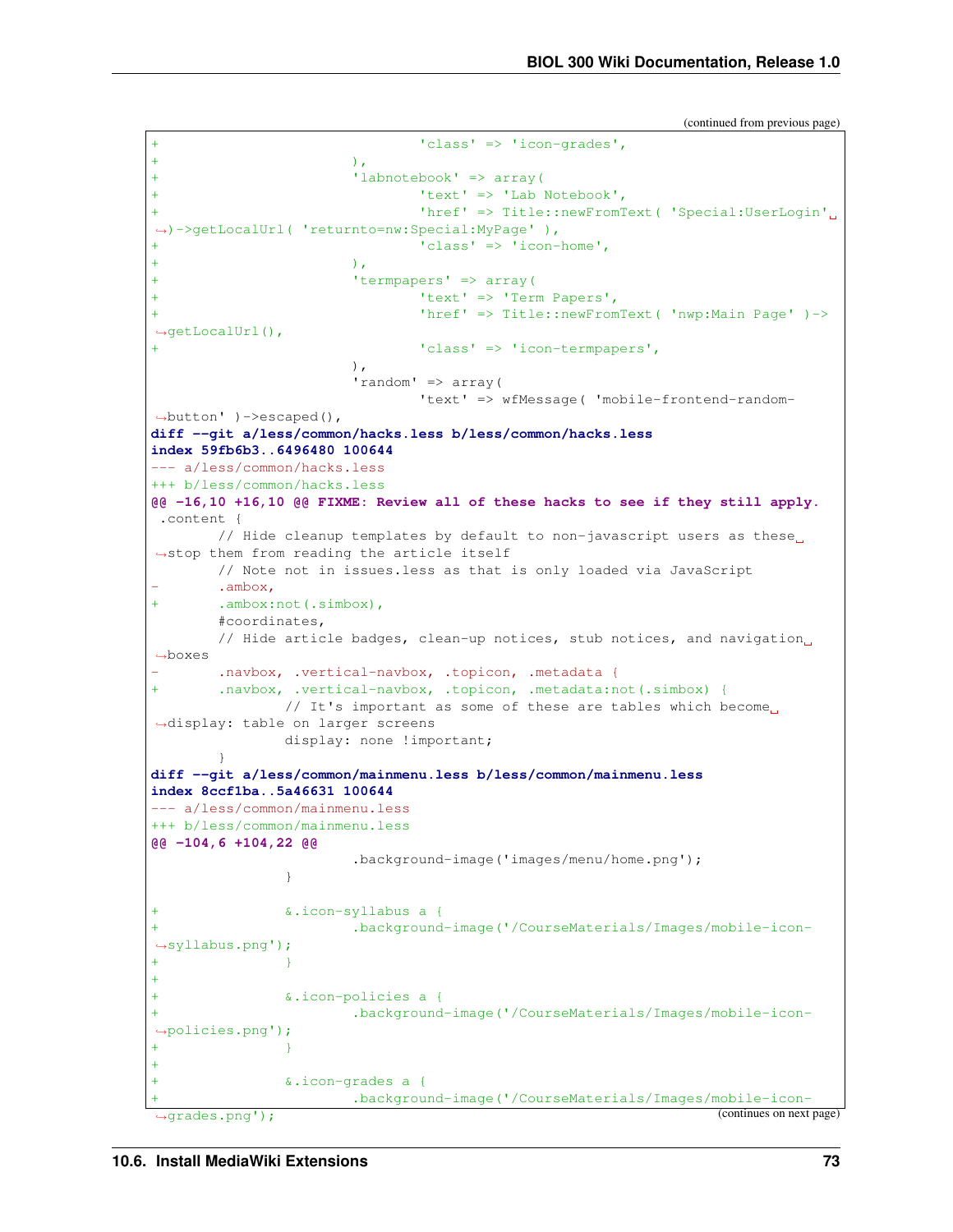```
+ }
+
              + &.icon-termpapers a {
                      + .background-image('/CourseMaterials/Images/mobile-icon-
˓→termpapers.png');
+ }
+
              &.icon-random a {
                      .background-image('images/menu/random.png');
              }
```
9.

Todo: Explain the function of NewArticleTemplate better here and in terms of the subpages actually used by students.

Modify the NewArticleTemplate extension so that subpage templates will be used even if the parent page does not exist.

For example, without this modification, a new page *User:Foo/Bar* will use the User namespace subpage template *MediaWiki:NewArticleTemplate/User/Subpage* if the parent page *User:Foo* already exists, but it will use the User namespace template *MediaWiki:NewArticleTemplate/User* if *User:Foo* does not already exist.

This modification will force the subpage template to always be used for subpages, regardless of whether the parent page exists or not.

Download a patch file and apply it:

```
wget -O /var/www/mediawiki/extensions/NewArticleTemplate/NewArticleTemplate_
˓→always-use-subpage-template.patch https://biol-300-wiki-docs.readthedocs.io/en/
˓→latest/_downloads/NewArticleTemplate_always-use-subpage-template.patch
patch -d /var/www/mediawiki/extensions/NewArticleTemplate < /var/www/mediawiki/
˓→extensions/NewArticleTemplate/NewArticleTemplate_always-use-subpage-template.
˓→patch
```
If you are curious about the contents of the patch file, you can view it here:

NewArticleTemplate\_always-use-subpage-template.patch

Direct link

```
--- a/NewArticleTemplate.php
+++ b/NewArticleTemplate.php
@@ -52,12 +52,13 @@ function newArticleTemplates( $newPage ) {
        $isSubpage = false;
        if ( $title->isSubpage() ) {
                - $baseTitle = Title::newFromText(
                        - $title->getBaseText(),
                        - $title->getNamespace() );
                if ( $baseTitle->exists() ) {
                        $isSubpage = true;- }
                + #$baseTitle = Title::newFromText(
                + # $title->getBaseText(),
                + # $title->getNamespace() );
                + #if ( $baseTitle->exists() ) {
                + # $isSubpage = true;
```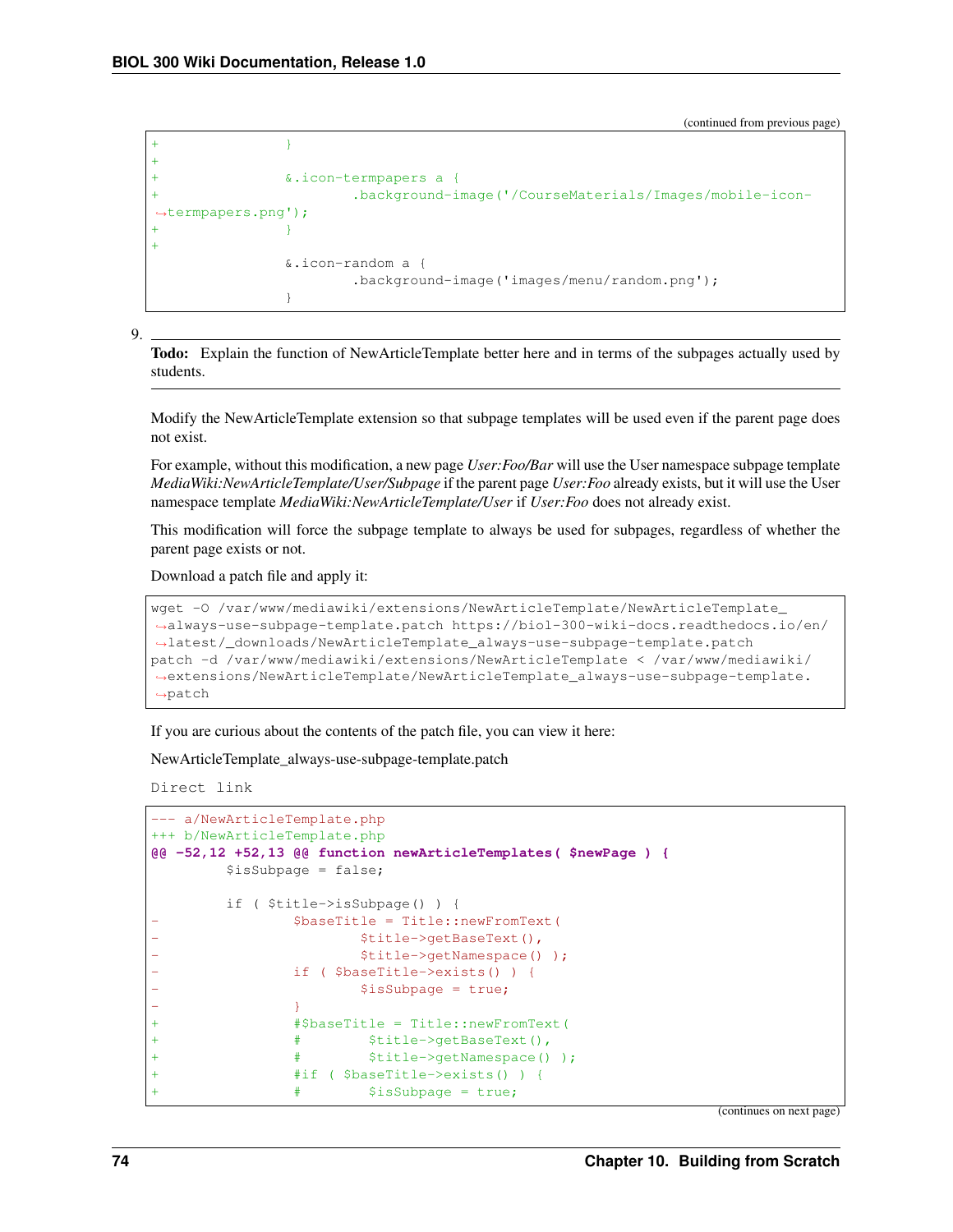```
+ \qquad \qquad \qquad \qquad \qquad \qquad \qquad \qquad \qquad \qquad \qquad \qquad \qquad \qquad \qquad \qquad \qquad \qquad \qquad \qquad \qquad \qquad \qquad \qquad \qquad \qquad \qquad \qquad \qquad \qquad \qquad \qquad \qquad \qquad \qquad \qquad $isSubpage = true;}
                                /* we might want to return if this is a subpage */
```
Todo: Add hooks to NewArticleTemplate so that it works with VisualEditor.

Todo: Fork NewArticleTemplate on GitHub and incorporate the "always use subpage template" patch and the hooks for VisualEditor.

10. Fix a bug in the Realnames extension (version  $(0.3.1)^2$  $(0.3.1)^2$ . The Realnames extension includes a bug that causes subpages in the User namespace to lack titles. Download a patch file and apply it:

```
wget -O /var/www/mediawiki/extensions/Realnames/Realnames_ignore-subpage-titles.
˓→patch https://biol-300-wiki-docs.readthedocs.io/en/latest/_downloads/Realnames_
˓→ignore-subpage-titles.patch
patch -d /var/www/mediawiki/extensions/Realnames < /var/www/mediawiki/extensions/
˓→Realnames/Realnames_ignore-subpage-titles.patch
```
If you are curious about the contents of the patch file, you can view it here:

Realnames\_ignore-subpage-titles.patch

Direct link

```
--- a/Realnames.body.php
+++ b/Realnames.body.php
@@ -265,7 +265,7 @@
       if (in_array($title->getNamespace(), array(NS_USER, NS_USER_TALK))) { //
˓→User:
         // swap out the specific username from title
         // this overcomes the problem lookForBare has with spaces and
˓→underscores in names
         - $out->setPagetitle(static::lookForBare($out->getPageTitle(),'/'.
˓→static::getNamespacePrefixes().'\s*('.$title->getText().')(?:\/.+)?/'));
         + $out->setPagetitle(static::lookForBare($out->getPageTitle(),'~'.
˓→static::getNamespacePrefixes().'\s*('.$title->getText().')(?:/.+)?~'));
       }
       // this should also affect the html head title
@@ -331,7 +331,7 @@
     if (empty($pattern)) {
       // considered doing [^<]+ here to catch names with spaces or underscores,
       // which works for most titles but is not universal
       $pattern = '/'.static::getNamespacePrefixes().'([^ \tceil , \tceil +) (:\\ \t/ .+) ?/';+ $pattern = '~'.static::getNamespacePrefixes().'([^ \t]+)(:/.+)?~';
     }
     wfDebugLog('realnames', __METHOD__.": pattern: ".$pattern);
     return preg_replace_callback(
```

```
2 This solution is documented here.
```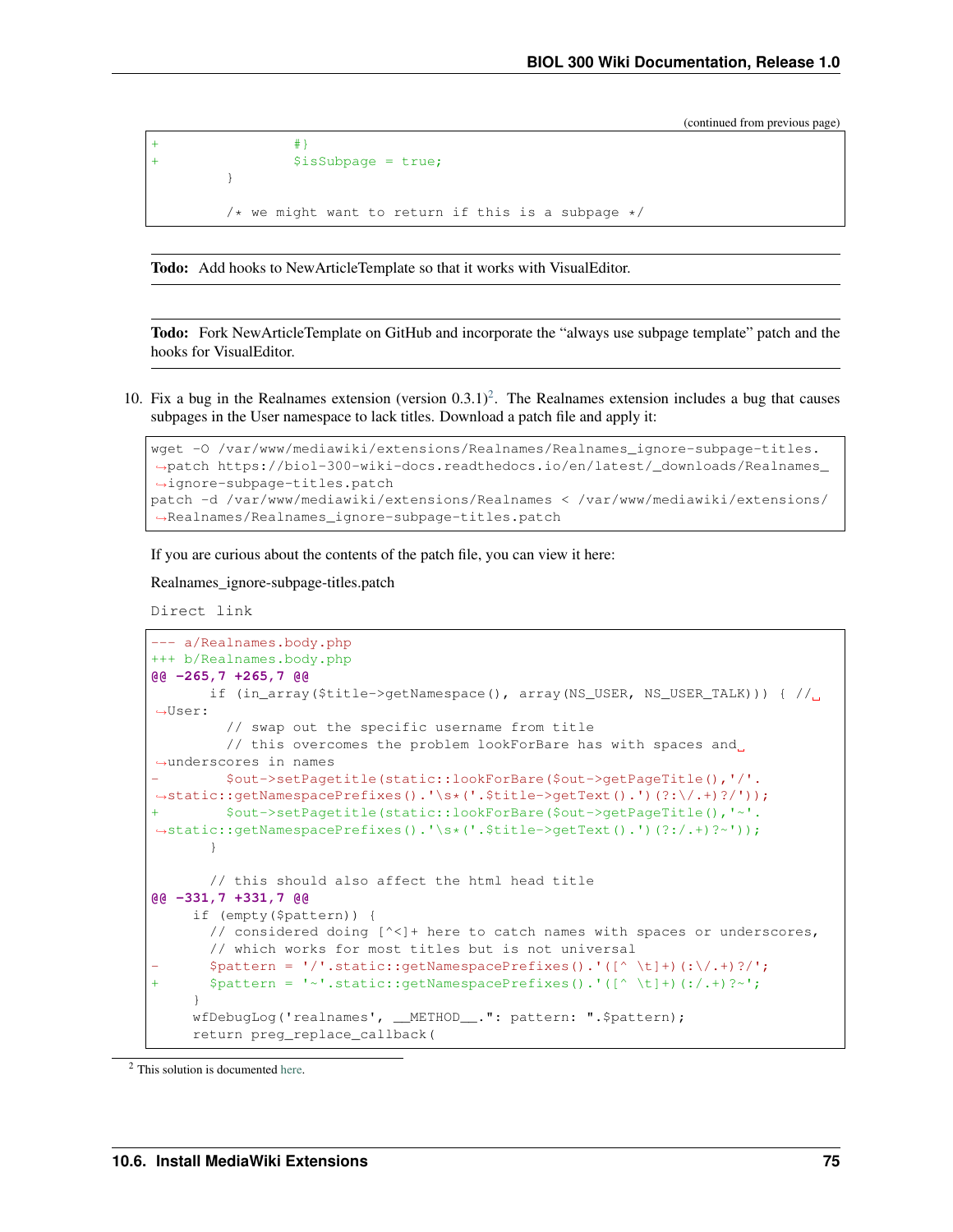Todo: Fork Realnames on GitHub and incorporate the "ignore subpage titles" patch.

11. Fix a bug in the MediaWiki core that causes Lockdown to conflict with certain API calls<sup>[3](#page-79-0)</sup>. In particular, this patch is needed to prevent the "Marking as patrolled failed" error and a silent failure when using the action=userrights API module. Download a patch file and apply it:

```
wget -O /var/www/mediawiki/includes/user/Lockdown_api-compatibility.patch https://
˓→biol-300-wiki-docs.readthedocs.io/en/latest/_downloads/Lockdown_api-
˓→compatibility.patch
patch -d /var/www/mediawiki/includes/user < /var/www/mediawiki/includes/user/
˓→Lockdown_api-compatibility.patch
```
If you are curious about the contents of the patch file, you can view it here:

Lockdown\_api-compatibility.patch

Direct link

```
--- b/User.php
+++ a/User.php
@@ -1355,8 +1355,8 @@
          */
         protected function loadFromUserObject( $user ) {
                  $user->load();
                  - $user->loadGroups();
                  - $user->loadOptions();
                  + #$user->loadGroups();
                  + #$user->loadOptions();
                  foreach ( self::$mCacheVars as $var ) {
                          $this->$var = $user->$var;
                  }
```
12. Give the web server ownership of and access to the new files:

```
sudo chown -R www-data:www-data /var/www/
sudo chmod -R ug+rw /var/www/
```
#### 13. Download and install the extension configuration settings:

```
wget -P ~ https://biol-300-wiki-docs.readthedocs.io/en/latest/_downloads/
˓→LocalSettings_extensions.php
cat ~/LocalSettings_extensions.php >> /var/www/mediawiki/LocalSettings.php
rm ~/LocalSettings_extensions.php
```
If you are curious about the contents of the configuration file, you can view it here:

LocalSettings\_extensions.php

Direct link

```
# EXTENSIONS
# CASAuthentication
require_once("$IP/extensions/CASAuth/CASAuth.php");
```
<span id="page-79-0"></span><sup>&</sup>lt;sup>3</sup> This issue is described [here,](https://phabricator.wikimedia.org/T148582) and [this patch](https://gerrit.wikimedia.org/r/#/c/325566/) (used in these instructions) was proposed for fixing it. Later, [another patch](https://gerrit.wikimedia.org/r/#/c/303358/) was proposed, but I have not tested it since the first one works for our purposes. One or both of these patches was expected to be included in 1.27.2+, but as of July 2017 the bug [is reported](https://www.mediawiki.org/wiki/Topic:Tcspqvnlstfztqw2) to still be present.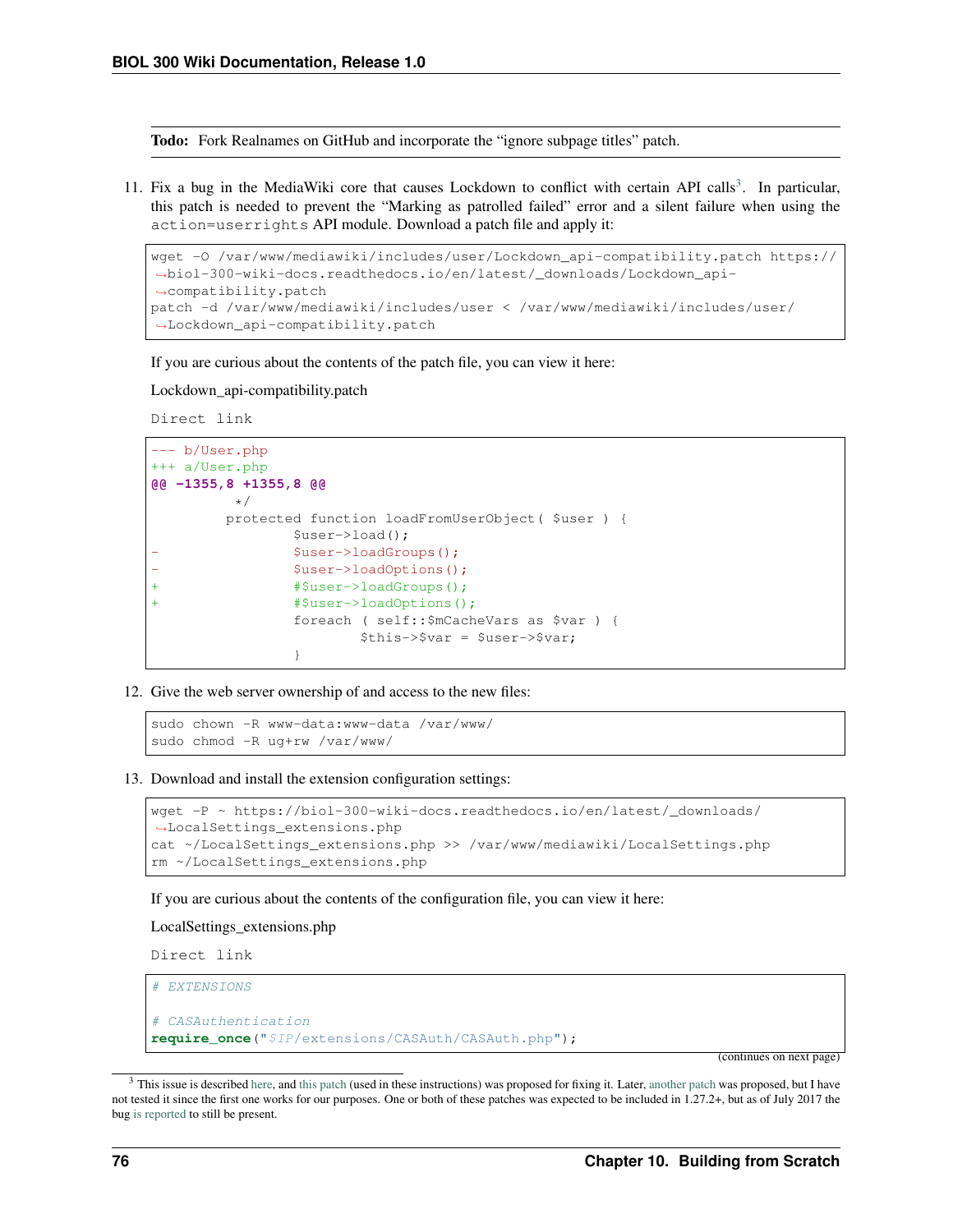```
(continued from previous page)
```

```
# EmbedVideo
wfLoadExtension( 'EmbedVideo' );
# ImportUsers
require_once("$IP/extensions/ImportUsers/ImportUsers.php");
# Interwiki -- automatically enabled above
$wgGroupPermissions['sysop']['interwiki'] = true;
######################################################################
# Lockdown
# Non-admin users (students) can be prevented from editing the wiki
# after the final deadline for the term paper. Toggle between states
# by running
  sudo lock-wiki
# which will change the value of this variable.
$wikiLocked = false;
# This line is included just to get this group to appear among the
# list of available user groups.
$wgGroupPermissions['term-paper-deadline-extension']['read'] = true;
# The VisualEditor extension and its companion Parsoid server will
# fail if a combination of MediaWiki's core permission system
# ($wgGroupPermissions) and the Lockdown extension are used to
# restrict access to the wiki. Here we remove all restrictions by
# making the entire wiki readable and writable by anyone (including
# users not logged in), but we will create restrictions below using
# Lockdown.
$wgGroupPermissions['*']['read'] = true;
$wgGroupPermissions['*']['edit'] = true;
# Load the Lockdown extension unless the request to access the wiki
# comes from localhost (IP address 127.0.0.1, i.e., the virtual
# machine itself). This will load Lockdown for all users accessing the
# wiki through the web but not for the Parsoid server running on the
# virtual machine, which is used by the VisualEditor extension. If
# Lockdown is loaded when Parsoid tries to access the wiki (even if no
# configuration variables are set), VisualEditor will fail.
if ( !(array_key_exists('REMOTE_ADDR', $_SERVER) && $_SERVER['REMOTE_ADDR'] ==
\rightarrow'127.0.0.1') ) {
    # Load the extension
    require_once("$IP/extensions/Lockdown/Lockdown.php");
    # Restrict editing of all pages to admins (instructors), with a
    # few exceptions if the wiki is unlocked or if a student has a
    # term paper extension ('user' includes all logged in users)
    $wgNamespacePermissionLockdown['*']['edit'] = array('sysop');
    if ( !$wikiLocked ) {
        $wgNamespacePermissionLockdown[NS_TALK]['edit'] = array('user');
        $wgNamespacePermissionLockdown[NS_USER]['edit'] = array('user');
        $wgNamespacePermissionLockdown[NS_USER_TALK]['edit'] = array('user');
        $wgNamespacePermissionLockdown[NS_FILE]['edit'] = array('user');
    } else {
```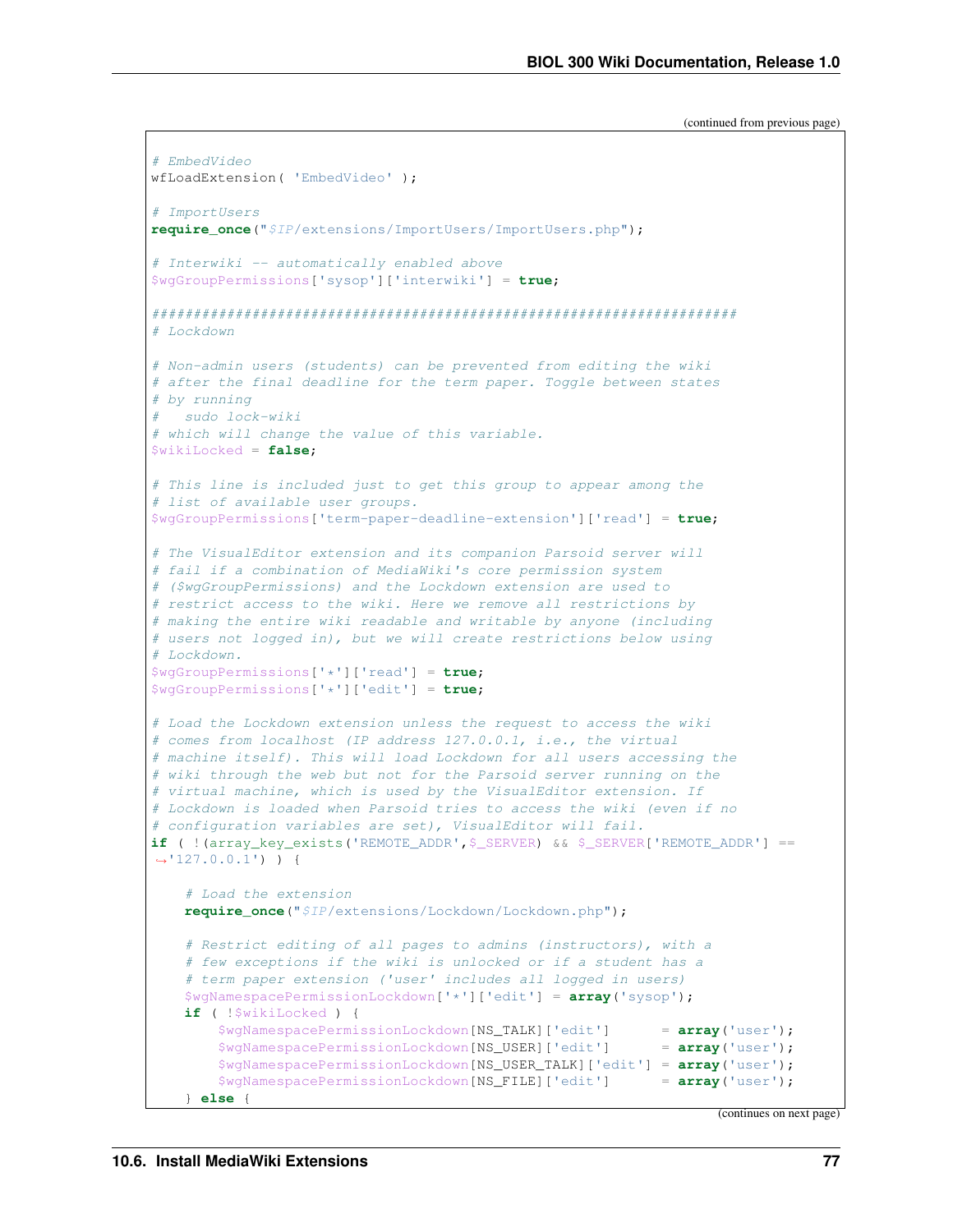```
$wgNamespacePermissionLockdown[NS_USER]['edit'] = array('sysop',
˓→'term-paper-deadline-extension');
   }
    # Restrict moving of all pages to sysop, with a few exceptions if
    # the wiki is unlocked ('user' includes all logged in users)
    $wgNamespacePermissionLockdown['*']['move'] = array('sysop');
   if ( !$wikiLocked ) {
        $wgNamespacePermissionLockdown[NS_USER]['move'] = array('user');
        $wgNamespacePermissionLockdown[NS_FILE]['move'] = array('user');
    } else {
        $wgNamespacePermissionLockdown[NS_USER]['move'] = array('sysop', 'term-
˓→paper-deadline-extension');
   }
}
# END Lockdown
##########################################################################
# Math
wfLoadExtension( 'Math' );
$wgMathFullRestbaseURL = 'https://api.formulasearchengine.com/';
$wgMathValidModes = array('mathml', 'png', 'source');
$wgDefaultUserOptions['math'] = 'png';
$wgHiddenPrefs[] = 'math';
# MobileFrontend
wfLoadExtension( 'MobileFrontend' );
$wgMFAutodetectMobileView = true;
# NewArticleTemplate
require_once ("$IP/extensions/NewArticleTemplate/NewArticleTemplate.php");
$wgNewArticleTemplatesEnable = true;
$wgNewArticleTemplatesOnSubpages = true;
$wgNewArticleTemplatesNamespaces = array(
   NS USER \implies 1.
   NS_USER_TALK => 1
);
$wgNewArticleTemplates_PerNamespace = array(
   NS_USER => "MediaWiki:NewArticleTemplate/User",
   NS_USER_TALK => "MediaWiki:NewArticleTemplate/User Talk"
);
# Realnames
require_once("$IP/extensions/Realnames/Realnames.php");
# ScholasticGrading
require_once("$IP/extensions/ScholasticGrading/ScholasticGrading.php");
$wgGroupPermissions['grader']['editgrades'] = true;
# Scribunto
require_once("$IP/extensions/Scribunto/Scribunto.php");
$wgScribuntoDefaultEngine = 'luastandalone';
# UserMerge
wfLoadExtension( 'UserMerge' );
$wgGroupPermissions['*']['usermerge'] = false;
```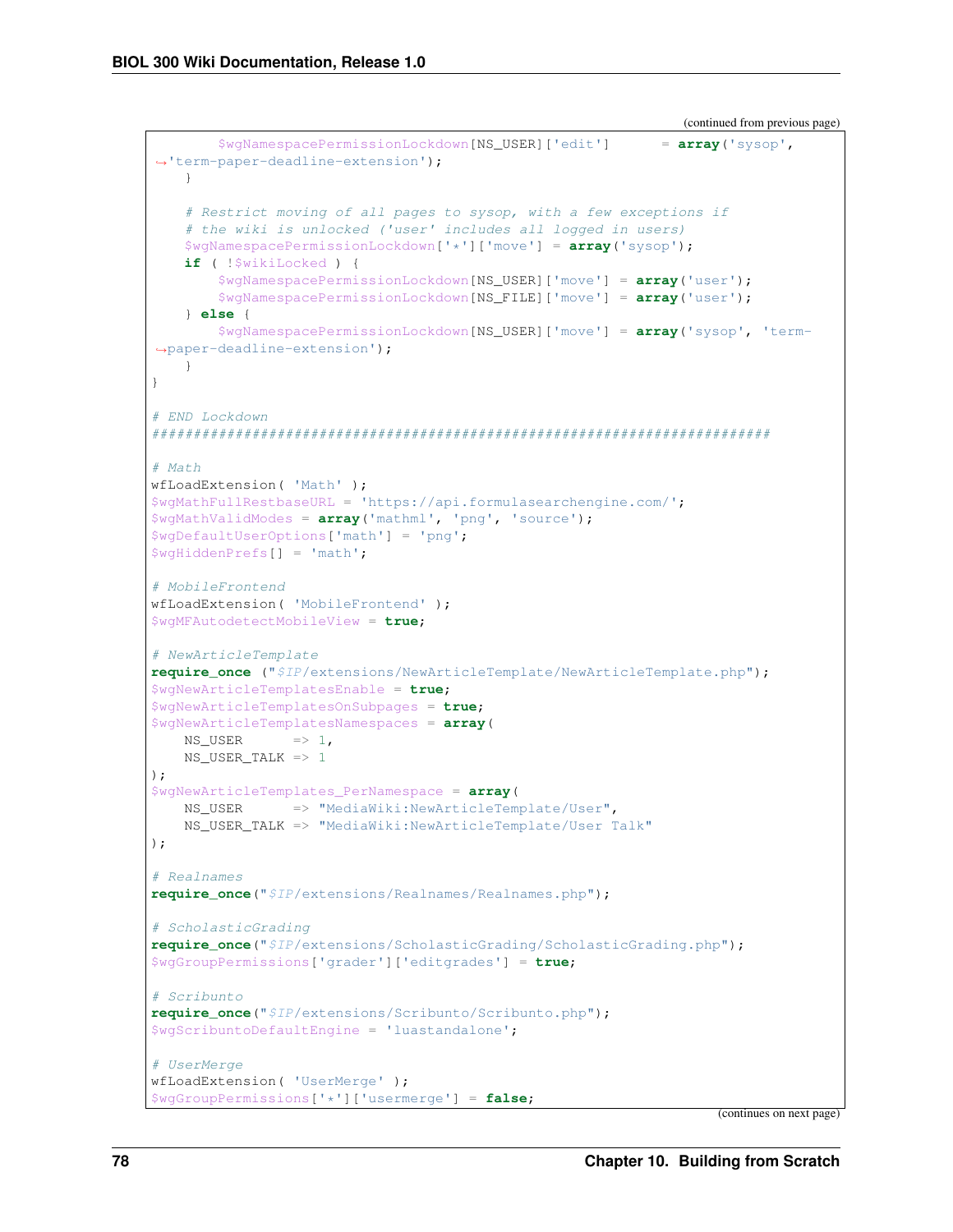```
$wgGroupPermissions['sysop']['usermerge'] = true;
$wgUserMergeProtectedGroups = array('sysop');
# VisualEditor
wfLoadExtension( 'VisualEditor' );
$wgDefaultUserOptions['visualeditor-enable'] = 0;
$wgDefaultUserOptions['visualeditor-hidebetawelcome'] = 1;
$wgVirtualRestConfig['modules']['parsoid'] = array(
    'url' => 'http://localhost:8142', # use http, not https
    'prefix' => 'localhost',
    'domain' => 'localhost',
   'forwardCookies' => true,
);
$wgVisualEditorAvailableNamespaces = array(
   NS_MAIN => true,
   NS_TALK => true,
   NS_USER => true,
   NS_USER_TALK => true,
   NS_HELP => true,
   NS_PROJECT => true,
);
# WikiEditor -- automatically enabled above
$wgDefaultUserOptions['usebetatoolbar'] = true;
$wgDefaultUserOptions['usebetatoolbar-cgd'] = true;
$wgDefaultUserOptions['wikieditor-preview'] = true;
```
Todo: Post my solution for the VisualEditor + Lockdown extension conflict to the [discussion board,](https://www.mediawiki.org/wiki/Topic:Rpj13q6rjc1bo377) and then provide a "This solution is documented here" footnote in these instructions.

14. Create database tables for the Math and ScholasticGrading extensions:

php /var/www/mediawiki/maintenance/update.php

15. Create aliases for URLs to the surveys using "interwiki" links. Interwiki links allow MediaWiki sites to easily create links to one another. For example, using [[wikipedia:Neuron]] on our wiki will create a link directly to the Wikipedia article on neurons. Here we use this capability to create aliases, such as  $\lceil$  [survey: 1]], that make linking to the surveys easier.

Run the following (you will be prompted for the MySQL password):

```
echo "INSERT INTO interwiki (iw_prefix,iw_url,iw_api,iw_wikiid,iw_local,iw_trans)
˓→VALUES ('survey','/django/survey/\$1/','','',0,0)" | mysql -u root -p wikidb
```
16. Create a script for toggling the locked state of the wiki by downloading and installing a file:

```
sudo wget -O /usr/local/sbin/lock-wiki https://biol-300-wiki-docs.readthedocs.io/
˓→en/latest/_downloads/lock-wiki
sudo chmod +x /usr/local/sbin/lock-wiki
```
If you are curious about the contents of the script, you can view it here:

lock-wiki

Direct link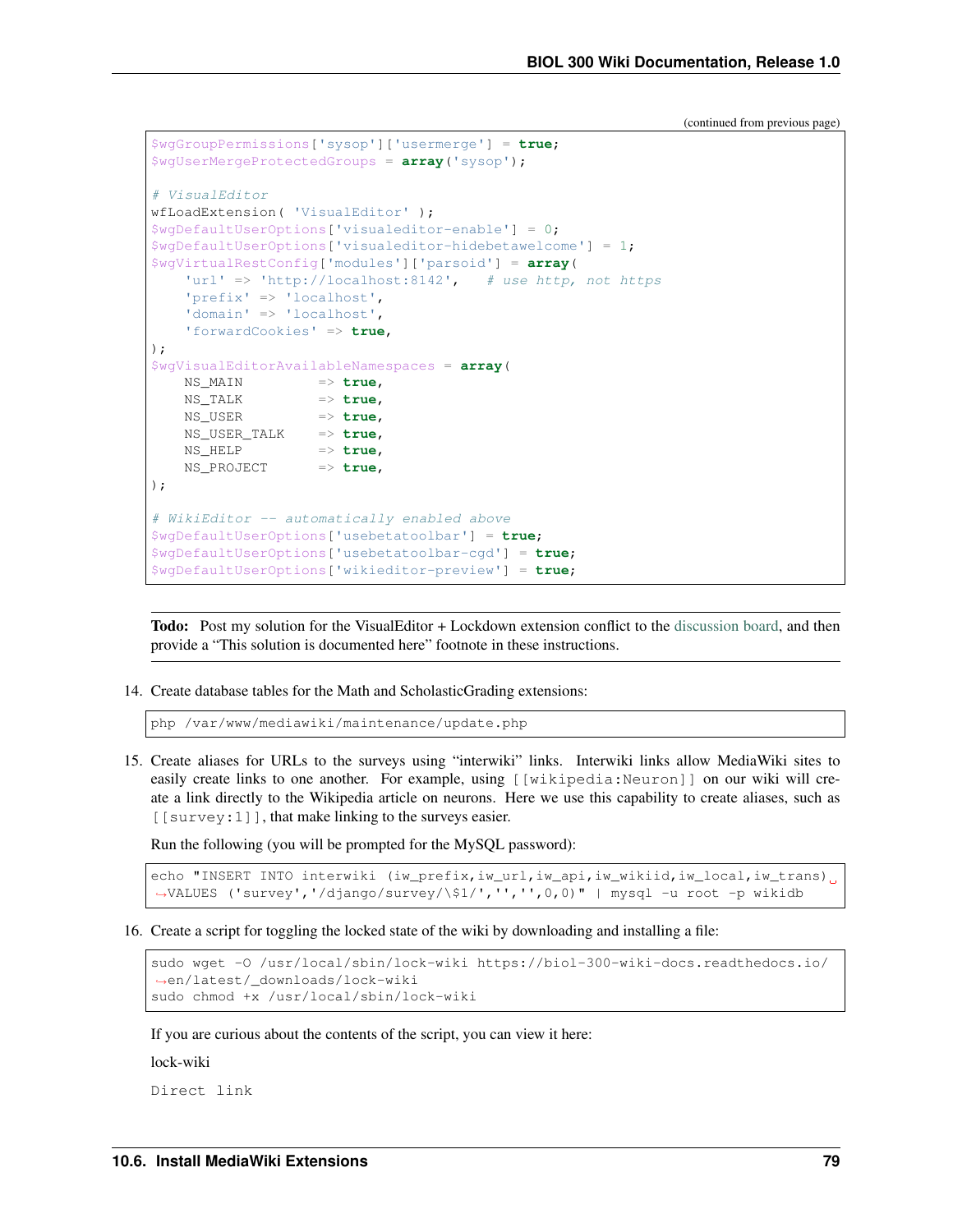```
#!/bin/bash
# Place this script in /usr/local/sbin and make it executable (chmod +x).
#
# This script will toggle the locked state of the wiki. When the wiki is locked,
# only admins and term paper authors with a deadline extension can edit the
# wiki.
# Function for aborting with an error message
die () {
   echo >&2 "$@"
   exit 1
}
# Require that the user is root.
[ "$UID" -eq 0 ] || die "Aborted: superuser privileges needed (rerun with sudo)"
# Get the current state of the $wikiLocked variable
STATE=$(grep ^\$wikiLocked /var/www/mediawiki/LocalSettings.php | awk '{ print $3
˓→}')
# Determine the new state
if [ "$STATE" == "true;" ]; then
   NEWSTATE="false;"
   echo "Wiki is now UNLOCKED. Non-admins CAN make edits."
else
   NEWSTATE="true;"
   echo "Wiki is now LOCKED. Non-admins CANNOT make edits (unless they have a,
→term paper deadline extension, set using Special:UserRights and listed at.
˓→Special:ListUsers)."
fi
# Set the new state.
sed -i '/^\$wikiLocked/s|= \(.*\);|= '$NEWSTATE'|' /var/www/mediawiki/
˓→LocalSettings.php
exit 0
```
17. At this point, individuals with CWRU accounts can log into the wiki, which will create a wiki account for them. Invite the TAs to do this now. After their accounts are created, you should visit (while logged in)

<https://dynamicshjc.case.edu:8014/wiki/Special:UserRights>

For each TA, enter their wiki user name (which should match their CWRU user name), and add them to the following groups:

- *administrator*
	- Administrators have special powers on the wiki, such as moving, deleting, or protecting pages.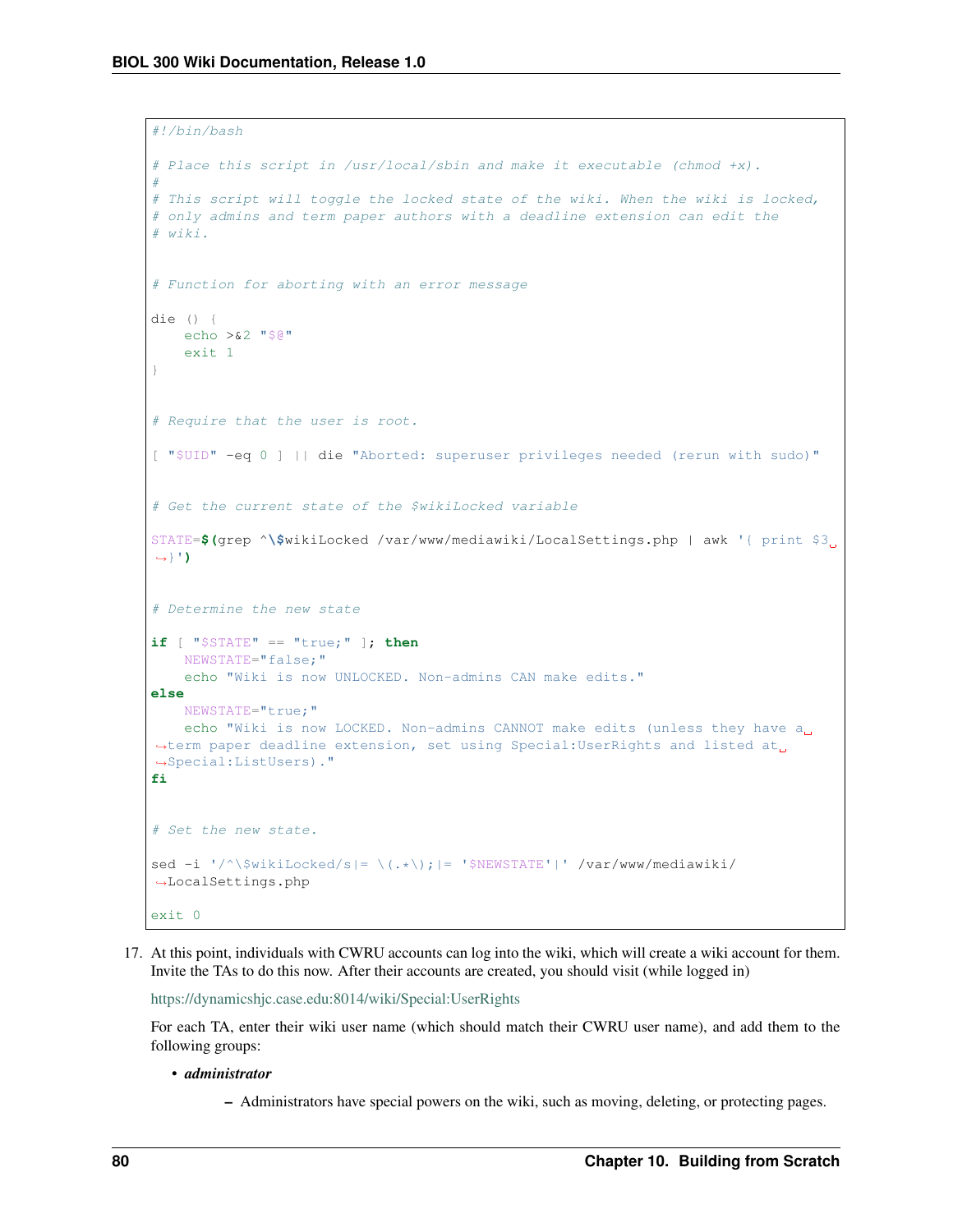#### • *bureaucrat*

- Bureaucrats have the ability to change group membership (using the *Special:UserRights* page) for any user, including administrators and other bureaucrats (making this the most powerful group).
- *grader*
	- Graders can view and edit all grades on the *Special:Grades* page.

Add yourself to the *grader* group as well (you should already be a member of the other groups).

18. Check that all extensions are installed and working properly. Visit [Special:Version](https://dynamicshjc.case.edu:8014/wiki/Special:Version) and compare the list of installed extensions to the list of extensions at the beginning of this section of the instructions.

You can test each of the essential extensions by doing the following:

| Extension           | Test                                                                                  |
|---------------------|---------------------------------------------------------------------------------------|
| CASAuthen-          | log in using CWRU's Single Sign-On                                                    |
| tication            |                                                                                       |
| Embed-              | {{#ev:youtube 8zRtXBrmvyc  center Survival<br>adding<br>try                           |
| Video               | $Guide}$ to a page                                                                    |
| ImportUsers         | visit Special: ImportUsers                                                            |
| Lockdown            | remove yourself from the <i>administrator</i> group using Special: UserRights and try |
|                     | editing a policy page (restore privileges when done!)                                 |
| Math                | try adding $math > x = \sqrt{2} < /math > to a page$                                  |
| Mobile-             | click the "Mobile view" link at the bottom of any page (click "Desktop" to return     |
| Frontend            | to normal)                                                                            |
| New Arti-           | will test later                                                                       |
| cleTemplate         |                                                                                       |
| Realnames           | log in and look for your full name in the top right of the page                       |
| Scholastic-         | visit Special: Grades                                                                 |
| Grading             |                                                                                       |
| <b>UserMerge</b>    | visit Special: UserMerge                                                              |
| <b>VisualEditor</b> | enable VE under Preferences > Editing, and then try editing a page by clicking        |
|                     | "Edit" (not "Edit source")                                                            |

Todo: Embedded videos don't render in VisualEditor. Fix?

Todo: When attempting to upload files through VisualEditor, it thinks I'm not logged in. Fix!

19. Shut down the virtual machine:

sudo shutdown -h now

20. Using VirtualBox, take a snapshot of the current state of the virtual machine. Name it "MediaWiki extensions installed".

# **10.7 Install Citation Tools**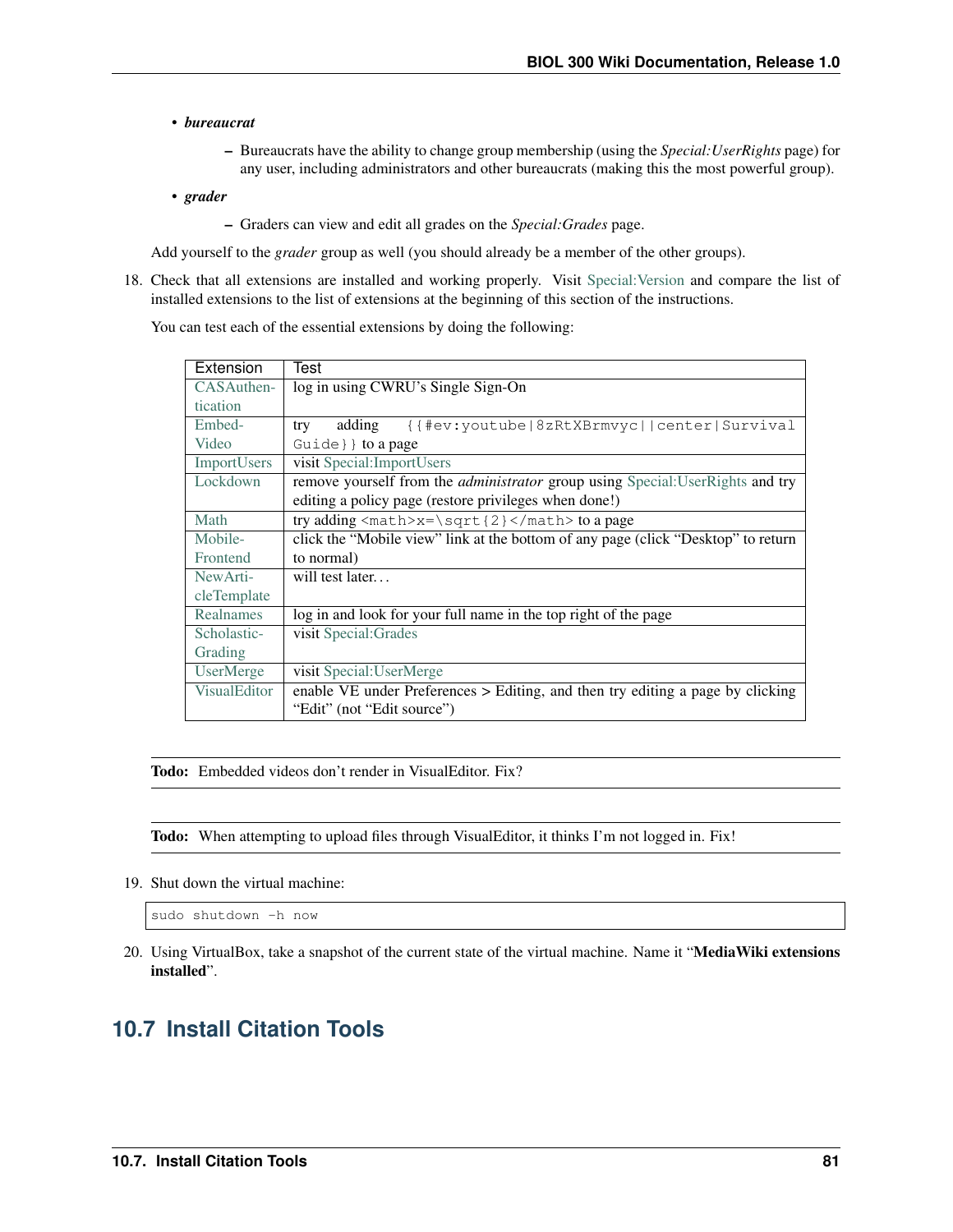Todo: Get Wikipedia's advanced citation tools for VisualEditor, especially automatic citation completion from URLs, DOIs, and PMIDs.

Todo: Add screenshots showing the various citation tools in action.

1. Start the virtual machine and log in:

```
ssh -p 8015 hjc@dynamicshjc.case.edu
```
2. Check for and install system updates on the virtual machine:

```
sudo apt-get update
sudo apt-get dist-upgrade
sudo apt-get autoremove
```
3. Install the [citation templates.](https://en.wikipedia.org/wiki/Wikipedia:Citation_templates) Citation templates are plain text templates that allow wiki users to create standardized reference citations by filling in parameters.

For example, citation templates will transform wiki text such as this,

```
{{cite journal|last1=Cullins|first1=Miranda J.|last2=Gill|first2=Jeffrey P.
˓→|last3=McManus|first3=Jeffrey M.|last4=Lu|first4=Hui|last5=Shaw|first5=Kendrick
˓→M.|last6=Chiel|first6=Hillel J.|title=Sensory Feedback Reduces Individuality by
\rightarrowIncreasing Variability within Subjects|journal=Current Biology|date=October<sub>u</sub>
˓→2015|volume=25|issue=20|pages=2672-2676|doi=10.1016/j.cub.2015.08.044}}
```
into properly formatted wiki text, complete with italics and bold markup and hyperlinks:

```
Cullins, Miranda J.; Gill, Jeffrey P.; McManus, Jeffrey M.; Lu, Hui; Shaw,
→Kendrick M.; Chiel, Hillel J. (October 2015). "Sensory Feedback Reduces
˓→Individuality by Increasing Variability within Subjects". ''Current Biology'' ''
˓→'25''' (20): 2672-2676. [[doi]]:[https://dx.doi.org/10.1016%2Fj.cub.2015.08.044
˓→10.1016/j.cub.2015.08.044].
```
To install the citation templates, first download this XML file (citation-templates-1.27.xml), and import it into the wiki using [Special:Import](https://dynamicshjc.case.edu:8014/wiki/Special:Import) (choose "Import to default locations").

Complete the installation by editing this wiki page and appending the following:

• [MediaWiki:Common.css](https://dynamicshjc.case.edu:8014/wiki/MediaWiki:Common.css)

citation template styles

```
/**********************************************
            CITATION TEMPLATE STYLES
   **********************************************/
/* Reset italic styling set by user agent */
cite, dfn {
    font-style: inherit;
}
/* Consistent size for <small>, <sub> and <sup> */
small {
    font-size: 85%;
```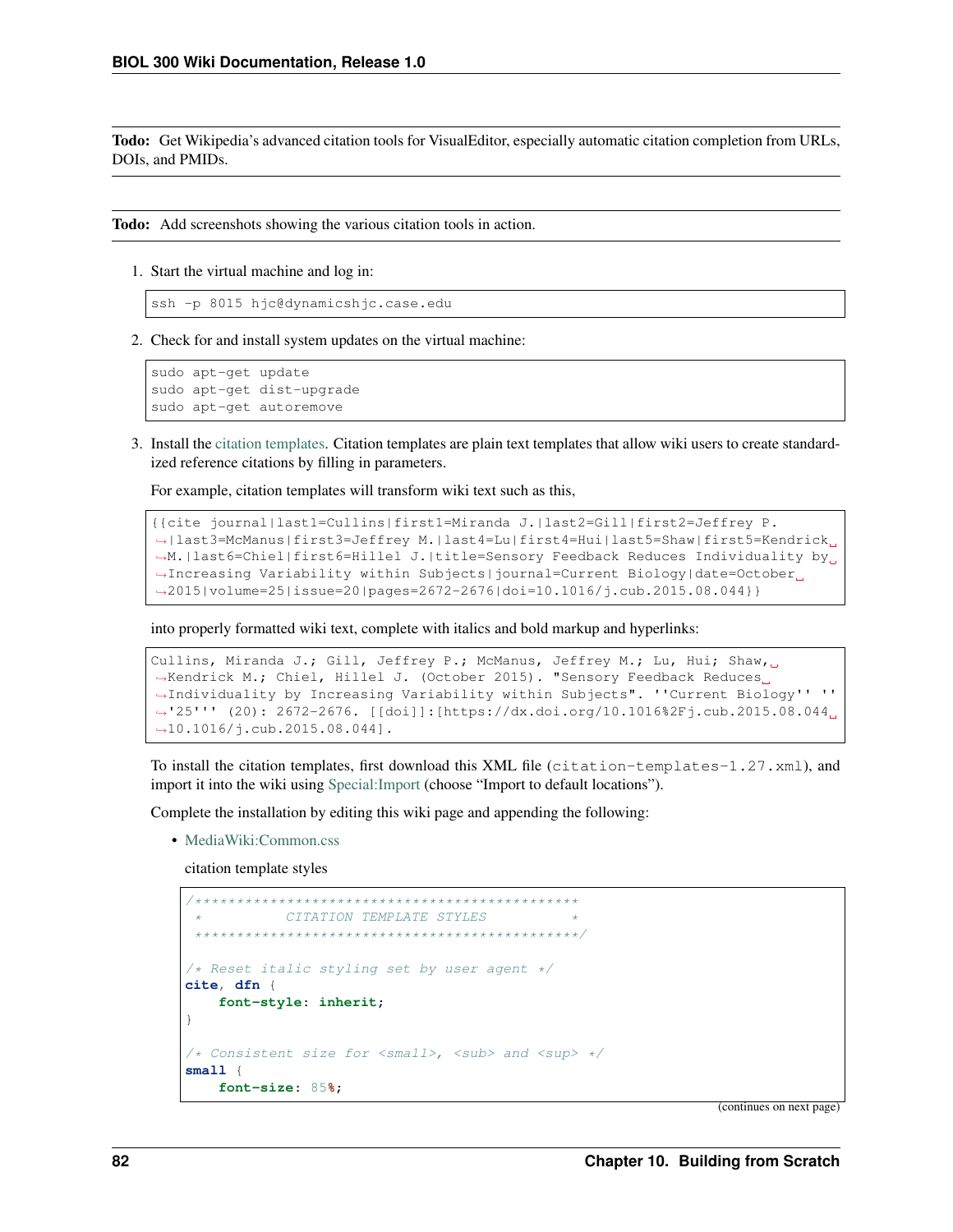```
}
.mw-body sub,
.mw-body sup,
span.reference /* for Parsoid */ {
   font-size: 80%;
}
/* Highlight linked elements (such as clicked references) in blue */body.action-info :target,
.citation:target {
   background-color: #DEF; /* Fallback */
   background-color: rgba(0, 127, 255, 0.133);
}
/* Styling for citations. Breaks long urls, etc., rather than overflowing box_
˓→*/
.citation {
   word-wrap: break-word;
}
/* For linked citation numbers and document IDs, where the number need not be
\rightarrowshown
  on a screen or a handheld, but should be included in the printed version */@media screen, handheld {
   .citation .printonly {
       display: none;
   }
}
/* Make the list of references smaller */
ol.references,
div.reflist,
div.refbegin {
   font-size: 90%; /* Default font-size */
   margin-bottom: 0.5em;
}
div.refbegin-100 {
   font-size: 100%; \left.\right/ \times Option for normal fontsize in {{refbegin}}
˓→*/
}
div.reflist ol.references {
   font-size: 100%; \frac{1}{2} /* Reset font-size when nested in div.reflist.
˓→*/
   margin-bottom: 0; /* Avoid double margin when nested in dev.
˓→reflist */
   list-style-type: inherit; /* Enable custom list style types */
}
/* Ensure refs in table headers and the like aren't bold or italic */sup.reference {
   font-weight: normal;
   font-style: normal;
}
/* Allow hidden ref errors to be shown by user CSS */span.brokenref {
   display: none;
```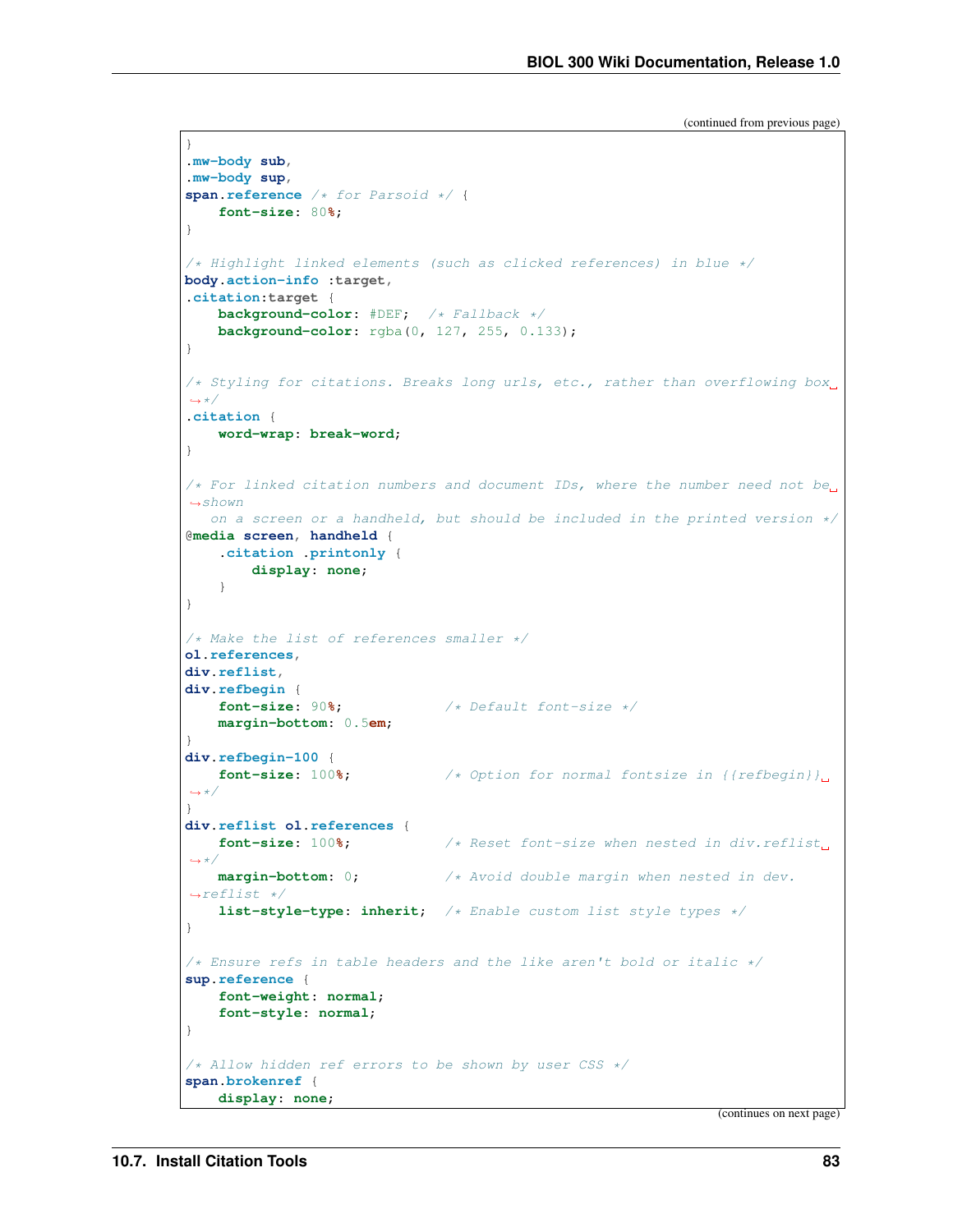}

(continued from previous page)

Details about how the XML file was created can be found here<sup>[1](#page-87-0)</sup>. The CSS code above was extracted from a version of *MediaWiki:Common.css* on Wikipedia contemporary with the templates included in the XML file.

4. Install [refToolbar.](http://en.wikipedia.org/wiki/Wikipedia:RefToolbar) refToolbar is a MediaWiki "gadget": a JavaScript-powered add-on for MediaWiki managed by the Gadgets extension. It adds a "Cite" button to the edit toolbar that makes filling citation templates easier by providing a pop-up wizard with text fields for each citation template parameter.

To install refToolbar, first download this XML file  $(r \in fToobar-1.27. xm)$ , and import it into the wiki using [Special:Import](https://dynamicshjc.case.edu:8014/wiki/Special:Import) (choose "Import to default locations").

Complete the installation by editing this wiki page and appending the following:

• [MediaWiki:Gadgets-definition](https://dynamicshjc.case.edu:8014/wiki/MediaWiki:Gadgets-definition)

```
* refToolbar[ResourceLoader|default|dependencies=user.options,mediawiki.
˓→legacy.wikibits]|refToolbar.js
* refToolbarBase[ResourceLoader|hidden|rights=hidden]|refToolbarBase.js
```
Details about how the XML file was created can be found here<sup>[2](#page-87-1)</sup>.

<span id="page-87-0"></span><sup>1</sup> The XML file citation-templates-1.27.xml contains versions of the following pages, originally exported from Wikipedia, that are compatible with MediaWiki 1.27 and contemporary extensions (e.g., Scribunto on branch REL1\_27):

```
Module:Citation/CS1
Module:Citation/CS1/COinS
Module:Citation/CS1/Configuration
Module:Citation/CS1/Date validation
Module:Citation/CS1/Identifiers
Module:Citation/CS1/Suggestions
Module:Citation/CS1/Utilities
Module:Citation/CS1/Whitelist
Template:Cite AV media
Template:Cite AV media notes
Template:Cite book
Template:Cite conference
Template:Cite DVD notes
Template:Cite encyclopedia
Template:Cite episode
Template:Cite interview
Template:Cite journal
Template:Cite mailing list
Template:Cite map
Template:Cite news
Template:Cite newsgroup
Template:Cite podcast
Template:Cite press release
Template:Cite report
Template:Cite serial
Template:Cite sign
Template:Cite speech
Template:Cite techreport
Template:Cite thesis
Template:Cite web
Template:Reflist
```
Versions compatible with MediaWiki 1.27 were found by first trying the versions of these pages currently on Wikipedia, exported using [Spe](http://en.wikipedia.org/wiki/Special:Export)[cial:Export](http://en.wikipedia.org/wiki/Special:Export) on 2016-08-20. At the time, Wikipedia was running an alpha-phase version of MediaWiki 1.28.0. Luckily, this just worked without errors or rendering glitches. If it had not, I would have used the method described in *[Updating Templates Exported from Wikipedia](#page-182-0)* to find working versions of these pages.

Finally, to eliminate the red links that would otherwise appear in some citations, I manually edited the XML contents of *Module:Citation/CS1/Configuration*. Specifically, in the variable id\_handlers, I added the interwiki prefix wikipedia: to each link field; I added the same prefix to the value of ['help page link'].

The final result is the file citation-templates-1.27.xml.

<span id="page-87-1"></span><sup>2</sup> The XML file refToolbar-1.27.xml contains versions of the following pages, originally exported from Wikipedia, that are compatible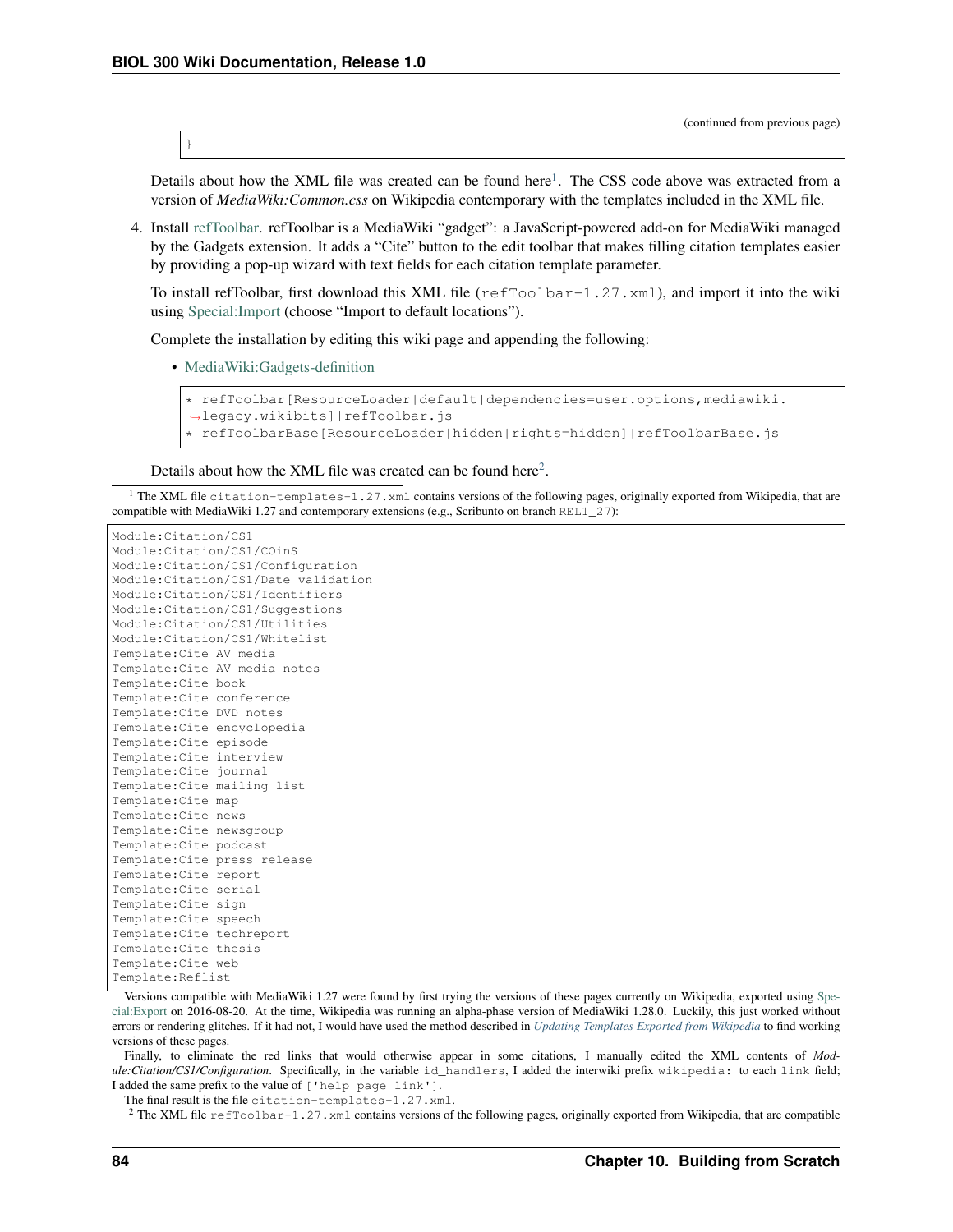5. Install [reference tooltips.](https://www.mediawiki.org/wiki/Reference_Tooltips) Like refToolbar, reference tooltips are implemented using a MediaWiki gadget. When enabled, placing the mouse cursor over any citation will either provide the reference in a tooltip (if the bibliography is not currently visible on-screen) or highlight the reference in the bibliography (if the bibliography is visible).

To install reference tooltips, first download this XML file (reference-tooltips-1.27.xml), and import it into the wiki using [Special:Import](https://dynamicshjc.case.edu:8014/wiki/Special:Import) (choose "Import to default locations").

Complete the installation by editing this wiki page and appending the following:

• [MediaWiki:Gadgets-definition](https://dynamicshjc.case.edu:8014/wiki/MediaWiki:Gadgets-definition)

```
* ReferenceTooltips[ResourceLoader|default]|ReferenceTooltips.
→is|ReferenceTooltips.css
```
Details about how the XML file was created can be found here<sup>[3](#page-88-0)</sup>.

6. Test that the citation tools are working by pasting this text into any wiki page and pressing the "Show Preview" button:

```
<ref name=note />
<ref name=book />
<ref name=journal />
<ref name=news />
<ref name=web />
<div style="height:200px"></div>
{{reflist|refs=
<ref name=note>This is a simple note, not a full citation.</ref>
<ref name=book>{{cite book|last1=Doe|first1=John|last2=Doe|first2=Jane|title=Book
˓→Title|date=1 January 1999|publisher=Publisher|location=New York|isbn=978-1-23-
˓→456789-7|pages=1-99|edition=1st|url=http://www.example.com|accessdate=1 January
˓→2015}}</ref> (continues on next page)
```
with MediaWiki 1.27 and contemporary extensions (e.g., Scribunto on branch REL1\_27):

```
MediaWiki:Gadget-refToolbar
MediaWiki:Gadget-refToolbar.js
MediaWiki:Gadget-refToolbarBase.js
MediaWiki:RefToolbar.js
MediaWiki:RefToolbarConfig.js
MediaWiki:RefToolbarLegacy.js
MediaWiki:RefToolbarMessages-en.js
MediaWiki:RefToolbarNoDialogs.js
```
Versions compatible with MediaWiki 1.27 were found by first trying the versions of these pages currently on Wikipedia, exported using [Spe](http://en.wikipedia.org/wiki/Special:Export)[cial:Export](http://en.wikipedia.org/wiki/Special:Export) on 2016-08-20. At the time, Wikipedia was running an alpha-phase version of MediaWiki 1.28.0. Luckily, this just worked without errors or rendering glitches. If it had not, I would have used the method described in *[Updating Templates Exported from Wikipedia](#page-182-0)* to find working versions of these pages.

The final result is the file refToolbar-1.27.xml.

<span id="page-88-0"></span><sup>3</sup> The XML file reference-tooltips-1.27.xml contains versions of the following pages, originally exported from Wikipedia, that are compatible with MediaWiki 1.27:

MediaWiki:Gadget-ReferenceTooltips MediaWiki:Gadget-ReferenceTooltips.css MediaWiki:Gadget-ReferenceTooltips.js

Versions compatible with MediaWiki 1.27 were found by first trying the versions of these pages currently on Wikipedia, exported using [Spe](http://en.wikipedia.org/wiki/Special:Export)[cial:Export](http://en.wikipedia.org/wiki/Special:Export) on 2017-03-29. At the time, Wikipedia was running MediaWiki 1.29.0. Luckily, this just worked without errors or rendering glitches. If it had not, I would have used the method described in *[Updating Templates Exported from Wikipedia](#page-182-0)* to find working versions of these pages.

I then made one small modification. On Wikipedia, the reference tooltips are confined to the Main, Project, and Help namespaces. We need the tooltips to work anywhere on our wiki, and most critically in the User namespace. To accomplish this, in the XML file I replaced line 7 of *MediaWiki:Gadget-ReferenceTooltips.js* with

if (true) {

The final result is the file reference-tooltips-1.27.xml.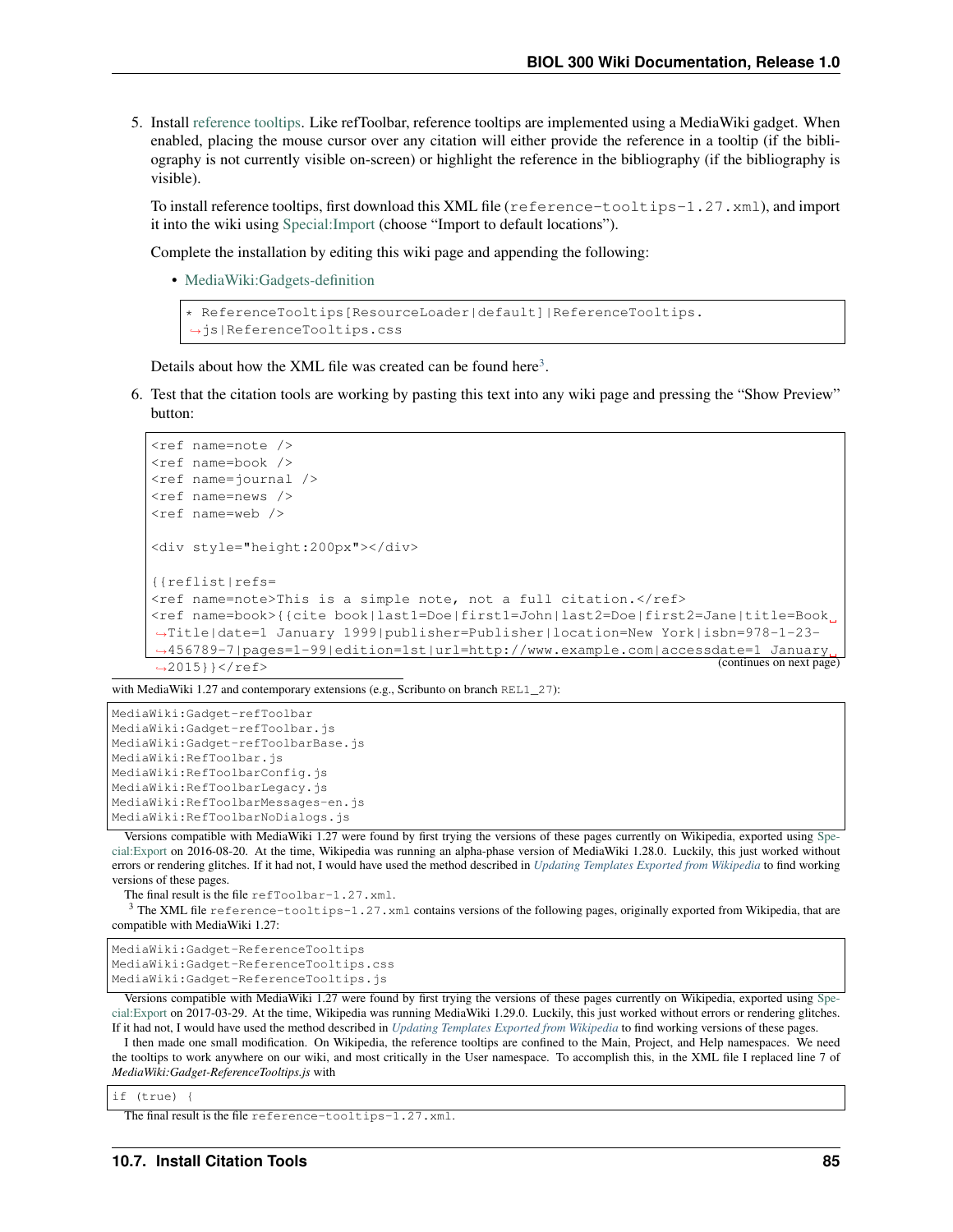```
<ref name=journal>{{cite
˓→journal|last1=Doe|first1=John|last2=Doe|first2=Jane|title=Journal article
˓→title|journal=Journal|date=1 January 1999|volume=1|issue=1|pages=1-99|doi=10.
˓→1234/56789|pmid=123456|url=http://www.example.com|accessdate=1 January 2015}}</
\leftrightarrowref>
<ref name=news>{{cite news|last1=Doe|first1=John|last2=Doe|first2=Jane|title=News
˓→article title|url=http://www.example.com|accessdate=1 January
→2015|work=Newspaper|agency=Agency|issue=1|publisher=Publisher|date=1 January
\rightarrow1999}}</ref>
<ref name=web>{{cite web|last1=Doe|first1=John|last2=Doe|first2=Jane|title=Web
˓→article title|url=http://www.example.
˓→com|website=Website|publisher=Publisher|accessdate=1 January 2015}}</ref>
}}
```
Perform these tests:

- Inspect the reference list. If the citations look alright, there are no script errors, and there are no red links, then the citation templates are properly installed.
- Try inserting a new citation template into the page using refToolbar's "Cite" menu, found on the toolbar to the right of "Help" (perform a hard refresh in your browser if you do not see it). You should also be able to insert additional citations to existing named references by clicking "Named references".
- Test the reference tooltips by hovering your cursor over one of the citations (bracketed numbers). If the reference list is simultaneously visible, you should see a box appear in the reference list around the corresponding reference. If the list is not visible, you should see a tooltip containing the reference. You can adjust the height of the  $\langle \text{div} \rangle$  or resize your browser window to test both cases.

If these tests are successful, you can press "Cancel" instead of "Save page" to avoid saving the test code.

Todo: Add tests for VisualEditor's citation tools.

7. Shut down the virtual machine:

sudo shutdown -h now

8. Using VirtualBox, take a snapshot of the current state of the virtual machine. Name it "Citation tools installed".

### <span id="page-89-0"></span>**10.8 Install Message Box Templates**

Message box templates are a prerequisite for license templates, and they will be used later to customize the wiki.

1. Start the virtual machine and log in:

ssh -p 8015 hjc@dynamicshjc.case.edu

2. Check for and install system updates on the virtual machine:

```
sudo apt-get update
sudo apt-get dist-upgrade
sudo apt-get autoremove
```
3. Install the [message box templates.](https://en.wikipedia.org/wiki/Module:Message_box) Message boxes highlight important information by placing a colorful text box on the page (examples can be seen [here\)](https://en.wikipedia.org/wiki/Template:Ambox). These appear frequently on Wikipedia to indicate, for example, that a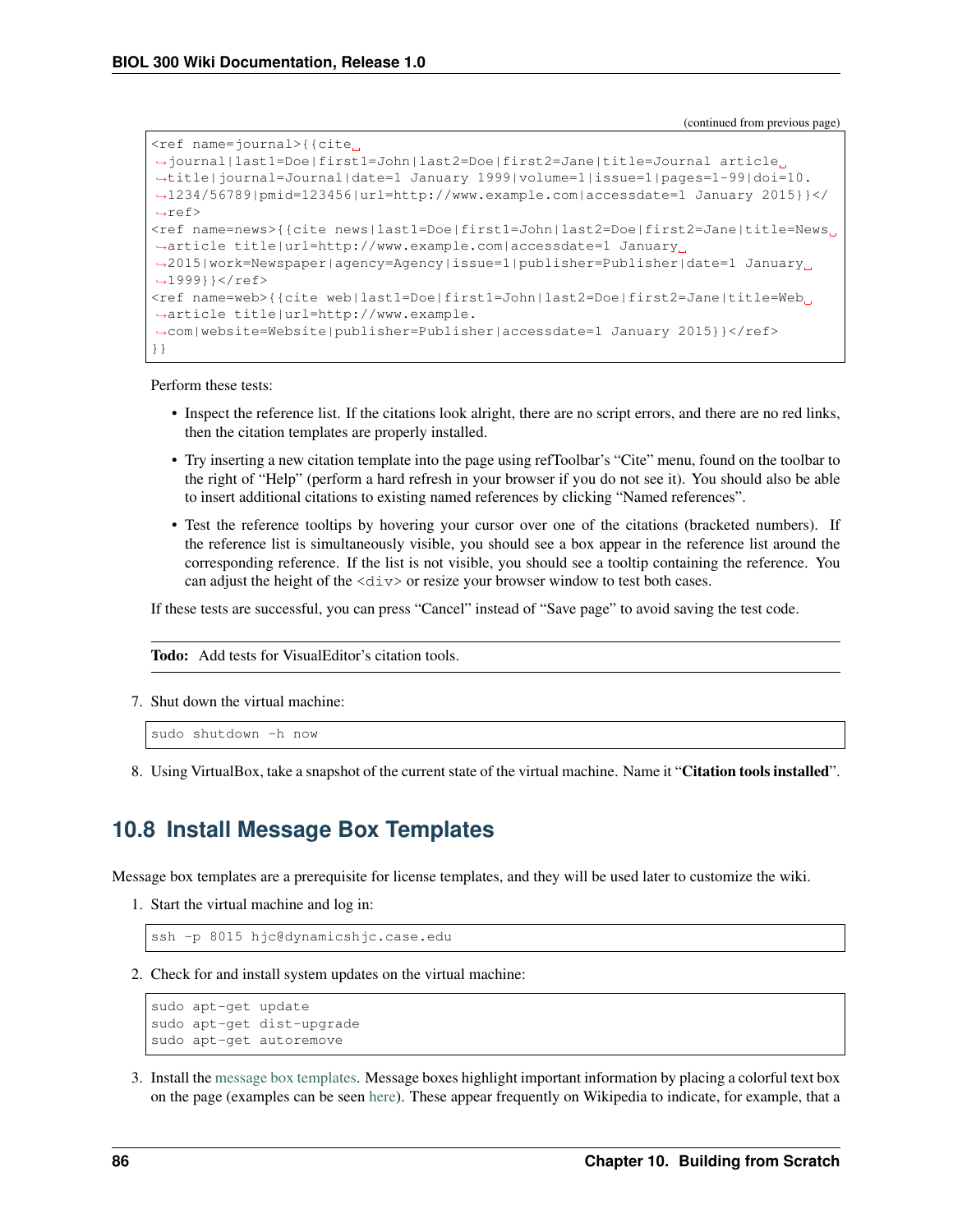page needs attention or that it presents a biased viewpoint. They are highly customizable and could be used to draw students' attention to key ideas. On NeuroWiki, we use message boxes to highlight links to simulations.

To install the message box templates, first download this XML file (message-box-templates-1.27. xml), and import it into the wiki using [Special:Import](https://dynamicshjc.case.edu:8014/wiki/Special:Import) (choose "Import to default locations").

Complete the installation by editing this wiki page and appending the following:

• [MediaWiki:Common.css](https://dynamicshjc.case.edu:8014/wiki/MediaWiki:Common.css)

message box template styles

```
/**********************************************
          MESSAGE BOX TEMPLATE STYLES
 **********************************************/
/* Messagebox templates */
.messagebox {
   border: 1px solid #aaa;
   background-color: #f9f9f9;
   width: 80%;
   margin: 0 auto 1em auto;
   padding: .2em;
}
.messagebox.merge {
   border: 1px solid #c0b8cc;
   background-color: #f0e5ff;
   text-align: center;
}
.messagebox.cleanup {
   border: 1px solid #9f9fff;
   background-color: #efefff;
   text-align: center;
}
.messagebox.standard-talk {
   border: 1px solid #c0c090;
   background-color: #f8eaba;
   margin: 4px auto;
}
/* For old WikiProject banners inside banner shells. */
.mbox-inside .standard-talk,
.messagebox.nested-talk {
   border: 1px solid #c0c090;
   background-color: #f8eaba;
   width: 100%;
   margin: 2px 0;
   padding: 2px;
}
.messagebox.small {
   width: 238px;
   font-size: 85%;
   /* @noflip */
   float: right;
   clear: both;
   /* @noflip */
   margin: 0 0 1em 1em;
   line-height: 1.25em;
}
.messagebox.small-talk {
```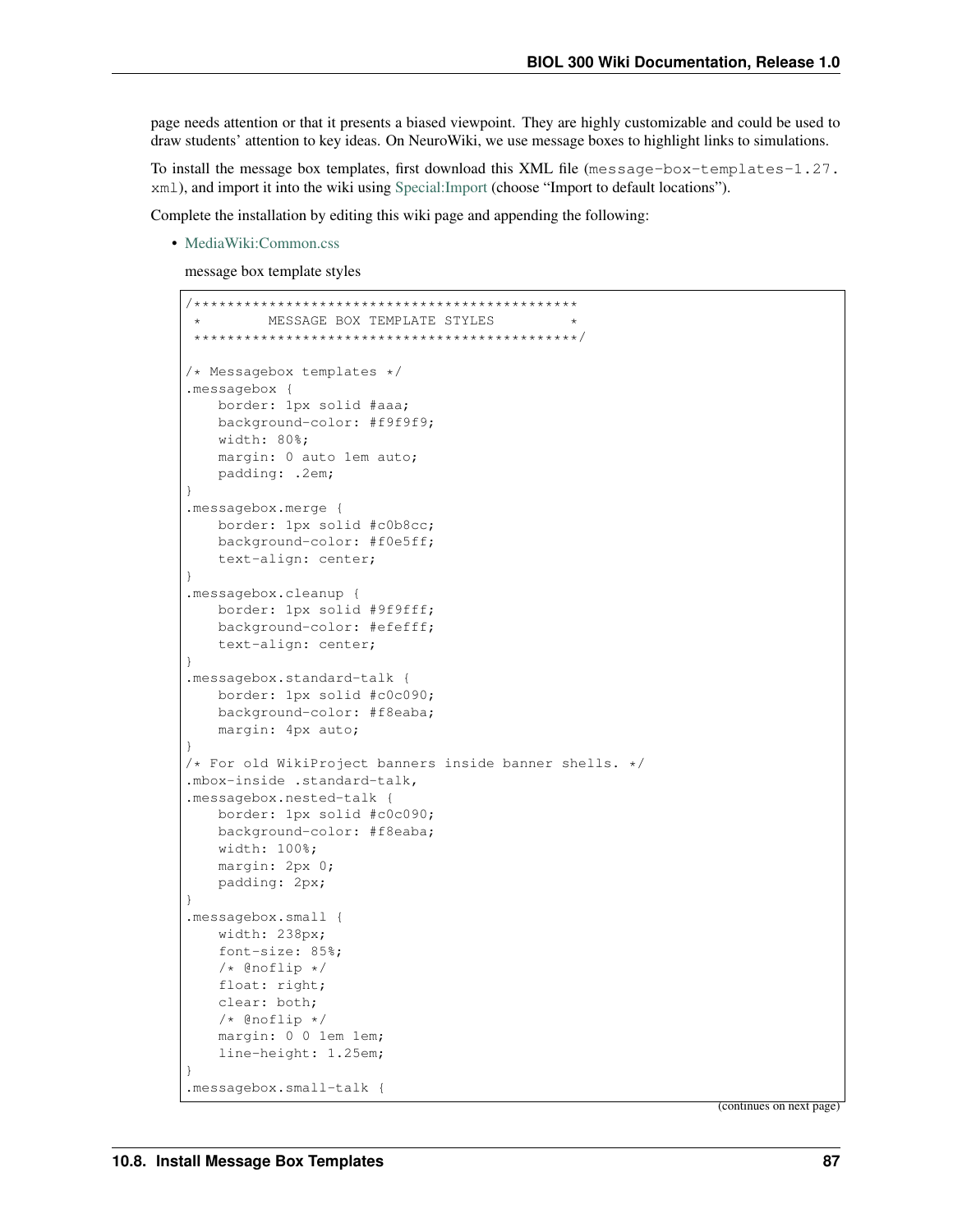```
width: 238px;
   font-size: 85%;
   /* @noflip */
   float: right;
   clear: both;
   /* @noflip */
   margin: 0 0 1em 1em;
   line-height: 1.25em;
   background: #F8EABA;
}
/* Cell sizes for ambox/tmbox/imbox/cmbox/ombox/fmbox/dmbox message boxes */
th.mbox-text, td.mbox-text { \prime * The message body cell(s) \star/
   border: none;
   /* @noflip */padding: 0.25em 0.9em; /* 0.9em left/right */
   width: 100%; \frac{1}{8} /* Make all mboxes the same width regardless
˓→of text length */
}
td.mbox-image { /* The left image cell */
   border: none;
   /* @noflip */padding: 2px 0 2px 0.9em; /* 0.9em left, 0px right */
   text-align: center;
}
td.mbox-imageright { /* The right image cell */
  border: none;
   /* @noflip */padding: 2px 0.9em 2px 0; /* 0px left, 0.9em right */
   text-align: center;
}
td.mbox-empty-cell { /* An empty narrow cell */
  border: none;
   padding: 0;
   width: 1px;
}
/* Article message box styles */
table.ambox {
  margin: 0 \t10\; \frac{1}{5} /* 10\ = Will not overlap with other,
˓→elements */
  border: 1px solid #aaa;
   /* @noflip */
   border-left: 10px solid #1e90ff; /* Default "notice" blue */
   background: #fbfbfb;
}
table.ambox + table.ambox { /* Single border between stacked boxes. */
   margin-top: -1px;
}
.ambox th.mbox-text,
.ambox td.mbox-text { /* The message body cell(s) */
   padding: 0.25em 0.5em; /* 0.5em left/right */
}
.ambox td.mbox-image { /* The left image cell */
  /* @noflip */<br>padding: 2px 0 2px 0.5em;
                               /* 0.5em left, 0px right */}
```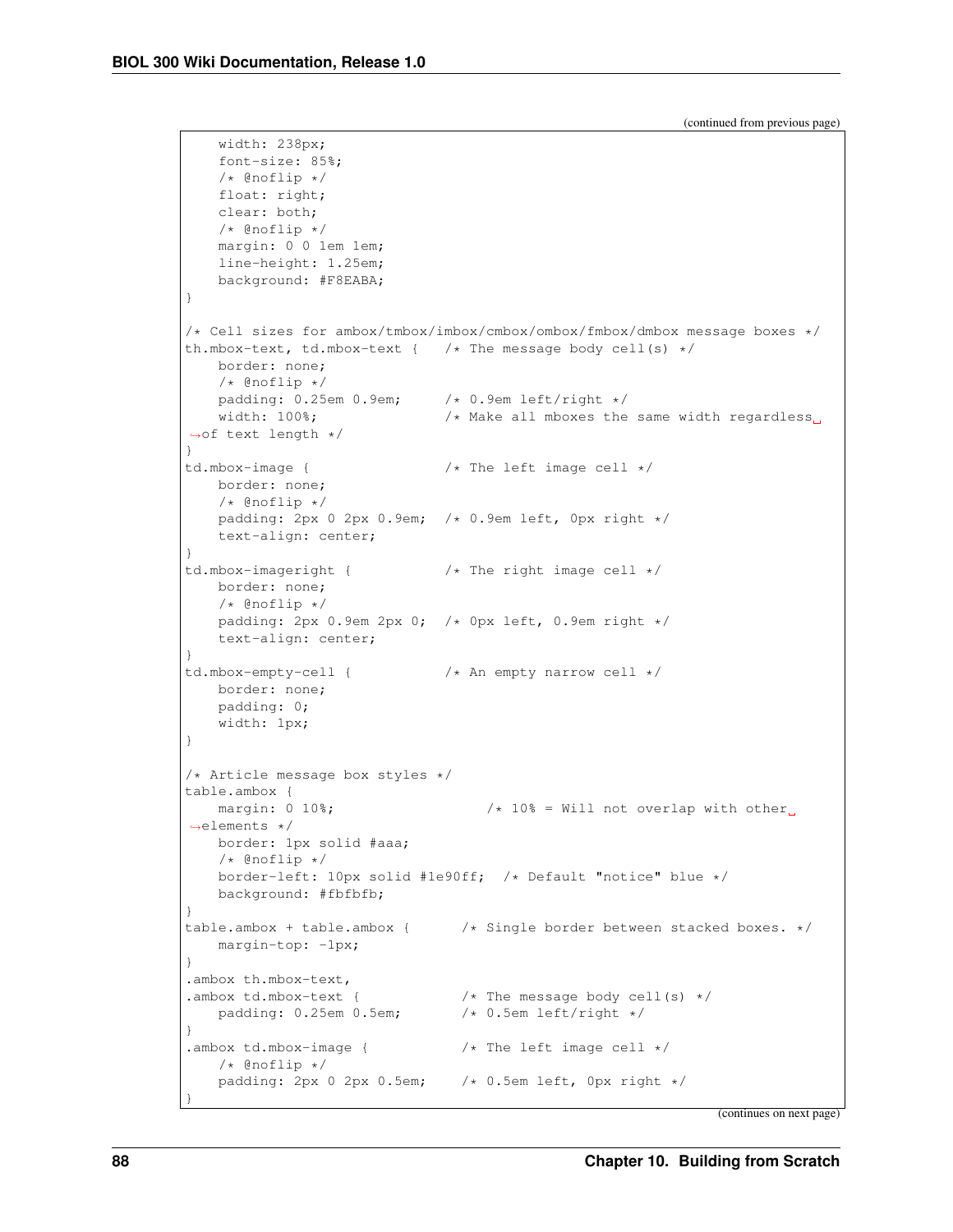```
.ambox td.mbox-imageright { \frac{1}{2} /* The right image cell */
   /* @noflip */<br>padding: 2px 0.5em 2px 0;
                                \frac{1}{x} Opx left, 0.5em right */
}
table.ambox-notice {
   /* @noflip */
   border-left: 10px solid #1e90ff; /* Blue */
}
table.ambox-speedy {
   /* @noflip */
   border-left: 10px solid #b22222; /* Red */
   background: #fee; /* Pink */}
table.ambox-delete {
   /* @noflip */border-left: 10px solid #b22222; /* Red */
}
table.ambox-content {
   /* @noflip */
   border-left: 10px solid #f28500; /* Orange */
}
table.ambox-style {
  /* @noflip */
   border-left: 10px solid #f4c430; /* Yellow */
}
table.ambox-move {
   /* @noflip */border-left: 10px solid #9932cc; /* Purple */
}
table.ambox-protection {
   /* @noflip */
   border-left: 10px solid #bba; /* Gray-gold */
}
/* Image message box styles */
table.imbox {
  margin: 4px 10%;
   border-collapse: collapse;
   border: 3px solid #1e90ff; /* Default "notice" blue */background: #fbfbfb;
}
.imbox .mbox-text .imbox { /* For imboxes inside imbox-text cells. */
   margin: 0 -0.5em; /*/0.9 - 0.5 = 0.4em left/right. *//*/display: block; / /* Fix for webkit to force 100% width. */
}
.mbox-inside .imbox { /* For imboxes inside other templates. */
   margin: 4px;
}
table.imbox-notice {
  border: 3px solid #1e90ff; /* Blue */
}
table.imbox-speedy {
   border: 3px solid #b22222; \rightarrow /* Red */<br>background: #fee; \rightarrow /* Pink */
   background: #fee;
}
```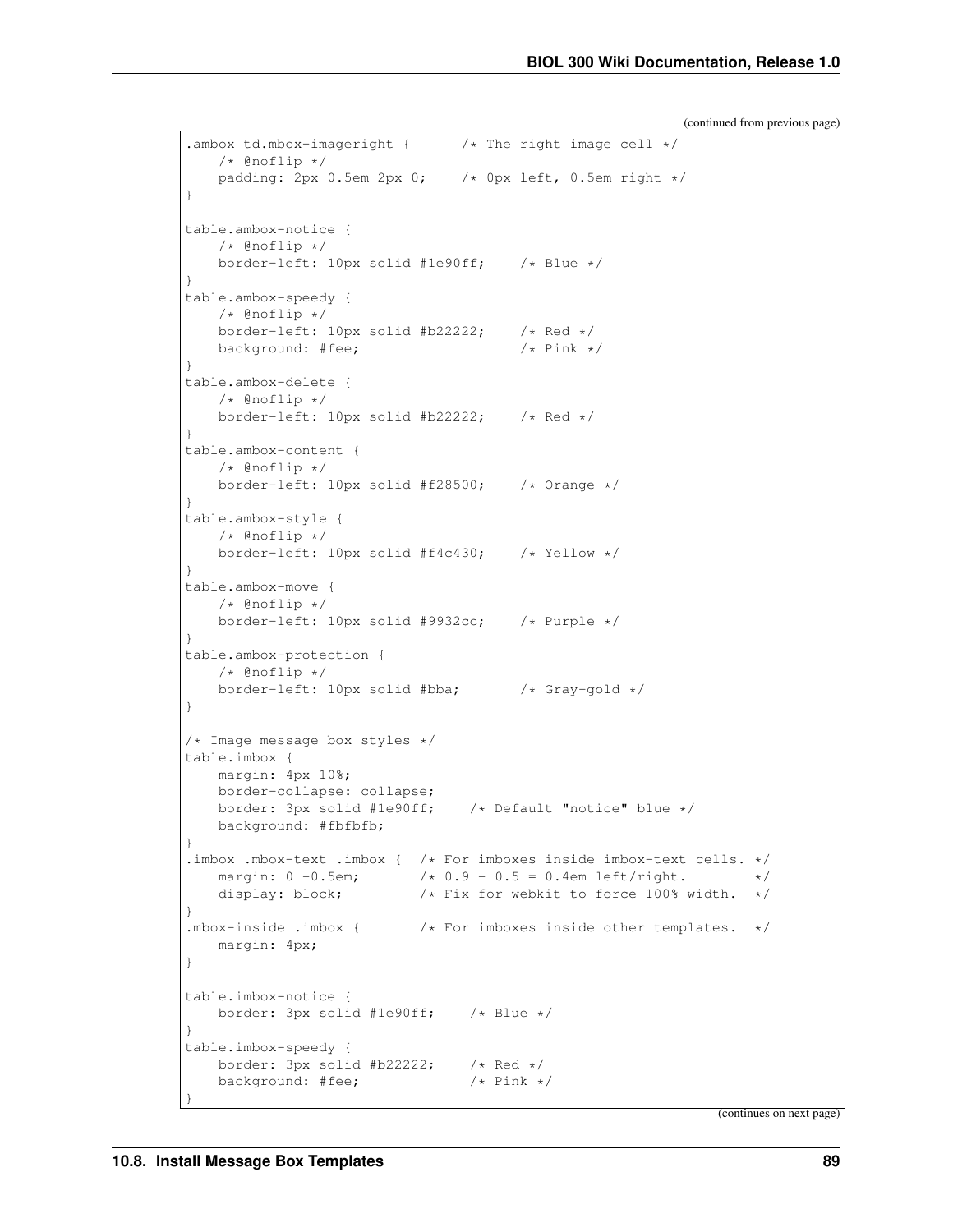```
table.imbox-delete {
   border: 3px solid #b22222; /* Red */
}
table.imbox-content {
   border: 3px solid #f28500; /* Orange */
}
table.imbox-style {
   border: 3px solid #f4c430; /* Yellow */
}
table.imbox-move {
   border: 3px solid #9932cc; /* Purple */
}
table.imbox-protection {
   border: 3px solid #bba; /* Gray-gold */
}
table.imbox-license {
   border: 3px solid #88a; <br>background: #f7f8ff; <br>/* Light gray */
   background: #f7f8ff;
}
table.imbox-featured {
   border: 3px solid #cba135; /* Brown-gold */
}
/* Category message box styles */
table.cmbox {
  margin: 3px 10%;
   border-collapse: collapse;
   border: 1px solid #aaa;
   background: #DFE8FF; /* Default "notice" blue */
}
table.cmbox-notice {
   background: #D8E8FF; /* Blue */
}
table.cmbox-speedy {
  margin-top: 4px;
   margin-bottom: 4px;
   border: 4px solid #b22222; /* Red */
   background: #FFDBDB; /* Pink */
}
table.cmbox-delete {
   background: #FFDBDB; /* Red */
}
table.cmbox-content {
   background: #FFE7CE; /* Orange */
}
table.cmbox-style {
   background: #FFF9DB; /* Yellow */
}
table.cmbox-move {
  background: #E4D8FF; /* Purple */
}
table.cmbox-protection {
   background: #EFEFE1; /* Gray-gold */
}
/* Other pages message box styles */
```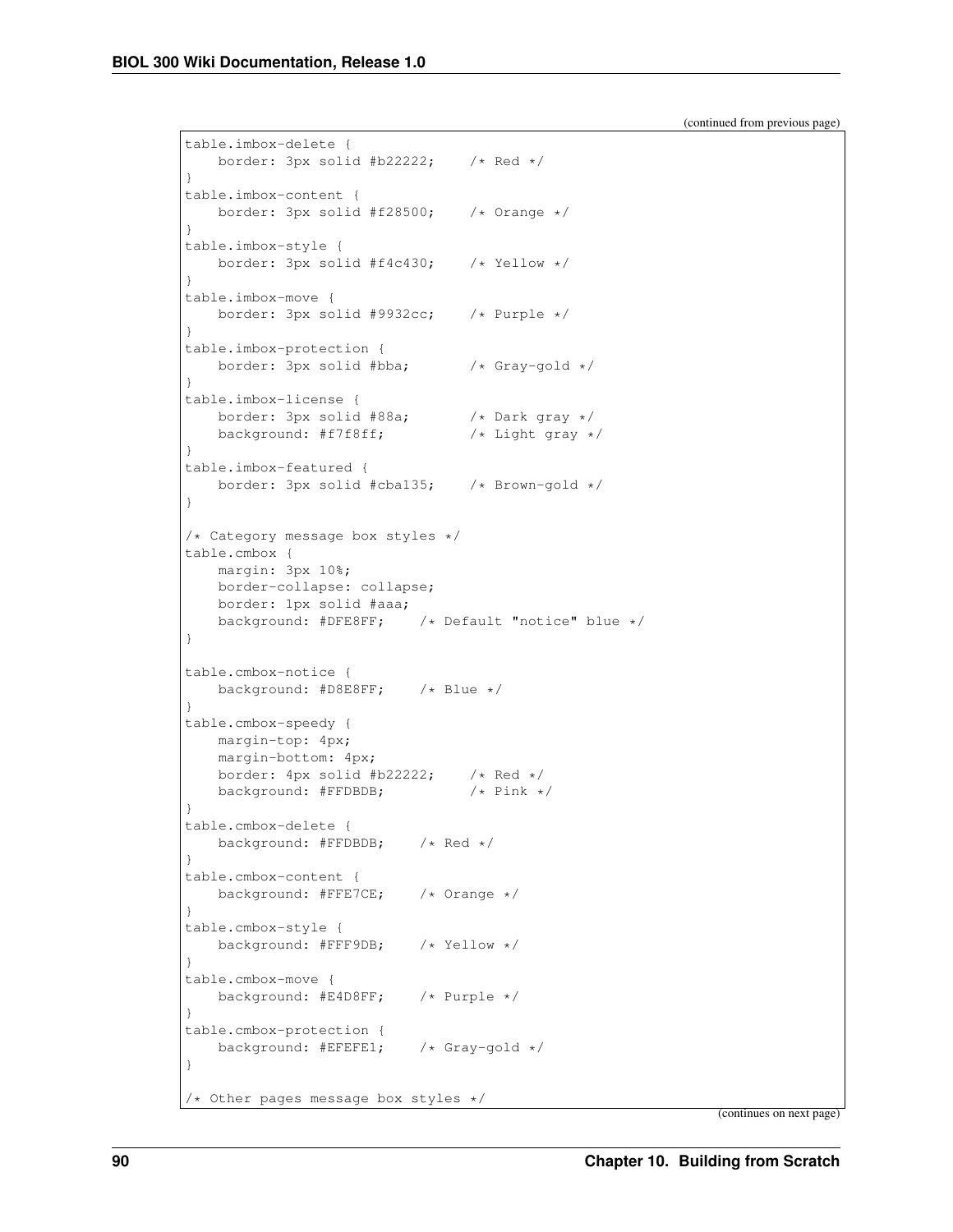```
table.ombox {
   margin: 4px 10%;
   border-collapse: collapse;
   border: 1px solid #aaa; /* Default "notice" gray */
   background: #f9f9f9;
}
table.ombox-notice {
   border: 1px solid #aaa; /* Gray */
}
table.ombox-speedy {
  border: 2px solid #b22222; /* Red */
   background: #fee; /* Pink */}
table.ombox-delete {
   border: 2px solid #b22222; /* Red */
}
table.ombox-content {
   border: 1px solid #f28500; /* Orange */
}
table.ombox-style {
   border: 1px solid #f4c430; /* Yellow */
}
table.ombox-move {
  border: 1px solid #9932cc; /* Purple */
}
table.ombox-protection {
  border: 2px solid #bba; /* Gray-gold */
}
/* Talk page message box styles */table.tmbox {
  margin: 4px 10%;
   border-collapse: collapse;
   border: 1px solid #c0c090; /* Default "notice" gray-brown */
   background: #f8eaba;
}
.mediawiki .mbox-inside .tmbox { /* For tmboxes inside other templates. The
˓→"mediawiki" class ensures that */
  margin: 2px 0; \frac{1}{x} this declaration overrides other styles.
\rightarrow(including mbox-small above) */
   width: 100%; \frac{1}{x} /* For Safari and Opera */
}
.mbox-inside .tmbox.mbox-small { /* "small" tmboxes should not be small when
˓→*/
   line-height: 1.5em; /* also "nested", so reset styles that are under
˓→*/
   font-size: 100%; /* set in "mbox-small" above.
                                                                            L.
˓→*/
}
table.tmbox-speedy {
  border: 2px solid #b22222; \rightarrow Red \star/<br>background: #fee; \rightarrow /* Pink */
   background: #fee;
}
table.tmbox-delete {
   border: 2px solid #b22222; /* Red */
```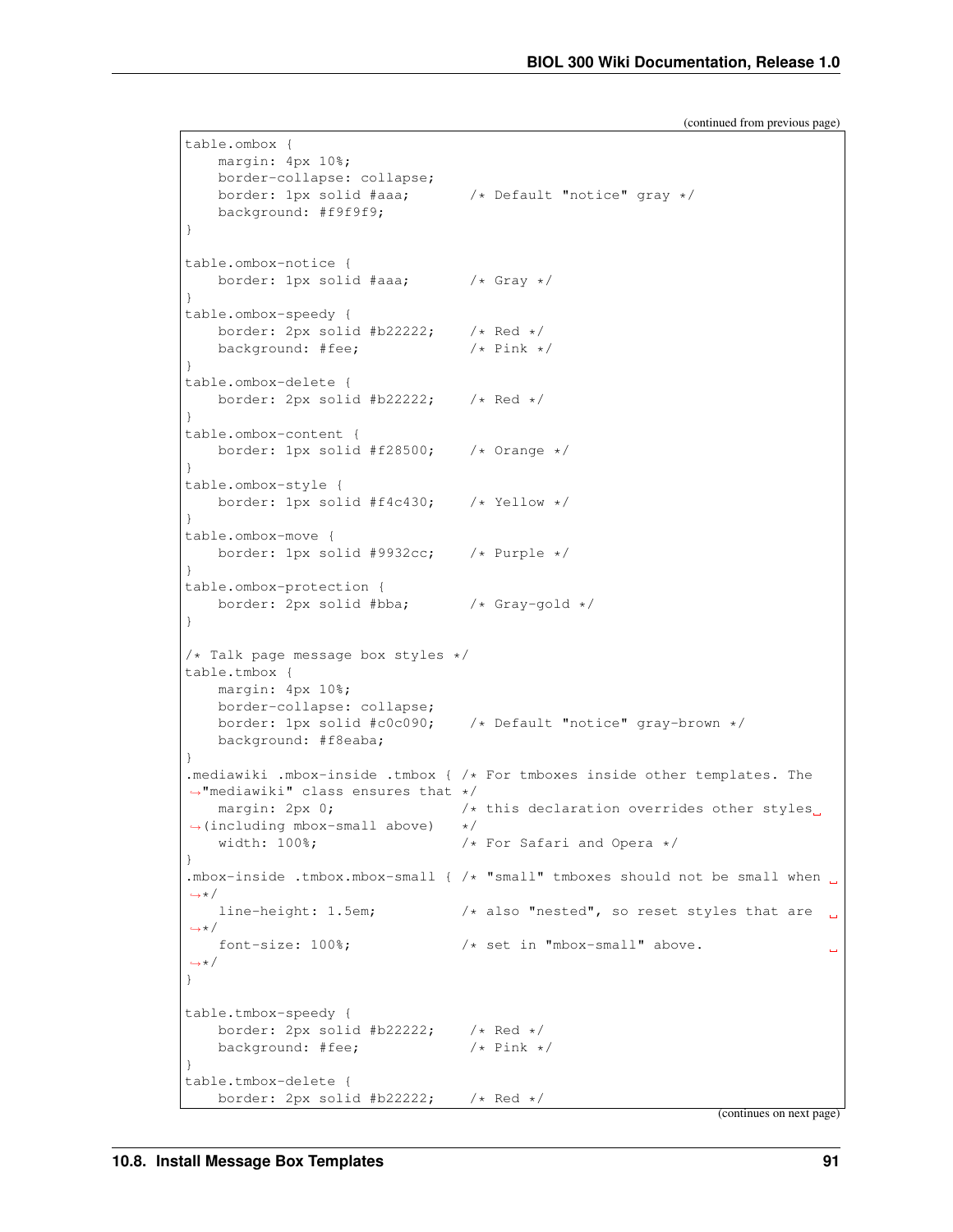```
}
table.tmbox-content {
   border: 2px solid #f28500; /* Orange */
}
table.tmbox-style {
   border: 2px solid #f4c430; /* Yellow */
}
table.tmbox-move {
   border: 2px solid #9932cc; /* Purple */
}
table.tmbox-protection,
table.tmbox-notice {
   border: 1px solid #c0c090; /* Gray-brown */
}
/* Disambig and set index box styles */
table.dmbox {
   clear: both;
   margin: 0.9em 1em;
   border-top: 1px solid #ccc;
   border-bottom: 1px solid #ccc;
   background: transparent;
}
/* Footer and header message box styles */
table.fmbox {
   clear: both;
   margin: 0.2em 0;
   width: 100%;
   border: 1px solid #aaa;
   background: #f9f9f9; /* Default "system" gray */
}
table.fmbox-system {
   background: #f9f9f9;
}
table.fmbox-warning {
   border: 1px solid #bb7070; /* Dark pink */
   background: #ffdbdb; /* Pink */
}
table.fmbox-editnotice {
   background: transparent;
}
/* Div based "warning" style fmbox messages. */
div.mw-warning-with-logexcerpt,
div.mw-lag-warn-high,
div.mw-cascadeprotectedwarning,
div#mw-protect-cascadeon,
div.titleblacklist-warning,
div.locked-warning {
   clear: both;
   margin: 0.2em 0;
   border: 1px solid #bb7070;
   background: #ffdbdb;
   padding: 0.25em 0.9em;
}
/* Div based "system" style fmbox messages.
  Used in [[MediaWiki:Readonly lag]]. */
```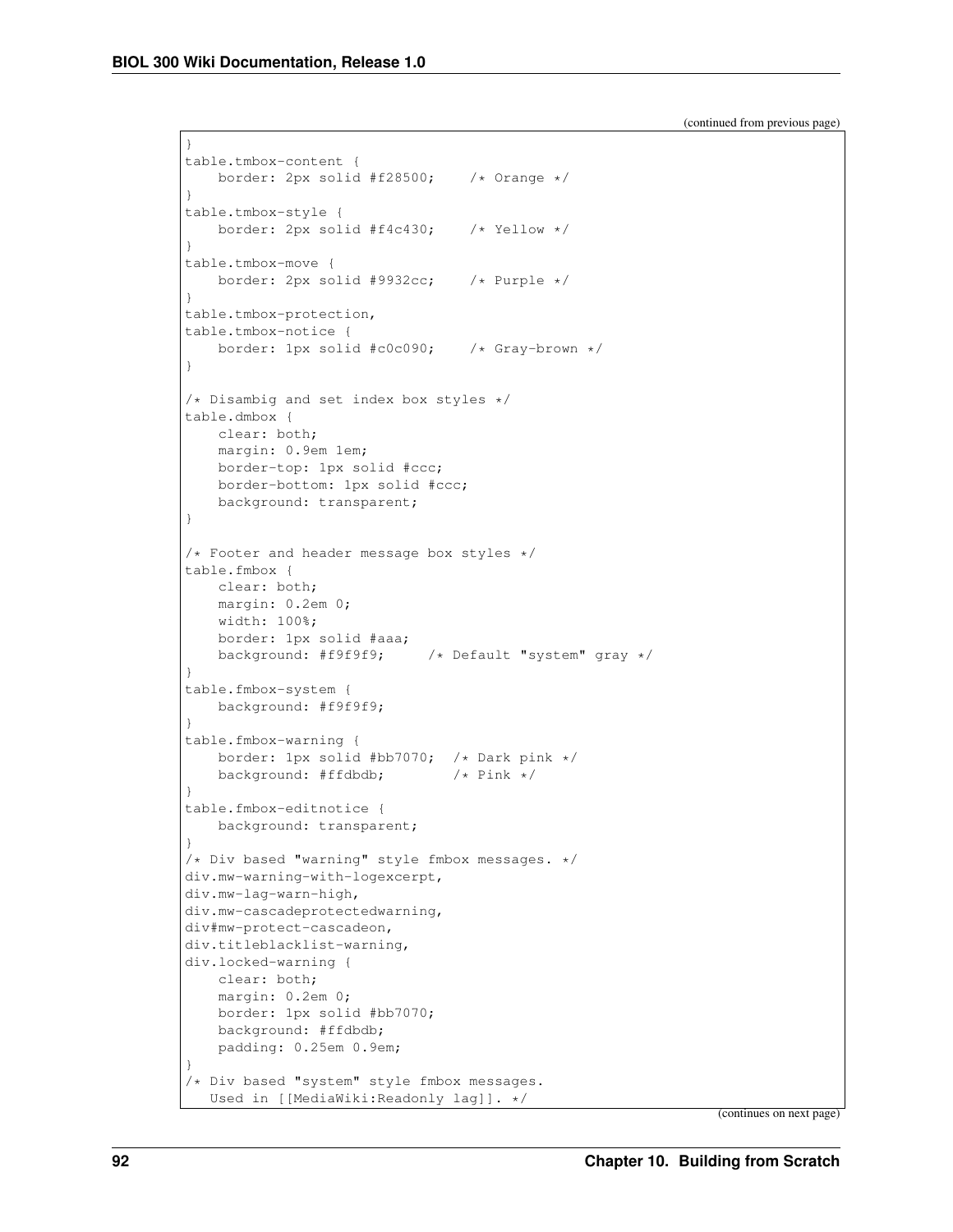```
(continued from previous page)
```

```
div.mw-lag-warn-normal,
div.fmbox-system {
   clear: both;
   margin: 0.2em 0;
   border: 1px solid #aaa;
   background: #f9f9f9;
   padding: 0.25em 0.9em;
}
/* These mbox-small classes must be placed after all other
  ambox/tmbox/ombox etc classes. "html body.mediawiki" is so
  they override "table.ambox + table.ambox" above. */
html body.mediawiki .mbox-small { /* For the "small=yes" option. */
   /* @noflip */
   clear: right;
   /* @noflip */
   float: right;
   /* @noflip */
   margin: 4px 0 4px 1em;
   box-sizing: border-box;
   width: 238px;
   font-size: 88%;
   line-height: 1.25em;
}
html body.mediawiki .mbox-small-left { /* For the "small=left" option. */
   /* @noflip */margin: 4px 1em 4px 0;
   box-sizing: border-box;
   overflow: hidden;
   width: 238px;
   border-collapse: collapse;
   font-size: 88%;
   line-height: 1.25em;
}
/* Style for compact ambox */
/* Hide the images */.compact-ambox table .mbox-image,
.compact-ambox table .mbox-imageright,
.compact-ambox table .mbox-empty-cell {
   display: none;
}
/* Remove borders, backgrounds, padding, etc. */
.compact-ambox table.ambox {
   border: none;
   border-collapse: collapse;
   background: transparent;
   margin: 0 0 0 1.6em !important;
   padding: 0 !important;
   width: auto;
   display: block;
}
body.mediawiki .compact-ambox table.mbox-small-left {
   font-size: 100%;
   width: auto;
   margin: 0;
}
```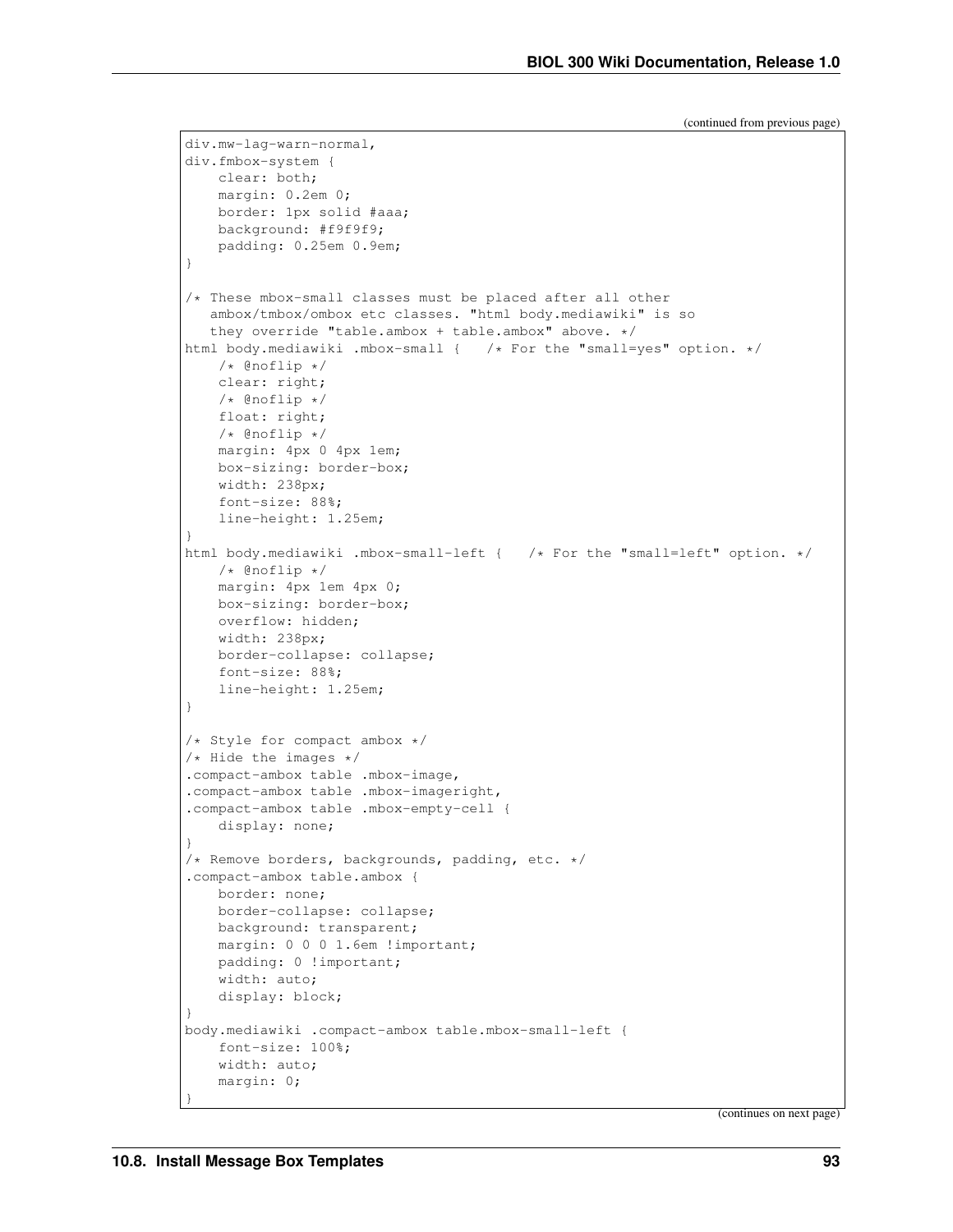```
/* Style the text cell as a list item and remove its padding */.compact-ambox table .mbox-text {
   padding: 0 !important;
   margin: 0 !important;
}
.compact-ambox table .mbox-text-span {
   display: list-item;
   line-height: 1.5em;
   list-style-type: square;
   list-style-image: url(/w/skins/MonoBook/bullet.gif);
}
.skin-vector .compact-ambox table .mbox-text-span {
   list-style-type: disc;
    list-style-image: url(/w/skins/Vector/images/bullet-icon.svg);
   list-style-image: url(/w/skins/Vector/images/bullet-icon.png)\9;
}
/* Allow for hiding text in compact form */
.compact-ambox .hide-when-compact {
    display: none;
}
```
Details about how the XML file was created can be found here<sup>[1](#page-97-0)</sup>. The CSS code above was extracted from a version of *MediaWiki:Common.css* on Wikipedia contemporary with the templates included in the XML file.

4. Test that the message box templates are working by pasting this text into any wiki page and pressing the "Show Preview" button:

```
{{ambox
 | type = notice
|\text{small} = {\{\{\text{small}|\text{left}\}\}\}\| text = This is a test using a small, left-aligned message box.
}}
```
(continues on next page)

```
1 The XML file message-box-templates-1.27.xml contains versions of the following pages, originally exported from Wikipedia, that
are compatible with MediaWiki 1.27 and contemporary extensions (e.g., Scribunto on branch REL1_27):
```

```
Module:Arguments
Module:Category handler
Module:Category handler/blacklist
Module:Category handler/config
Module:Category handler/data
Module:Category handler/shared
Module:Message box
Module:Message box/configuration
Module:Namespace detect/config
Module:Namespace detect/data
Module:No globals
Module:Yesno
Template:Ambox
Template:Cmbox
Template:Fmbox
Template:Imbox
Template:Mbox
Template:Ombox
Template:Tmbox
```
Versions compatible with MediaWiki 1.27 were found by first trying the versions of these pages currently on Wikipedia, exported using [Spe](http://en.wikipedia.org/wiki/Special:Export)[cial:Export](http://en.wikipedia.org/wiki/Special:Export) on 2016-08-21. At the time, Wikipedia was running an alpha-phase version of MediaWiki 1.28.0. Luckily, this just worked without errors or rendering glitches. If it had not, I would have used the method described in *[Updating Templates Exported from Wikipedia](#page-182-0)* to find working versions of these pages.

The final result is the file message-box-templates-1.27.xml.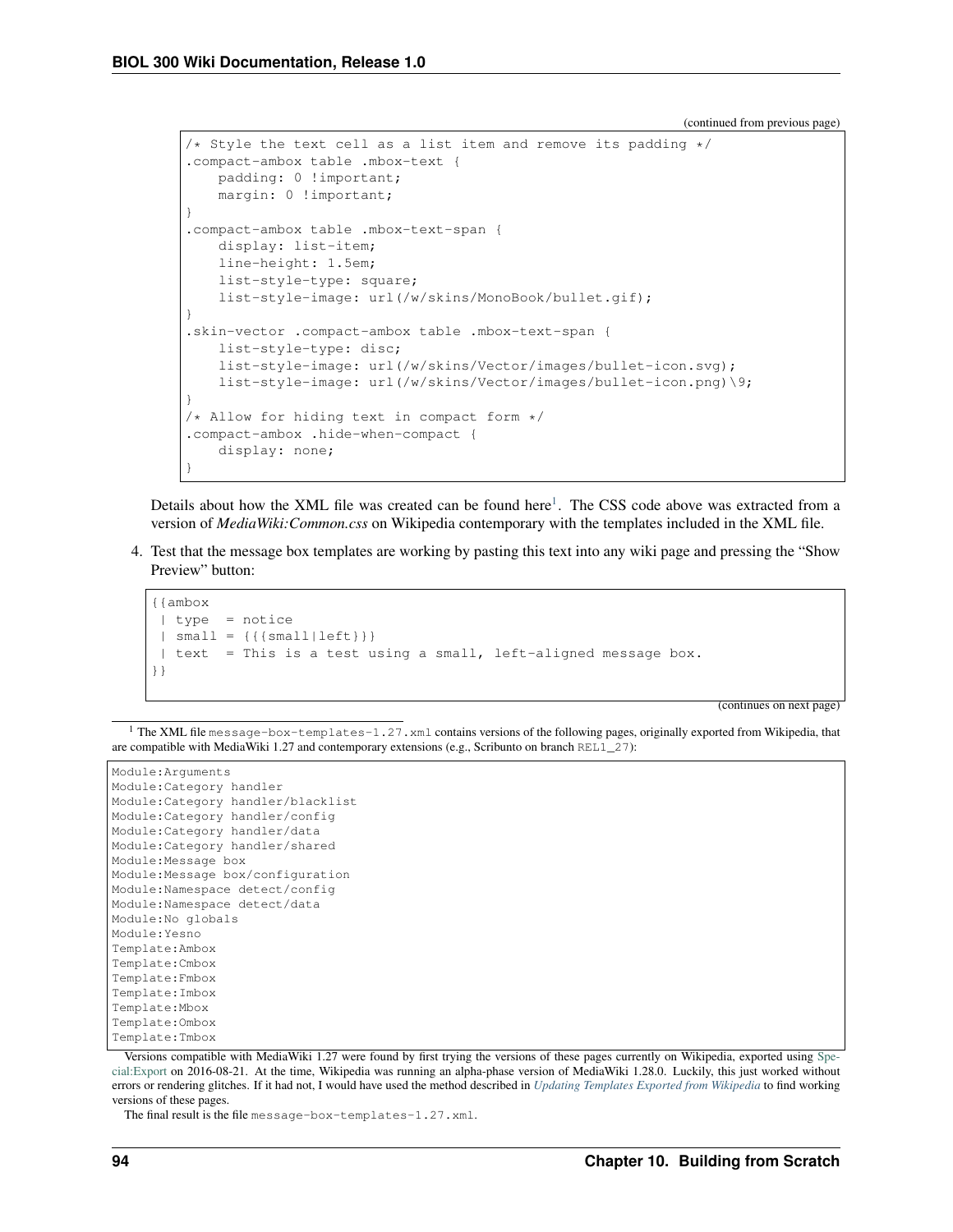```
{{ambox
| type = content
| text = This is a test using a large, centered message box. It even has an
˓→exclamation point!
}}
{{ambox
| type = speedy
| text = Danger, Will Robinson!
}}
```
The boxes that appear should be colored blue, orange, and red sequentially, with circle-"i", circle-"!", and triangle-"!" icons (perform a hard refresh in your browser if you do not see the boxes).

If this test is successful, you can press "Cancel" instead of "Save page" to avoid saving the test code.

Todo: Add screenshots showing what the message box test result should look like.

5. Shut down the virtual machine:

sudo shutdown -h now

6. Using VirtualBox, take a snapshot of the current state of the virtual machine. Name it "Message box templates installed".

# **10.9 Install License Templates**

Copyright licenses can be assigned to files when they are uploaded to the wiki. Note that *[Install Message Box Tem](#page-89-0)[plates](#page-89-0)* is a prerequisite for the license templates.

1. Start the virtual machine and log in:

```
ssh -p 8015 hjc@dynamicshjc.case.edu
```
2. Check for and install system updates on the virtual machine:

```
sudo apt-get update
sudo apt-get dist-upgrade
sudo apt-get autoremove
```
3. Install the [license templates.](https://www.mediawiki.org/wiki/Project:File_copyright_tags) License templates are selected for each file at time of upload.

To install the license templates, first download this XML file (license-templates-1.27.xml), and import it into the wiki using [Special:Import](https://dynamicshjc.case.edu:8014/wiki/Special:Import) (choose "Import to default locations").

Complete the installation by editing these wiki pages and filling them with the following:

• [MediaWiki:Wm-license-cc-zero-text](https://dynamicshjc.case.edu:8014/wiki/MediaWiki:Wm-license-cc-zero-text)

```
This file is made available under the [[wikipedia:Creative Commons|Creative,
˓→Commons]] [//creativecommons.org/publicdomain/zero/1.0/deed.en CC0 1.0
˓→Universal Public Domain Dedication].
```
• [MediaWiki:Wm-license-cc-zero-explanation](https://dynamicshjc.case.edu:8014/wiki/MediaWiki:Wm-license-cc-zero-explanation)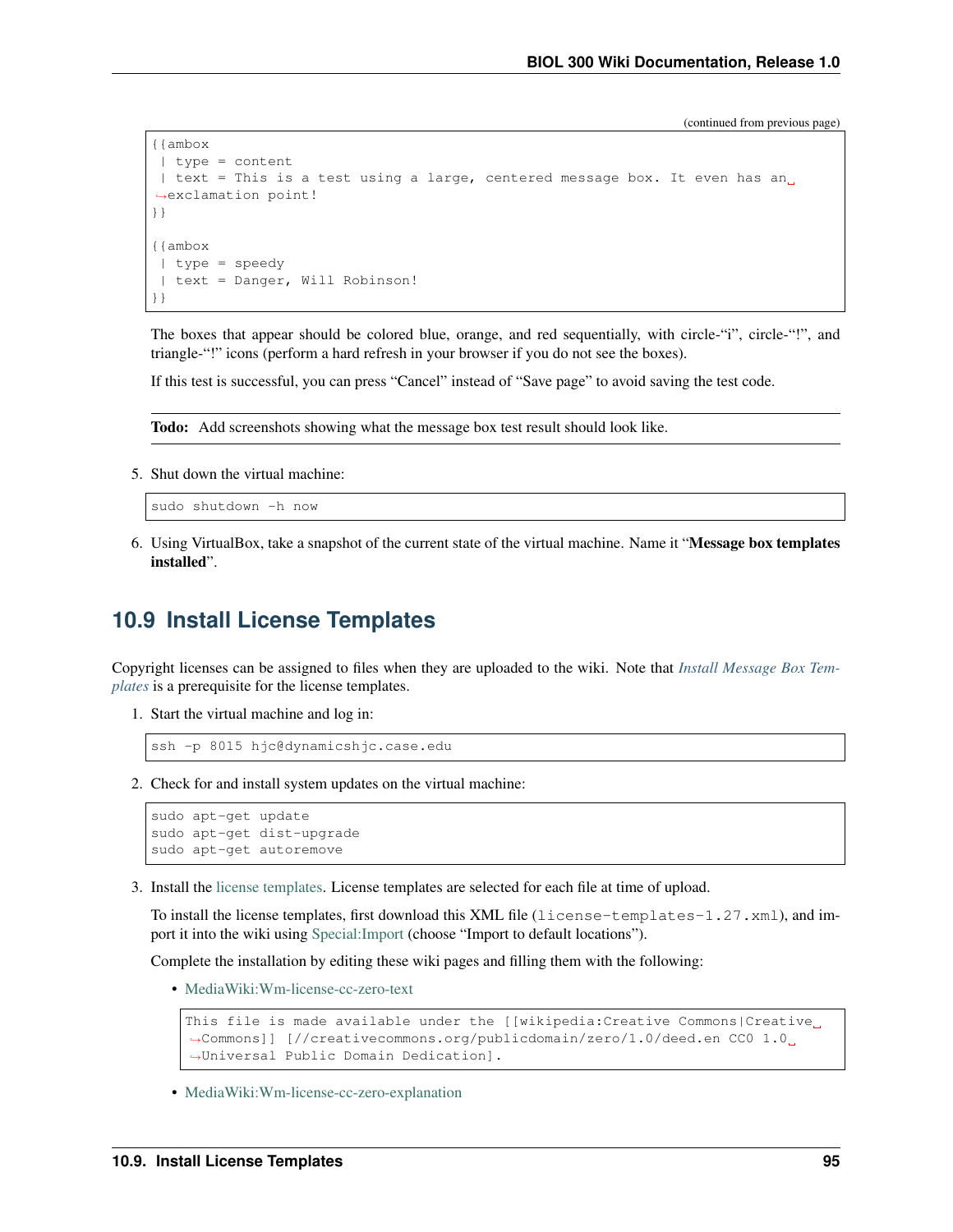The person who associated a work with this deed has dedicated the work to the  $\rightarrow$ [[wikipedia:public domain|public domain]] by waiving all of his or her. →rights to the work worldwide under copyright law, including all related and →neighboring rights, to the extent allowed by law. You can copy, modify,  $\rightarrow$ distribute and perform the work, even for commercial purposes, all without. ˓<sup>→</sup>asking permission.

Details about how the XML file was created can be found here<sup>[1](#page-99-0)</sup>. The two *MediaWiki* pages listed above had to be manually filled because they would not export from Wikipedia properly.

- 4. Test that the license templates are working by visiting [Special:Upload,](https://dynamicshjc.case.edu:8014/wiki/Special:Upload) selecting each license from the dropdown menu one at a time, and inspecting the message boxes that appear. If the licenses look alright, there are no script errors, and there are no red links, then the license templates are working properly.
- 5. Shut down the virtual machine:

sudo shutdown -h now

6. Using VirtualBox, take a snapshot of the current state of the virtual machine. Name it "License templates installed".

<span id="page-99-0"></span><sup>1</sup> The XML file license-templates-1.27.xml contains versions of the following pages, originally exported from Wikipedia, that are compatible with MediaWiki 1.27 and contemporary extensions (e.g., Scribunto on branch REL1\_27):

```
MediaWiki:Licenses
Module:Math
Template:Category handler
Template:Cc-by-4.0
Template:Cc-by-sa-4.0
Template:Cc-by-sa-4.0,3.0,2.5,2.0,1.0
Template:Cc-zero
Template:Center
Template:File other
Template:Free media
Template:GFDL
Template:Image other
Template:ImageNoteControl
Template:Lang
Template:License migration
Template:License migration announcement
Template:Max
Template:PD-art
Template:PD-old
Template:PD-old-100
Template:PD-US
Template:PD-USGov
Template:R from move
Template:Self
Template:Template other
```
Versions compatible with MediaWiki 1.27 were found by first trying the versions of these pages currently on Wikipedia, exported using [Spe](http://en.wikipedia.org/wiki/Special:Export)[cial:Export](http://en.wikipedia.org/wiki/Special:Export) on 2016-08-21. At the time, Wikipedia was running an alpha-phase version of MediaWiki 1.28.0. Luckily, this just worked without errors or rendering glitches. If it had not, I would have used the method described in *[Updating Templates Exported from Wikipedia](#page-182-0)* to find working versions of these pages.

I then made some modifications. On Wikipedia, the list of licenses is quite long and includes many that will not be useful to our students. To remove these, in the XML file I deleted several lines from *MediaWiki:Licenses*.

Finally, to eliminate the red links that would otherwise appear in some licenses, I manually edited the XML contents of many templates. Specifically, wherever there would be a red link, I added the interwiki prefix wikipedia:. For example, [[Creative Commons]] appears several times across a few templates. I replaced each instance with [[wikipedia:Creative Commons|Creative Commons]].

The final result is the file license-templates-1.27.xml.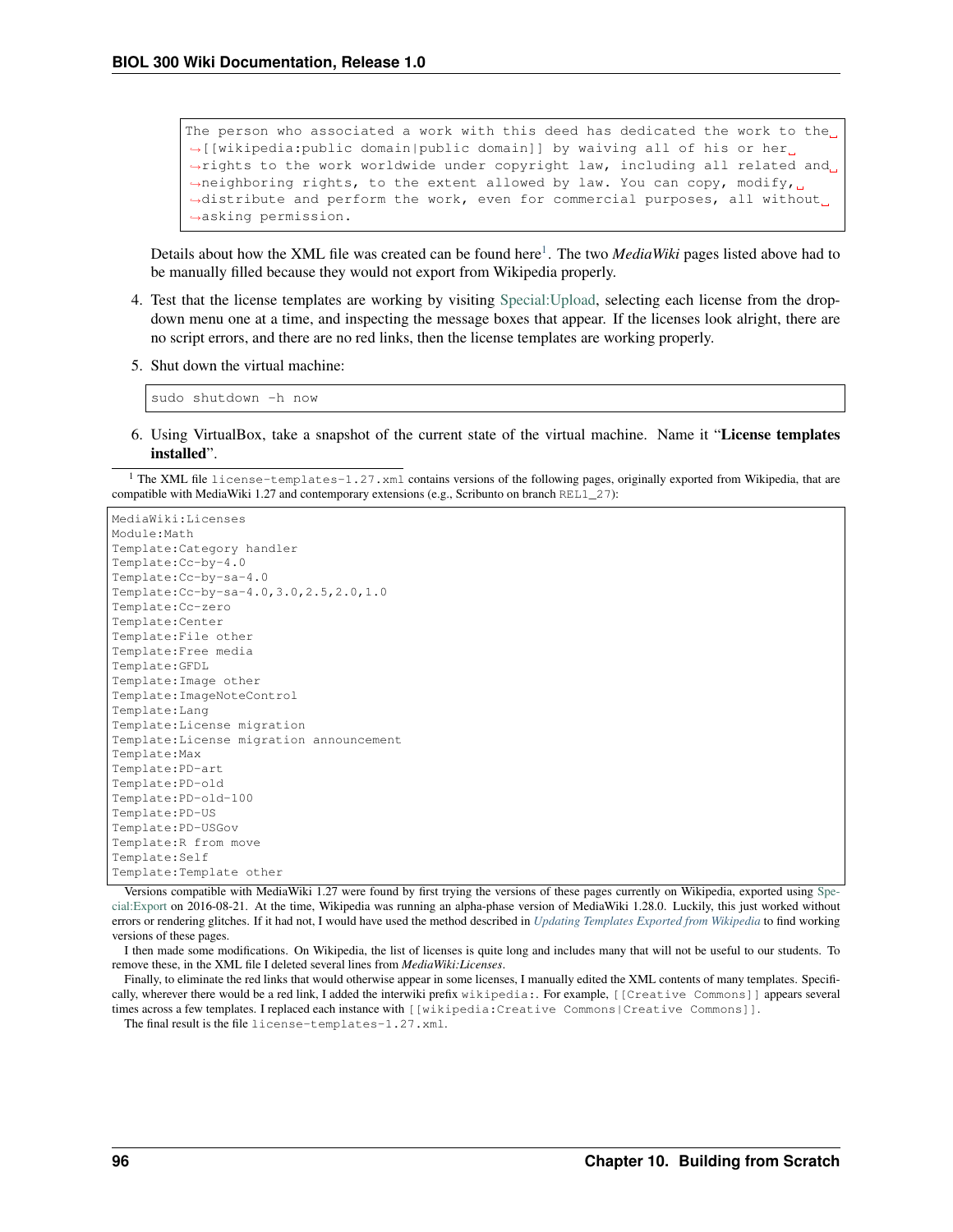## **10.10 Customize the Wiki**

1. Start the virtual machine and log in:

```
ssh -p 8015 hjc@dynamicshjc.case.edu
```
2. Check for and install system updates on the virtual machine:

```
sudo apt-get update
sudo apt-get dist-upgrade
sudo apt-get autoremove
```
3. Change the name of the front page of the wiki. Move the existing [Main Page](https://dynamicshjc.case.edu:8014/wiki/Main_Page?redirect=no) to *Course syllabus* (capital "C", lowercase "s") and check "Leave a redirect behind" (the Move button is located near the top-right of the page, next to "View history").

Next, delete the moved page (now called *Course syllabus*) so that last year's version of the page will import properly.

Finally, edit the following page to make clicking on the wiki logo direct the user to the right place. Replace its contents with the following:

• [MediaWiki:Mainpage](https://dynamicshjc.case.edu:8014/wiki/MediaWiki:Mainpage)

Course syllabus

- 4. Modify the navigation sidebar. Edit the following page, and replace its contents with the following:
	- [MediaWiki:Sidebar](https://dynamicshjc.case.edu:8014/wiki/MediaWiki:Sidebar)

```
* navigation
** Course syllabus|Course syllabus
** Course policies|Course policies
** Special:Grades|Course grades
** Student list|Student list
** recentchanges-url|recentchanges
** randompage-url|randompage
** Help:Editing|help
* SEARCH
* TOOLBOX
* LANGUAGES
```
- 5. Add a reminder for students to the file upload form to include CWRU IDs in filenames. Edit the following page, and append the following:
	- [MediaWiki:Uploadtext](https://dynamicshjc.case.edu:8014/wiki/MediaWiki:Uploadtext)

```
<font color="red">'''''Please prefix all your filenames with your CWRU ID!''''
˓→'</font>
```
- 6. Add a reminder for students to the WikiEditor dialog box to include CWRU IDs and file extensions in filenames. Edit the following page, and replace its contents with the following:
	- [MediaWiki:Wikieditor-toolbar-file-target](https://dynamicshjc.case.edu:8014/wiki/MediaWiki:Wikieditor-toolbar-file-target)

```
Filename: (PLEASE INCLUDE YOUR CWRU ID AND THE FILE EXTENSION!)
```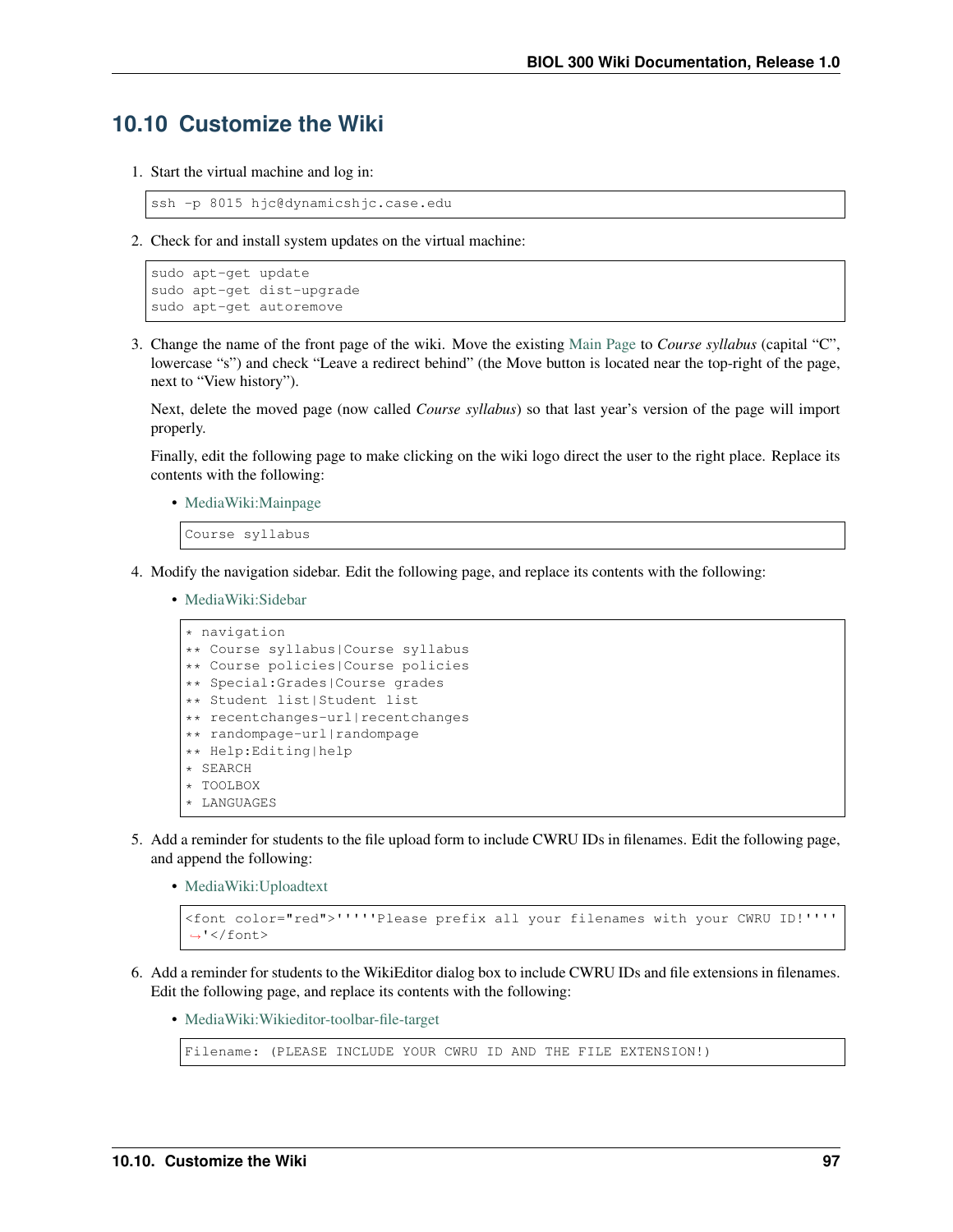Todo: Add a similar message about prefixing uploaded file names with a student's user name to VisualEditor.

- 7. Add custom styling. Edit the following page, and append the following:
	- [MediaWiki:Common.css](https://dynamicshjc.case.edu:8014/wiki/MediaWiki:Common.css)

```
/**********************************************
          CUSTOM BIOL 300 WIKI STYLES
**********************************************/
table.course-info {
   float: right;
   border: 1px solid #aaa;
   width:300px;
   text-align: center;
   border-collapse: collapse;
}
table.course-info caption {
   background: #2c659c;
   color: #fff;
   font-weight: bold;
}
table.course-info th {
   background: #dcdcdc;
}
div.course-example {
   background: #f9f9f9;
   border: 1px solid #ddd;
   padding: 1em;
   margin-top: 8px;
}
```
- 8. Create the term paper benchmark template. Edit the following page, and fill it with the following:
	- [Template:Termpaper](https://dynamicshjc.case.edu:8014/wiki/Template:Termpaper)

```
'''{{#if: {{{1|}}} | [[User:{{{1}}}]]'s | My}} Term Paper Benchmarks'''
* [[{{#if: {{{1|}}} | User:{{{1}}}}}/Term Paper Proposal | Term Paper
˓→Proposal]]. Due ? at 12:45 PM.
* [[{{#if: {{{1|}}} | User:{{{1}}}}}/Model Plan | Model Plan]]. Due ? at
\rightarrow12:45 PM.
* [[{{#if: {{{1|}}} | User:{{{1}}}}}/Benchmark I: Introduction | Benchmark I:
˓→Introduction]]. Due ? at 12:45 PM.
* [[{\{+ \text{if}: \{\{1\}\}\}\}\ ] | User:{\{\{1\}\}\}\}/Benchmark II: Model Description |
˓→Benchmark II: Model Description]]. Due ? at 12:45 PM.
* [[{{#if: {{{1|}}} | User:{{{1}}}}}/Benchmark III: Results | Benchmark III:
˓→Results]]. Due ? at 12:45 PM.
* [[{{#if: {{{1|}}} | User:{{{1}}}}}/Benchmark IV: Discussion | Benchmark IV:
˓→Discussion]]. Due ? at 12:45 PM.
* [[{{#if: {{{1|}}} | User:{{{1}}}}}/Final Term Paper | Final Term Paper]].
 ˓→Due ? at 5 PM. (continues on next page)
```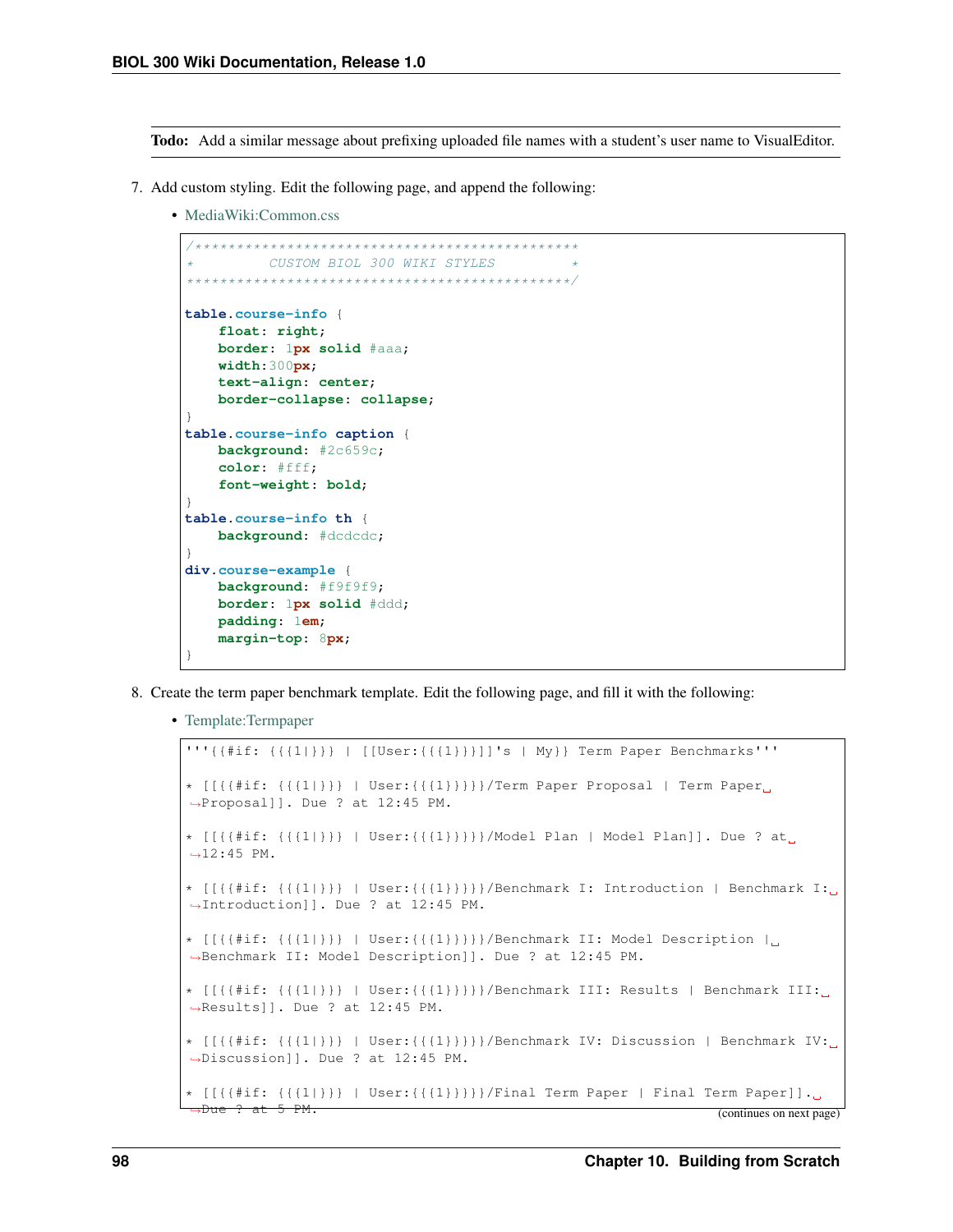```
<noinclude>
<hr>
'''Arguments'''
# ''Username'' (optional): Links are created as subpages to this user's page.
˓→Defaults to using the current page as parent to linked subpages if omitted.
˓→Also replaces "My Term Paper Benchmarks" with "<nowiki>[[User:<username>]]</
˓→nowiki>'s Term Paper Benchmarks".
</noinclude>
```
- 9. Create a template for student user pages. Edit the following page, and fill it with the following:
	- [MediaWiki:NewArticleTemplate/User](https://dynamicshjc.case.edu:8014/wiki/MediaWiki:NewArticleTemplate/User)

```
{{termpaper}}
< 1 - -ATTENTION: DO NOT MAKE ANY CHANGES TO THIS PAGE!
   PRESS THE SAVE BUTTON BELOW, AND YOUR PERSONAL TERM
   PAPER TEMPLATE WILL BE CREATED. YOU SHOULD USE THE
   LINKS THAT APPEAR THERE FOR SAVING YOUR WORK.
-->
```
Todo: Consider what should be done about the User namespace template if I can't get VisualEditor to work with NewArticleTemplate.

- 10. Create a blank template for term paper benchmarks. Create the page [Medi](https://dynamicshjc.case.edu:8014/wiki/MediaWiki:NewArticleTemplate/User/Subpage)[aWiki:NewArticleTemplate/User/Subpage](https://dynamicshjc.case.edu:8014/wiki/MediaWiki:NewArticleTemplate/User/Subpage) and leave it blank (you will first need to place some initial content on the page and save for it to be created, and then delete that content and save again).
- 11. Create templates for instructor and student comments. Edit the following page, and fill it with the following:
	- [MediaWiki:NewArticleTemplate/User Talk](https://dynamicshjc.case.edu:8014/wiki/MediaWiki:NewArticleTemplate/User_Talk)

```
== Student Comments ==
== Instructor Comments ==
```
- 12. Hide the "Category: Articles using small message boxes" message that appears at the bottom of some pages. Edit the following page and fill it with the following:
	- [Category:Articles using small message boxes](https://dynamicshjc.case.edu:8014/wiki/Category:Articles_using_small_message_boxes)

\_\_HIDDENCAT\_\_

13. Shut down the virtual machine:

```
sudo shutdown -h now
```
14. Using VirtualBox, take a snapshot of the current state of the virtual machine. Name it "Wiki customization complete".

## **10.11 Copy Old Wiki Contents**

1. Start biol300\_2017 and log in: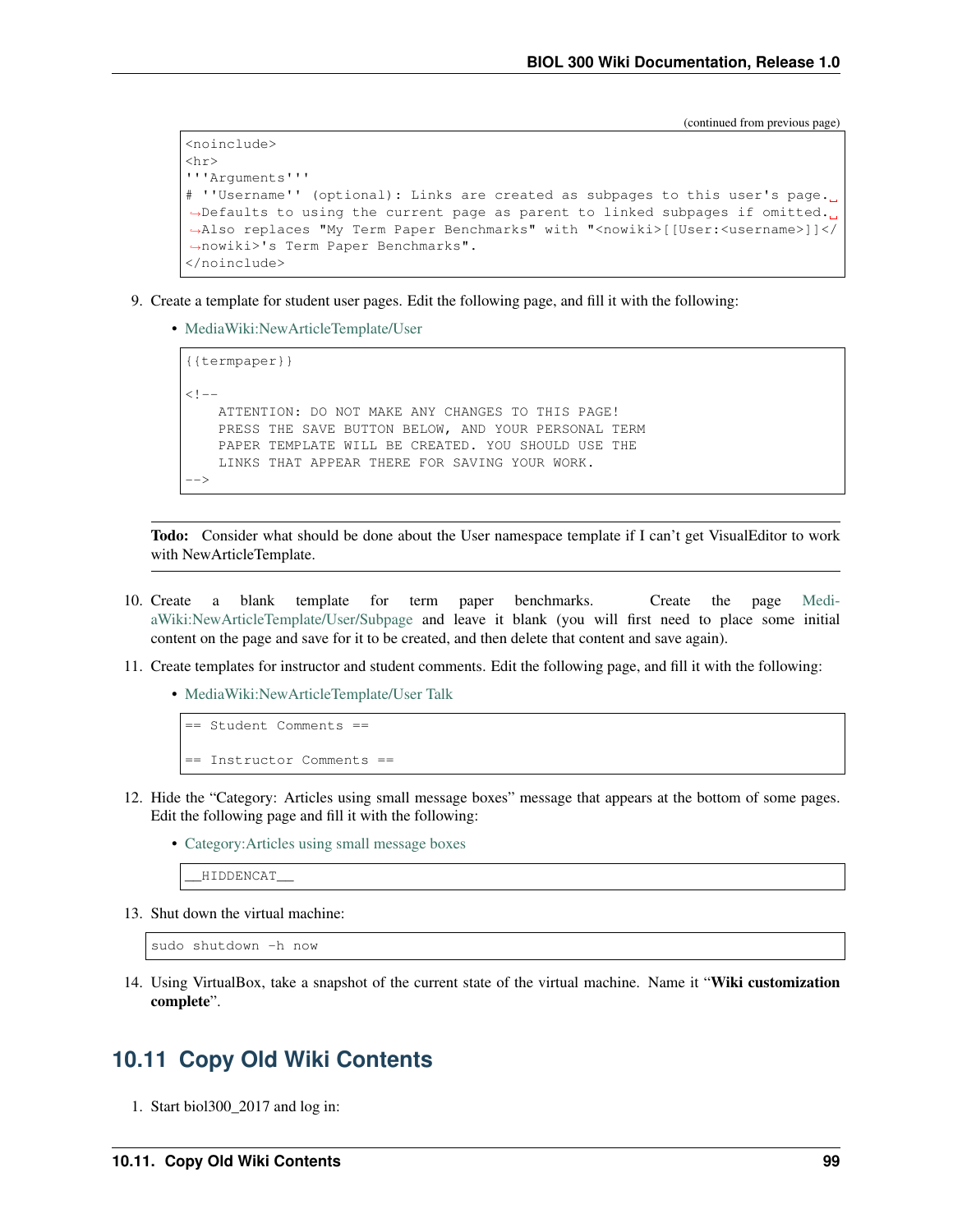ssh -p 8015 hjc@dynamicshjc.case.edu

2. Check for and install system updates on the virtual machine:

```
sudo apt-get update
sudo apt-get dist-upgrade
sudo apt-get autoremove
```
- 3. Start the old (2016) virtual machine if it is not already running.
- 4. Export the policy and unit pages from last year's wiki. You may have decided after last spring's semester ended to make some changes to these pages on either the live wiki (biol300.case.edu) or the development wiki (biol300dev.case.edu). To determine where the latest changes can be found, visit these pages to view the latest edits on each wiki:
	- [Live wiki recent changes](https://biol300.case.edu/w/index.php?title=Special:RecentChanges&days=500&from=&limit=500)
	- [Dev wiki recent changes](https://biol300dev.case.edu/w/index.php?title=Special:RecentChanges&days=500&from=&limit=500)

If you made changes in parallel to both wikis that you want to keep, you may need to manually propogate some of those edits.

After determining where you should export pages from, visit *Special: Export* on that wiki [\(live wiki](https://biol300.case.edu/wiki/Special:Export) I [dev wiki\)](https://biol300dev.case.edu/wiki/Special:Export). Select these options,

- Check "Include only the current revision, not the full history"
- Do NOT check "Include templates"
- Check "Save as file"

and paste the names of the following pages into the text field:

BIOL 300 Wiki pages to export

```
Course policies
   Class attendance
   Team evaluations
   Concepts and attitudes surveys
   Problem benchmarks
   Comments on other students' term paper benchmarks
   Term Paper Template
   Model Plan
       Exemplary Model Plan
   Selecting a published model to reproduce
    Term paper proposal
       Exemplary Term Paper Proposal 1
       Exemplary Term Paper Proposal 2
   Benchmark I: Introduction
       Exemplary Introduction Draft 1
       Exemplary Introduction Draft 2
       Exemplary Introduction Draft 3
       Exemplary Introduction Draft 4
       Exemplary Introduction Draft 5
   Benchmark II: Model Description
       Exemplary Model Description Draft 1
       Exemplary Model Description Draft 2
       Exemplary Model Description Draft 3
       Exemplary Model Description Draft 4
       Exemplary Model Description Draft 5
```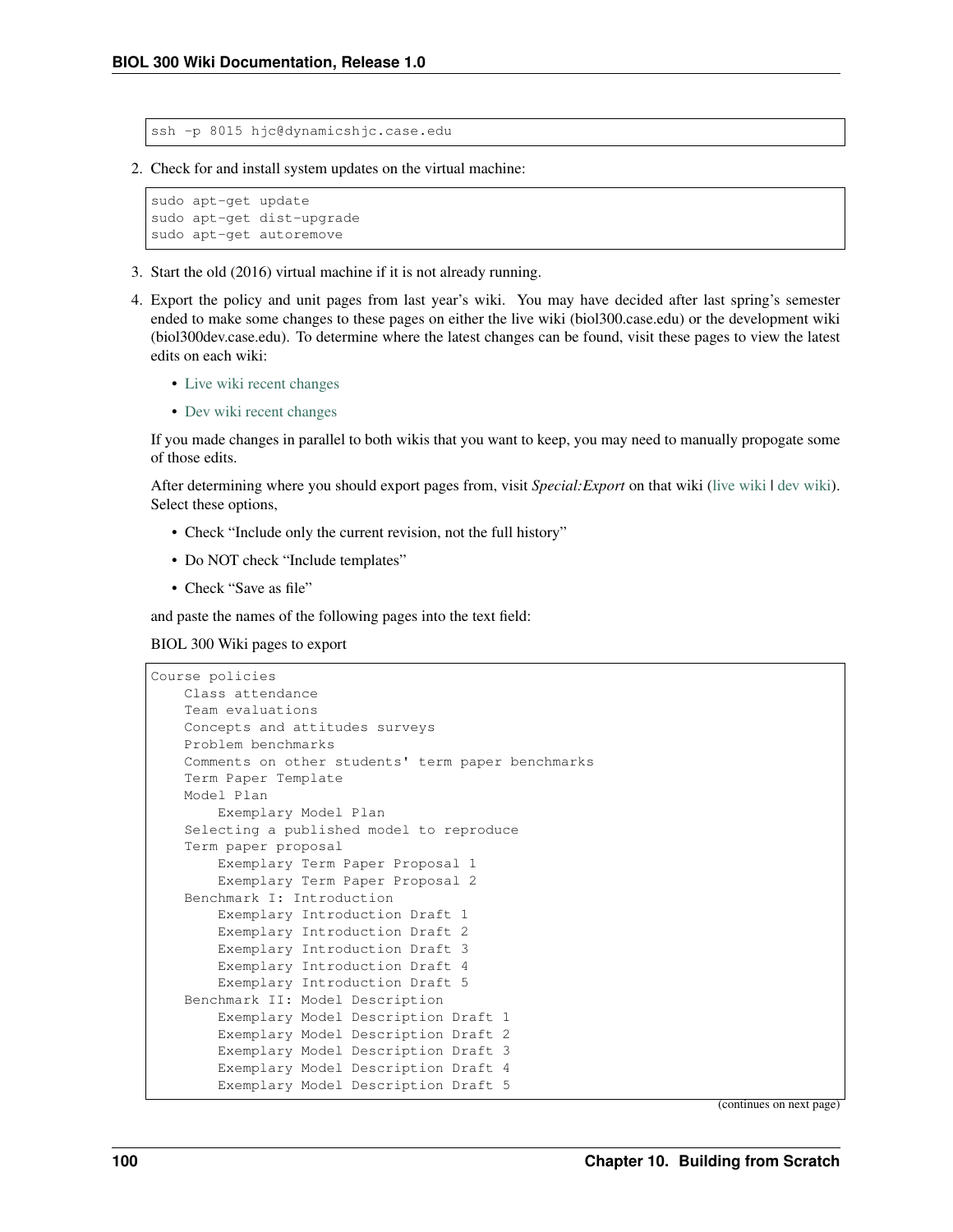```
Benchmark III: Results
       Exemplary Results Draft 1
       Exemplary Results Draft 2
       Exemplary Results Draft 3
       Exemplary Results Draft 4
       Exemplary Results Draft 5
    Benchmark IV: Discussion
       Exemplary Discussion Draft 1
        Exemplary Discussion Draft 2
       Exemplary Discussion Draft 3
       Exemplary Discussion Draft 4
       Exemplary Discussion Draft 5
   Term paper
       Exemplary Final Term Paper 1
       Exemplary Final Term Paper 2
       Exemplary Final Term Paper 3
       Exemplary Final Term Paper 4
       Exemplary Final Term Paper 5
       Exemplary Final Term Paper 6
    Student Presentations
       Presentation Guidelines
   Rationale for modeling and modeling tools
   Plagiarism
   Don't Cheat
   The rules apply to everyone, including you
Course syllabus
   List of Discussion benchmarks
   List of final term papers
Student list
Help:Editing
BIOL 300 Wiki:Copyrights
Template:Instructor links
User:Hjc
User:Jpg18
Sandbox
Wiki Todo list
Hjc Todo list
```
Export the pages and save the XML file when given the option.

- 5. On the 2017 virtual machine, visit [Special:Import](https://dynamicshjc.case.edu:8014/wiki/Special:Import) and upload the XML file obtained from the 2016 wiki (choose "Import to default locations").
- 6. Since it is possible that the list above is incomplete, visit [Special:WantedPages](https://dynamicshjc.case.edu:8014/w/index.php?title=Special:WantedPages&limit=500&offset=0) to determine which pages are still missing.

There will be several missing pages related to the class that should be ignored. These are the pages begining with the slash ("f") character, such as */Model Plan*. These appear in the list because the *Template:Termpaper* page uses relative links for the term paper benchmanks.

If necessary, repeat steps 4-5 until no relevant pages are missing.

- 7. The following pages need to be updated with new dates, personnel, office hours times, etc., or out-dated contents need to be cleared:
	- [Course syllabus](https://dynamicshjc.case.edu:8014/wiki/Course_syllabus)
	- [Course policies](https://dynamicshjc.case.edu:8014/wiki/Course_policies)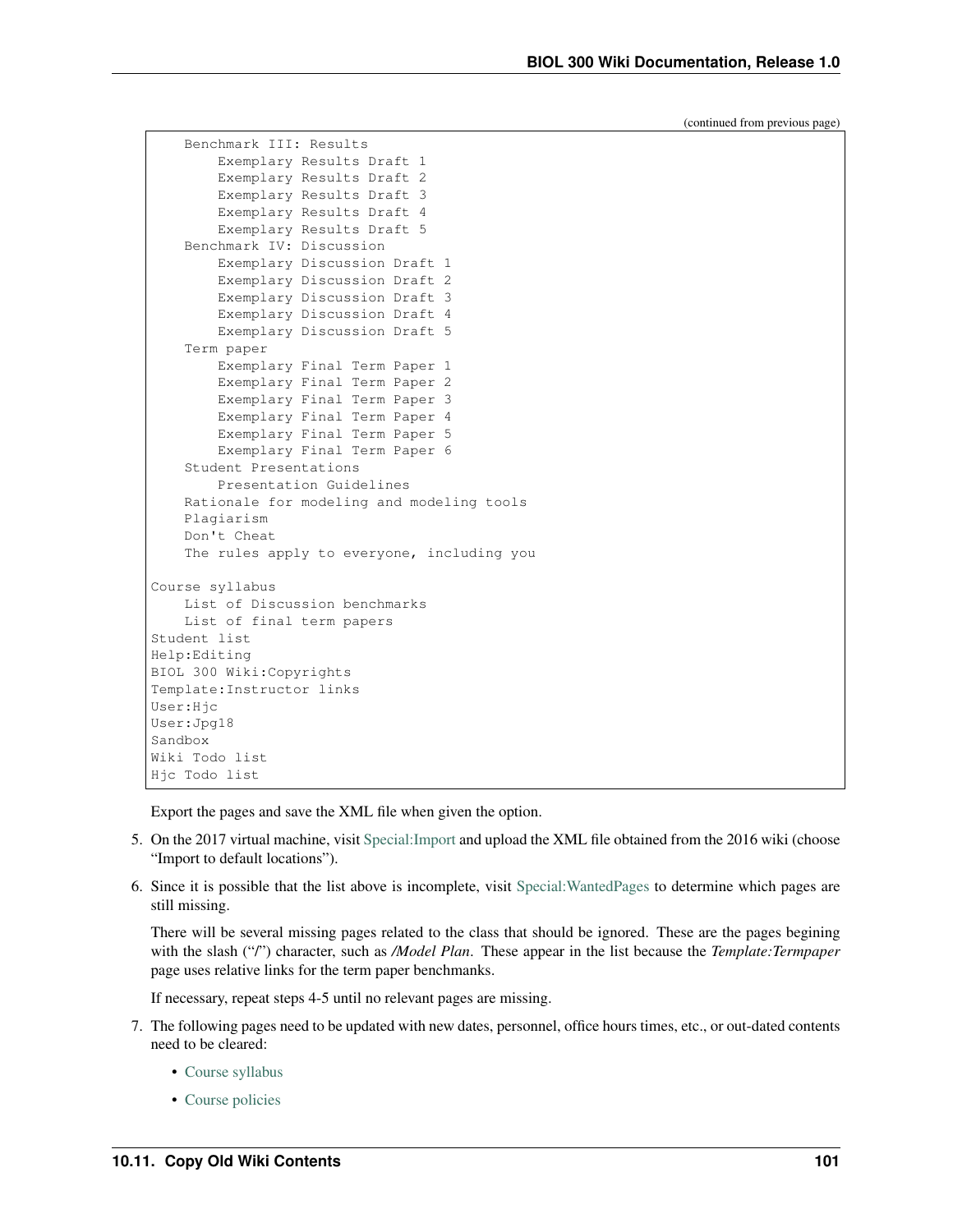- [Student list](https://dynamicshjc.case.edu:8014/wiki/Student_list)
- [Student Presentations](https://dynamicshjc.case.edu:8014/wiki/Student_Presentations)
- [Template:Termpaper](https://dynamicshjc.case.edu:8014/wiki/Template:Termpaper)
- 8. If you'd like to add or remove term paper benchmark exemplars, now is a good time to do so. If you remove any, be sure to also delete associated files and images from the "Files to Import" directory.

Todo: The "Files to Import" directory is now hosted online. Add instructions for modifying it.

9. On the virtual machine, download and then import into the wiki a collection of images and files. This includes the wiki logo, favicon, and figures from benchmark exemplars:

```
wget -P ~ https://biol-300-wiki-docs.readthedocs.io/en/latest/_downloads/BIOL-300-
˓→Files-to-Import.tar.bz2
tar -xjf ~/BIOL-300-Files-to-Import.tar.bz2 -C ~
php /var/www/mediawiki/maintenance/importImages.php --user=Hjc ~/BIOL-300-Files-
˓→to-Import
sudo apache2ctl restart
rm -rf ~/BIOL-300-Files-to-Import*
```
If you'd like to view the collection of files, you can download it to your personal machine here: BIOL-300-Files-to-Import.tar.bz2

10.

Todo: Update this step with instructions for adding files to the online "BIOL-300-Files-to-Import.tar.bz2" archive, and move the fetch\_wiki\_files.sh script to an external file in the docs source.

Visit [Special:WantedFiles](https://dynamicshjc.case.edu:8014/w/index.php?title=Special:WantedFiles&limit=500&offset=0) to determine which files are still missing. Files on this list that are struckthrough are provided through [Wikimedia Commons](https://commons.wikimedia.org/wiki/Commons:Welcome) and can be ignored.

If there are only a few files missing, download them individually from the old wiki, add them to the "Files to Import" directory, and upload them manually.

If there are many files missing (which is likely to happen if you added a new exemplar), you can use the following script to download them from the old wiki in a batch.

On your personal machine, create the file

vim fetch\_wiki\_files.sh

and fill it with the following:

fetch\_wiki\_files.sh

#!/bin/bash

```
# This script should be run with a single argument: the path to a file
# containing the names of the files to be downloaded from the wiki,
# each on its own line and written in the form "File: NAME. EXTENSION".
INPUT="$1"
if [ ! -e "$INPUT" ]; then
    echo "File \"$INPUT\" not found!"
    exit 1
fi
# MediaWiki provides an API for querying the server. We will use it
```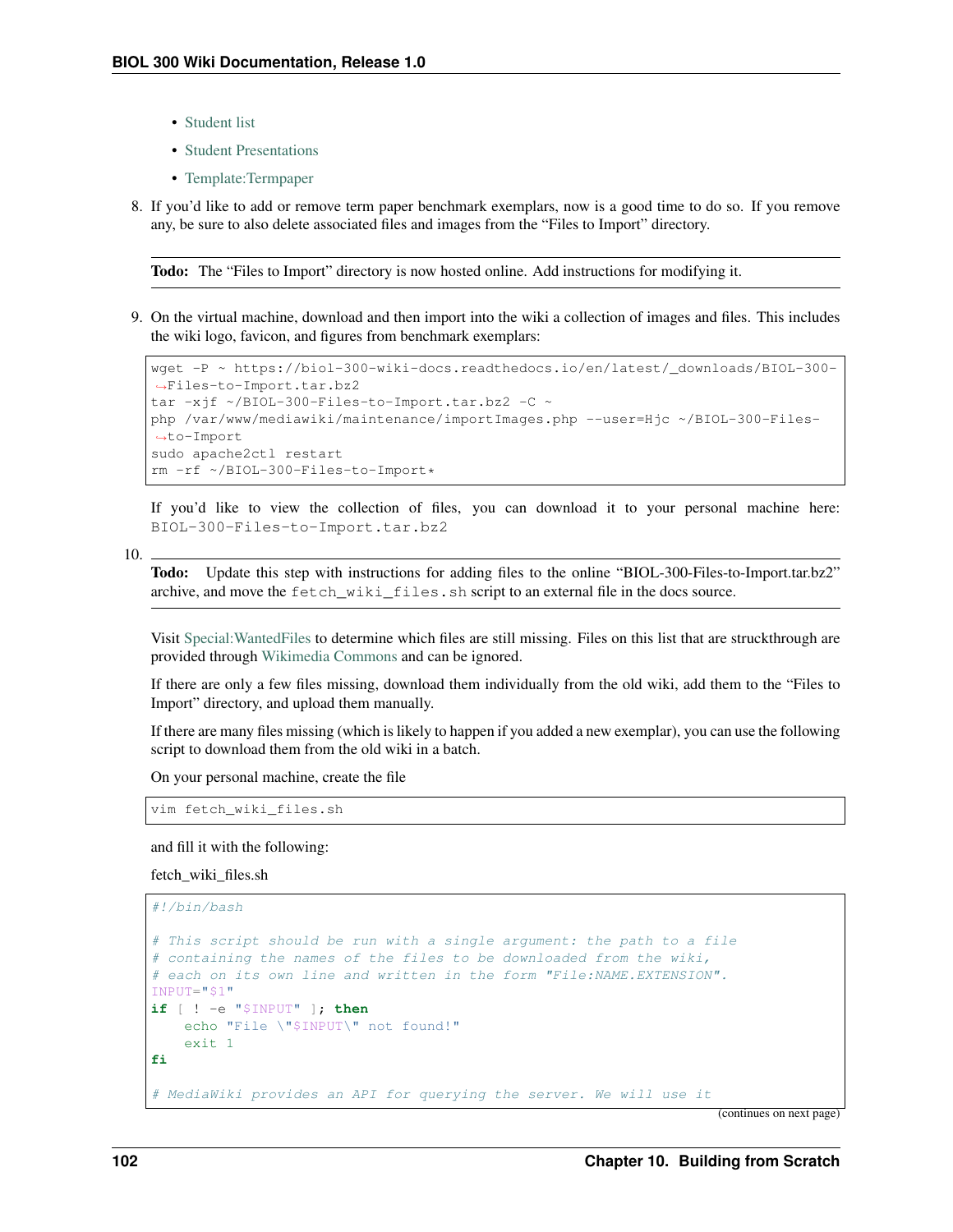```
# to determine the URLs for directly downloading each file.
WIKIAPI=https://biol300.case.edu/w/api.php
# The result of our MediaWiki API query will be provided in JSON and
# will contain some unnecessary meta data. We will use this Python
# script to parse the query result. It specifically extracts only the
# URLs for directly downloading each file.
SCRIPT="
import sys, json
data = json.loads(sys.stdin.read())['query']['pages']
for page in data.values():
   if 'invalid' not in page and 'missing' not in page:
       print page['imageinfo'][0]['url']
"
# Create the directory where downloaded files will be saved
DIR=downloaded_wiki_files
mkdir -p $DIR
# While iterating through the input line-by-line...
while read FILENAME; do
   if [ "$FILENAME" ]; then
        echo -n "Downloading \"$FILENAME\" ... "
        # ... query the server for a direct URL to the file ...
        JSON=`curl -s -d "action=query&format=json&prop=imageinfo&iiprop=url&
˓→titles=$FILENAME" $WIKIAPI`
        # ... parse the query result to obtain the naked URL ...
        URL='echo $JSON | python -c "$SCRIPT"`
        if [ "$URL" ];
        then
            # ... download the file
            cd $DIR
            curl -s -O $URL
            cd ..
            echo "success!"
        else
            echo "not found!"
        fi
    fi
done < "$INPUT"
```
Make the script executable:

chmod u+x fetch\_wiki\_files.sh

Copy the bulleted list of missing files found at [Special:WantedFiles](https://dynamicshjc.case.edu:8014/w/index.php?title=Special:WantedFiles&limit=500&offset=0) and paste them into this file:

vim wanted\_files\_list.txt

You can use this Vim command to clean up the list: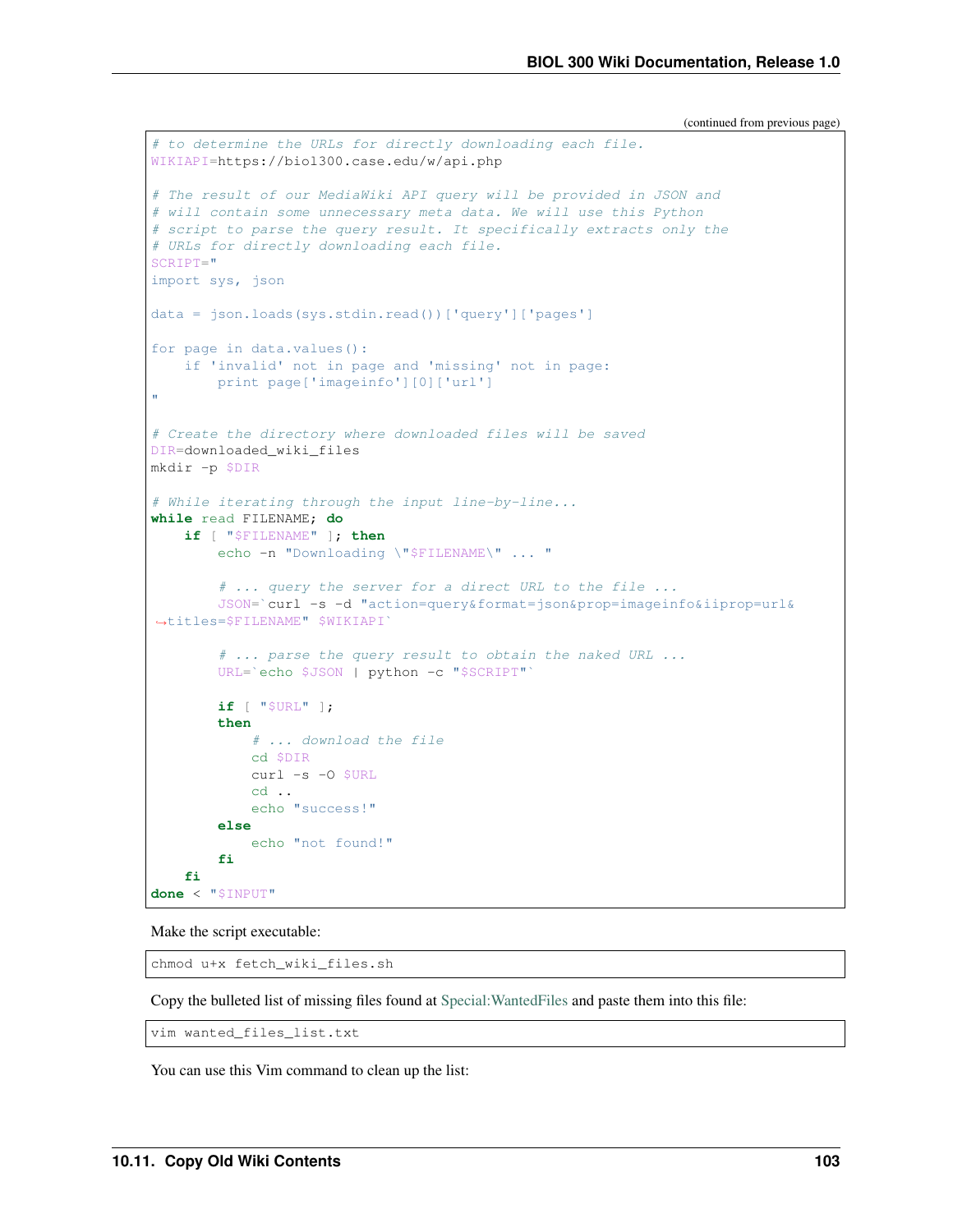:%s/^\s\*File:\(.\*\)\%u200f\%u200e (\d\* link[s]\*)\$/File:\1/q

Finally, execute the script to download all the files in the list:

./fetch\_wiki\_files.sh wanted\_files\_list.txt

The downloaded files will be saved in the downloaded\_wiki\_files directory. Copy these to the "Files to Import" directory and upload them to the new wiki manually or using the importImages.php script used in step 9.

11. Protect every image and media file currently on the wiki from vandalism. Access the database:

mysql -u root -p wikidb

Enter the <MySQL password> when prompted. Execute these SQL commands (the magic number 6 refers to the [File namespace\)](https://www.mediawiki.org/wiki/Manual:Namespace_constants):

```
INSERT IGNORE INTO page_restrictions (pr_page,pr_type,pr_level,pr_cascade,pr_
˓→expiry)
   SELECT p.page_id,'edit','sysop',0,'infinity' FROM page AS p WHERE p.page_
\rightarrownamespace=6;
INSERT IGNORE INTO page_restrictions (pr_page,pr_type,pr_level,pr_cascade,pr_
˓→expiry)
    SELECT p.page_id,'move','sysop',0,'infinity' FROM page AS p WHERE p.page_
\rightarrownamespace=6;
INSERT IGNORE INTO page_restrictions (pr_page,pr_type,pr_level,pr_cascade,pr_
˓→expiry)
    SELECT p.page_id,'upload','sysop',0,'infinity' FROM page AS p WHERE p.page_
˓→namespace=6;
```
Type exit to quit.

You do not need to protect any wiki pages because the Lockdown extension for MediaWiki does this for you!

12. Shut down the virtual machine:

sudo shutdown -h now

13. Using VirtualBox, take a snapshot of the current state of the virtual machine. Name it "2016 wiki contents migrated".

## **10.12 Create Django Survey Sessions**

Although the forms for the Django surveys are already in the Django database, dated instances of the surveys, called sessions, are not yet created.

1. Start biol300\_2017 and log in:

```
ssh -p 8015 hjc@dynamicshjc.case.edu
```
2. Check for and install system updates on the virtual machine:

```
sudo apt-get update
sudo apt-get dist-upgrade
sudo apt-get autoremove
```
3. Start biol300\_2016 if it is not already running.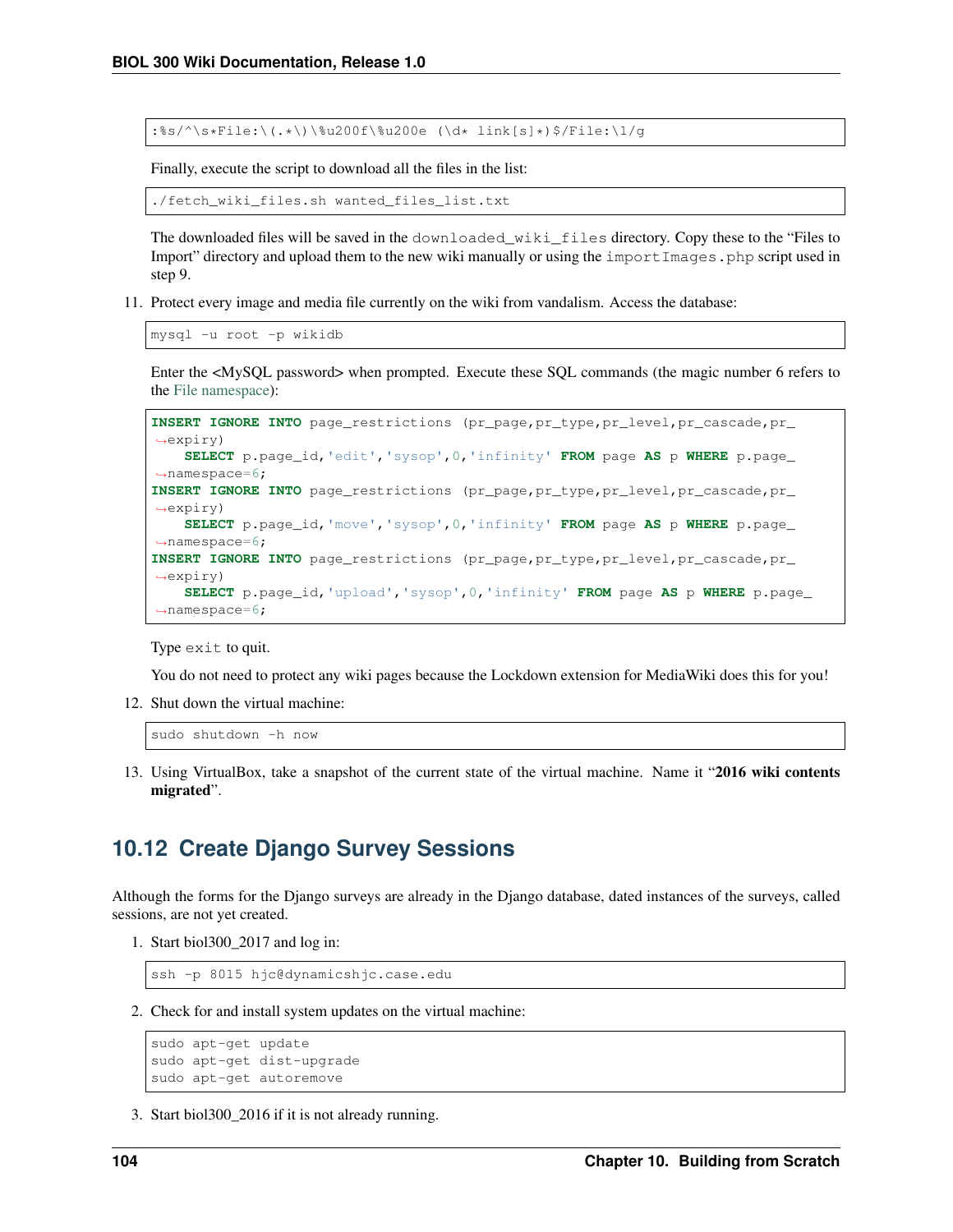4. Export the Django survey sessions from the previous year (you will be prompted three times for last year's BIOL 300 Wiki password):

```
ssh hjc@biol300.case.edu "/var/www/django/manage.py dumpdata survey.surveysession
˓→> ~/surveysessions_2016.json"
scp hjc@biol300.case.edu:surveysessions_2016.json ~/
ssh hjc@biol300.case.edu "rm ~/surveysessions_2016.json"
```
5. Import the survey sessions (note that this will delete any survey sessions that you have created manually, which would appear on [this admin page\)](https://dynamicshjc.case.edu:8014/django/admin/survey/surveysession/). The first command (sed) will do a search-and-replace on the year to make updating the dates in step 7 a little faster.

```
sed -i 's/2016/2017/g' ~/surveysessions_2016.json
/var/www/django/manage.py loaddata ~/surveysessions_2016.json
rm ~/surveysessions_2016.json
```
6. Close all the imported survey sessions so that students cannot begin accessing them:

```
echo "UPDATE survey_surveysession SET open=0;" | mysql -u root -p djangodb
```
Enter the <MySQL password> when prompted.

7. If you haven't done so already, update the dates on the syllabus:

[https://dynamicshjc.case.edu:8014/wiki/Course\\_syllabus](https://dynamicshjc.case.edu:8014/wiki/Course_syllabus)

- 8. Update the dates assigned to each survey session in the Django database. For each survey listed on the [syllabus,](https://dynamicshjc.case.edu:8014/wiki/Course_syllabus) click its link to navigate to the survey. From there, click the "Edit Survey" button. Change the survey date to match the new date listed on the syllabus, and then save the survey session. Do this for every survey on the syllabus.
- 9. Navigate to the Django admin page for managing all survey sessions:

<https://dynamicshjc.case.edu:8014/django/admin/survey/surveysession/>

Look over the list of sessions for any that still need to be updated. Fix these now.

- 10. Test the links to surveys found on the [Course syllabus](https://dynamicshjc.case.edu:8014/wiki/Course_syllabus) to make sure they point to the right sessions and that they have the correct dates.
- 11. Shut down the virtual machine:

sudo shutdown -h now

12. Using VirtualBox, take a snapshot of the current state of the virtual machine. Name it "Django survey sessions created".

#### **10.13 Create ScholasticGrading Assignments**

The ScholasticGrading MediaWiki extension must be populated with all the assignments for the entire semester.

1. Start biol300\_2017 and log in:

ssh -p 8015 hjc@dynamicshjc.case.edu

2. Check for and install system updates on the virtual machine: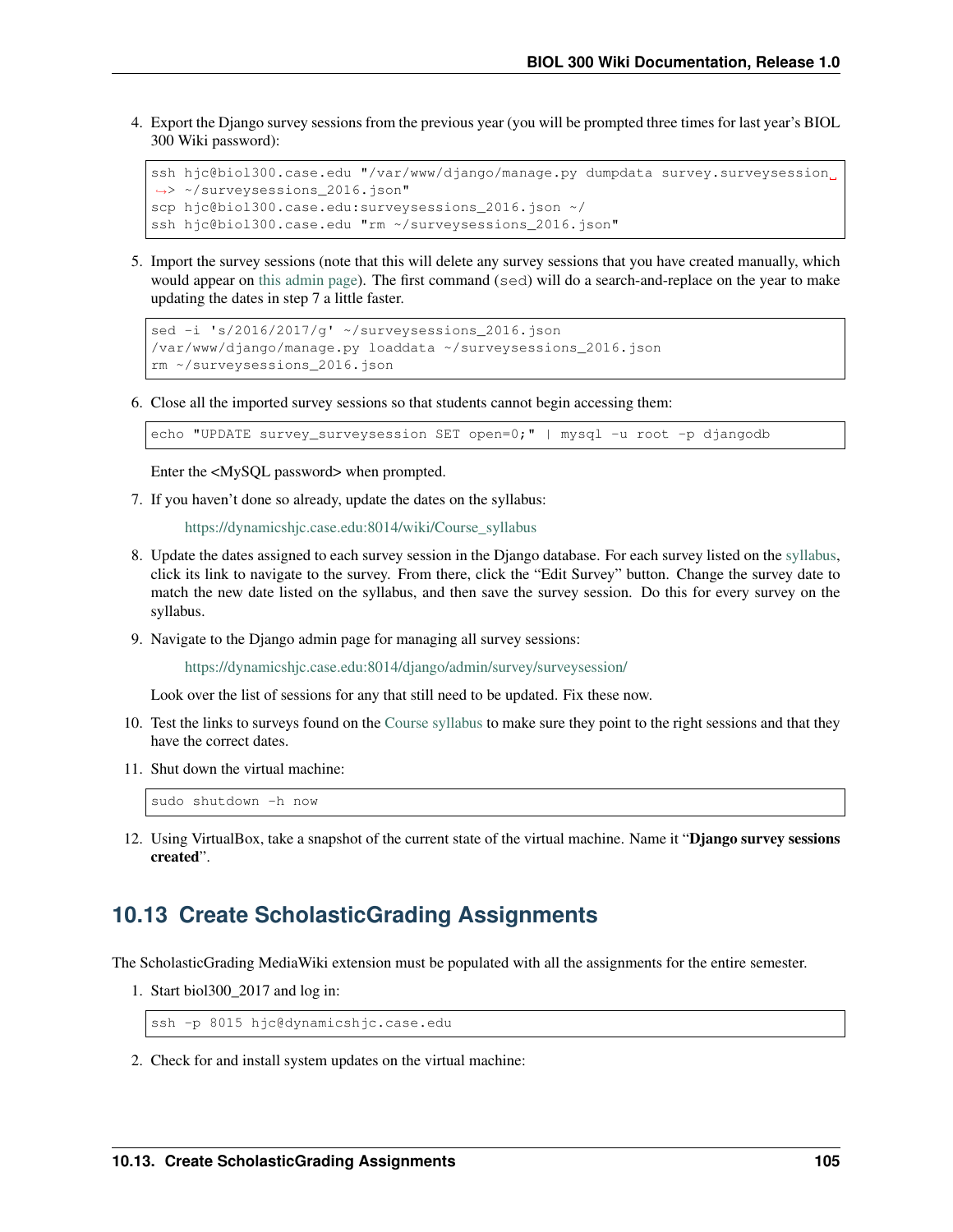```
sudo apt-get update
sudo apt-get dist-upgrade
sudo apt-get autoremove
```
- 3. Start biol300\_2016 if it is not already running.
- 4. If you haven't done so already, give yourself (and any other TAs) privileges to edit grades. Navigate to

<https://dynamicshjc.case.edu:8014/wiki/Special:UserRights>

and add each instructor to the "grader" group.

5. Export the ScholasticGrading student groups, assignments, and assignment-group-membership tables from the previous year (remember to add the MySQL password from last Spring to the first command, and note that you will be prompted three times for last year's BIOL 300 Wiki password):

```
ssh hjc@biol300.case.edu "mysqldump --user=root --password=<BIOL 300 Wiki 2016,
˓→MySQL password> -c biol300_wiki scholasticgrading_group scholasticgrading_
˓→assignment scholasticgrading_groupassignment > ~/scholasticgrading_2016.sql"
scp hjc@biol300.case.edu:scholasticgrading_2016.sql ~/
ssh hjc@biol300.case.edu "rm ~/scholasticgrading_2016.sql"
```
Todo: For exporting content from the 2016 wiki, the commands above are fine, but they should be revised for the future by using the wikidb database name.

6. Import the ScholasticGrading tables (note that this will delete any groups or assignments you have created manually, which would appear on the [Manage groups](https://dynamicshjc.case.edu:8014/w/index.php?title=Special:Grades&action=groups) page and the [Manage assignments](https://dynamicshjc.case.edu:8014/w/index.php?title=Special:Grades&action=assignments) page).

The first command (sed) will do a search-and-replace on the year to make updating the dates in the next step a little faster.

```
sed -i 's/2016/2017/g' ~/scholasticgrading_2016.sql
mysql -u root -p wikidb \langle \rangle -/scholasticgrading 2016.sql
rm ~/scholasticgrading_2016.sql
```
Enter the <MySQL password> when prompted.

7. Update the dates for each assignment. Navigate to the assignments management page,

<https://dynamicshjc.case.edu:8014/w/index.php?title=Special:Grades&action=assignments>

First, check that the point total (listed at the bottom of the page) is 100 for the "All students" group.

Next, for each assignment, determine the appropriate new date using the [syllabus](https://dynamicshjc.case.edu:8014/wiki/Course_syllabus) and update it. Remember to "Apply changes" often so you don't lose work!

8. To see what the assignment list looks like to a student, navigate to the groups management page,

<https://dynamicshjc.case.edu:8014/w/index.php?title=Special:Grades&action=groups>

Add yourself to the "All students" group and press "Apply changes". Next, navigate to the "View all user scores" page,

<https://dynamicshjc.case.edu:8014/w/index.php?title=Special:Grades&action=viewalluserscores>

You should see the complete list of assignments under your name, along with the racetrack. Look this over to see if everything looks correct. All the runners should be all the way on the left. Once you are done, remove yourself from the "All students" group.

9. Shut down the virtual machine: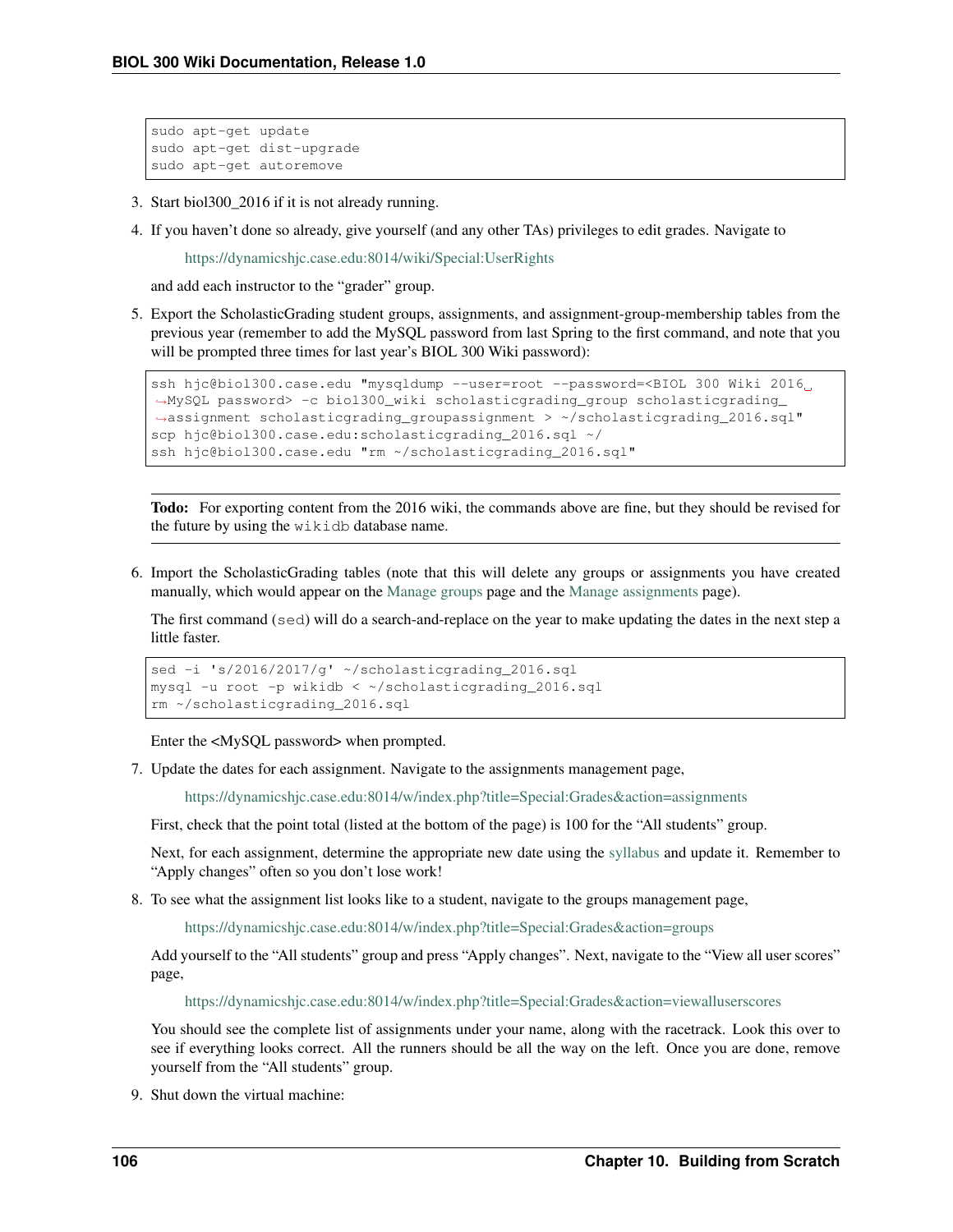sudo shutdown -h now

10. Using VirtualBox, take a snapshot of the current state of the virtual machine. Name it "ScholasticGrading assignments created".

### **10.14 Activate Bridged Networking**

1. If biol300\_2017 is running, log in and shut it down:

```
ssh -p 8015 hjc@dynamicshjc.case.edu
sudo shutdown -h now
```
2. If biol300\_2016 is running, shut it down as well:

```
ssh hjc@biol300.case.edu
sudo shutdown -h now
```
- 3. In VirtualBox, select biol300\_2017 and choose Settings > Network. Change the "Attached to" setting to "Bridged Adapter". Under Advanced, verify that the MAC address matches the BIOL 300 Wiki's (see *[Looking](#page-162-0) [Up MAC Addresses](#page-162-0)* for instructions).
- 4. Start biol300\_2017 and log in using the new address:

```
ssh-keygen -R biol300.case.edu
ssh hjc@biol300.case.edu
```
5. Fix the backup script. Log into the vbox account on DynamicsHJC:

ssh vbox@dynamicshjc.case.edu

and edit the file

vim /Volumes/CHIELWIKI/backups/biol300/2017/backup-biol300.sh

comment out the definitions for REMOTESSH and REMOTESCP containing dynamicshjc.case.edu and uncomment the definitions containing biol300.case.edu.

6. Fix SSH authentication into the BIOL 300 Wiki from the vbox account. You will be asked to accept the unrecognized fingerprint of the virtual machine — this is expected — but you should NOT need to enter your password. The IP address is the static IP for biol300.case.edu, obtained using host biol300.case.edu.

```
ssh-keygen -R biol300.case.edu -R 129.22.139.44
ssh hjc@biol300.case.edu
```
If this works without you needing to enter a password, automatic authentication is properly configured. You should logout to return to the vbox account on DynamicsHJC, and logout again to return to the virtual machine.

7. Shut down the virtual machine:

sudo shutdown -h now

8. Using VirtualBox, take a snapshot of the current state of the virtual machine. Name it "Bridged networking enabled".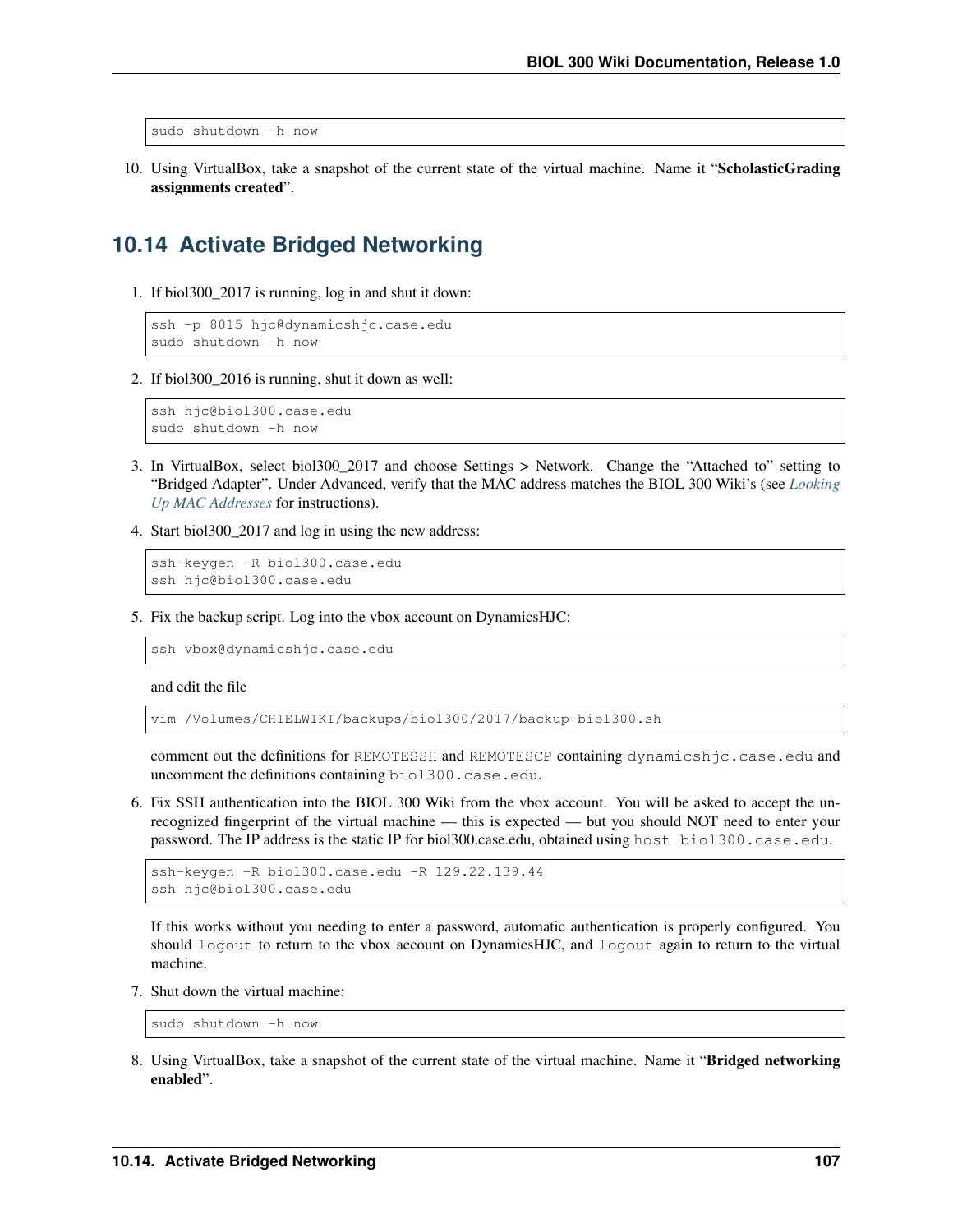## **10.15 Delete VirtualBox Snapshots**

Todo: Walkthrough deleting all but the most recent snapshot to save disk space.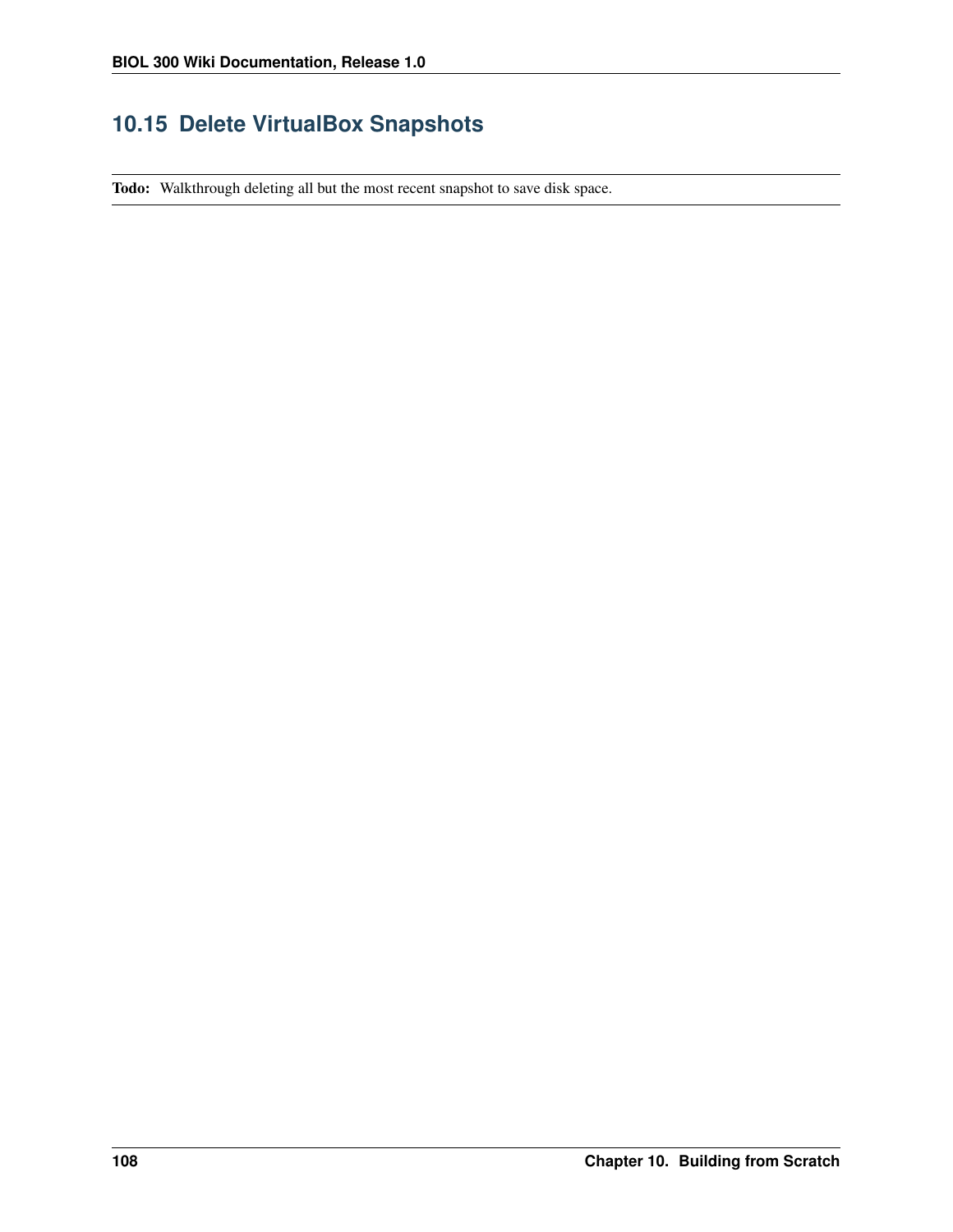# CHAPTER 11

### Building from Last Year

1. If last year's virtual machine is running, log in and shut it down:

```
ssh hjc@biol300.case.edu
sudo shutdown -h now
```
- 2. In VirtualBox, create a clone of last year's virtual machine by selecting it and Machine > Clone, and choosing the following settings:
	- New machine name
		- Name: biol300\_YYYY (new year here)
		- Do NOT check "Reinitialize the MAC address of all network cards"
	- Clone type
		- Full clone
	- Snapshots
		- Current machine state
- 3. After cloning the virtual machine, select it and choose Machine > Group. Click on the new group's name ("New group"), click Group > Rename Group, and rename the group to the current year. Finally, drag-and-drop the new group into the "BIOL 300" group.
- 4. Using VirtualBox, take a snapshot of the current state of the new virtual machine. Name it "Cloned from biol300\_YYYY" (old year).
- 5. Start the new virtual machine and log in:

ssh hjc@biol300.case.edu

6. Check for and install system updates on the virtual machine:

```
sudo apt-get update
sudo apt-get dist-upgrade
sudo apt-get autoremove
```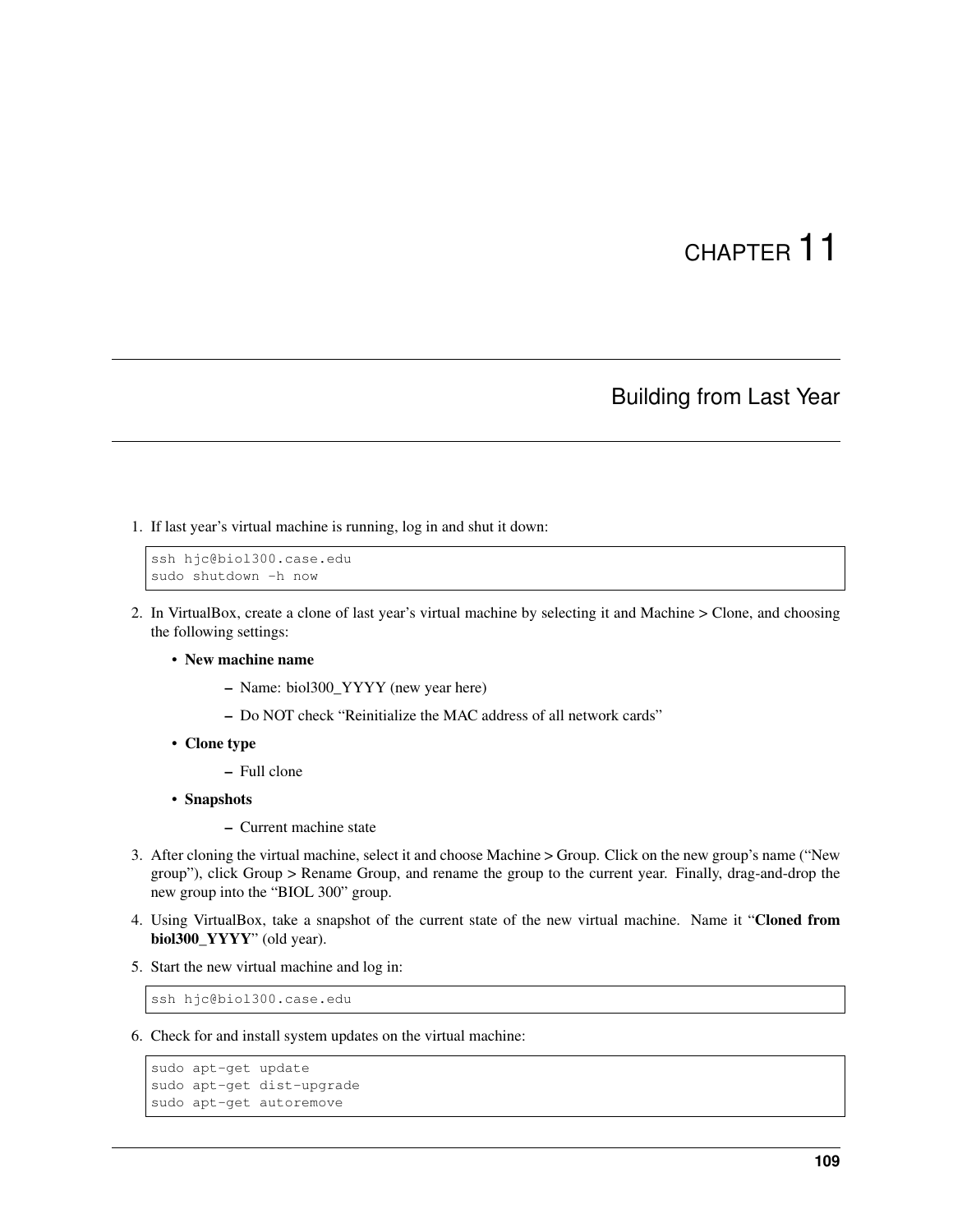7. Install this new package if necessary,

|           | Package   Description                                |
|-----------|------------------------------------------------------|
| $\mid$ jq | lightweight and flexible command-line JSON processor |

using the following:

```
sudo apt-get install jq
```
8. If it is not already installed, download and install the wiki reset script:

```
sudo wget -O /usr/local/sbin/reset-wiki https://biol-300-wiki-docs.readthedocs.io/
˓→en/latest/_downloads/reset-wiki
```
Set the MySQL password inside the script:

```
read -s -r -p "MySQL password: " DBPASS && echo && sudo sed -i '/^SQLPASS=/s|=.\star|=
˓→'$DBPASS'|' /usr/local/sbin/reset-wiki; DBPASS=
```
Choose a password for a new wiki account that will be created by the reset script and store it inside the script (you will need this again in step 11):

```
read -s -r -p "Wiki password for new bot account (min 8 chars): " BOTPASS && echo
˓→&& sudo sed -i '/^BOTPASS=/s|=.*|='$BOTPASS'|' /usr/local/sbin/reset-wiki;
\rightarrowBOTPASS=
```
Protect the passwords:

```
sudo chown root:www-data /usr/local/sbin/reset-wiki
sudo chmod ug=rwx,o= /usr/local/sbin/reset-wiki
```
If you are curious about the contents of the script, you can view it here:

reset-wiki

Direct link #!/bin/bash

```
######################################################################
#### Global variables ##
########################################################################
# The user name and, optionally, the password of a wiki account that
# will be used to interact with the wiki through the MediaWiki API.
# User names and passwords are case-sensitive. If the password is left
# blank here, you will be prompted for it when it is needed.
BOTNAME=SemesterResetBot
BOTPASS=
# The names of the MediaWiki and Django databases and, optionally, the
# MySQL password. If the password is left blank here, you will be
# prompted for it when it is needed.
```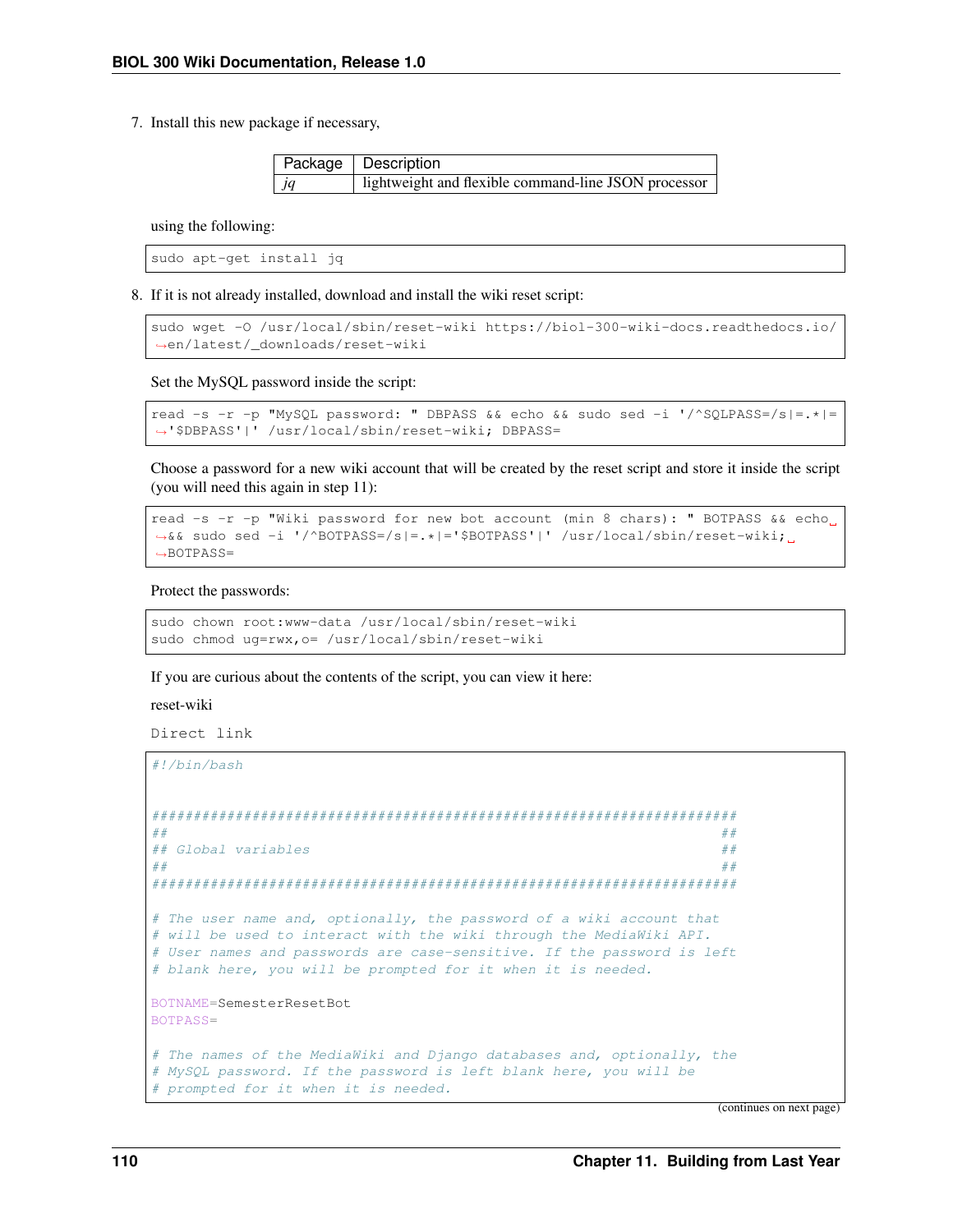```
WIKIDB=wikidb
DJANGODB=djangodb
SQLUSER=root
SOLPASS=
# The user names of wiki accounts that should be ignored by this
# script. The following will be preserved for accounts in this list:
# MediaWiki and Django accounts, files uploaded, User and Private
# pages. If you have a TA from last semester who is continuing to work
# with you in the upcoming semester, you can include them here so that
# you do not need to re-setup their account privileges. User names are
# case-sensitive and should be separated with spaces.
IGNOREUSERS="Hjc Jpg18"
# The titles of pages that should be ignored by this script. User and
# Private pages of accounts in the IGNOREUSERS list are automatically
# preserved, as are all pages outside of the User, User talk, Private,
# and Private talk namespaces. Use this variable to preserve important
# pages in these namespaces. Page titles are case-sensitive. Spaces in
# titles should be replaced with underscores, and titles should be
# separated by spaces.
IGNOREPAGES="Private:Term_papers"
# The user names of wiki accounts that will be used for merging old
# accounts. User names are case-sensitive.
MERGEDSTUDENTNAME=FormerStudent
MERGEDINSTRUCNAME=FormerInstructor
# MediaWiki provides an API for querying the server. We will use it
# to log into the bot account.
WIKIAPI="https://$(hostname).case.edu/w/api.php"
# Since the UserMerge extension lacks an API, to use it we must
# simulate human actions through a browser using the normal access
# point used by human visitors to the wiki.
WIKIINDEX="https://$(hostname).case.edu/w/index.php"
# Maintaining a login session requires that we store an HTTP cookie
# file.
COOKIE="/tmp/cookie.txt"
# MediaWiki namespace constants
NS_TALK=1
NS_USER=2
NS_USER_TALK=3
NS_PRIVATE=100
NS_PRIVATE_TALK=101
# The functions below set and use the following additional global
```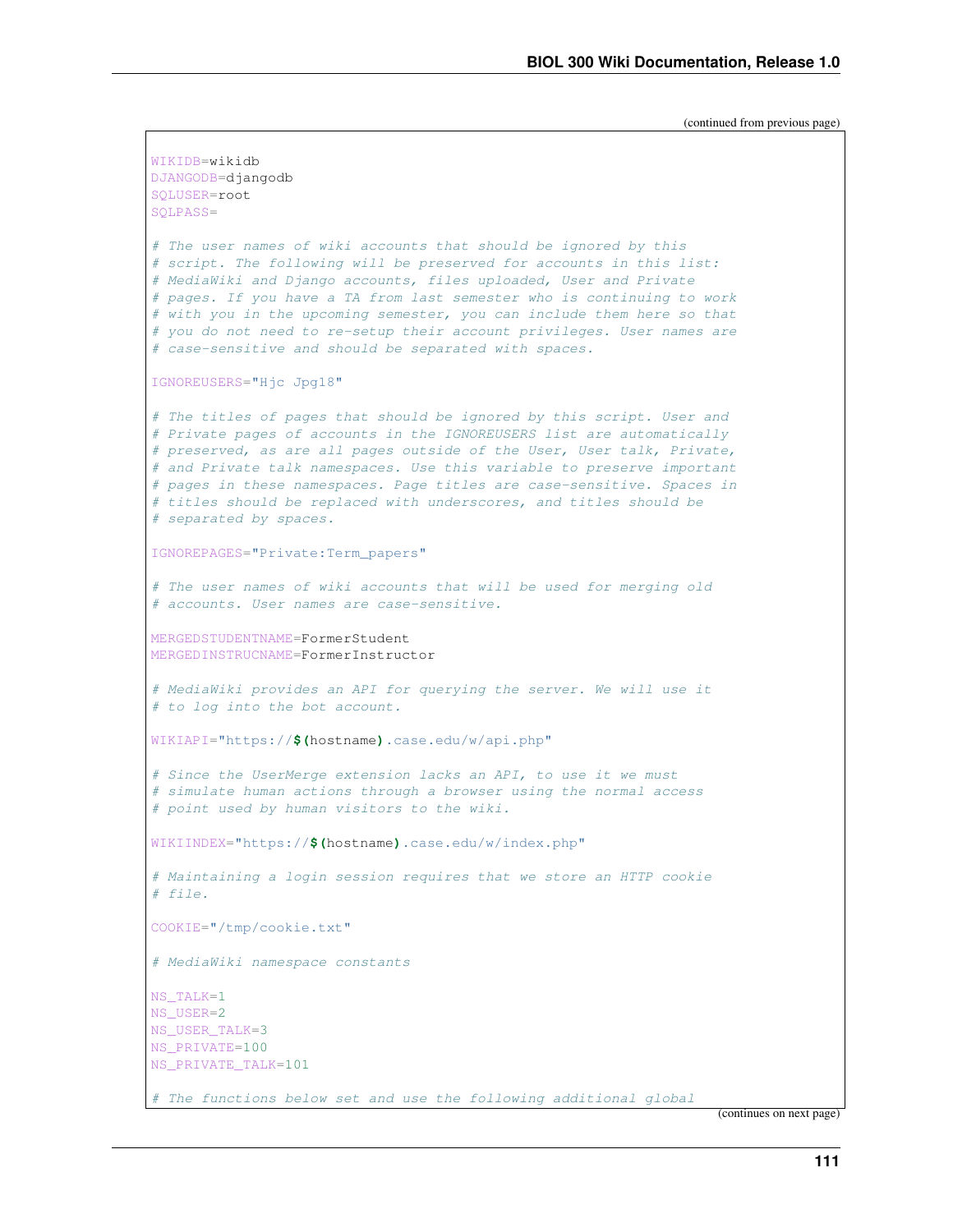```
# variables
BOTISLOGGEDIN=false
EDITTOKEN=
USERRIGHTSTOKEN=
###### Logging
                                                      ####### Create a log directory if it does not exist.
LOGDIR="/var/log/reset-wiki"
mkdir -p $LOGDIR
# Log files are dated.
LOGFULLPATH="$LOGDIR/reset-wiki-$(date +'%Y-%m-%d-%H%M%S').loq"
# Redirect stdout ( > ) into a named pipe ( > () ) running tee, which
# allows text printed to the screen to also be written to a file.
exec > > (tee -i "$LOGFULLPATH")
# Also redirect stderr (2>) to stdout ( &1) so that it too is
# printed to the screen and written to the file.
exec 2 > 1###### Function: userexists
                                                      ######## Checks whether a user account exists on the wiki. Returns 0 if
                                                      #### it exists or 1 otherwise. Prompts for the account name if one
                                                      #### was not provided as an argument when the function was called.
                                                      ##
####function userexists {
   local USER=$1
   local RESPONSE
   local MISSING
   local USERID
   # If the name of account is not passed as a function argument, ask
   # for it now.
   if [ -z "$USER" ]; then
      read -r -p "User name (to check for existence): " USER
```

```
(continues on next page)
```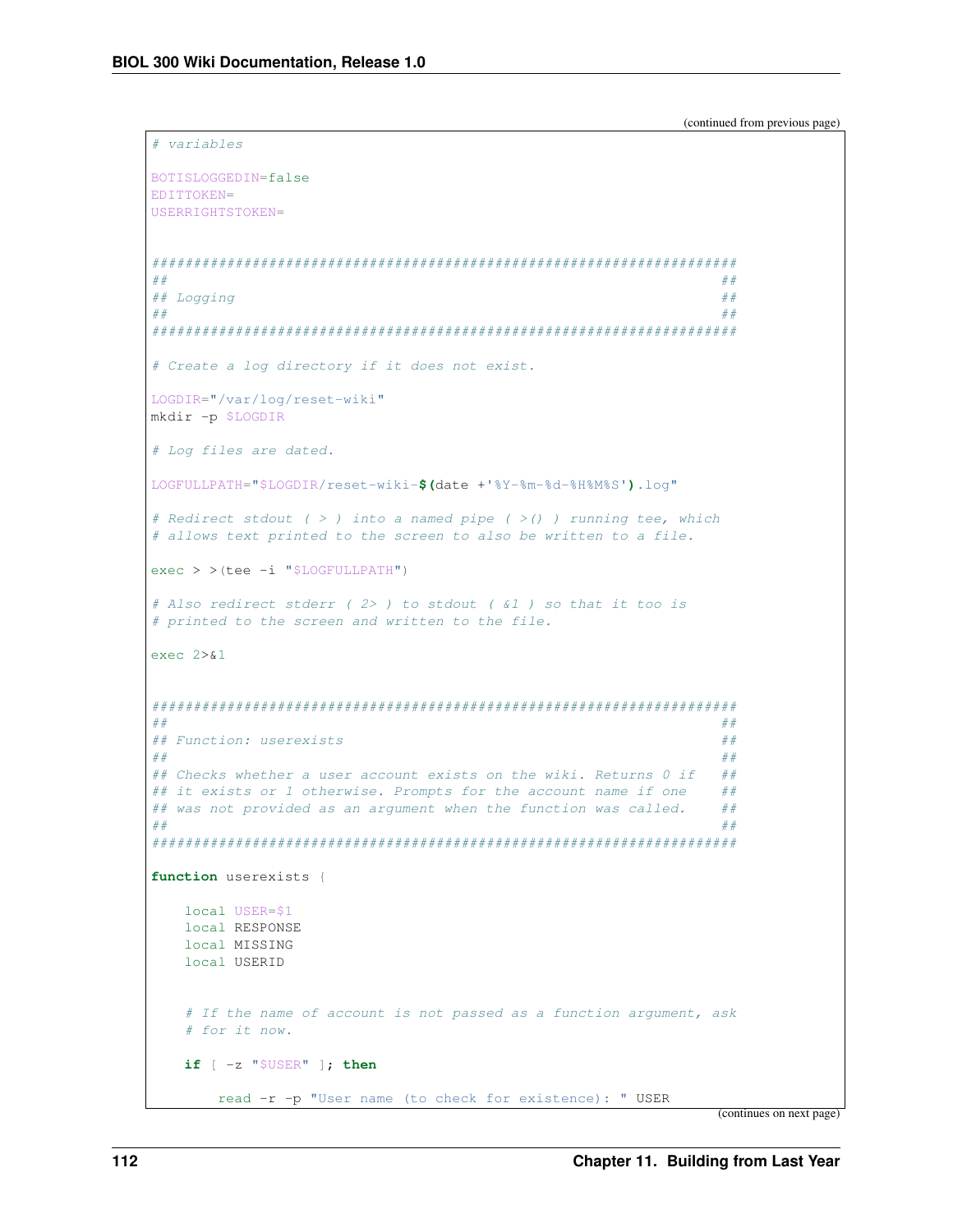```
if [ -z "$USER" ]; then
          echo > 62 "User existence check aborted: You must enter a username"
          return 1
       64fi
   # Request basic information about the account.
   RESPONSE=$(curl -s $WIKIAPI \
      -d "action=query" \
      -d "format=json" \
      -d "list=users" \
      -d "ususers=$USER")
   MISSING=$(echo $RESPONSE | jq '.query.users[0].missing')
   USERID=$(echo $RESPONSE | jq '.query.users[0].userid')
   if [ "$MISSING" == null -a "$USERID" != null ]; then
       # User exists, so return true (0)
      return 0
   else
       # User is missing, so return false (1)
      return 1fi
} # end userexists
###### Function: usergroups
                                                            \#\#####
## Prints out the list of groups to which a user on the wiki
                                                            #### belongs. The result will be in the form of a JSON array of
                                                            ##
## strings if the user exists, or "null" otherwise. Prompts for the ##
## account name if one was not provided as an argument when the
                                                            ##
## function was called.
                                                            \#\#####function usergroups {
   local USER=$1
   local RESPONSE
   local USERGROUPS
   # If the name of account is not passed as a function argument, ask
   # for it now.
```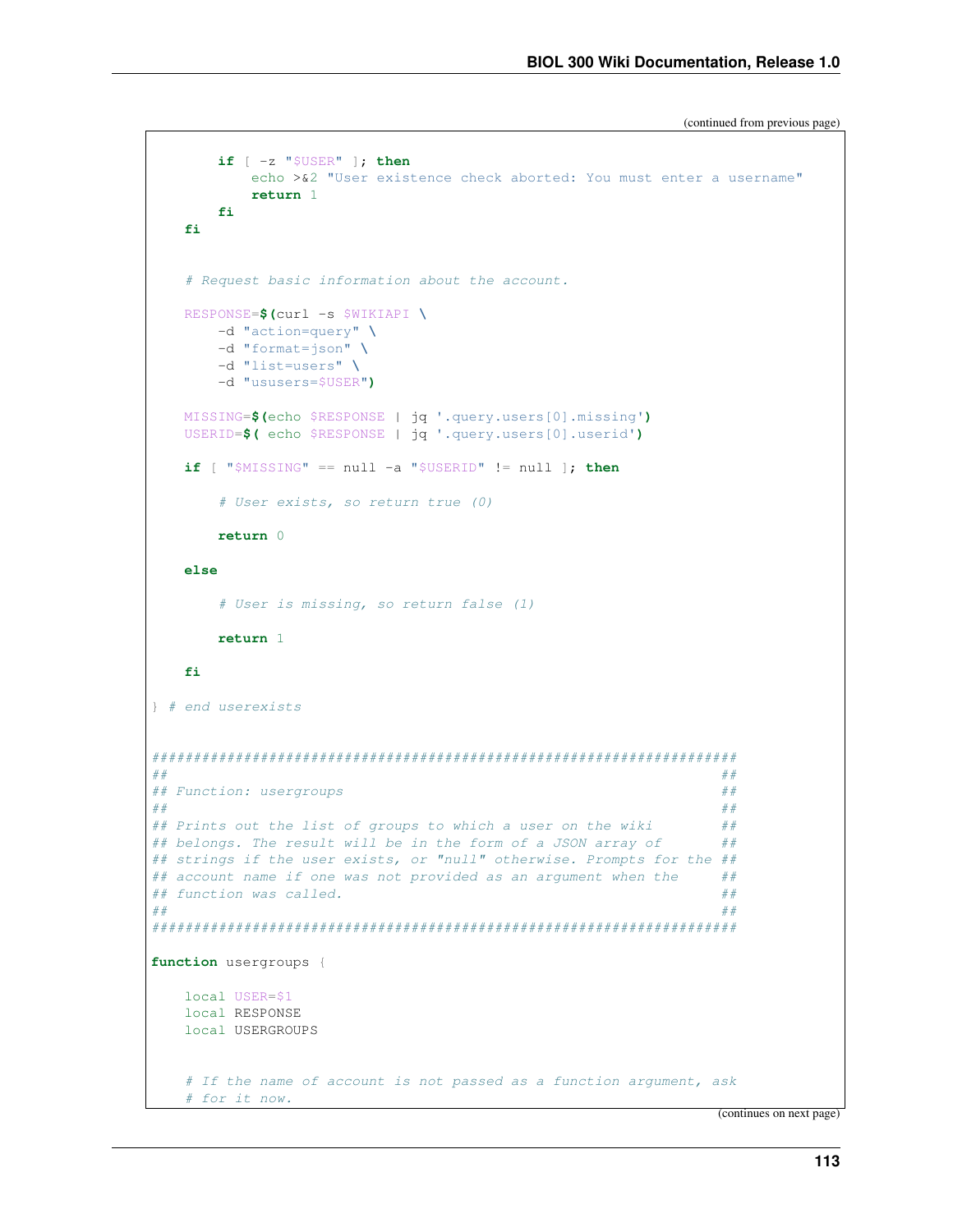```
if [ -z "$USER" ]; then
       read -r -p "User name (to check for groups): " USER
       if [ -z "$USER" ]; then
          echo > 62 "User group check aborted: You must enter a username"
          return 1
       fi
   fi
   # Request group information about the account.
   RESPONSE=$(curl -s $WIKIAPI)
      -d "action=query" \
      -d "format=json" \
      -d "list=users" \
      -d "ususers=$USER" \
       -d "usprop=groups")
   USERGROUPS=$(echo $RESPONSE | jq '.query.users[0].groups')
   echo $USERGROUPS
} # end usergroups
###### Function: loginbot
                                                             ##
###### Logs the bot into the wiki so that it can perform automated
                                                             #### tasks. Prompts for the bot account password if one was not
                                                             ##
## provided as an argument when the function was called. If
                                                             #### successful, the function saves an HTTP cookie associated with
                                                             #### the login session and updates the BOTISLOGGEDIN global variable. ##
####function loginbot {
   local BOTPASS=$1
   local RESPONSE
   local LOGINTOKEN
   local LOGINSTATUS
   local WARNING
   local ERROR
   # If the bot account password is not passed as a function
   # argument, ask for it now.
   if [ -z "$BOTPASS" ]; then
      read -s -r -p "Enter $BOTNAME's password: " BOTPASS
       echo
       echo
```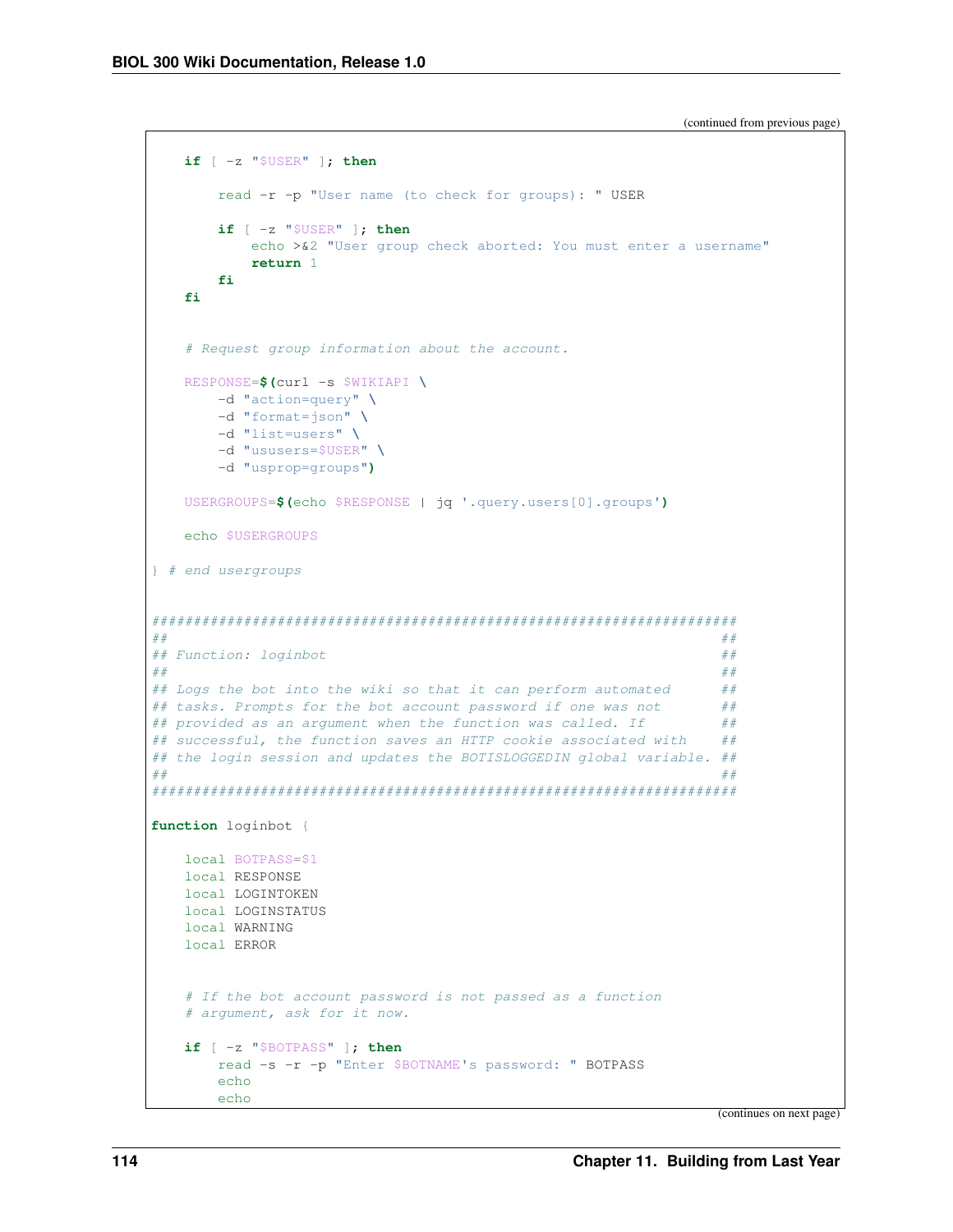```
# Delete any old cookie files.
   rm -f "$COOKIE"
   # Logging into the wiki is a two-step process. This first step
   # should result in the receipt of an HTTP cookie (saved to a file
   # using -c) and a login token (a random string) that is paired to
   # the cookie.
   RESPONSE=$(curl -s -c "$COOKIE" $WIKIAPI \
       -d "action=query" \
       -d "meta=tokens" \
       -d "type=login" \
       -d "format=json")
   LOGINTOKEN=$(echo $RESPONSE | jq '.query.tokens.logintoken | @uri' | tr -d '"
˓→')
   if [ "$LOGINTOKEN" == "null" ]; then
       WARNING=$(echo $RESPONSE | jq '.warnings.tokens | .["*"]' | tr -d '"')
       echo >&2 "Login token retrieval failed: $WARNING"
       return 1
   fi
   # The second step for logging in submits the cookie (submitted
   # from a file using -b) and login token, along with the username
   # and password, and should result in the receipt of a modified
   # HTTP cookie (saved to the same file using -c). A valid return
   # URL is required to log in but is not used by this script.
   RESPONSE=$(curl -s -b "$COOKIE" -c "$COOKIE" $WIKIAPI \
       -d "action=clientlogin" \
       -d "format=json" \
       -d "username=$BOTNAME" \
       -d "password=$BOTPASS" \
       -d "loginreturnurl=http://localhost" \
       -d "logintoken=$LOGINTOKEN")
   LOGINSTATUS=$(echo $RESPONSE | jq '.clientlogin.status' | tr -d '"')
   if [ "$LOGINSTATUS" == "FAIL" ]; then
       ERROR=$(echo $RESPONSE | jq '.clientlogin.message' | tr -d '"')
       echo >&2 "Login failed: $ERROR"
       return 1
   fi
   if [ "$LOGINSTATUS" == "PASS" ]; then
       echo "Login successful."
       BOTISLOGGEDIN=true
       return 0
   else
       echo >&2 "Login failed: Result was expected to be 'PASS' but got '
˓→$LOGINSTATUS' instead"
```
**fi**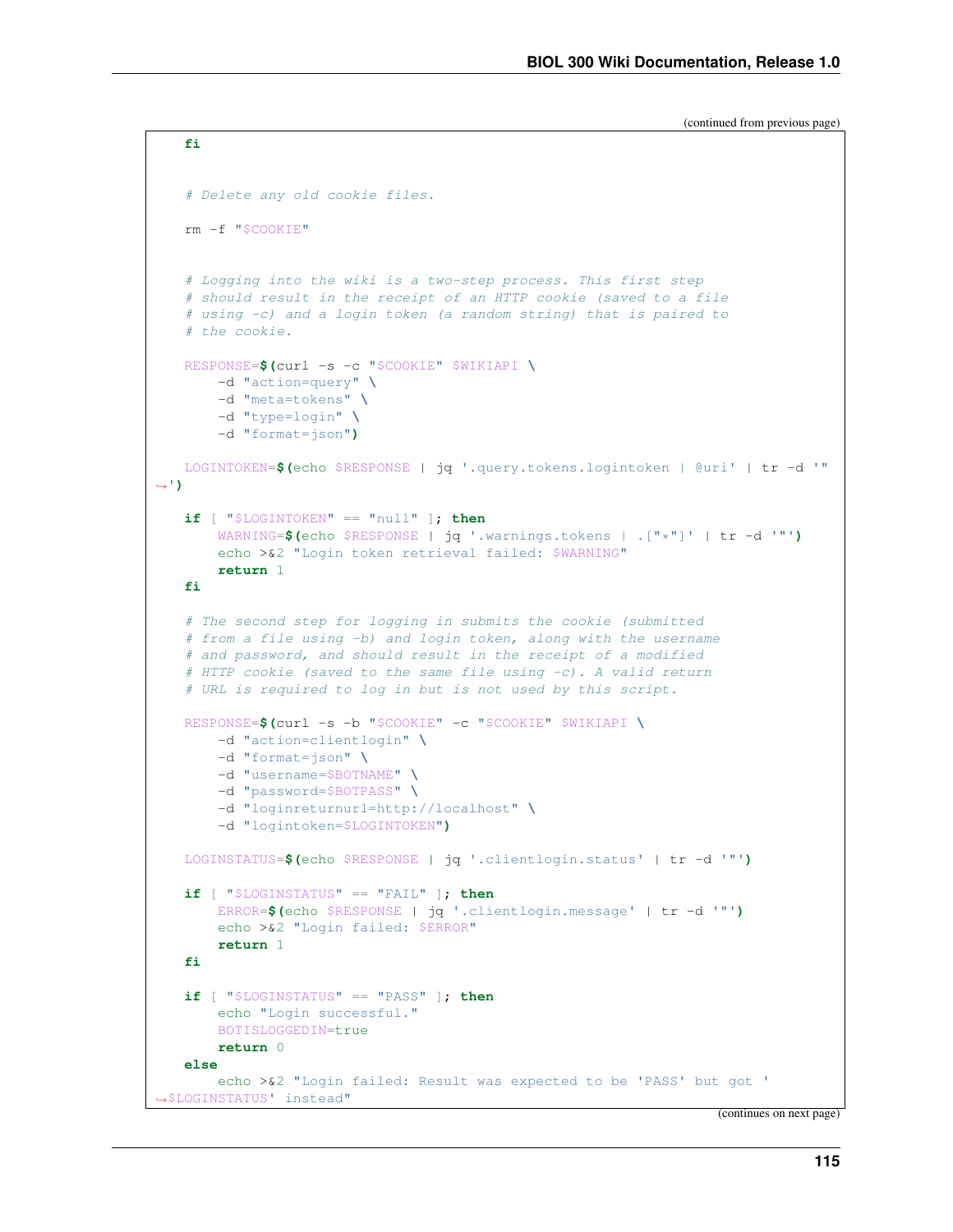```
BOTISLOGGEDIN=false
      return 1
   fi
} # end loginbot
###### Function: createandpromoteaccount
                                                         ######## Creates a new account on the wiki. Requires that the username of ##
## the new account is passed as the first argument when the
                                                         \#\### function is called. Prompts for a password. Can optionally
                                                        #### accept any of the following flags for promoting the account to a ##
## user group: --bot --bureaucrat --sysop
                                                         ##
####function createandpromoteaccount {
   local NEWUSER=$1
   local FLAGS=$0:2$ # all args after the first
   local NEWPASS1=
   local NEWPASS2=
   # Ask for a password
   read -s -r -p "Choose a password for $NEWUSER (min 8 chars): " NEWPASS1
   echoread -s -r -p "Retype the password: " NEWPASS2
   echo
   echo
   until [ "$NEWPASS1" == "$NEWPASS2" -a "${#NEWPASS1}" -qe "8" ]; do
     echo "Passwords did not match or are too short, try again."
      echo
      retryprompt
      read -s -r -p "Choose a password for $NEWUSER (min 8 chars): "NEWPASS1
      echo
      read -s -r -p "Retype the password: " NEWPASS2
      echo
      echodone
   # Actually create the account and promote it to the appropriate
   # user groups
   php /var/www/mediawiki/maintenance/createAndPromote.php --force $FLAGS "
SNEWUSER" "SNEWPASS1"
} # end createandpromoteaccount
```

```
(continues on next page)
```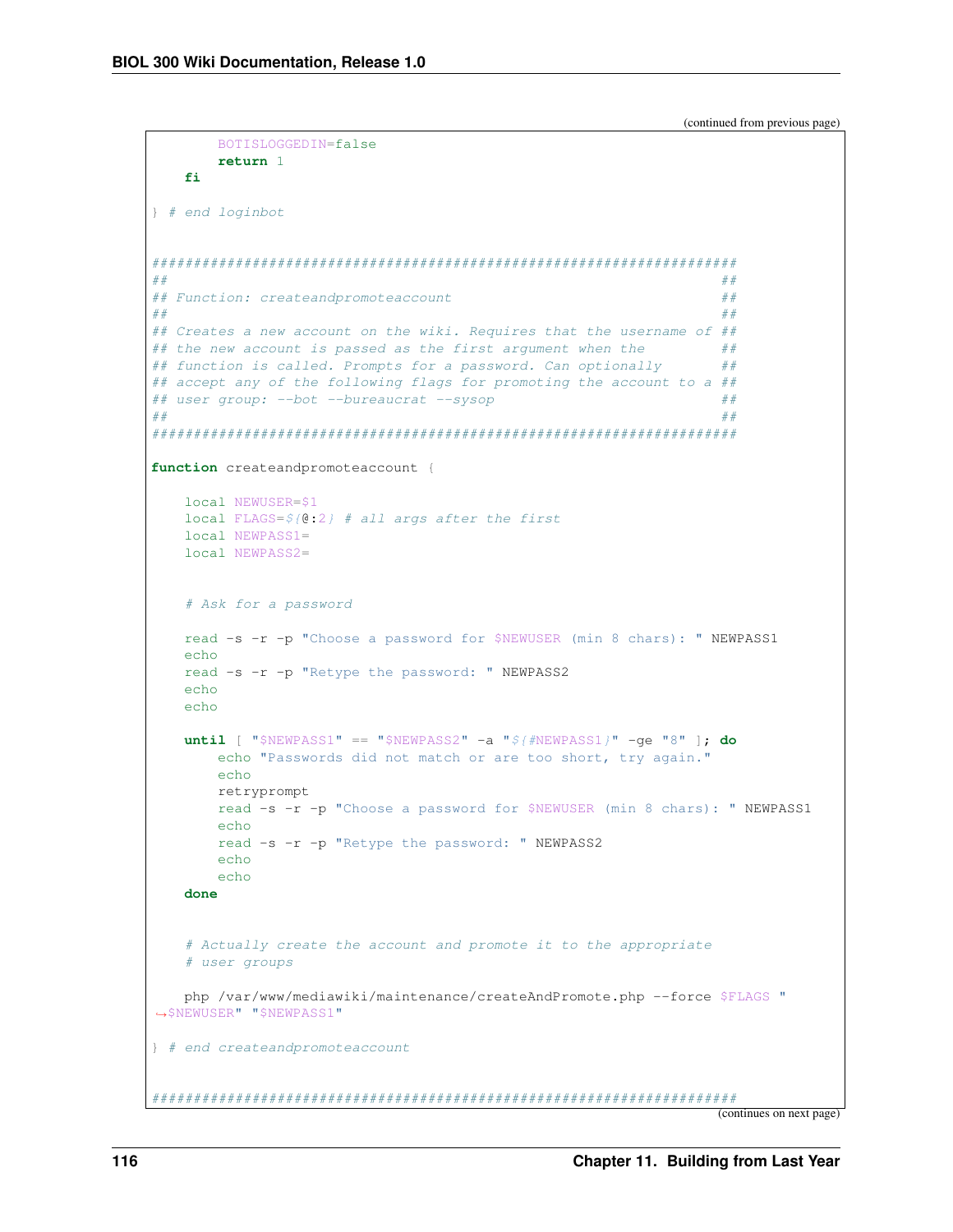```
###### Function: getedittoken
                                                           ##
###### Requests an edit token from the wiki. Edit tokens are random
                                                           #### strings of letters and numbers needed to take most actions on
                                                           #### the wiki, including merging users. Stores the edit token in the
                                                           \#\### global variable EDITTOKEN.
                                                           ##
##
                                                           ##
function getedittoken {
   local RESPONSE
   local WARNING
   # Request the edit token.
   RESPONSE=$(curl -s -b "$COOKIE" -c "$COOKIE" $WIKIAPI \
       -d "action=tokens" \
       -d "format=json")
   if [ "$(echo $RESPONSE | jq '.tokens')" == "[]" ]; then
      WARNING=$(echo $RESPONSE | jq '.warnings.tokens | . ["*"]' | tr -d '"')
       echo >&2 "Edit token retrieval failed: $WARNING"
      return 1
   fi
   EDITTOKEN=$ (echo $RESPONSE | jq '.tokens.edittoken | @uri' | tr -d '"')
   return 0
} # end getedittoken
###### Function: getuserrightstoken
                                                           ##
###### Requests a userrights token from the wiki. Userrights tokens are ##
## random strings of letters and numbers needed to make changes to ##
## user properties, such as group membership. Stores the userrights ##
## token in the global variable USERRIGHTSTOKEN.
                                                           ##
####function getuserrightstoken {
   local RESPONSE
   local WARNING
   # Request the userrights token.
   RESPONSE=$(curl -s -b "$COOKIE" -c "$COOKIE" $WIKIAPI \
      -d "action=query" \
       -d "meta=tokens" \
       -d "type=userrights" \
```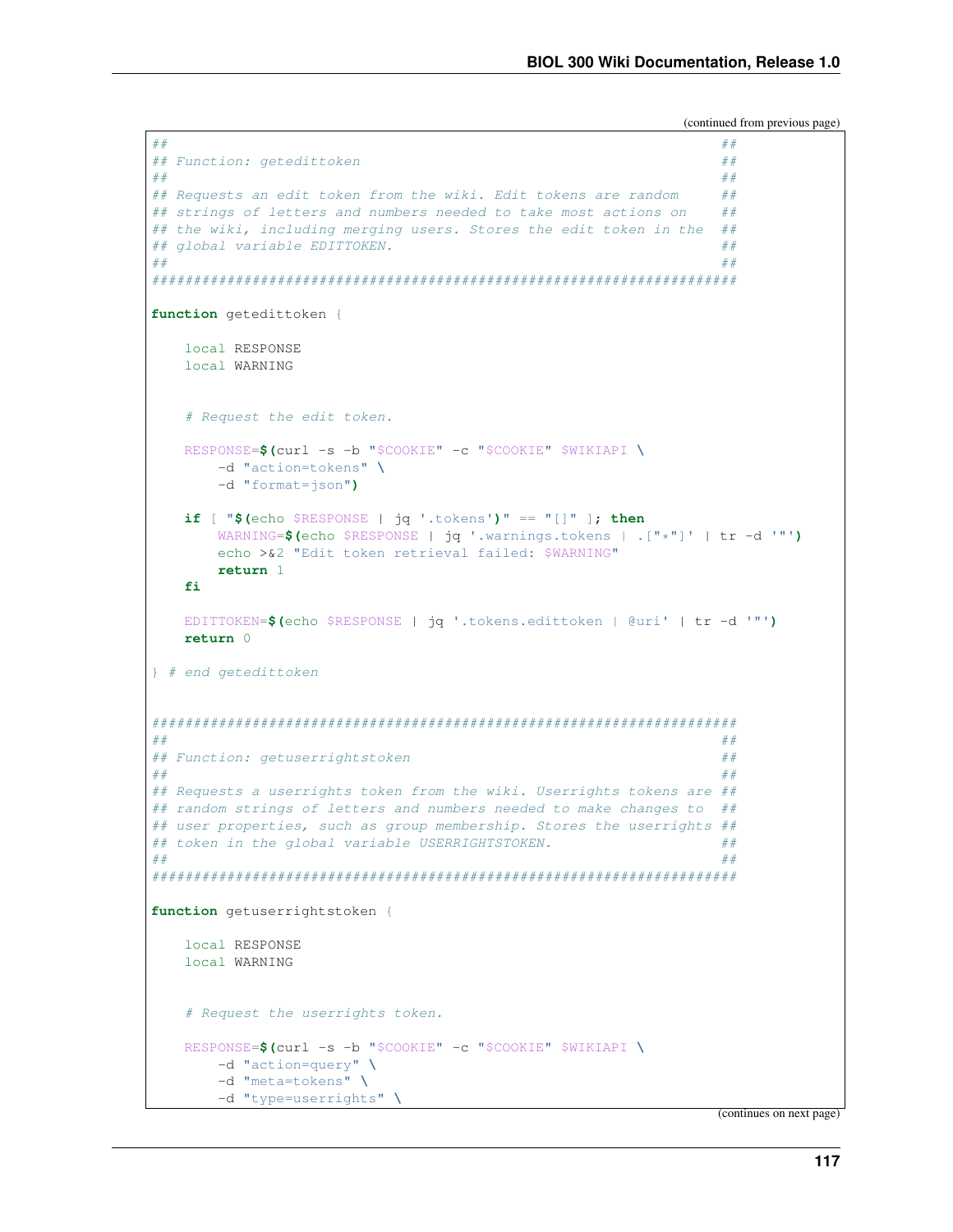```
-d "format=json")
   USERRIGHTSTOKEN=$(echo $RESPONSE | jq '.query.tokens.userrightstoken | @uri'
\leftrightarrow| tr -d '"')
   if [ "$USERRIGHTSTOKEN" == "null" ]; then
       WARNING=$(echo $RESPONSE | jq '.warnings.tokens | . ["*"]' | tr -d '"')
       echo > & 2 "Userrights token retrieval failed: $WARNING"
       return 1fi
   return 0
} # end getuserrightstoken
####
## Function: demotesysop
                                                               \#\####### Removes a wiki user from the sysop group. Requires that the bot
                                                               ##
## is already logged in and an edit token is already acquired, so
                                                               #### run the loginbot and getedittoken functions first. Prompts for
                                                               ##
## the username of the account to be demoted if one was not
                                                               ##
## provided as an argument when the function was called.
                                                               ######function demotesysop {
   local USER=$1
   local RESPONSE
   local BOTISBUREAUCRAT
   # If the name of the sysop account to be demoted is not passed as
   # a function argument, ask for it now.
   if \lceil -z \rceil "$USER" |; then
       read -r -p "User name (to demote): " USER
       if [ -z "$USER" ]; then
           echo > &2 "Demote sysop aborted: You must enter a username"
           return 1
       64fi
   # Verify that the bot can edit user rights.
   BOTISBUREAUCRAT=$(usergroups $BOTNAME | jq '. | contains(["bureaucrat"])')
   if [ "$BOTISBUREAUCRAT" != "true" ]; then
       echo >\&2 "Demote sysop aborted: Bot must be added to the bureaucrat group"
       return 1
   fi
```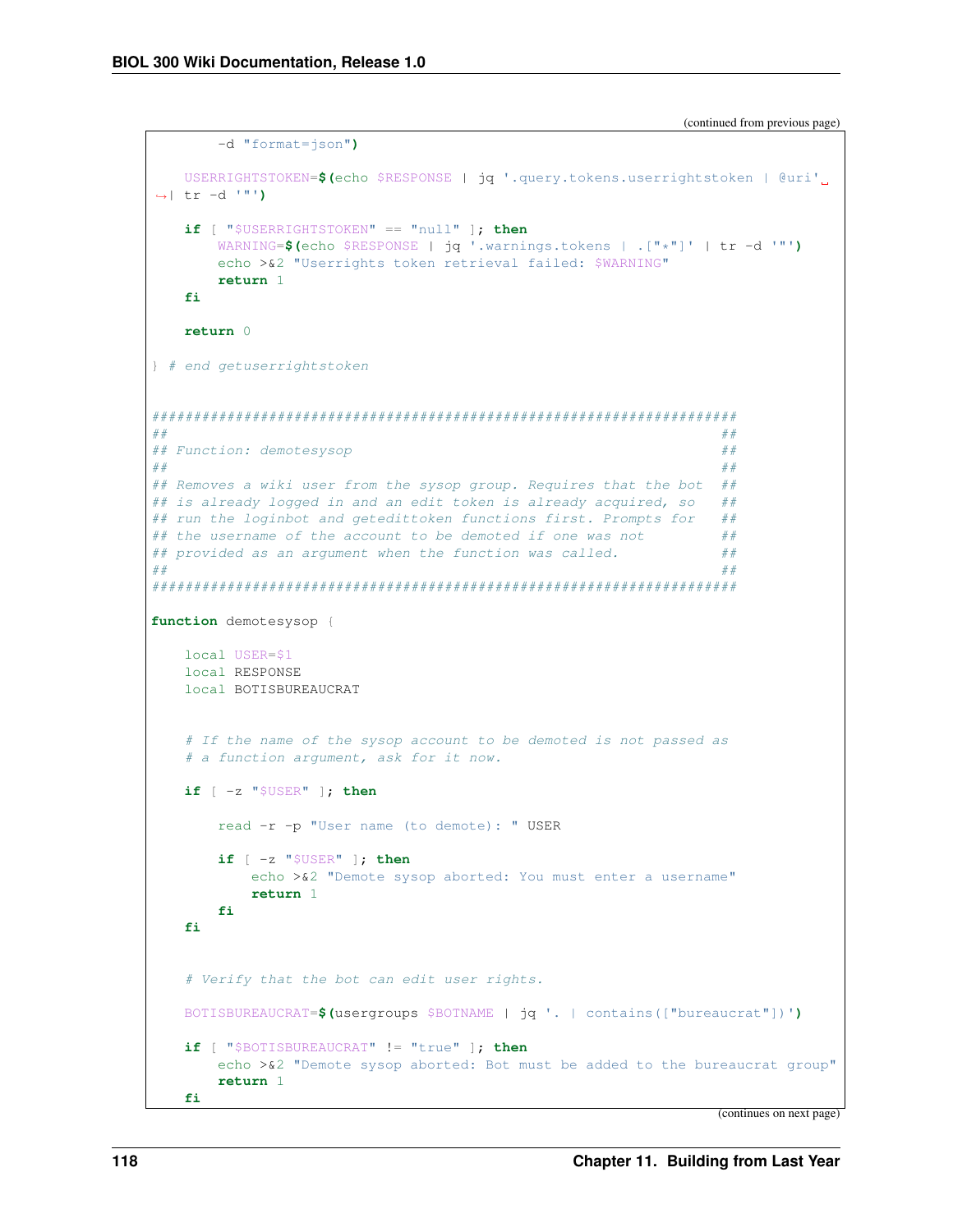```
# Get a userrights token.
   until getuserrightstoken; do
      echo
      retryprompt
   done
   # Request the demotion.
   RESPONSE=$(curl -s -b "$COOKIE" -c "$COOKIE" $WIKIAPI \
      -d "action=userrights" \
      -d "format=json" \
      -d "user=$USER" \
      -d "remove=sysop" \
      -d "token=$USERRIGHTSTOKEN")
   if [ "$(echo $RESPONSE | jq '.userrights.removed[ ]' | tr -d '"')" == "sysop".
˓→]; then
      return 0
   else
      echo >&2 "Demote sysop failed: User may have already been demoted"
      return 1
   fi
} # end demotesysop
######################################################################
#### Function: usermerge ##
#### Merges one wiki account ("old") into another ("new") and deletes ##
## the former. All contributions belonging to the old account ##
## (edits, uploads) are reassigned to the new account. The logs are ##
## revised as well. Depends on the UserMerge MediaWiki extension. ##
## Requires that the bot is already logged in and an edit token is ##
## already acquired, so run the loginbot and getedittoken functions ##
## first. Sysop users cannot be merged into another account, so use ##
## demotesysop first if necessary. User names of the old and new ##
## accounts can be passed as the first and second function ##
## arguments, respectively. If either argument is missing, the ##
## function will prompt for the user names. User names are ##
## case-sensitive. ##
########################################################################
function usermerge {
   local OLDUSER=$1
   local NEWUSER=$2
   local RESPONSE
   local ERROR
   local SUCCESS
   local OUTPUT="/tmp/response.html"
```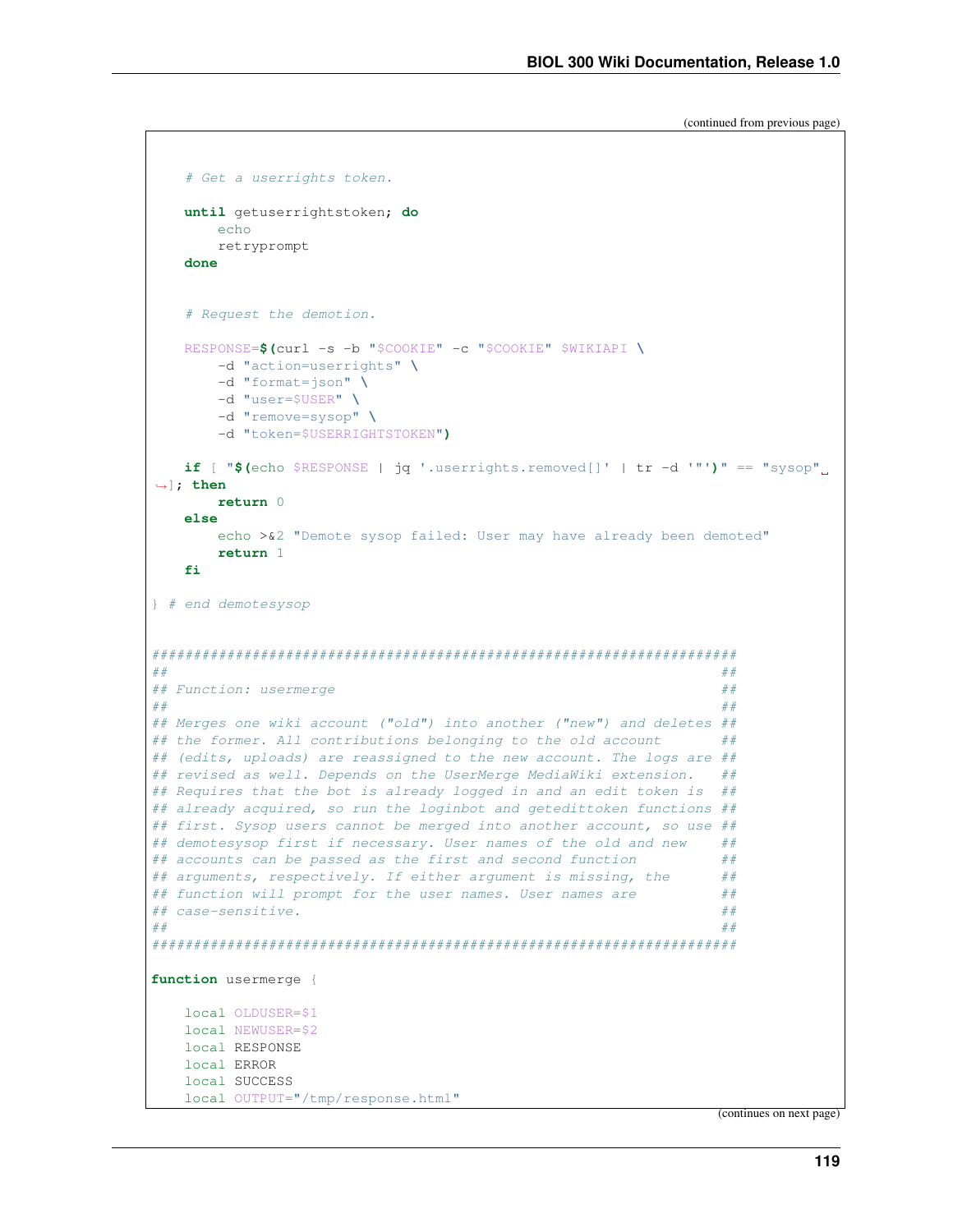```
# If either the old or new user was not passed as a function
   # argument, ask for both now.
   if [ -z "$OLDUSER" -o -z "$NEWUSER" ]; then
       read -r -p "Old user (merge from): " OLDUSER
       if [ -z "$OLDUSER" ]; then
           echo >&2 "User merge aborted: You must enter a username"
           return 1
       fi
       read -r -p "New user (merge to): " NEWUSER
       if [ -z "$NEWUSER" ]; then
           echo >&2 "User merge aborted: You must enter a username"
           return 1
       fi
   fi
   # Request to merge users.
   RESPONSE=$(curl -s -b "$COOKIE" -c "$COOKIE" $WIKIINDEX \
       -d "title=Special:UserMerge" \
       -d "wpolduser=$OLDUSER" \
       -d "wpnewuser=$NEWUSER" \
       -d "wpdelete=1" \
       -d "wpEditToken=$EDITTOKEN")
   # Attempt to detect any error messages in the response.
   ERROR=$(echo $RESPONSE | sed -n -e "s/.*)({<b>span class</b>=\Terror\">\))\s*}{(*>}\rightarrow]*\)\s*\(<\/span>\).*/\2/ p")
   if [ -n "$ERROR" ]; then
       echo >&2 "User merge aborted: $ERROR"
       return 1
   fi
   # Attempt to detect a success message in the response.
   SUCCESS=$(echo $RESPONSE | sed -n -e "s/.*)(Merge from [^<>] * is complete\.).
˓→*/\1/ p")
   if [ -n "$SUCCESS" ]; then
       echo "Success: $SUCCESS"
       return 0
   fi
   # The function would have returned by now if either the error or
   # success pattern matching steps had found something.
   echo $RESPONSE > $OUTPUT
   echo >&2 "User merge aborted: The server responded in an unexpected way."
```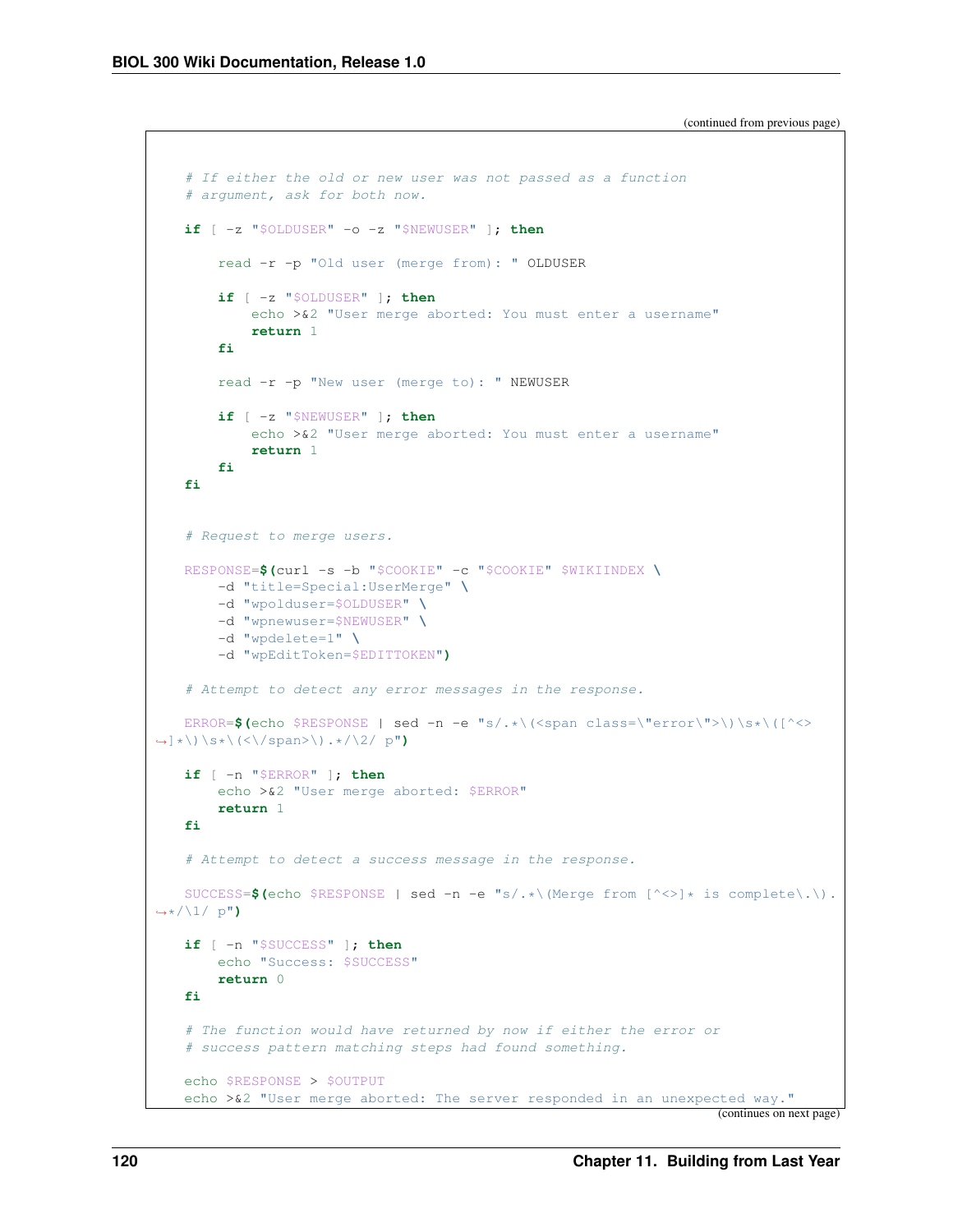```
echo >&2 "I've saved the response in $OUTPUT if you'd like to inspect it."
   return 1
} # end usermerge
######################################################################
#### Function: validatesqlpass ##
#### The first time this function is executed, it will prompt for the ##
## MySQL password if none was provided at the top of this file (it ##
## is recommended that this file is kept free of passwords for ##
## improved security). It then tests the password. This repeats if ### the password was incorrect until a correct password is given or ##
## the user aborts. If this function is executed again later after ##
## the correct password was obtained, it will silently double check ##
## that the password is still working and return. ##
########################################################################
function validatesqlpass {
   # If the password is not provided at the top of this file
   # (it is recommended that this file is kept free of passwords for
   # improved security) and this function has not been executed
   # already, prompt for the password now.
   if [ -z "$SQLPASS" ]; then
      read -s -r -p "Enter the MySQL password: " SQLPASS
      echo
      echo
   # If the password was provided at the top of this file, or if it
   # was acquired when this function was previously executed, test
   # the password, and if it works, return.
   elif $(echo "" | mysql --user=$SQLUSER --password=$SQLPASS >/dev/null 2>&1);
˓→then
      return 0
   fi
   # No password or an incorrect password was provided at the top of
   # this file, and this function has not been executed previously to
   # obtain the correct password, so enter this loop.
   while true; do
       # Check again whether the password works.
      if $(echo "" | mysql --user=$SQLUSER --password=$SQLPASS >/dev/null 2>&1);
  ˓→ then
```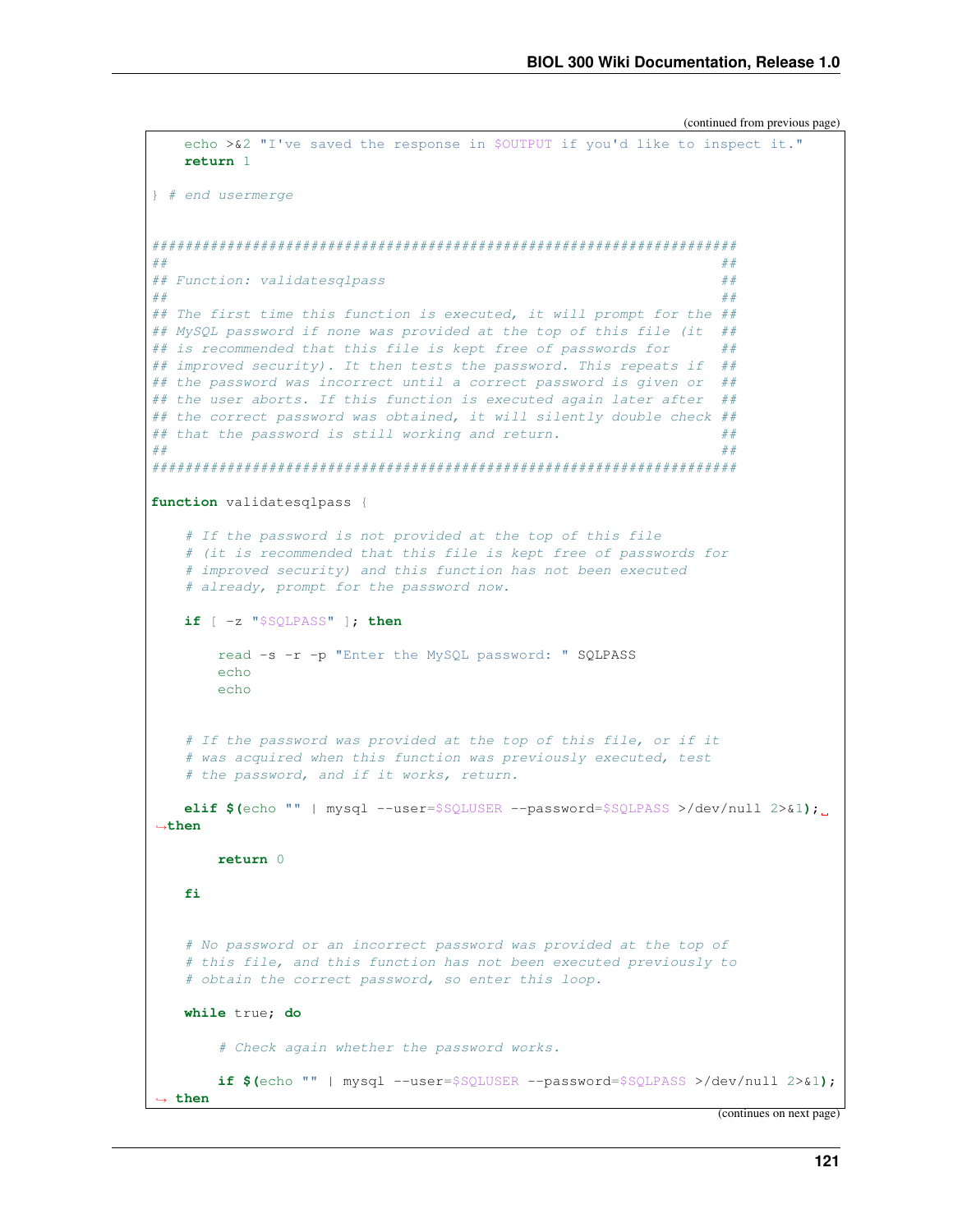```
# If it works this time, provide feedback to the user and
          # return.
          echo "The MySQL password you entered is correct."
          echoreturn 0
      else
          # If it does not work this time, provide feedback to the
          # user and ask again.
          echo "The MySQL password you entered is incorrect."
          echo
         retryprompt
          read -s -r -p "Enter the MySQL password: " SQLPASS
          \rhocho
          echofi
   done
} # end validatesqlpass
######
## Function: querywikidb
####
## Submits a MySQL query to the MediaWiki database. validatesqlpass ##
## should be executed at least once before submitting a query.
                                                         ##
####
function querywikidb {
   local QUERY=$1
   # Submit the query and suppress a warning about using passwords on
   # the command line.
   echo "$QUERY" | mysql --user=$SQLUSER --password=$SQLPASS -N $WIKIDB 2>&1 |..
→grep -v "\[Warning\] Usinq a password"
} # end querywikidb
####
## Function: querydjangodb
                                                         ######## Submits a MySQL query to the Django database. validatesqlpass
                                                         #### should be executed at least once before submitting a query.
                                                         ##
                                                         ####
```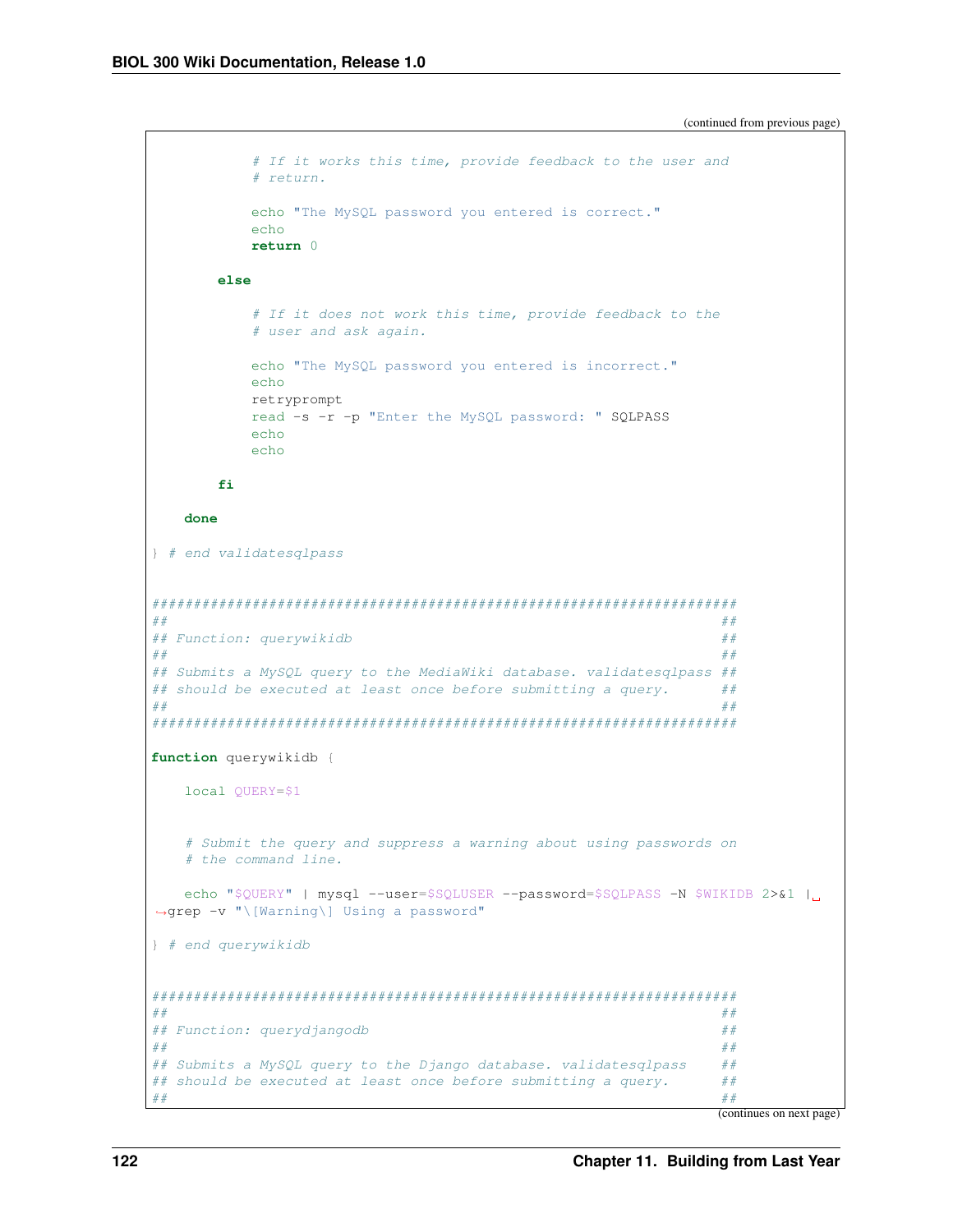```
function querydjangodb {
   local OUERY=$1
   # Submit the query and suppress a warning about using passwords on
   # the command line.
   echo "$QUERY" | mysql --user=$SQLUSER --password=$SQLPASS -N $DJANGODB 2>&1 |
→grep -v "\[Warning\] Using a password"
} # end querydjangodb
####
## Function: listnonsysops
                                                         \#\####### Prints out a list of all users on the wiki who are not
                                                         ##
## admins/sysops (usually students or recently demoted TAs).
                                                         ##
## Usernames provided as arguments to the function will be filtered ##
## out of the list.
                                                         ##
####function listnonsysops {
   local EXCLUSTONS
   # Create a regular expression that matches any user names that
   # were passed as arguments to this function call.
   EXCLUSTONS="^(\text{\textbf{S}}(echo \text{\textbf{S}}* | tr -s ' ' '|')) \text{\textbf{S}}"
   # Query for all users who are not members of the sysop group and
   # who are not among the excluded user name list.
   querywikidb "SELECT user name FROM user WHERE user id NOT IN (SELECT uq user...
→FROM user_groups WHERE ug_group = 'sysop') AND user_name NOT REGEXP '$EXCLUSIONS
\leftrightarrow 1 : ^{\circ}I # end listnonsysops
##
                                                         ####
## Function: listsysops
\#\###
## Prints out a list of all users on the wiki who are admins/sysops ##
## (instructors and the bot account). Usernames provided as
                                                        #### arguments to the function will be filtered out of the list.
                                                         ##
##
                                                         ##
```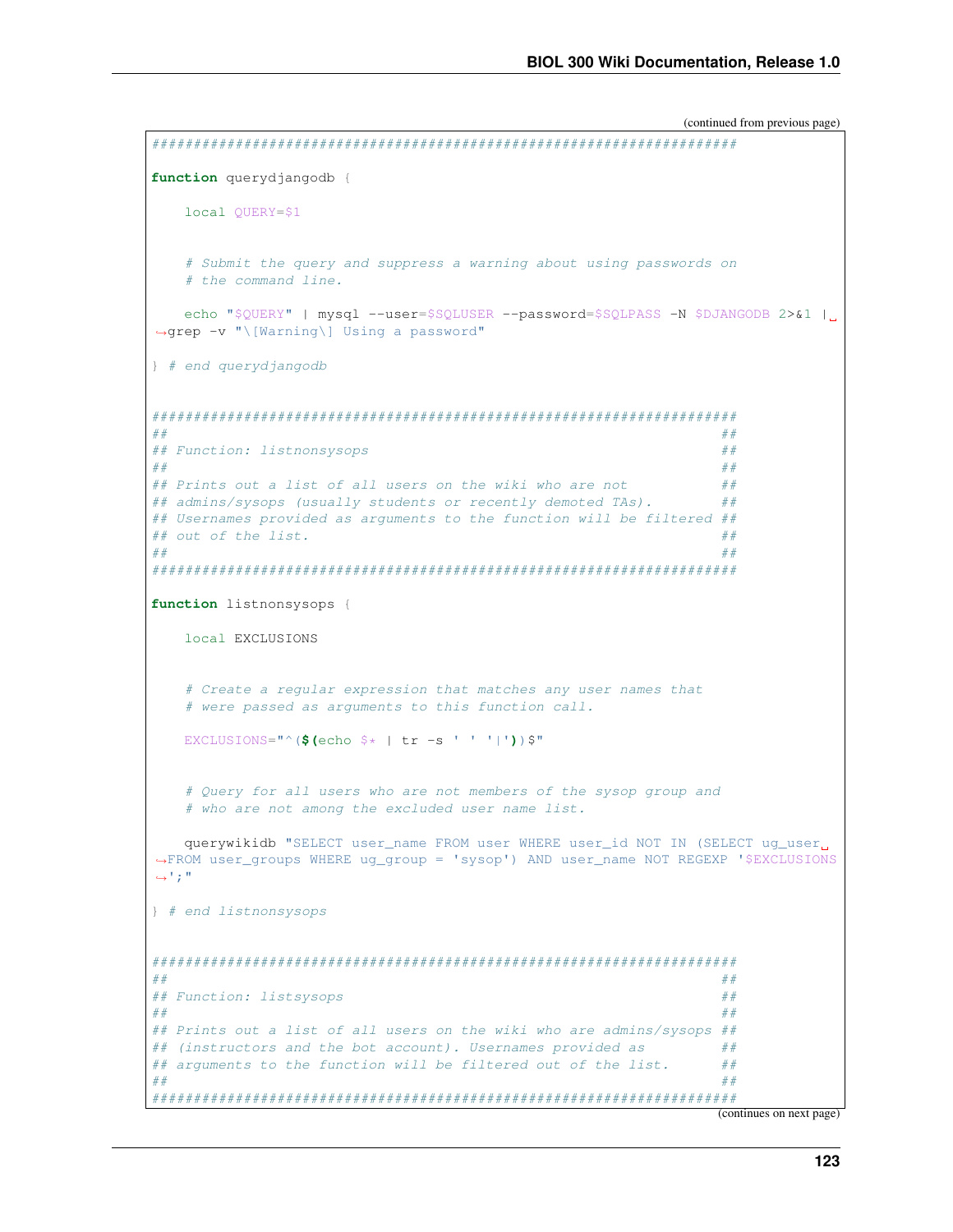```
function listsysops {
   local EXCLUSIONS
   # Create a regular expression that matches any user names that
   # were passed as arguments to this function call.
   EXCLUSIONS="\hat{S}(echo \hat{S}* | tr -s ' ' '|'))\hat{S}"
   # Query for all users who are members of the sysop group and who
   # are not among the excluded user name list.
   querywikidb "SELECT user_name FROM user WHERE user_id IN (SELECT ug_user FROM
-user_groups WHERE ug_group = 'sysop') AND user_name NOT REGEXP '$EXCLUSIONS'; "
} # end listsysops
###### Function: listpages
                                                               ##
##\#\### Prints out a list of all pages from specified namespaces.
                                                               #### Prompts for one or more namespace constants (integers separated ##
## by spaces) if one was not provided as an argument when the
                                                               #### function was called.
                                                               ##
##
                                                               ##function listpages {
   local NS CONSTANTS="$*"
   # If namespace constants are not passed as function arguments, ask
   # for them now.
   if [ -z "$NS CONSTANTS" ]; then
       read -r -p "Namespace constants (integers separated by spaces): " NS_
\leftarrowCONSTANTS
       if [ -z "$NS CONSTANTS" ]; then
          echo >&2 "List pages aborted: You must enter one or more namespace.
\rightarrowconstants"
           return 1
       fi
   fi
   # Ouery for all pages in the specified namespaces
   for NS in $NS_CONSTANTS; do
```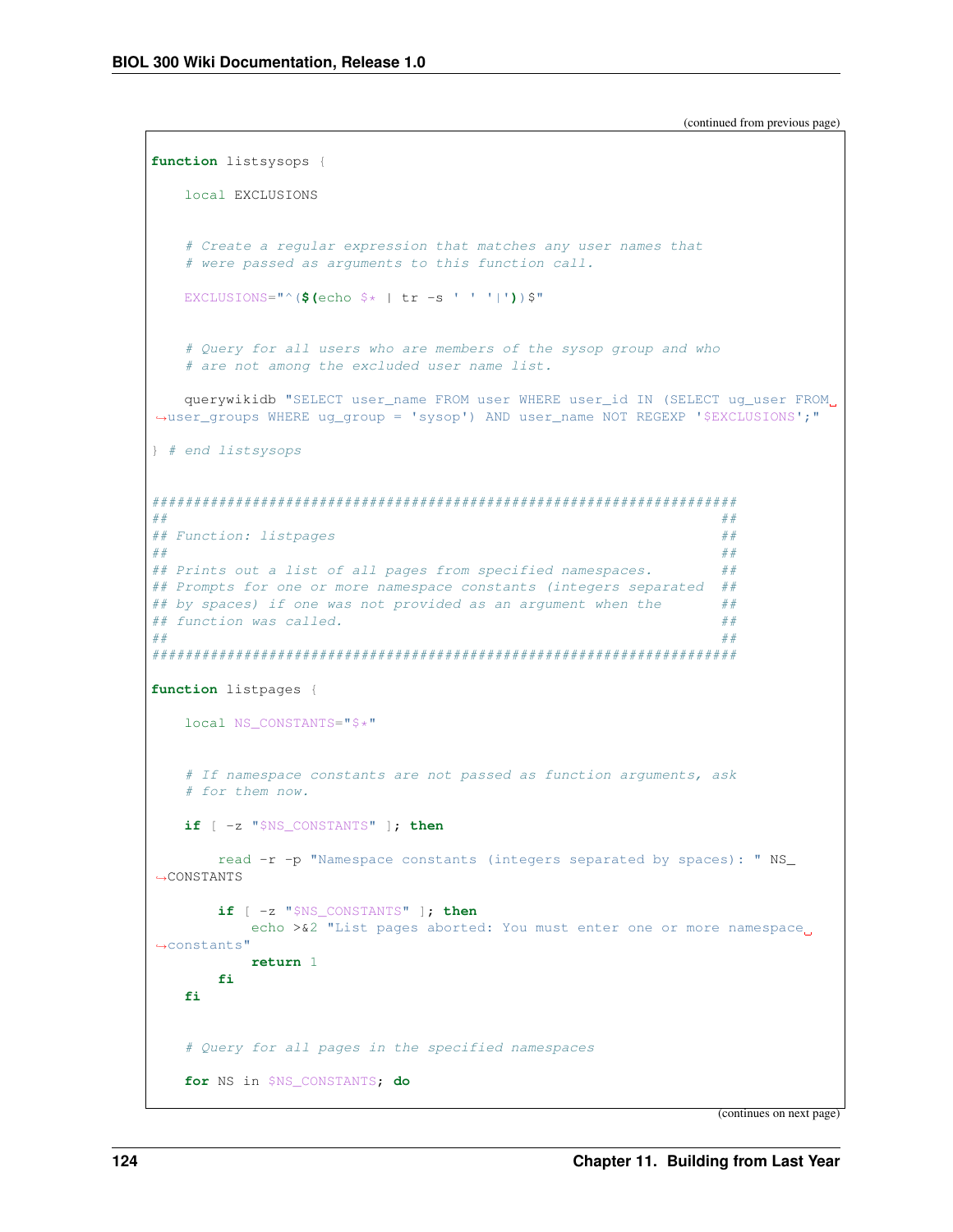```
if \lceil $NS == $NS TALK \rceil; then
          NSTITLE="Talk"
       elif [ $NS == $NS_USER ]; then
          NSTITLE="User"
       elif [ $NS == $NS_USER_TALK ]; then
          NSTITLE="User talk"
       elif [ $NS == $NS_PRIVATE ]; then
          NSTITLE="Private"
       elif [ $NS == $NS_PRIVATE_TALK ]; then
          NSTITLE="Private talk"
       \trianglelea
          NSTITLE="UNKNOWNNAMESPACE"
       fi
       querywikidb "SELECT CONCAT('$NSTITLE:', page title) FROM page WHERE page
\rightarrownamespace=$NS;"
   done
} # end listpages
\#\###
## Function: listfiles
                                                               ######## Prints out a list of all files uploaded to the wiki. Usernames
                                                               #### provided as arguments to the function will have their uploaded
                                                              #### files be filtered out of the list.
                                                               ##
##
                                                               ##function listfiles {
   local EXCLUSIONS
   # If any user names were passed as arguments with this function
   # call, construct a MySQL phrase that will exclude their uploaded
   # files from the query
   if [-n]^n$*" ; then
       EXCLUSIONS=$(echo " $*" | tr -s ' ' '']EXCLUSIONS="WHERE img_user NOT IN (SELECT user_id FROM user WHERE user_
→name REGEXP '$EXCLUSIONS')"
   else
      EXCLUSIONS=""
   fi
   # Ouery for all files uploaded by anyone not on the excluded user
   # list
   querywikidb "SELECT CONCAT('File:', imq name) FROM image $EXCLUSIONS;"
} # end listfiles
```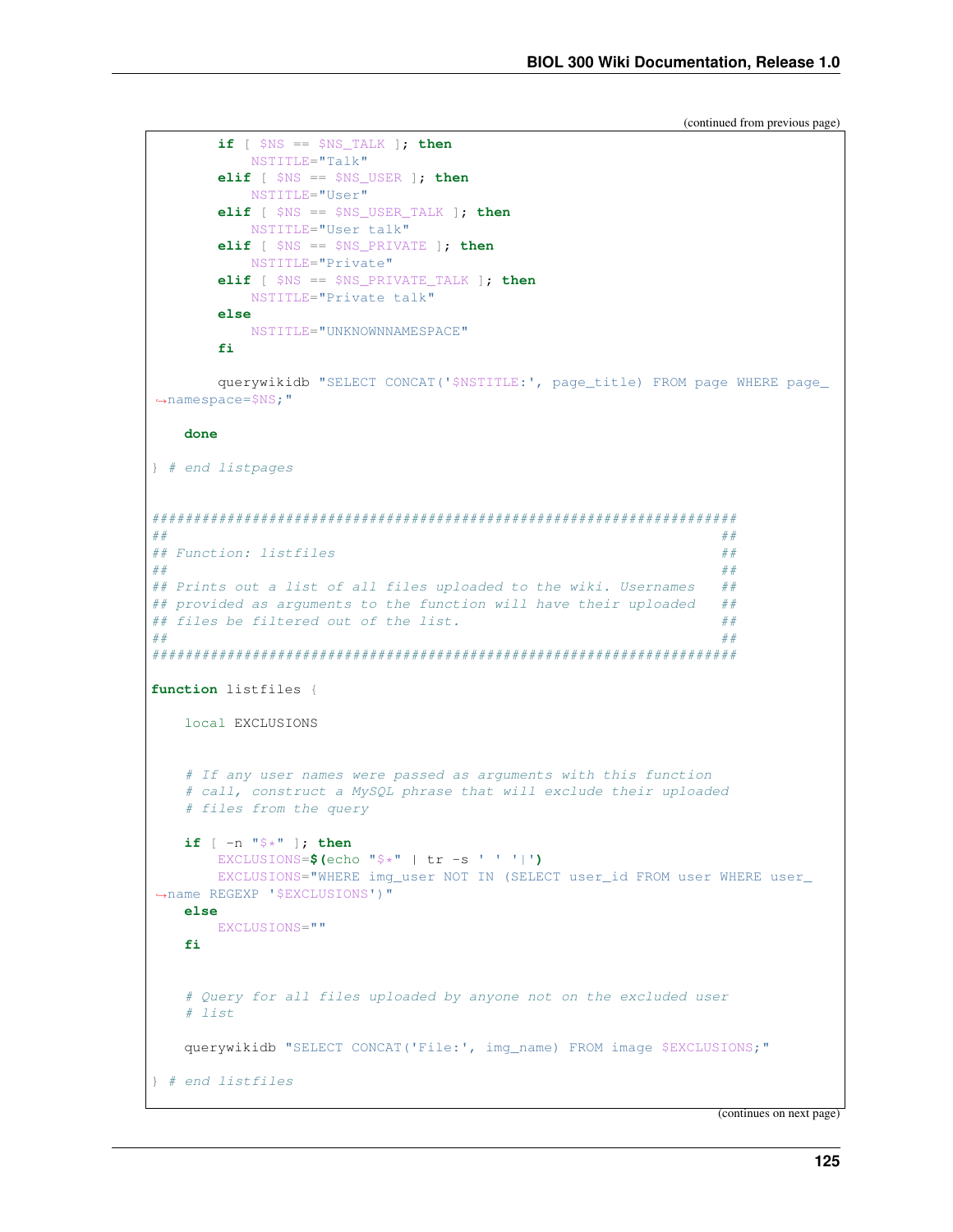```
##
                                                               #### Function: deletepageorfile
                                                               ##
###### Deletes a wiki page or uploaded file. Requires that the bot is
                                                               \#\### already logged in and an edit token is already acquired, so run ##
## the loginbot and getedittoken functions first. Prompts for the
                                                               #### page or file title if one was not provided as an argument when
                                                             #### the function was called. For pages in namespaces other than
                                                               #### Main, include the namespace prefix. For files, include "File:".
                                                              ######function deletepageorfile {
   local TITLE=$1
   local TITLEESCAPED
   local RESPONSE
   # If the page title is not passed as a function argument, ask for
   # it now.
   if [ -z "$TITLE" ]; then
       read -r -p "Page/file title (to delete): " TITLE
       if \lceil -z \rceil "$TITLE" |; then
           echo >&2 "Page/file delete aborted: You must enter a page or file
\leftrightarrowtitle"
           return 1
       fi
   fi
   # Replace underscores in the title with spaces
   TITLE=$(echo $TITLE | tr '_' ' ')
   # Create a safe-for-URL version of the title with escaped special
   # characters
   TITLEESCAPED=$(echo "{\"title\":\"$TITLE\"}" | jq '.title | @uri' | tr -d '"')
   # Request the deletion.
   RESPONSE=$(curl -s -b "$COOKIE" -c "$COOKIE" $WIKIAPI \
       -d "action=delete" \
       -d "format=json" \
       -d "title=$TITLEESCAPED" \
       -d "token=$EDITTOKEN" \
       -d "reason=Mass deletion of former student content")
   if [ "$(echo $RESPONSE | jq '.delete.title' | tr -d '"')" == "$TITLE" ]; then
```

```
(continues on next page)
```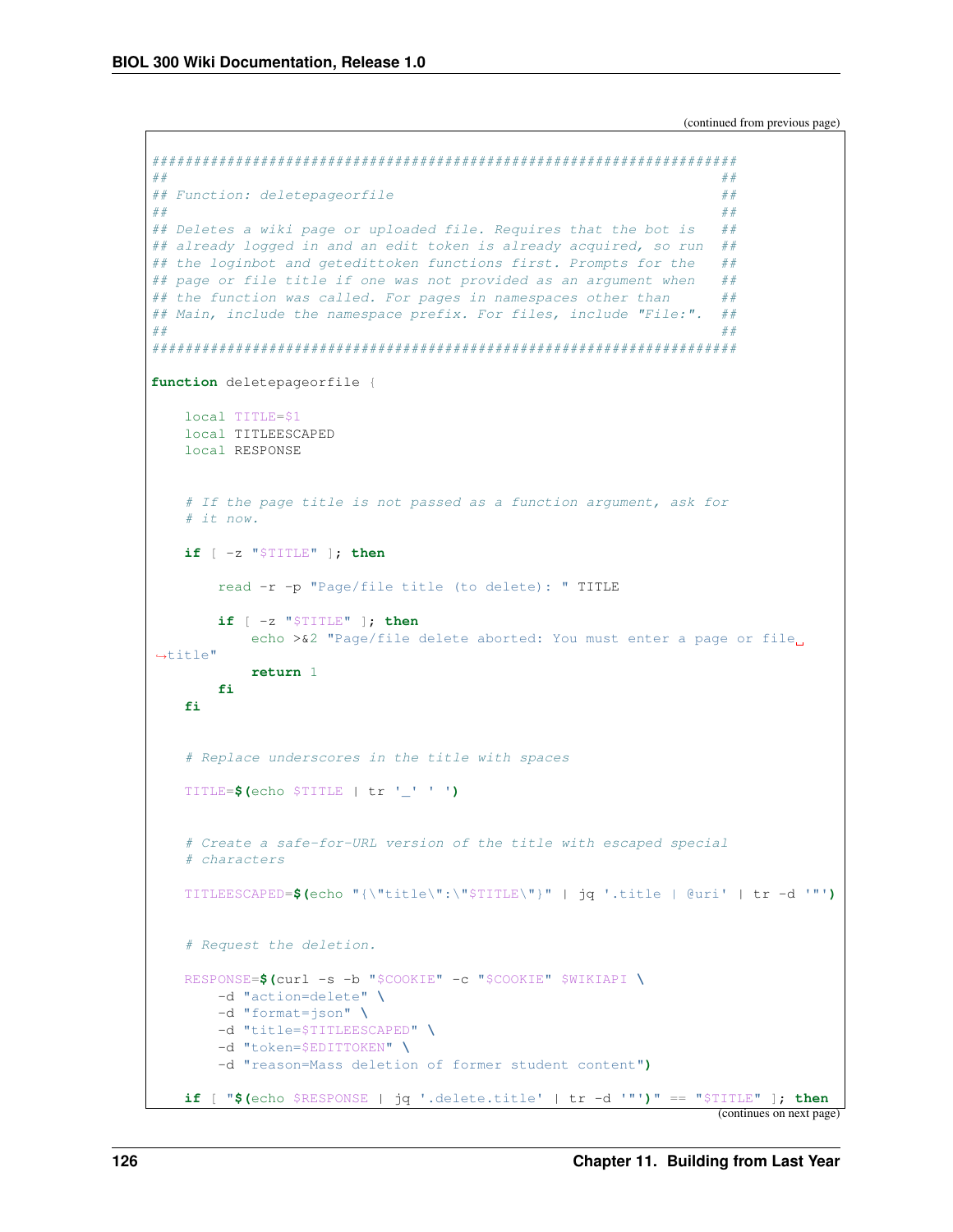```
echo "Successful deletion: $TITLE"
     return 0
  else
      echo >&2 "Failed: $TITLE NOT deleted: $RESPONSE"
      return 1fi
} # end deletepageorfile
##
                                                   #### Function: continueprompt
                                                   ######## Asks the user if they want to continue with the script. Aborts
                                                   ##
## if they press any key other than 'c'.
                                                   ##
\#\###function continueprompt {
  local PROMPT
  read -r -n 1 -p "Press 'c' to continue, or any other key to quit: " PROMPT
  echo
  if \lceil "$PROMPT" != "c" |; then
     exit 0else
     echo
  fi
} # end continueprompt
###### Function: retryprompt
                                                   ##
###### Asks the user if they want to retry some action that failed.
                                                   #### Aborts if they press any key other than 'r'.
                                                   ##
####function retryprompt {
  local PROMPT
  read -r -n 1 -p "Press 'r' to retry, or any other key to quit: " PROMPT
  echo
  if \lceil "$PROMPT" != "r" |; then
     ext 0else
     echo
   fi.
} # end retryprompt
```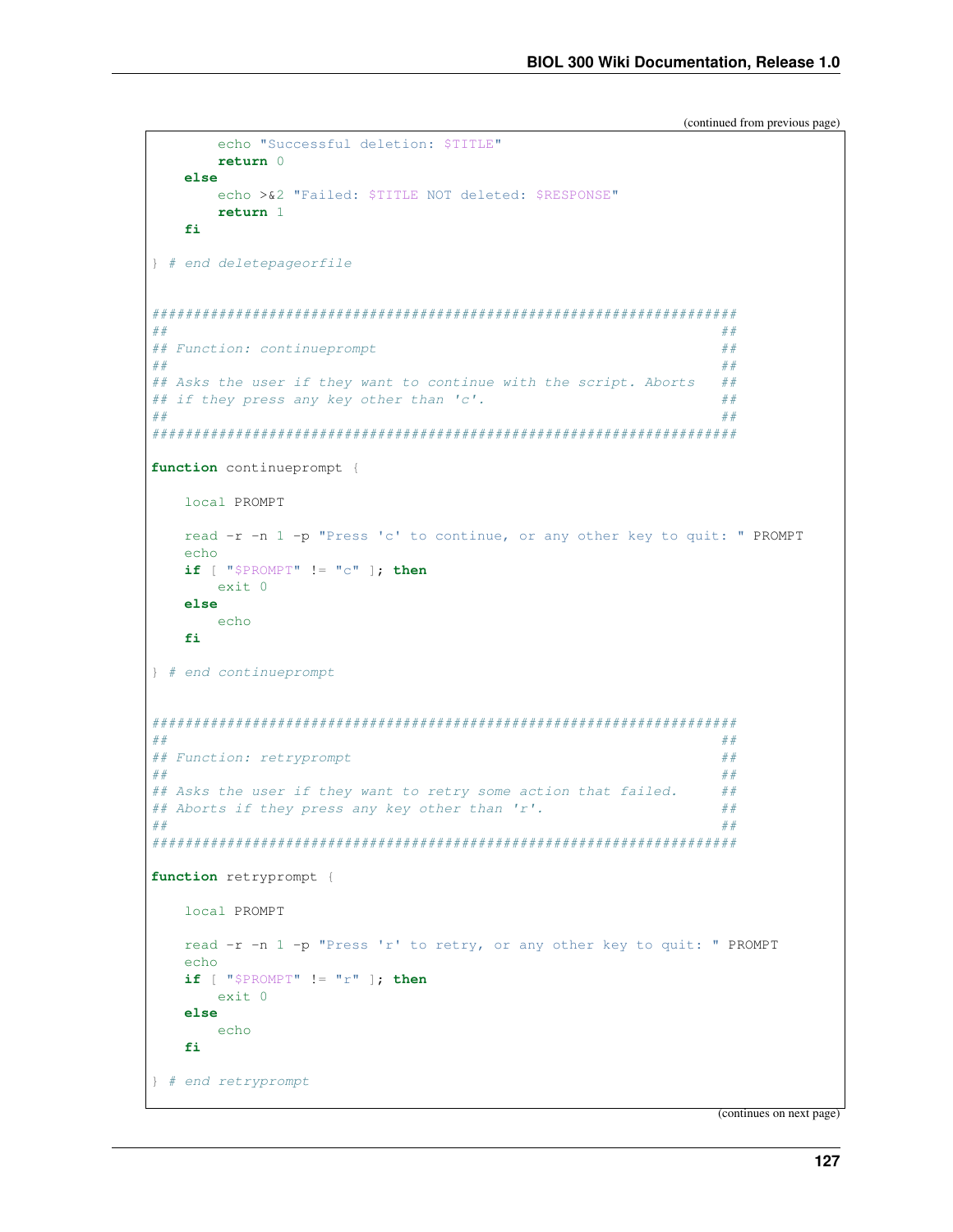```
##
                                                         #### Main: Functions are actually called here
                                                         ##
##
                                                         ### Since this script is very powerful, require sudo
if [ "$(whoami)" != "root" ]; then
   echo >&2 "Aborted: superuser priveleges needed (rerun with sudo)"
   exit 1
fi
# Acquire the MySQL password
validatesqlpass
echo "\rangleThis script can be used to clean up the wiki in preparation for a new
semester. It will *irreversibly* remove all student content, including
lab notebooks, term papers, files uploaded by students, grades (but
not assignments), survey responses (but not surveys), and all related
log entries.
      ** BEFORE PROCEEDING, YOU SHOULD CLONE THE VIRTUAL **
         MACHINE TO PRESERVE LAST SEMESTER'S DATA!
     + +\starThis script will perform the following actions:
   1. Log into the wiki using a bot account. The bot will perform
      many of the operations on the wiki.
   2. Merge all student accounts into the \"$MERGEDSTUDENTNAME\" account.
   3. Merge the accounts of all former TAs into the
      \"$MERGEDINSTRUCNAME\" account.
   4. Reversibly delete pages in the following namespaces:
         - User & Private (lab notebooks and term papers)
          - User talk & Private talk (comments on student work)
   5. Reversibly delete files uploaded by students.
   6. Permanently delete the pages, files, and related log entries.
   7. Delete grades.
   8. Clean up wiki logs.
   9. Delete survey responses.
```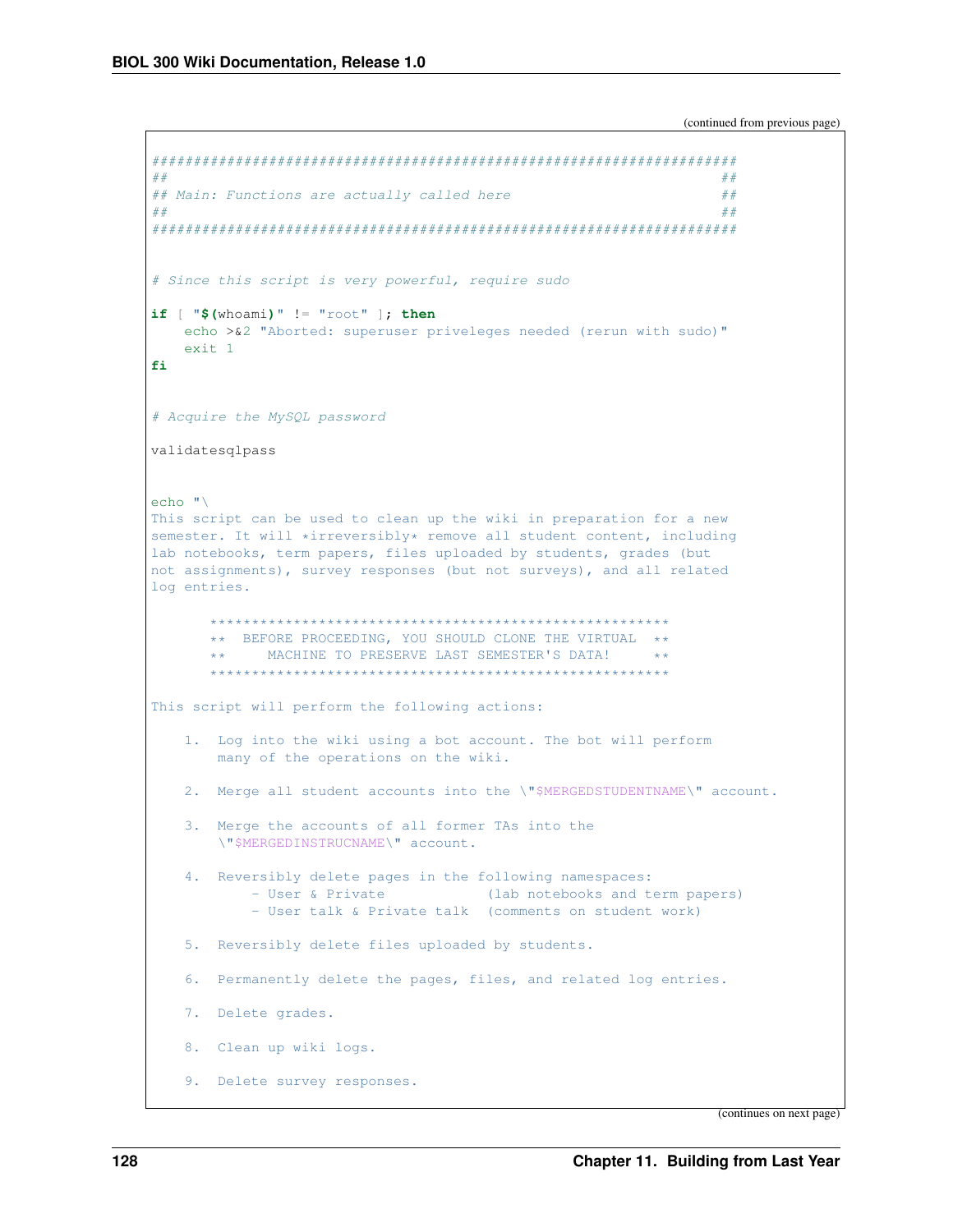```
You will be prompted at every step for permission to continue.
All output from this script will be recorded in the file
$LOGFULLPATH.
"
continueprompt
echo "\
**********************************************************************
** STEP 1: LOG INTO THE BOT ACCOUNT **
**********************************************************************
"
# Ensure that the bot account exists
until userexists "$BOTNAME"; do
  echo "\
The bot account, $BOTNAME, does not exist on the wiki. This
script will create it now. The account will also be promoted to the
bot, bureaucrat, and administrator (sysop) groups.
"
   continueprompt
   until createandpromoteaccount "$BOTNAME" --bot --bureaucrat --sysop; do
       echo
       retryprompt
    done
   echo
done
# Ensure that the bot account has the correct privileges, in case it
# was manually demoted
until $(usergroups $BOTNAME | jq '. | contains(["bot", "bureaucrat", "sysop"])')
˓→== "true"; do
   echo "\
The bot account must belong to specific user groups so that it can
have necessary privileges. This script will promote it now to the bot,
bureaucrat, and administrator (sysop) groups. You will be asked to
select a new password for the account. You may reuse the existing
password if you like.
"
   continueprompt
   until createandpromoteaccount "$BOTNAME" --bot --bureaucrat --sysop; do
       echo
       retryprompt
    done
    echo
done
# Log into the account
if [ -n "$BOTPASS" ]; then
   echo "Attempting bot login using password stored in this script ..."
   echo
```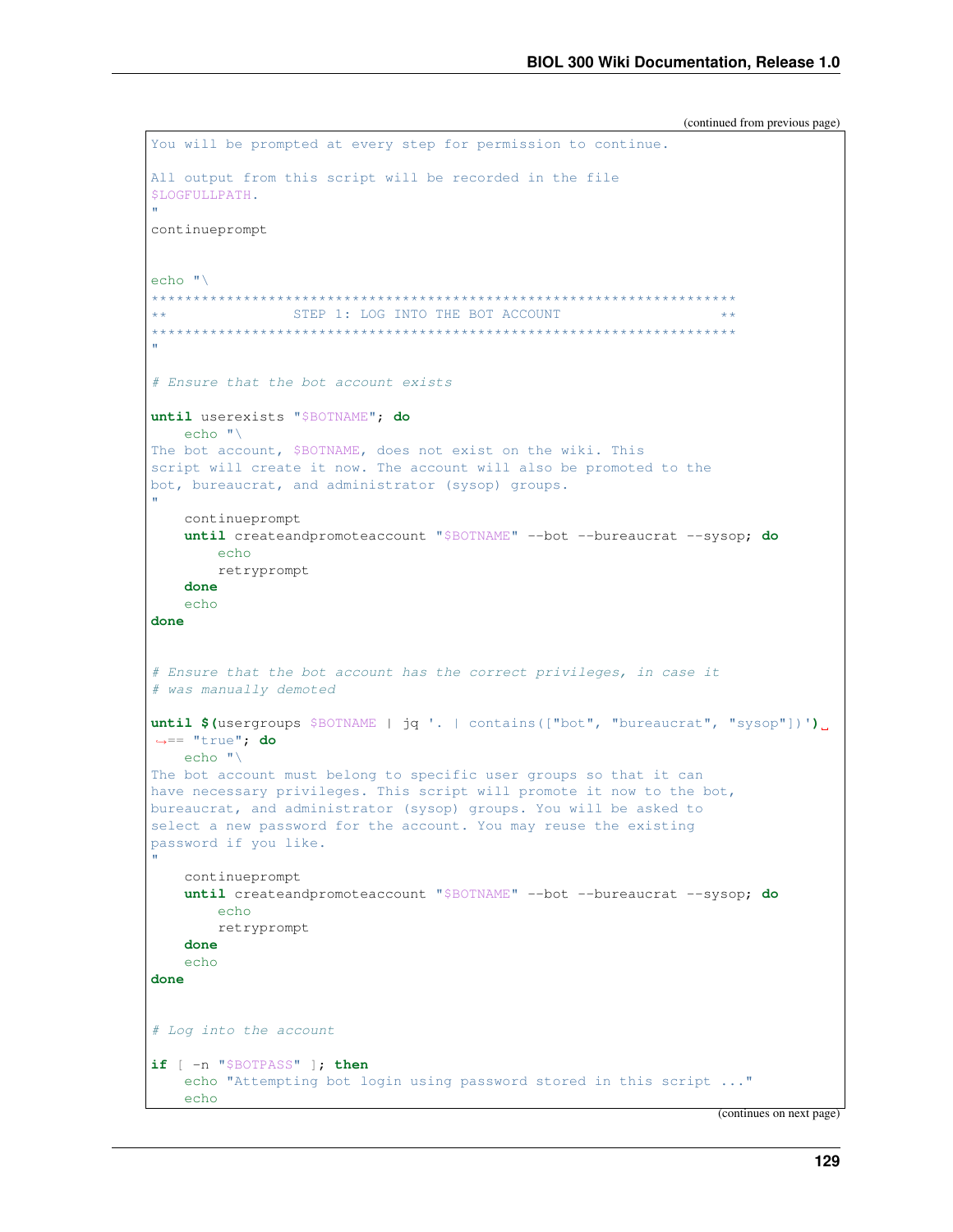```
loginbot "$BOTPASS"
else
   loginbot
fi
until $BOTISLOGGEDIN; do
   echo
   retryprompt
   loginbot
done
echocontinueprompt
echo "***STEP 2: MERGE FORMER STUDENTS
+ +# Ensure that the account for merging students exists
until userexists "$MERGEDSTUDENTNAME"; do
  echo "\setminusThe account that will be used to merge students, $MERGEDSTUDENTNAME, does
not exist on the wiki. This script will create it now.
\mathbf{H}continueprompt
   until createandpromoteaccount "$MERGEDSTUDENTNAME"; do
       echo
       retryprompt
   done
   \rhocho
done
# Acquire the list of former students
USERLIST=$(listnonsysops $IGNOREUSERS $BOTNAME $MERGEDSTUDENTNAME
\rightarrow $MERGEDINSTRUCNAME)
USERCOUNT=$(echo "SUBERLIST" | wc -1)if [ -n "$USERLIST" ]; then
   echo "The following non-administrator accounts are assumed to be either
students from last semester or accounts of random people who once
logged into the wiki. These will be merged into the $MERGEDSTUDENTNAME
account, and anything they ever did on the wiki will be destroyed in a
later step. The merging process will delete the original accounts.
   OLDIFS=$IFS; IFS=$'\n' # tell for-loop to delimit usernames by line breaks,
\leftrightarrownot spaces
   for USER in $USERLIST; do
       REALNAME=$(querywikidb "SELECT user_real_name FROM user WHERE user_name='
\rightarrow $USER'; ")
```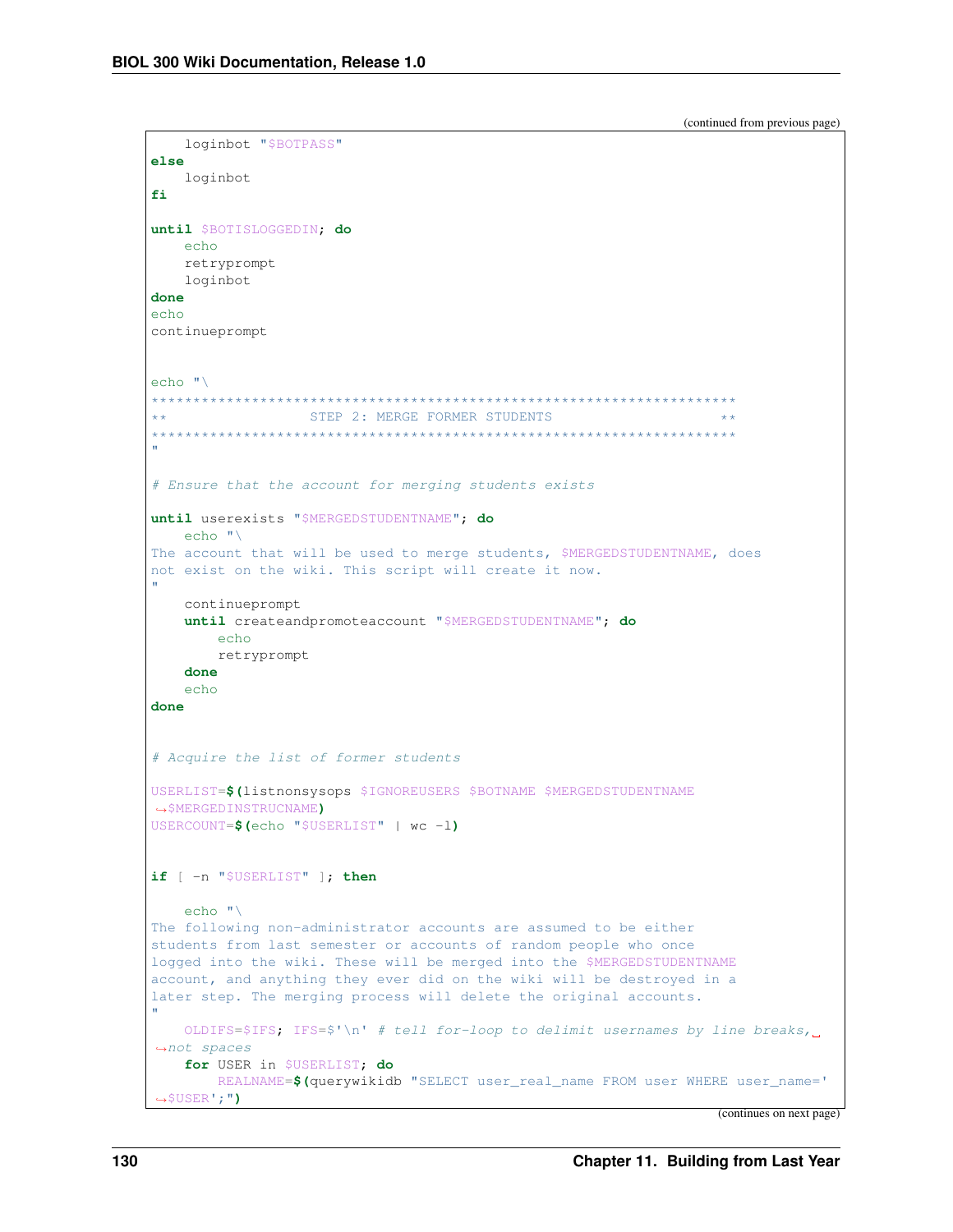```
echo -e "$USER \t($REALNAME)"
   done
   IFS=$OLDIFS
   echo
   echo "\rangleLook over the list carefully. Continue only if everything looks right
to you. If an account appears here that you do not want merged, you
may edit this script and add the user name to the IGNOREUSERS global
variable at the top of the file.
Merging accounts can take a long time, so please be patient. You can
press Ctrl+c to abort this script at any time.
   continueprompt
   until getedittoken; do
      echo
      retryprompt
   done
   ITER=1
   OLDIFS=$IFS; IFS=$'\n' # tell for-loop to delimit usernames by line breaks,
\leftrightarrownot spaces
   for USER in $USERLIST; do
       echo -n "[$ITER/$USERCOUNT] "
       until usermerge "$USER" "$MERGEDSTUDENTNAME"; do
         echo
          retryprompt
       done
       let ITER++
   done
   IFS=$OLDIFS
   echo
   echo "Merging of former student accounts complete.
else
   echo "All former student accounts have already been merged and deleted.
\mathbf{u}fi
continueprompt
echo "STEP 3: MERGE FORMER INSTRUCTORS
***\star\star# Ensure that the account for merging instructors exists
until userexists "$MERGEDINSTRUCNAME"; do
  echo "\setminus
```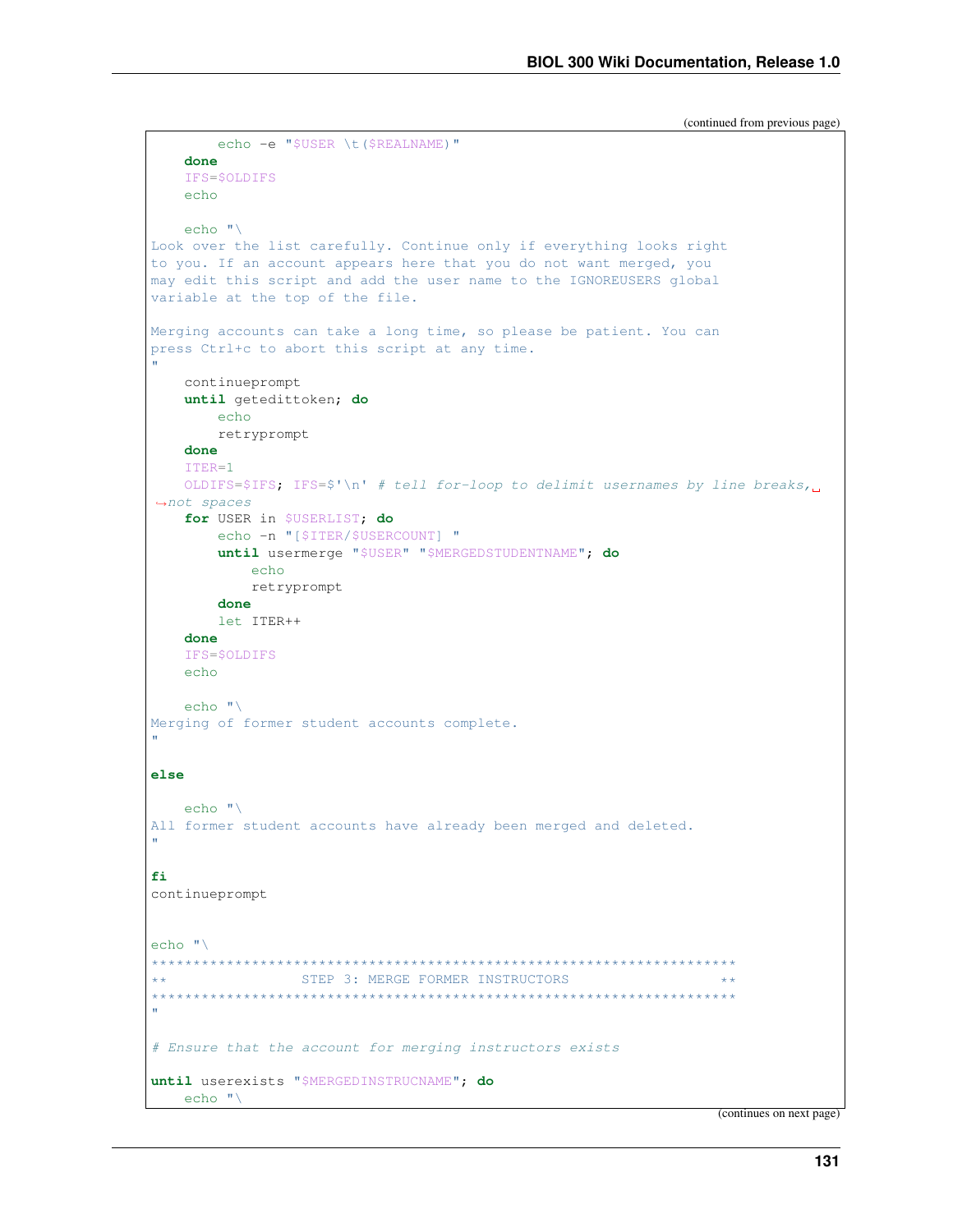```
(continued from previous page)
```

```
The account that will be used to merge instructors, $MERGEDINSTRUCNAME,
does not exist on the wiki. This script will create it now.
"
    continueprompt
   until createandpromoteaccount "$MERGEDINSTRUCNAME"; do
        echo
       retryprompt
    done
    echo
done
# Acquire the list of former instructors
USERLIST=$(listsysops $IGNOREUSERS $BOTNAME $MERGEDSTUDENTNAME $MERGEDINSTRUCNAME)
USERCOUNT=$(echo "$USERLIST" | wc -l)
if [ -n "$USERLIST" ]; then
    echo "\
The following administrator accounts are assumed to be TAs from last
semester. These will be merged into the $MERGEDINSTRUCNAME account.
Their contributions to the wiki will be preserved under the merged
account. The merging process will delete the original accounts.
"
   OLDIFS=$IFS; IFS=\'\n' # tell for-loop to delimit usernames by line breaks,..
˓→not spaces
   for USER in $USERLIST; do
       REALNAME=$(querywikidb "SELECT user_real_name FROM user WHERE user_name='
˓→$USER';")
       echo -e "$USER \t($REALNAME)"
    done
    IFS=$OLDIFS
    echo
   echo "\
Look over the list carefully. Continue only if everything looks right
to you. If an account appears here that you do not want merged, you
may edit this script and add the user name to the IGNOREUSERS global
variable at the top of the file.
Merging accounts can take a long time, so please be patient. You can
press Ctrl+c to abort this script at any time.
"
    continueprompt
    until getedittoken; do
       echo
       retryprompt
    done
    ITER=1OLDIFS=$IFS; IFS=$'\n' # tell for-loop to delimit usernames by line breaks,
˓→not spaces
    for USER in $USERLIST; do
       echo -n "[$ITER/$USERCOUNT] "
        until demotesysop "$USER"; do
            echo
```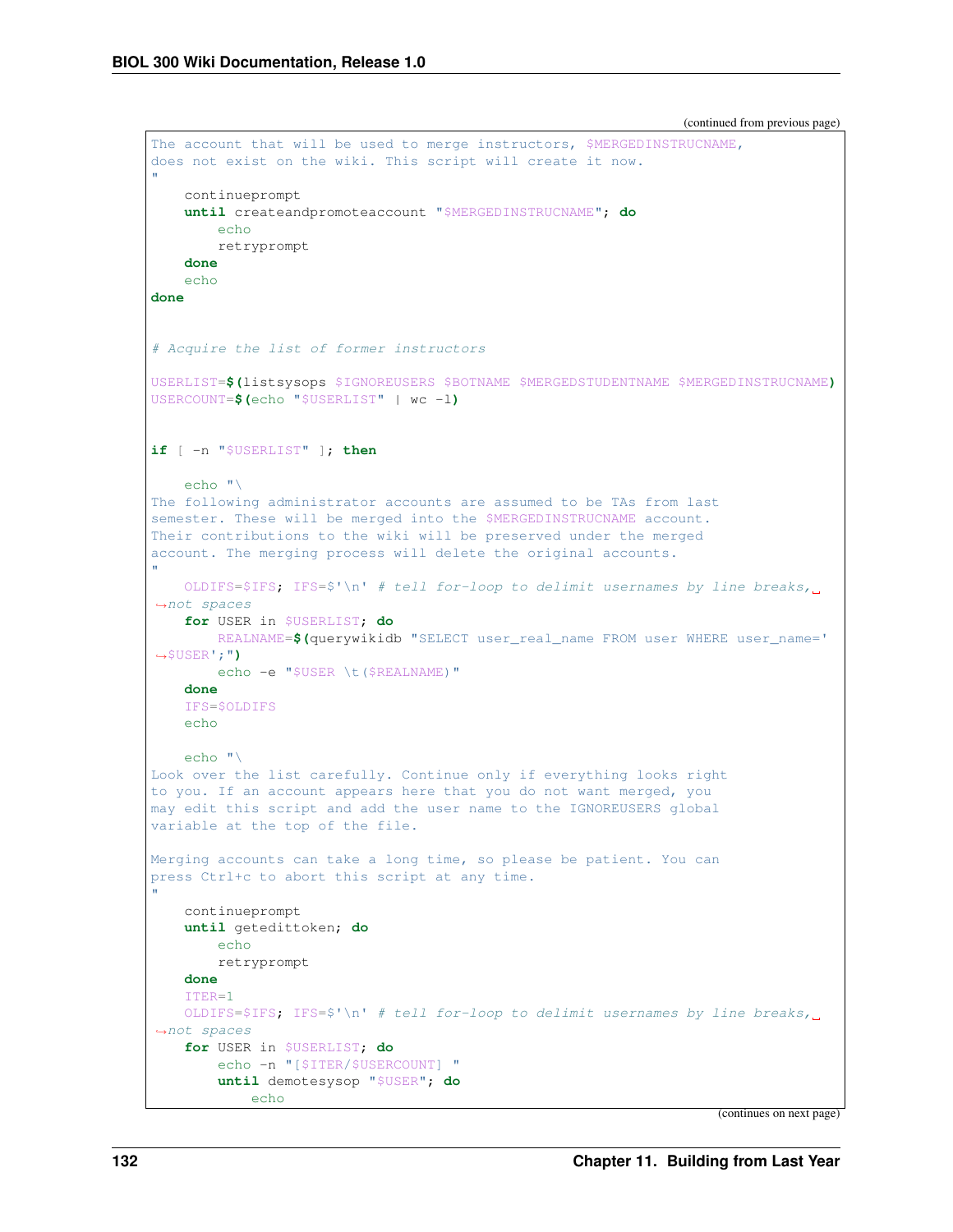```
retryprompt
       done
       until usermerge "$USER" "$MERGEDINSTRUCNAME"; do
           echo
          retryprompt
       done
       let ITER++
   done
    IFS=$OLDIFS
   echo
   echo "Merging of former instructor accounts complete.
else
   echo "\
All former instructor accounts have already been merged and deleted.
fi
continueprompt
echo "\rangleSTEP 4: DELETE LAB NOTEBOOKS AND TERM PAPERS
\star \star+ +\mathbf{u}# List all pages in the User, User talk, Private, and Private talk
# namespaces.
PAGELISTALL=$(listpages $NS_USER $NS_USER_TALK $NS_PRIVATE $NS_PRIVATE_TALK)
# Create a regular expression that matches all pages in the
# IGNOREPAGES list, as well as the User and Private pages (including
# subpages, e.g., User:Foo/Bar) of all users in the IGNOREUSERS list.
REGEXPIGNORE="^$(echo $IGNOREPAGES | tr -s ' ' '|')|((Private:|)User: ($(echo
\rightarrow $IGNOREUSERS | tr -s ' ' '|')) (/.*|_'.*|)) $"
# List the User and Private pages of all users in the IGNOREUSERS
# list, which will not be deleted.
PAGELISTIGN=$(echo "$PAGELISTALL" | grep -E "$REGEXPIGNORE")
# List the remaining pages, which will be deleted, and count them.
PAGELISTDEL=$(echo "$PAGELISTALL" | grep -E "$REGEXPIGNORE" -v)
PAGECOUNT=$(echo "$PAGELISTDEL" | wc -1)
if [ -n "$PAGELISTDEL" ]; then
   echo "\rangle
```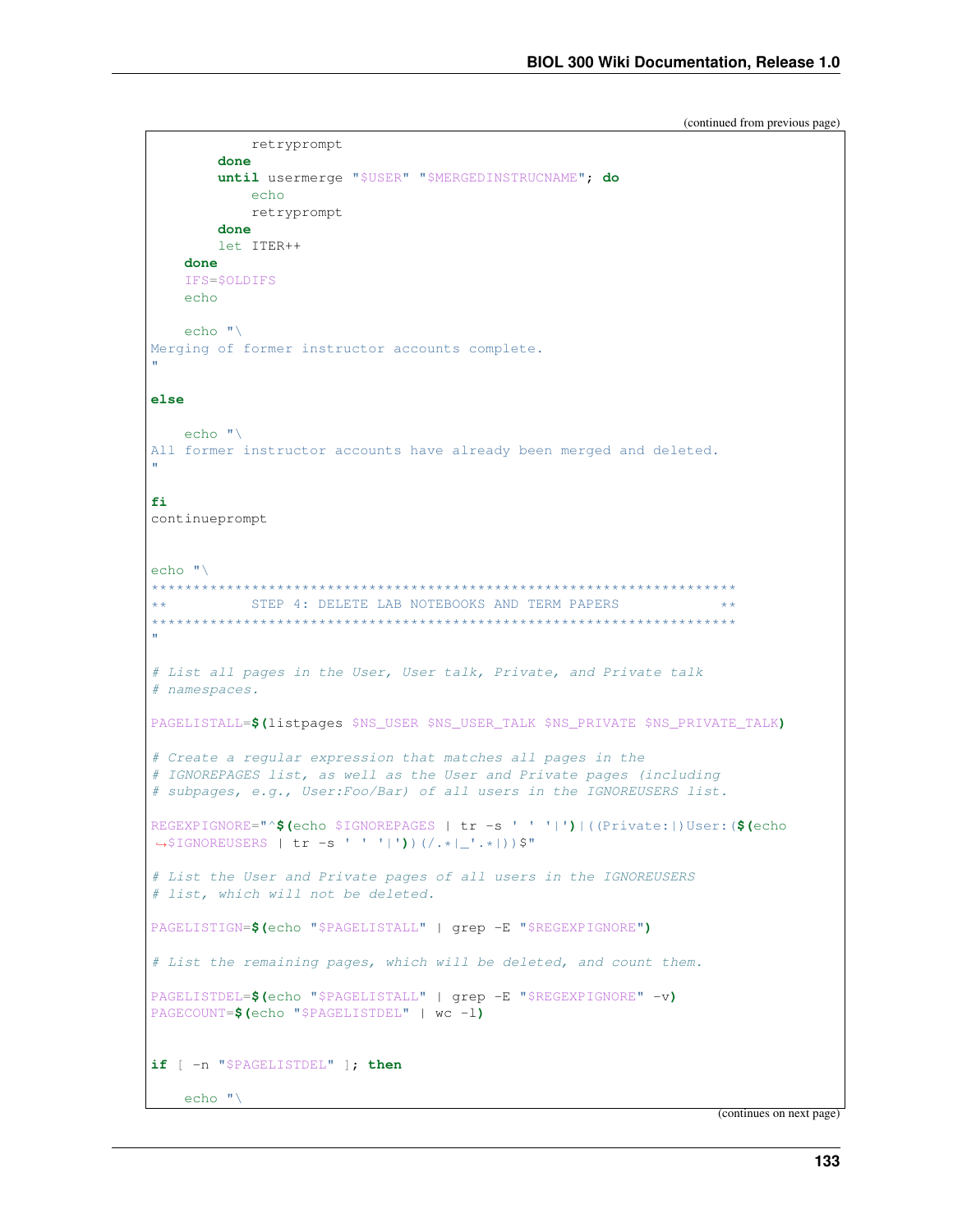```
This step will reversibly delete pages in the following namespaces:
  - User & Private (lab notebooks and term papers)
  - User talk & Private talk (comments on student work)
Pages listed in the IGNOREPAGES global variable at the top of this
file will be ignored, as will the User and Private pages of users
listed in the IGNOREUSERS global variable. The following pages will be
ignored:
"
   echo "$PAGELISTIGN"
   echo
   echo "\
The method used here is equivalent to clicking the \"Delete\" link on
each page. The options to view the histories of these pages and
undelete them will still be present on the wiki to instructors. This
content will be permanently deleted in a later step.
The total number of pages that will be deleted is: $PAGECOUNT
Deleting pages can take a long time, so please be patient. You can
press Ctrl+c to abort this script at any time.
"
    continueprompt
   until getedittoken; do
      echo
       retryprompt
    done
    ITER=1
   OLDIFS=$IFS; IFS=$'\n' # tell for-loop to delimit page titles by line breaks,
˓→not spaces
   for PAGE in $PAGELISTDEL; do
       echo -n "[$ITER/$PAGECOUNT] "
       deletepageorfile "$PAGE"
       let ITER++
   done
    IFS=$OLDIFS
   echo
   echo "\
Deletion of lab notebooks and term papers complete.
"
else
   echo "\
All lab notebooks and term papers have already been deleted.
"
fi
continueprompt
# List all pages in the Talk namespace and count them.
PAGELISTALL=$(listpages $NS_TALK)
PAGECOUNT=$(echo "$PAGELISTALL" | wc -l)
```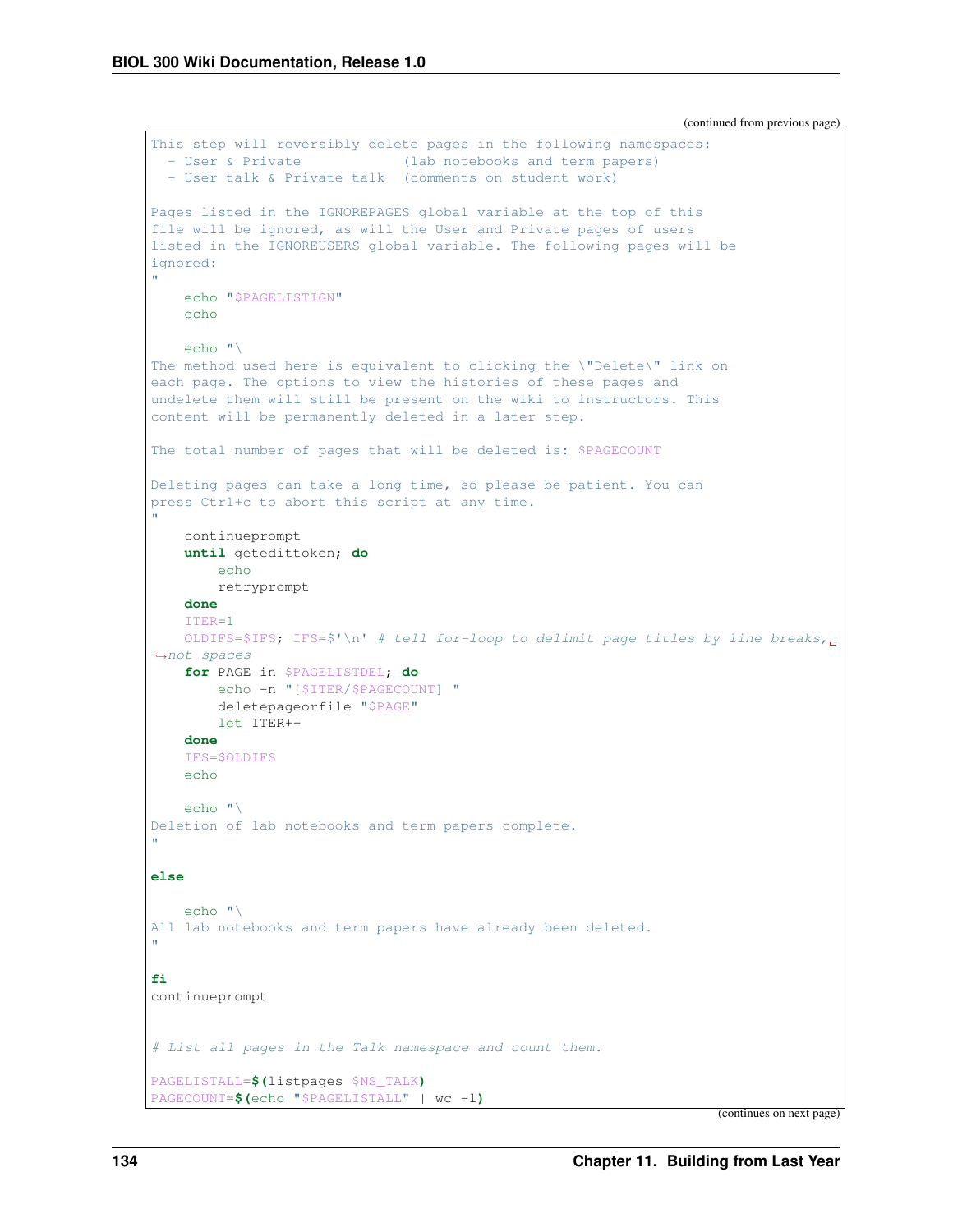```
if [ -n "$PAGELISTALL" ]; then
   echo "\rangleThere is a namespace in which students can provide comments that may
be worth reading now:
  - Talk (comments on course materials)
Since some of these pages may be comment exemplars provided with the
term paper exemplars, and others might be student feedback that you
should look at, they will not be deleted by this script. It is
recommended that you look at each page now and delete it manually if
that is appropriate.
$PAGELISTALL
   continueprompt
fi.
echo "***********
\star \starSTEP 5: DELETE STUDENT FILES
    # List all files not uploaded by instructors and count them
FILELIST=$(listfiles $IGNOREUSERS $MERGEDINSTRUCNAME)
FILECOUNT=$(echo "SFILELIST" | wc -1)if [ -n "$FILELIST" ]; then
   echo ''This step will delete all files uploaded by non-instructors.
The method used here is equivalent to clicking the \"Delete\" link on
each file page. The options to view the histories of these files and
undelete them will still be present on the wiki to instructors. Image
thumbnails and resized versions of images are deleted in this step,
freeing up potentially tens of gigabytes of hard drive space. The
original files will be permanently deleted in a later step.
The total number of files that will be deleted is: $FILECOUNT
Deleting files can take a *VERY* long time (~0.6 sec per file = ~6000
files per hour). If you are remotely connected to the server, it is
highly recommended that you use the command line 'screen' utility
while running this portion of the script. This will allow you to
disconnect from the server without interrupting the script. To use it,
quit this script and run the following:
   screen -dRR
You will be placed in a pre-existing screen session if there is one;
```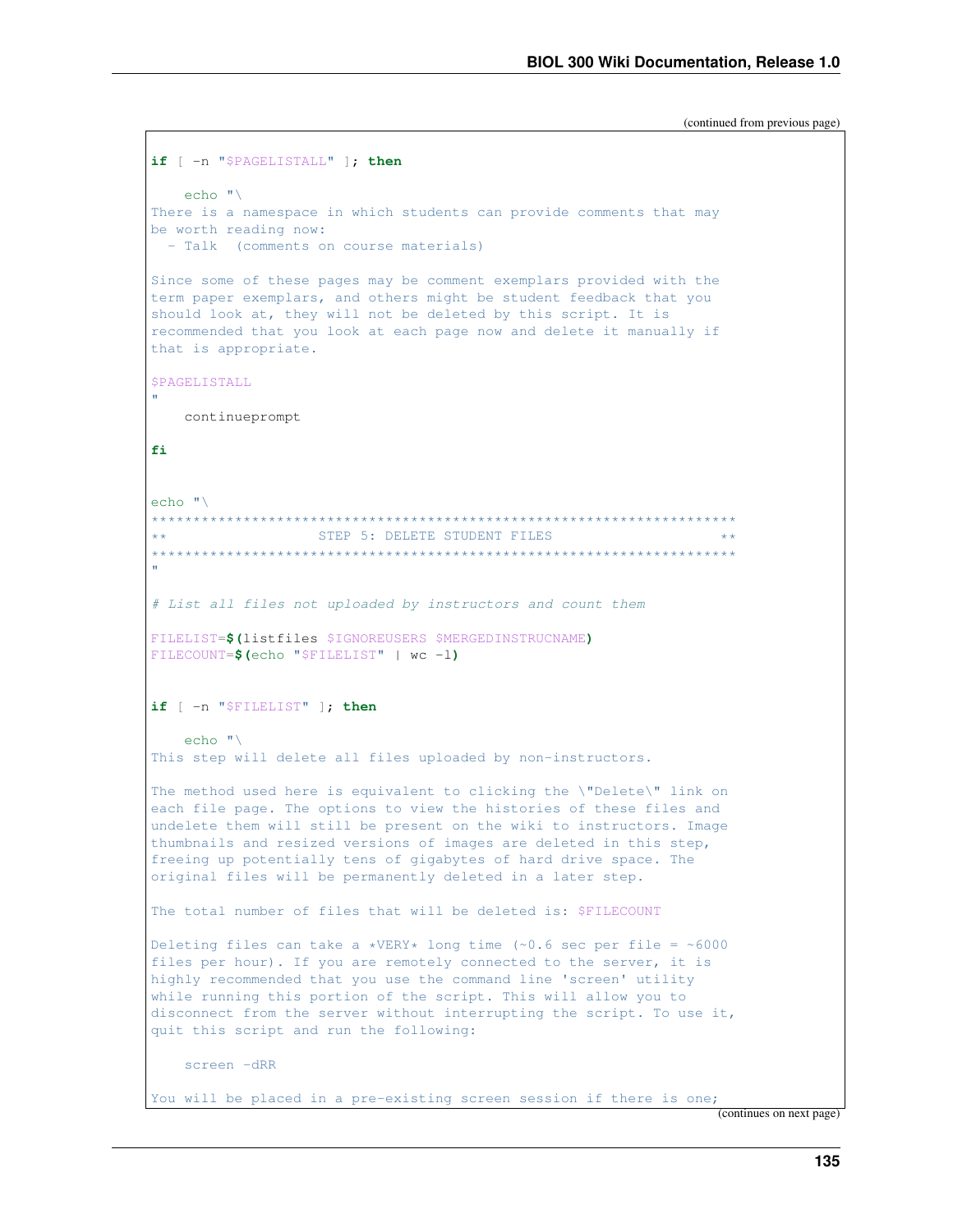```
otherwise a new session will be created. From there you can run this
script as before. If you want to disconnect from the server while the
script is still running, press Ctrl+a d (the key combination Ctrl+a
followed by the 'd' key alone). This will \"detach\" you from the screen
session, and you will be returned to the normal command line where you
can log out. To return to the screen session later, log into the
server and enter the 'screen -dRR' command again. This works even if
your connection to the server was accidentally interrupted without you
manually logging out.
You can press Ctrl+c to abort this script at any time.
"
    continueprompt
   echo "Current disk usage:"
    echo "$(df -H /)"
    echo
    echo -n "Resetting filesystem permissions... "
    chown -R www-data:www-data /var/www/
    chmod -R ug+rw /var/www/
    echo "done"
    until getedittoken; do
       echo
       retryprompt
    done
    ITER=1OLDIFS=$IFS; IFS=$'\n' # tell for-loop to delimit file titles by line breaks,
˓→not spaces
    for FILE in $FILELIST; do
        if [ $(($ITER % 200)) -eq 0 ]; then
            # fetch a new edit token periodically so it does not expire
            until getedittoken; do
                echo
                retryprompt
            done
        fi
        echo -n "[$ITER/$FILECOUNT] "
        deletepageorfile "$FILE"
       let ITER++
    done
    IFS=$OLDIFS
    echo -n "Resetting filesystem permissions... "
    chown -R www-data:www-data /var/www/
    chmod -R ug+rw /var/www/
    echo "done"
    echo
    echo "Current disk usage:"
    echo "$(df -H /)"
    echo
   echo "\
Deletion of student files complete.
"
```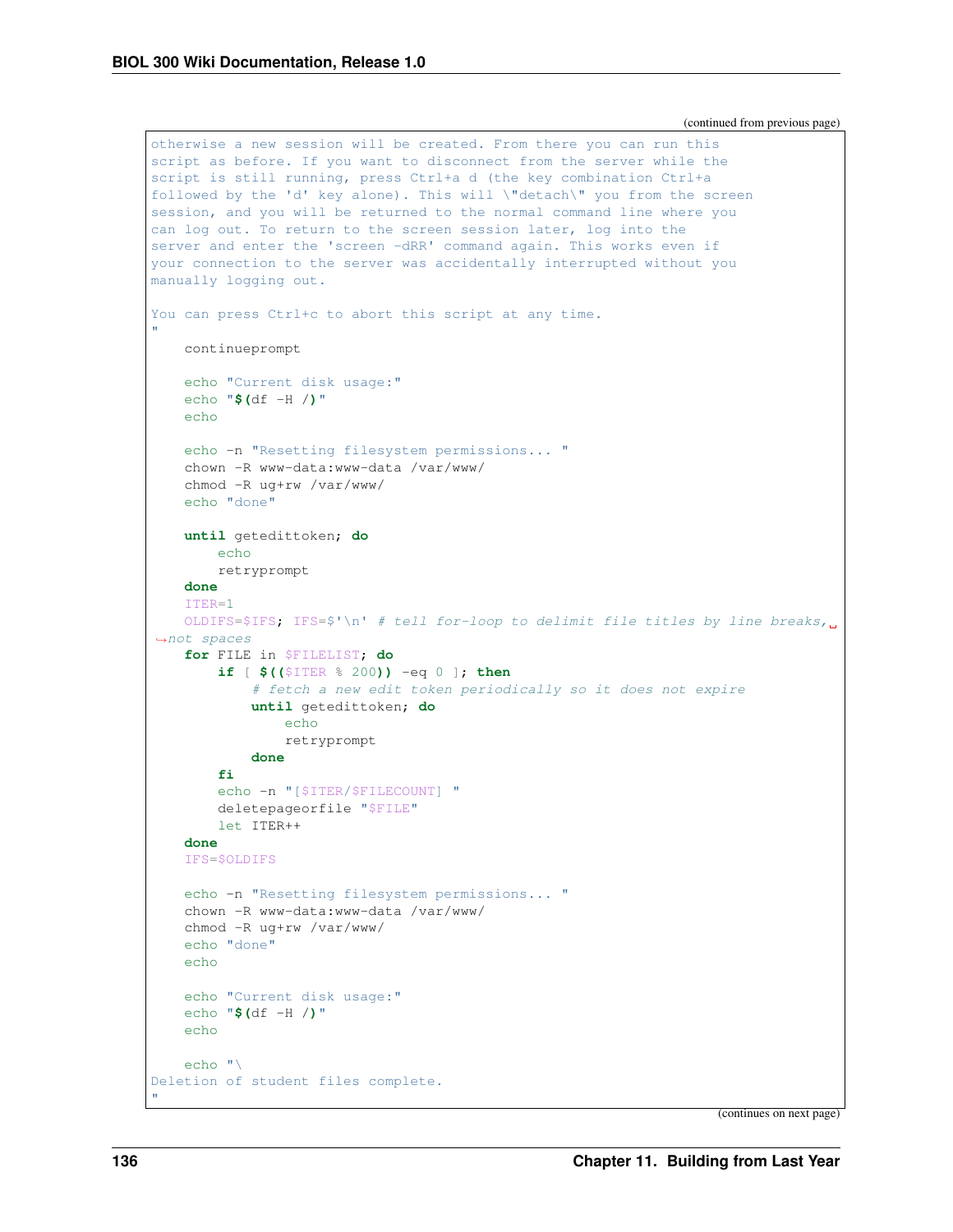```
else
   echo "\wedgeAll student files have already been deleted.
fi
continueprompt
echo "***********
             ***STEP 6: PERMANENTLY DELETE STUDENT CONTENT
When a page or file is deleted on the wiki, it becomes inaccessible to
normal users, and a pink box appears on the deleted page stating that
the page was deleted. However, it is more accurate to say that the
item was archived, since administrators can still review the revision
history or restore the item.
In this step, the pages and files deleted in prior steps will be
permanently deleted, removing them and their revision histories
completely from the wiki, and freeing up potentially gigabytes of hard
drive space.
Furthermore, all entries in the \"Recent changes\" and Special:Log lists
that pertain to the deleted items will be removed, such as the
thousands of edits made by students to their pages and instructors
marking student comments as patrolled.
These actions will apply not only to items deleted by this script, but
also to items deleted manually.
NOTE: Warnings may appear stating that files are \"not found in group
'deleted'\". These should be ignored.
continueprompt
echo "Current disk usage:"
echo "$ (df -H /)"
echoecho -n "Resetting filesystem permissions... "
chown -R www-data:www-data /var/www/
chmod -R uq+rw /var/www/
echo "done"
php /var/www/mediawiki/maintenance/deleteArchivedRevisions.php --delete
echo
php /var/www/mediawiki/maintenance/deleteArchivedFiles.php --delete --force
echo
echo -n "Resetting filesystem permissions... "
chown -R www-data:www-data /var/www/
```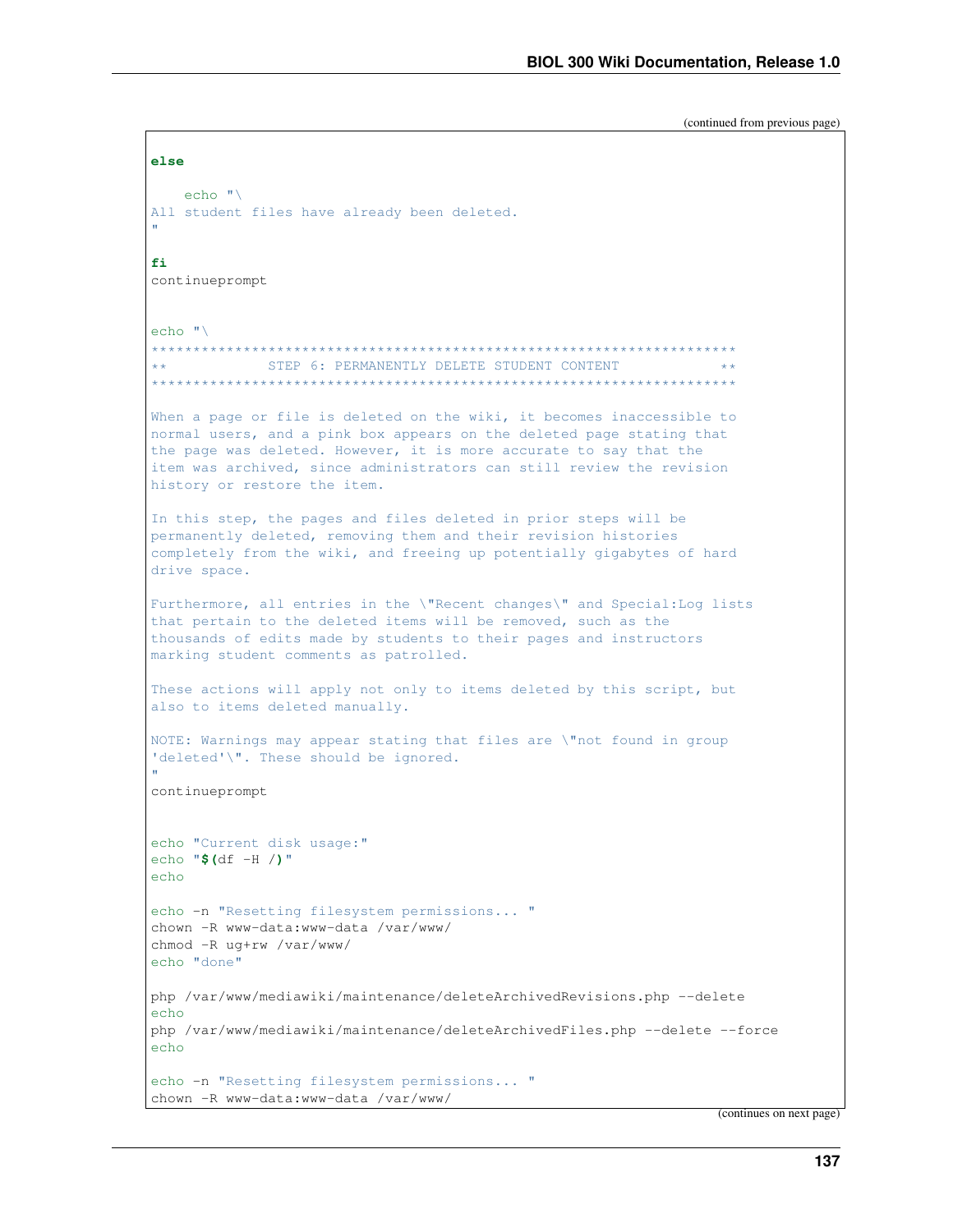```
chmod -R uq+rw /var/www/
echo "done"
apache2ctl restart
echo "Deleting relevant log entries..."
echo
# Remove records about deleting pages, files, and users. Necessary to
# remove the pink "This page has been deleted" boxes.
querywikidb "DELETE FROM recentchanges WHERE rc_log_type = 'delete'; "
querywikidb "DELETE FROM logging WHERE log_type = 'delete';"
# Remove records about student edits and uploads.
querywikidb "DELETE FROM recentchanges WHERE rc_user = (SELECT user_id FROM user_
\rightarrowWHERE user_name = '$MERGEDSTUDENTNAME');"
querywikidb "DELETE FROM logging WHERE log_user = (SELECT user_id FROM user WHERE,
\rightarrowuser_name = '$MERGEDSTUDENTNAME');"
# Remove records about patrolling student comments on term paper benchmarks.
querywikidb "DELETE FROM recentchanges WHERE rc_log_type = 'patrol'; "
querywikidb "DELETE FROM logging WHERE log_type = 'patrol';"
echo "Current disk usage:"
echo "$ (df -H)"
echo
echo ''Permanent deletion of archived pages and files complete.
continueprompt
echo "\wedge\star\starSTEP 7: DELETE GRADES
***********************************
                                  **************************
This step will delete the scores that former students received on
assignments. The assignments themselves will not be changed. Entries
in Special:Log/grades will be deleted as well.
continueprompt
# Remove grades for former students.
querywikidb "TRUNCATE TABLE scholasticgrading adjustment;"
querywikidb "TRUNCATE TABLE scholasticgrading_evaluation;"
querywikidb "TRUNCATE TABLE scholasticgrading groupuser;"
# Remove records about assigning grades.
```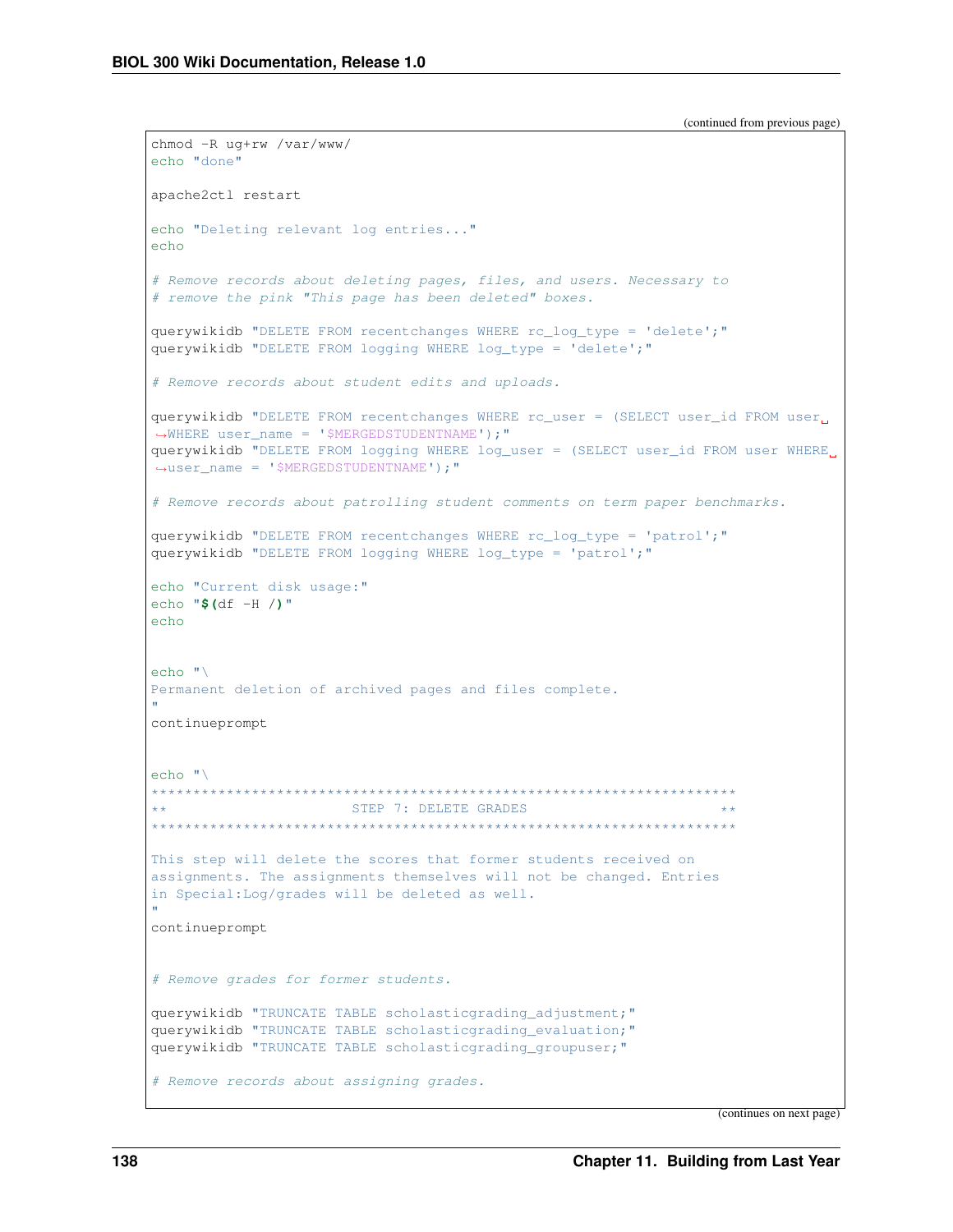```
querywikidb "DELETE FROM recentchanges WHERE rc_loq_type = 'grades'; "
querywikidb "DELETE FROM logging WHERE log_type = 'grades';"
echo "\veeDeletion of grades complete.
continueprompt
echo "\pmSTEP 8: WIKI LOG CLEANUP
This step will delete all remaining entries in the \"Recent changes\"
and Special: Log lists that are remnants of the last semester or this
script.
continueprompt
# Remove records about actions taken by the bot.
querywikidb "DELETE FROM recentchanges WHERE rc_user = (SELECT user_id FROM user_
\rightarrowWHERE user_name = '$BOTNAME');"
querywikidb "DELETE FROM logging WHERE log_user = (SELECT user_id FROM user WHERE,
\rightarrowuser name = '$BOTNAME');"
# Remove records about manually merging user accounts.
querywikidb "DELETE FROM recent changes WHERE rc log type = 'usermerge';"
querywikidb "DELETE FROM logging WHERE log_type = 'usermerge';"
# Remove records about manually creating user accounts.
querywikidb "DELETE FROM recentchanges WHERE rc_log_type = 'newusers'; "
querywikidb "DELETE FROM logging WHERE log_type = 'newusers';"
# Remove records about renaming user accounts.
querywikidb "DELETE FROM recentchanges WHERE rc_loq_type = 'renameuser';"
querywikidb "DELETE FROM logging WHERE log type = 'renameuser';"
# Remove records about adjusting group membership (e.g., term paper authors).
querywikidb "DELETE FROM recentchanges WHERE rc_log_type = 'rights';"
querywikidb "DELETE FROM logging WHERE log_type = 'rights';"
# Remove records about moving/renaming pages and files.
querywikidb "DELETE FROM recentchanges WHERE rc_log_type = 'move'; "
```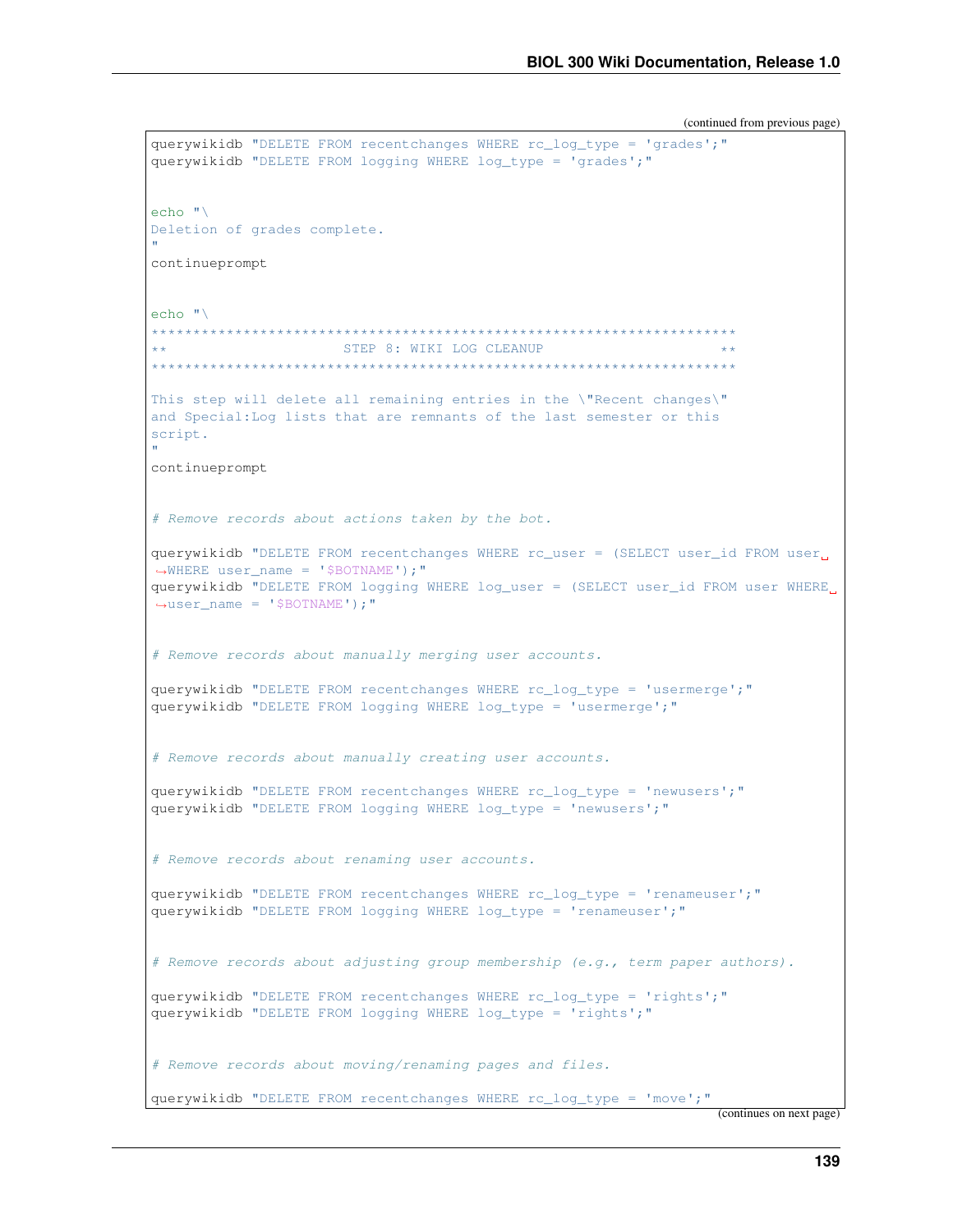```
(continued from previous page)
querywikidb "DELETE FROM logging WHERE log_type = 'move';"
# Remove watchlist entries for merged accounts.
querywikidb "DELETE FROM watchlist WHERE wl_user = (SELECT user_id FROM user_
\rightarrowWHERE user_name = '$MERGEDSTUDENTNAME'); "
querywikidb "DELETE FROM watchlist WHERE wl user = (SELECT user_id FROM user.
\rightarrowWHERE user_name = '$MERGEDINSTRUCNAME'); "
# Remove watchlist entries for pages and files that no longer exist.
querywikidb "DELETE wl.* FROM watchlist AS wl LEFT JOIN page AS p ON (p.page
\rightarrownamespace = wl.wl namespace AND p.page title = wl.wl title) WHERE p.page id IS.
\rightarrowNULL;"
echo "\wedgeDeletion of old log entries complete.
continueprompt
echo "\rangle\star \starSTEP 9: DELETE SURVEY RESPONSES
\mathbf{u}# Create a regular expression that matches the user names in the
# IGNOREUSERS list
REGEXPIGNORE="^($(echo $IGNOREUSERS | tr -s ' ' '|'))$"
echo "\setminusThis step will delete all responses from students to surveys in the
Django system and close all open surveys. All Django accounts will
also be deleted, except those listed in the IGNOREUSERS global
variable at the top of this file. The accounts that will be ignored
are:
\mathbf{H}querydjangodb "SELECT CONCAT (username, ' (', first_name, ' ', last_name, ')').
→FROM auth user WHERE username REGEXP '$REGEXPIGNORE'; "
echo
continueprompt
querydjangodb "TRUNCATE django_admin_log;"
querydjangodb "TRUNCATE django_session;"
querydjangodb "TRUNCATE survey_choiceanswer;"
querydjangodb "TRUNCATE survey ratinganswer;"
querydjangodb "TRUNCATE survey_textanswer;"
querydjangodb "TRUNCATE survey_surveycredit;"
```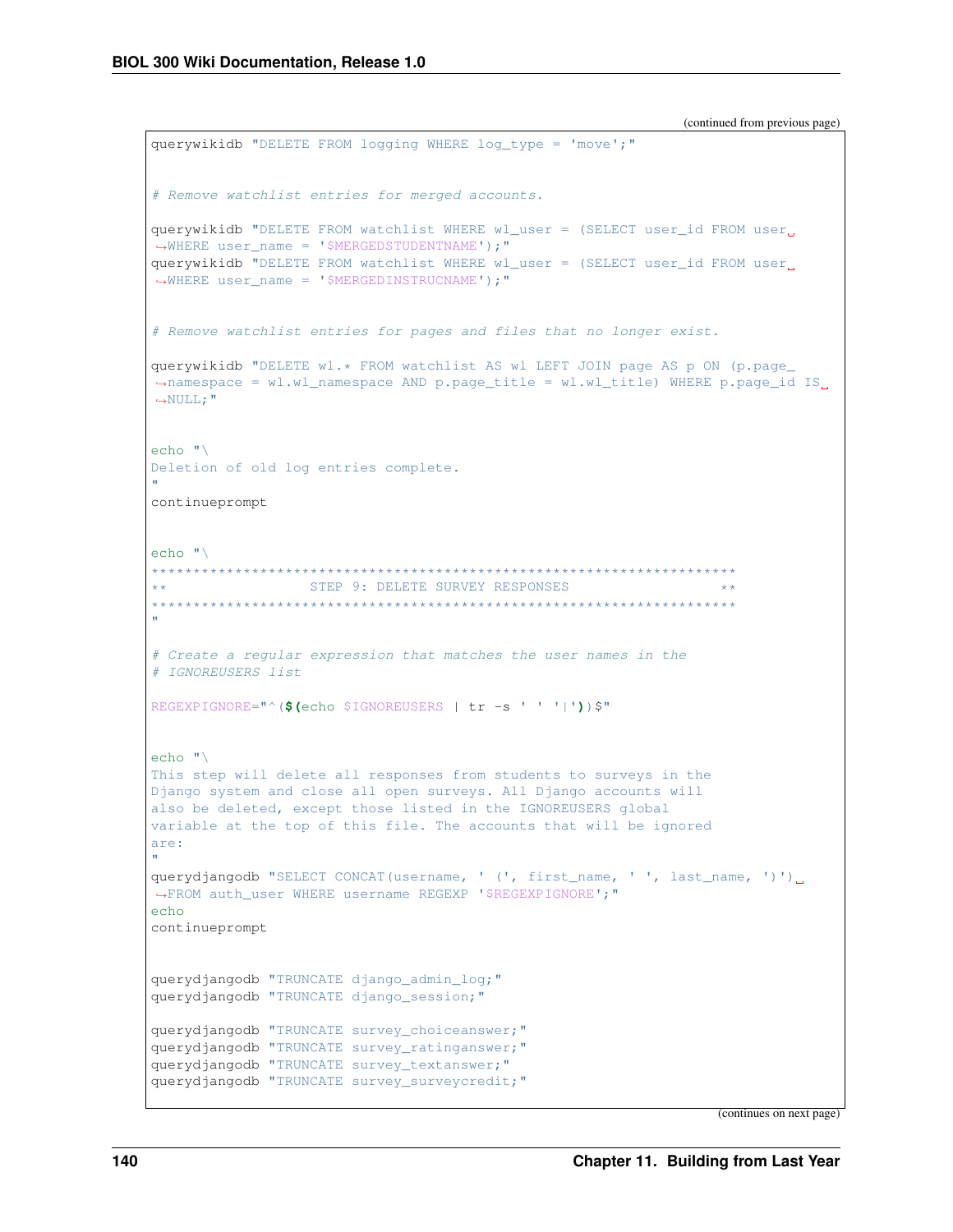(continued from previous page)

```
querydjangodb "TRUNCATE credit_team_members;"
querydjangodb "DELETE FROM credit_team; ALTER TABLE credit_team AUTO_INCREMENT =
˓→1;" # cannot be truncated because of a foreign key constraint
querydjangodb "DELETE FROM auth_user WHERE username NOT REGEXP '$REGEXPIGNORE';"
# Close all survey sessions.
querydjangodb "UPDATE survey_surveysession SET open=0;"
echo "\
Deletion of survey responses complete.
"
continueprompt
echo "\
**********************************************************************
\star\star \star**********************************************************************
This script is now finished. You should check that it has done its job
by visiting these pages:
   - Special:ListUsers
     The only accounts that should be listed are the
     $BOTNAME, $MERGEDSTUDENTNAME, and $MERGEDINSTRUCNAME accounts,
     as well as those accounts that were listed in the IGNOREUSERS
     variable.
   - Special:AllPages
     Check that the Main, Talk, User, User talk, Private, Private
     talk, and File namespaces are all absent of student content.
   - Special:ListFiles
     Check that this list is absent of student content.
   - Special:Log
     You should see only instructor actions listed on the front page.
     Using the drop-down menu, you can view specific logs, such as
     the grades log. Most of these should be empty, but a few will
     list instructor actions. This is intended.
   - Special:Log/$BOTNAME
   - Special:Log/$MERGEDSTUDENTNAME
   - Special:ListFiles/$MERGEDSTUDENTNAME
   - Special:Contributions/$MERGEDSTUDENTNAME
   - Special:DeletedContributions/$MERGEDSTUDENTNAME
     These lists should be empty.
   - Special:Grades
```
(continues on next page)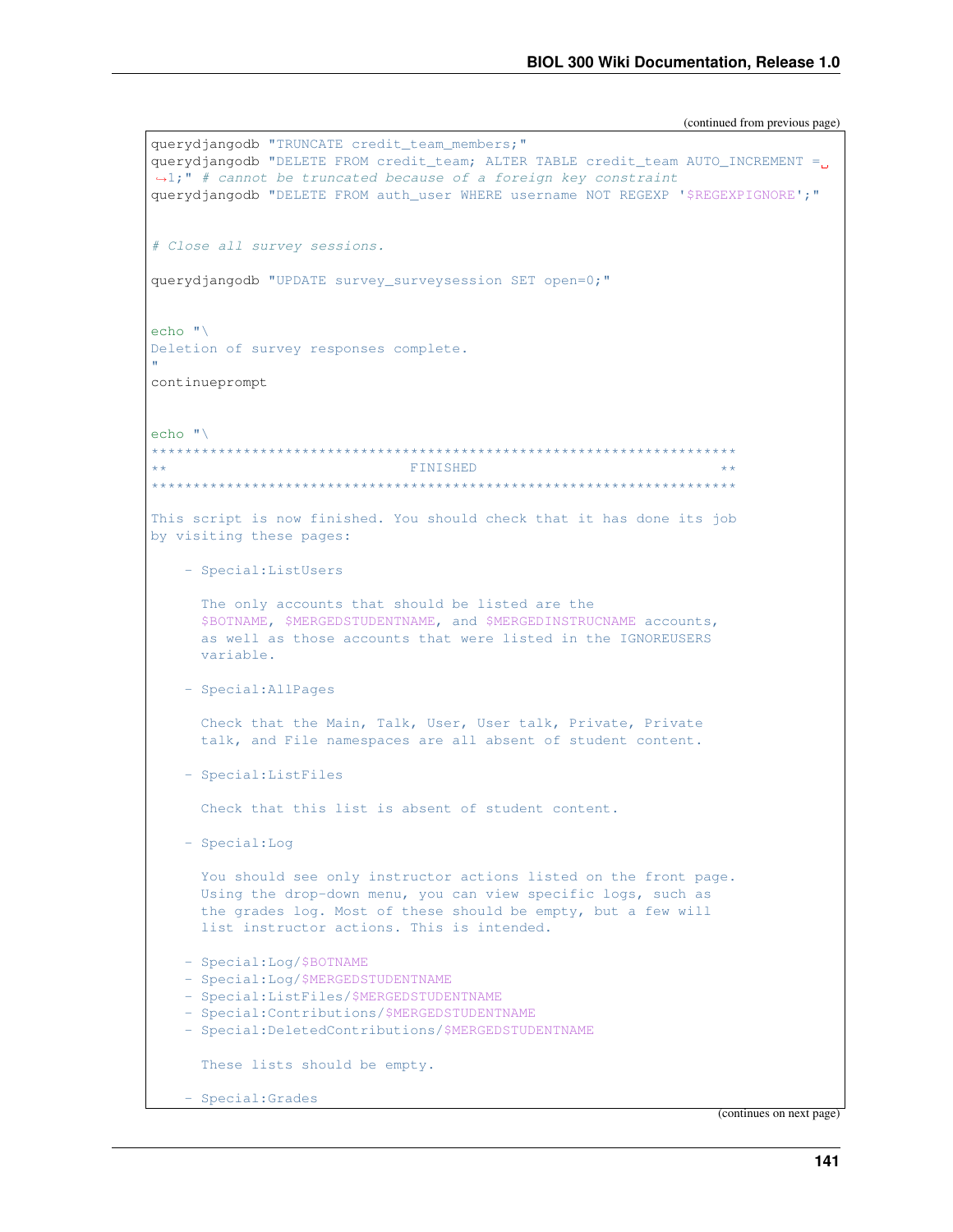(continued from previous page)

```
There should not be any student grades listed.
    - Django admin page:
      https://$(hostname).case.edu/django/admin
      The list of users should contain only those accounts listed in
      the IGNOREUSERS variable. There should be no teams. All survey
      sessions should be closed.
"
continueprompt
```
9.

Todo: Add instructions for updating ignored users in the reset-wiki script and for first saving exemplars.

10. Start a screen session:

screen -dRR

The screen session will allow you to disconnect from the server without interrupting the script as it runs.

11. Run the script and follow the step-by-step instructions:

sudo reset-wiki

If this is the first time the script is run, three new wiki accounts will be created. You will be asked to choose passwords for each. It is fine to use the same password for all three. The password for the first account (the bot) must match the password stored in the script, which you specified in step 8. The passwords for the other two accounts will never be needed after they are created.

Running this script can take a long time (hours). If you need to disconnect from the server while the script is running, press  $Ctr1-a$  d (that's the key combination  $Ctr1-a$  followed by the d key alone) to detach from the screen session. You can then log out of the server. To return to the screen session later, just run screen -dRR again after logging in.

12. Once the wiki has been successfully reset, shut down the virtual machine:

sudo shutdown -h now

- 13. Using VirtualBox, take a snapshot of the current state of the virtual machine. Name it "Former students' wiki content deleted".
- 14. Delete the first snapshot, created in step 4, to save disk space.
- 15. Restart the virtual machine and log in:

ssh hjc@neurowiki.case.edu

16. Unlock the wiki so that students can make edits if it is still locked from the end of the last semester (running the command will tell you whether it is locked or unlocked):

sudo lock-wiki

17.

Todo: Need to add instructions for updating miscellaneous wiki pages, syllabus dates, assignment dates, survey session dates after resetting the wiki.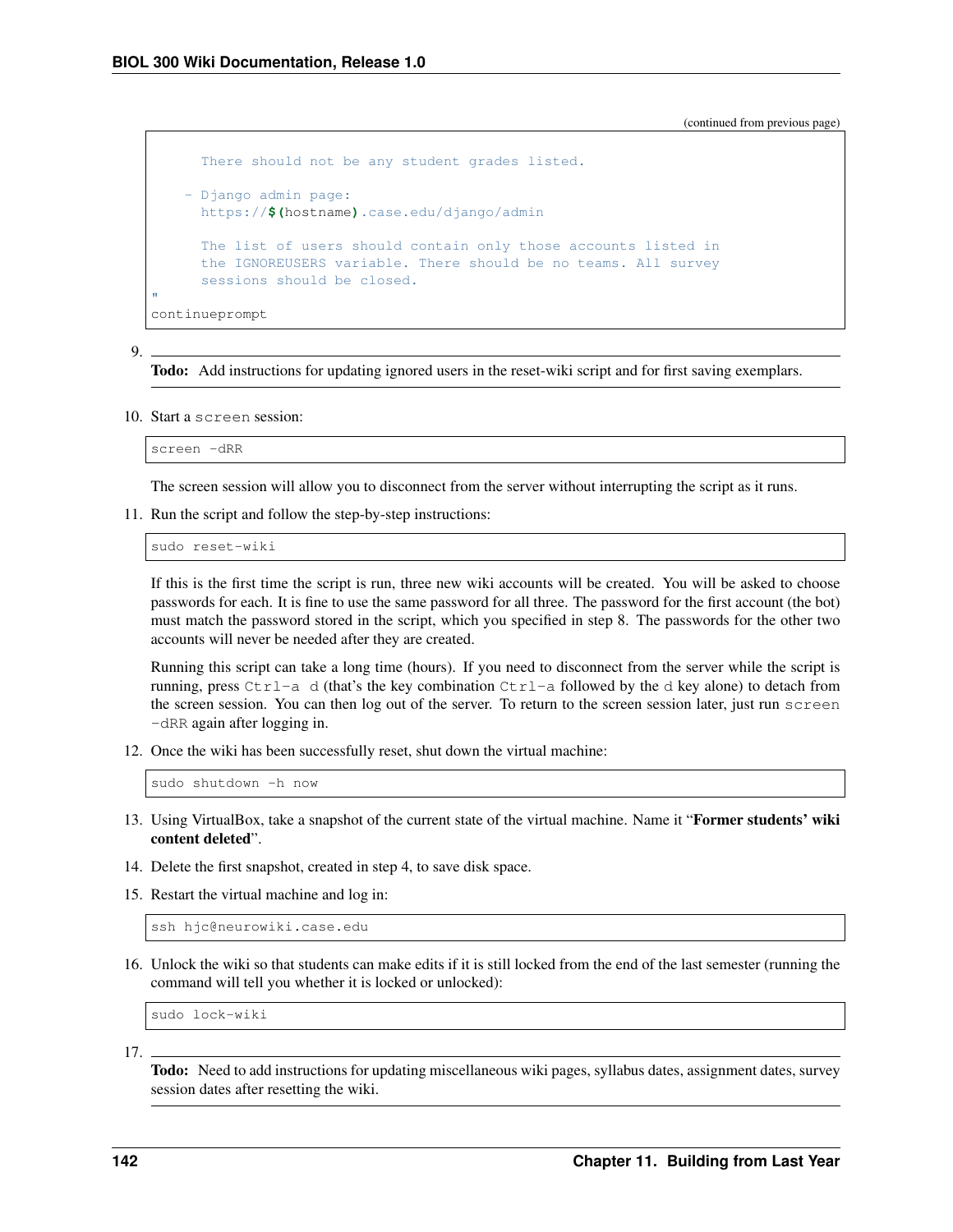#### Configuring the Development Server

1. If biol300\_2017 is running, log in and shut it down:

```
ssh hjc@biol300.case.edu
sudo shutdown -h now
```
2. If biol300dev\_2016 is running, shut it down as well:

```
ssh hjc@biol300dev.case.edu
sudo shutdown -h now
```
- 3. Using VirtualBox, take a snapshot of the current state of biol300\_2017. Name it "Last shared state between biol300 and biol300dev".
- 4. In VirtualBox, create a clone of biol300\_2017 by selecting the virtual machine and Machine > Clone, and choosing the following settings:
	- New machine name
		- Name: biol300dev\_2017
		- Do NOT check "Reinitialize the MAC address of all network cards"
	- Clone type
		- Full clone
	- Snapshots
		- Current machine state

Drag-and-drop the new virtual machine into the "2017" group under "BIOL 300".

- 5. In VirtualBox, select biol300dev\_2017 and choose Settings > Network. Verify that the "Attached to" setting is set to "Bridged Adapter". Under Advanced, change the MAC address to match BIOL300Dev's (see *[Looking Up](#page-162-0) [MAC Addresses](#page-162-0)* for instructions).
- 6. Restart biol300\_2017. Start biol300dev\_2017 for the first time and log in: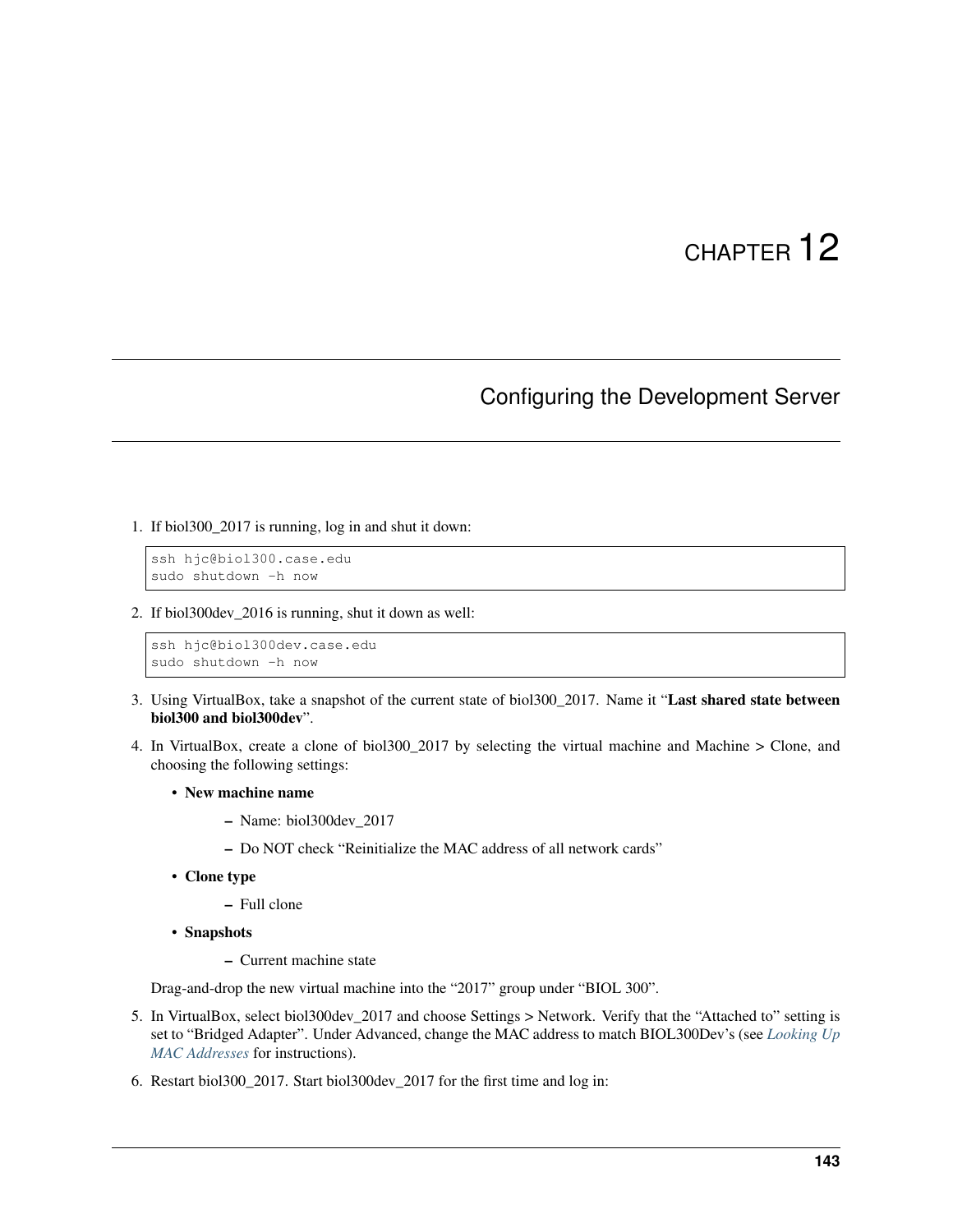```
ssh-keygen -R biol300dev.case.edu
ssh hjc@biol300dev.case.edu
```
7. Change the name that the development server uses to identify itself to the network:

sudo hostnamectl set-hostname biol300dev

8. You should now be able to access it in a browser:

<https://biol300dev.case.edu>

9.

Todo: Make the backup script that lives on DynamicsHJC and the cron job list downloadable.

Log into the vbox account on DynamicsHJC:

ssh vbox@dynamicshjc.case.edu

Create a script that remotely executes the backup script on the development virtual machine and moves the archive to the backup drive. Create the file

```
mkdir -p /Volumes/CHIELWIKI/backups/biol300dev/2017
vim /Volumes/CHIELWIKI/backups/biol300dev/2017/backup-biol300dev.sh
```
and fill it with the following:

```
#!/bin/bash
REMOTESSH="ssh hjc@biol300dev.case.edu"
#REMOTESSH="ssh -p 8015 hjc@dynamicshjc.case.edu"
REMOTESCP="scp -q hjc@biol300dev.case.edu"
#REMOTESCP="scp -q -P 8015 hjc@dynamicshjc.case.edu"
REMOTEFILE=biol300dev-backup-`date +'%Y%m%dT%H%M%S%z'`.tar.bz2
if [ -z "$1" ]; then
    LOCALFILE=/Volumes/CHIELWIKI/backups/biol300dev/2017/$REMOTEFILE
else
    LOCALFILE=/Volumes/CHIELWIKI/backups/biol300dev/2017/$1
fi
$REMOTESSH backup-wiki -q backup $REMOTEFILE
$REMOTESCP:$REMOTEFILE $LOCALFILE
chmod go= $LOCALFILE
$REMOTESSH rm $REMOTEFILE
```
10. Make the script executable:

chmod u+x /Volumes/CHIELWIKI/backups/biol300dev/2017/backup-biol300dev.sh

11. In the vbox account on DynamicsHJC, create a backup schedule. Create the file

```
vim /Volumes/CHIELWIKI/backups/biol300dev/2017/crontab
```
and fill it with the following: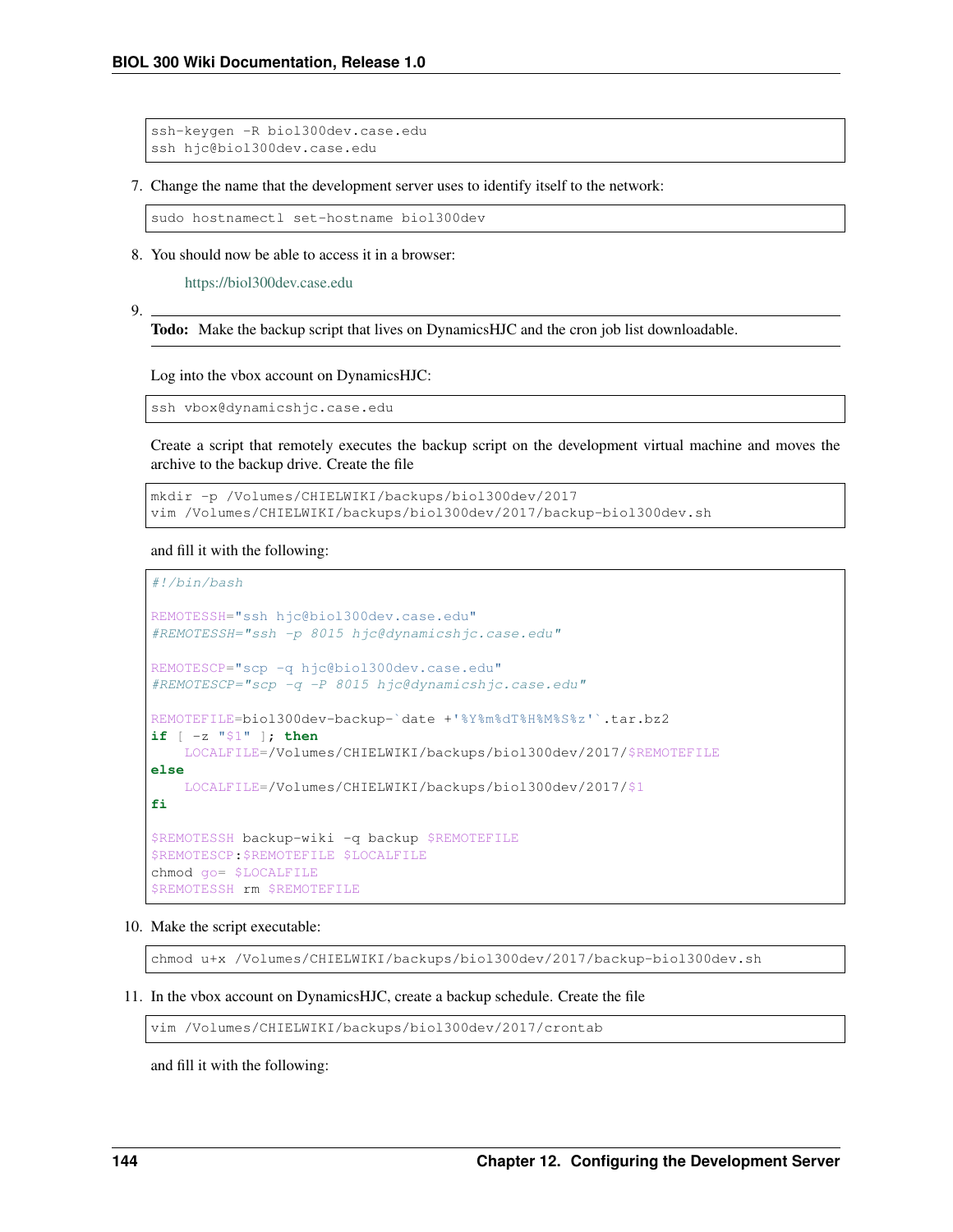```
################################################################################
                                    BIOL300DEV
################################################################################
# Make hourly backups on the odd-numbered hours (except 1 AM and 3 AM)
0 5,9,13,17,21 * * * /Volumes/CHIELWIKI/backups/biol300dev/2017/backup-
˓→biol300dev.sh hourA.tar.bz2
0 7, 11, 15, 19, 23 \star \star \star /Volumes/CHIELWIKI/backups/biol300dev/2017/backup-
˓→biol300dev.sh hourB.tar.bz2
# Make daily backups at 1 AM
0 1 * * 0 /Volumes/CHIELWIKI/backups/biol300dev/2017/backup-biol300dev.sh sunday.
\leftarrowtar.bz2
0 1 * * 1 /Volumes/CHIELWIKI/backups/biol300dev/2017/backup-biol300dev.sh monday.
˓→tar.bz2
0 1 * * 2 /Volumes/CHIELWIKI/backups/biol300dev/2017/backup-biol300dev.sh tuesday.
˓→tar.bz2
0 1 * * 3 /Volumes/CHIELWIKI/backups/biol300dev/2017/backup-biol300dev.sh
˓→wednesday.tar.bz2
0 1 * * 4 /Volumes/CHIELWIKI/backups/biol300dev/2017/backup-biol300dev.sh.
˓→thursday.tar.bz2
0 1 * * 5 /Volumes/CHIELWIKI/backups/biol300dev/2017/backup-biol300dev.sh friday.
˓→tar.bz2
0 1 * * 6 /Volumes/CHIELWIKI/backups/biol300dev/2017/backup-biol300dev.sh
˓→saturday.tar.bz2
# Make weekly backups at 3 AM on the 1st, 8th, 15th, and 22nd of the month
0 3 1 * * /Volumes/CHIELWIKI/backups/biol300dev/2017/backup-biol300dev.sh `date +
˓→'\%Y-\%m'`.tar.bz2
0 3 8 * * /Volumes/CHIELWIKI/backups/biol300dev/2017/backup-biol300dev.sh 8th.
˓→tar.bz2
0 3 15 * * /Volumes/CHIELWIKI/backups/biol300dev/2017/backup-biol300dev.sh 15th.
\leftrightarrowtar.bz2
0 3 22 * * /Volumes/CHIELWIKI/backups/biol300dev/2017/backup-biol300dev.sh 22nd.
˓→tar.bz2
```
12. Schedule the backups. In the vbox account on DynamicsHJC, dump the existing scheduled jobs to a temporary file:

crontab -l > /tmp/crontab.old

Edit the temporary file, and delete the backup jobs for last year's BIOL300Dev. You can use  $Shift+*v*$  in Vim to enter Visual Line mode, the up and down arrow keys to select a block of lines, and d to delete them all at once.

vim /tmp/crontab.old

Now append the new jobs to the old and schedule them:

```
cat {/tmp/crontab.old,/Volumes/CHIELWIKI/backups/biol300dev/2017/crontab} |
˓→crontab
```
Verify that the backup jobs for this year's BIOL300Dev are properly scheduled, and that backup jobs for last year's BIOL300Dev are absent:

crontab -l

13. Fix SSH authentication into BIOL300Dev from the vbox account. You will be asked to accept the unrecognized fingerprint of the virtual machine — this is expected — but you should NOT need to enter your password. The IP address is the static IP for biol300dev.case.edu, obtained using host biol300dev.case.edu.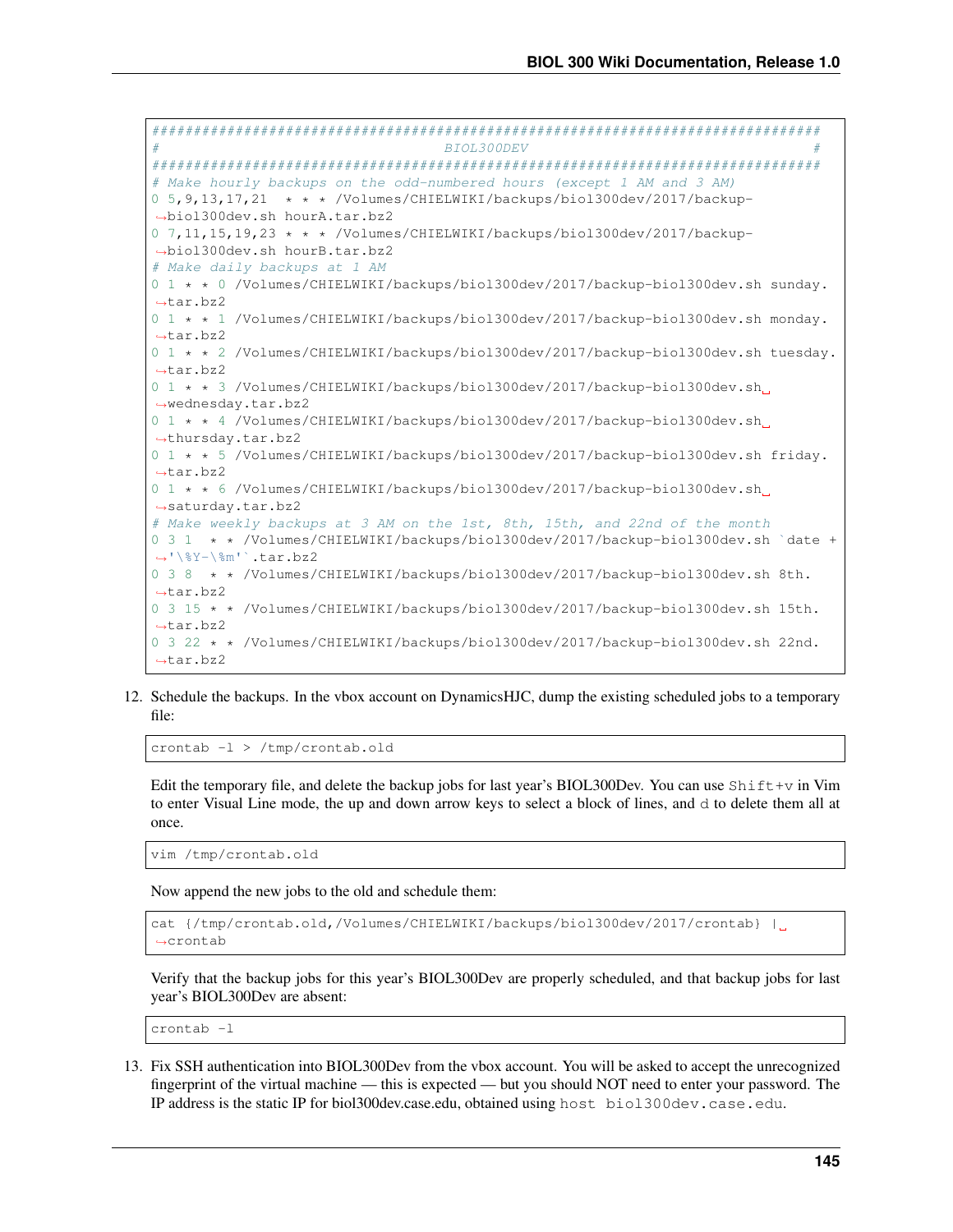```
ssh-keygen -R biol300dev.case.edu -R 129.22.139.48
ssh hjc@biol300dev.case.edu
```
If this works without you needing to enter a password, automatic authentication is properly configured. You should logout to return to the vbox account on DynamicsHJC, and logout again to return to the virtual machine.

14. Shut down the development virtual machine:

sudo shutdown -h now

- 15. Using VirtualBox, take a snapshot of the current state of biol300dev\_2017. Name it "biol300dev configured".
- 16. Restart biol300dev\_2017.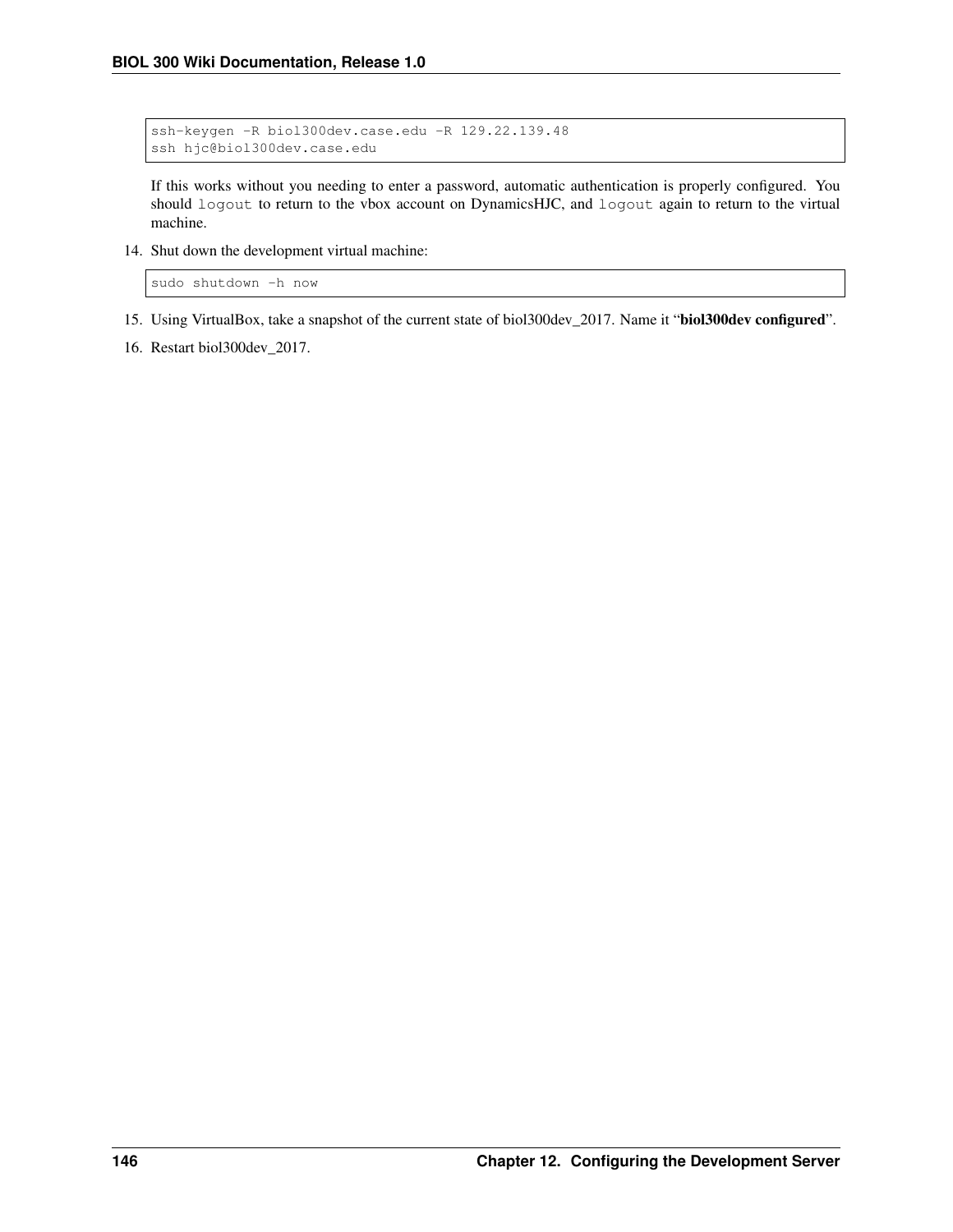#### Using a Backup Archive to Recover from Loss of the Virtual Machine

These instructions describe how to recover the wiki if the virtual machine is lost but backups are retained. The instructions are untested and possibly incomplete. Additional breathing may be required. The wiki backups should contain everything needed to run the server except for the Apache configuration settings, which are contained in this document.

- 1. Breathe.
- 2. *[Create a replica virtual machine](#page-40-0)*.
- 3. *[Configure the web server](#page-43-0)*.
- 4. Install the prerequisite packages for *[MediaWiki](#page-49-0)*, the *[MediaWiki extensions](#page-69-0)*, and *[Django](#page-59-0)*.
- 5. Install the web server (Apache) configuration files for *[MediaWiki](#page-49-0)* and *[Django](#page-59-0)*.
- 6. Restore the machine from an archived backup. The restore script backup-wiki is included in the archive.
- 7. *[Activate bridged networking](#page-110-0)*. The wiki should be accessible now.
- 8. Go through the instruction set for *[building the wiki from scratch](#page-40-1)* carefully and complete any minor steps that have been skipped, such as placing scripts in /usr/local/sbin (e.g., one is needed for automatic backups to work).
- 9. Verify that automatic backups are working.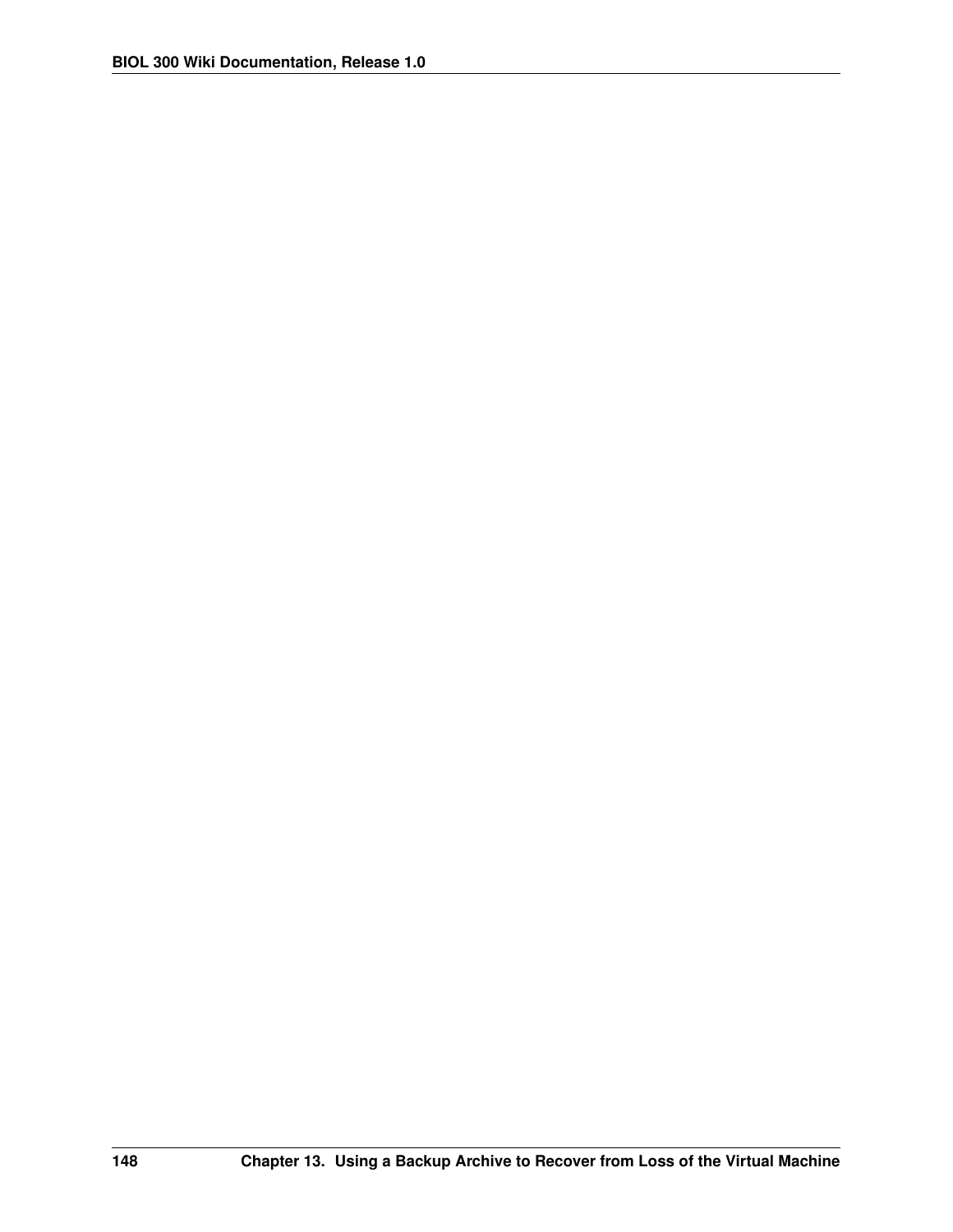#### Creating Virtual Machine Accounts

These instructions will guide you through all the steps needed to create a new account for someone (e.g., a TA) on the virtual machine. Throughout these instructions, you should replace the placeholder <name> with the actual name of the new account.

Warning: The created account will have unlimited administrative privileges on the virtual machine. Be careful who you give an account to.

1. An existing sysadmin must run the following commands to create the account. The first command creates the new account and adds it to the sudo (sysadmin) group. The second command sets an initial password for the account. Be prepared to share this with the owner of the new account.

```
sudo useradd -m -s /bin/bash -G sudo <name>
sudo passwd <name>
```
Note: The remaining steps should be performed by the account owner.

- 2. To connect to the virtual machine remotely, you must have access to a command line interface on your personal machine. If you own a Mac or Linux computer, Terminal should already be installed. If you own a Windows computer, you should install the [Windows Subsystem for Linux](https://msdn.microsoft.com/commandline/wsl) (Windows 10 only) or [Cygwin.](https://www.cygwin.com/)
- 3. At the command line on your personal machine, log into the virtual machine using one of the following pairs of commands:

```
ssh-keygen -R [dynamicshjc.case.edu]:8015
ssh -p 8015 <name>@dynamicshjc.case.edu
```
if the virtual machine is still under construction and is connected to the network using port forwarding, or

```
ssh-keygen -R biol300.case.edu
ssh <name>@biol300.case.edu
```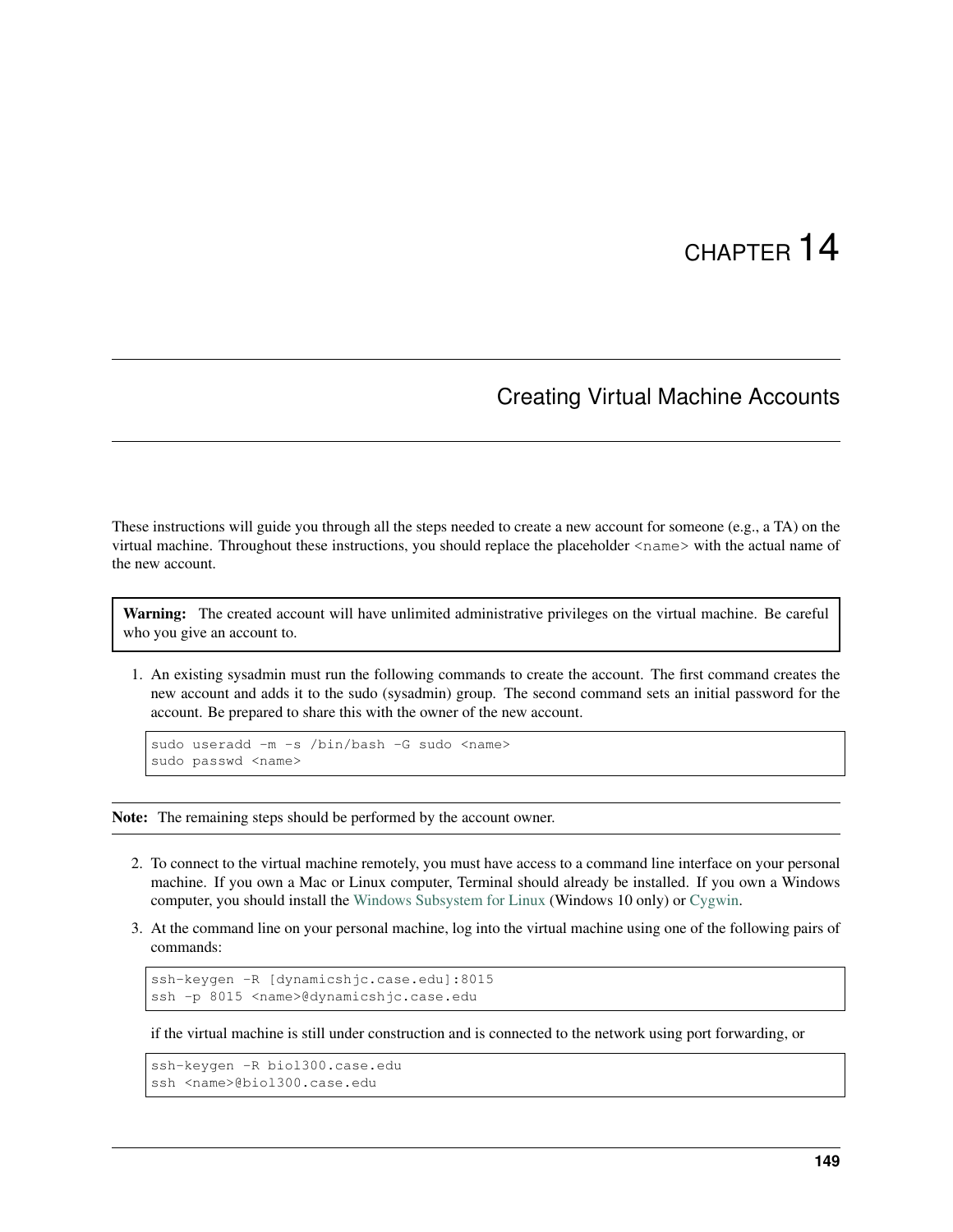if the virtual machine is publicly visible and using bridged netorking.

First, you will be asked to accept the unrecognized fingerprint of the virtual machine; enter "yes". Second, you will need to enter your password. Finally, you should be greeted by a welcome message, and the command prompt should change to <name>@biol300:~\$.

If you would like to change your password, you may do so now using the following command:

```
passwd
```
4. On the virtual machine, add yourself to the www-data (Apache web server) group to make accessing files in the web directory easier:

```
sudo usermod -a -G www-data <name>
```
You must logout and back in for this change to take effect (you do not need to do so now).

Note: The following steps are optional.

5. If you would like to be able to log into the virtual machine without needing to enter your password, do the following.

First, logout of the virtual machine to return to your personal computer:

logout

Second, generate an SSH key on your personal computer if you do not have one already. If you do, this command will recognize that and do nothing. Otherwise, press Enter three times when asked about the file location and passphrase:

[ -e ~/.ssh/id\_rsa ] || ssh-keygen

Third, copy your public SSH key to the virtual machine using one of the following commands (you will need to enter your password for the virtual machine once or twice).

If the virtual machine is still under construction and is connected to the network using port forwarding, and if ssh-copy-id is available on your personal computer, use

ssh-copy-id -p 8015 <name>@dynamicshjc.case.edu

If ssh-copy-id is unavailable, use

```
scp -P 8015 ~/.ssh/id_rsa.pub <name>@dynamicshjc.case.edu:
ssh -p 8015 <name>@dynamicshjc.case.edu "mkdir -p .ssh && cat id_rsa.pub >> .ssh/
˓→authorized_keys && rm id_rsa.pub"
```
If the virtual machine is publicly visible and using bridged netorking, and if  $\text{ssh-copy-id}$  is available on your personal computer, use

ssh-copy-id <name>@biol300.case.edu

If ssh-copy-id is unavailable, use

```
scp ~/.ssh/id_rsa.pub <name>@biol300.case.edu:
ssh <name>@biol300.case.edu "mkdir -p .ssh && cat id_rsa.pub >> .ssh/authorized
˓→keys && rm id_rsa.pub"
```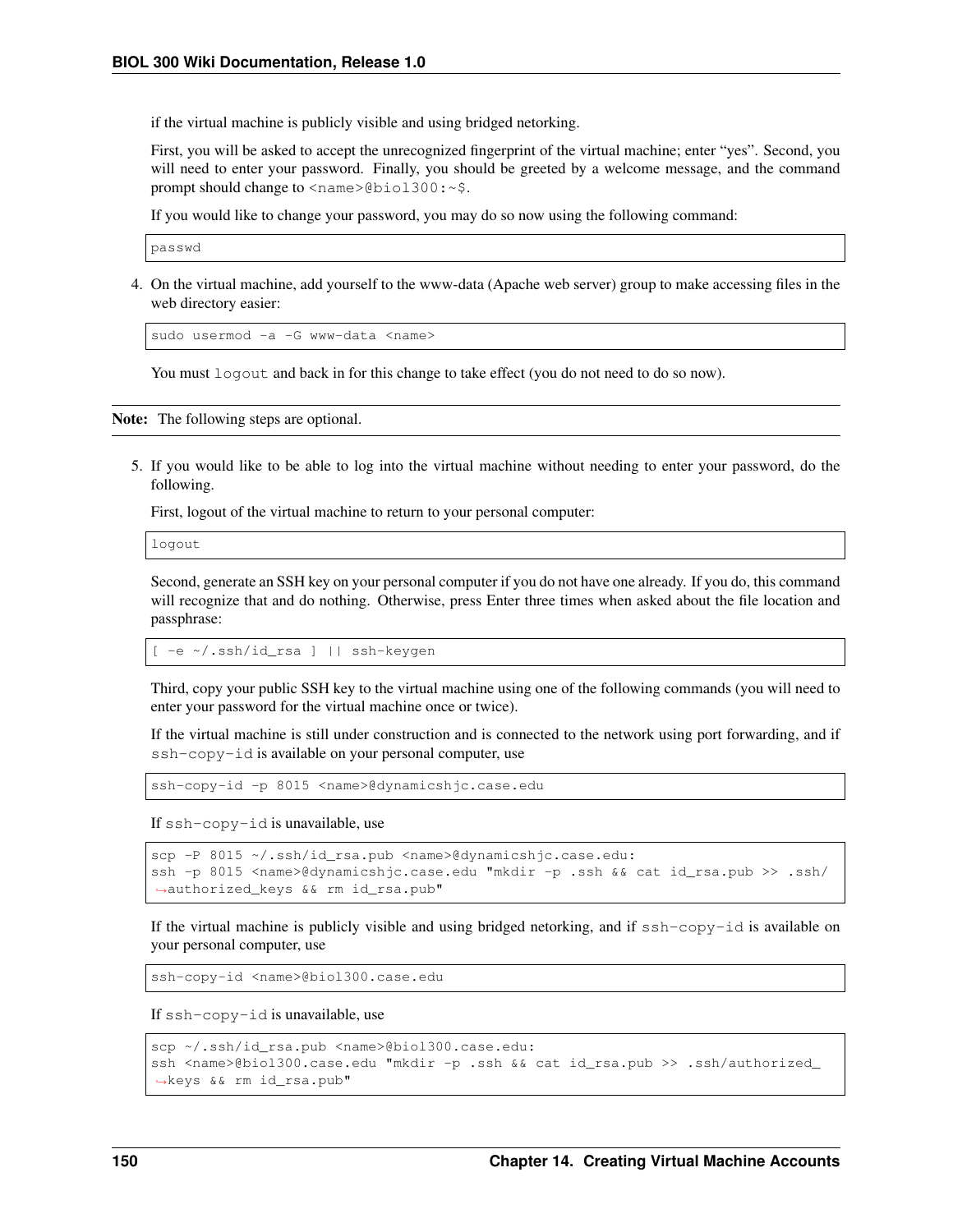You should now be able to log into the virtual machine without entering your password. Do so now using using one of the following commands:

ssh -p 8015 <name>@dynamicshjc.case.edu

if the virtual machine is still under construction and is connected to the network using port forwarding, or

ssh <name>@biol300.case.edu

if the virtual machine is publicly visible and using bridged netorking.

6. Create a Vim configuration file on the virtual machine by following the directions in *[Vim Configuration File](#page-31-0)*.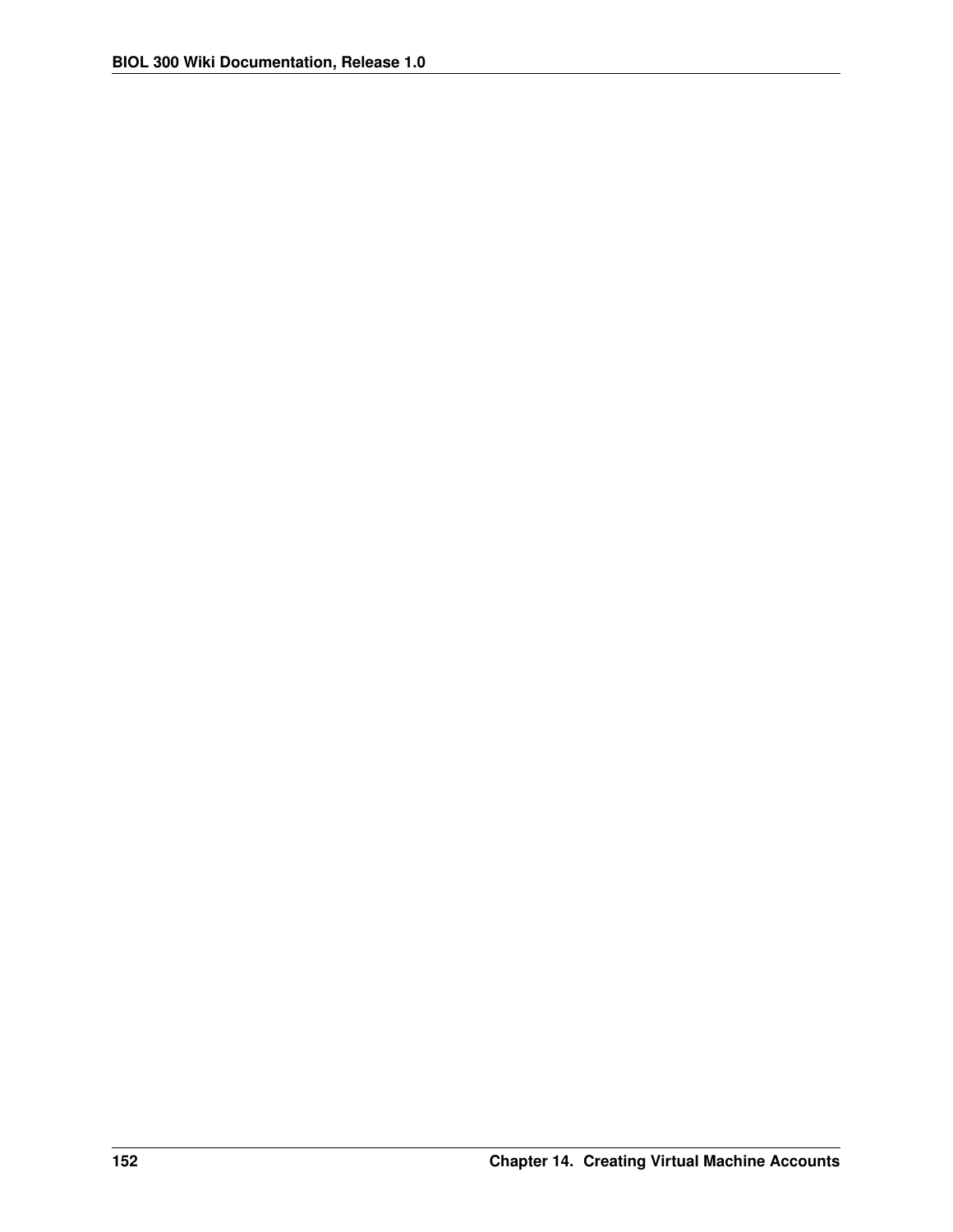#### SSL Certificate Management

For an introduction to SSL certificates, see *[HTTPS & SSL](#page-38-0)*.

A collection of all our SSL certificates is maintained in a secure directory on DynamicsHJC: /Users/vbox/ ssl-certificates. Since Fall 2016, this directory is shared with the virtual machines as a virtual file system mounted at /media/sf\_ssl-certificates. Virtual machines created since that time serve their SSL certificates directly from this central collection. (Older virtual machines have local copies of the certificates.) This makes certificate renewal easier, as updating the certificate in one place will take care of expiring certificates on all clones of that virtual machine.

#### **15.1 Checking Expiration Dates**

SSL certificates have limited lifespans. Certificates provided by the university usually last 3 years. You can check the expiration date of a certificate on a live website using your browser (click the lock icon in the address bar). You can also check the expiration dates for all the certificates in the aforementioned collection using this script on DynamicsHJC:

```
sudo ~vbox/ssl-certificates/check-ssl-cert-expiration
```
#### **15.2 Creating a New Certificate**

Note: These are probably not the instructions you are looking for! In general, you should not need to create SSL certificates from scratch. If you received a warning in an email about an expiring certificate, you should instead consult *[Renewing an Expiring Certificate](#page-159-0)*.

Normally, the only time you would use the following process for creating a certificate from scratch would be if you need a certificate for a machine with a new name (e.g., because you want to start hosting a wiki at awesomewiki. case.edu). You might also be asked by the university's certificate administrators to create a new certificate, rather than renew an existing one, if there is a problem with the old one (e.g., if the old certificate was created with the deprecated SHA1 encryption algorithm).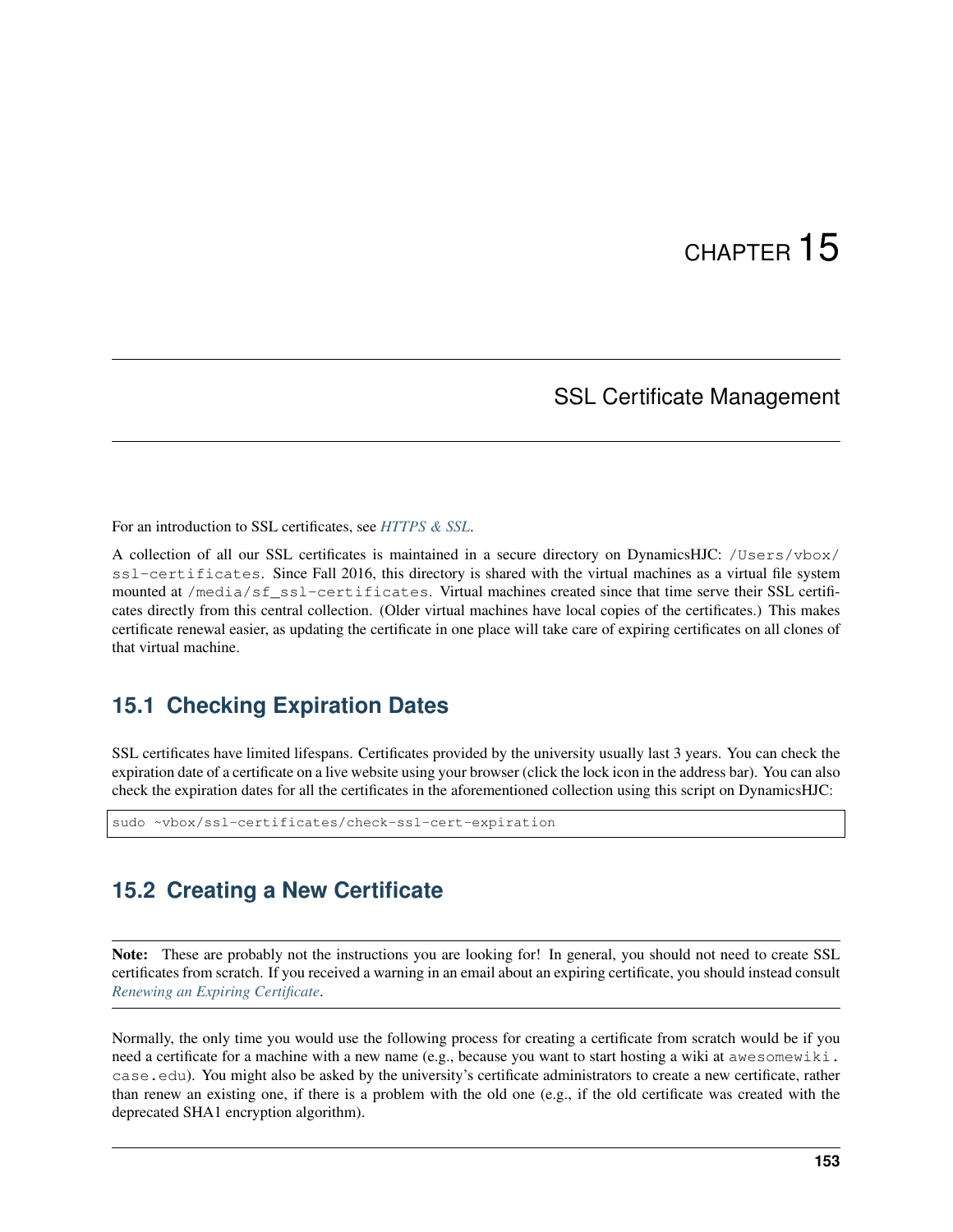Below is a list of steps showing how one would create a certificate from scratch. Throughout these instructions, you should replace <host> with the name of the machine for which you are creating the certificate. The <CSR  $p$ assword> is something you need to make up in step 3, and which will be needed in step 6. You can discard it after that as it will not be needed again.

1. Log into the VirtualBox Machines (vbox) account on DynamicsHJC:

ssh vbox@dynamicshjc.case.edu

2. Create a new directory for the new certificate:

```
mkdir -p ~/ssl-certificates/<host>/new
```
3. Generate a private key and certificate signing request (CSR) pair for the new certificate:

```
openssl req -sha512 -new -newkey rsa:2048 -nodes -keyout ~/ssl-certificates/<host>
˓→/new/<host>_case_edu.key -out ~/ssl-certificates/<host>/new/<host>_case_edu.csr
```
Enter the following details when prompted:

- Country Name: US
- State or Province Name: Ohio
- Locality Name: Cleveland
- Organization Name: Case Western Reserve University
- Organizational Unit Name: Biology
- Common Name: <host>.case.edu
- Email Address: [hjc@case.edu](mailto:hjc@case.edu)
- A challenge password: <CSR password>
- An optional company name: .
- 4. Protect the new files:

find  $\sim$ /ssl-certificates/\*/ -type f -exec chmod u=rw, go= {} \;

5. Dump the contents of the CSR to the screen and copy all of it to the clipboard:

cat ~/ssl-certificates/<host>/new/<host>\_case\_edu.csr

6. Visit the following web site,

<https://cert-manager.com/customer/InCommon/ssl?action=enroll>

and supply the following on the front page:

- Access Code: <access code> (see email dated 12/27/2015 from [certificate-admin@case.edu](mailto:certificate-admin@case.edu) with subject line "Fwd: WARNING: Expiration Notice: InCommon SSL certificate for dynamicshjc.case.edu")
- E-mail: [hjc@case.edu](mailto:hjc@case.edu)

Fill in the remaining fields:

- Don't edit address details
- Certificate Type: InCommon SSL (SHA-2)
- Certificate Term: 3 years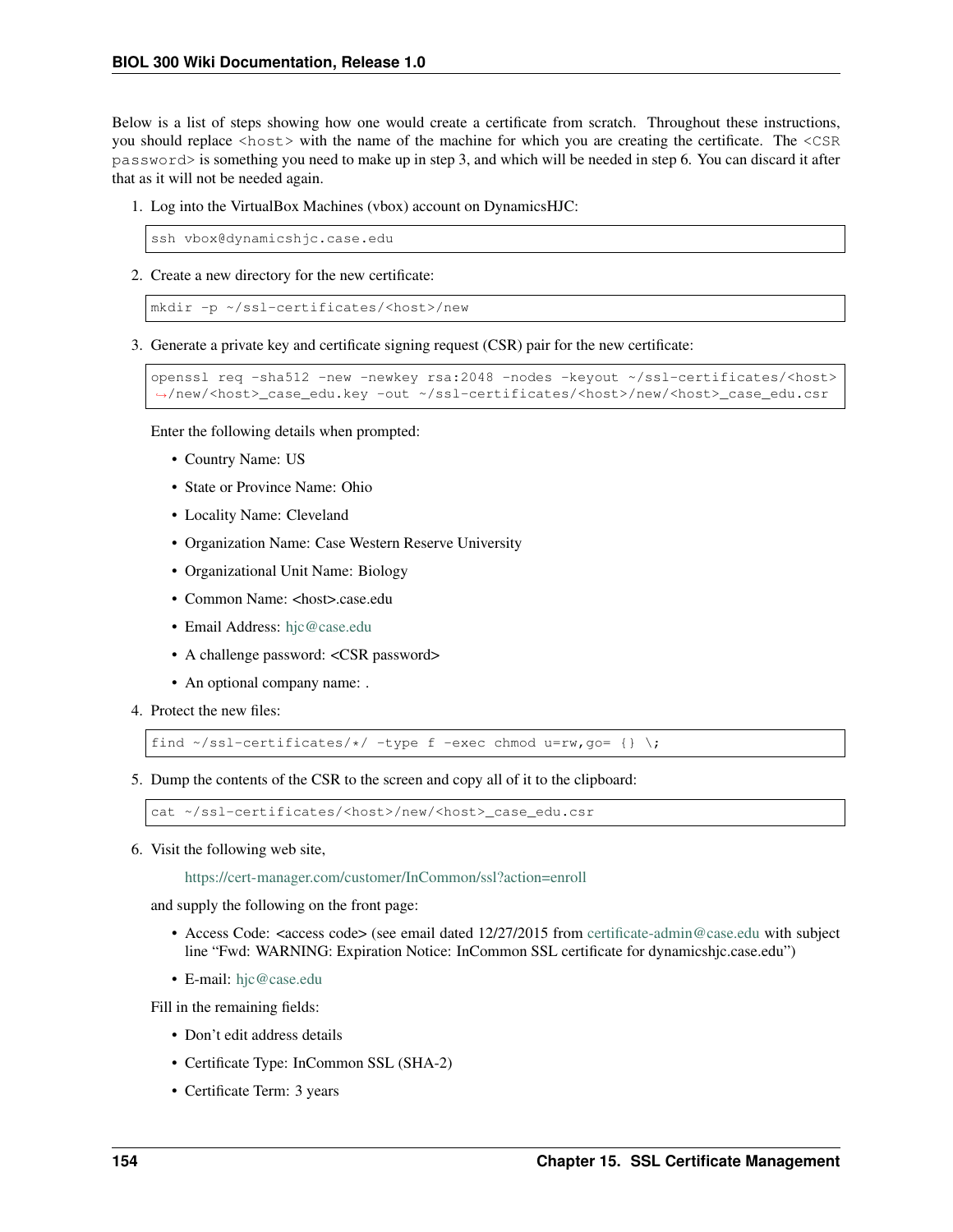- Server Software: Apache/ModSSL
- CSR: <paste contents of CSR>
- Common Name: <host>.case.edu
- Pass-phrase: <CSR password>
- External Requester: [hjc@case.edu](mailto:hjc@case.edu)

Press Enroll.

7. After an evaluation period, an email with a subject line beginning "Enrollment Successful" will arrive for Dr. Chiel containing links for downloading files in various formats. He can forward the email to you.

Using Safari in the VirtualBox Machines (vbox) account on DynamicsHJC, log into your email and download the following using the links provided in the email:

- X509 Certificate only, Base64 encoded
- X509 Intermediates/root only, Base64 encoded

The first file, which will end in  $\text{cert} \cdot \text{cer}$ , is the new certificate belonging to your site. The second file, which will end in \_interm.cer, contains a chain of certificate authorities that the server will use to corroborate its claim that its certificate isn't fake.

8. Move these two files into ~ssl-certificates/<host>/new on DynamicsHJC with the matching private key and CSR files. If you downloaded the files while sitting in front of DynamicsHJC or using screen sharing, this can be done simply by dragging-and-dropping. If instead you downloaded the files onto your local machine, you can use scp to copy the files:

scp \*.cer vbox@dynamicshjc.case.edu:ssl-certificates/<host>/new

9. Once again, secure the files:

find  $\sim$ /ssl-certificates/\*/ -type f -exec chmod u=rw, go= {} \;

10. You can now move the new files into the location where the virtual machines will expect to find them (and retire the old certificate if one exists):

```
mkdir -p ~/ssl-certificates/<host>/old
rm -f ~/ssl-certificates/<host>/old/*
mv ~/ssl-certificates/<host>/*.{cer,key,csr} ~/ssl-certificates/<host>/old
mv ~/ssl-certificates/<host>/new/*.{cer,key,csr} ~/ssl-certificates/<host>
```
Double check that you did this right, and then remove the new directory:

```
rm -rf ~/ssl-certificates/<host>/new
```
11. If any of the currently running virtual machines were using the retired certificate (if it even existed), you will need to log into them and restart their web servers before they will begin using the new certificate. Use the following to restart the web server:

sudo apache2ctl restart

If the new certificate was for DynamicsHJC, you should also restart its web server. The command is a little different on the Mac:

sudo apachectl restart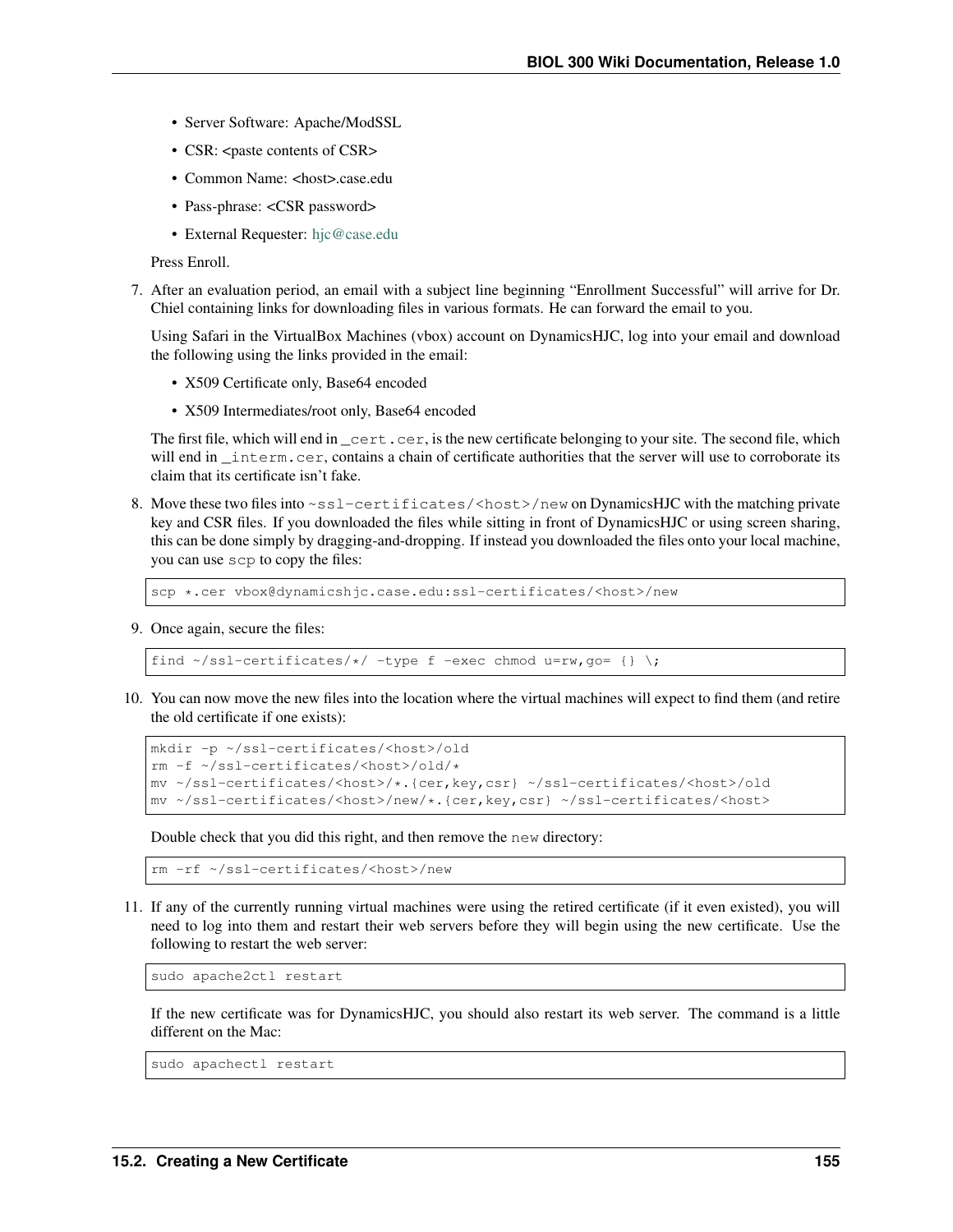Check that the web server is now using the new certificate by visiting the site in a browser and clicking the lock icon that appears next to the address bar. You should be able to view the certificate details. Verify that the expiration date is far in the future.

#### <span id="page-159-0"></span>**15.3 Renewing an Expiring Certificate**

When an SSL certificate is going to expire soon, you will receive an expiration notice in an email. Follow these steps to renew it. Throughout these instructions, you should replace <host> with the name of the machine for which you are renewing the certificate.

- 1. Forward the email notice to Tareq Alrashid at [certificate-admin@case.edu](mailto:certificate-admin@case.edu) and ask that the certificate be renewed for another 3 years.
- 2. After an evaluation period, an email with a subject line beginning "Enrollment Successful" will arrive for Dr. Chiel containing links for downloading files in various formats. He can forward the email to you.

Using Safari in the VirtualBox Machines (vbox) account on DynamicsHJC, log into your email and download the following using the links provided in the email:

- X509 Certificate only, Base64 encoded
- X509 Intermediates/root only, Base64 encoded

The first file, which will end in \_cert.cer, is the renewed certificate belonging to your site. The second file, which will end in \_interm.cer, contains a chain of certificate authorities that the server will use to corroborate its claim that its certificate isn't fake.

3. Retire the old certificate and certificate chain files:

```
mkdir -p ~/ssl-certificates/<host>/old
rm -f ~/ssl-certificates/<host>/old/*
mv ~/ssl-certificates/<host>/*.cer ~/ssl-certificates/<host>/old
```
4. Move the two files downloaded in step 2 into ~ssl-certificates/<host> on DynamicsHJC. The matching private key and CSR files should already be in there, with extensions .key and .csr respectively (if the latter is missing, that's OK). If you downloaded the files while sitting in front of DynamicsHJC or using screen sharing, this can be done simply by dragging-and-dropping. If instead you downloaded the files onto your local machine, you can use scp to copy the files:

scp \*.cer vbox@dynamicshjc.case.edu:ssl-certificates/<host>

5. Protect the new files:

find  $\sim$ /ssl-certificates/\*/ -type f -exec chmod u=rw, qo= {} \;

6. If any of the currently running virtual machines were using the retired certificate, you will need to log into them and restart their web servers before they will begin using the new certificate. Use the following to restart the web server on the virtual machines:

sudo apache2ctl restart

If the renewed certificate was for DynamicsHJC, you should also restart its web server. The command is a little different on the Mac:

sudo apachectl restart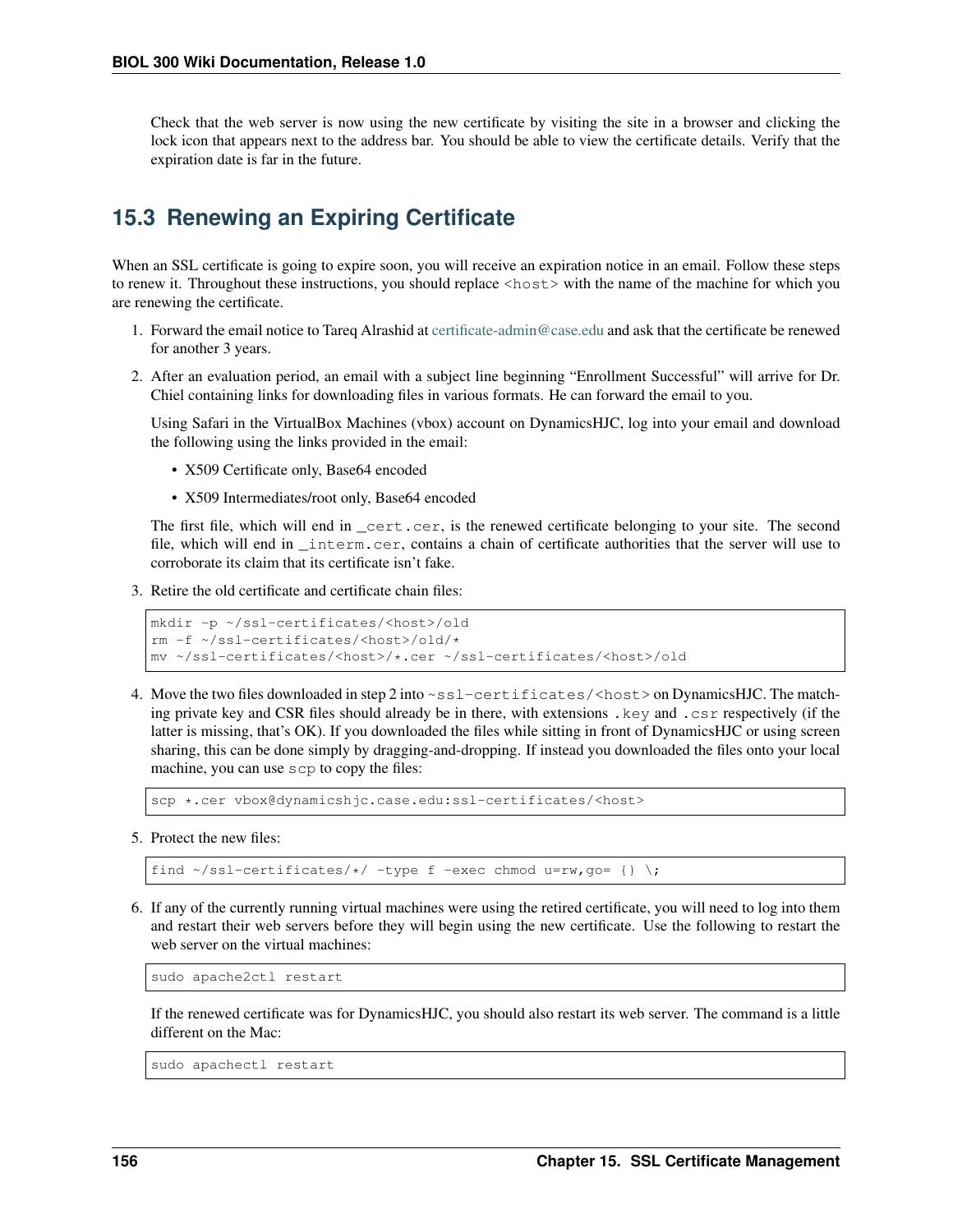Check that the web server is now using the new certificate by visiting the site in a browser and clicking the lock icon that appears next to the address bar. You should be able to view the certificate details. Verify that the expiration date is far in the future.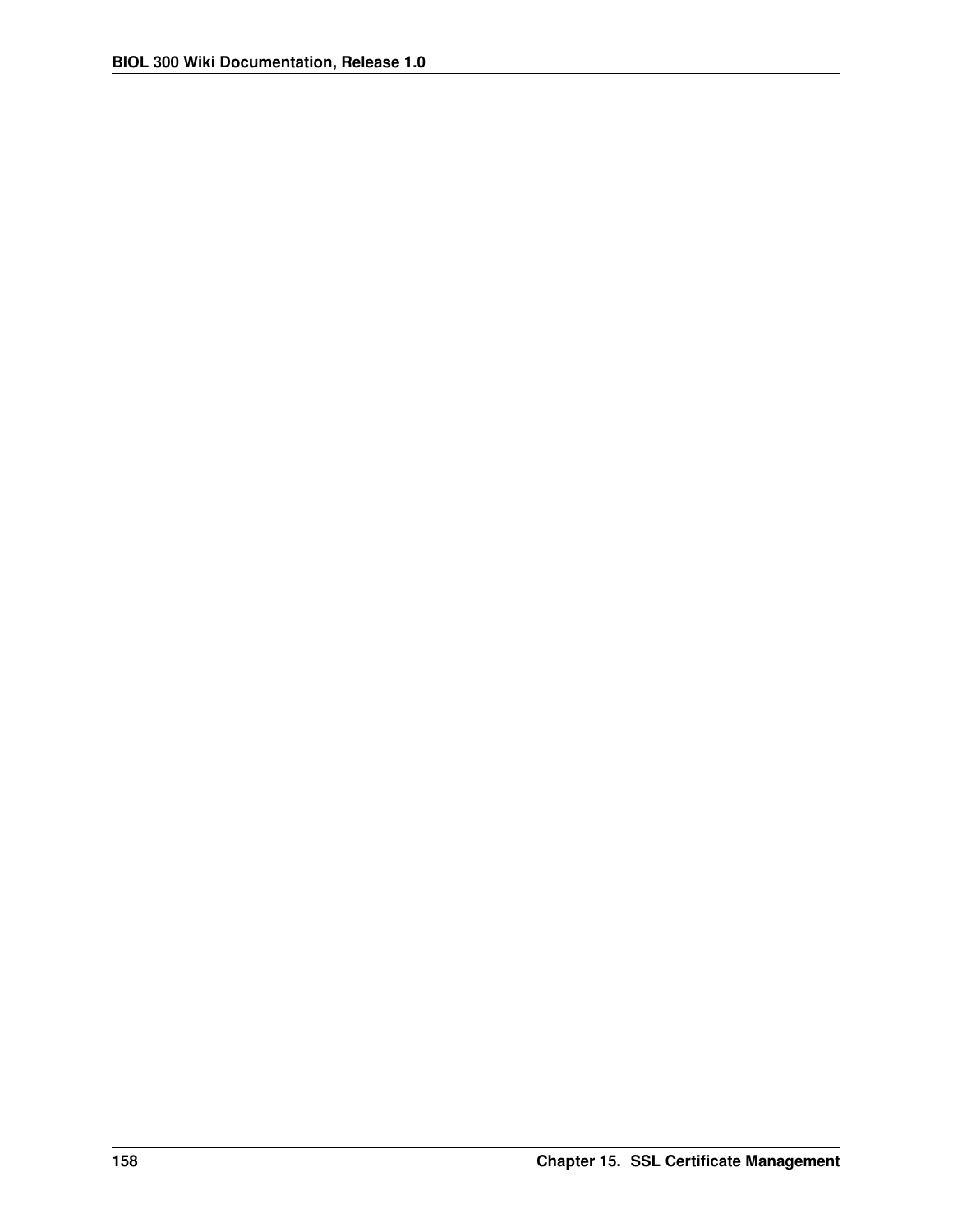#### MAC Addresses

See *[Port Forwarding & Bridged Networking](#page-36-0)* for additional background.

#### <span id="page-162-0"></span>**16.1 Looking Up MAC Addresses**

Each of our virtual machines has associated with it a random string of numbers called its MAC address. Because of the risk of MAC spoofing, these number are secured on DynamicsHJC.

If you are logged into the VirtualBox Machines (vbox) account on DynamicsHJC, you view the file using

cat ~/mac-addresses.txt

or, if you are sitting in front of the monitor, opening the file through Finder. It is stored in the home directory.

If you are not logged into the vbox account, you can obtain the list through SSH:

ssh vbox@dynamicshjc.case.edu "cat ~/mac-addresses.txt"

#### **16.2 Registering New MAC Addresses**

Additional machine names with new MAC addresses can be registered with the university network by following these steps:

- 1. Generate a new random MAC address by selecting the virtual machine in VirtualBox, choosing Settings > Network > Advanced, and clicking the blue arrows. Write this number down and press OK. If the virtual machine is configured to use bridged networking ("Attached to: Bridged Adapter"), it will not be able to connect to the CWRU wired network until the remaining steps are completed.
- 2. Ask Dr. Chiel to visit (using a different machine) [UTech Self-Service Tools,](https://its-services.case.edu/tools/) choose [Student Device Registration,](https://www.case.edu/its/devreg) and enter his CWRU credentials. He should then submit the machine name of the virtual machine (chosen during OS installation and retrievable by typing hostname on the command line) and the new MAC address.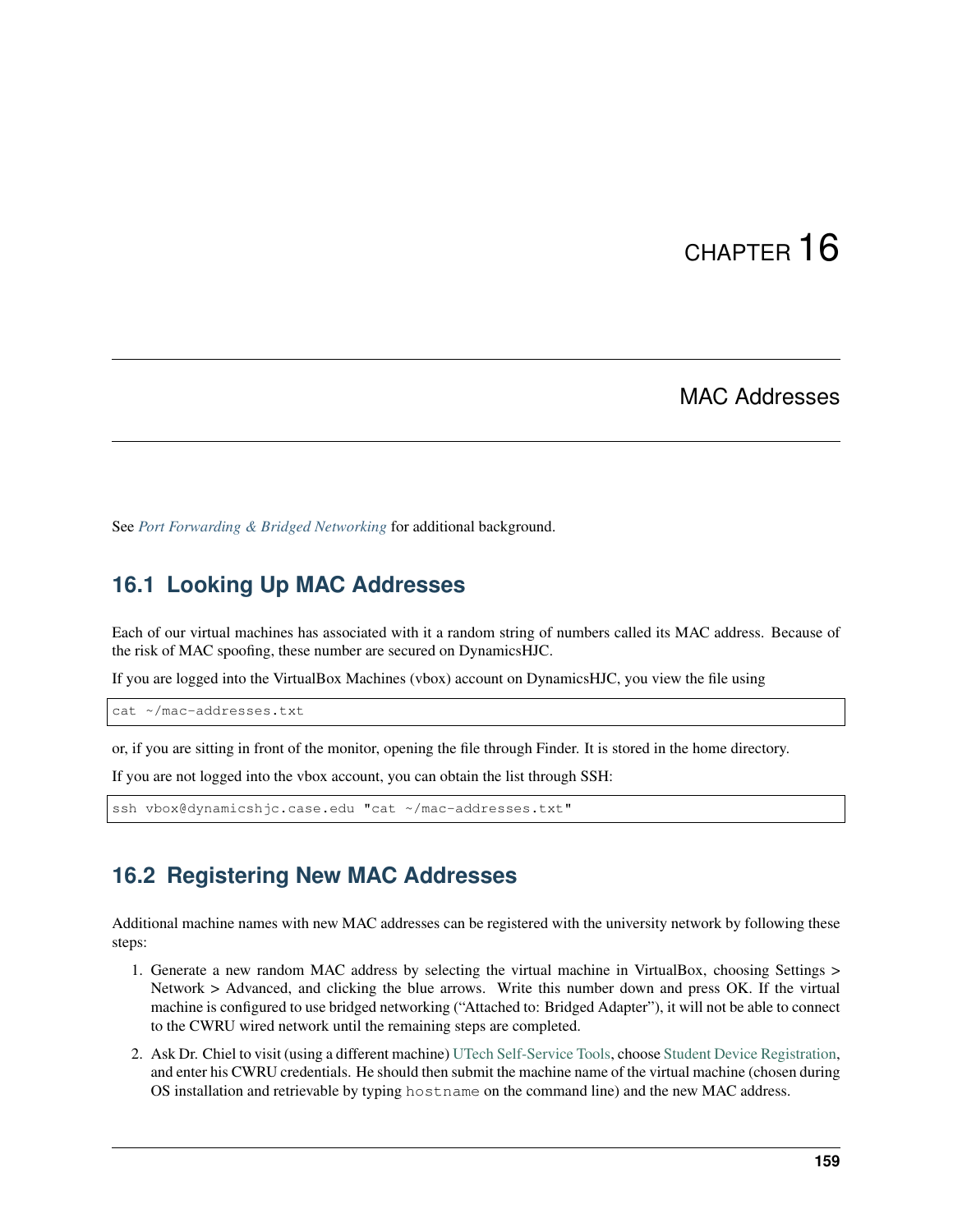If Dr. Chiel is unavailable, you can start this process yourself and later submit a request to [help@case.edu](mailto:help@case.edu) to transfer ownership of the registered machine to him.

Todo: Verify that [Student Device Registration](https://www.case.edu/its/devreg) works for non-students.

- 3. Registration may take several hours to complete. Once done, internet access will be restored to the virtual machine if it is configured for bridged networking. If it is using port forwarding ("Attached to: NAT"), there should have been no interruption of internet access.
- 4. Add the new hostname and MAC address to the file /Users/vbox/mac-addresses.txt on DynamicsHJC.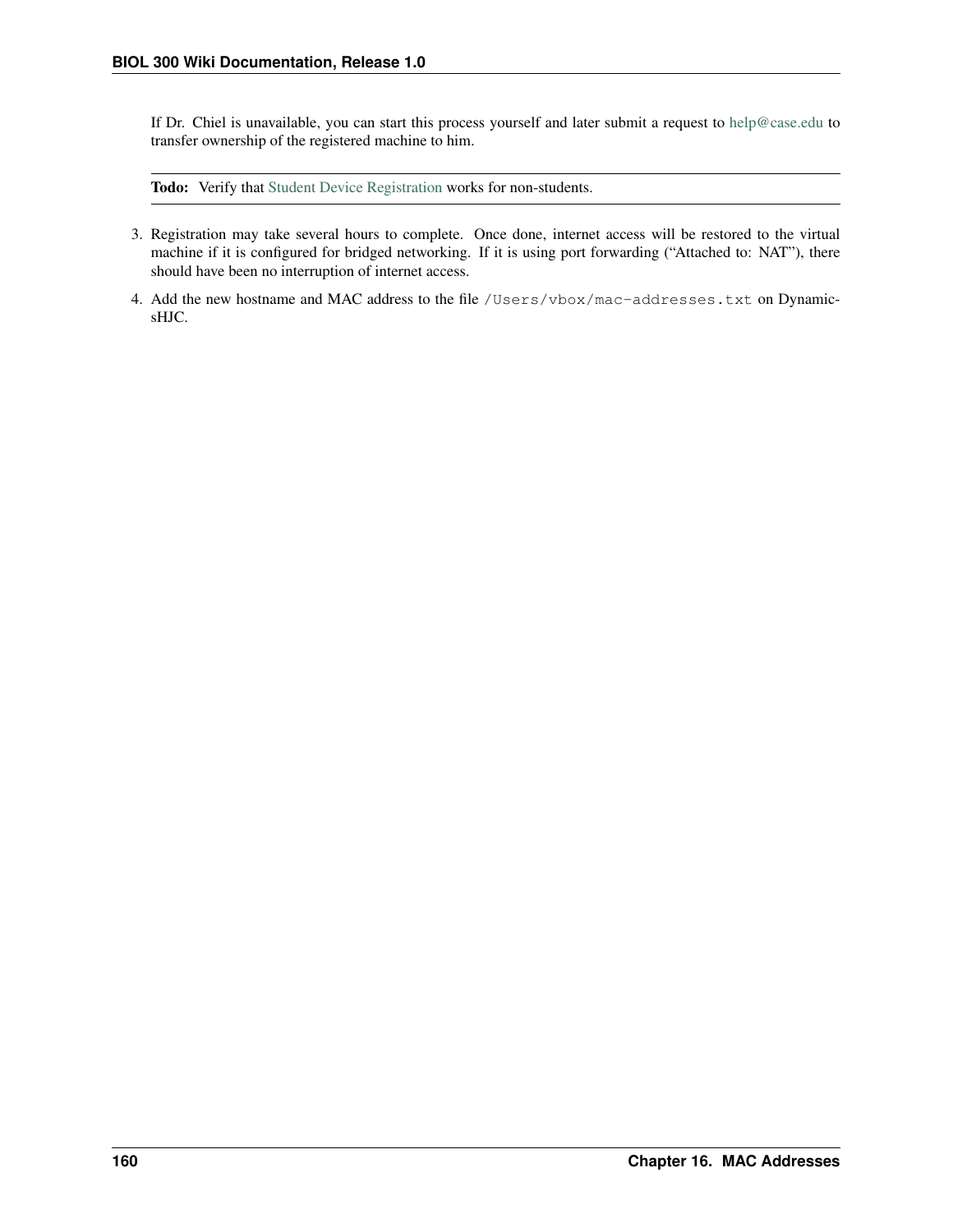#### University Firewall

In July 2016, Case instituted a new computer network security policy, called [Default Protect All,](https://www.case.edu/utech/projects-live/default/) that affects how oncampus computers are accessed from off campus. A firewall was activated that prevents connections to computers on the university's network (computers accessed with the case.edu domain name) from computers that aren't connected to the wired network, CaseGuest, CaseWireless, or VPN.

This affects web servers, remote shell connections (SSH), and remote desktop sharing (VNC). If you need remote access to a lab computer from somewhere off-campus, you should always be able to obtain it if you first connect to VPN. However, to host public websites like the wikis, it is necessary to obtain firewall exceptions for specific ports on specific host machines. This is done by contacting the Help Desk [\(help@case.edu](mailto:help@case.edu) or 216-368-4357). Exceptions only need to be granted once, and this has already been done for the class wikis and many other machines in our lab. A complete list of the exceptions obtained for our lab computers can be found [here.](https://slugwiki.case.edu/wiki/Accessing_Lab_Computers_from_Off_Campus)

In case this system changes or new exceptions are needed in the future, here I provide background information and procedures for dealing with the university firewall.

#### **17.1 Technical Background**

When a computer attempts to connect to the university network for the first time (e.g., after rebooting), it must contact a central server, called the Dynamic Host Configuration Protocol (DHCP) server, and request a numerical IP address, which looks something like 129.22.139.42 (it seems that all IP addresses in our building begin with 129.22.139.\*). The IP address is needed so that other computers know where to find it.

Unless a permanent, "static" IP address is specifically requested, the DHCP server will temporarily lease a "dynamic" IP address to the machine. This is useful to the network managers since there are a limited number of available addresses, and devices (e.g., mobile phones) connect to and disconnect from the network all the time. If a permanent IP was assigned to a device every time it connected to the network, the university would quickly run out of addresses.

Leases on IP addresses have expiration dates. A computer that has been leased an IP address must check in with the central server after a certain period of time (roughly 10 hours) to maintain its connection to the network. If the computer was leased a dynamic IP address, the lease on the original IP address will usually just be renewed; however, it is possible that a different IP address will be leased (hence "dynamic").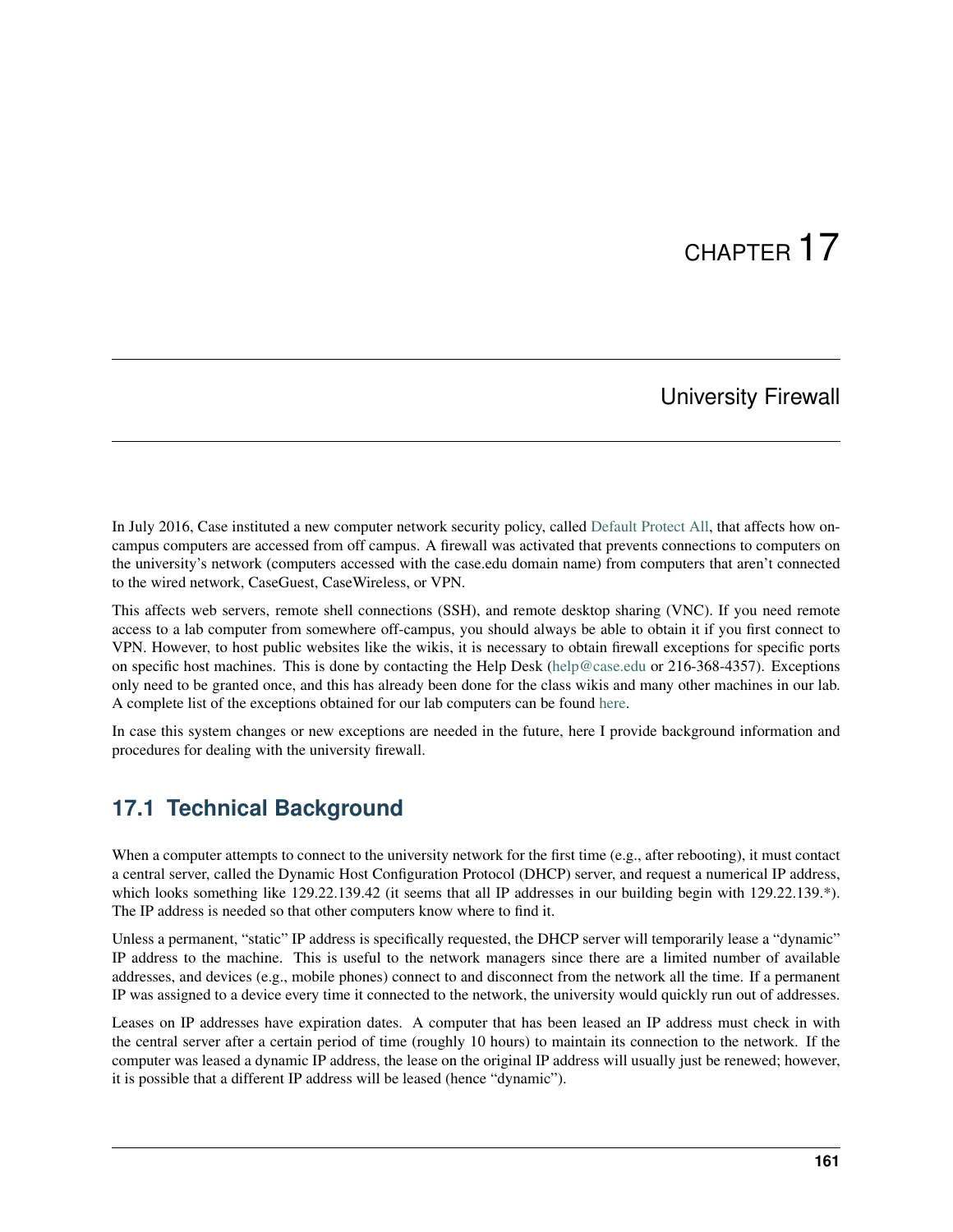Changes in IP address are usually invisible to end users since they don't need to access computers using IP addresses directly. Normally, an end user knows the unchanging "fully qualified domain name" (FQDN) of the computer they want to connect to, such as neurowiki.case.edu. In this example, "neurowiki" is the "host name" for a computer on the university network, and "case.edu" is the "domain name" for the university network. Whenever an end users requests to access a computer using its FQDN, another server, called a Domain Name System (DNS) server, translates the FQDN to its corresponding IP address. The database that the DNS server reads to perform these translations needs to be updated whenever a dynamically allocated IP address changes.

Case's Default Protect All policy places all computers on the university network behind a firewall that prohibits access to these computers from all but trusted nodes, namely other computers on the university network or on VPN. This makes it much harder for a hacker to gain access to university computers from off-campus. However, it also means that web and data servers cannot be accessed by the public or off-campus colleagues. Case allows for exceptions to the policy to be requested for specific ports on specific computers for this reason.

Apparently, the way the firewall is implemented requires that the computers granted exceptions have static IP addresses. A static IP address can be requested for a particular computer through [a form on UTech's website.](https://www.case.edu/utech/service-catalog/static-ip/) After the request is granted, the computer will be reliably leased the same IP address.

Since the assignment of a static IP address to a computer reduces the finite pool of available IP addresses for dynamic assignment, reclaiming static IP addresses when they are no longer needed is a priority for the network managers. Consequently, requests for static IP addresses must be renewed each year, or they will be returned to the pool.

#### **17.2 Transitioning to a Static IP Address**

Some time after a request for a static IP address is granted (roughly 20 minutes, supposedly), the DNS database is updated so that the FQDN (e.g., neurowiki.case.edu) points to the new static IP address. However, until the hours-long lease on the original, dynamic IP address currently in use by the computer ends, the computer will not update its address. After that time, it will check in with the DHCP server and be assigned its new, static IP address. However, in this interval, the server will be inaccessible because the DNS server has moved its pointer before the server has moved to its new address.

Instead of waiting for the old lease to expire, you can force a computer to request a new one at any time. If you've requested a static IP address recently and notice that you can no longer access your computer, you should first verify that the situation described above is the problem.

First, check at which address the DNS server says your computer should be located. In the Terminal (command line) on any Mac or Ubuntu machine, enter:

host <name>

where  $\le$ name $\ge$  is the FQDN of the inaccessible computer (e.g., neurowiki.case.edu). The result will look something like this:

neurowiki.case.edu is an alias for neurowiki.BIOL.CWRU.edu. neurowiki.BIOL.CWRU.edu has address 129.22.139.42

If the static IP request has taken effect, this is it.

Second, check the current IP address lease on the inaccessible machine. At the Terminal for that machine, enter (on either Mac or Ubuntu):

ifconfig -a

The result will look like this: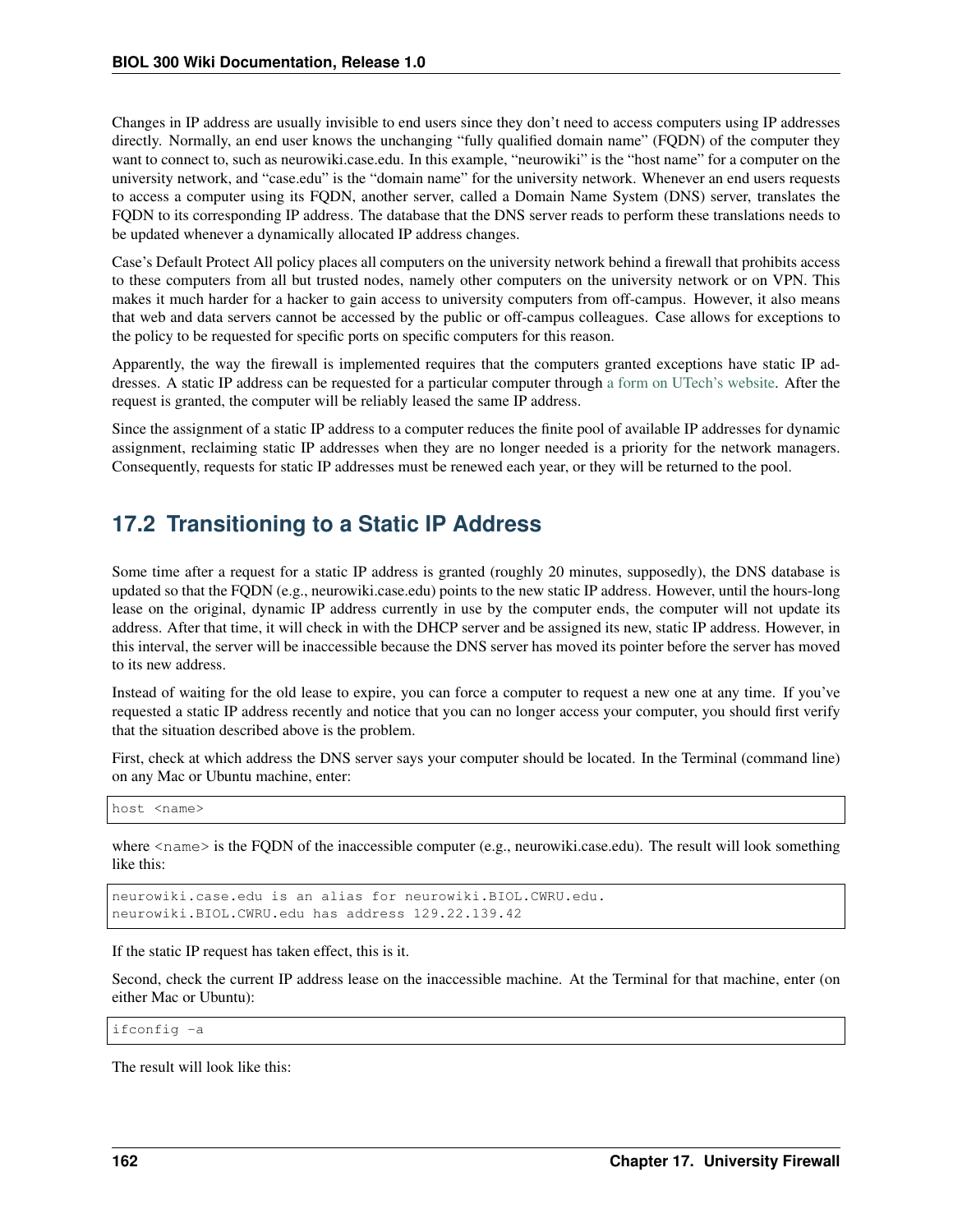```
eth0 Link encap:Ethernet HWaddr 08:00:27:44:bb:5a
         inet addr:129.22.139.71 Bcast:129.22.139.127 Mask:255.255.255.128
         inet6 addr: fe80::a00:27ff:fe44:bb5a/64 Scope:Link
         UP BROADCAST RUNNING MULTICAST MTU:1500 Metric:1
         RX packets:21998180 errors:0 dropped:0 overruns:0 frame:0
         TX packets:61298281 errors:0 dropped:0 overruns:0 carrier:0
         collisions:0 txqueuelen:1000
         RX bytes:2125183715 (2.1 GB) TX bytes:161301856038 (161.3 GB)
lo Link encap:Local Loopback
         inet addr:127.0.0.1 Mask:255.0.0.0
         inet6 addr: ::1/128 Scope:Host
         UP LOOPBACK RUNNING MTU:65536 Metric:1
         RX packets:5751 errors:0 dropped:0 overruns:0 frame:0
         TX packets:5751 errors:0 dropped:0 overruns:0 carrier:0
         collisions:0 txqueuelen:0
         RX bytes:857989 (857.9 KB) TX bytes:857989 (857.9 KB)
```
Here, 129.22.139.71 is the current, dynamically allocated IP address leased to the computer. It is in use by the active network interface labeled "eth0" (Ethernet socket 0). For the next step, you must correctly identify the active network interface. On other machines, this may be labeled differently, or there may be more than one interface, only one of which is active. For example, on DynamicsPJT, the result of the command is this:

```
lo0: flags=8049<UP,LOOPBACK,RUNNING,MULTICAST> mtu 16384
        inet6 ::1 prefixlen 128
        inet6 fe80::1%lo0 prefixlen 64 scopeid 0x1
        inet 127.0.0.1 netmask 0xff000000
gif0: flags=8010<POINTOPOINT,MULTICAST> mtu 1280
stf0: flags=0<> mtu 1280
en0: flags=8863<UP, BROADCAST, SMART, RUNNING, SIMPLEX, MULTICAST> mtu 1500
        ether 00:25:00:ed:8e:c2
        media: autoselect (<unknown type>)
        status: inactive
en1: flags=8863<UP, BROADCAST, SMART, RUNNING, SIMPLEX, MULTICAST> mtu 1500
        ether 00:23:df:e0:2f:e8
        inet6 fe80::223:dfff:fee0:2fe8%en1 prefixlen 64 scopeid 0x5
        inet 129.22.139.43 netmask 0xffffff80 broadcast 129.22.139.127
        media: autoselect (1000baseT <full-duplex, flow-control>)
        status: active
fw0: flags=8863<UP,BROADCAST,SMART,RUNNING,SIMPLEX,MULTICAST> mtu 4078
        lladdr 00:23:df:ff:fe:dc:f5:ac
        media: autoselect <full-duplex>
        status: inactive
```
This machine has two Ethernet sockets, labeled "en0" and "en1". The interface "en1" is identifiable as the active interface because it has an IP address (129.22.139.43); in this case, it also says "status: active". The reason this interface is active is because whoever originally set up that computer happened to plug the Ethernet cable into one socket and not the other.

Finally, if you've verified that there is a mismatch between the IP address in the DNS database and the currently leased IP address, you can resolve the situation by having the inaccessible computer request a new lease. This should update it to the new static IP address. To do this, you can restart the computer or use another command, which depends on the operating system:

• Mac:

sudo ipconfig set <interface> DHCP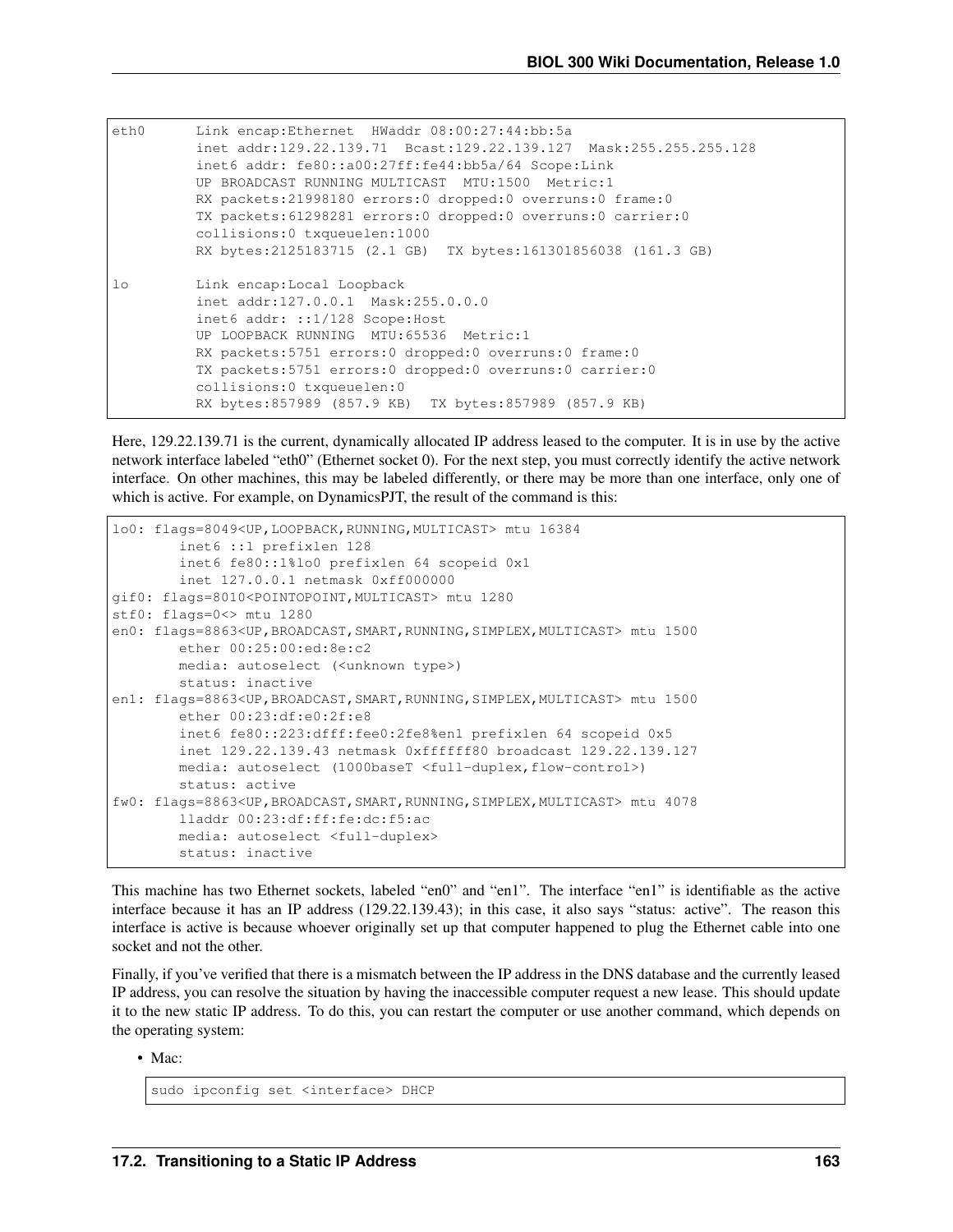• Ubuntu:

sudo dhclient -v -r <interface> && sudo dhclient -v <interface>

where  $\langle$ interface> is the name of the active network interface identified earlier.

After doing this, you should be able to rerun if config -a and see that the IP address has updated. If the new IP address matches the one in the DNS database, the computer should be accessible again.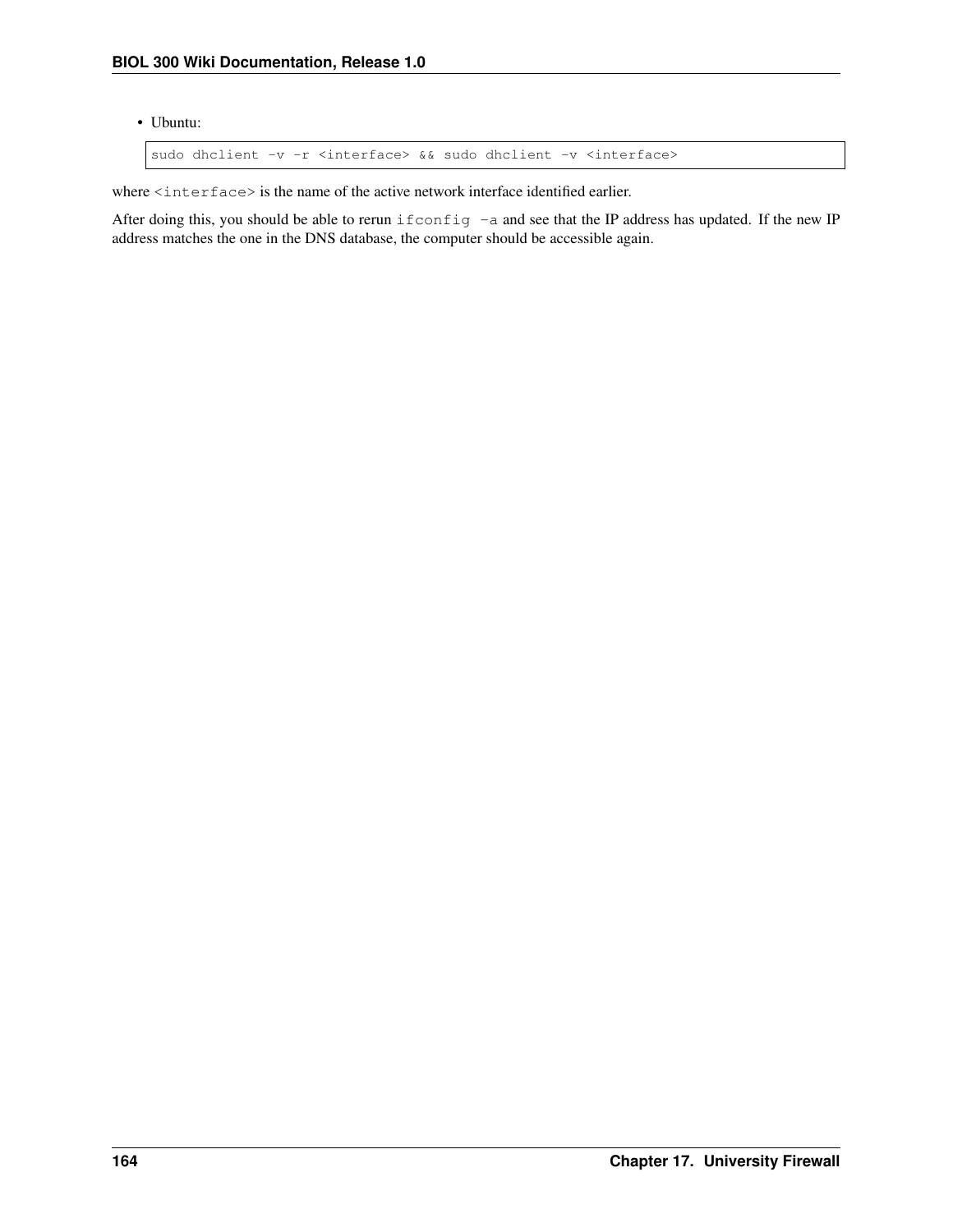#### Screen Sharing Using SSVNC

The program [SSVNC](http://sourceforge.net/projects/ssvnc/) allows you to control DynamicsHJC remotely. The advantage of using this program over Mac OS X's native screen sharing program is that it does not require someone sitting in front of the monitor to press the "Share my screen" button. It does, however, require that the account has been logged into once already since the last reboot, so that the VNC server is running.

If you are using a Mac and SSVNC is already installed and configured on your machine, you will find the executable located at /Applications/ssvnc/MacOSX/ssvnc. After launching the program, you simply need to load the correct profile, press "Connect", and enter the vbox password.

If SSVNC is not already installed, download the tar ball for SSVNC here:

<http://sourceforge.net/projects/ssvnc/>

On a Mac, unpack the archive into the Applications directory. In theory, a Mac user should be able to simply double-click on /Applications/ssvnc/MacOSX/ssvnc to start the program.

However, as of July 2015, the SSVNC tar ball for Mac (ssvnc\_no\_windows-1.0.29.tar.gz) lacks binaries for the "Darwin x86\_64" platform. (You can run uname  $-$ sm on the command line to see what platform you are running.) If you try to run the executable, it will detect your platform automatically, and it will fail when it does not find a directory named /Applications/ssvnc/bin/Darwin.x86\_64 containing needed binaries.

Fortunately, the binaries provided for "Darwin i386" work on "Darwin x86 64", so we can work around this error. In / Applications/ssvnc/bin, duplicate the Darwin.i386 directory and rename the copy to Darwin.x86\_64.

You should now be able to run /Applications/ssvnc/MacOSX/ssvnc. If it complains about the developer not being trusted, try Control-clicking on the executable and selecting "Open".

In the field "VNC Host:Display", enter vbox@dynamicshjc.case.edu:8, and select "Use SSH". Click the "Options" button, then the "Advanced" button, and finally the "Unix ssvncviewer" button. In the field "Scaling", enter 0.75. Click the "Done" button. Click the "Save" button to save this profile so that you will not need to re-enter this information in the future. Finally, press "Connect" and enter the vbox password.

Note that the display port "8" must match the parameter associated with the VNC server running on DynamicsHJC for the vbox account. This will not change unless the VNC server is reconfigured.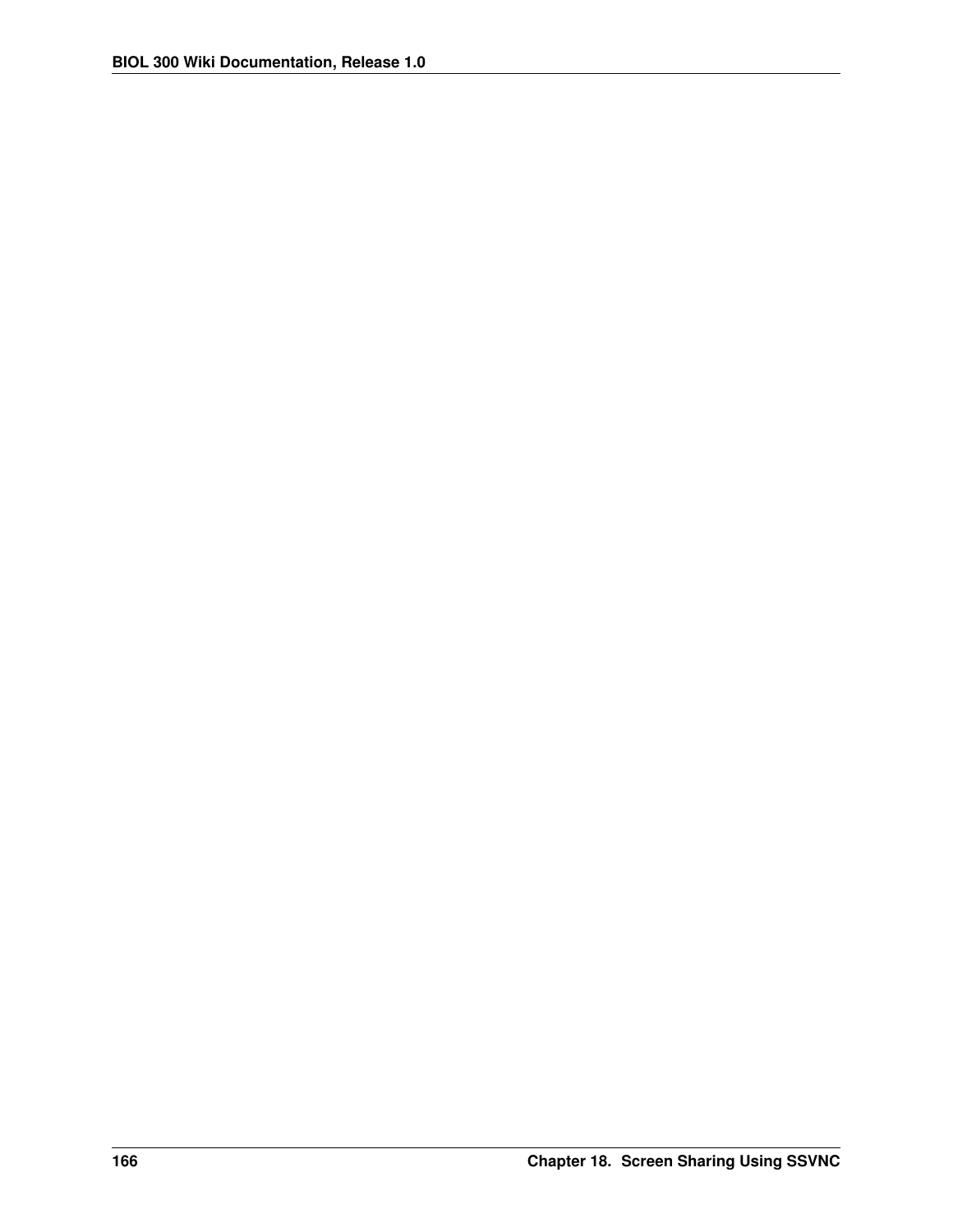#### Cleaning the Boot Partition

Sometimes you will log into the virtual machine and see a message like this one:

=> /boot is using 94.5% of 235MB

#### This should NOT be ignored.

/boot is the mount point for the boot partition: a small partition (roughly 250 MB) of the hard drive that stores the boot loader (GRUB) and multiple versions of the Linux kernel (core of the operating system). When a new version of the Linux kernel becomes available, it will be downloaded and installed in the boot partition automatically, but the system needs to be rebooted before it can switch over to using the newest kernel.

Because a reboot is required to cease using the old kernel, it cannot be removed automatically. Consequently, over time the boot partition will fill up with several outdated versions of the Linux kernel until a sysadmin does something about it. Worse yet, critical security updates and non-critical software updates will eventually require newer versions of the kernel, and the apt-get upgrade command will fail until room is made in the boot partition for the version of the kernel that they depend on. If the boot partition is not maintained, security updates will eventually cease, and manual system updates will fail until the problem is fixed.

To free up space in the boot partition, first reboot the virtual machine so that it will switch to using the latest installed version of the kernel:

sudo shutdown -r now

Next, remove old versions of the kernel (this command will remove all but the two most recent versions in case there is something wrong with the latest):

```
sudo apt-get remove $(dpkg --list 'linux-image-[0-9]*-generic' | grep ^ii | awk '
˓→{print $2}' | sort | head -n -2 | grep -v $(uname -r))
sudo apt-get autoremove
```
You can now check disk usage in the boot partition:

df -h /boot

It should be much lower than it was before, probably below 50%.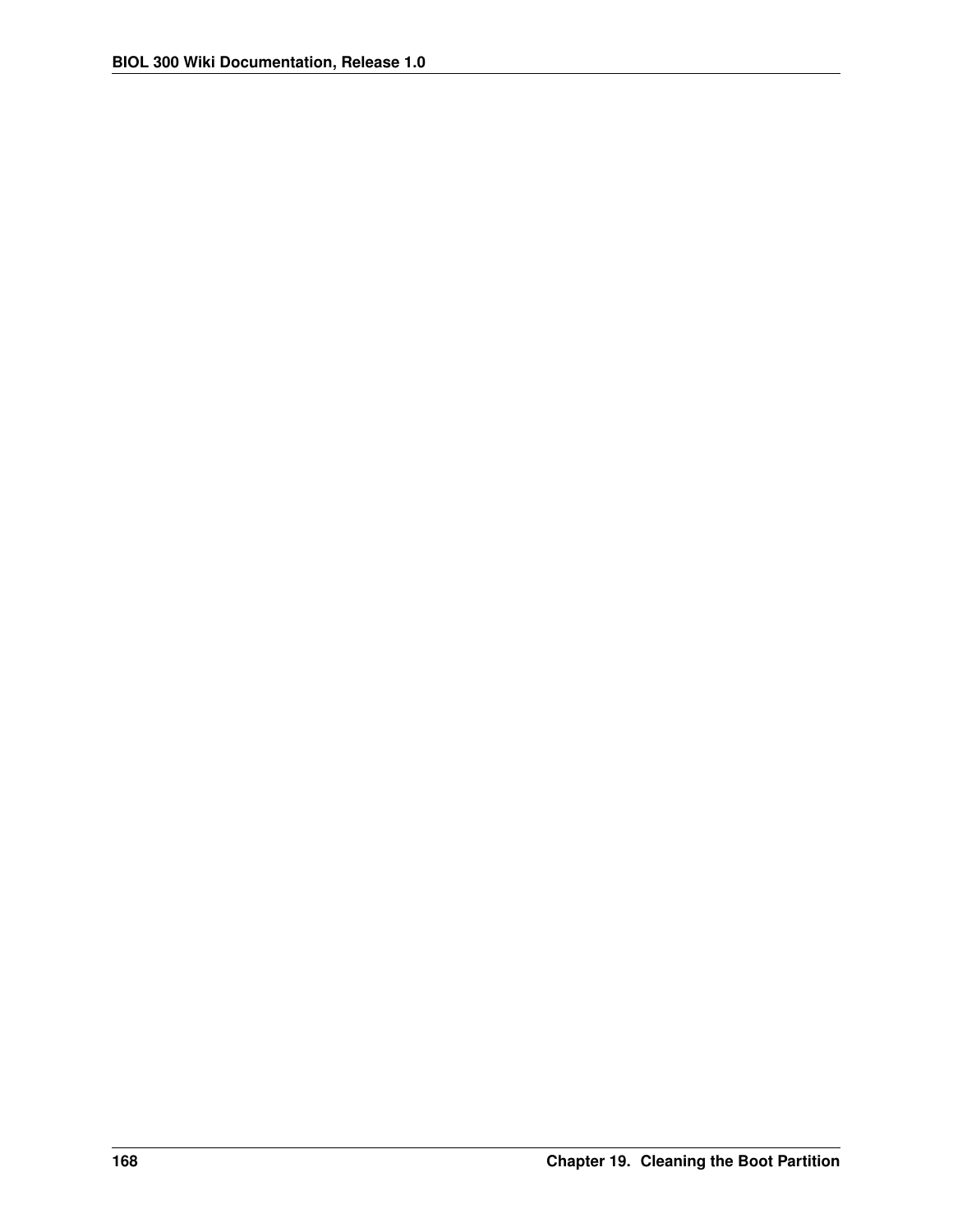#### Expanding the Virtual Hard Drive

If a lot of material is uploaded to the wiki (e.g., problem set screenshots), backups may begin to fail due to insufficient hard drive space. The virtual hard drive can be grown to a larger size if necessary.

- 1. Shut down the virtual machine.
- 2. Export a VirtualBox appliance as a backup.
- 3. Delete all snapshots. These silently interfere with the virtual machine's ability to recognize the increased storage.
- 4. In VirtualBox, under Settings > Storage, note the file location of the VDI storage file. Locate it now in Finder and make a backup of it.
- 5. Remove the storage attachment.
- 6. In Terminal, run

VBoxManage modifyhd <location> --resize <size>

where  $\triangle$ location  $>$  is the path to the original VDI file, and  $\triangle$ size  $>$  is an integer number of megabytes that the resized storage should have.

For example, to expand to 40 GB use something like this:

```
VBoxManage modifyhd /Users/vbox/VirtualBox\ VMs/BIOL\ 373/2016/neurowiki_2016/
˓→neurowiki_2016.vdi --resize 40960
```
- 7. In VirtualBox, under Settings > Storage, re-attach the VDI file under "Controller: SATA".
- 8. On DynamicsHJC, [download the GParted Live Bootable Image \(ISO\).](http://gparted.org/download.php)
- 9. In VirtualBox, under Settings > Storage, add the ISO, and make sure the boot order under Settings > System has "Optical" checked and prioritized above "Hard Disk".
- 10. Start the virtual machine to boot into GParted, and press Enter a few times to get through the initial prompts.
- 11. In the GParted interface, you should see some unallocated space that corresponds to the extra space added using VBoxManage.
- 12. If the main partition and/or its child partitions are locked, "Deactivate" them.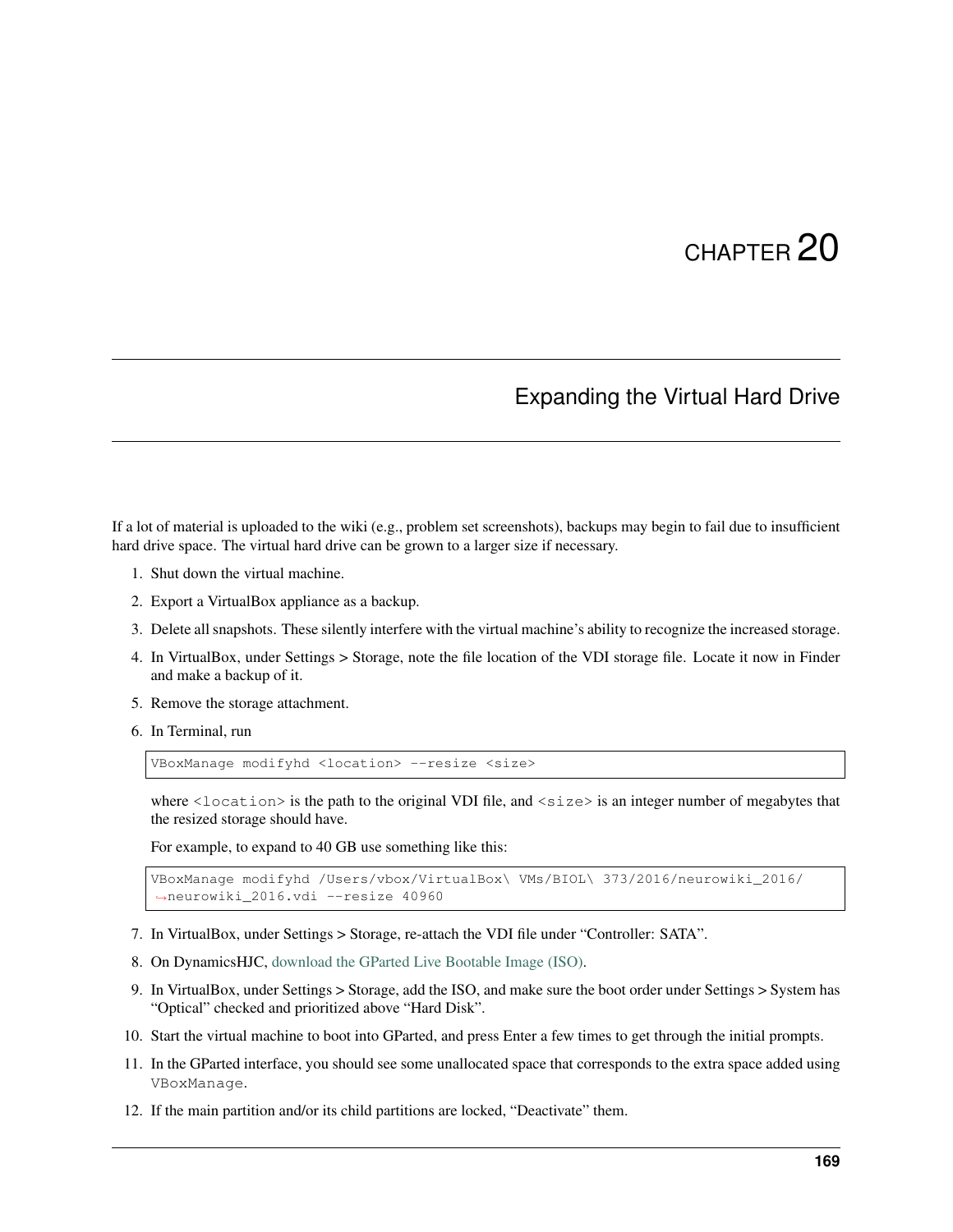- 13. Expand the main partition and its child partitions to include the unallocated space.
- 14. Restart the virtual machine. It should boot normally.
- 15. Check the disk space using

 $df -h$  /

The "Size" probably won't reflect the new space added. If it doesn't, run

```
sudo lvextend -1 +100%FREE <device>
sudo resize2fs <device>
```
where  $\langle$  device> is the path given in the first column of the result of df -h /.

Verify that this worked by checking the disk space again.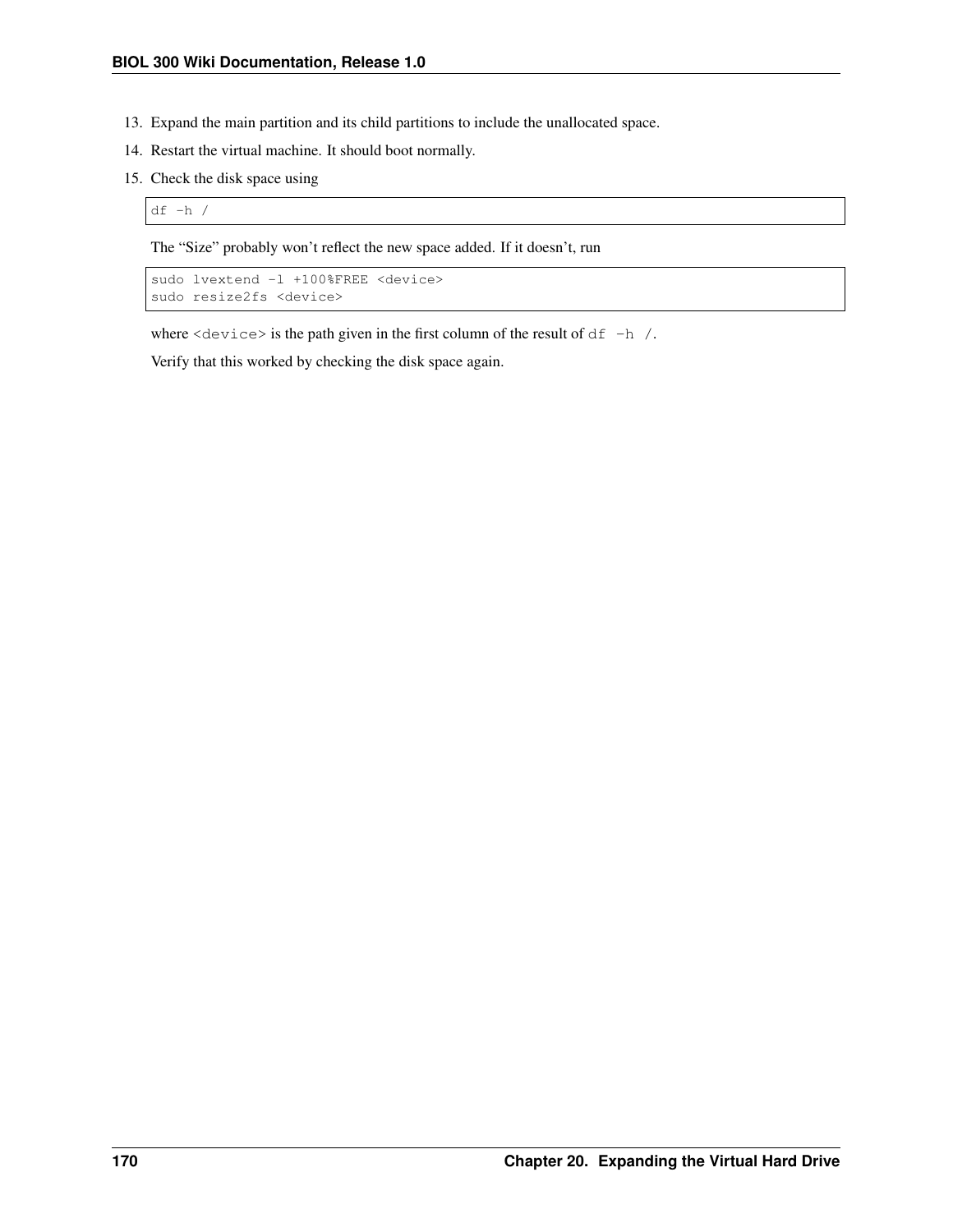#### Updating MediaWiki

The [MediaWiki-announce mailing list](https://lists.wikimedia.org/mailman/listinfo/mediawiki-announce) provides announcements for security updates and new releases. Emails from this list provide links to patches that make upgrading easy. The patches can also be found [here.](http://releases.wikimedia.org/mediawiki/) General instructions for upgrading can be found [here.](https://www.mediawiki.org/wiki/Manual:Upgrading)

The following provides an example of how to upgrade using a patch file:

```
wget -P ~ http://releases.wikimedia.org/mediawiki/1.27/mediawiki-1.27.2.patch.gz
gunzip ~/mediawiki-1.27.2.patch.gz
patch -p1 -d /var/www/mediawiki < ~/mediawiki-1.27.2.patch
rm ~/mediawiki-1.27.2.patch
sudo chown -R www-data:www-data /var/www/mediawiki
sudo chmod -R ug+rw /var/www/mediawiki
sudo chmod ug=rw, o= /var/www/mediawiki/LocalSettings.php*
php /var/www/mediawiki/maintenance/update.php
```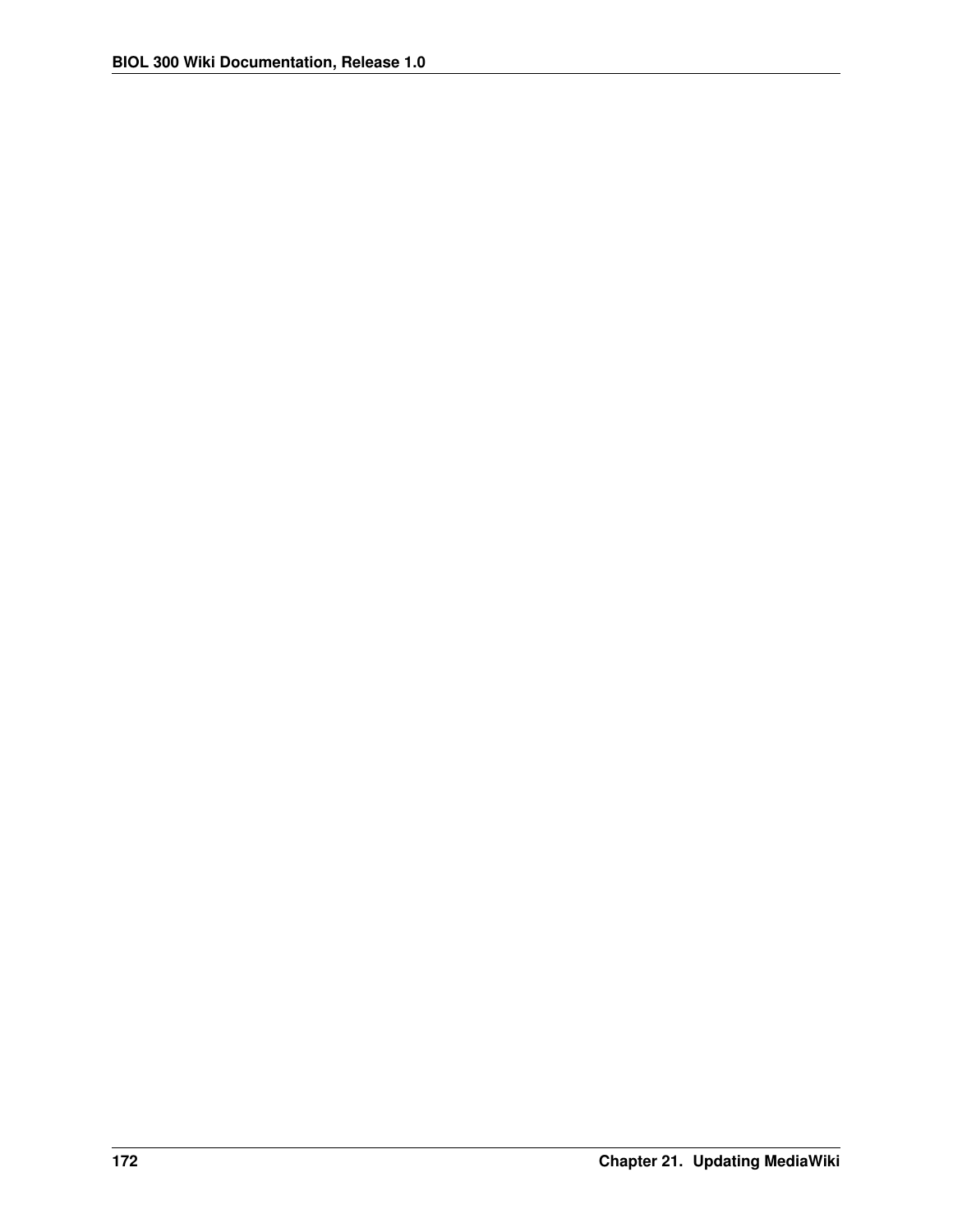#### Updating Django

The [django-announce mailing list](https://docs.djangoproject.com/en/1.8/internals/mailing-lists/#django-announce) provides announcements for security updates and new releases. General instructions for upgrading can be found [here.](https://docs.djangoproject.com/en/1.8/howto/upgrade-version/)

To see which version of Django is *currently* installed, run

pip show Django

To see which versions of Django are *available*, run

pip install Django==null

Upgrading the Django installation should be as simple as running

```
sudo pip install Django==1.8.X
sudo apache2ctl restart
```
where 1.8.X should be replaced with a valid version number.

Once this is completed, you should try visiting our Django site, including the admin side of the site, to look for anything obviously broken. You can run some simple tests, such as opening and closing surveys, or changing a user's privileges.

If bugs are discovered after upgrading, it is possible that you will need to make changes to *our* code—the CourseDjango application. Do not forget to commit and push any fixes to the Git repository (see *[Introduction to Git](#page-34-0)* for help with this)!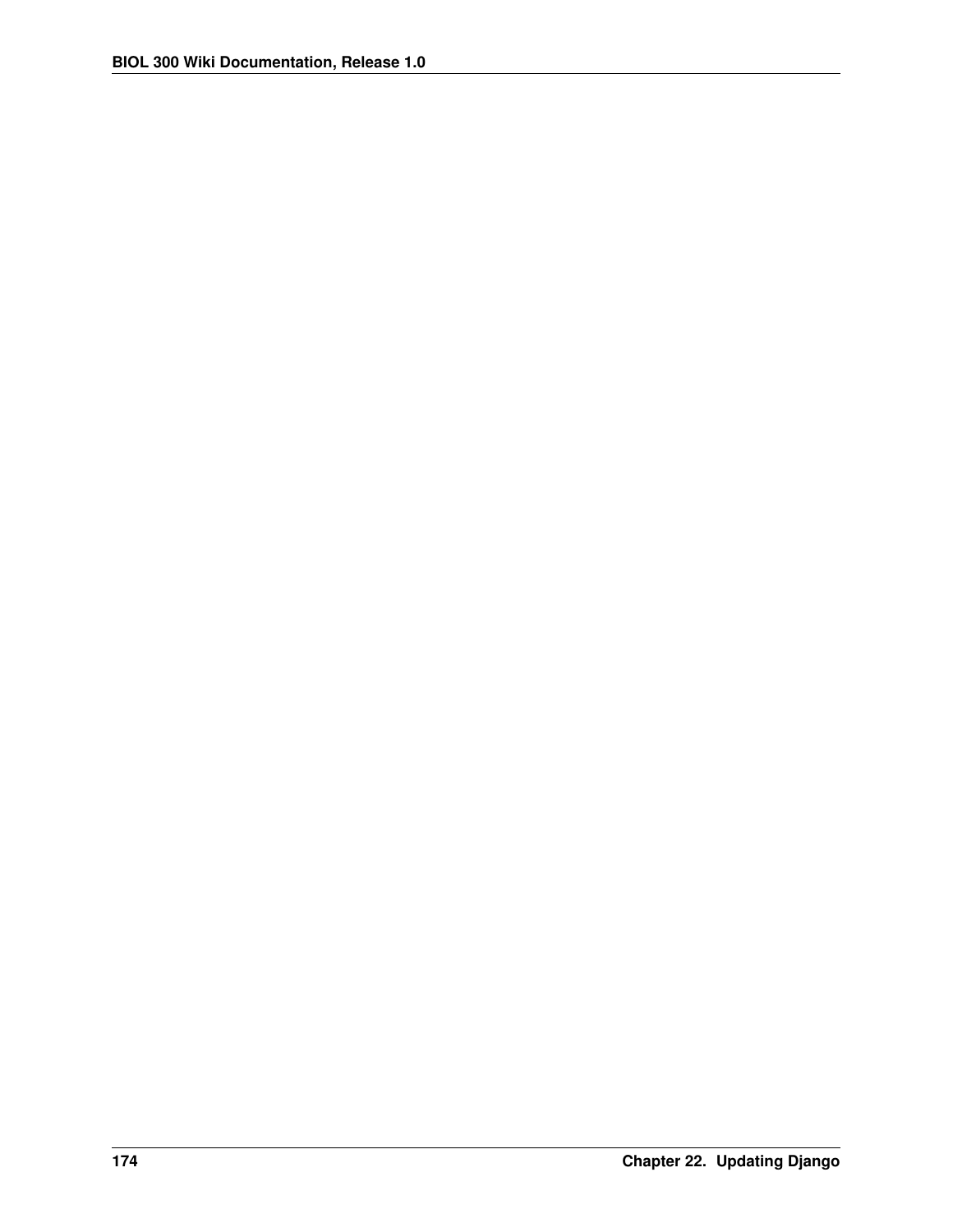### Changing the Wiki Logo or Favicon

Todo: Provide instructions for changing the wiki logo or favicon, including skin adjustments to accomodate logo size.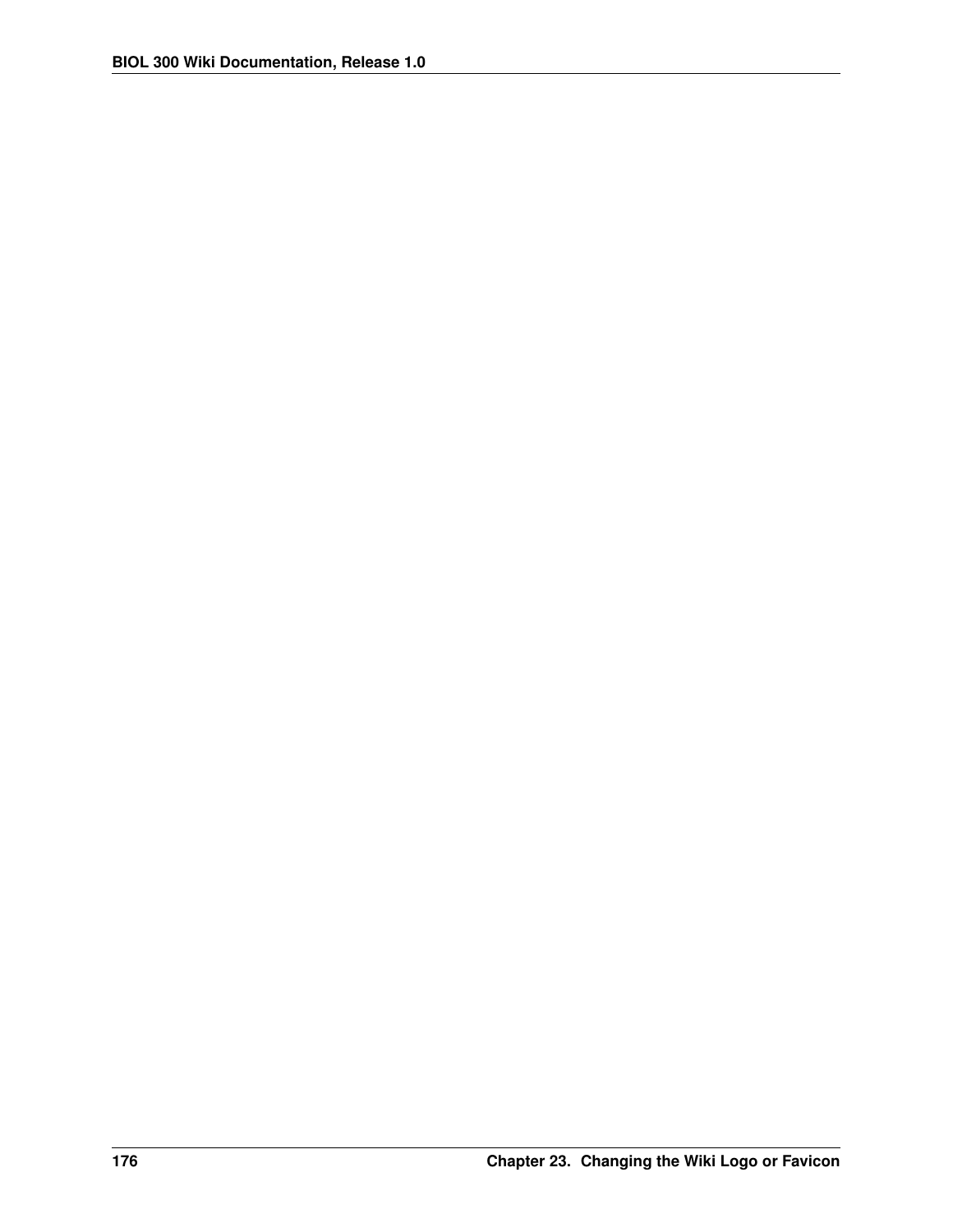# CHAPTER 24

#### Wiki Maintenance Cheatsheet

<span id="page-180-0"></span>Todo: The instructions for new TAs ought to be moved to their own page.

- Steps to take for new TAs:
	- Ask the TA to log into the wiki to automatically create their MediaWiki account. You should then visit [Special:UserRights](https://biol300.case.edu/wiki/Special:UserRights) and add them to the *administrator*, *bureaucrat*, and *grader* user groups.
	- Instruct the TA to replace the contents of their personal page (accessed by clicking their name in the topright corner while logged in) with the following (they should ignore the warning intended for students):

{{instructor links}}

- Ask the TA to log into the Django site by visiting any survey to automatically create their Django account. You should then visit the [Django user admin page](https://biol300.case.edu/django/admin/auth/user/) and grant them the *Staff status* and *Superuser status* permissions.
- Update the [biol300@case.edu](mailto:biol300@case.edu) mailing list subscribers:

<https://groups.google.com/a/case.edu/forum/#!managemembers/biol300/members/active>

– Update the instructor and office hours listing on the *Course policies* page:

[https://biol300.case.edu/wiki/Course\\_policies](https://biol300.case.edu/wiki/Course_policies)

- Some useful commands:
	- Logging in, with port forwarding:

ssh -p 8015 hjc@dynamicshjc.case.edu

– Logging in, with bridged networking:

ssh hjc@biol300.case.edu

– Copying files from your local machine to your home folder on the server, with port forwarding: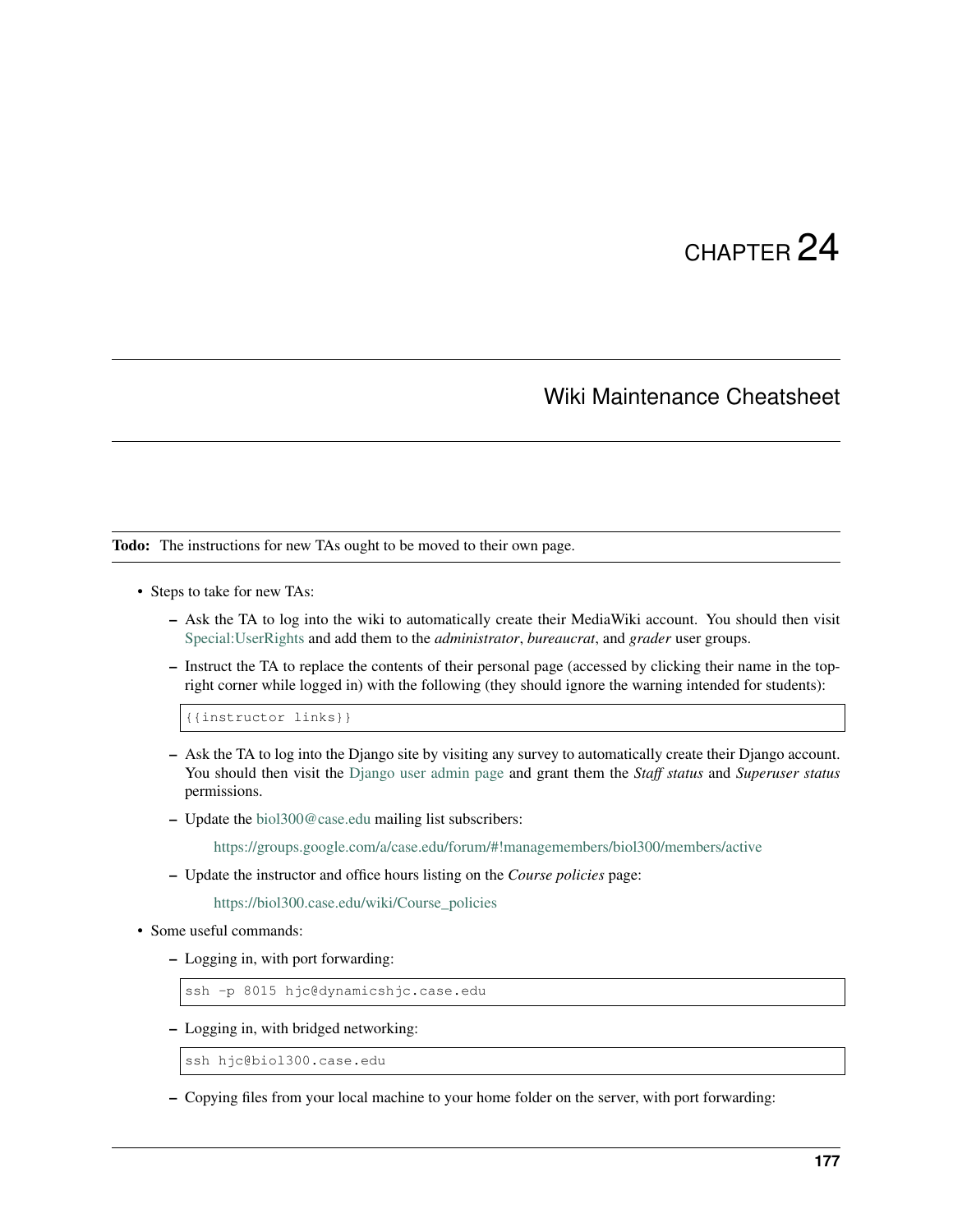scp -P 8015 /path/to/local/files hjc@dynamicshjc.case.edu:

– Copying files from your local machine to your home folder on the server, with bridged networking:

```
scp /path/to/local/files hjc@biol300.case.edu:
```
– Testing Django code as non-staff (do not forget to undo when done with is\_staff=1!):

```
mysql -u root -p djangodb
UPDATE auth_user SET is_staff=0 WHERE username='hjc';
```
– Emptying the [ScholasticGrading grade log](https://biol300.case.edu/wiki/Special:Log/grades) (useful for development):

```
echo "DELETE FROM logging WHERE log_type='grades';" | mysql -u root -p wikidb
```
– Viewing APT package descriptions:

apt-cache search foo

– Cleaning up directories:

```
find . -name \setminus\cdot.pyc -exec rm \setminus\{\setminus\} \setminus\;find . -name \forall x \sim -exec rm \{\{\}\ \rangle;
```
• Important file locations:

| Apache error and access logs   | /var/log/apache2/                    |
|--------------------------------|--------------------------------------|
| Apache configuration directory | /etc/apache2/                        |
| Apache configuration files     | /etc/apache2/conf-available/         |
| <b>SSL</b> certificates        | /media/sf_ssl-certificates/          |
| Web root directory             | /var/www/html/                       |
| MediaWiki source directory     | /var/www/mediawiki/                  |
| MediaWiki extensions directory | /var/www/mediawiki/extensions/       |
| MediaWiki configuration file   | /var/www/mediawiki/LocalSettings.php |
| Django directory               | /var/www/django/                     |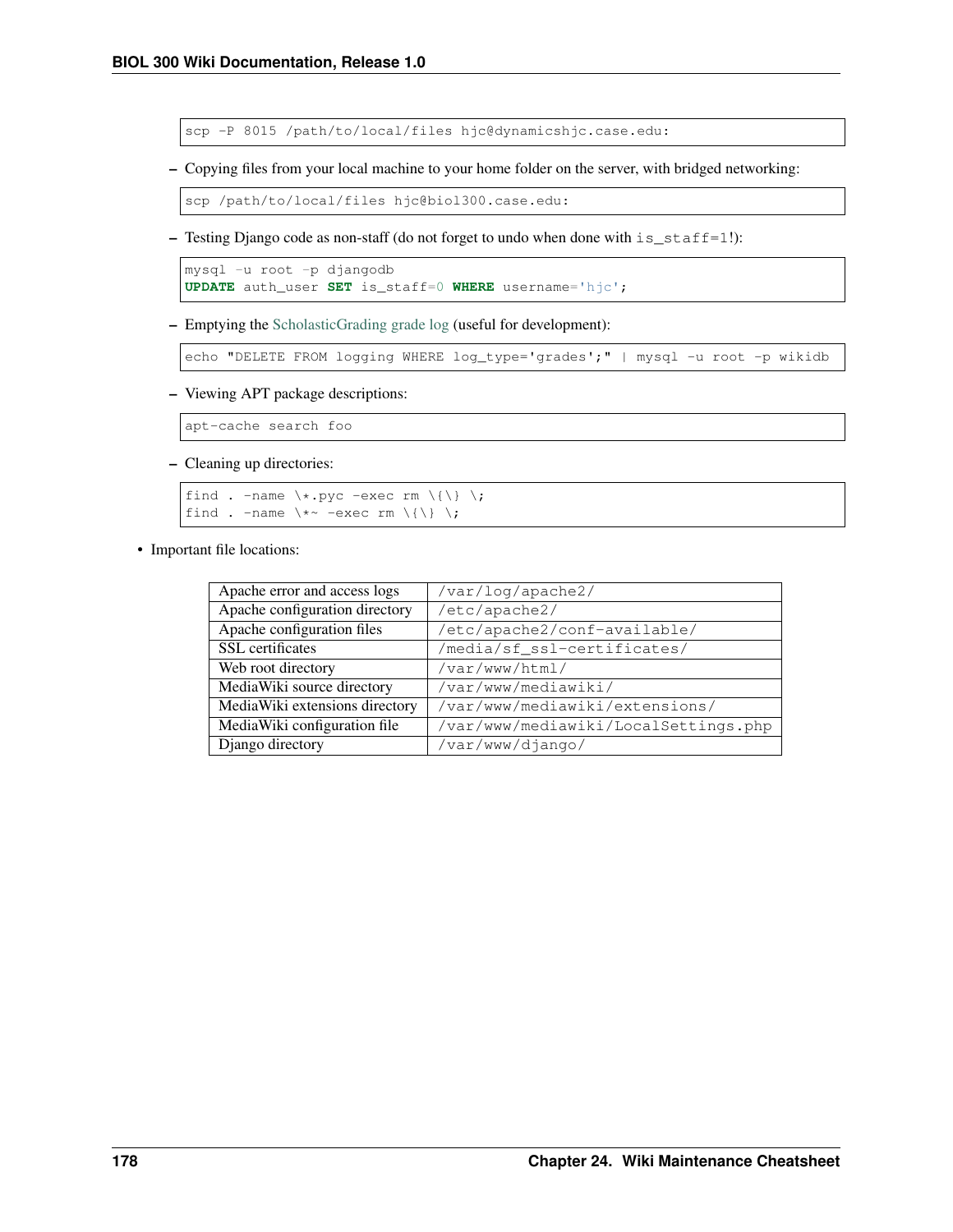# CHAPTER 25

#### Updating this Documentation

#### **25.1 Source Repository and Read the Docs**

The source code for this documentation is [hosted on GitHub.](https://github.com/CWRUChielLab/biol-300-wiki-docs) Changes made there will automatically be compiled and appear on [Read the Docs.](https://biol-300-wiki-docs.readthedocs.io/)

### <span id="page-182-0"></span>**25.2 Compiling the Docs Locally**

Todo: Add general instructions for compiling the docs. Note that these can also be found in the README.

### <span id="page-182-1"></span>**25.3 Updating the MediaWiki Configuration File**

Todo: Document method of creating a pre-configured LocalSettings.php file, which is just a modified version of the file created by default by the script maintenance/install.php.

#### **25.4 Updating Templates Exported from Wikipedia**

The XML files used in *[Install Citation Tools](#page-84-0)* and similar pages were exported from Wikipedia and may be too old to work with future releases of MediaWiki and/or some extensions (especially Scribunto). If you intend to update the docs to use a much newer version of MediaWiki, you may need to generate new versions of the XML files.

It is possible that you can just re-export the necessary *Module* and *Template* pages from Wikipedia, as is decribed in the footnotes on the relevant doc pages. However, if Wikipedia is running a version of MediaWiki or an extension that is newer than the version you plan to upgrade to, and backwards-incompatible changes have been made to the pages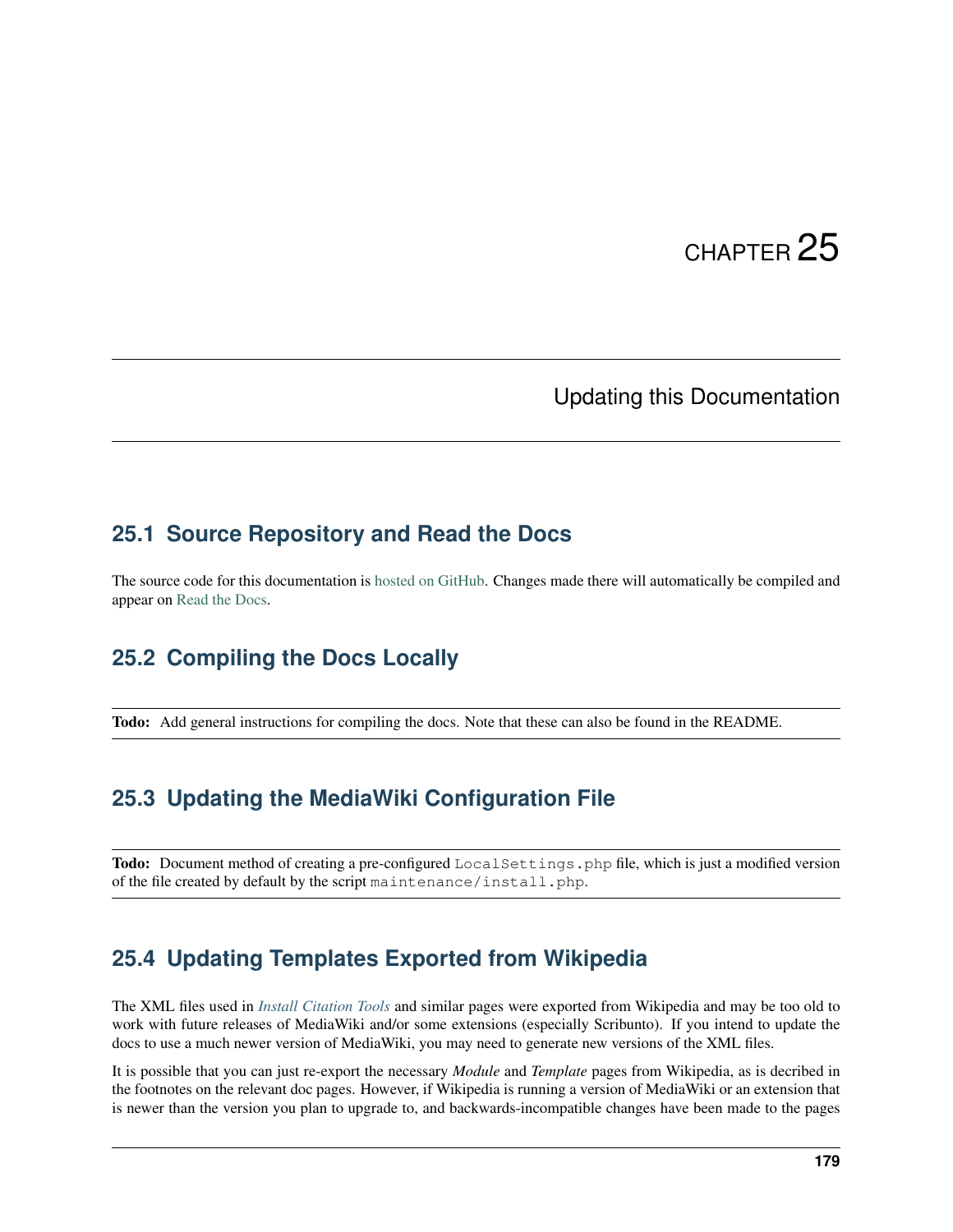you need to export from Wikipedia, simply importing the current versions of these pages may fail in unusual ways (e.g., odd citation rendering errors).

By digging through the histories of these pages and using a binary search guess-and-check strategy, is possible to identify older versions of the pages that are compatible with whichever version of MediaWiki you want to upgrade to. It may help to review the [MediaWiki version timeline](https://www.mediawiki.org/wiki/Version_lifecycle#Version_timeline) to get a good initial guess for a date.

Once you have identified a particular moment in time when Wikipedia was using versions of the pages that are compatible with your upgraded MediaWiki installation, you can export a snapshot of all the pages you need from that time using the command line. Here is an example:

```
curl -d "&action=submit&offset=2014-06-01T00:00:00Z&limit=1&dir=desc&pages=
   Module:Arguments
   Module:Category handler
   Module:Category handler/blacklist
   etc. ...
   " http://en.wikipedia.org/w/index.php?title=Special:Export -o "message-box-
˓→modules.xml"
```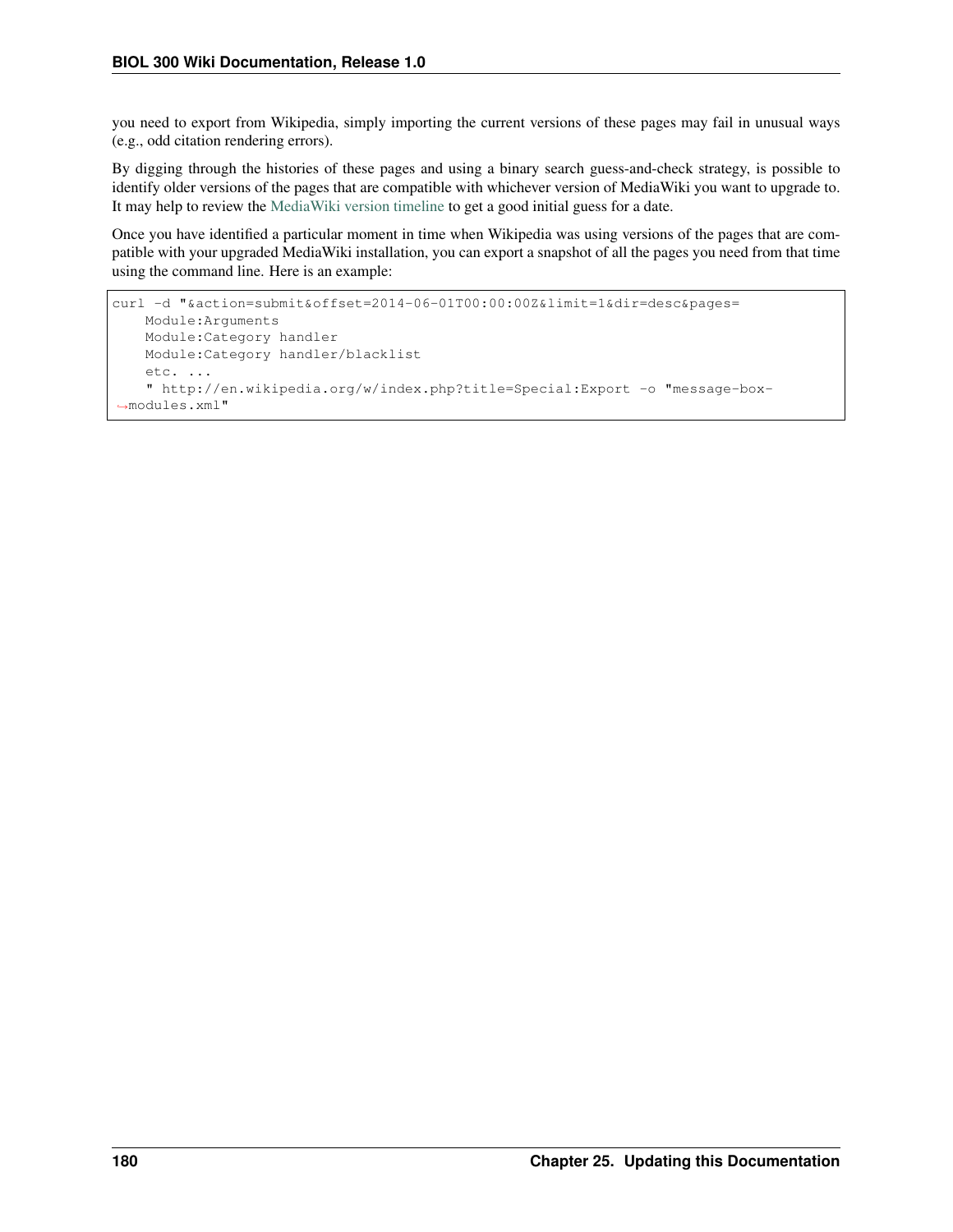# CHAPTER 26

To-Do

Todo: Add instructions for updating ignored users in the reset-wiki script and for first saving exemplars.

(The [original entry](#page-145-0) is located in /home/docs/checkouts/readthedocs.org/user\_builds/biol-300-wikidocs/checkouts/latest/source/build-from-last-year.rst, line 81.)

Todo: Need to add instructions for updating miscellaneous wiki pages, syllabus dates, assignment dates, survey session dates after resetting the wiki.

(The [original entry](#page-145-1) is located in /home/docs/checkouts/readthedocs.org/user\_builds/biol-300-wikidocs/checkouts/latest/source/build-from-last-year.rst, line 129.)

Todo: Make the backup script that lives on DynamicsHJC and the cron job list downloadable.

(The [original entry](#page-67-0) is located in /home/docs/checkouts/readthedocs.org/user\_builds/biol-300-wikidocs/checkouts/latest/source/build-from-scratch/config-backups.rst, line 38.)

Todo: The "Files to Import" directory is now hosted online. Add instructions for modifying it.

(The [original entry](#page-105-0) is located in /home/docs/checkouts/readthedocs.org/user\_builds/biol-300-wikidocs/checkouts/latest/source/build-from-scratch/copy-contents.rst, line 146.)

Todo: Update this step with instructions for adding files to the online "BIOL-300-Files-to-Import.tar.bz2" archive, and move the fetch\_wiki\_files.sh script to an external file in the docs source.

(The [original entry](#page-105-1) is located in /home/docs/checkouts/readthedocs.org/user\_builds/biol-300-wikidocs/checkouts/latest/source/build-from-scratch/copy-contents.rst, line 165.)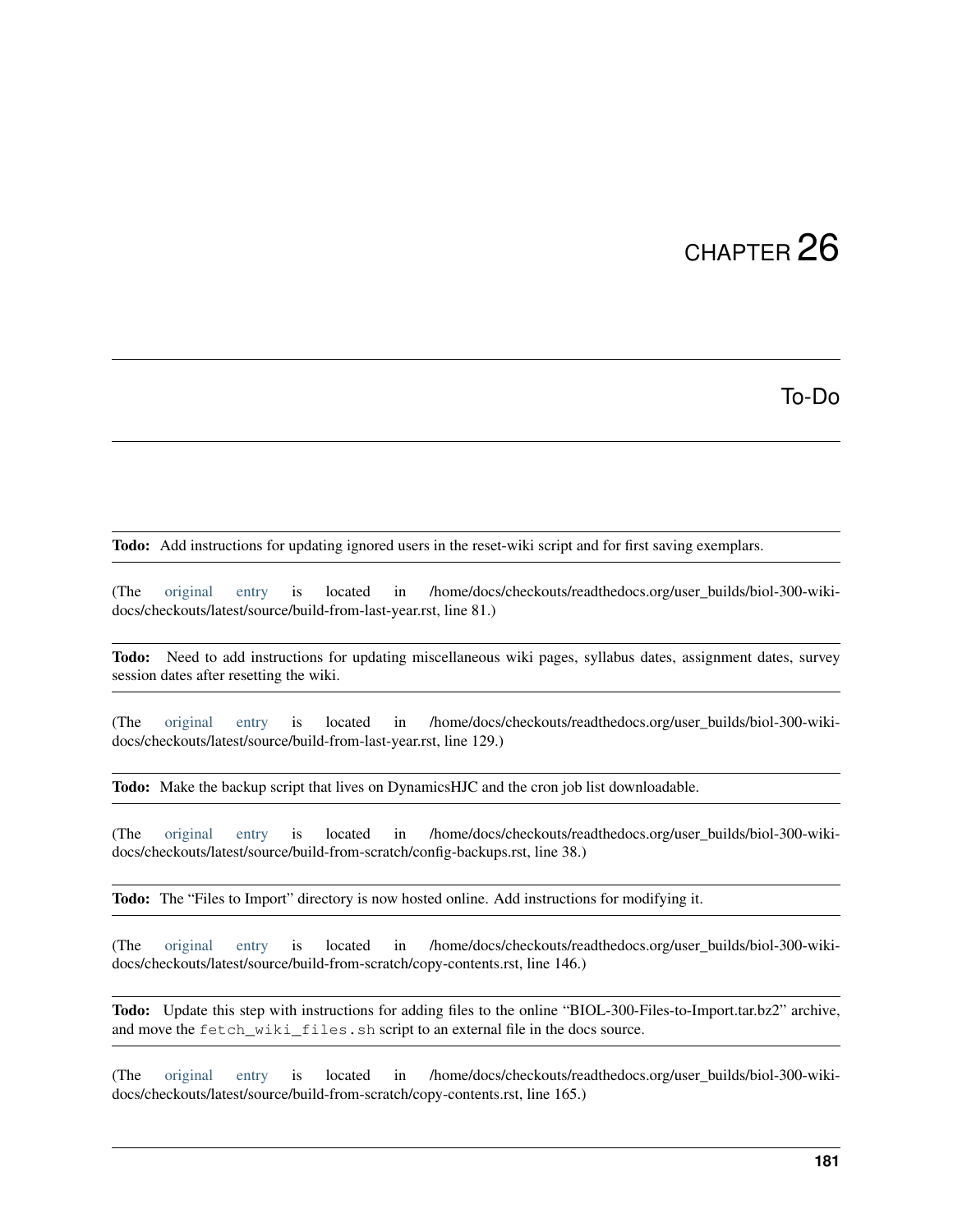Todo: For exporting content from the 2016 wiki, the commands above are fine, but they should be revised for the future by using the wikidb database name.

(The [original entry](#page-109-0) is located in /home/docs/checkouts/readthedocs.org/user\_builds/biol-300-wikidocs/checkouts/latest/source/build-from-scratch/create-assignments.rst, line 34.)

Todo: Add a similar message about prefixing uploaded file names with a student's user name to VisualEditor.

(The [original entry](#page-100-0) is located in /home/docs/checkouts/readthedocs.org/user\_builds/biol-300-wikidocs/checkouts/latest/source/build-from-scratch/customize-wiki.rst, line 70.)

Todo: Consider what should be done about the User namespace template if I can't get VisualEditor to work with NewArticleTemplate.

(The [original entry](#page-102-0) is located in /home/docs/checkouts/readthedocs.org/user\_builds/biol-300-wikidocs/checkouts/latest/source/build-from-scratch/customize-wiki.rst, line 152.)

Todo: Walkthrough deleting all but the most recent snapshot to save disk space.

(The [original entry](#page-111-0) is located in /home/docs/checkouts/readthedocs.org/user\_builds/biol-300-wikidocs/checkouts/latest/source/build-from-scratch/delete-snapshots.rst, line 4.)

Todo: Get Wikipedia's advanced citation tools for VisualEditor, especially automatic citation completion from URLs, DOIs, and PMIDs.

(The [original entry](#page-84-0) is located in /home/docs/checkouts/readthedocs.org/user\_builds/biol-300-wikidocs/checkouts/latest/source/build-from-scratch/install-citation-tools.rst, line 4.)

Todo: Add screenshots showing the various citation tools in action.

(The [original entry](#page-84-0) is located in /home/docs/checkouts/readthedocs.org/user\_builds/biol-300-wikidocs/checkouts/latest/source/build-from-scratch/install-citation-tools.rst, line 9.)

Todo: Add tests for VisualEditor's citation tools.

(The [original entry](#page-88-0) is located in /home/docs/checkouts/readthedocs.org/user\_builds/biol-300-wikidocs/checkouts/latest/source/build-from-scratch/install-citation-tools.rst, line 144.)

Todo: Change parsoid install command to use a specific version known to work with MW 1.27 (version "0.5.3all" in Fall 2016 or "0.6.1all" in Spring 2017).

(The [original entry](#page-69-0) is located in /home/docs/checkouts/readthedocs.org/user\_builds/biol-300-wikidocs/checkouts/latest/source/build-from-scratch/install-extensions.rst, line 46.)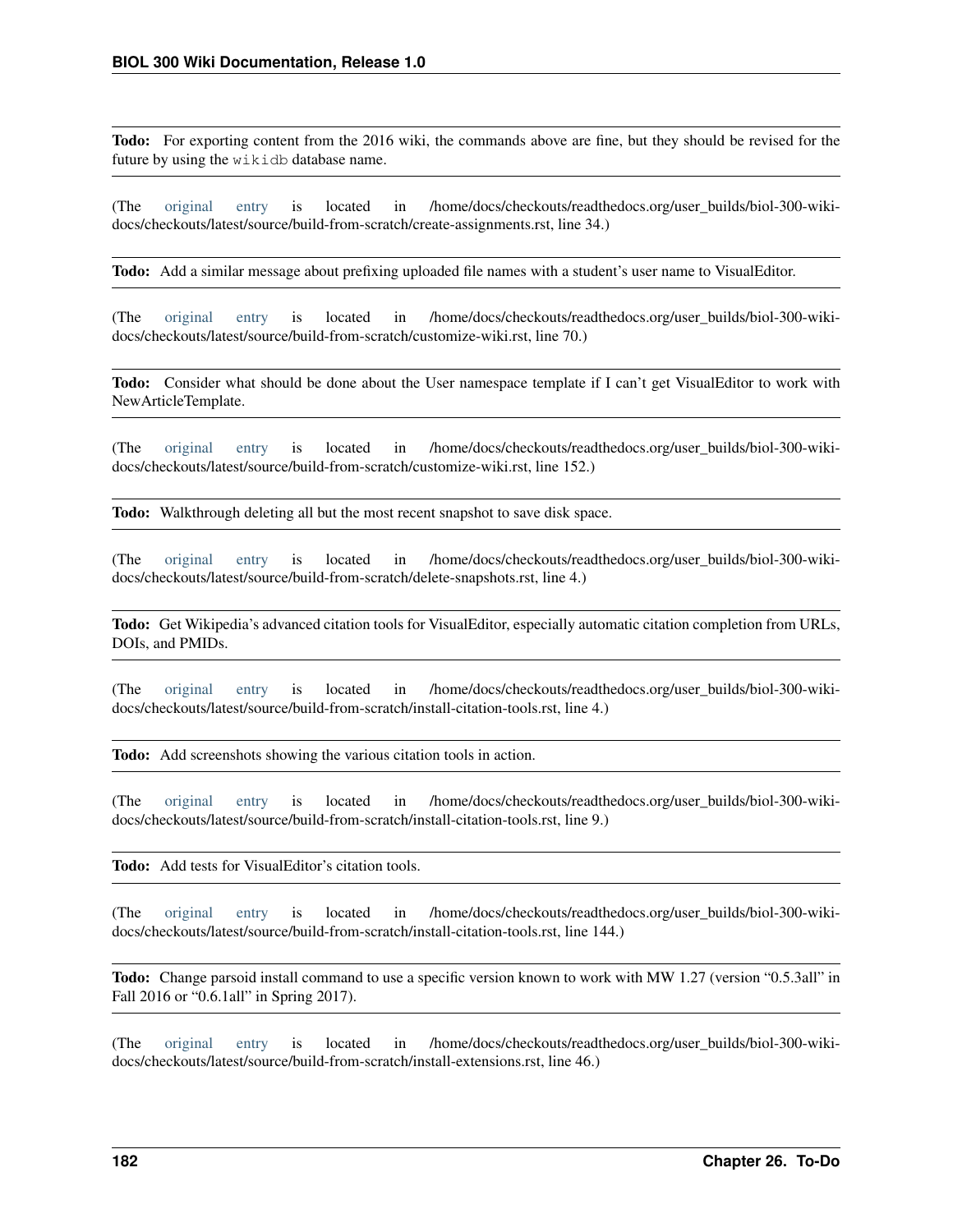Todo: Consider adding Mathoid installation instructions. In its current form, this instruction set utilizes the Math extension's PNG mode. By changing \$wgDefaultUserOptions['math'] to 'mathml' in LocalSettings. php, an alternate MathML mode can be used. This requires a Mathoid server for runtime equation rendering. The \$wgMathFullRestbaseURL setting specifies a server in Germany that is free to use but is occasionally unresponsive, causing the wiki to either load slowly or fail to render equations. By building a local Mathoid server, responsiveness and reliability could be guarenteed. However, after much effort, Jeff has not been able to get a Mathoid installation working yet. Since MathML offers few advantages over PNG mode, getting this working is a low priority.

(The [original entry](#page-70-0) is located in /home/docs/checkouts/readthedocs.org/user\_builds/biol-300-wikidocs/checkouts/latest/source/build-from-scratch/install-extensions.rst, line 143.)

Todo: Update the patch for MobileFrontend. For now, skip this step during installation.

(The [original entry](#page-75-0) is located in /home/docs/checkouts/readthedocs.org/user\_builds/biol-300-wikidocs/checkouts/latest/source/build-from-scratch/install-extensions.rst, line 195.)

Todo: Explain the function of NewArticleTemplate better here and in terms of the subpages actually used by students.

(The [original entry](#page-77-0) is located in /home/docs/checkouts/readthedocs.org/user\_builds/biol-300-wikidocs/checkouts/latest/source/build-from-scratch/install-extensions.rst, line 218.)

Todo: Add hooks to NewArticleTemplate so that it works with VisualEditor.

(The [original entry](#page-77-0) is located in /home/docs/checkouts/readthedocs.org/user\_builds/biol-300-wikidocs/checkouts/latest/source/build-from-scratch/install-extensions.rst, line 252.)

Todo: Fork NewArticleTemplate on GitHub and incorporate the "always use subpage template" patch and the hooks for VisualEditor.

(The [original entry](#page-77-0) is located in /home/docs/checkouts/readthedocs.org/user\_builds/biol-300-wikidocs/checkouts/latest/source/build-from-scratch/install-extensions.rst, line 256.)

Todo: Fork Realnames on GitHub and incorporate the "ignore subpage titles" patch.

(The [original entry](#page-78-0) is located in /home/docs/checkouts/readthedocs.org/user\_builds/biol-300-wikidocs/checkouts/latest/source/build-from-scratch/install-extensions.rst, line 280.)

Todo: Post my solution for the VisualEditor + Lockdown extension conflict to the [discussion board,](https://www.mediawiki.org/wiki/Topic:Rpj13q6rjc1bo377) and then provide a "This solution is documented here" footnote in these instructions.

(The [original entry](#page-79-0) is located in /home/docs/checkouts/readthedocs.org/user\_builds/biol-300-wikidocs/checkouts/latest/source/build-from-scratch/install-extensions.rst, line 329.)

Todo: Embedded videos don't render in VisualEditor. Fix?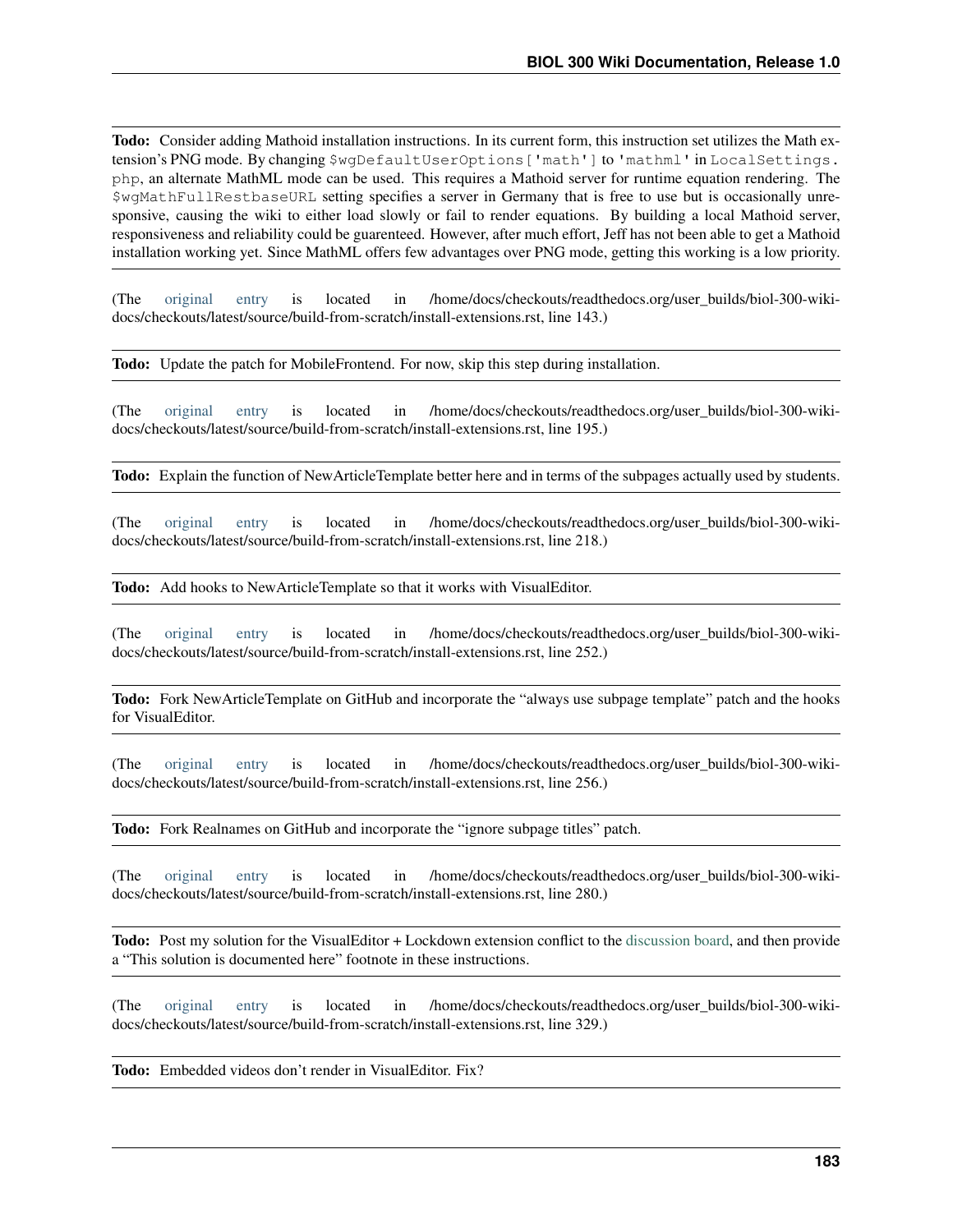(The [original entry](#page-84-1) is located in /home/docs/checkouts/readthedocs.org/user\_builds/biol-300-wikidocs/checkouts/latest/source/build-from-scratch/install-extensions.rst, line 415.)

Todo: When attempting to upload files through VisualEditor, it thinks I'm not logged in. Fix!

(The [original entry](#page-84-1) is located in /home/docs/checkouts/readthedocs.org/user\_builds/biol-300-wikidocs/checkouts/latest/source/build-from-scratch/install-extensions.rst, line 419.)

Todo: Add screenshots showing what the message box test result should look like.

(The [original entry](#page-97-0) is located in /home/docs/checkouts/readthedocs.org/user\_builds/biol-300-wikidocs/checkouts/latest/source/build-from-scratch/install-mbox.rst, line 72.)

Todo: Provide instructions for changing the wiki logo or favicon, including skin adjustments to accomodate logo size.

(The [original entry](#page-178-0) is located in /home/docs/checkouts/readthedocs.org/user\_builds/biol-300-wikidocs/checkouts/latest/source/change-logo-favicon.rst, line 4.)

Todo: Make the backup script that lives on DynamicsHJC and the cron job list downloadable.

(The [original entry](#page-147-0) is located in /home/docs/checkouts/readthedocs.org/user\_builds/biol-300-wikidocs/checkouts/latest/source/config-dev-server.rst, line 51.)

Todo: Provide form emails for instructors (e.g., absences, tardies).

(The [original entry](#page-22-0) is located in /home/docs/checkouts/readthedocs.org/user\_builds/biol-300-wikidocs/checkouts/latest/source/form-emails.rst, line 4.)

Todo: Write an intro to Git.

(The [original entry](#page-34-0) is located in /home/docs/checkouts/readthedocs.org/user\_builds/biol-300-wikidocs/checkouts/latest/source/git-intro.rst, line 4.)

Todo: Add instructions for giving students privileges to access the private areas of the wiki (relevant to BIOL 373 only) and for getting a term paper deadline extension.

(The [original entry](#page-26-0) is located in /home/docs/checkouts/readthedocs.org/user\_builds/biol-300-wikidocs/checkouts/latest/source/grant-student-privileges.rst, line 4.)

Todo: Verify that [Student Device Registration](https://www.case.edu/its/devreg) works for non-students.

(The [original entry](#page-162-0) is located in /home/docs/checkouts/readthedocs.org/user\_builds/biol-300-wikidocs/checkouts/latest/source/mac-addresses.rst, line 59.)